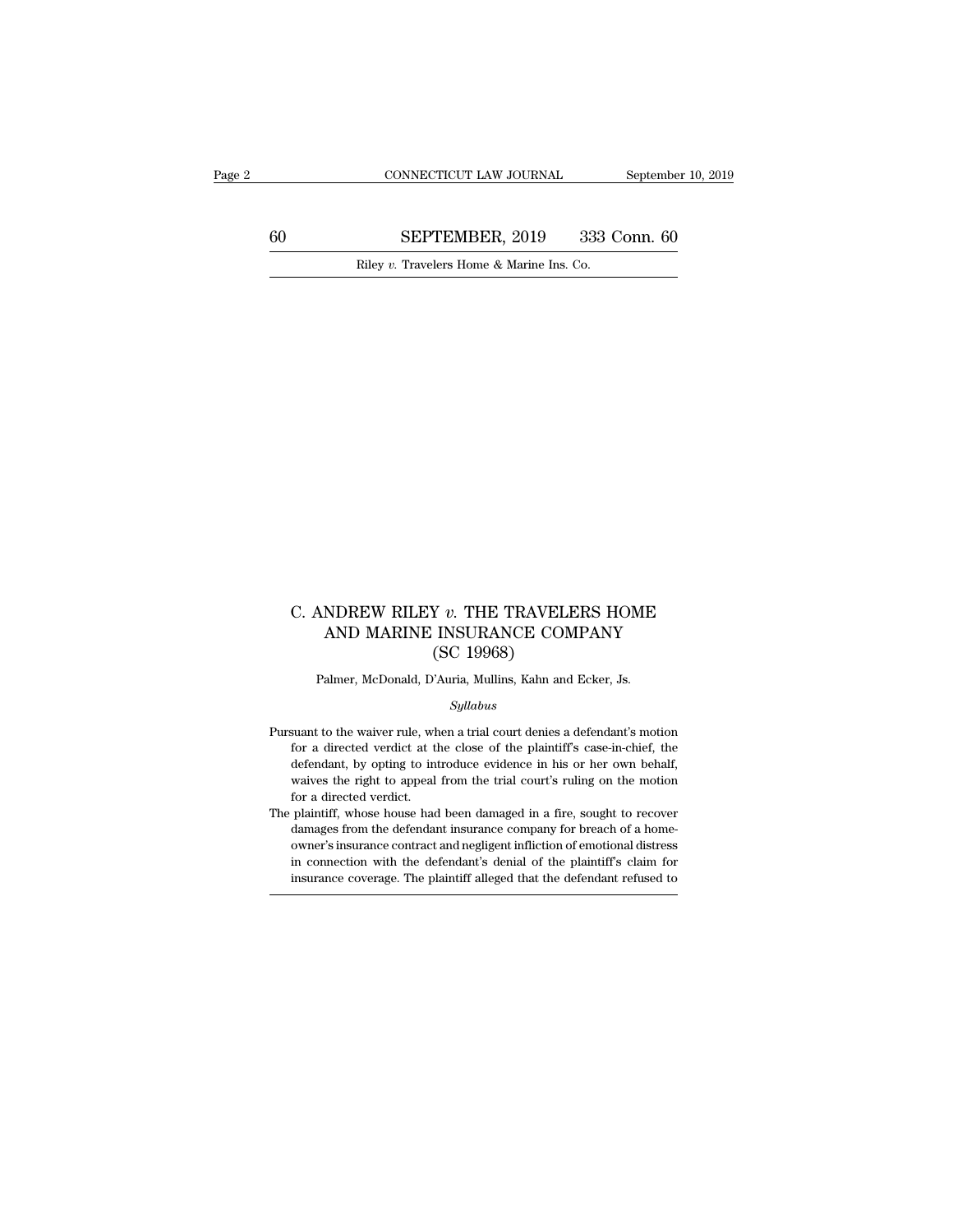r 10, 2019 CONNECTICUT LAW JOURNAL<br>
233 Conn. 60 SEPTEMBER, 2019 61<br>
Riley *v*. Travelers Home & Marine Ins. Co.<br>
pay his claim for insurance coverage on the ground that its investigation 3 Conn. 60 SEPTEMBER, 2019 61<br>
Riley v. Travelers Home & Marine Ins. Co.<br>
pay his claim for insurance coverage on the ground that its investigation<br>
revealed that the plaintiff intentionally had caused the fire and had 8 Conn. 60 SEPTEMBER, 2019 61<br>Riley v. Travelers Home & Marine Ins. Co.<br>pay his claim for insurance coverage on the ground that its investigation<br>revealed that the plaintiff intentionally had caused the fire and had<br>concea Conn. 60 SEPTEMBER, 2019 61<br>
Riley v. Travelers Home & Marine Ins. Co.<br>
pay his claim for insurance coverage on the ground that its investigation<br>
revealed that the plaintiff intentionally had caused the fire and had<br>
conc Riley  $v$ . Travelers Home  $\&$  Marine Ins. Co.<br>pay his claim for insurance coverage on the ground that its investigation<br>revealed that the plaintiff intentionally had caused the fire and had<br>concealed or misrepresented th Kiley v. Travelers Home & Marine Ins. Co.<br>
pay his claim for insurance coverage on the ground that its investigation<br>
revealed that the plaintiff intentionally had caused the fire and had<br>
concealed or misrepresented the f pay his claim for insurance coverage on the ground that its investigation revealed that the plaintiff intentionally had caused the fire and had concealed or misrepresented the facts and circumstances concerning the fire to revealed that the plaintiff intentionally had caused the fire and had concealed or misrepresented the facts and circumstances concerning the fire to the defendant was negligent in failing to conduct a reasonable investigat concealed or misrepresented the facts and circumstances concerning<br>the fire to the defendant's investigators. The plaintiff further alleged<br>that the defendant was negligent in failing to conduct a reasonable<br>investigation the fire to the defendant's investigators. The plaintiff further alleged<br>that the defendant was negligent in failing to conduct a reasonable<br>investigation into the cause of the fire. After the plaintiff rested his case,<br>th that the defendant was negligent in failing to conduct a reasonable<br>investigation into the cause of the fire. After the plaintiff rested his case,<br>the defendant moved for a directed verdict with respect to the emotional<br>di investigation into the cause of the fire. After the plaintiff rested his case, the defendant moved for a directed verdict with respect to the emotional distress claim, claiming that the plaintiff had not presented sufficie the defendant moved for a directed verdict with respect to the emotional<br>distress claim, claiming that the plaintiff had not presented sufficient<br>evidence to establish negligence in the defendant's investigation into<br>the c distress claim, claiming that the plaintiff had not presented sufficient<br>evidence to establish negligence in the defendant's investigation into<br>the cause of the fire. The trial court reserved decision on the defendant's<br>mo evidence to establish negligence in the defendant's investigation into<br>the cause of the fire. The trial court reserved decision on the defendant's<br>motion pursuant to the applicable rule of practice (Practice Book § 16-<br>37) the cause of the fire. The trial court reserved decision on the defendant's motion pursuant to the applicable rule of practice (Practice Book § 16-37), and the defendant thereafter presented its own case. Subsequently, the motion pursuant to the applicable rule of practice (Practice Book  $\S$  16-37), and the defendant thereafter presented its own case. Subsequently, the jury returned a verdict for the plaintiff on both counts, and the defend 37), and the defendant thereafter presented its own case. Subsequently, the jury returned a verdict for the plaintiff on both counts, and the defendant moved for judgment notwithstanding the verdict, renewing its claim of the jury returned a verdict for the plaintiff on both counts, and the defendant moved for judgment notwithstanding the verdict, renewing its claim of evidentiary insufficiency and arguing that the court must decide its mot defendant moved for judgment notwithstanding the verdict, renewing<br>its claim of evidentiary insufficiency and arguing that the court must<br>decide its motion for judgment notwithstanding the verdict solely on<br>the basis of th its claim of evidentiary insufficiency and arguing that the court must<br>decide its motion for judgment notwithstanding the verdict solely on<br>the basis of the evidence submitted during the plaintiff's case-in-chief.<br>The tria decide its motion for judgment notwithstanding the verdict solely on<br>the basis of the evidence submitted during the plaintiff's case-in-chief.<br>The trial court disagreed and, relying primarily on evidence adduced<br>during the the basis of the evidence submitted during the plaintiff's case-in-chief.<br>The trial court disagreed and, relying primarily on evidence adduced<br>during the defendant's case, concluded that the plaintiff had presented<br>suffici The trial court disagreed and, relying primarily on evidence adduced<br>during the defendant's case, concluded that the plaintiff had presented<br>sufficient evidence to support his theory of negligent infliction of emo-<br>tional during the defendant's case, concluded that the plaintiff had presented sufficient evidence to support his theory of negligent infliction of emotional distress. Accordingly, the trial court denied the motion for judgment n sufficient evidence to support his theory of negligent infliction of emotional distress. Accordingly, the trial court denied the motion for judgment not<br>withstanding the verdict, from which the defendant appealed to the Ap ment notwithstanding the verdict and rendered judgment for the plaintiff<br>in accordance with the verdict, from which the defendant appealed to<br>the Appellate Court, which affirmed the judgment of the trial court. On<br>the gran

in accordance with the verdict, from which the defendant appealed to<br>the Appellate Court, which affirmed the judgment of the trial court. On<br>the granting of certification, the defendant appealed to this court. Held:<br>he rec the Appellate Court, which affirmed the judgment of the trial court. On<br>the granting of certification, the defendant appealed to this court. *Held*:<br>he record was adequate to review the defendant's claim that the waiver<br>ru the granting of certification, the defendant appealed to this court. *Held*:<br>he record was adequate to review the defendant's claim that the waiver<br>rule is inapplicable in civil cases, such as the present one, in which the he record was adequate to review the defendant's claim that the waiver<br>rule is inapplicable in civil cases, such as the present one, in which the<br>trial court reserves decision on a motion for a directed verdict, that<br>claim rule is inapplicable in civil cases, such as the present one, in which the trial court reserves decision on a motion for a directed verdict, that claim having been distinctly raised before the trial court: Practice Book § trial court reserves decision on a motion for a directed verdict, that claim having been distinctly raised before the trial court. Practice Book § 16-37 treats the trial court's election to reserve decision on a motion for claim having been distinctly raised before the trial court: Practice Book § 16-37 treats the trial court's election to reserve decision on a motion for a directed verdict as the equivalent of a denial of that motion for pu  $\S$  16-37 treats the trial court's election to reserve decision on a motion<br>for a directed verdict as the equivalent of a denial of that motion for<br>purposes of subsequent proceedings and allows a defendant, in situa-<br>tion for a directed verdict as the equivalent of a denial of that motion for purposes of subsequent proceedings and allows a defendant, in situations in which the jury returns a verdict for the plaintiff after the trial court purposes of subsequent proceedings and allows a defendant, in situations in which the jury returns a verdict for the plaintiff after the trial court reserved decision on such a motion, to move to have the verdict set aside tions in which the jury returns a verdict for the plaintiff after the trial<br>court reserved decision on such a motion, to move to have the verdict set<br>aside and to have judgment rendered in accordance with the defendant's<br>m court reserved decision on such a motion, to move to have the verdict set aside and to have judgment rendered in accordance with the defendant's motion for a directed verdict; accordingly, § 16-37 contemplates that the iss aside and to have judgment rendered in accordance with the defendant's motion for a directed verdict; accordingly,  $§$  16-37 contemplates that the issues raised in a motion for a directed verdict are preserved by and inco motion for a directed verdict; accordingly,  $\S$  16-37 contemplates that the issues raised in a motion for a directed verdict are preserved by and incorporated into the postverdict motion to set aside the verdict, and, in the issues raised in a motion for a directed verdict are preserved by<br>and incorporated into the postverdict motion to set aside the verdict,<br>and, in the present case, the defendant, in its motion for judgment<br>notwithstandi and incorporated into the postverdict motion to set aside the verdict, and, in the present case, the defendant, in its motion for judgment notwithstanding the verdict, renewed its claim of evidentiary insufficiency contain and, in the present case, the defendant, in its motion for judgment notwithstanding the verdict, renewed its claim of evidentiary insufficiency contained in its previously filed motion for a directed verdict and specifical notwithstanding the verdic<br>ciency contained in its pre<br>and specifically argued in it<br>judgment notwithstanding<br>to decide the motion solely<br>the plaintiff's case-in-chief.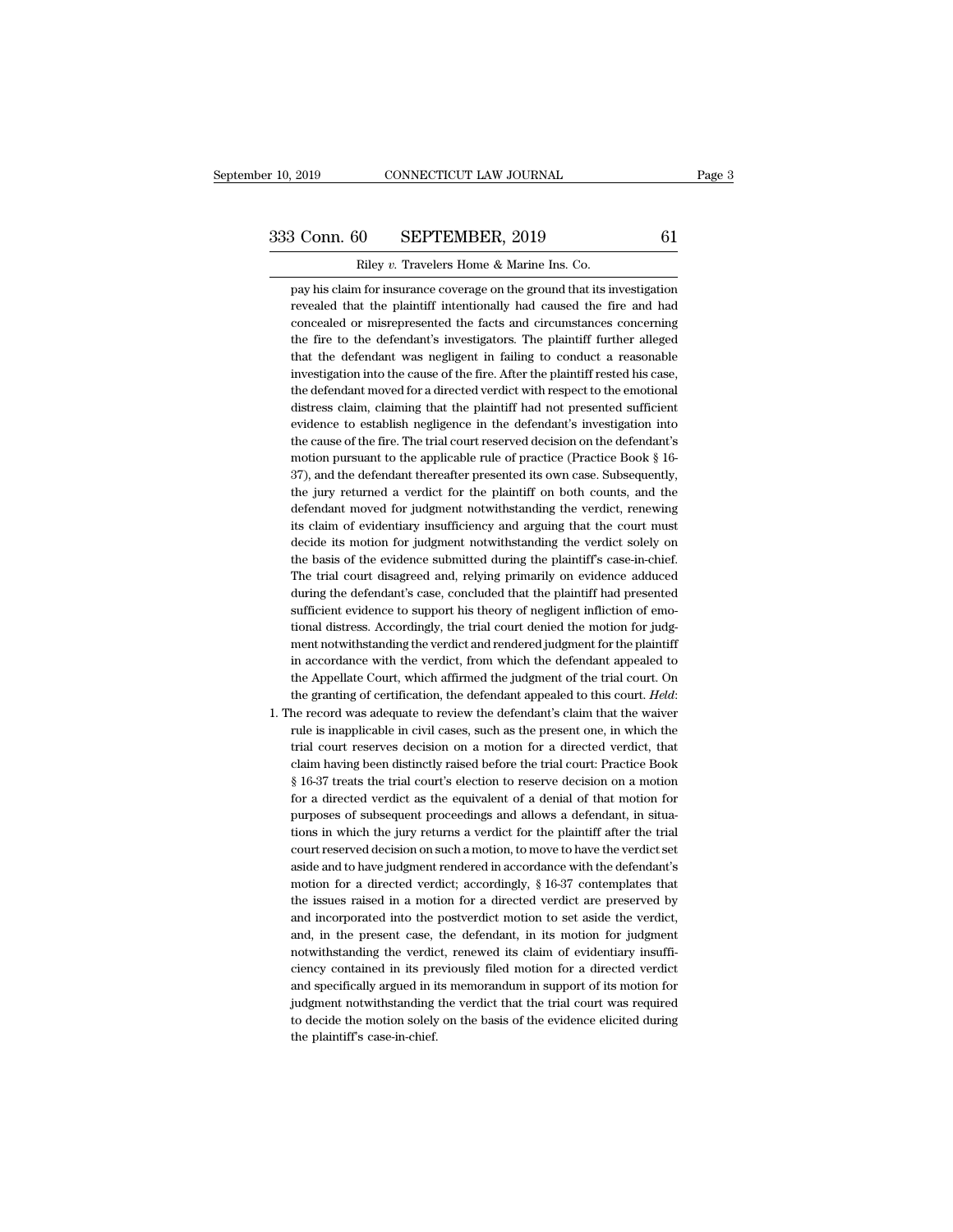## CONNECTICUT LAW JOURNAL September 10, 2019<br>62 SEPTEMBER, 2019 333 Conn. 60<br>Riley v. Travelers Home & Marine Ins. Co. CONNECTICUT LAW JOURNAL Septembe<br>
<u>Riley *v*. Travelers Home & Marine Ins. Co.</u><br>
2. The waiver rule applies to civil cases in which the trial court has reserved

32. SEPTEMBER, 2019 333 Conn. 60<br>
2. The waiver rule applies to civil cases in which the trial court has reserved<br>
decision on, rather than denied, a motion for a directed verdict pursuant SEPTEMBER, 2019 333 Conn. 60<br>
Riley v. Travelers Home & Marine Ins. Co.<br>
the waiver rule applies to civil cases in which the trial court has reserved<br>
decision on, rather than denied, a motion for a directed verdict pursua SEPTEMBER, 2019 333 Conn. 60<br>
Riley v. Travelers Home & Marine Ins. Co.<br>
the waiver rule applies to civil cases in which the trial court has reserved<br>
decision on, rather than denied, a motion for a directed verdict pursua Riley  $v$ . Travelers Home & Marine Ins. Co.<br>he waiver rule applies to civil cases in which the trial court has reserved<br>decision on, rather than denied, a motion for a directed verdict pursuant<br>to Practice Book § 16-37, t Riley v. Travelers Home & Marine Ins. Co.<br>he waiver rule applies to civil cases in which the trial court has reserved<br>decision on, rather than denied, a motion for a directed verdict pursuant<br>to Practice Book § 16-37, the he waiver rule applies to civil cases in which the trial court has reserved decision on, rather than denied, a motion for a directed verdict pursuant to Practice Book § 16-37, the defendant, having presented its own case a net wave rate uppress to evid cases in which are traditional decision on, rather than denied, a motion for a directed verdict pursuant to Practice Book § 16-37, the defendant, having presented its own case after the trial decision on, nation and actrica, a modion for a directed verdict parsame to Practice Book § 16-37, the defendant, having presented its own case after the trial court reserved decision on its motion for a directed verdict, of Fractice Book 3 16.97, are deteration, intring presented to some case<br>after the trial court reserved decision on its motion for a directed verdict,<br>during the plaintiff's case-in-chief only, and, accordingly, the trial meant and considered the sufficiency of the evidence presented<br>during the plaintiff's case-in-chief only, and, accordingly, the trial court<br>properly relied on the defendant's evidence in denying its motion for<br>judgment not maved it right to challenge are sumedering of an evidence presented<br>during the plaintiff's case-in-chief only, and, accordingly, the trial court<br>properly relied on the defendant's evidence in denying its motion for<br>judgmen both a preverties of a directed verdict is whether, on the basis of all a properly relied on the defendant's evidence in denying its motion for judgment notwithstanding the verdict: there was nothing in the language of § 1 for judgment notwithstanding the verdict: there was nothing in the language of § 16-37 to indicate that a trial court ruling on a motion for judgment notwithstanding the verdict is limited to considering the evidence adduc of § 16-37 to indicate that a trial court ruling on a motion for judgment not<br>withstanding the verdict is limited to considering the evidence adduced during the plaint<br>iff's case-in-chief, as the issue presented by both a or  $\frac{1}{3}$  to  $\frac{1}{3}$  to  $\frac{1}{3}$  to  $\frac{1}{3}$  and a review of the historic text of the evidence adduced during the plaintiff's case-in-chief, as the issue presented by both a preverdict motion for a directed verdict From and diverting the vertice is minical to considering the evidence adduced during the plaintiff's case-in-chief, as the issue presented by both a preverdict motion for judgment notwithstanding the verdict is whether, o further supported maniform of the conclusion to the conclusion of the conclusion for judgment notwithstanding the verdict is whether, on the basis of all the evidence presented to the jury, the evidence was sufficient to for judgment notwithstanding the verdict is whether, on the basis of all the evidence presented to the jury, the evidence was sufficient to support the jury's verdict, and a review of the history of the motion for a direc for judgment notwinstanting are vertice is whether, on are basis of an<br>the evidence presented to the jury, the evidence was sufficient to support<br>the jury's verdict, and a review of the history of the motion for a directed resting on the insufficiency of the plaintiff's proof or a directed energy of the jury's verdict, and a review of the history of the motion for a directed verdict and of earlier amendments to the predecessor rule to § 16-3 defanse, this courted the present of the predecessor rule to § 16-37 further supported the conclusion that the trial court must assess all of the evidence considered by the jury in reaching its verdict; moreover, although further supported the conclusion that the trial court must assess all of the evidence considered by the jury in reaching its verdict; moreover, although the waiver rule may require the defendant to choose between resting o ratated supported the considered by the jury in reaching its verdict; moreover, although the waiver rule may require the defendant to choose between resting on the insufficiency of the plaintiff's proof or presenting its o at evidence considered by all yary an reaching its verdict, indicated<br>athough the waiver rule may require the defendant to choose between<br>resting on the insufficiency of the plaintiff's proof or presenting its own<br>defense, have the insulficiency of the plaintiff's proof or presenting its own defense, this court concluded that application of the waiver rule under the circumstances of the present case was not fundamentally unfair, as it merely defense, this court concluded that application of the waiver rule under<br>the circumstances of the present case was not fundamentally unfair, as<br>it merely required the defendant to make a routine, tactical decision,<br>the defe definition, and contributed and approached by the rule and the circumstances of the present case was not fundamentally unfair, as it merely required the defendant to make a routine, tactical decision, the defendant assumed and the change of the percent case was not randamy<br>it merely required the defendant to make a routine, the<br>defendant assumed the risk that the evidence it p<br>have the effect of underscoring the inadequacies of its of<br>of the the defendant assumed the risk that the evidence it presented would<br>have the effect of underscoring the inadequacies of its own investigation<br>of the fire, and any burden the rule placed on the defendant was out-<br>weighed by *Procedural History*<br>*Procedural History*<br>*Procedural History*<br>*Procedural History*<br>*Procedural History*<br>*Procedural History*<br>*Procedural History* have the effect of underscoring the inadequacies of its own investigation<br>of the fire, and any burden the rule placed on the defendant was out-<br>weighed by the rule's support for the truth seeking function of the trial<br>and

of the fire, and any burden the rule placed on the defendant was out-<br>weighed by the rule's support for the truth seeking function of the trial<br>and the perceived fairness of the judicial system.<br>Argued November 8, 2018—off Exampled by the rile s support for the truth seeking function of the trial<br>and the perceived fairness of the judicial system.<br>Argued November 8, 2018—officially released September 10, 2019<br>*Procedural History*<br>Action to re Argued November 8, 2018—officially released September 10, 2019<br>
Procedural History<br>
Action to recover damages for, inter alia, breach of<br>
contract, and for other relief, brought to the Superior<br>
Court in the judicial distr *Procedural History*<br>*Procedural History*<br>Action to recover damages for, inter alia, breach of<br>contract, and for other relief, brought to the Superior<br>Court in the judicial district of Hartford and transferred<br>to the Compl *Procedural History*<br>Action to recover damages for, inter alia, breach of<br>contract, and for other relief, brought to the Superior<br>Court in the judicial district of Hartford and transferred<br>to the Complex Litigation Docket, Action to recover damages for, inter alia, breach of<br>contract, and for other relief, brought to the Superior<br>Court in the judicial district of Hartford and transferred<br>to the Complex Litigation Docket, where the case was<br>t contract, and for other relief, brought to the Superior<br>Court in the judicial district of Hartford and transferred<br>to the Complex Litigation Docket, where the case was<br>tried to the jury before *D. Sheridan*, *J*.; verdict Court in the judicial district of Hartford and transferred<br>to the Complex Litigation Docket, where the case was<br>tried to the jury before  $D$ . *Sheridan*,  $J$ , verdict for the<br>plaintiff; thereafter, the court denied the de to the Complex Litigation Docket, where the case was<br>tried to the jury before *D. Sheridan*, *J*.; verdict for the<br>plaintiff; thereafter, the court denied the defendant's<br>motion for judgment notwithstanding the verdict and tried to the jury before *D. Sheridan*, *J.*; verdict for the plaintiff; thereafter, the court denied the defendant's motion for judgment notwithstanding the verdict and rendered judgment in accordance with the verdict, fr plaintiff; thereafter, the court denied the defendant's<br>motion for judgment notwithstanding the verdict and<br>rendered judgment in accordance with the verdict, from<br>which the defendant appealed to the Appellate Court,<br> $DiPentima$ court. *Affirmed.*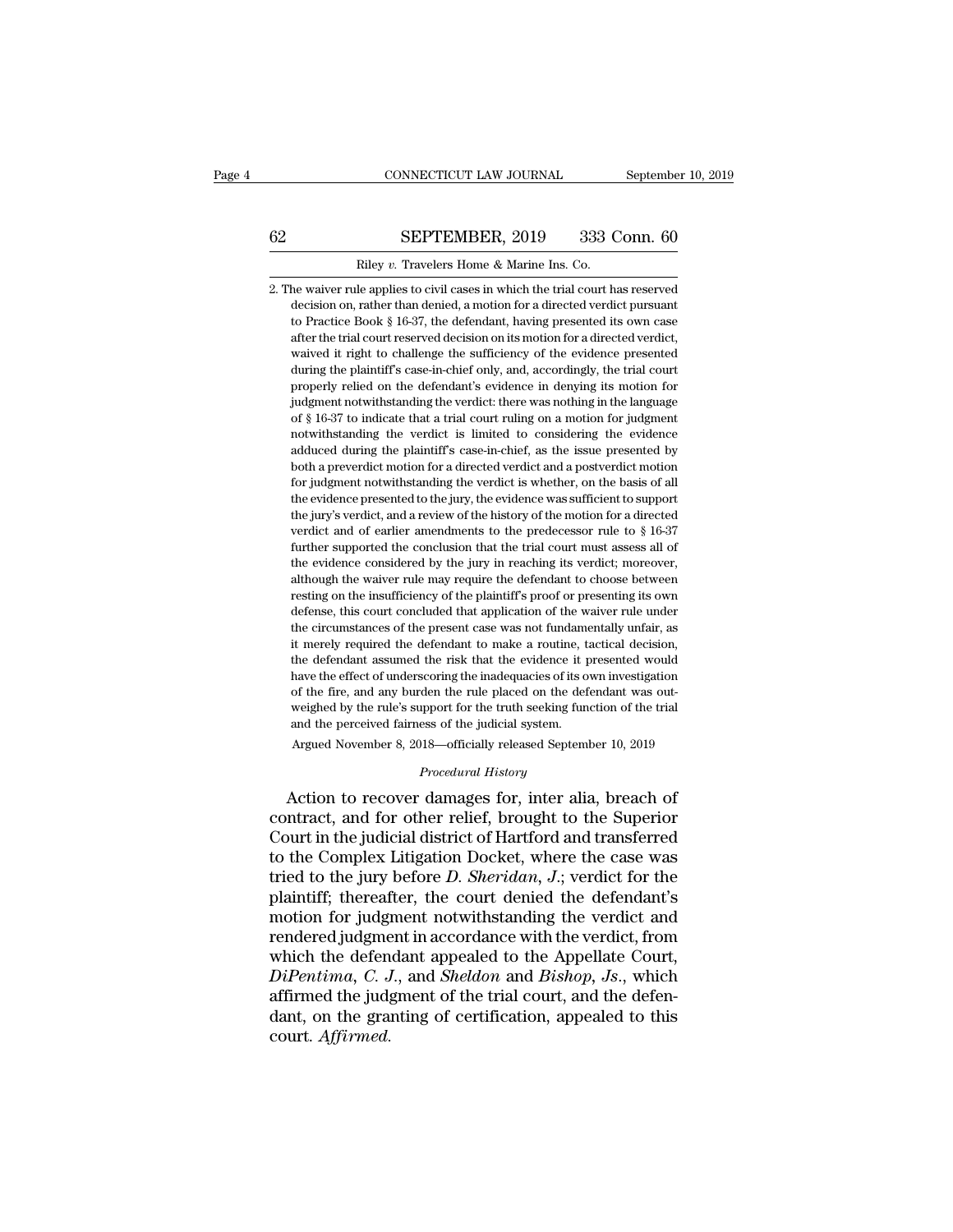10, 2019 CONNECTICUT LAW JOURNAL Page 5<br>333 Conn. 60 SEPTEMBER, 2019 63<br>Riley v. Travelers Home & Marine Ins. Co.

Property 1.4W JOURNAL<br>
Riley *v.* Travelers Home & Marine Ins. Co.<br> *Linda L. Morkan*, with whom were *Daniel F. Sulli-*<br> *n* and, on the brief, *Jonathan E. Small*, for the appel-<br>
and (dofondant) *van* and, 60 *van van van sEPTEMBER, 2019 63 Riley v. Travelers Home & Marine Ins. Co.*<br>*Linda L. Morkan, with whom were Daniel F. Sulli-*<br>*van* and, on the brief, *Jonathan E. Small*, for the appel-<br>lant (defen 333 Conn. 60 SEP<br>
Riley v. Travel<br>
Linda L. Morkan, v<br>
van and, on the brief, .<br>
lant (defendant).<br>
Proloy K. Das, with *Prology A. Berne & Marine Ins. Co.*<br> *Prology v. Travelers Home & Marine Ins. Co.*<br> *Prology A. Morkan*, with whom were *Daniel F. Sulli-*<br> *Prology K. Das, with whom were Kristen L. Zaeh-<br>
<i>Prology K. Das, with whom were* 

*Riley v. Travelers Home & Marine Ins. Co.*<br> *Linda L. Morkan*, with whom were *Daniel F. Sulli-*<br> *van* and, on the brief, *Jonathan E. Small*, for the appel-<br>
lant (defendant).<br> *Proloy K. Das*, with whom were *Kristen L Linda L. Morkan*, with whom were *Dan* van and, on the brief, *Jonathan E. Small*, for the distributional (defendant).<br>*Proloy K. Das*, with whom were *Kriste* ringer and, on the brief, *Leonard M. Isaac J. Nugent*, for t The Californian Control of the Ariston L. Zaeh-<br>
Froloy K. Das, with whom were Kristen L. Zaeh-<br>
ECKER, for the appellee (plaintiff).<br>
Opinion<br>
ECKER, J. This appeal concerns a question of civil<br>
ocedure arising when a jur

## *Opinion*

*Proloy K. Das*, with whom were *Kristen L. Zaeh-<br>
ringer* and, on the brief, *Leonard M. Isaac* and *James*<br> *J. Nugent*, for the appellee (plaintiff).<br> *Opinion*<br>
ECKER, J. This appeal concerns a question of civil<br>
proce Frow T. East, what when were Though E. Easter<br>
Finger and, on the brief, Leonard M. Isaac and James<br>
J. Nugent, for the appellee (plaintiff).<br>  $o_{pinion}$ <br>
ECKER, J. This appeal concerns a question of civil<br>
procedure arising *D. Nugent*, for the appellee (plaintiff).<br> *Opinion*<br>
ECKER, J. This appeal concerns a question of civil<br>
procedure arising when a jury returns a verdict in favor<br>
of the plaintiff that the defendant claims was not sup-<br>  $opinion$ <br>  $Opinion$ <br>
ECKER, J. This appeal concerns a question of civil<br>
procedure arising when a jury returns a verdict in favor<br>
of the plaintiff that the defendant claims was not sup-<br>
ported by sufficient evidence presented du  $o$ <sup>pinion</sup><br>ECKER, J. This appeal concerns a question of civil<br>procedure arising when a jury returns a verdict in favor<br>of the plaintiff that the defendant claims was not sup-<br>ported by sufficient evidence presented durin ECKER, J. This appeal concerns a question of civil<br>procedure arising when a jury returns a verdict in favor<br>of the plaintiff that the defendant claims was not sup-<br>ported by sufficient evidence presented during the<br>plainti procedure arising when a jury returns a verdict in favor<br>of the plaintiff that the defendant claims was not sup-<br>ported by sufficient evidence presented during the<br>plaintiff's case-in-chief. Under what has come to be<br>known of the plaintiff that the defendant claims was not sup-<br>ported by sufficient evidence presented during the<br>plaintiff's case-in-chief. Under what has come to be<br>known as the waiver rule, "when a trial court denies a<br>defenda ported by sufficient evidence presented during the plaintiff's case-in-chief. Under what has come to be known as the waiver rule, "when a trial court denies a defendant's motion for a directed verdict at the close of the p plaintiff's case-in-chief. Under what has come to be<br>known as the waiver rule, "when a trial court denies a<br>defendant's motion for a directed verdict at the close of<br>the plaintiff's case, the defendant, by opting to introd known as the waiver rule, "when a trial court denies a<br>defendant's motion for a directed verdict at the close of<br>the plaintiff's case, the defendant, by opting to introduce<br>evidence in his or her own behalf, waives the rig defendant's motion for a directed verdict at the close of<br>the plaintiff's case, the defendant, by opting to introduce<br>evidence in his or her own behalf, waives the right to<br>appeal the trial court's ruling." *Sears, Roebuck* the plaintiff's case, the defendant, by opting to introduce<br>evidence in his or her own behalf, waives the right to<br>appeal the trial court's ruling." *Sears, Roebuck & Co.*<br>v. *Board of Tax Review*, 241 Conn. 749, 756–57, evidence in his or her own behalf, waives the right to<br>appeal the trial court's ruling." *Sears, Roebuck & Co.*<br>v. *Board of Tax Review*, 241 Conn. 749, 756–57, 699<br>A.2d 81 (1997). The defendant, The Traveler's Home<br>and Ma appeal the trial court's ruling." *Sears, Roebuck & Co.*<br>v. *Board of Tax Review*, 241 Conn. 749, 756–57, 699<br>A.2d 81 (1997). The defendant, The Traveler's Home<br>and Marine Insurance Company, contends that the<br>waiver rule nd Marine Insurance Company, contends that the aiver rule is inapplicable to civil cases in which a fial court reserves decision on a motion for a directed erdict pursuant to Practice Book § 16-37.<sup>1</sup> We disagree  $\frac{1}{1}$ waiver rule is inapplicable to civil cases in which a<br>trial court reserves decision on a motion for a directed<br>verdict pursuant to Practice Book § 16-37.<sup>1</sup> We disagree<br> $\frac{1}{1}$ Practice Book § 16-37 provides: "Whenever a

trial court reserves decision on a motion for a directed<br>verdict pursuant to Practice Book § 16-37.<sup>1</sup> We disagree<br> $\frac{1}{1}$ Practice Book § 16-37 provides: "Whenever a motion for a directed ver-<br>dict made at any time afte verdict pursuant to Practice Book § 16-37.<sup>1</sup> We disagree<br>
<sup>1</sup> Practice Book § 16-37 provides: "Whenever a motion for a directed ver-<br>
dict made at any time after the close of the plaintiff's case-in-chief is denied<br>
or f vertuct pursuant to Practice BOOK § 10-57. We uisagree<br>  $\frac{1}{1}$  Practice Book § 16-37 provides: "Whenever a motion for a directed ver-<br>
dict made at any time after the close of the plaintiff's case-in-chief is denied<br>
o <sup>1</sup> Practice Book § 16-37 provides: "Whenever a motion for a directed verdict made at any time after the close of the plaintiff's case-in-chief is denied or for any reason is not granted, the judicial authority is deemed dict made at any time after the close of the plaintiff's case-in-chief is denied or for any tenson is not granted, the judicial authority is deemed to have submitted the action to the jury subject to a later determination acceptance of a verdict and within the time stated in Section 16-35 for filing and without the action to the jury subject to a later determination of the legal questions raised by the motion. The defendant may offer eviden submitted the action to the jury subject to a later determination of the legal questions raised by the motion. The defendant may offer evidence in the event the motion is not granted, without having reserved the right to d questions raised by the motion. The defendant may offer evidence in the event the motion is not granted, without having reserved the right to do so and to the same extent as if the motion had not been made. After the accep event the motion is not granted, without having reserved the right to do so and to the same extent as if the motion had not been made. After the acceptance of a verdict and within the time stated in Section 16-35 for filin and to the same extent as if the motion had not been made. After the acceptance of a verdict and within the time stated in Section 16-35 for filing a motion to set a verdict aside, a party who has moved for a directed verd acceptance of a verdict and within the time stated in Section 16-35 for filing a motion to set a verdict aside, a party who has moved for a directed verdict may move to have the verdict and any judgment rendered thereon se acceptance of a verdict and within the time stated in Section 16-35 for filing a motion to set a verdict aside, a party who has moved for a directed verdict may move to have the verdict and any judgment rendered thereon s In the case. If a verdict and any judgment rendered thereon set aside and have judgment rendered in accordance with his or her motion for a directed verdict; or if a verdict was not returned such party may move for judgmen judgment to stand or matched in accordance with his or her motion for a directed verdict; or if a verdict was not returned such party may move for judgment in accordance with his or her motion for a directed verdict withi directed verdict; or if a verdict was not returned such party may move for judgment in accordance with his or her motion for a directed verdict within the aforesaid time after the jury has been discharged from consideratio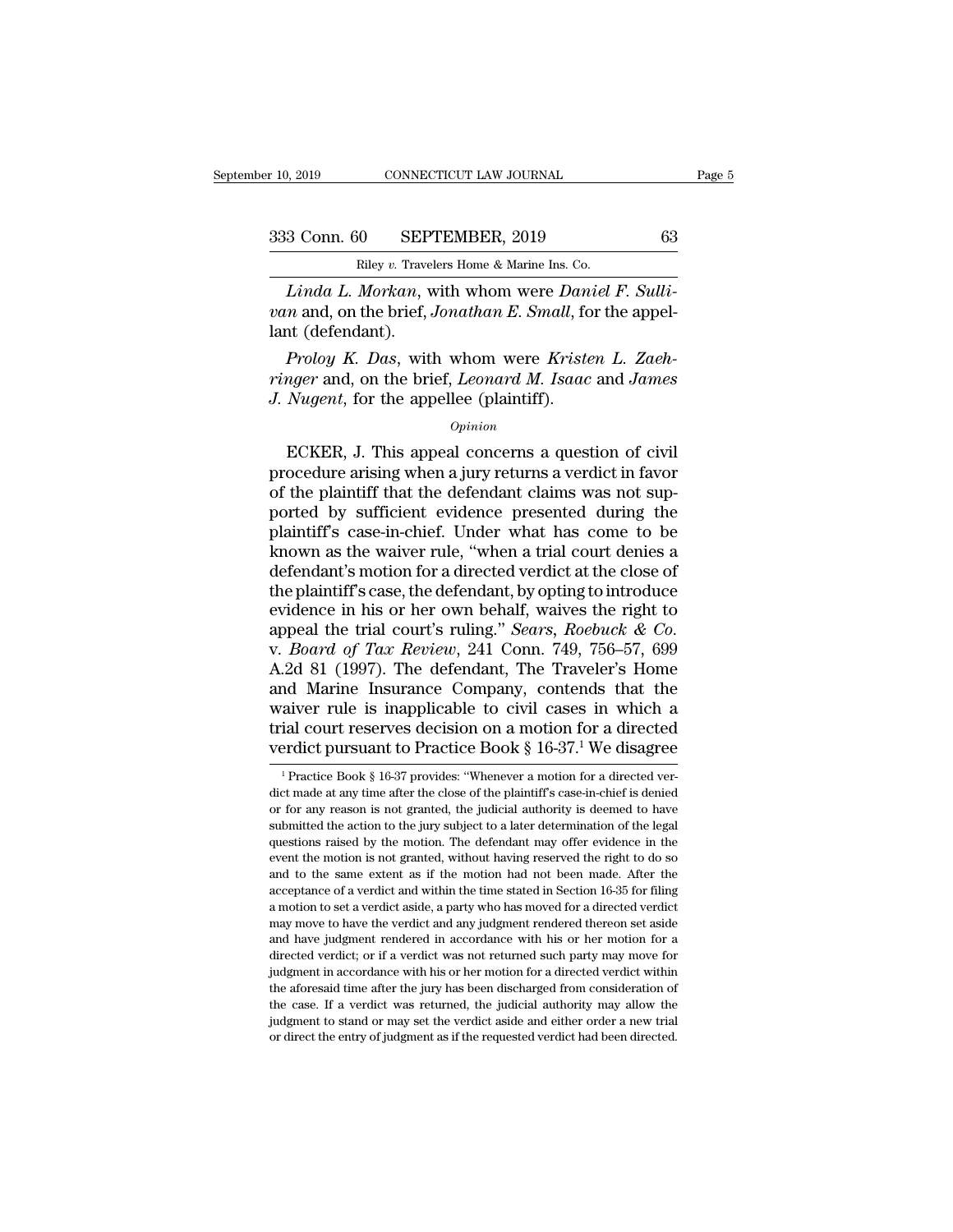# CONNECTICUT LAW JOURNAL September 10, 2019<br>64 SEPTEMBER, 2019 333 Conn. 60<br>Riley v. Travelers Home & Marine Ins. Co.

CONNECTICUT LAW JOURNAL Septembe<br>
<u>SEPTEMBER, 2019</u> 333 Conn. 60<br>
Riley *v.* Travelers Home & Marine Ins. Co.<br>
and conclude that the waiver rule is applicable regard-CONNECTICUT LAW JOURNAL September<br>
64 SEPTEMBER, 2019 333 Conn. 60<br>
Riley v. Travelers Home & Marine Ins. Co.<br>
2010 and conclude that the waiver rule is applicable regard-<br>
Less of whether a motion for a directed verdict h SEPTEMBER, 2019 333 Conn. 60<br>
Riley v. Travelers Home & Marine Ins. Co.<br>
and conclude that the waiver rule is applicable regard-<br>
less of whether a motion for a directed verdict has been<br>
reserved for decision or denied. T EXEPTEMBER, 2019 333 Conn. 60<br>
Riley v. Travelers Home & Marine Ins. Co.<br>
and conclude that the waiver rule is applicable regard-<br>
less of whether a motion for a directed verdict has been<br>
reserved for decision or denied. 64 SEPTEMBER, 2019 333 Conn. 60<br>
Riley v. Travelers Home & Marine Ins. Co.<br>
and conclude that the waiver rule is applicable regard-<br>
less of whether a motion for a directed verdict has been<br>
reserved for decision or denie Riley v. Travelers Home & Marine Ins. Co.<br>
and conclude that the waiver rule is applicable regard-<br>
less of whether a motion for a directed verdict has been<br>
reserved for decision or denied. Thus, a court reviewing<br>
the su and conclude that the waiver rule is applicable regard-<br>less of whether a motion for a directed verdict has been<br>reserved for decision or denied. Thus, a court reviewing<br>the sufficiency of the evidence to support a jury's and conclude that the waiver rule is applicabless of whether a motion for a directed verdict<br>reserved for decision or denied. Thus, a court r<br>the sufficiency of the evidence to support a ji<br>dict must consider *all* of the served for decision or denied. Thus, a court reviewing<br>e sufficiency of the evidence to support a jury's ver-<br>et must consider *all* of the evidence considered by<br>e jury returning the verdict, not just the evidence<br>esented the sufficiency of the evidence to support a jury's verdict must consider *all* of the evidence considered by<br>the jury returning the verdict, not just the evidence<br>presented in the plaintiff's case-in-chief.<br>The plaintiff,

dict must consider *all* of the evidence considered by<br>the jury returning the verdict, not just the evidence<br>presented in the plaintiff's case-in-chief.<br>The plaintiff, C. Andrew Riley, commenced this<br>action against the def the jury returning the verdict, not just the evidence<br>presented in the plaintiff's case-in-chief.<br>The plaintiff, C. Andrew Riley, commenced this<br>action against the defendant for breach of contract and<br>negligent infliction presented in the plaintiff's case-in-chief.<br>The plaintiff, C. Andrew Riley, commenced this<br>action against the defendant for breach of contract and<br>negligent infliction of emotional distress stemming from<br>the defendant's ha The plaintiff, C. Andrew Riley, commenced this<br>action against the defendant for breach of contract and<br>negligent infliction of emotional distress stemming from<br>the defendant's handling of the plaintiff's homeowner's<br>insura The plaintiff, C. Andrew Riley, commenced this<br>action against the defendant for breach of contract and<br>negligent infliction of emotional distress stemming from<br>the defendant's handling of the plaintiff's homeowner's<br>insura action against the defendant for breach of contract and<br>negligent infliction of emotional distress stemming from<br>the defendant's handling of the plaintiff's homeowner's<br>insurance claim. At the close of the plaintiff's case negligent infliction of emotional distress stemming from<br>the defendant's handling of the plaintiff's homeowner's<br>insurance claim. At the close of the plaintiff's case-in-<br>chief, the defendant moved for a directed verdict o the defendant's handling of the plaintiff's homeowner's<br>insurance claim. At the close of the plaintiff's case-in-<br>chief, the defendant moved for a directed verdict on<br>the plaintiff's negligent infliction of emotional distr insurance claim. At the close of the plaintiff's case-in-<br>chief, the defendant moved for a directed verdict on<br>the plaintiff's negligent infliction of emotional distress<br>claim, and the trial court reserved decision on that chief, the defendant moved for a directed verdict on<br>the plaintiff's negligent infliction of emotional distress<br>claim, and the trial court reserved decision on that<br>motion. The defendant then presented evidence in its<br>defe the plaintiff's negligent infliction of emotional distress<br>claim, and the trial court reserved decision on that<br>motion. The defendant then presented evidence in its<br>defense, some of which supported the plaintiff's con-<br>ten claim, and the trial court reserved decision on that<br>motion. The defendant then presented evidence in its<br>defense, some of which supported the plaintiff's con-<br>tention that the defendant had been negligent in its<br>investiga motion. The defendant then presented evidence in its<br>defense, some of which supported the plaintiff's con-<br>tention that the defendant had been negligent in its<br>investigation of his homeowner's insurance claim. The<br>jury ret defense, some of which supported the plantiff's contention that the defendant had been negligent in its investigation of his homeowner's insurance claim. The jury returned a verdict for the plaintiff on both counts.<br>The de tention that the defendant had been negligent in its<br>investigation of his homeowner's insurance claim. The<br>jury returned a verdict for the plaintiff on both counts.<br>The defendant timely moved for judgment notwith-<br>standing investigation of his homeowner's insurance claim. The<br>jury returned a verdict for the plaintiff on both counts.<br>The defendant timely moved for judgment notwith-<br>standing the verdict, renewing its motion for a directed<br>verd jury returned a verdict for the plaintiff on both counts.<br>The defendant timely moved for judgment notwith-<br>standing the verdict, renewing its motion for a directed<br>verdict and requesting the court to set aside the verdict<br> The defendant timely moved for judgment notwith-<br>standing the verdict, renewing its motion for a directed<br>verdict and requesting the court to set aside the verdict<br>on the claim of negligent infliction of emotional distress standing the verdict, renewing its motion for a directed<br>verdict and requesting the court to set aside the verdict<br>on the claim of negligent infliction of emotional distress<br>and render judgment for the defendant. The trial verdict and requesting the court to set aside the verdict<br>on the claim of negligent infliction of emotional distress<br>and render judgment for the defendant. The trial court,<br>relying primarily on evidence that emerged durin on the claim of negligent infliction of emotional distress<br>and render judgment for the defendant. The trial court,<br>relying primarily on evidence that emerged during the<br>defendant's case, determined that there was sufficien and render judgment for the defendant. The trial court,<br>relying primarily on evidence that emerged during the<br>defendant's case, determined that there was sufficient<br>evidence to support the jury's verdict and denied the<br>def relying primarily on evidence that emerged during the<br>defendant's case, determined that there was sufficient<br>evidence to support the jury's verdict and denied the<br>defendant's motion. The Appellate Court affirmed the<br>trial Court. If trial court's judgment; Riley v. Travelers Home & Marine Ins. Co., 173 Conn. App. 422, 462, 163 A.3d 1246 (2017); and we affirm the judgment of the Appellate Court.<br>If no verdict was returned, the judicial authority ma Marine Ins. Co., 173 Conn. App. 422, 462, 163 A.3d 1246 (2017); and we affirm the judgment of the Appellate Court.<br>
If no verdict was returned, the judicial authority may direct the entry of judgment as if the requested ve

 $\frac{\text{Court.}}{\text{If no verd}}$ <br>indgment<br>indgment<br>new trial."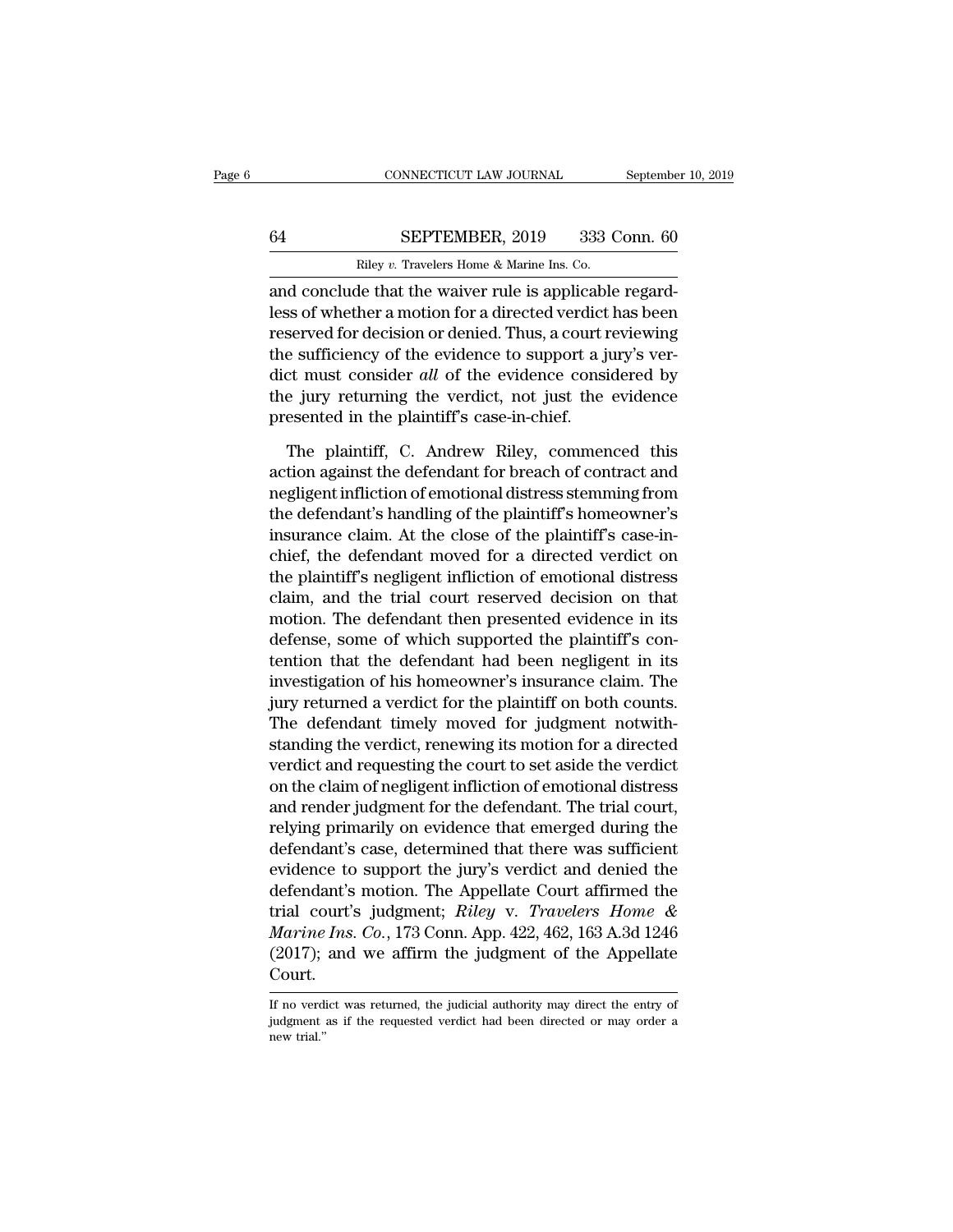| : 10, 2019   | CONNECTICUT LAW JOURNAL                   |    | Page 7 |
|--------------|-------------------------------------------|----|--------|
|              |                                           |    |        |
| 333 Conn. 60 | SEPTEMBER, 2019                           | 65 |        |
|              | Riley v. Travelers Home & Marine Ins. Co. |    |        |
|              |                                           |    |        |

3 Conn. 60 SEPTEMBER, 2019 65<br>
Riley v. Travelers Home & Marine Ins. Co.<br>
I<br>
The Appellate Court summarized the facts and proce-<br>
The Appellate Court summarized the facts and proce-<br>
The Appellate Court summarized the fac 333 Conn. 60 SEPTEMBER, 2019 65<br>
Riley v. Travelers Home & Marine Ins. Co.<br>
I<br>
The Appellate Court summarized the facts and procedural history as follows. "On February 26, 2009, a fire<br>
destroyed a significant portion of 333 Conn. 60 SEPTEMBER, 2019 65<br>
Riley v. Travelers Home & Marine Ins. Co.<br>
I<br>
The Appellate Court summarized the facts and proce-<br>
dural history as follows. "On February 26, 2009, a fire<br>
destroyed a significant portion Riley v. Travelers Home & Marine Ins. Co.<br>
I<br>
The Appellate Court summarized the facts and procedural history as follows. "On February 26, 2009, a fire<br>
destroyed a significant portion of the plaintiff's home<br>
in Pomfret, I<br>
The Appellate Court summarized the facts and proce-<br>
dural history as follows. "On February 26, 2009, a fire<br>
destroyed a significant portion of the plaintiff's home<br>
in Pomfret, in which he and his wife, Barbara Riley, The Appellate Court summarized the facts and proce-<br>dural history as follows. "On February 26, 2009, a fire<br>destroyed a significant portion of the plaintiff's home<br>in Pomfret, in which he and his wife, Barbara Riley,<br>had b The Appellate Court summarized the facts and proce-<br>dural history as follows. "On February 26, 2009, a fire<br>destroyed a significant portion of the plaintiff's home<br>in Pomfret, in which he and his wife, Barbara Riley,<br>had b dural history as follows. "On February 26, 2009, a fire<br>destroyed a significant portion of the plaintiff's home<br>in Pomfret, in which he and his wife, Barbara Riley,<br>had been living and raising their children for more than<br> destroyed a significant portion of the plaintiff's home<br>in Pomfret, in which he and his wife, Barbara Riley,<br>had been living and raising their children for more than<br>twenty-five years. On the morning of the fire, the plain in Pomfret, in which he and his wife, Barbara Riley,<br>had been living and raising their children for more than<br>twenty-five years. On the morning of the fire, the plain-<br>tiff was working on a project in a room on the first<br>f had been living and raising their children for more than<br>twenty-five years. On the morning of the fire, the plain-<br>tiff was working on a project in a room on the first<br>floor of his home when he received a telephone call<br>fr twenty-five years. On the morning of the fire, the plain-<br>tiff was working on a project in a room on the first<br>floor of his home when he received a telephone call<br>from ADT Security Services, his home security service<br>provi tiff was working on a project in a room on the first<br>floor of his home when he received a telephone call<br>from ADT Security Services, his home security service<br>provider, notifying him that it had received an alert that<br>ther floor of his home when he received a telephone call<br>from ADT Security Services, his home security service<br>provider, notifying him that it had received an alert that<br>there was a fire in his home. The plaintiff, initially in from ADT Security Services, his home security service<br>provider, notifying him that it had received an alert that<br>there was a fire in his home. The plaintiff, initially in<br>disbelief, immediately proceeded to the second floo provider, notifying him that it had received an alert that<br>there was a fire in his home. The plaintiff, initially in<br>disbelief, immediately proceeded to the second floor<br>of his home to look for the cause of the alert. Upon there was a fire in his home. The plaintiff, initially in disbelief, immediately proceeded to the second floor of his home to look for the cause of the alert. Upon ascending the stairs, he saw flames through the open door disbelief, immediately proceeded to the second floor<br>of his home to look for the cause of the alert. Upon<br>ascending the stairs, he saw flames through the open<br>door of a room at the top of the stairs that was used<br>as an off of his home to look for the cause of the alert. Upon<br>ascending the stairs, he saw flames through the open<br>door of a room at the top of the stairs that was used<br>as an office and exercise room, in which he had been<br>exercisin ascending the stairs, he saw flames through the open<br>door of a room at the top of the stairs that was used<br>as an office and exercise room, in which he had been<br>exercising earlier that morning. Seeing that the room<br>was engu door of a room at the top of the stairs that was used<br>as an office and exercise room, in which he had been<br>exercising earlier that morning. Seeing that the room<br>was engulfed in flames, he initially attempted to close<br>the d as an office and exercise room, in which he had been<br>exercising earlier that morning. Seeing that the room<br>was engulfed in flames, he initially attempted to close<br>the door but could not get it to stay closed. He thus<br>took exercising earlier that morning. Seeing that the room<br>was engulfed in flames, he initially attempted to close<br>the door but could not get it to stay closed. He thus<br>took an old bathrobe from the adjacent bedroom and<br>draped was engulfed in flames, he initially attempted to close<br>the door but could not get it to stay closed. He thus<br>took an old bathrobe from the adjacent bedroom and<br>draped it over the door to keep it closed. In so doing,<br>the p the door but could not get it to stay closed. He thus<br>took an old bathrobe from the adjacent bedroom and<br>draped it over the door to keep it closed. In so doing,<br>the plaintiff sustained a minor burn on his arm. Finally,<br>aft took an old bathrobe from the adjacent bedroom and<br>draped it over the door to keep it closed. In so doing,<br>the plaintiff sustained a minor burn on his arm. Finally,<br>after retrieving his wife's jewelry from their bedroom,<br>t draped it over the door to keep it closed. In so doing,<br>the plaintiff sustained a minor burn on his arm. Finally,<br>after retrieving his wife's jewelry from their bedroom,<br>the plaintiff ran back downstairs, confirmed with AD the plaintiff sustained a minor burn on his arm. Finally,<br>after retrieving his wife's jewelry from their bedroom,<br>the plaintiff ran back downstairs, confirmed with ADT<br>that there was a fire in his home, and went outside to after retrieving his wife's jewelry from their bedroom,<br>the plaintiff ran back downstairs, confirmed with ADT<br>that there was a fire in his home, and went outside to<br>wait for assistance. Upon the arrival of multiple fire<br>co the plaintiff ran back downstairs, confirmed with ADT<br>that there was a fire in his home, and went outside to<br>wait for assistance. Upon the arrival of multiple fire<br>companies, the fire was promptly extinguished. As a<br>result that there was a fire in his home, and went outside to<br>wait for assistance. Upon the arrival of multiple fire<br>companies, the fire was promptly extinguished. As a<br>result of the fire, the room in which the fire had occurred<br> wait for assistance. Upon the arrival of multiple fire<br>companies, the fire was promptly extinguished. As a<br>result of the fire, the room in which the fire had occurred<br>was essentially destroyed, along with most of its con-<br> companies, the fire was promptly extinguished. As a<br>result of the fire, the room in which the fire had occurred<br>was essentially destroyed, along with most of its con-<br>tents, including all of the family's photograph albums, result of the fire, the room in which the fire had occurred<br>was essentially destroyed, along with most of its con-<br>tents, including all of the family's photograph albums,<br>a Mother's Day card to Barbara Riley, a sonogram ph was essentially destroyed, along with most of its contents, including all of the family's photograph albums, a Mother's Day card to Barbara Riley, a sonogram photo of one of their children, and an uncashed check in the amo tents, including all of the family's photograph a<br>a Mother's Day card to Barbara Riley, a sonogram<br>of one of their children, and an uncashed check<br>amount of \$30,000, which Barbara Riley had re<br>as a work bonus. Although the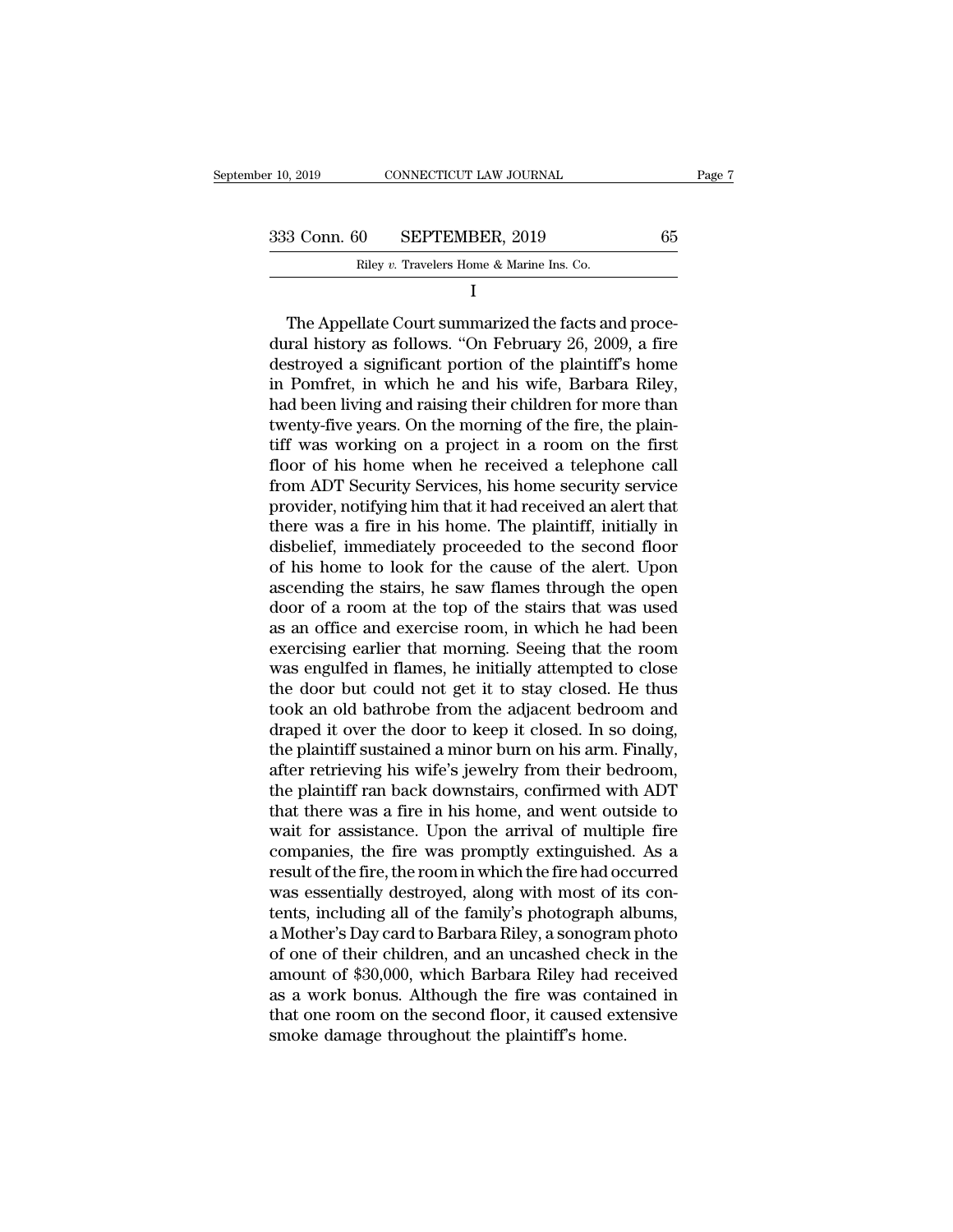## CONNECTICUT LAW JOURNAL September 10, 2019<br>66 SEPTEMBER, 2019 333 Conn. 60<br>Riley v. Travelers Home & Marine Ins. Co. CONNECTICUT LAW JOURNAL<br>
SEPTEMBER, 2019 333 C<br>
Riley *v.* Travelers Home & Marine Ins. Co.<br>
Pomfret fire marshal Adam Sch

CONNECTICUT LAW JOURNAL September 10, 2<br>
SEPTEMBER, 2019 333 Conn. 60<br>
Riley v. Travelers Home & Marine Ins. Co.<br>
"The . . . Pomfret fire marshal, Adam Scheuritzel,<br>
rived at the scene of the fire shortly after it was<br>
tin SEPTEMBER, 2019 333 Conn. 60<br>
Riley v. Travelers Home & Marine Ins. Co.<br>
"The . . . Pomfret fire marshal, Adam Scheuritzel,<br>
arrived at the scene of the fire shortly after it was<br>
extinguished. He conducted an investigatio EXTEMBER, 2019 333 Conn. 60<br>
Riley v. Travelers Home & Marine Ins. Co.<br>
"The . . . Pomfret fire marshal, Adam Scheuritzel,<br>
arrived at the scene of the fire shortly after it was<br>
extinguished. He conducted an investigatio EXEPTEMBER, 2019 333 Conn. 60<br>
Riley v. Travelers Home & Marine Ins. Co.<br>
"The . . . Pomfret fire marshal, Adam Scheuritzel,<br>
arrived at the scene of the fire shortly after it was<br>
extinguished. He conducted an investigat **EXECUTE:**  $\frac{1}{2010}$  and  $\frac{1}{2000}$  comes comes  $\frac{1}{2000}$ . The  $\frac{1}{2000}$  and  $\frac{1}{2000}$  arrived at the scene of the fire shortly after it was extinguished. He conducted an investigation of the cause and origi Riley v. Travelers Home & Marine Ins. Co.<br>
"The . . . Pomfret fire marshal, Adam Scheuritzel,<br>
arrived at the scene of the fire shortly after it was<br>
extinguished. He conducted an investigation of the<br>
cause and origin of "The  $\ldots$  Pomfret fire marshal, Adam Scheuritzel,<br>arrived at the scene of the fire shortly after it was<br>extinguished. He conducted an investigation of the<br>cause and origin of the fire, using a video camera<br>attached to hi arrived at the scene of the fire shortly after it was<br>extinguished. He conducted an investigation of the<br>cause and origin of the fire, using a video camera<br>attached to his helmet to record his investigation. He<br>also took s extinguished. He conducted an investigation of the<br>cause and origin of the fire, using a video camera<br>attached to his helmet to record his investigation. He<br>also took several still photographs of the scene. In addi-<br>tion t cause and origin of the fire, using a video camera<br>attached to his helmet to record his investigation. He<br>also took several still photographs of the scene. In addi-<br>tion to inspecting the scene of the fire, Scheuritzel<br>spo attached to his helmet to record his investigation. He<br>also took several still photographs of the scene. In addi-<br>tion to inspecting the scene of the fire, Scheuritzel<br>spoke to and obtained written statements from the<br>plai also took several still photographs of the scene. In addition to inspecting the scene of the fire, Scheuritzel<br>spoke to and obtained written statements from the<br>plaintiff and several firefighters who had responded to<br>the s tion to inspecting the scene of the fire, Scheuritzel<br>spoke to and obtained written statements from the<br>plaintiff and several firefighters who had responded to<br>the scene. Scheuritzel observed a kerosene heater and<br>a separa spoke to and obtained written statements from the plaintiff and several firefighters who had responded to the scene. Scheuritzel observed a kerosene heater and a separate container of kerosene in the exercise room where th plaintiff and several firefighters who had responded to<br>the scene. Scheuritzel observed a kerosene heater and<br>a separate container of kerosene in the exercise room<br>where the fire had occurred, but he concluded that<br>the ker the scene. Scheuritzel observed a kerosene heater and<br>a separate container of kerosene in the exercise room<br>where the fire had occurred, but he concluded that<br>the kerosene had played no role in causing the fire.<br>Scheuritze Separate container of kerosene in the exercise room<br>
nere the fire had occurred, but he concluded that<br>
e kerosene had played no role in causing the fire.<br>
heuritzel concluded instead that the cause of the<br>
e had been acci where the fire had occurred, but he concluded that<br>the kerosene had played no role in causing the fire.<br>Scheuritzel concluded instead that the cause of the<br>fire had been accidental, having been started by an<br>electrical pro

the kerosene had played no role in causing the fire.<br>Scheuritzel concluded instead that the cause of the<br>fire had been accidental, having been started by an<br>electrical problem inside the wall of the exercise room.<br>"The pla Scheuritzel concluded instead that the cause of the<br>fire had been accidental, having been started by an<br>electrical problem inside the wall of the exercise room.<br>"The plaintiff immediately notified the defendant of<br>the fire fire had been accidental, having been started by an<br>electrical problem inside the wall of the exercise room.<br>"The plaintiff immediately notified the defendant of<br>the fire. The defendant, which had issued a homeown-<br>er's in electrical problem inside the wall of the exercise room.<br>
"The plaintiff immediately notified the defendant of<br>
the fire. The defendant, which had issued a homeown-<br>
er's insurance policy containing standard provisions<br>
in "The plaintiff immediately notified the defendant of<br>the fire. The defendant, which had issued a homeown-<br>er's insurance policy containing standard provisions<br>insuring the plaintiff's property for any loss due to fire,<br>the the fire. The defendant, which had issued a homeown-<br>er's insurance policy containing standard provisions<br>insuring the plaintiff's property for any loss due to fire,<br>then initiated its own investigation of the cause and<br>or er's insurance policy containing standard provisions<br>insuring the plaintiff's property for any loss due to fire,<br>then initiated its own investigation of the cause and<br>origin of the fire, and assigned one of its own employe insuring the plaintiff's property for any loss due to fire,<br>then initiated its own investigation of the cause and<br>origin of the fire, and assigned one of its own employees,<br>John E. Schoener, a trained and certified fire in then initiated its own investigation of the cause and<br>origin of the fire, and assigned one of its own employees,<br>John E. Schoener, a trained and certified fire investiga-<br>tor, to conduct that investigation. Schoener conclu origin of the fire, and assigned one of its own employees,<br>John E. Schoener, a trained and certified fire investiga-<br>tor, to conduct that investigation. Schoener concluded<br>that 'the fire originated in the vapors of an igni John E. Schoener, a trained and certified fire investigator, to conduct that investigation. Schoener concluded that 'the fire originated in the vapors of an ignitable liquid (kerosene) that was poured throughout the floor tor, to conduct that investifithat 'the fire originated ir<br>liquid (kerosene) that was<br>area and on boxes of store<br>of fire origin. All accidenta<br>a cause of this fire. The ca<br>as an incendiary fire.'<br>"By letter dated May 26, at 'the fire originated in the vapors of an ignitable<br>
uid (kerosene) that was poured throughout the floor<br>
ea and on boxes of stored contents within the room<br>
fire origin. All accidental causes were eliminated as<br>
cause o liquid (kerosene) that was poured throughout the floor<br>area and on boxes of stored contents within the room<br>of fire origin. All accidental causes were eliminated as<br>a cause of this fire. The cause of this fire is classifie

area and on boxes of stored contents within the room<br>of fire origin. All accidental causes were eliminated as<br>a cause of this fire. The cause of this fire is classified<br>as an incendiary fire.'<br>"By letter dated May 26, 2009 of the origin. All accidental causes were eliminated as<br>a cause of this fire. The cause of this fire is classified<br>as an incendiary fire.'<br>"By letter dated May 26, 2009, the defendant denied<br>the plaintiff's claim for insur a cause of this fire. The cause of this fire is classified<br>as an incendiary fire.'<br>"By letter dated May 26, 2009, the defendant denied<br>the plaintiff's claim for insurance coverage, stating that<br>it had 'concluded that [the as an incendiary fire.'<br>
"By letter dated May 26, 2009, the defendant denied<br>
the plaintiff's claim for insurance coverage, stating that<br>
it had 'concluded that [the plaintiff] intentionally caused<br>
the fire which resulted "By letter dated May 26, 2009, the defendant denied<br>the plaintiff's claim for insurance coverage, stating that<br>it had 'concluded that [the plaintiff] intentionally caused<br>the fire which resulted in this claim.' The defend the plaintiff's claim for insurance coverage, stating that<br>it had 'concluded that [the plaintiff] intentionally caused<br>the fire which resulted in this claim.' The defendant<br>later sent another letter to the plaintiff, dated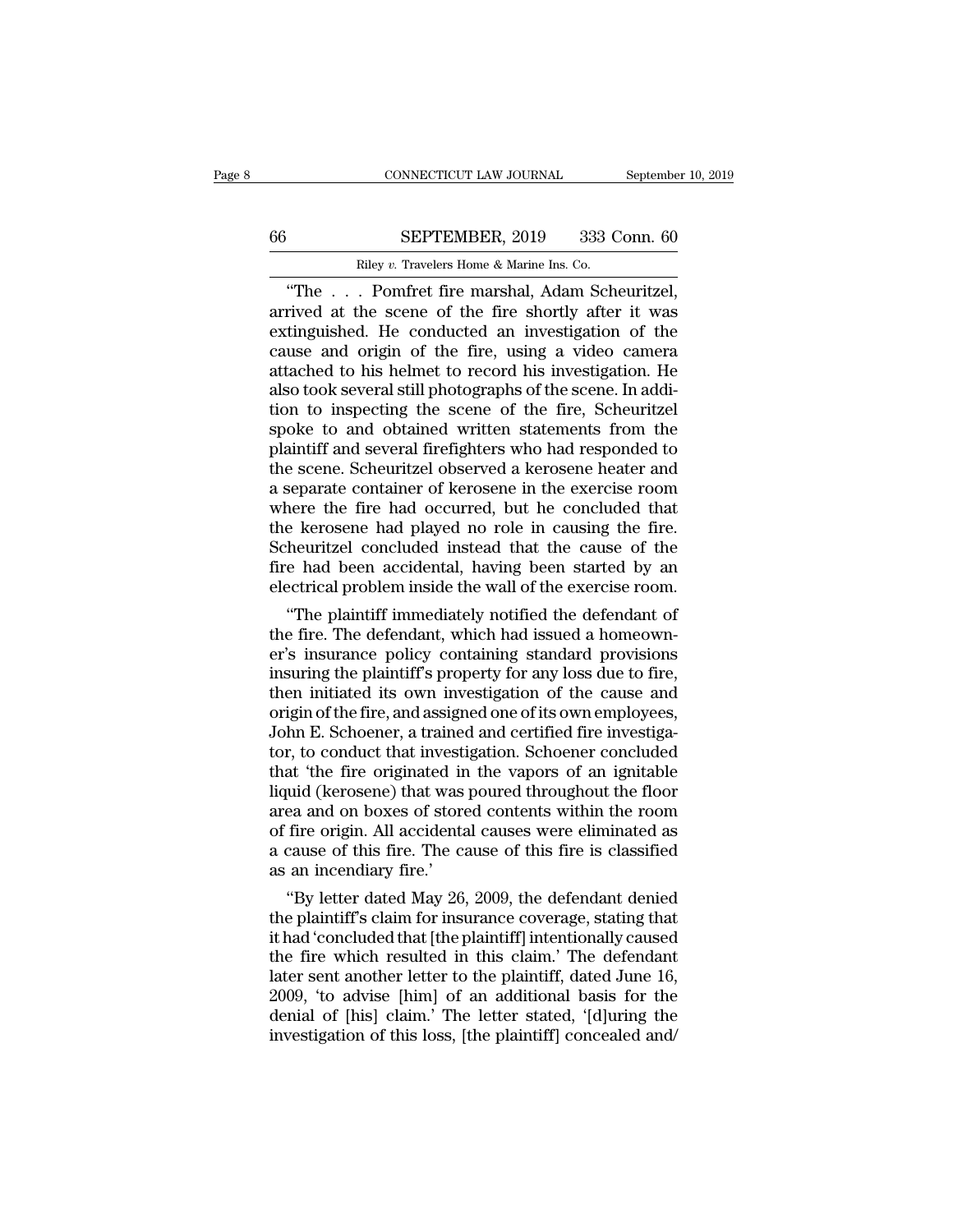r 10, 2019 CONNECTICUT LAW JOURNAL<br>
233 Conn. 60 SEPTEMBER, 2019 67<br>
Riley *v.* Travelers Home & Marine Ins. Co.<br>
or misrepresented material facts and circumstances r 10, 2019 CONNECTICUT LAW JOURNAL Page 9<br>
333 Conn. 60 SEPTEMBER, 2019 67<br>
Riley v. Travelers Home & Marine Ins. Co.<br>
or misrepresented material facts and circumstances<br>
concerning the loss and made material false stateme 333 Conn. 60 SEPTEMBER, 2019 67<br>
Riley v. Travelers Home & Marine Ins. Co.<br>
or misrepresented material facts and circumstances<br>
concerning the loss and made material false statements<br>
relating to this loss and to his insur 333 Conn. 60 SEPTEMBER, 2019 67<br>
Riley v. Travelers Home & Marine Ins. Co.<br>
or misrepresented material facts and circumstances<br>
concerning the loss and made material false statements<br>
relating to this loss and to his insu  $\frac{333 \text{ Conn. } 60 \qquad \text{SEPTEMBER, } 2019 \qquad \qquad 67 \qquad \text{Riley } v. \text{ Travelers Home & Marine Ins. Co.}$ <br>
or misrepresented material facts and circumstances<br>
concerning the loss and made material false statements<br>
relating to this loss and to his insuranc Riley v. Travelers Home & Marine Ins. Co.<br>
or misrepresented material facts and circumstances<br>
concerning the loss and made material false statements<br>
relating to this loss and to his insurance coverage.<br>
Although the defe Example we Travelers Home & Marine Ins. Co.<br>
or misrepresented material facts and circumstances<br>
concerning the loss and made material false statements<br>
relating to this loss and to his insurance coverage.<br>
Although the de or misrepresented material facts and circumstances<br>concerning the loss and made material false statements<br>relating to this loss and to his insurance coverage.'<br>Although the defendant denied the plaintiff's claim, it<br>accept concerning the loss an<br>relating to this loss ;<br>Although the defenda<br>accepted the claim of<br>erty of herself and othe<br>living expenses incurre<br>to the residence.<br>"On October 18, 201 rating to this loss and to his insurance coverage.<br>
though the defendant denied the plaintiff's claim, it<br>
cepted the claim of Barbara Riley for personal prop-<br>
ty of herself and other family members, and additional<br>
ing e Addogat the defendant defiled the plaintin's claim, it<br>accepted the claim of Barbara Riley for personal prop-<br>erty of herself and other family members, and additional<br>living expenses incurred while repairs were being made<br>

accepted the claim of Barbara Kiley for personal property of herself and other family members, and additional<br>living expenses incurred while repairs were being made<br>to the residence.<br>"On October 18, 2011, the plaintiff ini the defendant denied the first same and bad intentionally dependent of the residence.<br>
"On October 18, 2011, the plaintiff initiated this action<br>
against the defendant, claiming breach of contract and<br>
megligent infliction noing expenses incurred while repairs were being inade<br>to the residence.<br>"On October 18, 2011, the plaintiff initiated this action<br>against the defendant, claiming breach of contract and<br>negligent infliction of emotional di "On October 18, 2011, the plaintiff initiated this action<br>against the defendant, claiming breach of contract and<br>negligent infliction of emotional distress. In response,<br>the defendant denied the plaintiff's claims and, by "On October 18, 2011, the plaintiff initiated this action<br>against the defendant, claiming breach of contract and<br>negligent infliction of emotional distress. In response,<br>the defendant denied the plaintiff's claims and, by against the defendant, claiming breach of contract and<br>negligent infliction of emotional distress. In response,<br>the defendant denied the plaintiff's claims and, by way<br>of special defense, alleged, inter alia, that the plai negligent infliction of emotional distress. In response,<br>the defendant denied the plaintiff's claims and, by way<br>of special defense, alleged, inter alia, that the plaintiff<br>had intentionally caused the fire to his home and the defendant denied the plaintiff's claims and, by way<br>of special defense, alleged, inter alia, that the plaintiff<br>had intentionally caused the fire to his home and had<br>'concealed or misrepresented material facts or circu of special defense,<br>had intentionally c<br>'concealed or misre<br>stances, engaged i<br>materially false sta<br>ance claim.' The p<br>cial defenses.<br>"The case was tri ''The case was tried to a jury in June, 2014. At the conconceated of histepresented material racts of circum-<br>stances, engaged in fraudulent conduct, and/or made<br>materially false statements regarding the fire and insur-<br>ance claim.' The plaintiff denied the defendant's spe-<br>cia

stances, engaged in Traductient conduct, and/or made<br>materially false statements regarding the fire and insur-<br>ance claim.' The plaintiff denied the defendant's spe-<br>cial defenses.<br>"The case was tried to a jury in June, 2 materially hase statements regarding the me and insur-<br>ance claim.' The plaintiff denied the defendant's spe-<br>cial defenses.<br>"The case was tried to a jury in June, 2014. At the con-<br>clusion of the plaintiff's case-in-chie ance ciant. The plaintiff defined the defendant's special defenses.<br>
"The case was tried to a jury in June, 2014. At the conclusion of the plaintiff's case-in-chief, the [defendant's<br>
counsel] orally moved for a directed v <sup>2</sup> The case was tried to a jury in June, 2014. At the conclusion of the plaintiff's case-in-chief, the [defendant's counsel] orally moved for a directed verdict on the plaintiff's claim of negligent infliction of emotiona "The case was tried to a jury in June, 2014. At the conclusion of the plaintiff's case-in-chief, the [defendant's counsel] orally moved for a directed verdict on the plaintiff's claim of negligent infliction of emotional clusion of the plaintiff's case-in-chief, the [defendant's counsel] orally moved for a directed verdict on the plaintiff's claim of negligent infliction of emotional distress." (Footnotes omitted.) *Riley v. Travelers Home* counsel] orally moved for a directed verdict on the<br>plaintiff's claim of negligent infliction of emotional dis-<br>tress." (Footnotes omitted.) *Riley v. Travelers Home &*<br>*Marine Ins. Co.*, supra, 173 Conn. App. 425–28. In s plaintiff's claim of negligent infliction of emotional dis-<br>tress." (Footnotes omitted.) *Riley v. Travelers Home &*<br>*Marine Ins. Co.*, supra, 173 Conn. App. 425–28. In sup-<br>port of its motion, the defendant argued "that a tress." (Footnotes omitted.) *Riley v. Travelers Home & Marine Ins. Co.*, supra, 173 Conn. App. 425–28. In support of its motion, the defendant argued "that although the plaintiff's expert witness, Ronald R. Mullen, had te Marine Ins. Co., supra, 173 Conn. App. 425–28. In support of its motion, the defendant argued "that although<br>the plaintiff's expert witness, Ronald R. Mullen, had<br>testified as to the 'standard of care' for conducting a<br>fir port of its motion, the defendant argued "that although<br>the plaintiff's expert witness, Ronald R. Mullen, had<br>testified as to the 'standard of care' for conducting a<br>fire investigation, no evidence was adduced as to any<br>de the plaintiff's expert witness, Ronald R. Mullen, had<br>testified as to the 'standard of care' for conducting a<br>fire investigation, no evidence was adduced as to any<br>deficiency in its investigation of the fire, and thus the<br> testified as to the 'standard of care' for conducting a<br>fire investigation, no evidence was adduced as to any<br>deficiency in its investigation of the fire, and thus the<br>plaintiff had failed to establish a prima facie case o fire investigation, no evidence was adduced as to any<br>deficiency in its investigation of the fire, and thus the<br>plaintiff had failed to establish a prima facie case of<br>negligence in investigating his claim for insurance co deficiency in its investigation of the fire, and thus the plaintiff had failed to establish a prima facie case of negligence in investigating his claim for insurance coverage, [and], thus, negligent infliction of emotional plaintiff had failed to establish a prima facie case of negligence in investigating his claim for insurance coverage, [and], thus, negligent infliction of emotional distress. In response, the plaintiff pointed to the testi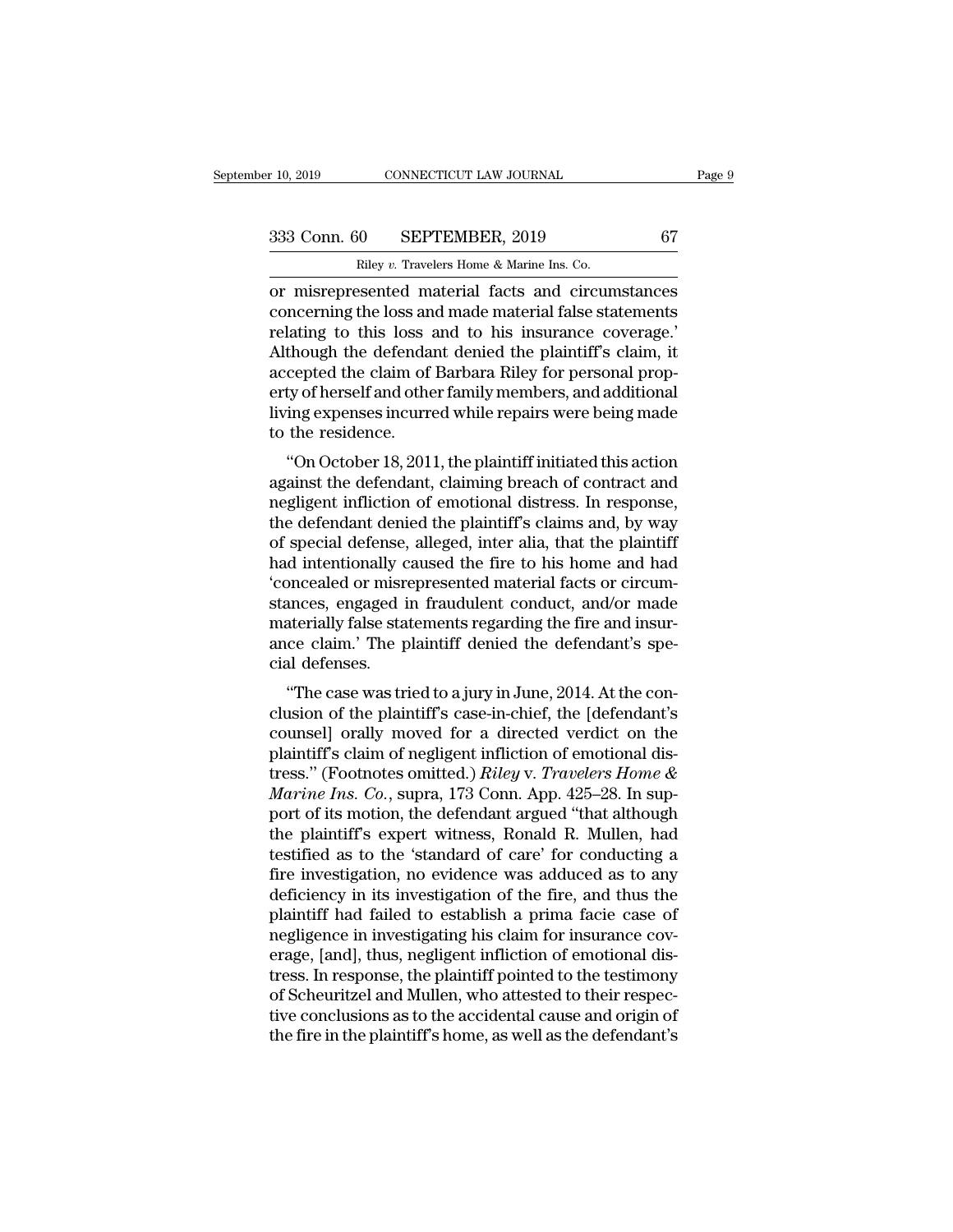# CONNECTICUT LAW JOURNAL September 10, 2019<br>68 SEPTEMBER, 2019 333 Conn. 60<br>Riley v. Travelers Home & Marine Ins. Co.

CONNECTICUT LAW JOURNAL Septembe<br>
Riley *v.* Travelers Home & Marine Ins. Co.<br>
Riley *v.* Travelers Home & Marine Ins. Co.<br>
attempts to influence and coerce his experts to change CONNECTICUT LAW JOURNAL September 10, 2019<br>
68 SEPTEMBER, 2019 333 Conn. 60<br>
Riley v. Travelers Home & Marine Ins. Co.<br>
attempts to influence and coerce his experts to change<br>
their reports and support its claim of arson. SEPTEMBER, 2019 333 Conn. 60<br>
Riley v. Travelers Home & Marine Ins. Co.<br>
attempts to influence and coerce his experts to change<br>
their reports and support its claim of arson. Without<br>
reference to specific portions of Mull EXEPTEMBER, 2019 333 Conn. 60<br>
Riley v. Travelers Home & Marine Ins. Co.<br>
attempts to influence and coerce his experts to change<br>
their reports and support its claim of arson. Without<br>
reference to specific portions of Mu SEPTEMBER, 2019 333 Conn. 60<br>
Riley v. Travelers Home & Marine Ins. Co.<br>
attempts to influence and coerce his experts to change<br>
their reports and support its claim of arson. Without<br>
reference to specific portions of Mul Riley v. Travelers Home & Marine Ins. Co.<br>
attempts to influence and coerce his experts to change<br>
their reports and support its claim of arson. Without<br>
reference to specific portions of Mullen's testimony,<br>
the plaintiff Example are and coerce his experts to change<br>attempts to influence and coerce his experts to change<br>their reports and support its claim of arson. Without<br>reference to specific portions of Mullen's testimony,<br>the plaintiff attempts to influence and coerce his experts to change<br>
their reports and support its claim of arson. Without<br>
reference to specific portions of Mullen's testimony,<br>
the plaintiff argued that Mullen had, in fact, pointed t their reports and support its claim of arson. Without<br>reference to specific portions of Mullen's testimony,<br>the plaintiff argued that Mullen had, in fact, pointed to<br>inadequacies in the defendant's investigation. Follow-<br>i reference to specific portions of Mullen's testimony,<br>the plaintiff argued that Mullen had, in fact, pointed to<br>inadequacies in the defendant's investigation. Follow-<br>ing that brief argument by counsel, the court concluded the plaintiff argued that Mullen had, in fact, pointed to<br>inadequacies in the defendant's investigation. Follow-<br>ing that brief argument by counsel, the court concluded:<br>'[A]lthough I've expressed some concerns about the<br>s inadequacies in the defendant's investigation. Following that brief argument by counsel, the court concluded:<br>'[A]lthough I've expressed some concerns about the<br>state of the pleadings and the evidence, it does seem<br>to me t ing that brief argument by counsel, the court concluded:<br>'[A]lthough I've expressed some concerns about the<br>state of the pleadings and the evidence, it does seem<br>to me there's sufficient evidence on this question, if not<br>d '[A]lthough I<br>state of the µ<br>to me there's<br>direct eviden<br>I could reserv<br>Book and w<br>Id., 432.<br>After the c The defendant's and the evidence, it does seen<br>the defendence of this question, if not<br>rect evidence, certainly reasonable inferences where<br>ould reserve on that question pursuant to the Practice<br>ook and we'll proceed to th to the there s sumcrent evidence on this question, if not<br>direct evidence, certainly reasonable inferences where<br>I could reserve on that question pursuant to the Practice<br>Book and we'll proceed to the defendant's case.'"<br>I

different textually reasonable interestes where<br>I could reserve on that question pursuant to the Practice<br>Book and we'll proceed to the defendant's case.'"<br>Id., 432.<br>After the defendant's presentation of evidence, the<br>jury Froud reserve on that question pursuant to the 1 ractice<br>Book and we'll proceed to the defendant's case.'"<br>Id., 432.<br>After the defendant's presentation of evidence, the<br>jury returned a verdict in favor of the plaintiff. "B Book and we'll proceed to the defendant's case.<br>Id., 432.<br>After the defendant's presentation of evidence, the<br>jury returned a verdict in favor of the plaintiff. "By<br>way of special interrogatories, the jury rejected the<br>def tion, 452.<br>
After the defendant's presentation of evidence, the<br>
jury returned a verdict in favor of the plaintiff. "By<br>
way of special interrogatories, the jury rejected the<br>
defendant's special defenses and found that th After the defendant's presentation of evidence, the<br>jury returned a verdict in favor of the plaintiff. "By<br>way of special interrogatories, the jury rejected the<br>defendant's special defenses and found that the defen-<br>dant h jury returned a verdict in favor of the plaintiff. "By<br>way of special interrogatories, the jury rejected the<br>defendant's special defenses and found that the defen-<br>dant had failed to prove that the plaintiff had inten-<br>tio way of special interrogatories, the jury rejected the<br>defendant's special defenses and found that the defen-<br>dant had failed to prove that the plaintiff had inten-<br>tionally caused the fire to his home or that he had<br>"inte defendant's special defenses and found that the defendant had failed to prove that the plaintiff had intentionally caused the fire to his home or that he had 'intentionally concealed or misrepresented material facts or cir dant had failed to prove that the plaintiff had intentionally caused the fire to his home or that he had<br>'intentionally concealed or misrepresented material<br>facts or circumstances, or engaged in fraudulent con-<br>duct, or ma tionally caused the fire to his home or that he had<br>
"intentionally concealed or misrepresented material<br>
facts or circumstances, or engaged in fraudulent con-<br>
duct, or made material false statements relating to his<br>
ins "intentionally concealed or misrepresented material facts or circumstances, or engaged in fraudulent conduct, or made material false statements relating to his insurance  $\ldots$  . The jury found that the plaintiff had prove facts or circumstances, or engaged in fraudulent conduct, or made material false statements relating to his<br>insurance  $\ldots$ . The jury found that the plaintiff had<br>proved that the defendant breached his homeowner's<br>insuran duct, or made material false statements relating to his<br>insurance . . . . . . The jury found that the plaintiff had<br>proved that the defendant breached his homeowner's<br>insurance contract by denying his claim for coverage<br>a tional distress . . . .' The jury awarded the plaintiff proved that the defendant breached his homeowner's<br>insurance contract by denying his claim for coverage<br>and refusing to pay for his losses from the February<br>26, 2009 fire, and that he had 'sustained [damages] as<br>a result insurance contract by denying his claim for coverage<br>and refusing to pay for his losses from the February<br>26, 2009 fire, and that he had 'sustained [damages] as<br>a result of the [defendant's] negligent infliction of emo-<br>t and refusing to pay for his loss<br>26, 2009 fire, and that he had 'sult of the [defendant's] negli<br>tional distress  $\ldots$ .' The jury<br> $$504,346.10$  in damages for bre<br> $$1,000,000$  in damages for neglig<br>tional distress." Id. 4  $(2009 \text{ m} \cdot \text{m})$  and that he had sustained [damages] as<br>result of the [defendant's] negligent infliction of emo-<br>nnal distress  $\ldots$  . The jury awarded the plaintiff<br> $04,346.10$  in damages for breach of contract and<br> $0$ a result of the pleneticiant spinley<br>tional distress  $\ldots$ . The jury awarded the plaintiff<br>\$504,346.10 in damages for breach of contract and<br>\$1,000,000 in damages for negligent infliction of emo-<br>tional distress." Id. 428

 $$504,346.10$  in damages for breach of contract and  $$1,000,000$  in damages for negligent infliction of emotional distress." Id.  $428-29$ .<br>Thereafter, the defendant filed a motion for judgment notwithstanding the verdict \$504,540.10 in damages for breach of contract and<br>\$1,000,000 in damages for negligent infliction of emo-<br>tional distress." Id. 428–29.<br>Thereafter, the defendant filed a motion for judgment<br>notwithstanding the verdict and a  $\phi$ <sub>1</sub>,000,000 in dantages for hegigent initiation of emotional distress." Id. 428–29.<br>Thereafter, the defendant filed a motion for judgment notwithstanding the verdict and a supporting memo-<br>randum of law. "The defendan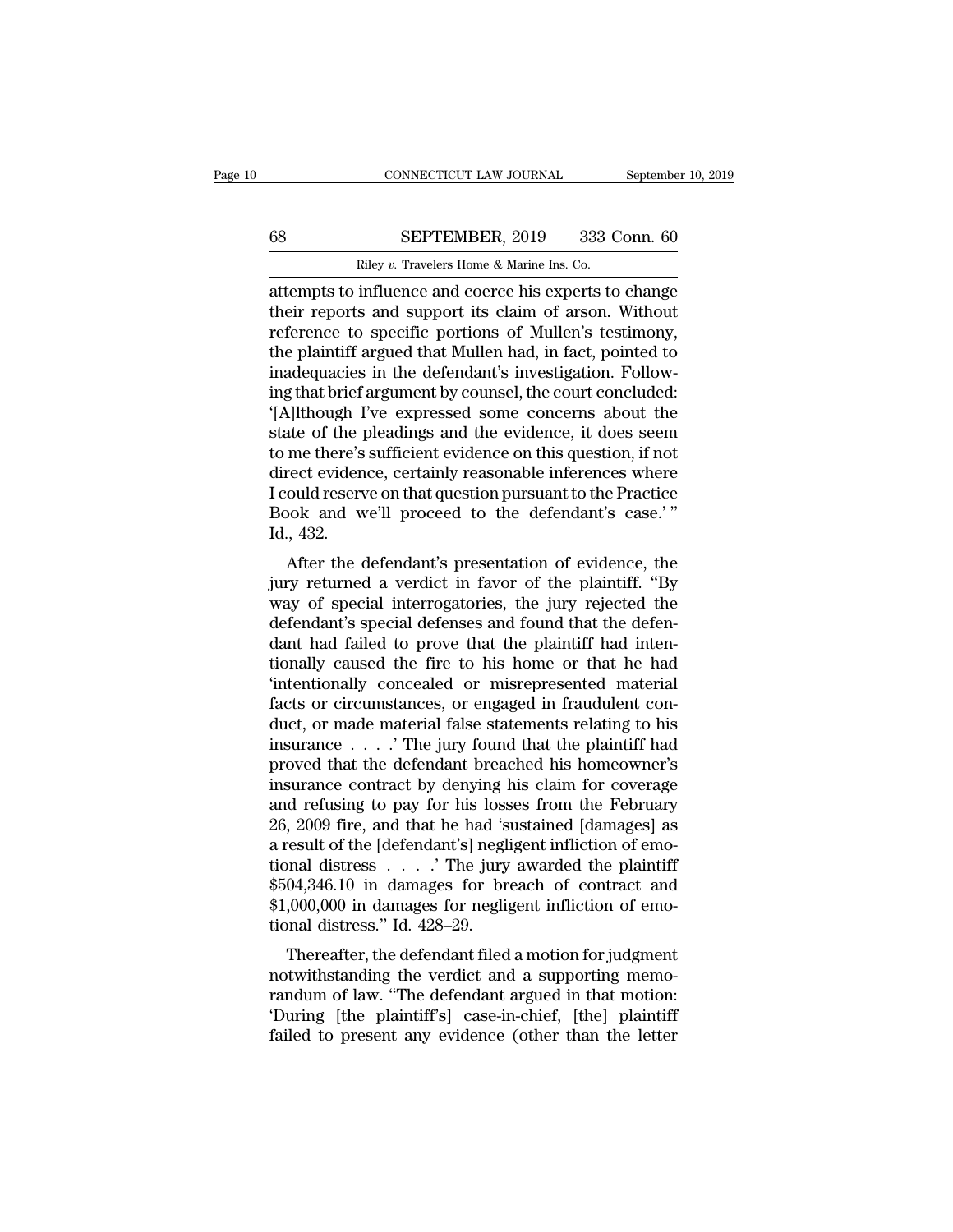r 10, 2019 CONNECTICUT LAW JOURNAL<br>
233 Conn. 60 SEPTEMBER, 2019 69<br>
Riley *v*. Travelers Home & Marine Ins. Co.<br>
denying his insurance claim) that would permit the jury r 10, 2019 CONNECTICUT LAW JOURNAL Page 11<br>
333 Conn. 60 SEPTEMBER, 2019 69<br>
Riley v. Travelers Home & Marine Ins. Co.<br>
denying his insurance claim) that would permit the jury<br>
to reasonably conclude that [the defendant] i 333 Conn. 60 SEPTEMBER, 2019 69<br>
Riley v. Travelers Home & Marine Ins. Co.<br>
denying his insurance claim) that would permit the jury<br>
to reasonably conclude that [the defendant] is liable to<br>
him for the negligent inflictio 333 Conn. 60 SEPTEMBER, 2019 69<br>
Riley v. Travelers Home & Marine Ins. Co.<br>
denying his insurance claim) that would permit the jury<br>
to reasonably conclude that [the defendant] is liable to<br>
him for the negligent inflicti  $\begin{array}{|l|l|} \hline \text{Billey } v \text{. Travelers Home & Marine Ins. Co.} \hline \text{denying his insurance claim) that would permit the jury to reasonably conclude that [the defendant] is liable to him for the neighbor influence of emotional distress. [The] plaintiff chose not to offer expert testimony regarding the integrity of [the defendant's] fire origin and cause investigation or to call [the defendant's]$ Riley v. Travelers Home & Marine Ins. Co.<br>
denying his insurance claim) that would permit the jury<br>
to reasonably conclude that [the defendant] is liable to<br>
him for the negligent infliction of emotional distress.<br>
[The] p Example in Soleman and Controller<br>denying his insurance claim) that would permit the jury<br>to reasonably conclude that [the defendant] is liable to<br>him for the negligent infliction of emotional distress.<br>[The] plaintiff cho denying his insurance claim) that would permit the jury<br>to reasonably conclude that [the defendant] is liable to<br>him for the negligent infliction of emotional distress.<br>[The] plaintiff chose not to offer expert testimony<br>r to reasonably conclude that [the defendant] is liable to<br>him for the negligent infliction of emotional distress.<br>[The] plaintiff chose not to offer expert testimony<br>regarding the integrity of [the defendant's] fire origin<br> him for the negligent infliction of emotional distress.<br>[The] plaintiff chose not to offer expert testimony<br>regarding the integrity of [the defendant's] fire origin<br>and cause investigation, or to call [the defendant's]<br>emp [The] plaintiff chose not to offer expert testimony<br>regarding the integrity of [the defendant's] fire origin<br>and cause investigation, or to call [the defendant's]<br>employees who conducted the investigation to demon-<br>strate regarding the integrity of [the defendant's] fire origin<br>and cause investigation, or to call [the defendant's]<br>employees who conducted the investigation to demon-<br>strate their alleged unreasonable or egregious miscon-<br>duct and cause investigation, or to call [the defendant's]<br>employees who conducted the investigation to demon-<br>strate their alleged unreasonable or egregious miscon-<br>duct in the investigation of the fire.' The defendant<br>further employees who conducted the investigation to demonstrate their alleged unreasonable or egregious misconduct in the investigation of the fire.' The defendant further argued: '[W]hile [the] plaintiff developed additional evi strate their alleged unreasonable or egregious misconduct in the investigation of the fire.' The defendant further argued: '[W]hile [the] plaintiff developed additional evidence regarding [the defendant's] conduct on cross duct in the investigation of the fire.' The defendant<br>further argued: '[W]hile [the] plaintiff developed addi-<br>tional evidence regarding [the defendant's] conduct on<br>cross-examination of [the defendant's] employees who<br>tes further argued: '[W]hile [the] plaintiff developed additional evidence regarding [the defendant's] conduct on<br>cross-examination of [the defendant's] employees who<br>testified on behalf of the defense, this evidence and<br>testi tional evidence regarding [the defendant's] conduct on<br>cross-examination of [the defendant's] employees who<br>testified on behalf of the defense, this evidence and<br>testimony cannot be considered in evaluating whether<br>[the] p cross-examination of [the defendant's] employees who<br>testified on behalf of the defense, this evidence and<br>testimony cannot be considered in evaluating whether<br>[the] plaintiff met [his] burden in [his] case-in-chief and<br>in testified on behalf of the defense, this evidence and<br>testimony cannot be considered in evaluating whether<br>[the] plaintiff met [his] burden in [his] case-in-chief and<br>in reaching a determination on [the defendant's]<br>motion testimony cannot be considered in evaluating whether<br>[the] plaintiff met [his] burden in [his] case-in-chief and<br>in reaching a determination on [the defendant's]<br>motion.' " Id., 433. The trial court disagreed and, after<br>re [the] plaintiff met [his] burden in [his] case-in-chief and<br>in reaching a determination on [the defendant's]<br>motion.'" Id., 433. The trial court disagreed and, after<br>reviewing all of the evidence adduced at trial, includin in reaching a determination on [the contion.'" Id., 433. The trial court disagree reviewing all of the evidence adduced at trial evidence presented during the defendant's cluded that the jury's verdict was supposevidence. The defendant appealed from the trial court's judg-<br>The defendant's case, con-<br>ded that the jury's verdict was supported by the<br>idence. The trial court therefore rendered judgment<br>accordance with the jury's verdict.<br>The de evidence presented during the defendant's case, concluded that the jury's verdict was supported by the evidence. The trial court therefore rendered judgment<br>in accordance with the jury's verdict.<br>The defendant appealed fro

chached that the jury's verdict was supported by the<br>evidence. The trial court therefore rendered judgment<br>in accordance with the jury's verdict.<br>The defendant appealed from the trial court's judg-<br>ment to the Appellate Co evidence. The trial court therefore rendered judgment<br>in accordance with the jury's verdict.<br>The defendant appealed from the trial court's judg-<br>ment to the Appellate Court, claiming, among other<br>things, that the trial co in accordance with the jury's verdict.<br>
The defendant appealed from the trial court's judg-<br>
ment to the Appellate Court, claiming, among other<br>
things, that the trial court "was limited to the evidence<br>
adduced during th The defendant appealed from the trial court's judg-<br>ment to the Appellate Court, claiming, among other<br>things, that the trial court "was limited to the evidence<br>adduced during the plaintiff's case-in-chief, which was<br>insu The defendant appealed from the trial court's judgment to the Appellate Court, claiming, among other things, that the trial court "was limited to the evidence adduced during the plaintiff's case-in-chief, which was insuff ment to the Appellate Court, claiming, among other<br>things, that the trial court "was limited to the evidence<br>adduced during the plaintiff's case-in-chief, which was<br>insufficient to establish the plaintiff's claim  $\ldots$ ." things, that the trial court "was limited to the evidence<br>adduced during the plaintiff's case-in-chief, which was<br>insufficient to establish the plaintiff's claim . . . . ." Id.,<br>429. The Appellate Court rejected the defend adduced during the plaintiff's case-in-chief, which was<br>insufficient to establish the plaintiff's claim  $\ldots$ ." Id.,<br>429. The Appellate Court rejected the defendant's claim,<br>holding that the defendant "is precluded by the insufficient to establish the plaintiff's claim  $\ldots$ ." Id.,<br>429. The Appellate Court rejected the defendant's claim,<br>holding that the defendant "is precluded by the waiver<br>rule from claiming that the trial court was lim-429. The Appellate Court rejected the defendant's claim,<br>holding that the defendant "is precluded by the waiver<br>rule from claiming that the trial court was lim-<br>ited in its review of the sufficiency of the evidence to<br>the holding that the defendant "is precluded by the waiver<br>rule from claiming that the trial court was lim-<br>ited in its review of the sufficiency of the evidence to<br>the evidence presented in the plaintiff's case-in-chief.<br>Alt rule from claiming that the trial court was limited in its review of the sufficiency of the evidence to the evidence presented in the plaintiff's case-in-chief.<br>Although the evidence presented by the defendant . . . had th ited in its review<br>the evidence pres<br>Although the evid<br>had the effect of<br>investigation of th<br>assumed when it<br>trial." Id., 434–35.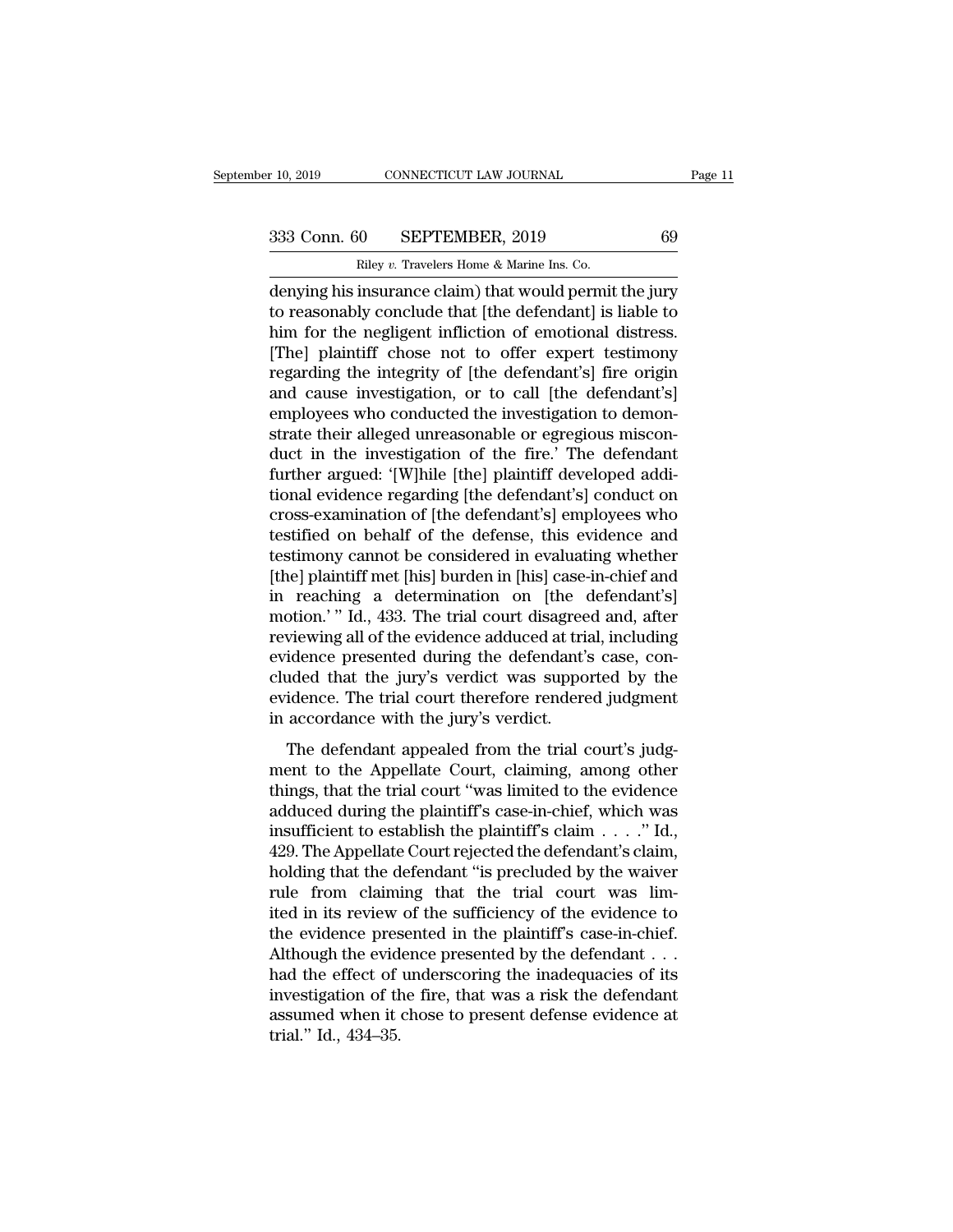# CONNECTICUT LAW JOURNAL September 10, 2019<br>
TO SEPTEMBER, 2019 333 Conn. 60<br>
Riley v. Travelers Home & Marine Ins. Co.

CONNECTICUT LAW JOURNAL Septembe<br>
SEPTEMBER, 2019 333 Conn. 60<br>
Riley *v.* Travelers Home & Marine Ins. Co.<br>
The defendant petitioned for certification to appeal CONNECTICUT LAW JOURNAL September 10, 20<br>
SEPTEMBER, 2019 333 Conn. 60<br>
Riley v. Travelers Home & Marine Ins. Co.<br>
The defendant petitioned for certification to appeal<br>
om the judgment of the Appellate Court to this court, From the judgment of the defendant petitioned for certification to appear of the judgment of the Appellate Court to this court,<br>and we granted the defendant's petition limited to the following issue: "Under the circumstanc To SEPTEMBER, 2019 333 Conn. 60<br>
Riley v. Travelers Home & Marine Ins. Co.<br>
The defendant petitioned for certification to appeal<br>
from the judgment of the Appellate Court to this court,<br>
and we granted the defendant's pet Following SEPTEMBER, 2019 333 Conn. 60<br>
Riley v. Travelers Home & Marine Ins. Co.<br>
The defendant petitioned for certification to appeal<br>
from the judgment of the Appellate Court to this court,<br>
and we granted the defendant Riley v. Travelers Home & Marine Ins. Co.<br>The defendant petitioned for certification to appeal<br>from the judgment of the Appellate Court to this court,<br>and we granted the defendant's petition limited to the<br>following issue: Example at Marine Ins. Co.<br>
The defendant petitioned for certification to appeal<br>
from the judgment of the Appellate Court to this court,<br>
and we granted the defendant's petition limited to the<br>
following issue: "Under the The defendant petitioned for certification to appeal<br>from the judgment of the Appellate Court to this court,<br>and we granted the defendant's petition limited to the<br>following issue: "Under the circumstances of this case,<br>di from the judgment of the Appellate Court to this court,<br>and we granted the defendant's petition limited to the<br>following issue: "Under the circumstances of this case,<br>did the Appellate Court correctly hold that, by not res and we granted the defendant's petition limited to the following issue: "Under the circumstances of this case, did the Appellate Court correctly hold that, by not resting at the end of the plaintiff's case-in-chief, but i following issue: "Under the circumstances of this case,<br>did the Appellate Court correctly hold that, by not rest-<br>ing at the end of the plaintiff's case-in-chief, but instead<br>putting on evidence, the defendant waived its r did the Appellate Court correctly hold that, by<br>ing at the end of the plaintiff's case-in-chief, bu<br>putting on evidence, the defendant waived its<br>appeal to claim that the trial court should have<br>its motion for a directed v peal to claim that the trial court should have granted<br>  $\alpha$  motion for a directed verdict pursuant to Practice<br>
ook § 16-37?" *Riley* v. *Travelers Home & Marine Ins.*<br>
.., 326 Conn. 922, 169 A.3d 234 (2017).<br>
II<br>
The de

II

its motion for a directed verdict pursuant to Practice<br>
Book § 16-37?" *Riley* v. *Travelers Home & Marine Ins.*<br>
Co., 326 Conn. 922, 169 A.3d 234 (2017).<br>
II<br>
The defendant contends that the waiver rule is inapplicable w Book § 16-37?" Riley v. Travelers Home & Marine Ins.<br>
Co., 326 Conn. 922, 169 A.3d 234 (2017).<br>
II<br>
The defendant contends that the waiver rule is inapplicable when a trial court reserves decision on a motion<br>
for a direc *Co.*, 326 Conn. 922, 169 A.3d 234 (2017).<br>
II<br>
The defendant contends that the waiver rule is inapplicable when a trial court reserves decision on a motion<br>
for a directed verdict at the close of a plaintiff's case-<br>
in-II<br>
The defendant contends that the waiver rule is inap-<br>
plicable when a trial court reserves decision on a motion<br>
for a directed verdict at the close of a plaintiff's case-<br>
in-chief pursuant to Practice Book § 16-37. I The defendant contends that the waiver rule is inap-<br>plicable when a trial court reserves decision on a motion<br>for a directed verdict at the close of a plaintiff's case-<br>in-chief pursuant to Practice Book § 16-37. It asser The defendant contends that the waiver rule is inapplicable when a trial court reserves decision on a motion<br>for a directed verdict at the close of a plaintiff's case-<br>in-chief pursuant to Practice Book § 16-37. It asserts plicable when a trial court reserves decision on a motion<br>for a directed verdict at the close of a plaintiff's case-<br>in-chief pursuant to Practice Book § 16-37. It asserts<br>that the plain language and history of Practice Bo for a directed verdict at the close of a plaintiff's case-<br>in-chief pursuant to Practice Book § 16-37. It asserts<br>that the plain language and history of Practice Book<br>§ 16-37, as well as the principle of fundamental fairn in-chief pursuant to Practice Book § 16-37. It asserts<br>that the plain language and history of Practice Book<br>§ 16-37, as well as the principle of fundamental fairness,<br>require a trial court to consider only the evidence pre that the plain language and history of Practice Book<br>§ 16-37, as well as the principle of fundamental fairness,<br>require a trial court to consider only the evidence pre-<br>sented in the plaintiff's case-in-chief when deciding § 16-37, as well as the principle of fundamental fairness,<br>require a trial court to consider only the evidence pre-<br>sented in the plaintiff's case-in-chief when deciding a<br>defendant's motion for judgment notwithstanding th require a trial court to consider only the evidence presented in the plaintiff's case-in-chief when deciding a defendant's motion for judgment notwithstanding the verdict based on a claim of insufficient evidence. The plai sented in the plaintiff's condefendant's motion for juverdict based on a claim<br>plaintiff responds that, and is inadequate to review the<br>applicability of the waive<br>tioned in civil cases.<br>The applicable standard The applicable standard of review the defendant's claim and the aintiff responds that, among other things, the record inadequate to review the defendant's claim and the plicability of the waiver rule never has been questio verdict sased on a claim of insufficent evidence. The<br>plaintiff responds that, among other things, the record<br>is inadequate to review the defendant's claim and the<br>applicability of the waiver rule never has been ques-<br>tion

plantant responds and, anong other analy, are record<br>is inadequate to review the defendant's claim and the<br>applicability of the waiver rule never has been ques-<br>tioned in civil cases.<br>The applicable standard of review is resolved in civil cases.<br>
The applicability of the waiver rule never has been questioned in civil cases.<br>
The applicable standard of review is not in dispute.<br>
"[D]irected verdicts are disfavored because [I]itigants<br>
have tioned in civil cases.<br>
The applicable standard of review is not in dispute.<br>
"[D]irected verdicts are disfavored because [I]itigants<br>
have a constitutional right to have factual issues<br>
resolved by the jury." (Internal qu The applicable standard of review is not in dispute.<br>
"[D]irected verdicts are disfavored because [l]itigants<br>
have a constitutional right to have factual issues<br>
resolved by the jury." (Internal quotation marks omit-<br>
ted The applicable standard of review is not in dispute.<br>
"[D]irected verdicts are disfavored because [I]itigants<br>
have a constitutional right to have factual issues<br>
resolved by the jury." (Internal quotation marks omit-<br>
te "[D]irected verdicts are disfavored because [I]itigants<br>have a constitutional right to have factual issues<br>resolved by the jury." (Internal quotation marks omit-<br>ted.) *Landmark Investment Group, LLC* v. *CALCO*<br>*Construc* have a constitutional right to have factual issues<br>resolved by the jury." (Internal quotation marks omit-<br>ted.) *Landmark Investment Group, LLC* v. *CALCO*<br>*Construction & Development Co.*, 318 Conn. 847, 862,<br>124 A.3d 847 resolved by the jury." (Internal quotation marks omitted.) Landmark Investment Group, LLC v. CALCO Construction & Development Co., 318 Conn. 847, 862, 124 A.3d 847 (2015). Therefore, "[o]ur review of a trial court's refus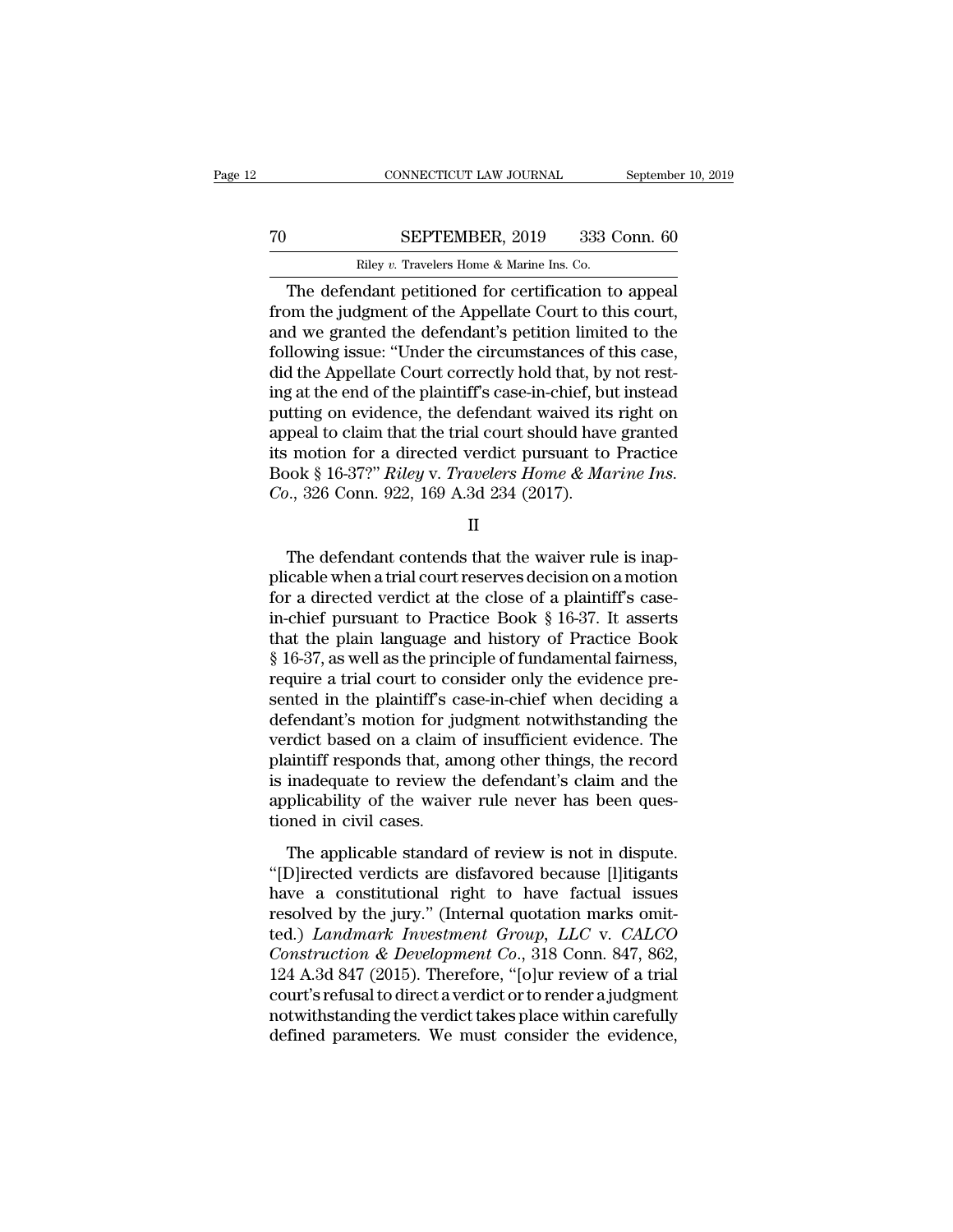10, 2019 CONNECTICUT LAW JOURNAL Page 13<br>333 Conn. 60 SEPTEMBER, 2019 71<br>Riley v. Travelers Home & Marine Ins. Co.

r 10, 2019 CONNECTICUT LAW JOURNAL<br>
233 Conn. 60 SEPTEMBER, 2019 71<br>
Riley *v*. Travelers Home & Marine Ins. Co.<br>
including reasonable inferences which may be drawn r 10, 2019 CONNECTICUT LAW JOURNAL Page 13<br>
333 Conn. 60 SEPTEMBER, 2019 71<br>
Riley v. Travelers Home & Marine Ins. Co.<br>
including reasonable inferences which may be drawn<br>
therefrom, in the light most favorable to the part 333 Conn. 60 SEPTEMBER, 2019 71<br>
Riley v. Travelers Home & Marine Ins. Co.<br>
including reasonable inferences which may be drawn<br>
therefrom, in the light most favorable to the parties who<br>
were successful at trial . . . . . 333 Conn. 60 SEPTEMBER, 2019 71<br>
Riley v. Travelers Home & Marine Ins. Co.<br>
including reasonable inferences which may be drawn<br>
therefrom, in the light most favorable to the parties who<br>
were successful at trial . . . giv 333 Conn. 60 SEPTEMBER, 2019 71<br>
Riley v. Travelers Home & Marine Ins. Co.<br>
including reasonable inferences which may be drawn<br>
therefrom, in the light most favorable to the parties who<br>
were successful at trial . . . giv Riley v. Travelers Home & Marine Ins. Co.<br>
including reasonable inferences which may be drawn<br>
therefrom, in the light most favorable to the parties who<br>
were successful at trial . . . giving particular weight<br>
to the con Example we are a Marine Ins. Co.<br>
including reasonable inferences which may be drawn<br>
therefrom, in the light most favorable to the parties who<br>
were successful at trial . . . giving particular weight<br>
to the concurrence including reasonable inferences which may be drawn<br>therefrom, in the light most favorable to the parties who<br>were successful at trial  $\ldots$  giving particular weight<br>to the concurrence of the judgments of the judge and<br>the therefrom, in the light most favorable to the parties who<br>were successful at trial . . . giving particular weight<br>to the concurrence of the judgments of the judge and<br>the jury, who saw the witnesses and heard the testimon were successful at trial . . . giving particular weight<br>to the concurrence of the judgments of the judge and<br>the jury, who saw the witnesses and heard the testimony<br>. . . . . The verdict will be set aside and judgment<br>dire to the concurrence of the judgments of the judge and<br>the jury, who saw the witnesses and heard the testimony<br>....... The verdict will be set aside and judgment<br>directed only if we find that the jury could not reason-<br>ably the jury, who saw the witnesses and heard the testimony<br>
. . . . . The verdict will be set aside and judgment<br>
directed only if we find that the jury could not reason-<br>
ably and legally have reached their conclusion." (In ... The verdict will be set aside and judgment<br>directed only if we find that the jury could not reason-<br>ably and legally have reached their conclusion." (Inter-<br>nal quotation marks omitted.) *Glazer v. Dress Barn*,<br>*Inc.* directed only if we find that the jury could not reasonably and legally have reached their conclusion." (Internal quotation marks omitted.) *Glazer v. Dress Barn*, *Inc.*, 274 Conn. 33, 50, 873 A.2d 929 (2005). It also is ably and legally have reached the<br>nal quotation marks omitted.)  $G$ <br>*Inc.*, 274 Conn. 33, 50, 873 A.2d<br>clear that "the proper construction<br>section involves a question of 1<br>review is . . . plenary." *State* v. 2<br>64 n.5, 67 Example 2.1 Fig. 2.1 Fig. 2.1 Fig. 2.1 Fig. 2.1 Fig. 2.1 Fig. 2.1 Fig. 2.1 Fig. 2.1 Fig. 2.1 Fig. 2.1 Fig. 2.1 Fig. 2.1 Fig. 2.1 Fig. 2.1 Fig. 2.1 Fig. 2.1 Fig. 2.1 Fig. 2.1 Fig. 2.1 Fig. 2.1 Fig. 2.1 Fig. 2.1 Fig. 2.1 St

A

section involves a question of law [over which] our<br>review is . . . plenary." *State v. Zaporta*, 237 Conn. 58,<br>64 n.5, 676 A.2d 814 (1996).<br>A<br>We first address whether the record is adequate to<br>review the defendant's clai review is . . . plenary." State v. Zaporta, 237 Conn. 58,<br>64 n.5, 676 A.2d 814 (1996).<br>A<br>We first address whether the record is adequate to<br>review the defendant's claim that the waiver rule is<br>inapplicable to civil cases Fortew B. F. F. prenary. State W. Experies, 25 February, 25, 64 n.5, 676 A.2d 814 (1996).<br>
A<br>
We first address whether the record is adequate to<br>
review the defendant's claim that the waiver rule is<br>
inapplicable to civil We first address whether the record is adequate to<br>review the defendant's claim that the waiver rule is<br>inapplicable to civil cases in which the trial court has<br>reserved decision on a defendant's motion for a directed<br>ver A<br>We first address whether the record is adequate to<br>review the defendant's claim that the waiver rule is<br>inapplicable to civil cases in which the trial court has<br>reserved decision on a defendant's motion for a directed<br>v We first address whether the record is adequate to<br>review the defendant's claim that the waiver rule is<br>inapplicable to civil cases in which the trial court has<br>reserved decision on a defendant's motion for a directed<br>ver review the defendant's claim that the waiver rule is<br>inapplicable to civil cases in which the trial court has<br>reserved decision on a defendant's motion for a directed<br>verdict pursuant to Practice Book § 16-37. The plainti inapplicable to civil cases in which the trial court has<br>reserved decision on a defendant's motion for a directed<br>verdict pursuant to Practice Book § 16-37. The plaintiff<br>contends that "[t]he defendant's claim is not revi reserved decision on a defendant's motion for a d<br>verdict pursuant to Practice Book § 16-37. The p<br>contends that "[t]he defendant's claim is not revi<br>because  $\dots$  the trial court never actually rule<br>motion for a directed ecause . . . the trial court never actually ruled on its<br>into for a directed verdict" and this court "cannot<br>eview a nonexistent ruling."<sup>2</sup> (Internal quotation marks<br>mitted.) This argument is without merit.<br> $\frac{1}{2}$ Prac motion for a directed verdict" and this court "cannot<br>review a nonexistent ruling."<sup>2</sup> (Internal quotation marks<br>omitted.) This argument is without merit.<br> $\frac{1}{2}$  Practice Book § 84-11 (a) governs alternative grounds fo

review a nonexistent ruling."<sup>2</sup> (Internal quotation marks omitted.) This argument is without merit.<br> $\frac{1}{2}$  Practice Book § 84-11 (a) governs alternative grounds for affirmance in certified appeals, and it provides in omitted.) This argument is without merit.<br>
<sup>2</sup> Practice Book § 84-11 (a) governs alternative grounds for affirmance in<br>
certified appeals, and it provides in relevant part that "[u]pon the granting<br>
of certification, the Practice Book § 84-11 (a) governs alternative grounds for affirmance in  $e^2$  Practice Book § 84-11 (a) governs alternative grounds for affirmance in certified appeals, and it provides in relevant part that "[u]pon the gr <sup>2</sup> Practice Book § 84-11 (a) governs alternative grounds for affirmance in certified appeals, and it provides in relevant part that "[u]pon the granting of certification, the appellee may present for review alternative g ertified appeals, and it provides in relevant part that "[u]pon the granting<br>of certification, the appellee may present for review alternative grounds<br>upon which the judgment may be affirmed provided those grounds were<br>rai of certification, the appellee may present for review alternative grounds upon which the judgment may be affirmed provided those grounds were raised and briefed in the Appellate Court." The plaintiff did not raise or brie upon which the judgment may be affirmed provided those grounds were raised and briefed in the Appellate Court." The plaintiff did not raise or brief his claim regarding the inadequacy of the record in the Appellate Court; Fraction and briefed in the Appellate Court." The plaintiff did not raise or brief his claim regarding the inadequacy of the record in the Appellate Court; nor did he request "special permission" to raise his alternative brief his claim regarding the inadequacy of the record in the Appellate Court;<br>nor did he request "special permission" to raise his alternative ground for<br>affirmance in this court. See Practice Book § 84-11 (a) ("[i]f suc From the request "special permission" to raise his alternative ground for affirmance in this court. See Practice Book § 84-11 (a) ("[i]f such alternative grounds for affirmation  $\ldots$  were not raised in the Appellate Cour affirmance in this court. See Practice Book § 84-11 (a) ("[i]f such alternative grounds for affirmation . . . were not raised in the Appellate Court, the party seeking to raise them in the Supreme Court must move for spec grounds for affirmation  $\ldots$  were not raised in the Appellate Court, the party seeking to raise them in the Supreme Court must move for special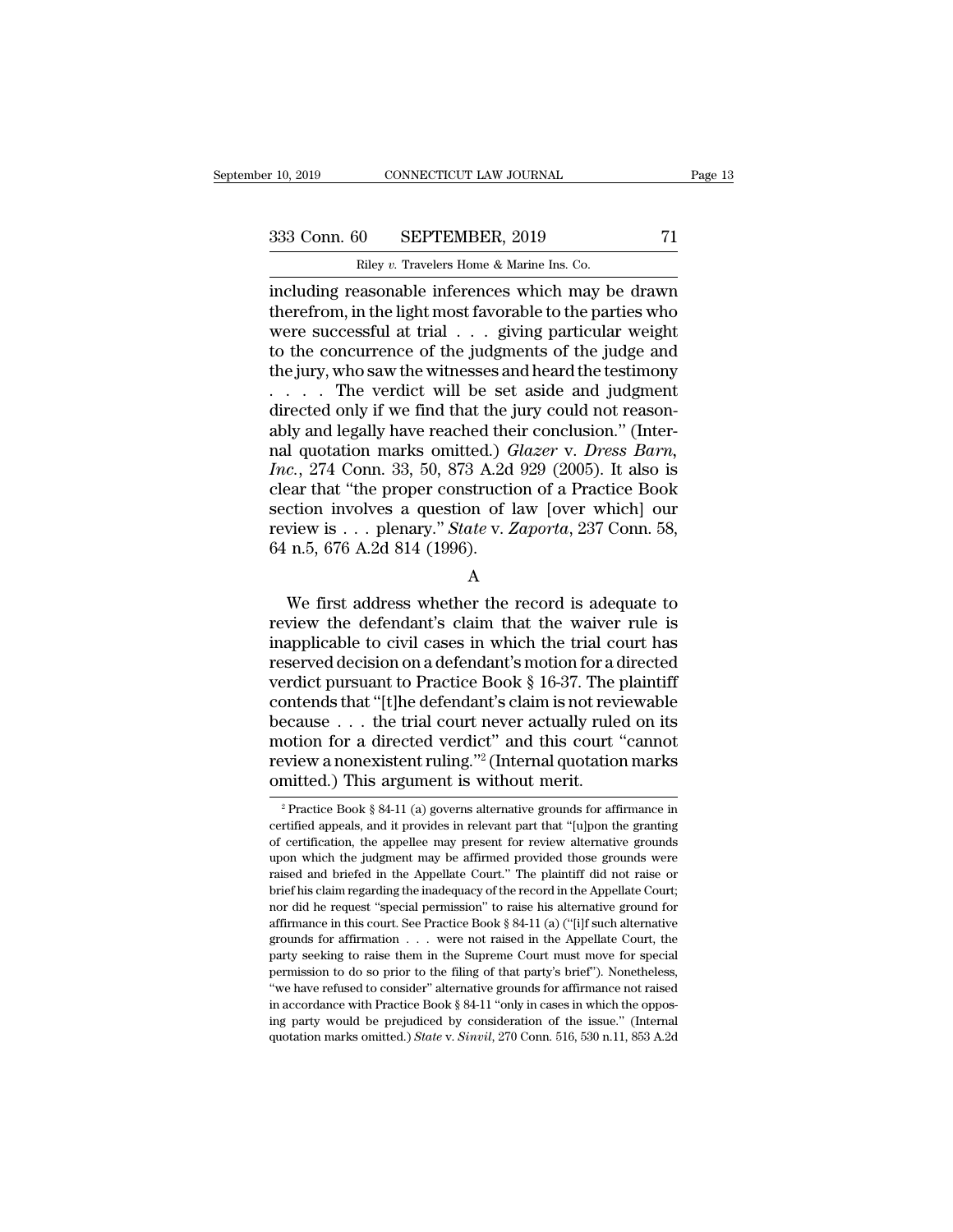# CONNECTICUT LAW JOURNAL September 10, 2019<br>
T2 SEPTEMBER, 2019 333 Conn. 60<br>
Riley v. Travelers Home & Marine Ins. Co.

CONNECTICUT LAW JOURNAL Septembe<br>
SEPTEMBER, 2019 333 Conn. 60<br>
Riley *v.* Travelers Home & Marine Ins. Co.<br>
Practice Book § 16-37 expressly provides the proce-CONNECTICUT LAW JOURNAL Septembe<br>
SEPTEMBER, 2019 333 Conn. 60<br>
Riley v. Travelers Home & Marine Ins. Co.<br>
Practice Book § 16-37 expressly provides the proce--<br>
Tractice Book § 16-37 expressly provides the proce--<br>
Tractic The SEPTEMBER, 2019 333 Conn. 60<br>
Riley v. Travelers Home & Marine Ins. Co.<br>
Practice Book § 16-37 expressly provides the procedure to be followed by a trial court when a motion for<br>
a directed verdict is not granted. If s The SEPTEMBER, 2019 333 Conn. 60<br>
Riley v. Travelers Home & Marine Ins. Co.<br>
Practice Book § 16-37 expressly provides the procedure to be followed by a trial court when a motion for<br>
a directed verdict is not granted. If The SEPTEMBER, 2019 333 Conn. 60<br>
Riley v. Travelers Home & Marine Ins. Co.<br>
Practice Book § 16-37 expressly provides the procedure to be followed by a trial court when a motion for<br>
a directed verdict is not granted. If Riley v. Travelers Home & Marine Ins. Co.<br>
Practice Book § 16-37 expressly provides the procedure to be followed by a trial court when a motion for<br>
a directed verdict is not granted. If such a motion "is<br>
denied or for a Example to be followed by a trial court when a motion for<br>a directed verdict is not granted. If such a motion for<br>a directed verdict is not granted. If such a motion "is<br>denied or for any reason is not granted, the judici Practice Book § 16-37 expressly provides the procedure to be followed by a trial court when a motion for a directed verdict is not granted. If such a motion "is denied or for any reason is not granted, the judicial author dure to be followed by a trial court when a motion for<br>a directed verdict is not granted. If such a motion "is<br>denied or for any reason is not granted, the judicial<br>authority is deemed to have submitted the action to<br>the j a directed verdict is not granted. If such a motion "is denied or for any reason is not granted, the judicial authority is deemed to have submitted the action to the jury subject to a later determination of the legal quest the jury subject to a later determination of the legal<br>questions raised by the motion." Practice Book § 16-<br>37. The trial court, therefore, may grant the motion,<br>deny the motion, *or reserve decision on the motion*.<br>See questions raised by the motion." Practice Book § 16-<br>37. The trial court, therefore, may grant the motion,<br>deny the motion, *or reserve decision on the motion*.<br>See *Southern New England Telephone Co.* v. *Pagano*,<br>79 Con 37. The trial court, therefore, may grant the motion,<br>deny the motion, *or reserve decision on the motion*.<br>See *Southern New England Telephone Co.* v. *Pagano*,<br>79 Conn. App. 458, 466, 830 A.2d 359 (2003) (recognizing<br>th deny the motion, *or reserve decision on the motion*.<br>See *Southern New England Telephone Co.* v. *Pagano*,<br>79 Conn. App. 458, 466, 830 A.2d 359 (2003) (recognizing<br>that trial court may "delay its decision on a motion for<br> See *Southern New England Telephone Co.* v. *Pagano*,<br>79 Conn. App. 458, 466, 830 A.2d 359 (2003) (recognizing<br>that trial court may "delay its decision on a motion for<br>a directed verdict" and need not "immediately deny or<br> 79 Conn. App. 458, 466, 830 A.2d 359 (2003) (recognizing<br>that trial court may "delay its decision on a motion for<br>a directed verdict" and need not "immediately deny or<br>immediately grant the motion"); 2 R. Bollier & S. Busb that trial court may "delay its decision on a motion for<br>a directed verdict" and need not "immediately deny or<br>immediately grant the motion"); 2 R. Bollier & S. Busby,<br>Stephenson's Connecticut Civil Procedure (3d Ed. 2002 mediately grant the motion"); 2 R. Bollier & S. Busby,<br>ephenson's Connecticut Civil Procedure (3d Ed. 2002)<br>195 (d), p. 399 ("[u]nder [§] 16-37 . . . the trial judge<br>n refuse to rule on the motion for a directed verdict<br>d Stephenson's Connecticut Civil Procedure (3d Ed. 2002)<br>
§ 195 (d), p. 399 ("[u]nder [§] 16-37 . . . the trial judge<br>
can refuse to rule on the motion for a directed verdict<br>
and submit the case to the jury")<br>
Practice Boo

 $\frac{1}{2}$  195 (d), p. 399 ("[u]nder [§] 16-37 . . . the trial judge<br>can refuse to rule on the motion for a directed verdict<br>and submit the case to the jury")<br>Practice Book § 16-37 treats the trial court's election<br>to rese can refuse to rule on the motion for a directed verdict<br>and submit the case to the jury")<br>Practice Book § 16-37 treats the trial court's election<br>to reserve decision as the equivalent of a denial of the<br>motion for purpose and submit the case to the jury")<br>
Practice Book § 16-37 treats the trial court's election<br>
to reserve decision as the equivalent of a denial of the<br>
motion for purposes of subsequent proceedings, which<br>
is why the rule s Practice Book § 16-37 treats the trial court's election<br>to reserve decision as the equivalent of a denial of the<br>motion for purposes of subsequent proceedings, which<br>is why the rule states that the case is deemed to have<br> Practice Book § 16-37 treats the trial court's election<br>to reserve decision as the equivalent of a denial of the<br>motion for purposes of subsequent proceedings, which<br>is why the rule states that the case is deemed to have<br> to reserve decision as the equivalent of a denial of the<br>motion for purposes of subsequent proceedings, which<br>is why the rule states that the case is deemed to have<br>been submitted to the jury subject to a later determinamotion for purposes of subsequent proceedings, which<br>is why the rule states that the case is deemed to have<br>been submitted to the jury subject to a later determina-<br>tion of the legal questions raised by the motion if, for is why the rule states that the case is deemed to have<br>been submitted to the jury subject to a later determina-<br>tion of the legal questions raised by the motion if, for<br>any reason, "the motion is not granted  $\ldots$ ." Pract been submitted to the jury subject to a later determination of the legal questions raised by the motion if, for any reason, "the motion is not granted  $\ldots$ ." Practice Book § 16-37. In the event that the jury thereafter r tion of the legal questions raised by the motion if, for<br>any reason, "the motion is not granted  $\ldots$ ." Practice<br>Book § 16-37. In the event that the jury thereafter<br>returns a verdict for the plaintiff, the rule provides w any reason, "the motion is not granted  $\ldots$ ." Practice<br>Book § 16-37. In the event that the jury thereafter<br>returns a verdict for the plaintiff, the rule provides what<br>steps the unsuccessful defendant may take to renew<br>an Book § 16-37. In the event that the jury thereafter<br>returns a verdict for the plaintiff, the rule provides what<br>steps the unsuccessful defendant may take to renew<br>any legal claim previously raised in its motion for a<br>direc returns a verdict for the plaintiff, the rule provides what<br>steps the unsuccessful defendant may take to renew<br>any legal claim previously raised in its motion for a<br>directed verdict: "After the acceptance of a verdict and<br> directed verdict: "After the acceptance of a verdict and<br>within the time stated in Section 16-35 for filing a motion<br>to set a verdict aside, a party who has moved for a<br>directed verdict may move to have the verdict and any within the time stated in Section 16-35 for filing a motion<br>to set a verdict aside, a party who has moved for a<br>directed verdict may move to have the verdict and any<br> $\frac{105 (2004)}{105 (2004)}$ . The defendant does not allege

to set a verdict aside, a party who has moved for a directed verdict may move to have the verdict and any  $105$  (2004). The defendant does not allege in its reply brief that it would be prejudiced by our consideration of t directed verdict may move to<br> $105$  (2004). The defendant does not allege<br>prejudiced by our consideration of the<br>affirmance regarding the adequacy of the r<br>the merits of the plaintiff's claim. See id.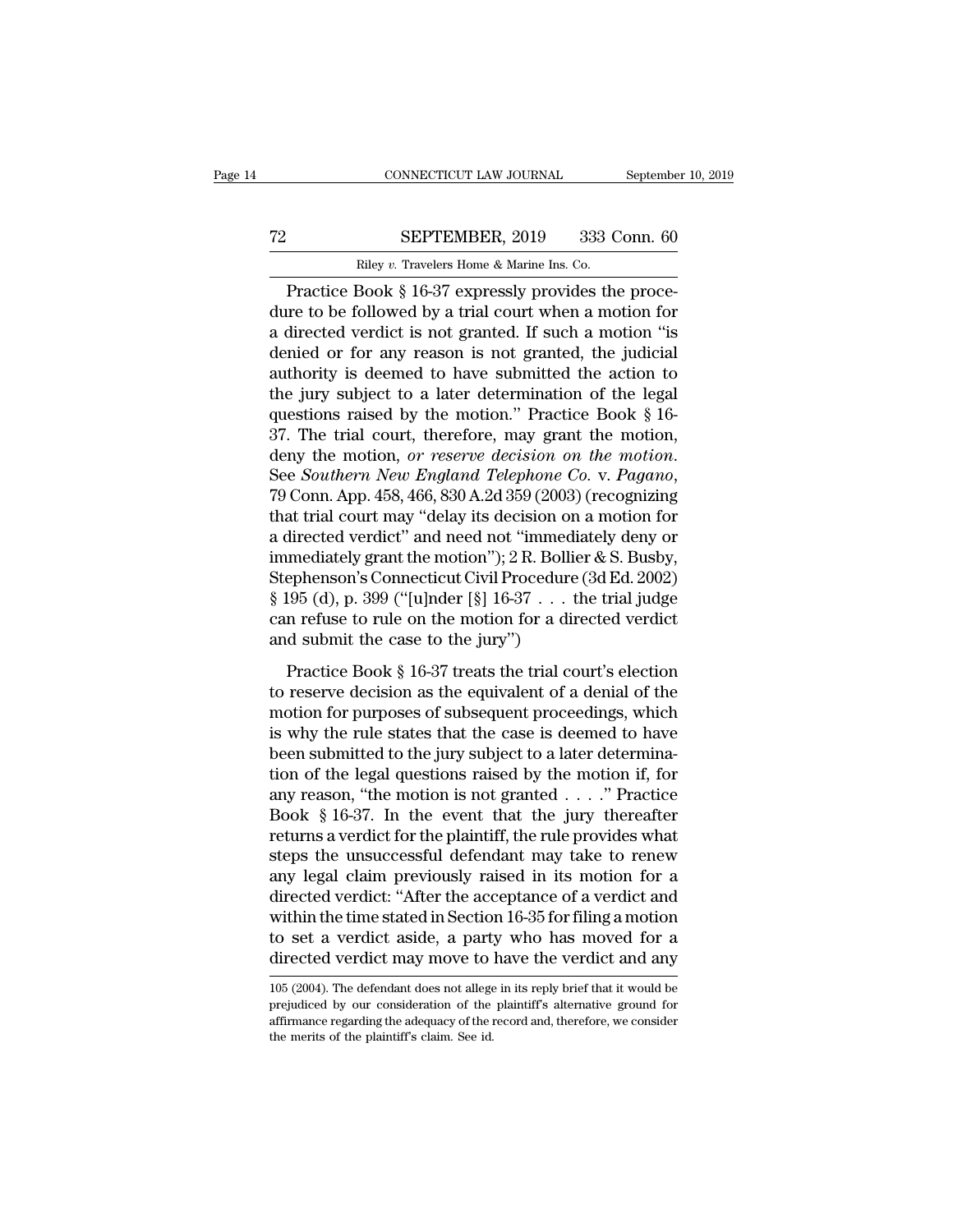10, 2019 CONNECTICUT LAW JOURNAL Page 15<br>333 Conn. 60 SEPTEMBER, 2019 73<br>Riley v. Travelers Home & Marine Ins. Co.

r 10, 2019 CONNECTICUT LAW JOURNAL<br>
233 Conn. 60 SEPTEMBER, 2019 73<br>
Riley *v*. Travelers Home & Marine Ins. Co.<br>
11 Judgment rendered thereon set aside and have judgment r 10, 2019 CONNECTICUT LAW JOURNAL Page 1<br>
333 Conn. 60 SEPTEMBER, 2019 73<br>
Riley v. Travelers Home & Marine Ins. Co.<br>
judgment rendered thereon set aside and have judgment<br>
rendered in accordance with his or her motion fo 333 Conn. 60 SEPTEMBER, 2019 73<br>Riley v. Travelers Home & Marine Ins. Co.<br>
indgment rendered thereon set aside and have judgment<br>
rendered in accordance with his or her motion for a<br>
directed verdict . . . . . . . . . . . 333 Conn. 60 SEPTEMBER, 2019<br>
Riley v. Travelers Home & Marine Ins. Co.<br>
judgment rendered thereon set aside and have judgment<br>
rendered in accordance with his or her motion for<br>
directed verdict . . . .."<sup>3</sup> Practice Boo 3 Conn. 60 SEPTEMBER, 2019 73<br>
Riley v. Travelers Home & Marine Ins. Co.<br>
dgment rendered thereon set aside and have judgment<br>
indered in accordance with his or her motion for a<br>
rected verdict . . . . . . . . . . . . . .

Riley v. Travelers Home & Marine Ins. Co.<br>
independent rendered thereon set aside and have judgment<br>
rendered in accordance with his or her motion for a<br>
directed verdict . . . . . "<sup>3</sup> Practice Book § 16-37.<br>
When the fo judgment rendered thereon set aside and have judgment<br>
rendered in accordance with his or her motion for a<br>
directed verdict . . . . . "<sup>3</sup> Practice Book § 16-37.<br>
When the foregoing procedure is followed, as it was<br>
in t quagment rendered thereon set aside and nave judgment<br>rendered in accordance with his or her motion for a<br>directed verdict . . . . ."<sup>3</sup> Practice Book § 16-37.<br>When the foregoing procedure is followed, as it was<br>in the pr Trendered in accordance with fils or her motion for a<br>directed verdict . . . . ."<sup>3</sup> Practice Book § 16-37.<br>When the foregoing procedure is followed, as it was<br>in the present case, Practice Book § 16-37 provides that<br>"the When the foregoing procedure is followed, as it was<br>in the present case, Practice Book § 16-37 provides that<br>"the judicial authority may allow the judgment to stand<br>or may set the verdict aside and either order a new<br>tria When the foregoing procedure is followed, as it was<br>in the present case, Practice Book § 16-37 provides that<br>"the judicial authority may allow the judgment to stand<br>or may set the verdict aside and either order a new<br>tria in the present case, Practice Book § 16-37 provides that<br>
"the judicial authority may allow the judgment to stand<br>
or may set the verdict aside and either order a new<br>
trial or direct the entry of judgment as if the reque "the judicial authority may allow the judgment to stand<br>or may set the verdict aside and either order a new<br>trial or direct the entry of judgment as if the requested<br>verdict had been directed." There is no need under<br>these or may set the verdict aside and either order a new<br>trial or direct the entry of judgment as if the requested<br>verdict had been directed." There is no need under<br>these circumstances for the trial court to go back and<br>rule o trial or direct the entry of judgment as if the requested<br>verdict had been directed." There is no need under<br>these circumstances for the trial court to go back and<br>rule on the reserved motion for a directed verdict,<br>becaus verdict had been directed." There is no need under<br>these circumstances for the trial court to go back and<br>rule on the reserved motion for a directed verdict,<br>because the legal issues raised in that motion were<br>preserved an these circumstances for the trial court to go back and<br>rule on the reserved motion for a directed verdict,<br>because the legal issues raised in that motion were<br>preserved and incorporated into a properly filed motion<br>for jud reserved and incorporated into a properly filed motion<br>or judgment notwithstanding the verdict. Thus, the trial<br>ourt's ruling on that postverdict motion becomes the<br>pontrolling disposition for purposes of appeal.<sup>4</sup> The<br><sup>3</sup> for judgment notwithstanding the verdict. Thus, the trial court's ruling on that postverdict motion becomes the controlling disposition for purposes of appeal.<sup>4</sup> The  $\frac{3}{10}$ <sup>3</sup>The inverse proposition also holds true,

court's ruling on that postverdict motion becomes the<br>
controlling disposition for purposes of appeal.<sup>4</sup> The<br>
<sup>3</sup>The inverse proposition also holds true, which means that "[a] motion<br>
for a directed verdict is a prerequis controlling disposition for purposes of appeal.<sup>4</sup> The <sup>3</sup>The inverse proposition also holds true, which means that "[a] motion for a directed verdict is a prerequisite to the filing of a motion to set aside the verdict." <sup>3</sup> The inverse proposition also holds true, which means that "[a] motion for a directed verdict is a prerequisite to the filing of a motion to set aside the verdict." Willow Springs Condominium Assn., Inc. v. Seventh BRT

for a directed verdict is a prerequisite to the filing of a motion to set aside the verdict." Willow Springs Condominium Assn., Inc. v. Seventh BRT Development Corp., 245 Conn. 1, 49, 717 A.2d 77 (1998).<br>
"Our procedural and the verdict." *Willow Springs Condominium Assn.*, *Inc.* v. *Seventh BRT Development Corp.*, 245 Conn. 1, 49, 717 A.2d 77 (1998).<br>
<sup>4</sup> Our procedural rules tie the preverdict motion for a directed verdict to the post *Construction & Development Construction & Development Corp.*, 245 Conn. 1, 49, 717 A.2d 77 (1998).<br>
<sup>4</sup> Our procedural rules tie the preverdict motion for a directed verdict to the postverdict motion to set aside a verdic <sup>4</sup> Our procedural rules tie the preverdict motion for a directed verdict to the postverdict motion to set aside a verdict because the parties have "a constitutional right to have factual issues resolved by the jury." (In the postverdict motion to set aside a verdict because the parties have "a constitutional right to have factual issues resolved by the jury." (Internal quotation marks omitted.) *Landmark Investment Group*, *LLC* v. *CALCO* constitutional right to have factual issues resolved by the jury." (Internal quotation marks omitted.) *Landmark Investment Group*, *LLC* v. *CALCO Construction & Development Co.*, supra, 318 Com. 862; see also footnote equotation marks omitted.) *Landmark Investment Group, LLC* v. *CALCO Construction & Development Co.*, supra, 318 Conn. 862; see also footnote 3 of this opinion. "By requiring the motion for a directed verdict, the ficti Construction & Development Co., supra, 318 Conn. 862; see also footnote 3 of this opinion. "By requiring the motion for a directed verdict, the fiction is preserved that the judge, in ruling on the motion after verdict, is 3 of this opinion. "By requiring the motion for a directed verdict, the fiction is preserved that the judge, in ruling on the motion after verdict, is really giving a delayed decision on the motion for a directed verdict. is preserved that the judge, in ruling on the motion after verdict, is really giving a delayed decision on the motion for a directed verdict." 2 R. Bollier & S. Busby, supra, § 195 (b), p. 396; see also *Salaman v. Waterb* giving a delayed decision on the motion for a directed verdict." 2 R. Bollier & S. Busby, supra, § 195 (b), p. 396; see also *Salaman v. Waterbury*, 44 Conn. App. 211, 216, 687 A.2d 1318 (1997) ("The purpose of this rule s. Busby, supra, § 195 (b), p. 396; see also *Salaman* v. *Waterbury*, 44 Conn. App. 211, 216, 687 A.2d 1318 (1997) ("The purpose of this rule of specificity is to prohibit reconsideration of the factual basis of a jury's App. 211, 216, 687 A.2d 1318 (1997) ("The purpose of this rule of specificity is to prohibit reconsideration of the factual basis of a jury's verdict unless that verdict is accepted subject to the trial court's reserved ru For probability reconsideration of the factual basis of a jury's verdict unless<br>that verdict is accepted subject to the trial court's reserved ruling on a<br>particular claim of legal sufficiency. This reserved ruling on a sp motive is accepted subject to the trial court's reserved ruling on a particular claim of legal sufficiency. This reserved ruling on a specific claim satisfies the constitutional prohibition that would otherwise preclude ju particular claim of legal sufficiency. This reserved ruling on a specific claim satisfies the constitutional prohibition that would otherwise preclude judicial reexamination of factual matters decided by the jury. Further parameter and constitutional prohibition that would otherwise preclude judi-<br>cial reexamination of factual matters decided by the jury. Further, as a<br>practical matter, the rule serves to ensure that a party against whom a<br> etal reexamination of factual matters decided by the jury. Further, as a practical matter, the rule serves to ensure that a party against whom a motion for a directed verdict is directed and the trial court have sufficient practical matter, the rule serves to ensure that a party against whom a motion for a directed verdict is directed and the trial court have sufficient notice of the alleged deficiency of proof so as possibly to cure it wit notice of the alleged deficiency of proof so as possibly to cure it without necessitating a new trial."), rev'd on other grounds, 246 Conn. 298, 717 A.2d 161 (1998). Thus, under Practice Book  $\S$  16-37, the trial court's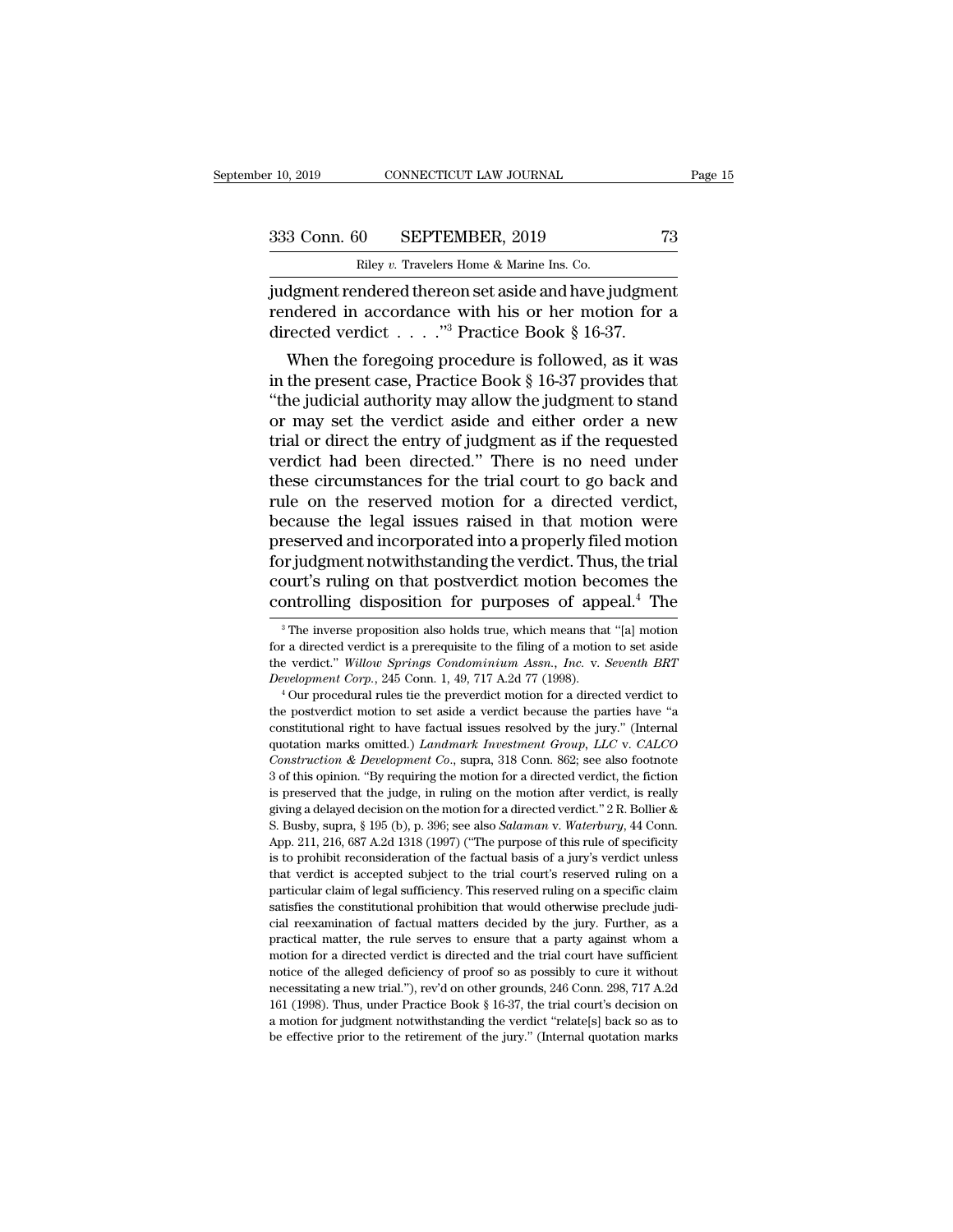# CONNECTICUT LAW JOURNAL September 10, 2019<br>
T4 SEPTEMBER, 2019 333 Conn. 60<br>
Riley v. Travelers Home & Marine Ins. Co.

CONNECTICUT LAW JOURNAL Septembe<br>
The SEPTEMBER, 2019 333 Conn. 60<br>
Riley *v.* Travelers Home & Marine Ins. Co.<br>
appeal itself is taken from the judgment rendered by CONNECTICUT LAW JOURNAL September 10, 2019<br>
T4 SEPTEMBER, 2019 333 Conn. 60<br>
Riley v. Travelers Home & Marine Ins. Co.<br>
appeal itself is taken from the judgment rendered by<br>
the trial court after it denied the motion for j TA SEPTEMBER, 2019 333 Conn. 60<br>
Riley v. Travelers Home & Marine Ins. Co.<br>
appeal itself is taken from the judgment rendered by<br>
the trial court after it denied the motion for judgment<br>
notwithstanding the verdict and dis T4 SEPTEMBER, 2019 333 Conn. 60<br>
Riley v. Travelers Home & Marine Ins. Co.<br>
appeal itself is taken from the judgment rendered by<br>
the trial court after it denied the motion for judgment<br>
notwithstanding the verdict and di Filey v. Travelers Home & Marine Ins. Co.<br>
Riley v. Travelers Home & Marine Ins. Co.<br>
appeal itself is taken from the judgment rendered by<br>
the trial court after it denied the motion for judgment<br>
notwithstanding the verd Riley v. Travelers Home & Marine Ins. Co.<br>
appeal itself is taken from the judgment rendered by<br>
the trial court after it denied the motion for judgment<br>
notwithstanding the verdict and disposed of any other<br>
pending moti <sup>263</sup> Energy *v.* Travelers Home & Marine Ins. Co.<br>
263)<br>
263; the trial court after it denied the motion for judgment<br>
notwithstanding the verdict and disposed of any other<br>
pending motions that may require a ruling befor the trial court after it denied the motion for judgment<br>notwithstanding the verdict and disposed of any other<br>pending motions that may require a ruling before the<br>judgment becomes final. See, e.g., General Statutes § 52-<br> notwithstanding the verdict and disposed of any other<br>pending motions that may require a ruling before the<br>judgment becomes final. See, e.g., General Statutes § 52-<br>263; Practice Book § 61-1; see also *Hylton* v. *Gunter*, pending motions that may require a ruling before the<br>judgment becomes final. See, e.g., General Statutes § 52-<br>263; Practice Book § 61-1; see also *Hylton v. Gunter*,<br>313 Conn. 472, 478–84, 97 A.3d 970 (2014) (discussing<br>o judgment becomes final. See, e.g., General Statutes § 52-<br>263; Practice Book § 61-1; see also *Hylton v. Gunter*,<br>313 Conn. 472, 478–84, 97 A.3d 970 (2014) (discussing<br>operation of final judgment rule in context of variou 263; Practice Book § 61-1; see also *Hylton* v. *Gunter*, 313 Conn. 472, 478–84, 97 A.3d 970 (2014) (discussing operation of final judgment rule in context of various postverdict motions); *Tough* v. *Ives*, 159 Conn. 605 3 Conn. 472, 478–84, 97 A.5d 970 (2014) (discussing<br>operation of final judgment rule in context of various<br>stverdict motions); Tough v. Ives, 159 Conn. 605, 606,<br>8 A.2d 371 (1970) ("[u]ntil there is a final judgment<br>the c operation of final judgment rule in context of various<br>postverdict motions); Tough v. Ives, 159 Conn. 605, 606,<br>268 A.2d 371 (1970) ("[u]ntil there is a final judgment<br>or the court has granted the motion to set aside the<br>v

postveract motions); *I ough* v. *rees*, 159 Conn. 605, 606, 268 A.2d 371 (1970) ("[u]ntil there is a final judgment<br>or the court has granted the motion to set aside the<br>verdict, there is no right of appeal").<br>In the prese 208 A.2d 371 (1970) ( [u]ntu there is a final judgment<br>or the court has granted the motion to set aside the<br>verdict, there is no right of appeal").<br>In the present case, the defendant's counsel made an<br>oral motion for a di or the court has granted the motion to set aside the<br>verdict, there is no right of appeal").<br>In the present case, the defendant's counsel made an<br>oral motion for a directed verdict after the plaintiff's<br>case-in-chief. In r veract, there is no right of appear ).<br>
In the present case, the defendant's counsel made an<br>
oral motion for a directed verdict after the plaintiff's<br>
case-in-chief. In response, the trial court "reserve[d]"<br>
decision on In the present case, the defendant's counsel made an<br>oral motion for a directed verdict after the plaintiff's<br>case-in-chief. In response, the trial court "reserve[d]"<br>decision on the defendant's motion and "proceed[ed]<br>to oral motion for a directed verdict after the plaintiff's<br>case-in-chief. In response, the trial court "reserve[d]"<br>decision on the defendant's motion and "proceed[ed]<br>to the defendant's case." After the defendant presented<br> case-in-chief. In response, the trial court "reserve[d]"<br>decision on the defendant's motion and "proceed[ed]<br>to the defendant's case." After the defendant presented<br>evidence and the jury returned a verdict in favor of the<br> decision on the defendant's motion and "proceed[ed]<br>to the defendant's case." After the defendant presented<br>evidence and the jury returned a verdict in favor of the<br>plaintiff, the defendant renewed the claim of evidentiary to the defendant's case." After the defendant presented<br>evidence and the jury returned a verdict in favor of the<br>plaintiff, the defendant renewed the claim of evidentiary<br>insufficiency contained in its previously filed mot evidence and the jury returned a verdict in favor of the plaintiff, the defendant renewed the claim of evidentiary insufficiency contained in its previously filed motion for a directed verdict. The defendant's supporting m plaintiff, the defendant renewed the clair<br>insufficiency contained in its previous<br>for a directed verdict. The defendant's su<br>orandum of law, moreover, specifically<br>motion for judgment notwithstanding th<br>be decided solely orandum of law, moreover, specifically argued that its<br>motion for judgment notwithstanding the verdict must<br>be decided solely on the basis of the evidence submitted<br>during the plaintiff's case-in-chief.<br>mitted.)2 R. Bollie motion for judgment notwithstanding the verdict must<br>be decided solely on the basis of the evidence submitted<br>during the plaintiff's case-in-chief.<br>omitted.) 2 R. Bollier & S. Busby, supra, § 195 (a), p. 395; see also *Bal* 

be decided solely on the basis of the evidence submitted<br>during the plaintiff's case-in-chief.<br>omitted.) 2 R. Bollier & S. Busby, supra, § 195(a), p. 395; see also *Baltimore &*<br>*Carolina Line, Inc.* v. *Redman*, 295 U.S. during the plaintiff's case-in-chief.<br>
omitted.) 2 R. Bollier & S. Busby, supra, § 195 (a), p. 395; see also *Baltimore &*<br> *Carolina Line, Inc.* v. *Redman*, 295 U.S. 654, 659–60, 55 S. Ct. 890, 79 L.<br>
Ed. 1636 (1935) (" during the plaintiff's case-in-chief.<br>
omitted.) 2R. Bollier & S. Busby, supra, § 195 (a), p. 395; see also *Baltimore &*<br> *Carolina Line, Inc.* v. *Redman*, 295 U.S. 654, 659–60, 55 S. Ct. 890, 79 L.<br>
Ed. 1636 (1935) ("A omitted.) 2R. Bollier & S. Busby, supra, § 195 (a), p. 395; see also *Baltimore & Carolina Line, Inc.* v. *Redman*, 295 U.S. 654, 659–60, 55 S. Ct. 890, 79 L. Ed. 1636 (1935) ("At common law there was a well established Carolina Line, Inc. v. Redman, 295 U.S. 654, 659–60, 55 S. Ct. 890, 79 L.<br>Ed. 1636 (1935) ("At common law there was a well established practice of<br>reserving questions of law arising during trials by jury and of taking verd Ed. 1636 (1935) ("At common law there was a well established practice of reserving questions of law arising during trials by jury and of taking verdicts subject to the ultimate ruling on the questions reserved; and under t reserving questions of law arising during trials by jury and of taking verdicts subject to the ultimate ruling on the questions reserved; and under this practice the reservation carried with it authority to make such ultim subject to the ultimate ruling on the questions reserved; and under this practice the reservation carried with it authority to make such ultimate disposition of the case as might be made essential by the ruling under the r practice the reservation carried with it authority to make such ultimate disposition of the case as might be made essential by the ruling under the reservation, such as [nonsuiting] the plaintiff where he had obtained a ve disposition of the case as might be made essential by the ruling under the reservation, such as [nonsuiting] the plaintiff where he had obtained a verdict, entering a verdict or judgment for one party where the jury had gi reservation, such as [nonsuiting] the plaintiff where he had obtained a verdict, entering a verdict or judgment for one party where the jury had given a verdict to the other, or making other essential adjustments. Fragmen verdict, entering a verdict or judgment for one party where the jury had given a verdict to the other, or making other essential adjustments. Fragmentary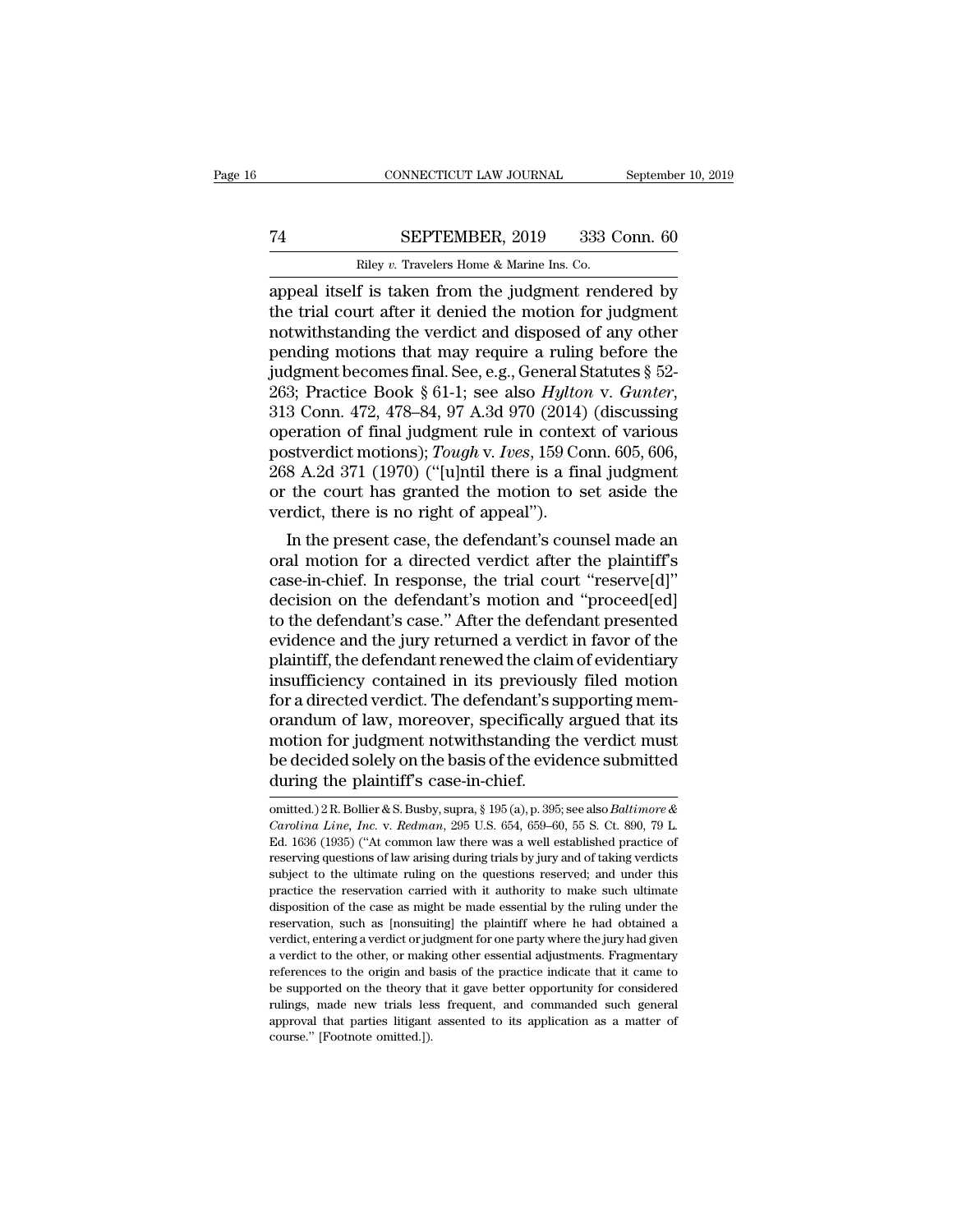r 10, 2019 CONNECTICUT LAW JOURNAL<br>
233 Conn. 60 SEPTEMBER, 2019 75<br>
Riley *v*. Travelers Home & Marine Ins. Co.<br>
This procedural history reveals that the defendant's This procedural history reveals that the defendant's<br>
This procedural history reveals that the defendant's<br>
this procedural history reveals that the defendant's<br>
tim regarding the sufficiency of the plaintiff's evi-<br>
This 333 Conn. 60 SEPTEMBER, 2019 75<br>
Riley v. Travelers Home & Marine Ins. Co.<br>
This procedural history reveals that the defendant's<br>
claim regarding the sufficiency of the plaintiff's evi-<br>
dence and the applicability of the 333 Conn. 60 SEPTEMBER, 2019 75<br>
Riley v. Travelers Home & Marine Ins. Co.<br>
This procedural history reveals that the defendant's<br>
claim regarding the sufficiency of the plaintiff's evi-<br>
dence and the applicability of the 333 Conn. 60 SEPTEMBER, 2019 75<br>
Riley v. Travelers Home & Marine Ins. Co.<br>
This procedural history reveals that the defendant's<br>
claim regarding the sufficiency of the plaintiff's evi-<br>
dence and the applicability of the Riley v. Travelers Home & Marine Ins. Co.<br>
This procedural history reveals that the defendant's<br>
claim regarding the sufficiency of the plaintiff's evi-<br>
dence and the applicability of the waiver rule was dis-<br>
tinctly ra Filey v. Travelers Home & Marine Ins. Co.<br>
This procedural history reveals that the defendant's<br>
claim regarding the sufficiency of the plaintiff's evi-<br>
dence and the applicability of the waiver rule was dis-<br>
tinctly ra This procedural history reveals that the defendant's<br>claim regarding the sufficiency of the plaintiff's evi-<br>dence and the applicability of the waiver rule was dis-<br>tinctly raised at trial and, therefore, is preserved for<br> claim regarding the sufficiency of the plaintiff's evidence and the applicability of the waiver rule was distinctly raised at trial and, therefore, is preserved for our review.<sup>5</sup> The defendant has provided this court wit dence and the applicability of the waiver rule was dis-<br>tinctly raised at trial and, therefore, is preserved for<br>our review.<sup>5</sup> The defendant has provided this court with<br>all of the material that we need to review its cla tinctly raised at trial and, therefore, is preserved for<br>our review.<sup>5</sup> The defendant has provided this court with<br>all of the material that we need to review its claim on<br>appeal—the trial court's written memorandum of deci our review.<sup>5</sup> The defendant has provided this court with<br>all of the material that we need to review its claim on<br>appeal—the trial court's written memorandum of deci-<br>sion on the defendant's motion for judgment notwith-<br>st all of the material that we need to review its claim on<br>appeal—the trial court's written memorandum of deci-<br>sion on the defendant's motion for judgment notwith-<br>standing verdict, the transcript of the trial proceedings,<br>a appeal—the trial court's written<br>sion on the defendant's motion<br>standing verdict, the transcript c<br>and the exhibits submitted to<br>Book §§ 63-4, 63-8, and 64-1. A<br>merit to the plaintiff's content<br>inadequate for our review.<br>B The exhibits submitted to the jury. See Practice<br>ook §§ 63-4, 63-8, and 64-1. Accordingly, we find no<br>erit to the plaintiff's contention that the record is<br>adequate for our review.<br>B<br>The question presented in this appeal i

B

Book §§ 63-4, 63-8, and 64-1. Accordingly, we find no<br>merit to the plaintiff's contention that the record is<br>inadequate for our review.<br>B<br>The question presented in this appeal is whether the<br>waiver rule applies to civil c  $\frac{1}{2}$  and  $\frac{1}{2}$  and  $\frac{1}{2}$  and  $\frac{1}{2}$  and  $\frac{1}{2}$  and  $\frac{1}{2}$  and  $\frac{1}{2}$  and  $\frac{1}{2}$  and  $\frac{1}{2}$  and  $\frac{1}{2}$  and  $\frac{1}{2}$  and  $\frac{1}{2}$  and  $\frac{1}{2}$  and  $\frac{1}{2}$  and  $\frac{1}{2}$  and  $\frac{1}{2}$  a madequate for our review.<br>
B<br>
The question presented in this appeal is whether the<br>
waiver rule applies to civil cases in which the trial court<br>
has reserved decision on a motion for a directed verdict<br>
pursuant to Practic B<br>
B<br>
The question presented in this appeal is whether the<br>
waiver rule applies to civil cases in which the trial court<br>
has reserved decision on a motion for a directed verdict<br>
pursuant to Practice Book § 16-37. We conc E<br>
The question presented in this appeal is whether the<br>
waiver rule applies to civil cases in which the trial court<br>
has reserved decision on a motion for a directed verdict<br>
pursuant to Practice Book § 16-37. We conclud The question presented in this appeal is whether the<br>waiver rule applies to civil cases in which the trial court<br>has reserved decision on a motion for a directed verdict<br>pursuant to Practice Book § 16-37. We conclude that waiver rule applies to civil cases in which the trial court<br>has reserved decision on a motion for a directed verdict<br>pursuant to Practice Book § 16-37. We conclude that it<br>does. In resolving this question, it is significa has reserved decision on a motion for a directed verdict<br>pursuant to Practice Book § 16-37. We conclude that it<br>does. In resolving this question, it is significant to our<br>consideration that the waiver rule applies in crimi pursuant to Practice Book § 16-37. We conclude that it<br>does. In resolving this question, it is significant to our<br>consideration that the waiver rule applies in criminal<br>cases. See, e.g., *State* v. *Perkins*, 271 Conn. 218 does. In resolving this question, it is significant to our consideration that the waiver rule applies in criminal cases. See, e.g., *State v. Perkins*, 271 Conn. 218, 231, 856 A.2d 917 (2004) (holding that "the waiver rule consideration that the waiver rule applies in criminal cases. See, e.g., *State* v. *Perkins*, 271 Conn. 218, 231, 856 A.2d 917 (2004) (holding that "the waiver rule is followed in this state"). In *Perkins*, we recognize cases. See, e.g., *State* v. *Perkins*, 271 Conn. 218, 231, 856 A.2d 917 (2004) (holding that "the waiver rule is followed in this state"). In *Perkins*, we recognized that "the waiver rule presents [a] defendant with a d 856 A.2d 917 (2004) (holding that "the waiver rule is<br>followed in this state"). In *Perkins*, we recognized that<br>"the waiver rule presents [a] defendant with a difficult<br>dilemma"; id., 243; because it forces him or her "t followed in this state"). In *Perkins*, we recognized that "the waiver rule presents [a] defendant with a difficult dilemma"; id., 243; because it forces him or her "to choose between waiving the right to [present] a defe "the waiver rule presents [a] defendant with a difficult<br>dilemma"; id., 243; because it forces him or her "to<br>choose between waiving the right to [present] a defense<br>and waiving the right to put the state to its proof."<br>( dilemma"; id., 243; because it forces him or her "to<br>choose between waiving the right to [present] a defense<br>and waiving the right to put the state to its proof."<br>(Internal quotation marks omitted.) Id., 229. We held<br>that choose between waiving the right to [present] a defense<br>and waiving the right to put the state to its proof."<br>(Internal quotation marks omitted.) Id., 229. We held<br>that this dilemma was neither unfair; id., 243–44; nor<br>di and waiving the right to put the state to its proof."<br>(Internal quotation marks omitted.) Id., 229. We held<br>that this dilemma was neither unfair; id., 243–44; nor<br>did it deprive the defendant of his constitutional rights. id it deprive the defendant of his constitutional rights.<br>
1., 232–37. Rather, "the question faced by the defendant<br>
ssentially is tactical in nature, and . . . the truth seek-<br>
1.g function of the criminal trial trumps t Id., 232–37. Rather, "the question faced by the defendant essentially is tactical in nature, and . . . the truth seeking function of the criminal trial trumps the propriety  $\frac{1}{\pi}$  See Practice Book § 60-5 ("[t]he cour ing function of the criminal trial trumps the propriety

essentially is tactical in nature, and  $\ldots$  the truth seeking function of the criminal trial trumps the propriety<br><sup>5</sup> See Practice Book § 60-5 ("[t]he court shall not be bound to consider a claim unless it was distinctly The preserved for the CI<br>  $\frac{1}{2}$ <br>  $\frac{1}{2}$ <br>  $\frac{1}{2}$ <br>  $\frac{1}{2}$ <br>  $\frac{1}{2}$ <br>  $\frac{1}{2}$ <br>  $\frac{1}{2}$ <br>  $\frac{1}{2}$ <br>  $\frac{1}{2}$ <br>  $\frac{1}{2}$ <br>  $\frac{1}{2}$ <br>  $\frac{1}{2}$ <br>  $\frac{1}{2}$ <br>  $\frac{1}{2}$ <br>  $\frac{1}{2}$ <br>  $\frac{1}{2}$ <br>  $\frac{1}{2}$ <br>  $\frac{1}{2}$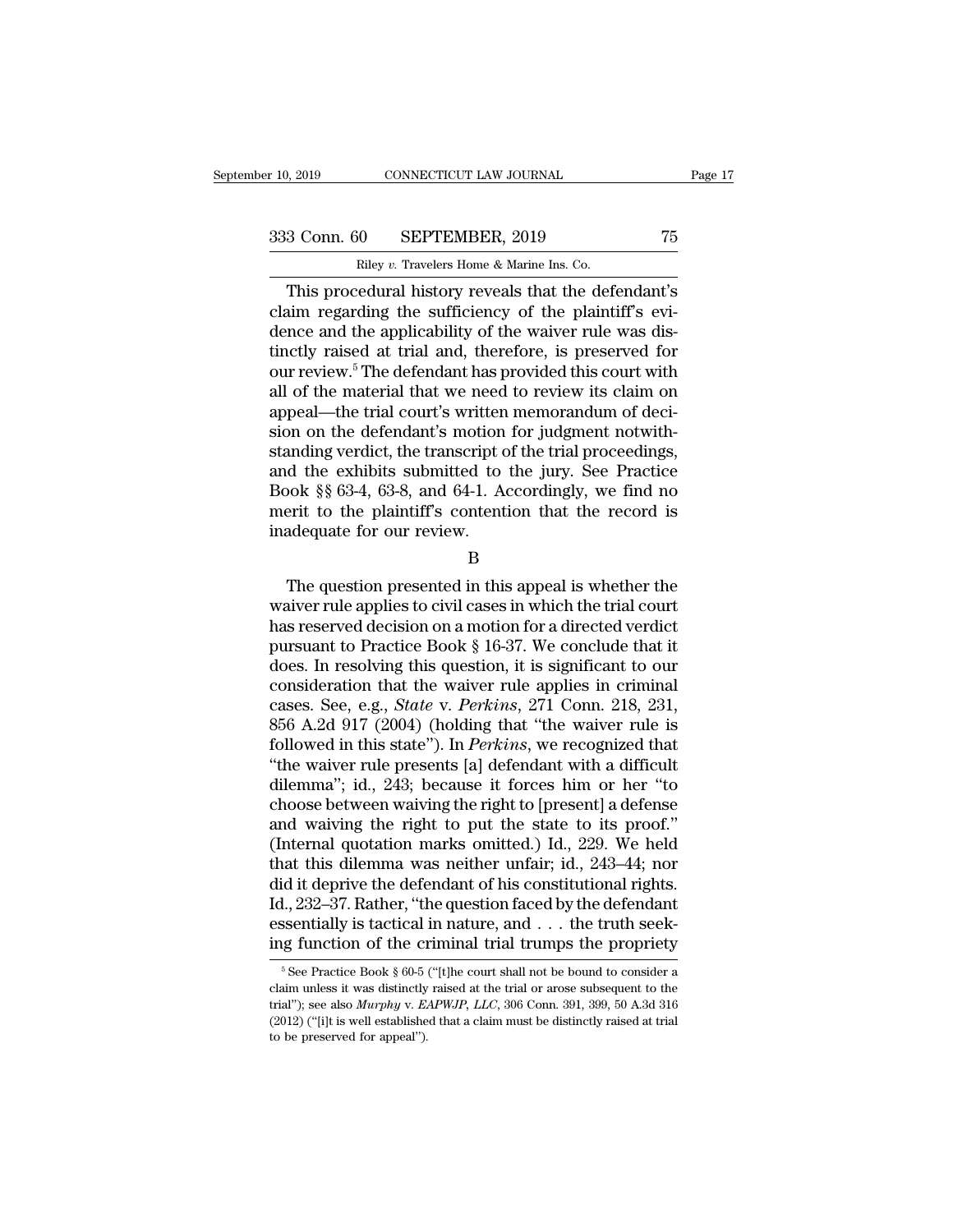# CONNECTICUT LAW JOURNAL September 10, 2019<br>
T6 SEPTEMBER, 2019 333 Conn. 60<br>
Riley v. Travelers Home & Marine Ins. Co.

CONNECTICUT LAW JOURNAL Septembe<br>
The SEPTEMBER, 2019 333 Conn. 60<br>
Riley *v.* Travelers Home & Marine Ins. Co.<br>
Vel non of the ruling on the defendant's motion." Id., CONNECTICUT LAW JOURNAL September 10, 2<br>
T6 SEPTEMBER, 2019 333 Conn. 60<br>
Riley v. Travelers Home & Marine Ins. Co.<br>
vel non of the ruling on the defendant's motion.'' Id.,<br>
244. The court in *Perkins* explained that the w **244.** The court in *Perkins* explained that the waiver rule is followed because it "supports fact-finding and the value in the value of a trial " Id. 244. The court in *Perkins* explained that the waiver rule is followed The SEPTEMBER, 2019 333 Conn. 60<br>
Riley v. Travelers Home & Marine Ins. Co.<br>
vel non of the ruling on the defendant's motion." Id.,<br>
244. The court in *Perkins* explained that the waiver rule<br>
is followed because it "supp The SEPTEMBER, 2019 333 Conn. 60<br>
Riley v. Travelers Home & Marine Ins. Co.<br>
vel non of the ruling on the defendant's motion." Id.,<br>
244. The court in *Perkins* explained that the waiver rule<br>
is followed because it "supp Riley v. Travelers Home & Marine Ins. Co.<br>
vel non of the ruling on the defendant's motion." Id.,<br>
244. The court in *Perkins* explained that the waiver rule<br>
is followed because it "supports fact-finding and the<br>
ultimat Example the ruling on the defendant's motion." Id.,<br>244. The court in *Perkins* explained that the waiver rule<br>is followed because it "supports fact-finding and the<br>ultimate truth seeking function of a trial." Id., 237–38 vel non of the ruling on the defendant's motion." Id., 244. The court in *Perkins* explained that the waiver rule is followed because it "supports fact-finding and the ultimate truth seeking function of a trial." Id., 237– 244. The court in *Perkins* explained that the waiver rule<br>is followed because it "supports fact-finding and the<br>ultimate truth seeking function of a trial." Id., 237–38.<br>Specifically, the waiver rule "eliminates the bizar is followed because it "supports fact-finding and the ultimate truth seeking function of a trial." Id., 237–38.<br>Specifically, the waiver rule "eliminates the bizarre result that could occur in its absence, namely, that a c ultimate truth seeking function of a trial." Id., 237–38.<br>Specifically, the waiver rule "eliminates the bizarre<br>result that could occur in its absence, namely, that a<br>conviction could be reversed for evidentiary insuffi-<br>c Specifically, the waiver rule "eliminates the bizarre<br>result that could occur in its absence, namely, that a<br>conviction could be reversed for evidentiary insuffi-<br>ciency, despite evidence in the record sufficiently estab-<br> result that could occur in its absence, namely, that a<br>conviction could be reversed for evidentiary insuffi-<br>ciency, despite evidence in the record sufficiently estab-<br>lishing guilt." Id., 238. "Consider, for example, a ca conviction could be reversed for evidentiary insufficiency, despite evidence in the record sufficiently establishing guilt." Id., 238. "Consider, for example, a case in which, after [an improper] denial [of a motion for ju ciency, despite evidence in the record sufficiently establishing guilt." Id., 238. "Consider, for example, a case<br>in which, after [an improper] denial [of a motion for<br>judgment of acquittal], the defendant testifies and,<br>u lishing guilt." Id., 238. "Consider, for example, a case<br>in which, after [an improper] denial [of a motion for<br>judgment of acquittal], the defendant testifies and,<br>under skillful cross-examination, admits, either explic-<br>i in which, after [an improper] denial [of a motion for<br>judgment of acquittal], the defendant testifies and,<br>under skillful cross-examination, admits, either explic-<br>itly or implicitly, his guilt of the crime charged. It har judgment of acquittal], the defendant testifies and,<br>under skillful cross-examination, admits, either explicitly or implicitly, his guilt of the crime charged. It hardly<br>can increase public respect for the criminal process under skillful cross-examination, admits, either explicitly or implicitly, his guilt of the crime charged. It hardly<br>can increase public respect for the criminal process for<br>an appellate court to set that defendant free b itly or implicitly, his guilt of the crime charged. It hardly<br>can increase public respect for the criminal process for<br>an appellate court to set that defendant free because<br>the trial court erroneously denied his motion for can increase public respect for the criminal process for<br>an appellate court to set that defendant free because<br>the trial court erroneously denied his motion for a judg-<br>ment of acquittal at an earlier stage of the trial. I an appellate court to set that defendant free because<br>the trial court erroneously denied his motion for a judg-<br>ment of acquittal at an earlier stage of the trial. In such<br>a case, in our view, that denial becomes, by virtu the trial court erroneously denied his motion for a judgment of acquittal at an earlier stage of the trial. In such a case, in our view, that denial becomes, by virtue of the defendant's own evidence, immaterial error." (I ment of acquittal at an earlier stage<br>a case, in our view, that denial becordefendant's own evidence, immater<br>quotation marks omitted.) Id., 245 i<br>wise would result in "a perception<br>as a sporting event in which the rule<br>th Fendant's own evidence, immaterial error." (Internal<br>fendant's own evidence, immaterial error." (Internal<br>otation marks omitted.) Id., 245 n.31. To hold other-<br>se would result in "a perception of the criminal trial<br>a sport quotation marks omitted.) Id., 245 n.31. To hold other-<br>wise would result in "a perception of the criminal trial<br>as a sporting event in which the rules of the game trump<br>the search for truth." Id., 245.<br>In arriving at our

wise would result in "a perception of the criminal trial<br>as a sporting event in which the rules of the game trump<br>the search for truth." Id., 245.<br>In arriving at our conclusion in *Perkins*, we rejected<br>the claim of the d which would result in a perception of the erminial that<br>as a sporting event in which the rules of the game trump<br>the search for truth." Id., 245.<br>In arriving at our conclusion in *Perkins*, we rejected<br>the claim of the de the search for truth." Id., 245.<br>In arriving at our conclusion in *Perkins*, we rejected<br>the claim of the defendant, Benjamin J. Perkins, that<br>the waiver rule effectively had been repealed in crimi-<br>nal cases by Practice In arriving at our conclusion in *Perkins*, we rejected<br>the claim of the defendant, Benjamin J. Perkins, that<br>the waiver rule effectively had been repealed in crimi-<br>nal cases by Practice Book  $\S$  42-40 and 42-41, which<br>r In arriving at our conclusion in *Perkins*, we rejected<br>the claim of the defendant, Benjamin J. Perkins, that<br>the waiver rule effectively had been repealed in crimi-<br>nal cases by Practice Book  $\S$  42–40 and 42–41, which<br>r the claim of the defendant, Benjamin J. Perkins, that<br>the waiver rule effectively had been repealed in crimi-<br>nal cases by Practice Book §§ 42-40 and 42-41, which<br>require the trial court to order the entry of a judgment<br>o the waiver rule effectively had been repealed in crimi-<br>
raal cases by Practice Book §§ 42-40 and 42-41, which<br>
require the trial court to order the entry of a judgment<br>
of acquittal when the state adduces insufficient evi nal cases by Practice Book  $\S$  42-40 and 42-41, which<br>require the trial court to order the entry of a judgment<br>of acquittal when the state adduces insufficient evi-<br>dence of guilt. Id., 239–41. We pointed out that the rul require the trial court to order the entry of a judgment<br>of acquittal when the state adduces insufficient evi-<br>dence of guilt. Id., 239–41. We pointed out that the rules<br>of practice "[shed] no light on how this court is re of acquittal when the state adduces insufficient evidence of guilt. Id., 239–41. We pointed out that the rules<br>of practice "[shed] no light on how this court is required<br>*to review* the sufficiency of the evidence followi dence of guilt. Id., 239–41. We pointed out that the rules<br>of practice "[shed] no light on how this court is required<br>*to review* the sufficiency of the evidence following the<br>trial court's denial of such a motion and a ju of practice "[shed] no light on how this court is required<br>to review the sufficiency of the evidence following the<br>trial court's denial of such a motion and a jury's verdict<br>of guilty." (Emphasis in original.) Id., 240–41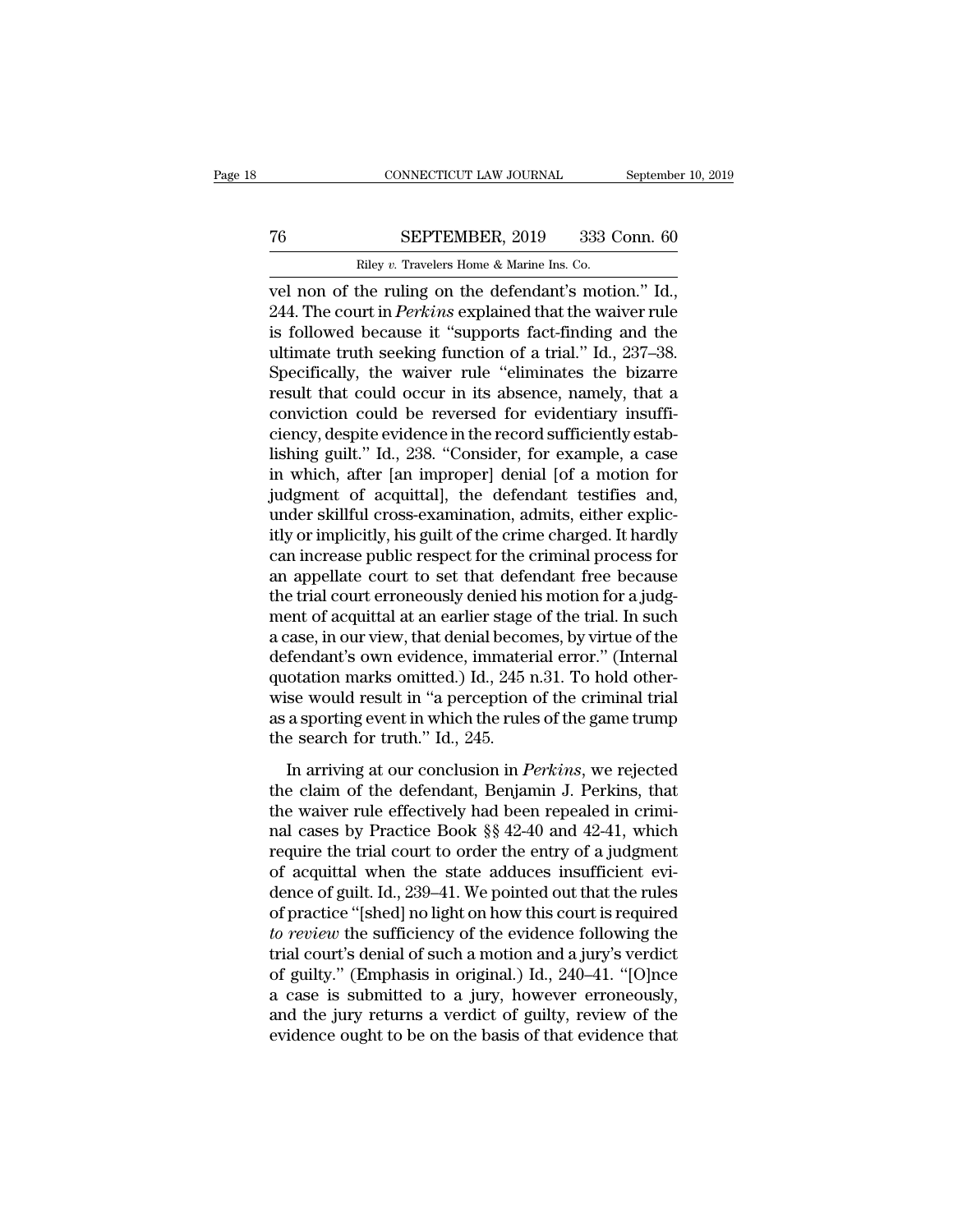r 10, 2019 CONNECTICUT LAW JOURNAL<br> **Riley** *v***. Travelers Home & Marine Ins. Co.**<br> **Riley** *v***. Travelers Home & Marine Ins. Co.<br>
Was before the jury.... After all, on an appeal claim**r 10, 2019 CONNECTICUT LAW JOURNAL<br>
333 Conn. 60 SEPTEMBER, 2019 77<br>
Riley v. Travelers Home & Marine Ins. Co.<br>
was before the jury. . . . After all, on an appeal claim-<br>
ing insufficiency of the evidence following a jury' 333 Conn. 60 SEPTEMBER, 2019 77<br>
Riley v. Travelers Home & Marine Ins. Co.<br>
was before the jury.... After all, on an appeal claim-<br>
ing insufficiency of the evidence following a jury's ver-<br>
dict of guilty, it is the prop 333 Conn. 60 SEPTEMBER, 2019 77<br>
Riley v. Travelers Home & Marine Ins. Co.<br>
was before the jury. . . . After all, on an appeal claim-<br>
ing insufficiency of the evidence following a jury's ver-<br>
dict of guilty, it is the p 333 Conn. 60 SEPTEMBER, 2019 77<br>
Riley v. Travelers Home & Marine Ins. Co.<br>
was before the jury. . . . After all, on an appeal claim-<br>
ing insufficiency of the evidence following a jury's ver-<br>
dict of guilty, it is the p Riley v. Travelers Home & Marine Ins. Co.<br>
was before the jury. . . . After all, on an appeal claim-<br>
ing insufficiency of the evidence following a jury's ver-<br>
dict of guilty, it is the propriety of the jury's verdict<br>
t Example that, when the summer is concluded that, when a reviewing conclude that, when a reviewing court is faced with a choice between two records—one encompassing some of the ovidence propriety of the trial court's submi was before the jury.  $\ldots$  After all, on an appeal claiming insufficiency of the evidence following a jury's verdict<br>dict of guilty, it is the propriety of the jury's verdict<br>that we are reviewing, not the propriety of th ing insufficiency of the evidence following a jury's verdict of guilty, it is the propriety of the jury's verdict<br>that we are reviewing, not the propriety of the trial<br>court's submission of the case to the jury. We simply<br> dict of guilty, it is the propriety of the jury's verdict<br>that we are reviewing, not the propriety of the trial<br>court's submission of the case to the jury. We simply<br>conclude that, when a reviewing court is faced with a<br>ch that we are reviewing, not the propriety of the trial<br>court's submission of the case to the jury. We simply<br>conclude that, when a reviewing court is faced with a<br>choice between two records—one encompassing some<br>of the evi court's submission of the case to the jury. We simply<br>conclude that, when a reviewing court is faced with a<br>choice between two records—one encompassing some<br>of the evidence presented at trial and one encompassing<br>all of th conclude that, when a reviewing co<br>choice between two records—one en<br>of the evidence presented at trial and<br>all of the evidence presented at tria<br>apreferable record on which to det<br>defendant is entitled to a reversal<br>(Cita once between two records—one encompassing some<br>the evidence presented at trial and one encompassing<br>of the evidence presented at trial—the latter is the<br>eferable record on which to determine whether a<br>fendant is entitled t of the evidence presented at trial and one encompassing<br>all of the evidence presented at trial—the latter is the<br>preferable record on which to determine whether a<br>defendant is entitled to a reversal of his conviction."<br>(Ci

an of the evidence presented at that—the fatter is the<br>preferable record on which to determine whether a<br>defendant is entitled to a reversal of his conviction."<br>(Citation omitted.) Id., 241–42.<br>The court also rejected Perk preferable record on which to determine whether a<br>defendant is entitled to a reversal of his conviction."<br>(Citation omitted.) Id., 241–42.<br>The court also rejected Perkins' contention that the<br>waiver rule should not apply b (Citation omitted.) Id., 241–42.<br>
The court also rejected Perkins' contention that the<br>
waiver rule should not apply because he was charged<br>
with multiple crimes and "could not present exculpa-<br>
tory evidence with respect The court also rejected Perkins' contention that the<br>waiver rule should not apply because he was charged<br>with multiple crimes and "could not present exculpa-<br>tory evidence with respect to [one of the charges] with-<br>out al The court also rejected Perkins' contention that the waiver rule should not apply because he was charged with multiple crimes and "could not present exculpatory evidence with respect to [one of the charges] without also in waiver rule should not apply because he was charged<br>with multiple crimes and "could not present exculpa-<br>tory evidence with respect to [one of the charges] with-<br>out also introducing, or allowing the state to draw out,<br>pot with multiple crimes and "could not present exculpatory evidence with respect to [one of the charges] without also introducing, or allowing the state to draw out, potentially inculpatory evidence with respect to . . . othe tory evidence with respect to [one of the charges] with-<br>out also introducing, or allowing the state to draw out,<br>potentially inculpatory evidence with respect to . . .<br>other charges." Id., 242. We explained that it was Pe out also introducing, or allowing the state to draw out,<br>potentially inculpatory evidence with respect to . . .<br>other charges." Id., 242. We explained that it was Per-<br>kins' "choice, as a matter of trial strategy, to injec potentially inculpatory evidence with respect to . . .<br>other charges." Id., 242. We explained that it was Perkins' "choice, as a matter of trial strategy, to inject into<br>the trial whatever issues that he concluded would be other charges." Id., 242. We explained that it was Perkins' "choice, as a matter of trial strategy, to inject into the trial whatever issues that he concluded would be beneficial to his defense. Conversely, [Perkins] was f kins' "choice, as a matter of trial strategy, to inject into<br>the trial whatever issues that he concluded would be<br>beneficial to his defense. Conversely, [Perkins] was free<br>to avoid any issues on direct examination that he the trial whatever issues that he concluded would be<br>beneficial to his defense. Conversely, [Perkins] was free<br>to avoid any issues on direct examination that he did<br>not want drawn out by the state. . . . [Perkins] also<br>wa beneficial to his defense. Conversely, [Perkins] was free<br>to avoid any issues on direct examination that he did<br>not want drawn out by the state. . . . . [Perkins] also<br>was free to, and did not, request a severance of the<br> to avoid any issues on direct examination that he did<br>not want drawn out by the state. . . . [Perkins] also<br>was free to, and did not, request a severance of the<br>charges against him . . . . ." (Citation omitted.) Id.<br>Regar not want drawn out by the state. . . . . [Perkins] also<br>was free to, and did not, request a severance of the<br>charges against him . . . . ." (Citation omitted.) Id.<br>Regardless, the conflicting "pressures" faced by a<br>defend was free to, and did not<br>charges against him . . .<br>Regardless, the conflicti<br>defendant charged with i<br>weigh the truth seeking in<br>the record as it was prese<br>in original.) Id., 243.<br>The defendant here con The defendant here contends that *Perkins* is distinregardless, the conflicting pressures raced by a<br>defendant charged with multiple crimes "do not out-<br>weigh the truth seeking interest, *on appeal*, in reviewing<br>the record as it was presented to the jury." (Emphasis<br>in ori

defendant charged whit indulpie crimes do not out-<br>weigh the truth seeking interest, *on appeal*, in reviewing<br>the record as it was presented to the jury." (Emphasis<br>in original.) Id., 243.<br>The defendant here contends that weight the truth seeking interest, *on uppeut*, in reviewing<br>the record as it was presented to the jury." (Emphasis<br>in original.) Id., 243.<br>The defendant here contends that *Perkins* is distin-<br>guishable from the present In original.) Id., 243.<br>
The defendant here contends that *Perkins* is distinguishable from the present case because, unlike in crim-<br>
inal cases, in which a trial court is required to rule on<br>
a motion for judgment of acq In original.) id., 245.<br>The defendant here contends that *Perkins* is distinguishable from the present case because, unlike in criminal cases, in which a trial court is required to rule on a motion for judgment of acquitta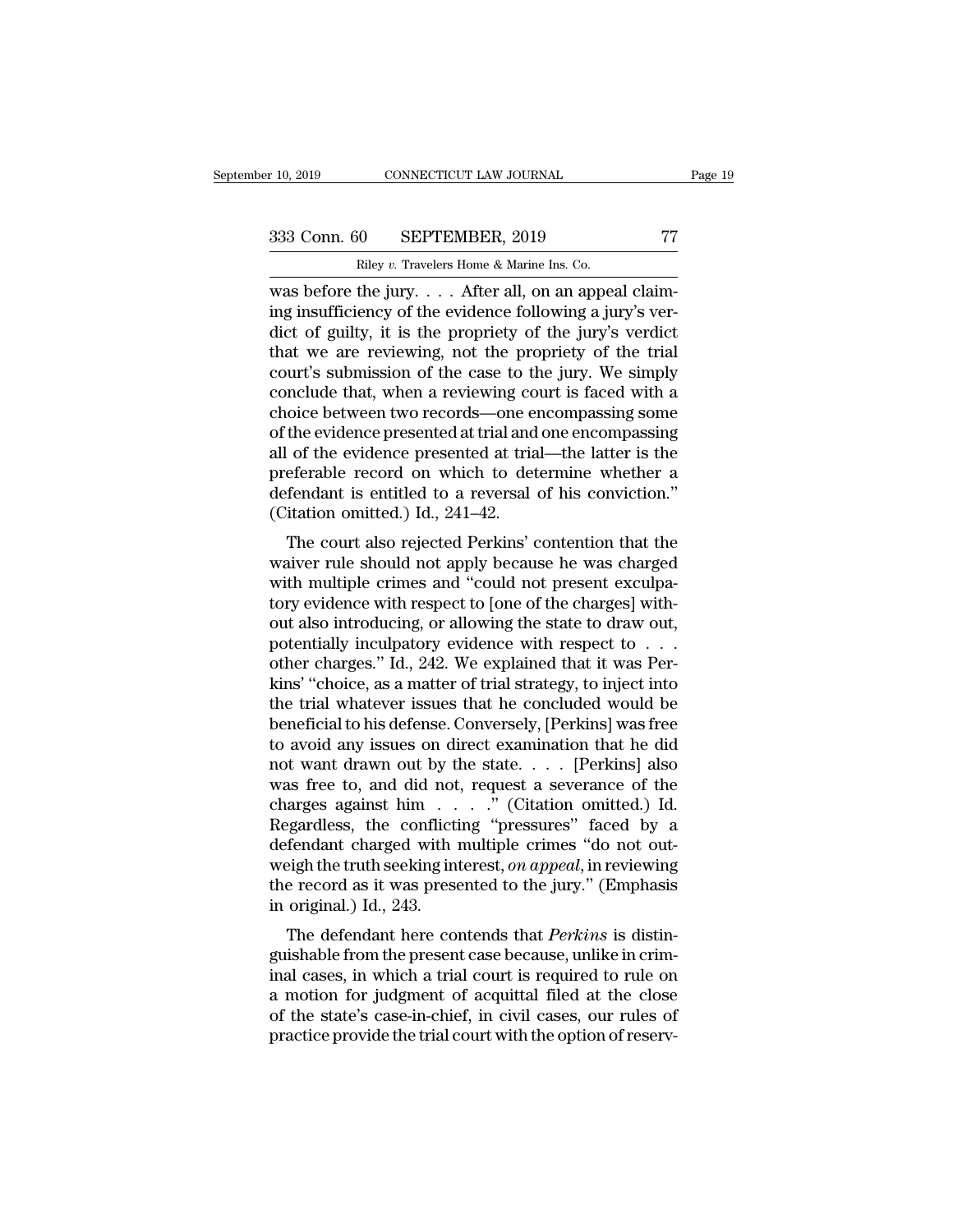# CONNECTICUT LAW JOURNAL September 10, 2019<br>
T8 SEPTEMBER, 2019 333 Conn. 60<br>
Riley v. Travelers Home & Marine Ins. Co.

CONNECTICUT LAW JOURNAL Septembe<br>
TRILEY *v.* Travelers Home & Marine Ins. Co.<br>
Trip decision on a motion for a directed verdict. Compare CONNECTICUT LAW JOURNAL September 10, 2019<br>
T8 SEPTEMBER, 2019 333 Conn. 60<br>
Riley v. Travelers Home & Marine Ins. Co.<br>
ing decision on a motion for a directed verdict. Compare<br>
Practice Book § 16-37 (when motion for direc SEPTEMBER, 2019 333 Conn. 60<br>
Riley v. Travelers Home & Marine Ins. Co.<br>
ing decision on a motion for a directed verdict. Compare<br>
Practice Book § 16-37 (when motion for directed verdict<br>
made after close of plaintiff's ca TR SEPTEMBER, 2019 333 Conn. 60<br>
Riley v. Travelers Home & Marine Ins. Co.<br>
ing decision on a motion for a directed verdict. Compare<br>
Practice Book § 16-37 (when motion for directed verdict<br>
made after close of plaintiff' TR SEPTEMBER, 2019 333 Conn. 60<br>
Riley v. Travelers Home & Marine Ins. Co.<br>
ing decision on a motion for a directed verdict. Compare<br>
Practice Book § 16-37 (when motion for directed verdict<br>
made after close of plaintiff' Riley v. Travelers Home & Marine Ins. Co.<br>ing decision on a motion for a directed verdict. Compare<br>Practice Book § 16-37 (when motion for directed verdict<br>made after close of plaintiff's case-in-chief is denied or<br>otherwi Example we Travelers Home & Marine Ins. Co.<br>
ing decision on a motion for a directed verdict. Compare<br>
Practice Book § 16-37 (when motion for directed verdict<br>
made after close of plaintiff's case-in-chief is denied or<br>
o ing decision on a motion for a directed verdict. Compare<br>Practice Book § 16-37 (when motion for directed verdict<br>made after close of plaintiff's case-in-chief is denied or<br>otherwise not granted, trial court "is deemed to h Practice Book § 16-37 (when motion for directed verdict<br>
made after close of plaintiff's case-in-chief is denied or<br>
otherwise not granted, trial court "is deemed to have<br>
submitted the action to the jury subject to a lat made after close of plaintiff's case-in-chief is denied or<br>otherwise not granted, trial court "is deemed to have<br>submitted the action to the jury subject to a later deter-<br>mination of the legal questions raised by the mot otherwise not granted, trial court "is deemed to have<br>submitted the action to the jury subject to a later deter-<br>mination of the legal questions raised by the motion"),<br>with Practice Book § 42-41 (requiring trial court to<br> submitted the action to the jury subject to a later deter-<br>mination of the legal questions raised by the motion"),<br>with Practice Book § 42-41 (requiring trial court to<br>"grant or deny the motion [for judgment of acquittal]<br> mination of the legal questions raised by the motion"),<br>with Practice Book § 42-41 (requiring trial court to<br>"grant or deny the motion [for judgment of acquittal]<br>before calling upon the defendant to present the defen-<br>dan with Practice Book § 42-41 (requiring trial court to<br>"grant or deny the motion [for judgment of acquittal]<br>before calling upon the defendant to present the defen-<br>dant's case-in-chief"). The defendant argues that the<br>reser "grant or deny the motion [for judgment<br>before calling upon the defendant to prese<br>dant's case-in-chief"). The defendant arg<br>reservation option in Practice Book § 16-37<br>force[s] a defendant to choose between rest<br>and being First, as a historical matter, the waiver rule has<br>eperation option in Practice Book § 16-37 "essentially<br>rce[s] a defendant to choose between resting [its case]<br>d being deprived of the benefits of the motion." We<br>e not p dant s case-in-ciner ). The defendant argues that the<br>reservation option in Practice Book § 16-37 "essentially<br>force[s] a defendant to choose between resting [its case]<br>and being deprived of the benefits of the motion." W

reservation option in Fractice Book § 10-57 essentially<br>force[s] a defendant to choose between resting [its case]<br>and being deprived of the benefits of the motion." We<br>are not persuaded for three reasons.<br>First, as a histo Force S<sub>I</sub> a defendant to choose between resung [its case]<br>and being deprived of the benefits of the motion." We<br>are not persuaded for three reasons.<br>First, as a historical matter, the waiver rule has<br>deeper roots in civil and being deprived of the benefits of the induform. We<br>are not persuaded for three reasons.<br>First, as a historical matter, the waiver rule has<br>deeper roots in civil procedure than in criminal proce-<br>dure. See *State* v. *P* First, as a historical matter, the waiver rule has<br>deeper roots in civil procedure than in criminal proce-<br>dure. See *State* v. *Perkins*, supra, 271 Conn. 271 (*Katz*,<br>*J.*, dissenting) (noting that "the waiver rule was<br>i First, as a historical matter, the waiver rule has deeper roots in civil procedure than in criminal procedure. See *State* v. *Perkins*, supra, 271 Conn. 271 (*Katz*, *J.*, dissenting) (noting that "the waiver rule was im deeper roots in civil procedure than in criminal procedure. See *State* v. *Perkins*, supra, 271 Conn. 271 (*Katz*, *J.*, dissenting) (noting that "the waiver rule was imported from the civil to the criminal sphere along dure. See *State* v. *Perkins*, supra, 271 Conn. 271 (*Katz*, *J.*, dissenting) (noting that "the waiver rule was imported from the civil to the criminal sphere along with the motion for [a] directed verdict itself" [inte *J.*, dissenting) (noting that "the waiver rule was<br>imported from the civil to the criminal sphere along<br>with the motion for [a] directed verdict itself" [internal<br>quotation marks omitted]). Although "courts in a num-<br>ber imported from the civil to the criminal sphere along<br>with the motion for [a] directed verdict itself" [internal<br>quotation marks omitted]). Although "courts in a num-<br>ber of other jurisdictions have  $\ldots$  questioned the<br>va with the motion for [a] directed verdict itself" [internal quotation marks omitted]). Although "courts in a number of other jurisdictions have . . . questioned the validity of the waiver rule [in the criminal context]"; St quotation marks omitted]). Although "courts in a num-<br>ber of other jurisdictions have . . . questioned the<br>validity of the waiver rule [in the criminal context]";<br>*State* v. *Rutan*, 194 Conn. 438, 442, 479 A.2d 1209 (1984 ber of other jurisdictions have  $\ldots$  questioned the validity of the waiver rule [in the criminal context]"; State v. Rutan, 194 Conn. 438, 442, 479 A.2d 1209 (1984); its validity in the civil context never has been subje *Elate v. Rutan, 194 Conn. 438, 442, 479 A.2d 1209 (1984);*<br>*Elate v. Rutan, 194 Conn. 438, 442, 479 A.2d 1209 (1984);*<br>*its validity in the civil context never has been subject*<br>*to doubt in Connecticut. See <i>Sears, Roebu* State v. Rutan, 194 Conn. 438, 442, 479 A.2d 1209 (1984);<br>its validity in the civil context never has been subject<br>to doubt in Connecticut. See *Sears, Roebuck & Co.* v.<br>*Board of Tax Review*, supra, 241 Conn. 757 ("we ha its validity in the civil context never has been subject<br>to doubt in Connecticut. See *Sears*, *Roebuck & Co.* v.<br>*Board of Tax Review*, supra, 241 Conn. 757 ("we have<br>never questioned its applicability in the civil conte to doubt in Connecticut. See *Sears*, *Roebuck & Co. v.*<br>*Board of Tax Review*, supra, 241 Conn. 757 ("we have<br>never questioned its applicability in the civil context");<br>*Elliott v. Larson*, 81 Conn. App. 468, 472, 840 A.2 Board of Tax Review, supra, 241 Conn. 757 ("we have<br>never questioned its applicability in the civil context");<br>Elliott v. Larson, 81 Conn. App. 468, 472, 840 A.2d 59<br>(2004) (finding "no reason why the rationale underlying<br> Wer questioned its applicability in the civil context 3,<br>liott v. Larson, 81 Conn. App. 468, 472, 840 A.2d 59<br>004) (finding "no reason why the rationale underlying<br>e 'waiver rule' should not operate in this case"); In<br>Jam *Etholt V. Larson*, 51 Collil. App. 408, 472, 640 A.2d 39<br>(2004) (finding "no reason why the rationale underlying<br>the 'waiver rule' should not operate in this case''); *In*<br>*re James L.*, 55 Conn. App. 336, 341, 738 A.2d

(2004) (intuity no reason with the fational directlying<br>the 'waiver rule' should not operate in this case''); In<br>re James L., 55 Conn. App. 336, 341, 738 A.2d 749<br>(same), cert. denied, 252 Conn. 907, 743 A.2d 618 (1999).<br> the waver rule should not operate in this case *f*, *m*<br>*re James L.*, 55 Conn. App. 336, 341, 738 A.2d 749<br>(same), cert. denied, 252 Conn. 907, 743 A.2d 618 (1999).<br>Second, we can discern nothing in the distinction<br>betwee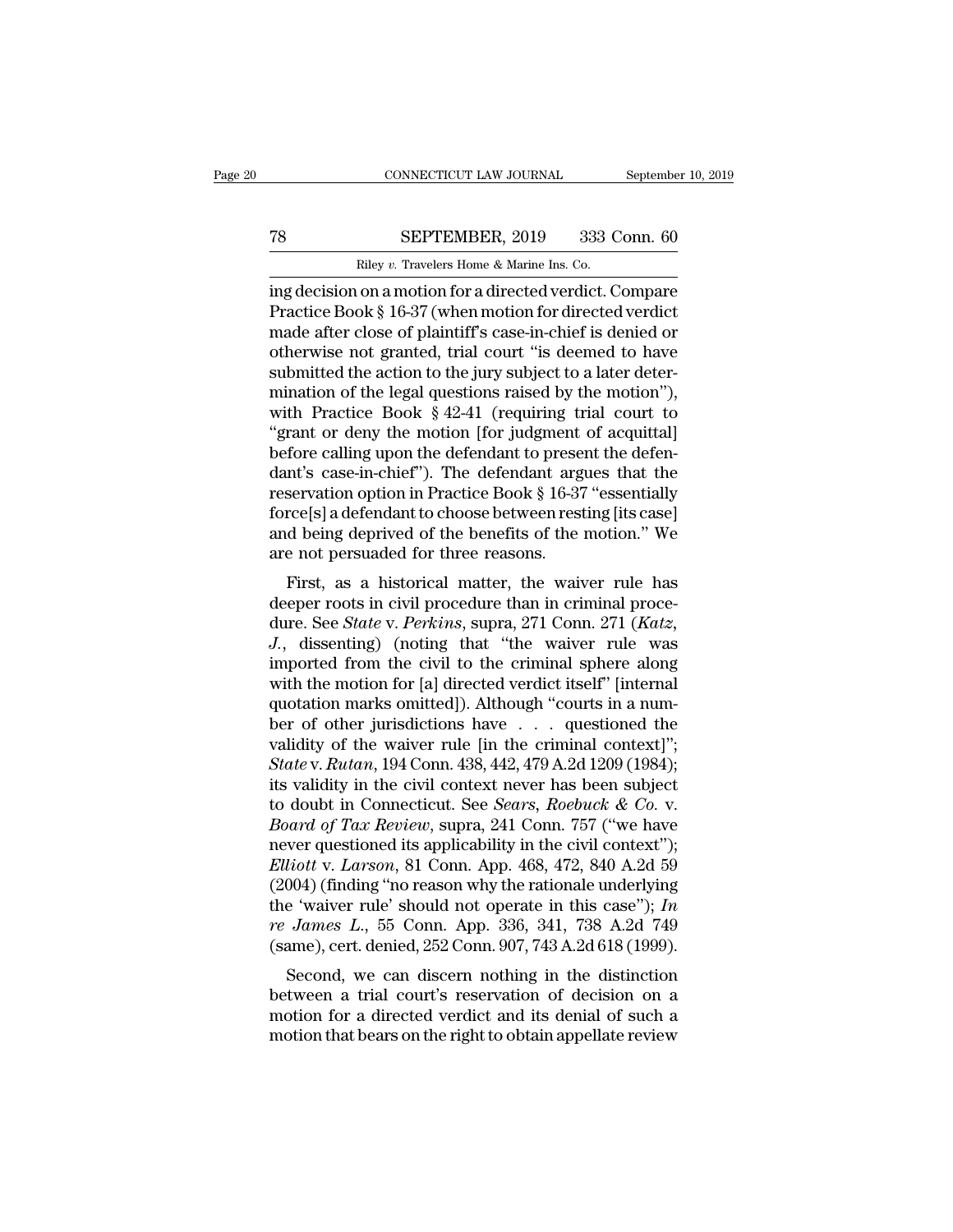r 10, 2019 CONNECTICUT LAW JOURNAL<br>
233 Conn. 60 SEPTEMBER, 2019 79<br>
Riley *v.* Travelers Home & Marine Ins. Co.<br>
of the trial court's refusal to grant that motion.<sup>6</sup> Regardr 10, 2019 CONNECTICUT LAW JOURNAL<br>
333 Conn. 60 SEPTEMBER, 2019 79<br>
Riley v. Travelers Home & Marine Ins. Co.<br>
of the trial court's refusal to grant that motion.<sup>6</sup> Regard-<br>
less of whether a motion for a directed verdict 333 Conn. 60 SEPTEMBER, 2019 79<br>
Riley v. Travelers Home & Marine Ins. Co.<br>
of the trial court's refusal to grant that motion.<sup>6</sup> Regard-<br>
less of whether a motion for a directed verdict has been<br>
reserved or denied, "the 333 Conn. 60 SEPTEMBER, 2019 79<br>
Riley v. Travelers Home & Marine Ins. Co.<br>
of the trial court's refusal to grant that motion.<sup>6</sup> Regard-<br>
less of whether a motion for a directed verdict has been<br>
reserved or denied, "the 333 Conn. 60 SEPTEMBER, 2019 79<br>
Riley v. Travelers Home & Marine Ins. Co.<br>
of the trial court's refusal to grant that motion.<sup>6</sup> Regard-<br>
less of whether a motion for a directed verdict has been<br>
reserved or denied, "the Riley v. Travelers Home & Marine Ins. Co.<br>
of the trial court's refusal to grant that motion.<sup>6</sup> Regard-<br>
less of whether a motion for a directed verdict has been<br>
reserved or denied, "the judicial authority is deemed<br>
to Example *v*. Travelers Home & Marine<br>
of the trial court's refusal to grant that<br>
less of whether a motion for a directed<br>
reserved or denied, "the judicial aut<br>
to have submitted the action to the<br>
later determination of See See The defendant argues that the distinction to the jury subject to a terr determination of the legal questions raised by the otion." Practice Book § 16-37.<br>
<sup>6</sup> The defendant argues that the distinction between rese

to have submitted the action to the jury subject to a<br>later determination of the legal questions raised by the<br>motion." Practice Book § 16-37.<br><sup>6</sup> The defendant argues that the distinction between reservation and denial<br>"i motion." Practice Book § 16-37.<br>
<sup>6</sup> The defendant argues that the distinction between reservation and denial<br>
"is critically important to the issue of appellate review" pursuant to *State*<br>
v. *Higgins*, 74 Conn. App. 473 position. In *Higgins*, the defendant moved for a judgment of acquital in the defendant argues that the distinction between reservation and denial is critically important to the issue of appellate review" pursuant to *Stat* <sup>6</sup> The defendant argues that the distinction between reservation and denial "is critically important to the issue of appellate review" pursuant to *State* v. *Higgins*, 74 Conn. App. 473, 811 A.2d 765, cert. denied, 262 "is critically important to the issue of appellate review" pursuant to *State*<br>v. *Higgins*, 74 Conn. App. 473, 811 A.2d 765, cert. denied, 262 Conn. 950, 817<br>A.2d 110 (2003). *Higgins*, however, provides no support for t v. Higgins, 74 Conn. App. 473, 811 A.2d 765, cert. denied, 262 Conn. 950, 817 A.2d 110 (2003). Higgins, however, provides no support for the defendant's position. In Higgins, the defendant moved for a judgment of acquitta A.2d 110 (2003). *Higgins*, however, provides no support for the defendant's position. In *Higgins*, the defendant moved for a judgment of acquittal at the close of the state's case-in-chief, and the trial court improperl **Example 3** (**b**) *Bosition.* In *Higgins*, the defendant moved for a judgment of acquittal at the close of the state's case-in-chief, and the trial court improperly reserved decision on the defendant's motion, even thoug the close of the state's case-in-chief, and the trial court improperly reserved decision on the defendant's motion, even though our criminal rules of practice "specifically [direct] the court either to grant or to deny" t decision on the defendant's motion, even though our criminal rules of practice "specifically [direct] the court either to grant or to deny" the motion, and there is "no . . . discretion" to reserve decision. Id., 480; see trial court of specifically [direct] the court either to grant or to deny" the motion, and there is "no . . . discretion" to reserve decision. Id., 480; see Practice Book § 42-41 (requiring trial court to "either grant or and there is "no . . . discretion" to reserve decision. Id., 480; see Practice Book § 42-41 (requiring trial court to "either grant or deny the motion [for a judgment of acquittal] before calling upon the defendant to pre Book § 42-41 (requiring trial court to "either grant or deny the motion [for a judgment of acquittal] before calling upon the defendant to present the defendant's case-in-chief"). Because our rules of practice do not permi a judgment of acquittal] before calling upon the defendant to present the defendant's case-in-chief"). Because our rules of practice do not permit a trial court to reserve decision on a midtrial motion for a judgment of a defendant's case-in-chief"). Because our rules of practice do not permit a trial court to reserve decision on a midtrial motion for a judgment of acquittal, the Appellate Court declined to apply the waiver rule "to avoid p trial court to reserve<br>the Appellate Court<br>the defendant . . . . .<br>considered "only the chief" to evaluate the<br>conviction. Id. e Appellate Court declined to apply the waiver rule "to avoid prejudicing<br>e defendant . . . ." *State* v. *Higgins*, supra, 481. Thus, the Appellate Court<br>nsidered "only the evidence that was presented by the state in its it is definited to remember that we will endeaf the defendant to reflect the defendant considered "only the evidence that was presented by the state in its case-inchief" to evaluate the sufficiency of the evidence to suppo

considered "only the evidence that was presented by the state in its case-in-<br>chief" to evaluate the sufficiency of the evidence to support the defendant's<br>conviction. Id.<br>The Appellate Court in *Higgins* declined to apply chief" to evaluate the sufficiency of the evidence to support the defendant's conviction. Id.<br>The Appellate Court in *Higgins* declined to apply the waiver rule because it sought to remedy a *procedural* error that occurre failure to issue a decision, when required to do so, inherently was prejudicial to the defendant of acquital. The remedy was appropriate because the trial court's failure to issue a decision, when required to do so, inhere The Appellate Court in *Higgins* declined to apply the waiver rule because<br>it sought to remedy a *procedural* error that occurred when the trial court<br>improperly reserved decision on the defendant's midtrial motion for jud It sought to remedy a *procedural* error that ocurred when the trial court<br>improperly reserved decision on the defendant's midtrial motion for judg-<br>ment of acquittal. The remedy was appropriate because the trial court's<br>f reserved decision on the defendant's midtrial motion for judgment of acquittal. The remedy was appropriate because the trial court's failure to issue a decision, when required to do so, inherently was prejudicial to the de ment of acquittal. The remedy was appropriate because the trial court's failure to issue a decision, when required to do so, inherently was prejudicial to the defendant. See id.; cf. *United States v. Rhodes*, 631 F.2d 43 failure to issue a decision, when required to do so, inherently was prejudicial<br>to the defendant. See id.; cf. *United States v. Rhodes*, 631 F.2d 43, 44–45<br>(5th Cir. 1980) (declining to apply waiver rule when trial court required by our previous cases''); *United States* v. *Rhodes*, 631 F.2d 43, 44–45 (5th Cir. 1980) (declining to apply waiver rule when trial court impermissibly reserved decision on motion for judgment of acquittal filed (5th Cir. 1980) (declining to apply waiver rule when trial court impermissibly reserved decision on motion for judgment of acquittal filed "at the close of the [g]overnment's case" because "application of any other rule w reserved decision on motion for judgment of acquittal filed "at the close of the [g]overnment's case" because "application of any other rule would penalize a defendant for a trial court's refusal to issue a ruling at the the [g]overnment's case" because "application of any other rule would penal-<br>ize a defendant for a trial court's refusal to issue a ruling at the time clearly<br>required by our previous cases"); *United States v. House*, 551 Example a defendant for a trial court's refusal to issue a ruling at the time clearly required by our previous cases"); United States v. House, 551 F.2d 756, 760 (8th Cir.) (declining to apply waiver rule when trial court required by our previous cases"); *United States v. House*, 551 F.2d 756, 760 (8th Cir.) (declining to apply waiver rule when trial court impermissibly reserved decision on midtrial motion for judgment of acquittal becaus Expressly grants him that right'), each expressive the evidence of acquital because, "[o]therwise, the defendant would lose the right to have the sufficiency of the evidence against him adjudged at the close of the govern reserved decision on midtrial motion for judgment of acquittal because, "[o]<br>therwise, the defendant would lose the right to have the sufficiency of<br>the evidence against him adjudged at the close of the government's case<br> "(o) the explicitly authorize the right to have the sufficiency of the evidence against him adjudged at the close of the government's case even though he expressly sought to have the evidence considered and even though th for a directed verdiction and individual control of the povernment's case<br>even though he expressly sought to have the evidence considered and even<br>though the [r]ule expressly grants him that right"), cert. denied, 434 U.S even though he expressly sought to have the evidence considered and even though the [r]ule expressly grants him that right"), cert. denied, 434 U.S. 850, 98 S. Ct. 161, 54 L. Ed. 2d 119 (1977). In contrast, our civil rules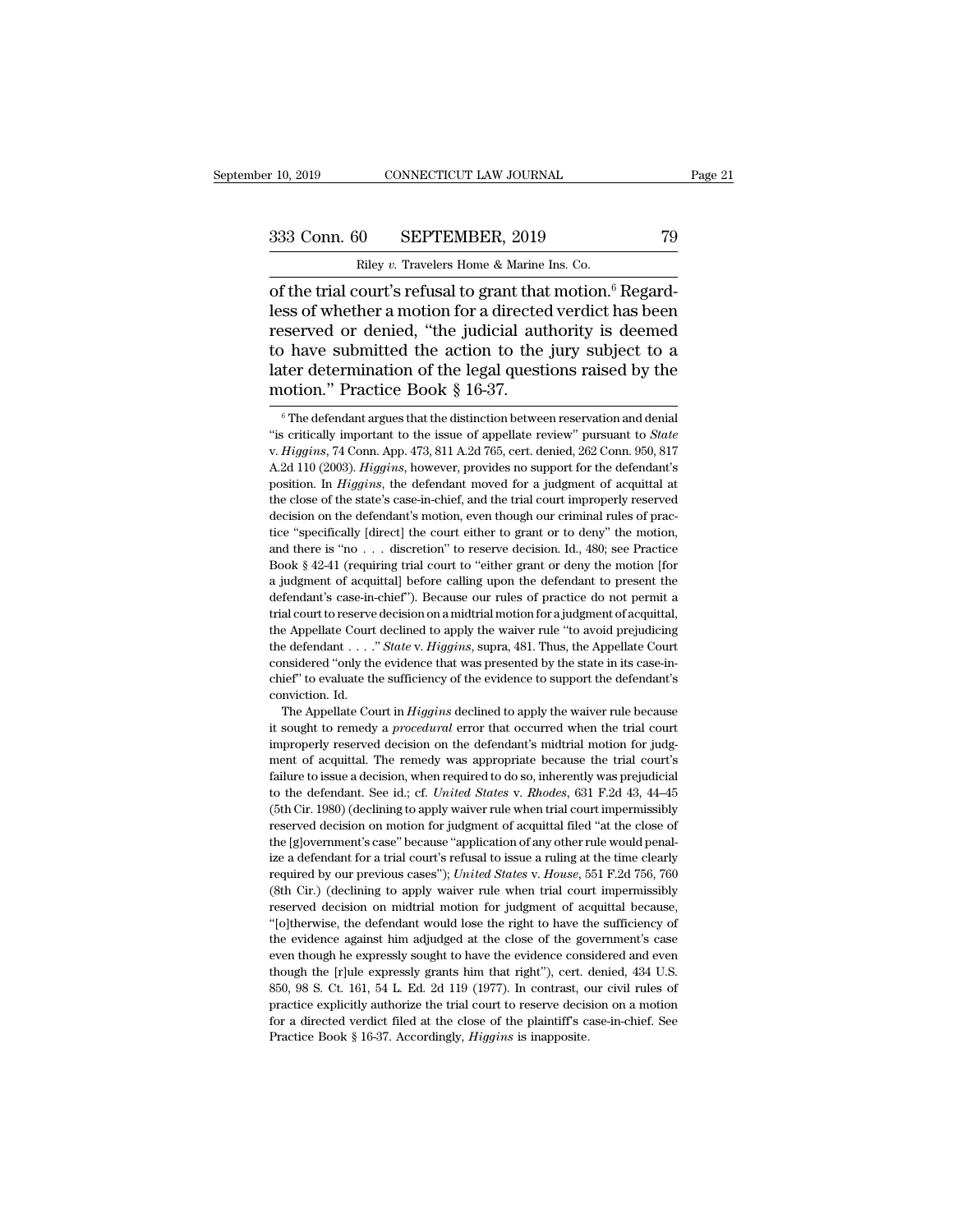# EXECUTE CONNECTICUT LAW JOURNAL September 10, 2019<br>80 SEPTEMBER, 2019 333 Conn. 60<br>Riley v. Travelers Home & Marine Ins. Co.

CONNECTICUT LAW JOURNAL Septembe<br>
SEPTEMBER, 2019 333 Conn. 60<br>
Riley *v.* Travelers Home & Marine Ins. Co.<br>
Third, the rules of practice do not shed any "light on CONNECTICUT LAW JOURNAL September 10, 2019<br>
SEPTEMBER, 2019 333 Conn. 60<br>
Riley v. Travelers Home & Marine Ins. Co.<br>
Third, the rules of practice do not shed any "light on<br>
w this court is required to review the sufficienc SEPTEMBER, 2019 333 Conn. 60<br>
Riley v. Travelers Home & Marine Ins. Co.<br>
Third, the rules of practice do not shed any "light on<br>
how this court is required *to review* the sufficiency of<br>
the evidence . . . . ." (Emphasis SEPTEMBER, 2019 333 Conn. 60<br>
Riley v. Travelers Home & Marine Ins. Co.<br>
Third, the rules of practice do not shed any "light on<br>
how this court is required to review the sufficiency of<br>
the evidence . . . . . " (Emphasis i *Perkins*, 2019 333 Conn. 60<br> *Percy v. Travelers Home & Marine Ins. Co.*<br> *Perkins, the rules of practice do not shed any "light on*<br> *Perkins*, court is required *to review* the sufficiency of<br> *Perkins*, supra, 271 Conn Riley v. Travelers Home & Marine Ins. Co.<br>
Third, the rules of practice do not shed any "light on<br>
how this court is required to review the sufficiency of<br>
the evidence  $\ldots$ . " (Emphasis in original.) *State* v.<br> *Perkin* Finally v. Travelers Home & Marine Ins. Co.<br>
Third, the rules of practice do not shed any "light on<br>
how this court is required to review the sufficiency of<br>
the evidence . . . . ." (Emphasis in original.) *State* v.<br> *Pe* Third, the rules of practice do not shed any "light on<br>how this court is required to review the sufficiency of<br>the evidence . . . . " (Emphasis in original.) *State* v.<br>*Perkins*, supra, 271 Conn. 240–41. "After all, on a how this court is required *to review* the sufficiency of the evidence . . . . ." (Emphasis in original.) *State* v. *Perkins*, supra, 271 Conn. 240–41. "After all, on an appeal claiming insufficiency of the evidence foll the evidence  $\ldots$  ." (Emphasis in original.) *State* v.<br> *Perkins*, supra, 271 Conn. 240–41. "After all, on an<br>
appeal claiming insufficiency of the evidence following<br>
a jury's verdict  $\ldots$  it is the propriety of the j *Perkins*, supra, 271 Conn. 240–41. "After all, on an appeal claiming insufficiency of the evidence following a jury's verdict . . . it is the propriety of the jury's verdict that we are reviewing, not the propriety of th appeal claiming insufficiency of the evidence following<br>a jury's verdict  $\dots$  it is the propriety of the jury's<br>verdict that we are reviewing, not the propriety of the<br>trial court's submission of the case to the jury." Id a jury's verdict  $\dots$  it is the propriety of the jury's verdict that we are reviewing, not the propriety of the trial court's submission of the case to the jury." Id., 241. The parties have a "constitutional right to have verdict that we are reviewing, not the propriety of the<br>trial court's submission of the case to the jury." Id.,<br>241. The parties have a "constitutional right to have<br>factual issues resolved by the jury," and, once the jury *rial court's submission of the case to the jury." Id.,* 241. The parties have a "constitutional right to have factual issues resolved by the jury," and, once the jury has resolved those factual issues, judicial review mus 241. The parties have a "constitutional right to have<br>factual issues resolved by the jury," and, once the jury<br>has resolved those factual issues, judicial review must<br>take place within "carefully defined parameters." (Int factual issues resolved by the jury," and, once the jury<br>has resolved those factual issues, judicial review must<br>take place within "carefully defined parameters." (Inter-<br>nal quotation marks omitted.) *Harris v. Bradley Me* has resolved those factual issues, judicial review must<br>take place within "carefully defined parameters." (Inter-<br>nal quotation marks omitted.) *Harris* v. *Bradley Memo-<br>rial Hospital & Health Center, Inc.*, 296 Conn. 315 take place within "carefully defined parameters." (Inter-<br>nal quotation marks omitted.) *Harris v. Bradley Memo-<br>rial Hospital & Health Center, Inc.*, 296 Conn. 315, 336,<br>994 A.2d 153 (2010). Those parameters require us to nal quotation marks omitted.) *Harris* v. *Bradley Memo-<br>rial Hospital & Health Center*, *Inc.*, 296 Conn. 315, 336,<br>994 A.2d 153 (2010). Those parameters require us to<br>"consider the evidence in the light most favorable t rial Hospital & Health Center, Inc., 296 Conn. 315, 336, 994 A.2d 153 (2010). Those parameters require us to<br>"consider the evidence in the light most favorable to<br>the [prevailing party]" and to uphold a jury's verdict<br>when 994 A.2d 153 (2010). Those parameters require us to<br>
"consider the evidence in the light most favorable to<br>
the [prevailing party]" and to uphold a jury's verdict<br>
when "it is apparent that there was some evidence upon<br>
wh "consider the evidence in the light most favorable to<br>the [prevailing party]" and to uphold a jury's verdict<br>when "it is apparent that there was some evidence upon<br>which the jury might reasonably reach [its] conclusion<br> $\$ the [prevailing party]" and to uphold a jury's verdict<br>when "it is apparent that there was some evidence upon<br>which the jury might reasonably reach [its] conclusion<br>...." (Internal quotation marks omitted.) *Salaman* v.<br>W when "it is apparent that there was some evidence upon<br>which the jury might reasonably reach [its] conclusion<br>...." (Internal quotation marks omitted.) *Salaman* v.<br>Waterbury, 246 Conn. 298, 304, 717 A.2d 161 (1998). It<br>i which the jury might reasonably reach [its] conclusion<br>...." (Internal quotation marks omitted.) *Salaman* v.<br>Waterbury, 246 Conn. 298, 304, 717 A.2d 161 (1998). It<br>is for this reason that the trial court must consider all waterbury, 246 Conn. 298, 304, 717 A.2d 161 (1998). It is for this reason that the trial court must consider *all* of the evidence before the jury, including the defendant's evidence, in deciding whether "the evidence supp For this reason that the trial court must consider *att* of<br>e evidence before the jury, including the defendant's<br>idence, in deciding whether "the evidence supports<br>e jury's determination." (Emphasis omitted.) *Harris*<br>*B* the evidence before the jury, including the defendant s<br>evidence, in deciding whether "the evidence supports<br>the jury's determination." (Emphasis omitted.) *Harris*<br>v. *Bradley Memorial Hospital & Health Center*, *Inc.*,<br>s

bevidence, in declaring whether the evidence supports<br>the jury's determination." (Emphasis omitted.) *Harris*<br>v. *Bradley Memorial Hospital & Health Center*, *Inc.*,<br>supra, 347.<br>Nonetheless, the defendant contends that th Let  $\mu$  and  $\mu$  means in contends that the waiver<br>v. *Bradley Memorial Hospital & Health Center*, *Inc.*,<br>supra, 347.<br>Nonetheless, the defendant contends that the waiver<br>rule is inconsistent with the plain language and w. *Bradley memorial Hospital*  $\alpha$  *Heath Center, Inc.*, supra, 347.<br>
Nonetheless, the defendant contends that the waiver<br>
rule is inconsistent with the plain language and history<br>
of Practice Book § 16-37 and is "fundam Supra, 547.<br>
Nonetheless, the defendant contends that the waiver<br>
rule is inconsistent with the plain language and history<br>
of Practice Book § 16-37 and is "fundamentally unfair<br>
. . . in civil cases . . . in which a plai Nonetheless, the de<br>rule is inconsistent wi<br>of Practice Book § 16<br>... in civil cases ...<br>multiple claims and th<br>claims or special defe<br>either argument.<br>Practice Book § 16 Fractice Book § 16-37 and is "fundamentally unfair<br>  $\therefore$  in civil cases  $\dots$  in which a plaintiff has pleaded<br>
ultiple claims and the defendant has pleaded counter-<br>
a simulation of special defenses  $\dots$ ." We find no mer or Fractice Book § 10-57 and is Tundamentally dilation... in civil cases ... in which a plaintiff has pleaded multiple claims and the defendant has pleaded counterclaims or special defenses ...." We find no merit in eithe the close of the plaintiff's case-in-chief is denied or<br>the close of the planning or special defenses  $\ldots$ ." We find no merit in<br>either argument.<br>Practice Book § 16-37 provides that "[w]henever a<br>motion for a directed ve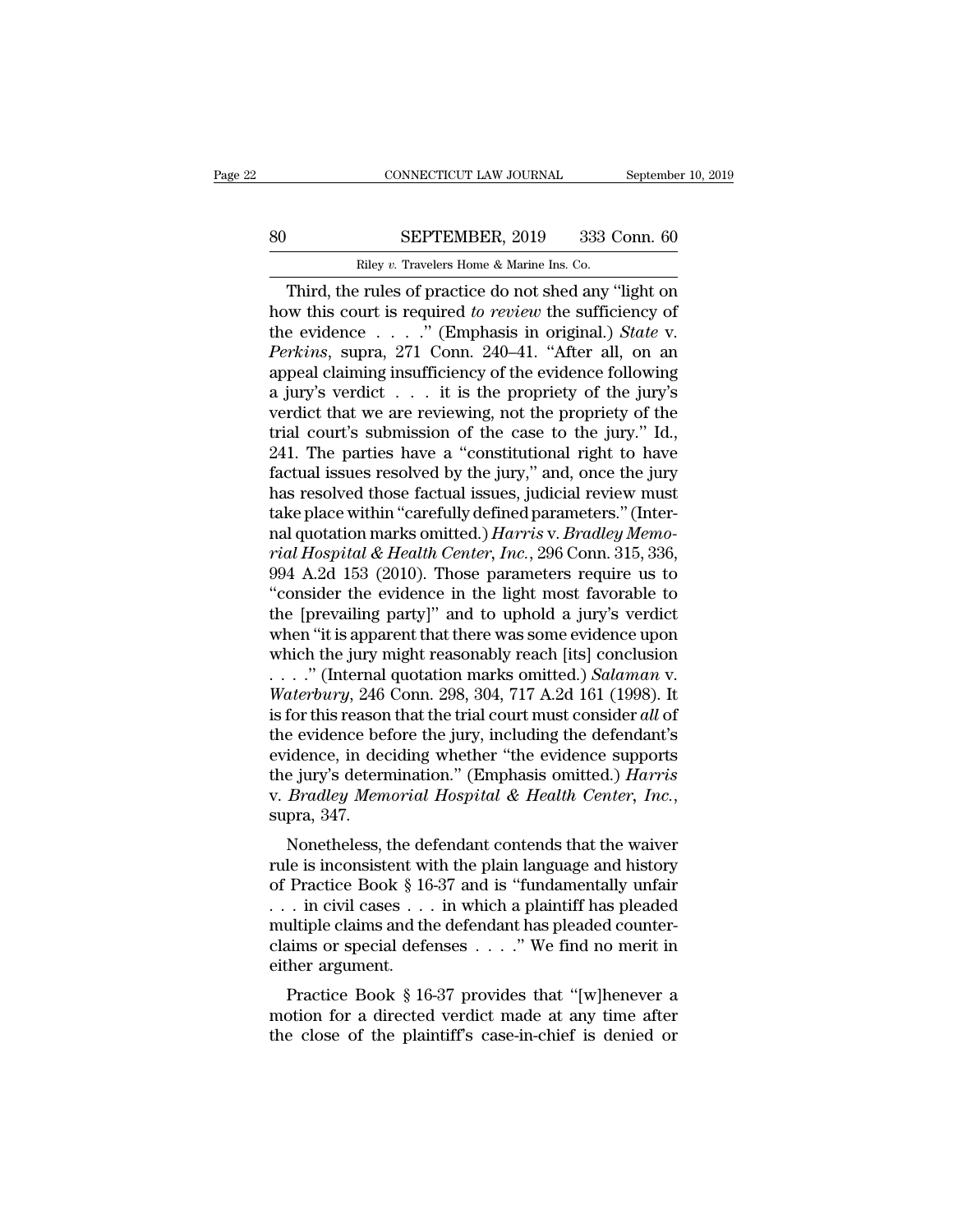r 10, 2019 CONNECTICUT LAW JOURNAL<br>
233 Conn. 60 SEPTEMBER, 2019 81<br>
Riley *v.* Travelers Home & Marine Ins. Co.<br>
for any reason is not granted, the judicial authority is For any reason is not granted, the judicial authority is<br>deemed to have submitted the action to the jury subject<br>to a later determination of the lead *cuestions* reason<br>to a later determination of the lead *cuestions* reas 333 Conn. 60 SEPTEMBER, 2019 81<br>
Riley v. Travelers Home & Marine Ins. Co.<br>
for any reason is not granted, the judicial authority is<br>
deemed to have submitted the action to the jury subject<br>
to a later determination of *t* 333 Conn. 60 SEPTEMBER, 2019 81<br>
Riley v. Travelers Home & Marine Ins. Co.<br>
for any reason is not granted, the judicial authority is<br>
deemed to have submitted the action to the jury subject<br>
to a later determination of *t*  $\begin{array}{|l|l|} \hline \text{Bilay } v. \text{ Travelers Home & Marine Ins. Co.} \hline \hline \text{for any reason is not granted, the judicial authority is deemed to have submitted the action to the jury subject to a later determination of the legal questions raised by the motion." (Emphasis added.) The defendant claims that the "legal [question]" raised by a midtrial motion for a directed vordict on the basis of the instriffi.} \hline \end{array}$ Riley v. Travelers Home & Marine Ins. Co.<br>
for any reason is not granted, the judicial authority is<br>
deemed to have submitted the action to the jury subject<br>
to a later determination of the legal questions raised<br>
by the Example v. Travelers Home & Marme Ins. Co.<br>
for any reason is not granted, the judicial authority is<br>
deemed to have submitted the action to the jury subject<br>
to a later determination of *the legal questions* raised<br>
by t for any reason is not granted, the judicial authority is<br>deemed to have submitted the action to the jury subject<br>to a later determination of *the legal questions* raised<br>by the motion." (Emphasis added.) The defendant<br>clai deemed to have submitted the action to the jury subject<br>to a later determination of *the legal questions* raised<br>by the motion." (Emphasis added.) The defendant<br>claims that the "legal [question]" raised by a midtrial<br>motio to a later determination of *the legal questions* raised<br>by the motion." (Emphasis added.) The defendant<br>claims that the "legal [question]" raised by a midtrial<br>motion for a directed verdict on the basis of the insuffi-<br>c by the motion." (Emphasis added.) The defendant<br>claims that the "legal [question]" raised by a midtrial<br>motion for a directed verdict on the basis of the insuffi-<br>ciency of the evidence is the sufficiency of *the plain-*<br> claims that the "legal [question]" raised by a midtrial<br>motion for a directed verdict on the basis of the insuffi-<br>ciency of the evidence is the sufficiency of the plain-<br>tiff's proof, rather than the sufficiency of all o motion for a directed verdict on the basis of the insufficiency of the evidence is the sufficiency of the plain-<br>tiff's proof, rather than the sufficiency of all of the evi-<br>dence. Thus, the defendant argues that the tria ciency of the evidence is the sufficiency of *the plain-<br>tiff's* proof, rather than the sufficiency of all of the evi-<br>dence. Thus, the defendant argues that the trial court's<br>"later determination of the legal [question] *tiff's* proof, rather than the sufficiency of all of the evidence. Thus, the defendant argues that the trial court's "later determination of the legal [question] raised by the motion"; Practice Book  $\S 16-37$ ; in a motio disagree. the determination of the regal [question] raised by<br>
e motion"; Practice Book § 16-37; in a motion for<br>
dgment notwithstanding the verdict also must be lim-<br>
d to the sufficiency of the plaintiff's proof, without<br>
gard to

the motion contribution of the plaintiff's proof, without<br>ited to the sufficiency of the plaintiff's proof, without<br>regard to the evidence presented later in the trial. We<br>disagree.<br>"Our interpretation of the rules of prac regard to the evidence presented later in the trial. We<br>disagree.<br>"Our interpretation of the rules of practice is a ques-<br>tion of law subject to plenary review." *State v. Jones*,<br>314 Conn. 410, 418, 102 A.3d 694 (2014). " regard to the evidence presented later in the trial. we<br>disagree.<br>"Our interpretation of the rules of practice is a ques-<br>tion of law subject to plenary review." *State* v. *Jones*,<br>314 Conn. 410, 418, 102 A.3d 694 (2014). "Our interpretation of the rules of practice is a question of law subject to plenary review." *State v. Jones*, 314 Conn. 410, 418, 102 A.3d 694 (2014). "The rules of statutory construction apply with equal force to [the "Our interpretation of the rules of practice is a question of law subject to plenary review." *State v. Jones*, 314 Conn. 410, 418, 102 A.3d 694 (2014). "The rules of statutory construction apply with equal force to [the tion of law subject to plenary review." *State* v. *Jones*, 314 Conn. 410, 418, 102 A.3d 694 (2014). "The rules of statutory construction apply with equal force to [the rules of practice].  $\ldots$  Where the meaning of a sta 314 Conn. 410, 418, 102 A.3d 694 (2014). "The rules<br>of statutory construction apply with equal force to [the<br>rules of practice]. . . . Where the meaning of a stat-<br>ute [or rule] is plain and unambiguous, the enactment<br>spe of statutory construction apply with equal force to [the<br>rules of practice].  $\dots$  Where the meaning of a stat-<br>ute [or rule] is plain and unambiguous, the enactment<br>speaks for itself and there is no occasion to construe<br>i rules of practice].  $\ldots$  Where the meaning of a statute [or rule] is plain and unambiguous, the enactment speaks for itself and there is no occasion to construe it. Its unequivocal meaning is not subject to modification ute [or rule] is plain and unambiguous, the enactment<br>speaks for itself and there is no occasion to construe<br>it. Its unequivocal meaning is not subject to modifi-<br>cation by way of construction. . . . If a statute or rule<br> speaks for itself and there is no occasion to construe<br>it. Its unequivocal meaning is not subject to modifi-<br>cation by way of construction. . . . If a statute or rule<br>is ambiguous, however, we construe it with due regard<br>f it. Its unequivocal meaning is not subject to modification by way of construction. . . . If a statute or rule is ambiguous, however, we construe it with due regard for the authors' purpose and the circumstances surrounding cation by way of<br>is ambiguous, he<br>for the authors'<br>rounding its ena<br>ted; internal qu<br>*Committee* v. 7<br>228 (1984).<br>The legal ques antion duested in the authors' purpose and the circumstances sur-<br>unding its enactment or adoption." (Citations omit-<br>d; internal quotation marks omitted.) *Grievance*<br>mamittee v. Trantolo, 192 Conn. 15, 22, 470 A.2d<br>8 (19 From the authors purpose and the circumstances sur-<br>rounding its enactment or adoption." (Citations omit-<br>ted; internal quotation marks omitted.) *Grievance*<br>*Committee* v. *Trantolo*, 192 Conn. 15, 22, 470 A.2d<br>228 (1984)

Founding its enactment of adoption. (Chations omit-<br>ted; internal quotation marks omitted.) *Grievance*<br>*Committee v. Trantolo*, 192 Conn. 15, 22, 470 A.2d<br>228 (1984).<br>The legal question raised by a motion for a directed<br>v dict, internal quotation marks onlitted.) Grietance<br>Committee v. Trantolo, 192 Conn. 15, 22, 470 A.2d<br>228 (1984).<br>The legal question raised by a motion for a directed<br>verdict challenging the legal sufficiency of the eviden Commutee v. Transoo, 192 Conn. 15, 22, 470 A.2d<br>
228 (1984).<br>
The legal question raised by a motion for a directed<br>
verdict challenging the legal sufficiency of the evidence,<br>
and by a motion for judgment notwithstanding The legal question raised by a motion for a directed<br>verdict challenging the legal sufficiency of the evidence,<br>and by a motion for judgment notwithstanding the ver-<br>dict raising those same grounds, is not the sufficiency The legal question raised by a motion for a directed<br>verdict challenging the legal sufficiency of the evidence,<br>and by a motion for judgment notwithstanding the ver-<br>dict raising those same grounds, is not the sufficiency<br>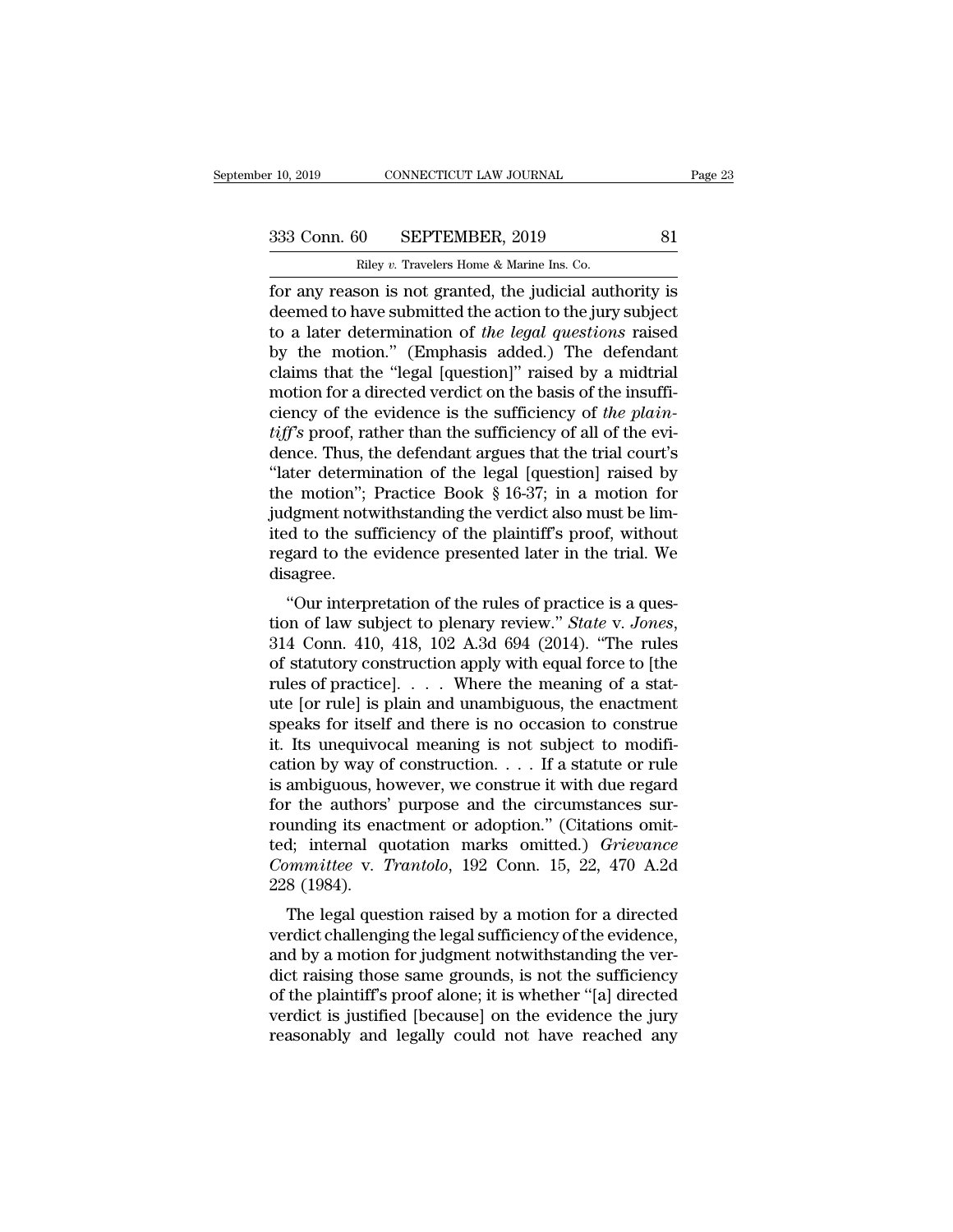# EXECUTE CONNECTICUT LAW JOURNAL September 10, 2019<br>82 SEPTEMBER, 2019 333 Conn. 60<br>Riley v. Travelers Home & Marine Ins. Co.

CONNECTICUT LAW JOURNAL Septembe<br>
Riley *v.* Travelers Home & Marine Ins. Co.<br>
Travelers Home & Marine Ins. Co.<br>
Travelers Home & Marine Ins. Co.<br>
Other conclusion." *Gagne v. Vaccaro*, 255 Conn. 390, connecticut LAW JOURNAL September 10, 2<br>
SEPTEMBER, 2019 333 Conn. 60<br>
Riley v. Travelers Home & Marine Ins. Co.<br>
other conclusion.'' *Gagne* v. *Vaccaro*, 255 Conn. 390,<br>
400, 766 A.2d 416 (2001). Although the evidence be SEPTEMBER, 2019 333 Conn. 60<br>
Riley v. Travelers Home & Marine Ins. Co.<br>
other conclusion." *Gagne v. Vaccaro*, 255 Conn. 390,<br>
400, 766 A.2d 416 (2001). Although the evidence before<br>
the jury may differ depending on the p SEPTEMBER, 2019 333 Conn. 60<br>
Riley v. Travelers Home & Marine Ins. Co.<br>
other conclusion." *Gagne v. Vaccaro*, 255 Conn. 390,<br>
400, 766 A.2d 416 (2001). Although the evidence before<br>
the jury may differ depending on the SEPTEMBER, 2019 333 Conn. 60<br>
Riley v. Travelers Home & Marine Ins. Co.<br>
other conclusion." *Gagne* v. *Vaccaro*, 255 Conn. 390,<br>
400, 766 A.2d 416 (2001). Although the evidence before<br>
the jury may differ depending on the Example 12. Travelers Home & Marine Ins. Co.<br>
other conclusion." Gagne v. Vaccaro, 255 Conn. 390,<br>
400, 766 A.2d 416 (2001). Although the evidence before<br>
the jury may differ depending on the procedural posture<br>
of the ca Riley v. Travelers Home & Marine Ins. Co.<br>
other conclusion."  $Gagne$  v.  $Vaccaro$ , 255 Conn. 390,<br>
400, 766 A.2d 416 (2001). Although the evidence before<br>
the jury may differ depending on the procedural posture<br>
of the case at other conclusion." *Gagne* v. *Vaccaro*, 255 Conn. 390, 400, 766 A.2d 416 (2001). Although the evidence before the jury may differ depending on the procedural posture of the case at the time the defendant's motion is filed 400, 766 A.2d 416 (2001). Although the evidence before<br>the jury may differ depending on the procedural posture<br>of the case at the time the defendant's motion is filed,<br>the legal question remains the same. Nothing in the<br>l the jury may differ depending on the procedural posture<br>of the case at the time the defendant's motion is filed,<br>the legal question remains the same. Nothing in the<br>language of Practice Book § 16-37 suggests that a trial<br>c of the case at the time the defendant's motion is filed,<br>the legal question remains the same. Nothing in the<br>language of Practice Book § 16-37 suggests that a trial<br>court adjudicating a postverdict motion for judgment<br>not the legal question remains the same. Nothing in the language of Practice Book  $\S$  16-37 suggests that a trial court adjudicating a postverdict motion for judgment notwithstanding the verdict may ignore evidence elicited d language of Practice Book § 16-37 suggests that a trial court adjudicating a postverdict motion for judgment notwithstanding the verdict may ignore evidence elicited during the defendant's case when deciding the legal ques court adjudicating a postverdict motion for judgment<br>notwithstanding the verdict may ignore evidence elic-<br>ited during the defendant's case when deciding the legal<br>question of evidentiary sufficiency after the jury has<br>sp notwithstanding the verdict may ignore evidence elicited during the defendant's case when deciding the legal<br>question of evidentiary sufficiency after the jury has<br>spoken. To determine the sufficiency of the evidence,<br>the ited during the defendant's case when deciding the legal<br>question of evidentiary sufficiency after the jury has<br>spoken. To determine the sufficiency of the evidence,<br>the trial court necessarily must assess *all* of the evi question of evidentiary sufficiency after the jury has<br>spoken. To determine the sufficiency of the evidence,<br>the trial court necessarily must assess *all* of the evi-<br>dence on which the jury could "make its finding[s] . . spoken. To determine the sufficiency of the evidence,<br>the trial court necessarily must assess *all* of the evi-<br>dence on which the jury could "make its finding[s] . . .<br>irrespective of the source from which that evidence<br> the trial court necessarily must assess *all* of dence on which the jury could "make its finding irrespective of the source from which that comes." *Cinque* v. *Orlando*, 140 Conn. 591, A.2d 532 (1954). We therefore reject nce on which the jury could "make its inding[s]...<br>
respective of the source from which that evidence<br>
mes." *Cinque* v. *Orlando*, 140 Conn. 591, 593, 102<br>
2d 532 (1954). We therefore reject the defendant's<br>
intention tha if irrespective of the source from which that evidence<br>comes." *Cinque v. Orlando*, 140 Conn. 591, 593, 102<br>A.2d 532 (1954). We therefore reject the defendant's<br>contention that the waiver rule is inconsistent with the<br>pla

comes." Cinque v. Ortando, 140 Conn. 591, 593, 102<br>A.2d 532 (1954). We therefore reject the defendant's<br>contention that the waiver rule is inconsistent with the<br>plain language of Practice Book § 16-37.<br>Our construction of A.2d 532 (1954). We therefore reject the detendant's<br>contention that the waiver rule is inconsistent with the<br>plain language of Practice Book § 16-37.<br>Our construction of Practice Book § 16-37 is sup-<br>ported by the common contention that the waiver rule is inconsistent with the<br>plain language of Practice Book § 16-37.<br>Our construction of Practice Book § 16-37 is sup-<br>ported by the common-law history of the motion for a<br>directed verdict, a plain language of Practice Book § 16-37.<br>
Our construction of Practice Book § 16-37 is sup-<br>
ported by the common-law history of the motion for a<br>
directed verdict, a background that informs our under-<br>
standing of the pu Our construction of Practice Book § 16-37 is sup-<br>ported by the common-law history of the motion for a<br>directed verdict, a background that informs our under-<br>standing of the purpose and operation of the rule of<br>practice a ported by the common-law history of the motion for a<br>directed verdict, a background that informs our under-<br>standing of the purpose and operation of the rule of<br>practice as it exists today. The motion for a directed<br>verdic directed verdict, a background that informs our understanding of the purpose and operation of the rule of practice as it exists today. The motion for a directed verdict entered into civil practice during the nineteenth cen standing of the purpose and operation of the rule of<br>practice as it exists today. The motion for a directed<br>verdict entered into civil practice during the nineteenth<br>century and initially could be made only at the close<br>o practice as it exists today. The motion for a directed<br>verdict entered into civil practice during the nineteenth<br>century and initially could be made only at the close<br>of all the evidence. See *DiBiase* v. Garnsey, 104 Conn verdict entered into civil practice during the nineteenth<br>century and initially could be made only at the close<br>of all the evidence. See *DiBiase* v. *Garnsey*, 104 Conn.<br>447, 451, 133 A. 669 (1926) (motion for directed ve century and initially could be made only at the close<br>of all the evidence. See *DiBiase* v. *Garnsey*, 104 Conn.<br>447, 451, 133 A. 669 (1926) (motion for directed verdict<br>"can be moved only at the conclusion of the evidence of all the evidence. See *DiBiase* v. *Garnsey*, 104 Conn.<br>447, 451, 133 A. 669 (1926) (motion for directed verdict<br>"can be moved only at the conclusion of the evidence<br>offered by both parties"); T. Phillips, Comment, "Th 447, 451, 133 A. 669 (1926) (motion for directed verdict<br>
"can be moved only at the conclusion of the evidence<br>
offered by both parties"); T. Phillips, Comment, "The<br>
Motion for Acquittal: A Neglected Safeguard," 70 Yale<br> "can be moved only at the conclusion of the evidence<br>offered by both parties"); T. Phillips, Comment, "The<br>Motion for Acquittal: A Neglected Safeguard," 70 Yale<br>L. J. 1151, 1152 (1961) ("[i]n the [nineteenth] century<br>judg offered by both parties"); T. Phillips, Comment, "The<br>Motion for Acquittal: A Neglected Safeguard," 70 Yale<br>L. J. 1151, 1152 (1961) ("[i]n the [nineteenth] century<br>judges began to utilize the directed verdict in civil<br>cas Motion for Acquittal: A Neglected Safeguard," 70 Yale L. J. 1151, 1152 (1961) ("[i]n the [nineteenth] century judges began to utilize the directed verdict in civil cases"). A defendant who wished to move for a directed ver ases"). A defendant who wished to move for a directed<br>erdict at the close of the plaintiff's case was required<br>rst to rest his case, thereby forfeiting the right to<br>resent any evidence.<sup>7</sup> See *Jacobs* v. *Connecticut Co.* verdict at the close of the plaintiff's case was required first to rest his case, thereby forfeiting the right to present any evidence.<sup>7</sup> See *Jacobs* v. *Connecticut Co.*,  $\frac{1}{4}$  at common law, civil defendants wishi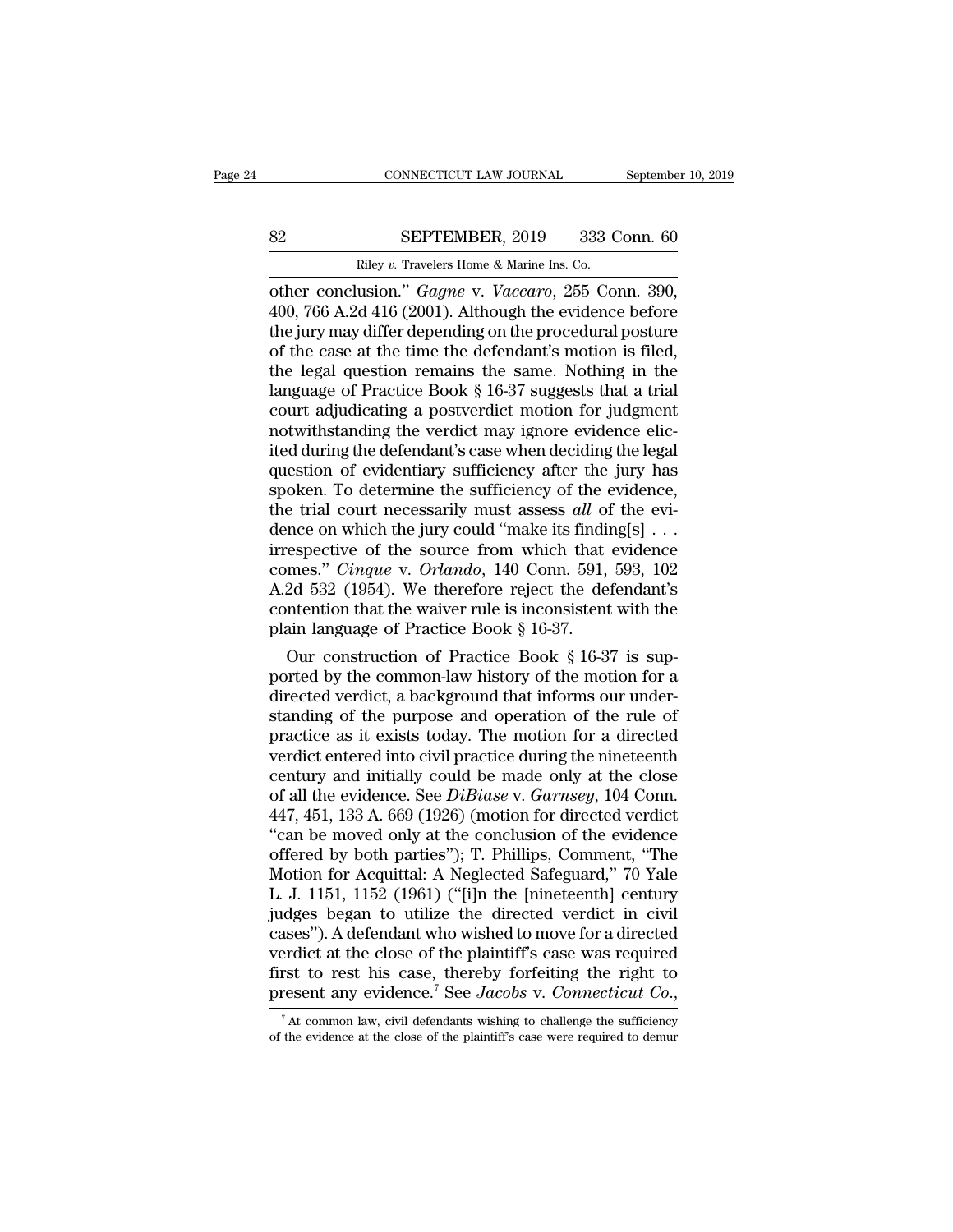10, 2019 CONNECTICUT LAW JOURNAL Page 2<br>
2333 Conn. 60 SEPTEMBER, 2019 83<br>
Riley v. Travelers Home & Marine Ins. Co.<br>
137 Conn. 189, 190–92, 75 A.2d 427 (1951) (holding that<br>
trial court improperly allowed defendant to mov 333 Conn. 60 SEPTEMBER, 2019 83<br>
Riley v. Travelers Home & Marine Ins. Co.<br>
137 Conn. 189, 190–92, 75 A.2d 427 (1951) (holding that<br>
trial court improperly allowed defendant to move for<br>
directed verdict without first rest 333 Conn. 60 SEPTEMBER, 2019<br>
Riley v. Travelers Home & Marine Ins. Co.<br>
137 Conn. 189, 190–92, 75 A.2d 427 (1951) (holding the trial court improperly allowed defendant to move directed verdict without first resting its ca 3 Conn. 60 SEPTEMBER, 2019 83<br>
Riley v. Travelers Home & Marine Ins. Co.<br>
7 Conn. 189, 190–92, 75 A.2d 427 (1951) (holding that<br>
al court improperly allowed defendant to move for<br>
rected verdict without first resting its

Riley v. Travelers Home & Marine Ins. Co.<br>137 Conn. 189, 190–92, 75 A.2d 427 (1951) (holding that<br>trial court improperly allowed defendant to move for<br>directed verdict without first resting its case).<br>In 1978, the drafter 137 Conn. 189, 190–92, 75 A.2d 427 (1951) (holding that<br>trial court improperly allowed defendant to move for<br>directed verdict without first resting its case).<br>In 1978, the drafters of the Practice Book adopted<br>two signifi For Collil. 189, 190–92, 79 A.2d 427 (1951) (holding that<br>trial court improperly allowed defendant to move for<br>directed verdict without first resting its case).<br>In 1978, the drafters of the Practice Book adopted<br>two signi In 1978, the drafters of the Practice Book adopted<br>two significant changes to the rules of practice govern-<br>ing directed verdicts, and these changes have remained<br>in effect to this day.<sup>8</sup> First, a defendant no longer is<br>t two significant changes to the rules of practice governing directed verdicts, and these changes have remained<br>in effect to this day.<sup>8</sup> First, a defendant no longer is<br>to the evidence, a procedure that precluded the defend

ing directed verdicts, and these changes have remained<br>in effect to this day.<sup>8</sup> First, a defendant no longer is<br>to the evidence, a procedure that precluded the defendant from presenting<br>any evidence thereafter. This pract in effect to this day.<sup>8</sup> First, a defendant no longer is<br>to the evidence, a procedure that precluded the defendant from presenting<br>any evidence thereafter. This practice posed a great risk to defendants<br>because, if the m In effect to this day. First, a deferment the longer is<br>to the evidence, a procedure that precluded the defendant from presenting<br>any evidence thereafter. This practice posed a great risk to defendants<br>because, if the moti to the evidence, a procedure that precluded the defendant from presenting<br>any evidence thereafter. This practice posed a great risk to defendants<br>because, if the motion was denied, the court immediately rendered judgment<br>f any evidence thereafter. This practice posed a great risk to defendants because, if the motion was denied, the court immediately rendered judgment for the plaintiff. See T. Phillips, supra, 70 Yale L. J. 1151. In 1852, the decause, if the motion was denied, the court immediately rendered judgment for the plaintiff. See T. Phillips, supra, 70 Yale L. J. 1151. In 1852, the General Assembly passed a statute giving defendants the option of pursu for the plaintiff. See T. Phillips, supra, 70 Yale L. J. 1151. In 1852, the General Assembly passed a statute giving defendants the option of pursuing what was called an evidentiary nonsuit. See General Statutes (1888 Rev In its assembly passed a statute giving defendants the option of pursuing what was called an evidentiary nonsuit. See General Statutes (1888 Rev.) § 1109 ("[w]hen on the trial of any issue in fact, in a civil action, the p was called an evidentiary nonsuit. See General Statutes (1888 Rev.) § 1109 ("[w]hen on the trial of any issue in fact, in a civil action, the plaintiff shall have produced his evidence and rested his cause, the defendant <sup>11</sup> ("[w]hen on the trial of any issue in fact, in a civil action, the plaintiff shall have produced his evidence and rested his cause, the defendant may move for judgment as in case of non-suit, and the court may grant s *Complement as in case of non-suit, and the court may grant such may move* for judgment as in case of non-suit, and the court may grant such motion, if in its opinion, the plaintiff shall have failed to make out a prima fa nonsulate in the court may grant such motion, if in its opinion, the plaintiff shall have failed to make out a prima facie case"). The court's decision to deny a motion for evidentiary nonsuit was discretionary and not su if in its opinion, the plaintiff shall have failed to make out a prima facie case"). The court's decision to deny a motion for evidentiary nonsuit was discretionary and not subject to appeal. See *Bennett* v. *Agricultura* motion for a judgment of dismissal. See *Thomas* v. *West Haven*, 249 Conn. discretionary and not subject to appeal. See *Bennett* v. Agricultural Ins.<br>Co., 51 Conn. 504, 512 (1884). The statute permitting a motion for evidentiary<br>nonsuit still exists today; see General Statutes § 52-210; but, as Co., 51 Conn. 504, 512 (1884). The statute permitting a motion for evidentiary nonsuit still exists today; see General Statutes § 52-210; but, as a practical matter, the motion has fallen into disuse and has been replaced consult still exists today; see General Statutes § 52-210; but, as a practical matter, the motion has fallen into disuse and has been replaced by the motion for a judgment of dismissal. See *Thomas v. West Haven*, 249 Con matter, the motion has fallen into disuse and has been replaced by the motion for a judgment of dismissal. See *Thomas v. West Haven*, 249 Conn. 385, 391, 734 A.2d 535 (1999) ("[a] motion for judgment of dismissal has rep 385, 391, 734 A.2d 535 (1999) ("[a] motion for judgment of dismissal has replaced the former motion for nonsuit for failure to make out a prima facie case" [internal quotation marks omitted]), cert. denied, 528 U.S. 1187,

beyond the former motion for nonsuit for failure to make out a prima facie case" [internal quotation marks omitted]), cert. denied, 528 U.S. 1187, 120 S. Ct 1239, 146 L. Ed. 2d 99 (2000).<br>
<sup>8</sup> Compare Practice Book (1978) replaced the former motion for nonsuit for failure to make out a prima facie case" [internal quotation marks omitted]), cert. denied, 528 U.S. 1187, 120 S. Ct 1239, 146 L. Ed. 2d 99 (2000).<br>
<sup>8</sup> Compare Practice Book (197 S. Ct 1239, 146 L. Ed. 2d 99 (2000).<br>
<sup>8</sup> Compare Practice Book (1978) § 321 ("Whenever a motion for a directed verdict made at any time after the close of the plaintiff's case in chief is denied or for any reason is not <sup>or</sup> <sup>8</sup> Compare Practice Book (1978) § 321 ("Whenever a motion for a directed verdict made at any time after the close of the plaintiff's case in chief is denied or for any reason is not granted, the court is deemed to h verdict made at any time after the close of the plaintiff's case in chief is denied or for any reason is not granted, the court is deemed to have submitted the action to the jury subject to a later determination of the leg verdied or for any reason is not granted, the court is deemed to have submitted the action to the jury subject to a later determination of the legal questions raised by the motion. The defendant may offer evidence in the e the action to the jury subject to a later determination of the legal questions raised by the motion. The defendant may offer evidence in the event the motion is not granted, without having reserved the right to do so and t raised by the motion. The defendant may offer evidence in the event the motion is not granted, without having reserved the right to do so and to the same extent as if the motion had not been made."), with Practice Book § motion is not granted, without having reserved the right to do so and to the same extent as if the motion had not been made."), with Practice Book § 16-37 ("Whenever a motion for a directed verdict made at any time after the same extent as if the motion had not been made."), with Practice Book  $§$  16-37 ("Whenever a motion for a directed verdict made at any time after the close of the plaintiff's case-in-chief is denied or for any reason  $\frac{1}{8}$  16-37 ("Whenever a motion for a directed verdict made at any time after the close of the plaintiff's case-in-chief is denied or for any reason is not granted, the judicial authority is deemed to have submitted t as the close of the plaintiff's case-in-chief is denied or for any reason is not granted, the judicial authority is deemed to have submitted the action to the jury subject to a later determination of the legal questions ra the close of the plaintiff's case-in-chief is denied or for any reason is not granted, the judicial authority is deemed to have submitted the action to the jury subject to a later determination of the legal questions raise gram as in the jury subject to a later determination of the legal questions raised by the motion. The defendant may offer evidence in the event the motion is not granted, without having reserved the right to do so and to t motion. The defendant may offer evidence in the event the motion is not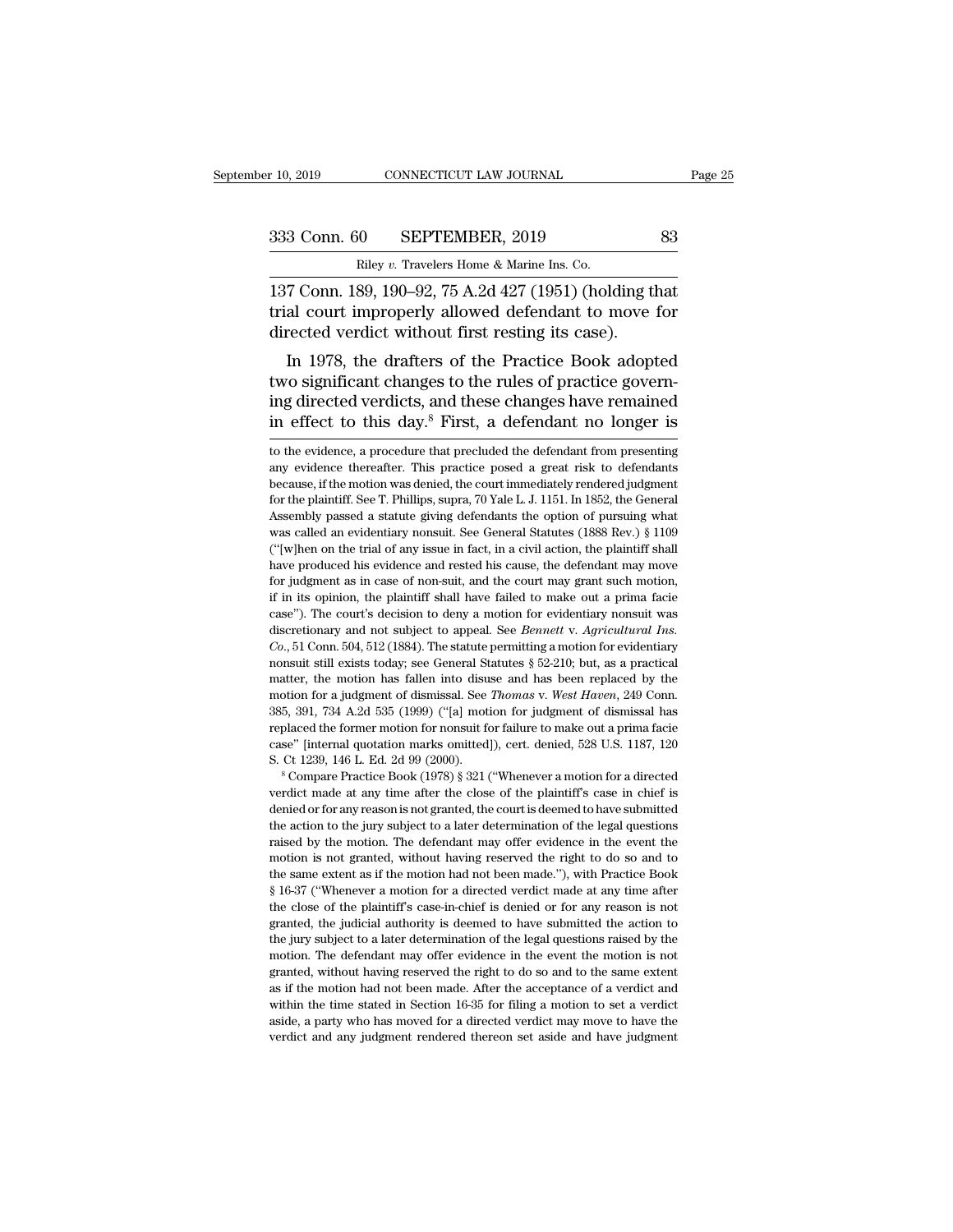# CONNECTICUT LAW JOURNAL September 10, 2019<br>84 SEPTEMBER, 2019 333 Conn. 60<br>Riley v. Travelers Home & Marine Ins. Co.

CONNECTICUT LAW JOURNAL Septembe<br>
Riley *v.* Travelers Home & Marine Ins. Co.<br>
Riley *v.* Travelers Home & Marine Ins. Co.<br>
Riley *v.* Travelers Home & Marine Ins. Co. CONNECTICUT LAW JOURNAL September 10, 2019<br>
84 SEPTEMBER, 2019 333 Conn. 60<br>
Riley v. Travelers Home & Marine Ins. Co.<br>
required to wait until the close of all of the evidence<br>
to move for a directed verdict—a motion for a SEPTEMBER, 2019 333 Conn. 60<br>
Riley v. Travelers Home & Marine Ins. Co.<br>
Travelers Home & Marine Ins. Co.<br>
Travelers do wait until the close of all of the evidence<br>
to move for a directed verdict—a motion for a directed<br>
v SEPTEMBER, 2019 333 Conn. 60<br>
Riley v. Travelers Home & Marine Ins. Co.<br>
required to wait until the close of all of the evidence<br>
to move for a directed verdict—a motion for a directed<br>
verdict may be made "at any time af SEPTEMBER, 2019 333 Conn. 60<br>
Riley v. Travelers Home & Marine Ins. Co.<br>
required to wait until the close of all of the evidence<br>
to move for a directed verdict—a motion for a directed<br>
verdict may be made "at any time aft Figure 321 TEMERT, 2019 800 Coldit. 60<br>
required to wait until the close of all of the evidence<br>
to move for a directed verdict—a motion for a directed<br>
verdict may be made "at any time after the close of the<br>
plaintiff's to move for a directed verdict—a motion for a directed<br>verdict may be made "at any time after the close of the<br>plaintiff's case in chief  $\dots$ ." Practice Book (1978)<br>§ 321 (now § 16-37). Second, a defendant no longer must<br> required to wait until the close of all of the evidence<br>to move for a directed verdict—a motion for a directed<br>verdict may be made "at any time after the close of the<br>plaintiff's case in chief . . . . ." Practice Book (197 to move for a directed verdict—a motion for a directed<br>verdict may be made "at any time after the close of the<br>plaintiff's case in chief . . . . ." Practice Book (1978)<br>§ 321 (now § 16-37). Second, a defendant no longer m verdict may be made "at any time after the close of the<br>plaintiff's case in chief . . . . ." Practice Book (1978)<br> $\S 321$  (now  $\S 16-37$ ). Second, a defendant no longer must<br>rest his own case prior to moving for a directe plaintiff's case in chief . . . . ." Practice Book (1978)<br>
§ 321 (now § 16-37). Second, a defendant no longer must<br>
rest his own case prior to moving for a directed ver-<br>
dict— a defendant may "offer evidence in the event  $\frac{2}{3}$  321 (now § 16-37). Second, a defendant no longer must<br>rest his own case prior to moving for a directed ver-<br>dict— a defendant may "offer evidence in the event the<br>motion is not granted, without having reserved t rest his own case prior to moving for a directed ver-<br>dict— a defendant may "offer evidence in the event the<br>motion is not granted, without having reserved the right<br>to do so and to the same extent as if the motion had<br>not dict—a defendant may "offer evidence in the event the<br>motion is not granted, without having reserved the right<br>to do so and to the same extent as if the motion had<br>not been made." Practice Book (1978) § 321 (now § 16-<br>37) motion is not granted, without having reserved the right<br>to do so and to the same extent as if the motion had<br>not been made." Practice Book (1978) § 321 (now § 16-<br>37). The purpose of these changes was to end the<br>"unfair" to do so and to the same extent as if the motion had<br>not been made." Practice Book (1978) § 321 (now § 16-<br>37). The purpose of these changes was to end the<br>"unfair" common-law requirement that a party moving<br>for a directe not been made." Practice Book (1978) § 321 (now § 16-<br>37). The purpose of these changes was to end the<br>"unfair" common-law requirement that a party moving<br>for a directed verdict must first rest his case and thereby<br>forfeit 37). The purpose of these changes was to end the<br>"unfair" common-law requirement that a party moving<br>for a directed verdict must first rest his case and thereby<br>forfeit the opportunity to present evidence on his own<br>behalf "unfair" common-law requirement that a party moving<br>for a directed verdict must first rest his case and thereby<br>forfeit the opportunity to present evidence on his own<br>behalf. See R. Ciulla & R. Allen, "Comments on New<br>Prac for a directed verdict must first rest his case and thereby<br>forfeit the opportunity to present evidence on his own<br>behalf. See R. Ciulla & R. Allen, "Comments on New<br>Practice Book Revisions," 4 Com. L. Trib., No. 40, Octoforfeit the opportunity to present evidence on his own<br>behalf. See R. Ciulla & R. Allen, "Comments on New<br>Practice Book Revisions," 4 Conn. L. Trib., No. 40, Octo-<br>ber 2, 1978, p. 3 ("Previously, if a defendant made a<br>mot behalf. See R. Ciulla & R. Allen, "Comments on New<br>Practice Book Revisions," 4 Conn. L. Trib., No. 40, Octo-<br>ber 2, 1978, p. 3 ("Previously, if a defendant made a<br>motion for a directed verdict after the close of [the]<br>plai Practice Book Revisions," 4 Conn. L. Trib., No. 40, October 2, 1978, p. 3 ("Previously, if a defendant made a motion for a directed verdict after the close of [the] plaintiff's case, and if the motion was not granted, the ber 2, 1978, p. 3 ("Previously, if a defendant made a<br>motion for a directed verdict after the close of [the]<br>plaintiff's case, and if the motion was not granted, the<br>defendant was foreclosed from introducing any evi-<br>dence motion for a directed verdict after the close of [the]<br>plaintiff's case, and if the motion was not granted, the<br>defendant was foreclosed from introducing any evi-<br>dence in support of his case. A motion for [nonsuit]<br>was av plaintiff's case, and if the motion was not granted, the<br>defendant was foreclosed from introducing any evi-<br>dence in support of his case. A motion for [nonsuit]<br>was available to raise the same legal issues but was<br>less eff defendant was foreclosed from introducing any evi-<br>dence in support of his case. A motion for [nonsuit]<br>was available to raise the same legal issues but was<br>less effective since, if granted, the plaintiff had another<br>year dence in support of his case. A motion for [nom was available to raise the same legal issues but less effective since, if granted, the plaintiff had an year to bring his action again in an attempt to out a prima facie cas year to bring his action again in an attempt to make<br>out a prima facie case. [The revised rule of practice]<br>therefore eliminates an unfair situation with which<br>defendants were frequently confronted.").<sup>9</sup><br>rendered in acco out a prima facie case. [The revised rule of practice]<br>therefore eliminates an unfair situation with which<br>defendants were frequently confronted.").<sup>9</sup><br>rendered in accordance with his or her motion for a directed verdict;

therefore eliminates an unfair situation with which<br>defendants were frequently confronted.").<sup>9</sup><br>rendered in accordance with his or her motion for a directed verdict; or if<br>a verdict was not returned such party may move fo defendants were frequently confronted.").<sup>9</sup><br>Tendered in accordance with his or her motion for a directed verdict; or if<br>a verdict was not returned such party may move for judgment in accordance<br>with his or her motion for experiments were trequently continuated. J.<br>
Trendered in accordance with his or her motion for a directed verdict; or if<br>
a verdict was not returned such party may move for judgment in accordance<br>
with his or her motion f rendered in accordance with his or her motion for a directed verdict; or if a verdict was not returned such party may move for judgment in accordance with his or her motion for a directed verdict within the aforesaid time a verdict was not returned such party may move for judgment in accordance with his or her motion for a directed verdict within the aforesaid time after the jury has been discharged from consideration of the case. If a verd with his or her motion for a directed verdict within the aforesaid time after the jury has been discharged from consideration of the case. If a verdict was returned, the judicial authority may allow the judgment to stand o Frequested verdict had been directed or may order a new trial or direct the entry of pudgment as if the verdict saide and either order a new trial or direct the entry of pudgment as if the requested verdict had been direc was returned, the judicial authority may allow the judgment to stand or may set the verdict aside and either order a new trial or direct the entry of judgment as if the requested verdict had been directed. If no verdict w

able to reserve decision if it harbors any doubt about the properties. The mediation is a set of pudicial authority may direct the entry of judgment as if the requested verdict had been directed or may order a new trial.") of the motion for a directed verdict. By reserving decision and allowing the motion of the mequested verdict had been directed or may order a new trial.").<br>
<sup>9</sup> Another purpose behind the rule change was to facilitate the  $\degree$  Another purpose behind the rule change was to facilitate the systemic efficiency that can be gained in circumstances in which the trial court is able to reserve decision if it harbors any doubt about the proper dispo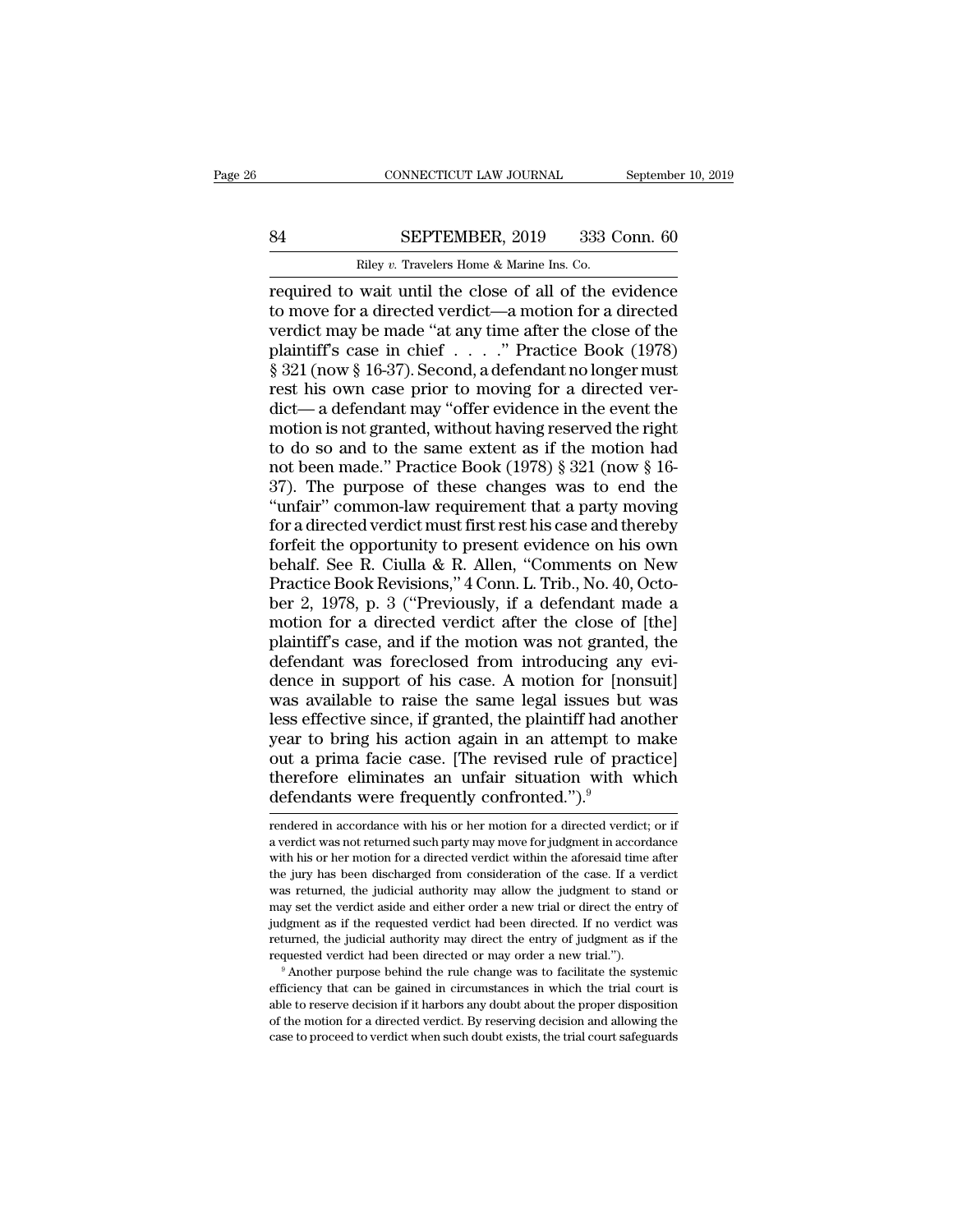r 10, 2019 CONNECTICUT LAW JOURNAL<br>
233 Conn. 60 SEPTEMBER, 2019 85<br>
Riley *v.* Travelers Home & Marine Ins. Co.<br>
The changes adopted in 1978 eliminated the most 9, 2019 CONNECTICUT LAW JOURNAL Page 2<br>
3 Conn. 60 SEPTEMBER, 2019 85<br>
Riley v. Travelers Home & Marine Ins. Co.<br>
The changes adopted in 1978 eliminated the most<br>
vere risk associated with the common-law procedure<br>
verming 333 Conn. 60 SEPTEMBER, 2019 85<br>
Riley v. Travelers Home & Marine Ins. Co.<br>
The changes adopted in 1978 eliminated the most<br>
severe risk associated with the common-law procedure<br>
governing motions for directed verdicts, be 333 Conn. 60 SEPTEMBER, 2019 85<br>
Riley v. Travelers Home & Marine Ins. Co.<br>
The changes adopted in 1978 eliminated the most<br>
severe risk associated with the common-law procedure<br>
governing motions for directed verdicts, b 333 Conn. 60 SEPTEMBER, 2019 85<br>
Riley v. Travelers Home & Marine Ins. Co.<br>
The changes adopted in 1978 eliminated the most<br>
severe risk associated with the common-law procedure<br>
governing motions for directed verdicts, b Riley v. Travelers Home & Marine Ins. Co.<br>
The changes adopted in 1978 eliminated the most<br>
severe risk associated with the common-law procedure<br>
governing motions for directed verdicts, because the<br>
defendant no longer w Example v. Travelers Home & Marine Ins. Co.<br>
The changes adopted in 1978 eliminated the most<br>
severe risk associated with the common-law procedure<br>
governing motions for directed verdicts, because the<br>
defendant no longer The changes adopted in 1978 eliminated the most<br>severe risk associated with the common-law procedure<br>governing motions for directed verdicts, because the<br>defendant no longer was required to bet his case on<br>a favorable ruli severe risk associated with the common-law procedure<br>governing motions for directed verdicts, because the<br>defendant no longer was required to bet his case on<br>a favorable ruling. The innovation did not eliminate<br>altogether, governing motions for directed verdicts, because the<br>defendant no longer was required to bet his case on<br>a favorable ruling. The innovation did not eliminate<br>altogether, however, the need for a defendant to make<br>strategic defendant no longer was required to bet his case on<br>a favorable ruling. The innovation did not eliminate<br>altogether, however, the need for a defendant to make<br>strategic choices before utilizing the procedure.<br>Although a de a favorable ruling. The innovation did not eliminate<br>altogether, however, the need for a defendant to make<br>strategic choices before utilizing the procedure.<br>Although a defendant no longer is required to rest his<br>case befor altogether, however, the need for a defendant to make<br>strategic choices before utilizing the procedure.<br>Although a defendant no longer is required to rest his<br>case before filing a motion for a directed verdict under<br>Practi strategic choices before utilizing the procedure.<br>Although a defendant no longer is required to rest his<br>case before filing a motion for a directed verdict under<br>Practice Book § 16-37, a defendant who opts to present<br>addit Although a defendant no longer is required to rest his<br>case before filing a motion for a directed verdict under<br>Practice Book § 16-37, a defendant who opts to present<br>additional evidence after the reservation or denial of case before filing a motion for a directed verdict under<br>Practice Book § 16-37, a defendant who opts to present<br>additional evidence after the reservation or denial of<br>such a motion "undertakes a risk that the testimony of<br> Practice Book § 16-37, a defendant who opts to present additional evidence after the reservation or denial of such a motion "undertakes a risk that the testimony of defense witnesses will fill an evidentiary gap in the [p additional evidence after the reservation or denial of<br>such a motion "undertakes a risk that the testimony of<br>defense witnesses will fill an evidentiary gap in the<br>[plaintiff's] case." (Internal quotation marks omitted.)<br> such a motion "undertakes a risk that the testimony of<br>defense witnesses will fill an evidentiary gap in the<br>[plaintiff's] case." (Internal quotation marks omitted.)<br>Sears, Roebuck & Co. v. Board of Tax Review, supra,<br>241 defense witnesses will fill an evidentiary gap in the<br>[plaintiff's] case." (Internal quotation marks omitted.)<br>Sears, Roebuck & Co. v. Board of Tax Review, supra,<br>241 Conn. 757; see also 9A C. Wright & A. Miller, Federal<br>P [plaintiff's] case." (Internal quotation marks omitted.)<br>Sears, Roebuck & Co. v. Board of Tax Review, supra,<br>241 Conn. 757; see also 9A C. Wright & A. Miller, Federal<br>Practice and Procedure (2d Ed. 1995) § 2534, p. 324<br>(U Sears, Roebuck & Co. v. Board of Tax Review, supra,<br>241 Conn. 757; see also 9A C. Wright & A. Miller, Federal<br>Practice and Procedure (2d Ed. 1995) § 2534, p. 324<br>(Under rule 50 of the Federal Rules of Civil Procedure,<br>ren 241 Conn. 757; see also 9A C. Wright & A. Miller, Federal Practice and Procedure (2d Ed. 1995) § 2534, p. 324 (Under rule 50 of the Federal Rules of Civil Procedure, renewed motions for directed verdict "will be judged in renewed motions for directed verdict "will be judged<br>in the light of the case as it stands at that time. Even<br>though the court may have erred in denying the initial<br>motion, this error is cured if subsequent testimony on<br>th in the light of the case as it stands at that time. Even<br>though the court may have erred in denying the initial<br>motion, this error is cured if subsequent testimony on<br>the efficiency of the system because, if the jury retur

though the court may have erred in denying the initial<br>motion, this error is cured if subsequent testimony on<br>the efficiency of the system because, if the jury returns a verdict for the<br>plaintiff, and if the trial court th motion, this error is cured if subsequent testimony on<br>the efficiency of the system because, if the jury returns a verdict for the<br>plaintiff, and if the trial court thereafter grants the defendant's renewed<br>motion in the The efficiency of the system because, if the jury returns a verdict for the plaintiff, and if the trial court thereafter grants the defendant's renewed motion in the form of a motion for judgment notwithstanding the verdic the efficiency of the system because, if the jury returns a verdict for the plaintiff, and if the trial court thereafter grants the defendant's renewed motion in the form of a motion for judgment notwithstanding the verdi plaintiff, and if the trial court thereafter grants the defendant's renewed motion in the form of a motion for judgment notwithstanding the verdict, then reversal of that judgment on appeal will result in the reinstatement motion in the form of a motion for judgment notwithstanding the verdict, then reversal of that judgment on appeal will result in the reinstatement of the jury verdict rather than a new trial. See W. Horton et al., 1 Conne then reversal of that judgment on appeal will result in the reinstatement of the jury verdict rather than a new trial. See W. Horton et al., 1 Connecticut Practice Series: Superior Court Civil Rules (2018–2019 Edition) § the jury verdict rather than a new trial. See W. Horton et al., 1 Connecticut Practice Series: Superior Court Civil Rules (2018–2019 Edition) § 16-37, author's comments, p. 752 ("[T]he trial court may . . . reserve decisio Fractice Series: Superior Court Civil Rules (2018–2019 Edition) § 16-37, author's comments, p. 752 ("[T]he trial court may . . . reserve decision on any motion for directed verdict until after the verdict has been returned 399 ("Under [§] 16-37 ... the trial judge can refuse to rule on the motion on the motion for directed verdict until after the verdict has been returned.<br>
... That way if the trial judge erroneously grants the motion, the any motion for directed verdict until after the verdict has been returned.<br>
. . . That way if the trial judge erroneously grants the motion, the Supreme Court can direct judgment on the verdict rather than ordering a new court can direct judgment on the verdict rather than ordering a new trial."<br>Court can direct judgment on the verdict rather than ordering a new trial."<br>[Citation omitted.]); see also 2 R. Bollier & S. Busby, supra, § 195 Fourt can direct judgment on the verdict rather than ordering a new trial."<br>
[Citation omitted.]); see also 2 R. Bollier & S. Busby, supra, § 195 (d), p.<br>
399 ("Under [§] 16-37 . . . the trial judge can refuse to rule on [Citation omitted.]); see also 2 R. Bollier & S. Busby, supra, § 195 (d), p. [Citation omitted.]); see also 2 R. Bollier & S. Busby, supra, § 195 (d), p. 399 ("Under [§] 16-37 . . . the trial judge can refuse to rule on t 399 ("Under [§] 16-37 . . . the trial judge can refuse to rule on the motion for a directed verdict and submit the case to the jury. If . . . the appellate court agree[s] with the jury, judgment can be entered on the verd for a directed verdict and submit the case to the jury. If  $\ldots$  the appellate court agree[s] with the jury, judgment can be entered on the verdict. If,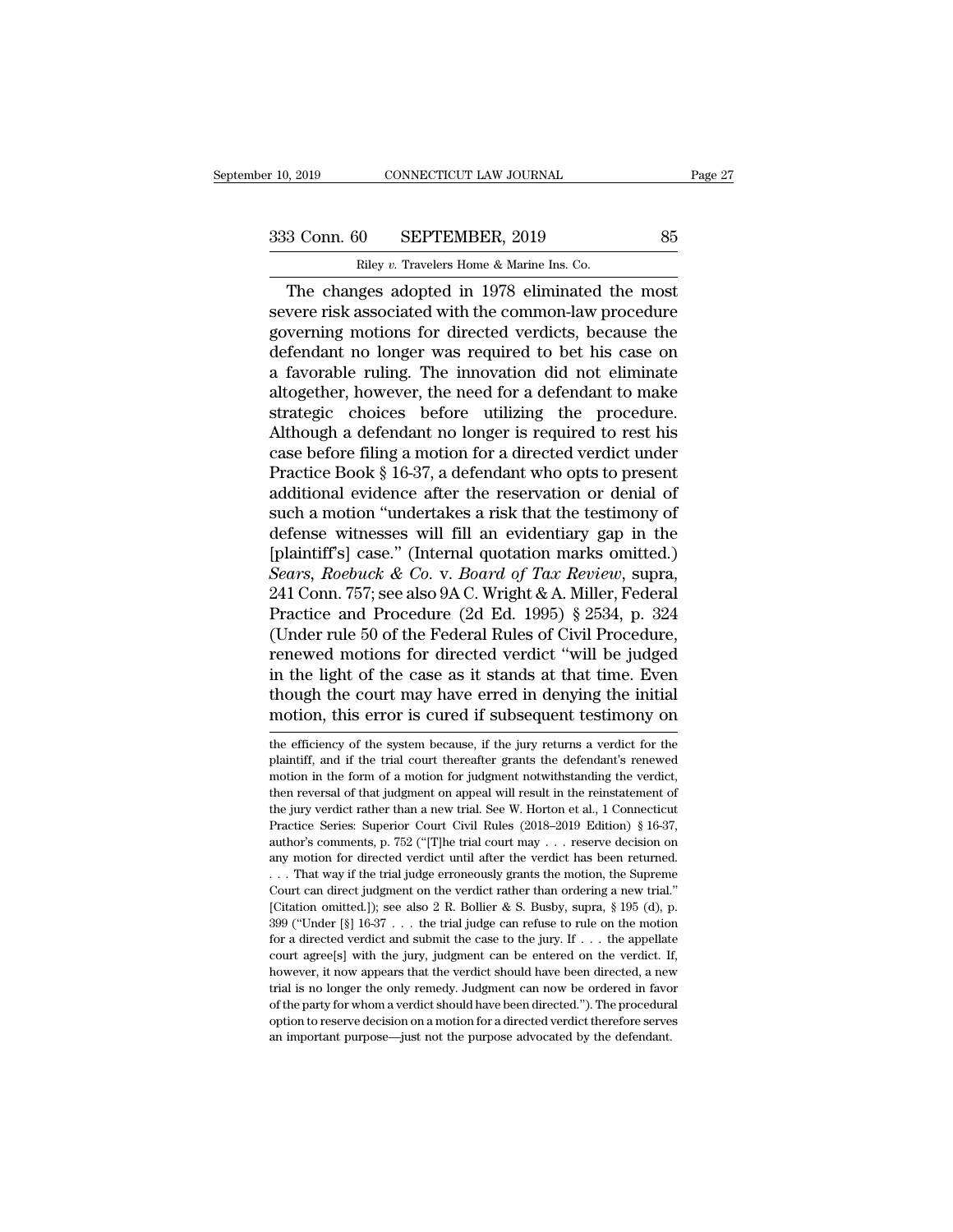# EXECUTE CONNECTICUT LAW JOURNAL September 10, 2019<br>86 SEPTEMBER, 2019 333 Conn. 60<br>Riley v. Travelers Home & Marine Ins. Co.

CONNECTICUT LAW JOURNAL Septembe<br>
Riley *v.* Travelers Home & Marine Ins. Co.<br>
Dehalf of the moving party repairs the defects in the CONNECTICUT LAW JOURNAL September 10, 2019<br>
Behalf of the moving party repairs the defects in the<br>
opponent's case."). Indeed, "[i]t not infrequently hap-<br>
paper that the defendant himself by his own ovidence SEPTEMBER, 2019 333 Conn. 60<br>
Riley v. Travelers Home & Marine Ins. Co.<br>
behalf of the moving party repairs the defects in the<br>
opponent's case.''). Indeed, "[i]t not infrequently hap-<br>
pens that the defendant himself, by SEPTEMBER, 2019 333 Conn. 60<br>
Riley v. Travelers Home & Marine Ins. Co.<br>
behalf of the moving party repairs the defects in the<br>
opponent's case."). Indeed, "[i]t not infrequently hap-<br>
pens that the defendant himself, by SEPTEMBER, 2019 333 Conn. 60<br>
Riley v. Travelers Home & Marine Ins. Co.<br>
behalf of the moving party repairs the defects in the<br>
opponent's case."). Indeed, "[i]t not infrequently hap-<br>
pens that the defendant himself, by h Filey v. Travelers Home & Marine Ins. Co.<br>
behalf of the moving party repairs the defects in the<br>
opponent's case."). Indeed, "[i]t not infrequently hap-<br>
pens that the defendant himself, by his own evidence,<br>
supplies th Filey v. Travelers Home & Marine Ins. Co.<br>
behalf of the moving party repairs the defects in the<br>
opponent's case."). Indeed, "[i]t not infrequently hap-<br>
pens that the defendant himself, by his own evidence,<br>
supplies th behalf of the moving party repairs the defects in the opponent's case."). Indeed, "[i]t not infrequently happens that the defendant himself, by his own evidence, supplies the missing link" in the plaintiff's proof, and, ha opponent's case."). Indeed, "[i]t not infrequently happens that the defendant himself, by his own evidence, supplies the missing link" in the plaintiff's proof, and, having done so, "the court and jury have the right to co **The Example Star Review Server Supplies the missing link" in the plaintiff's proof, and, having done so, "the court and jury have the right to consider the whole case as made by the testimony."<br>***Bogk* **v.** *Gassert***, 149 U.** supplies the missing link" in the plaintiff's proof, and,<br>having done so, "the court and jury have the right to<br>consider the whole case as made by the testimony."<br> $Bogk$  v. Gassert, 149 U.S. 17, 23, 13 S. Ct. 738, 37 L. Ed having done so, "the court and jury have the right to consider the whole case as made by the testimony."<br> *Bogk v. Gassert*, 149 U.S. 17, 23, 13 S. Ct. 738, 37 L. Ed.<br>
631 (1893); see also *Sears, Roebuck & Co. v. Board o* consider the whole case as made by the testimony."<br> *Bogk v. Gassert*, 149 U.S. 17, 23, 13 S. Ct. 738, 37 L. Ed.<br>
631 (1893); see also *Sears, Roebuck & Co. v. Board of*<br> *Tax Review*, supra, 757 ("[o]n appeal in such cas Bogk v. Gassert, 149 U.S. 17, 23, 13 S. Ct. 738, 37 L. Ed.<br>631 (1893); see also *Sears, Roebuck & Co. v. Board of*<br>Tax Review, supra, 757 ("[o]n appeal in such cases, the<br>question becomes whether . . . there is evidence in 631 (1893); see also *Sears*, *Roebuck & Co. v. Board of* Tax *Review*, supra, 757 ("[o]n appeal in such cases, the question becomes whether  $\ldots$  there is evidence in the entire record to justify submitting the matter to Tax Review, supra, 757 ("[o]n appeal in such cases, the question becomes whether  $\ldots$  there is evidence in the entire record to justify submitting the matter to a trier of fact" [emphasis omitted; internal quotation mark question becomes whether . . . there is evidence in<br>the entire record to justify submitting the matter to a<br>trier of fact" [emphasis omitted; internal quotation<br>marks omitted]). As we held in *Perkins*, once a case is<br>subm the entire record to justify submitting the matter to a trier of fact" [emphasis omitted; internal quotation marks omitted]). As we held in *Perkins*, once a case is submitted to a jury and the jury returns a verdict, a co *kins* trier of fact" [emphasis omitted; internal quotation marks omitted]). As we held in *Perkins*, once a case is submitted to a jury and the jury returns a verdict, a court's review of the sufficiency of the evidence m arks omitted]). As we held in *Perkins*, once a case is<br>bmitted to a jury and the jury returns a verdict, a<br>urt's review of the sufficiency of the evidence must<br>control the basis of "*all* of the evidence on which the<br>ry submitted to a jury and the jury returns a verdict, a<br>court's review of the sufficiency of the evidence must<br>be on the basis of "all of the evidence on which the<br>jury relied . . . ." (Emphasis in original.) *State v. Per-*

court's review of the sufficiency of the evidence must<br>be on the basis of "all of the evidence on which the<br>jury relied . . . ." (Emphasis in original.) State v. Per-<br>kins, supra, 271 Conn. 245.<br>Lastly, we reject the defe be on the basis of "*all* of the evidence on which the<br>jury relied . . . ." (Emphasis in original.) *State v. Per-<br>kins*, supra, 271 Conn. 245.<br>Lastly, we reject the defendant's contention that the<br>waiver rule is fundamen jury relied  $\ldots$  (Emphasis in original.) State v. Per-<br>kins, supra, 271 Conn. 245.<br>Lastly, we reject the defendant's contention that the<br>waiver rule is fundamentally unfair in civil cases, such<br>as this one, in which a pl *kins*, supra, 271 Conn. 245.<br>
Lastly, we reject the defendant's contention that the<br>
waiver rule is fundamentally unfair in civil cases, such<br>
as this one, in which a plaintiff has raised multiple<br>
claims and a defendant Lastly, we reject the defendant's contention that the waiver rule is fundamentally unfair in civil cases, such as this one, in which a plaintiff has raised multiple claims and a defendant has asserted multiple special defe claims and a defendant has asserted multiple special<br>defenses. Although we recognize that "the waiver rule<br>presents [a] defendant with a difficult dilemma, we dis-<br>agree that it is an 'unfair' dilemma." *State* v. *Perkins* defenses. Although we recognize that "the waiver rule<br>presents [a] defendant with a difficult dilemma, we dis-<br>agree that it is an 'unfair' dilemma." *State* v. *Perkins*,<br>supra, 271 Conn. 243. As we recognized in *Perkins* presents [a] defendant with a difficult dilemma, we disagree that it is an 'unfair' dilemma." *State v. Perkins*, supra, 271 Conn. 243. As we recognized in *Perkins*, litigation is "replete with situations requiring the ma agree that it is an 'unfair' dilemma." *State v. Perkins*,<br>supra, 271 Conn. 243. As we recognized in *Perkins*,<br>litigation is "replete with situations requiring the mak-<br>ing of difficult judgments as to which course to fol supra, 271 Conn. 243. As we recognized in *Perkins*,<br>litigation is "replete with situations requiring the mak-<br>ing of difficult judgments as to which course to follow."<br>(Internal quotation marks omitted.) Id., 233. A defen litigation is "replete with situations requiring the making of difficult judgments as to which course to follow."<br>(Internal quotation marks omitted.) Id., 233. A defendant whose motion for a directed verdict has been<br>reser ing of difficult judgments as to which course to follow."<br>(Internal quotation marks omitted.) Id., 233. A defendant whose motion for a directed verdict has been<br>reserved for decision or improperly denied must choose<br>wheth (Internal quotation marks omitted.) Id., 233. A defen-<br>dant whose motion for a directed verdict has been<br>reserved for decision or improperly denied must choose<br>whether to rest on the alleged insufficiency of the plain-<br>tif dant whose motion for a directed verdict has been<br>reserved for decision or improperly denied must choose<br>whether to rest on the alleged insufficiency of the plain-<br>tiff's proof or risk filling in the gaps in the plaintiff ff's proof or risk filling in the gaps in the plaintiff's<br>vidence by presenting evidence in support of his spe-<br>al defenses, but such a routine "tactical" decision<br>ever "has been regarded as unfair."<sup>10</sup> Id., 243–44. The<br> evidence by presenting evidence in support of his special defenses, but such a routine "tactical" decision never "has been regarded as unfair."<sup>10</sup> Id., 243–44. The  $\frac{10}{10}$  To the extent that unfairness may exist, a d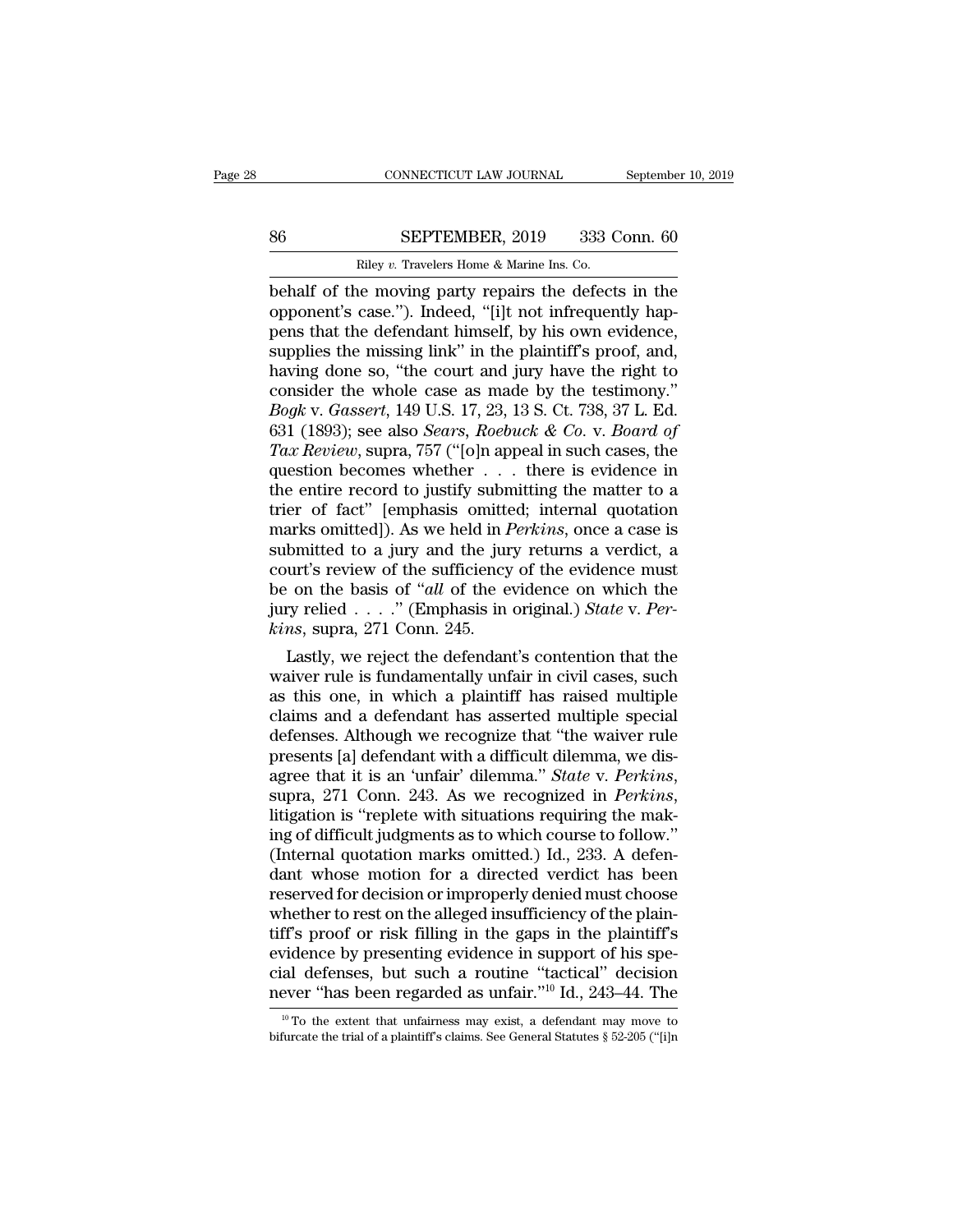r 10, 2019 CONNECTICUT LAW JOURNAL<br>
233 Conn. 60 SEPTEMBER, 2019 87<br>
Riley *v*. Travelers Home & Marine Ins. Co.<br>
circumstances may require a defendant with the hope of connecticumstances may require a defendant with the hope of<br>prevailing as a matter of law, on grounds of evidentiary<br>incurrences may require a defendant with the hope of<br>prevailing as a matter of law, on grounds of evident 333 Conn. 60 SEPTEMBER, 2019 87<br>
Riley v. Travelers Home & Marine Ins. Co.<br>
circumstances may require a defendant with the hope of<br>
prevailing as a matter of law, on grounds of evidentiary<br>
insufficiency, to exercise addit 333 Conn. 60 SEPTEMBER, 2019 87<br>
Riley v. Travelers Home & Marine Ins. Co.<br>
circumstances may require a defendant with the hope of<br>
prevailing as a matter of law, on grounds of evidentiary<br>
insufficiency, to exercise addi 333 Conn. 60 SEPTEMBER, 2019 87<br>
Riley v. Travelers Home & Marine Ins. Co.<br>
circumstances may require a defendant with the hope of<br>
prevailing as a matter of law, on grounds of evidentiary<br>
insufficiency, to exercise addi Riley v. Travelers Home & Marine Ins. Co.<br>
circumstances may require a defendant with the hope of<br>
prevailing as a matter of law, on grounds of evidentiary<br>
insufficiency, to exercise additional care when choos-<br>
ing how n  $\frac{1}{100}$  and  $\frac{1}{100}$  are  $\frac{1}{100}$  and  $\frac{1}{100}$  are  $\frac{1}{100}$  and  $\frac{1}{100}$  are  $\frac{1}{100}$  are  $\frac{1}{100}$  insufficiency, to exercise additional care when choosing how narrowly to confine its own evidenti circumstances may require a defendant with the hope of<br>prevailing as a matter of law, on grounds of evidentiary<br>insufficiency, to exercise additional care when choos-<br>ing how narrowly to confine its own evidentiary pre-<br>se prevailing as a matter of law, on grounds of evidentiary<br>insufficiency, to exercise additional care when choos-<br>ing how narrowly to confine its own evidentiary pre-<br>sentation, but difficult choices of this nature are rou-<br> insufficiency, to exercise additional care when choos-<br>ing how narrowly to confine its own evidentiary pre-<br>sentation, but difficult choices of this nature are rou-<br>tinely faced by trial lawyers, and we do not consider<br>the ing how narrowly to confine its own evidentiary pre-<br>sentation, but difficult choices of this nature are rou-<br>tinely faced by trial lawyers, and we do not consider<br>the choices required in the present context especially<br>unu sentation, but difficult choices of this nature are routinely faced by trial lawyers, and we do not consider<br>the choices required in the present context especially<br>unusual or unfair. In any event, it is clear to us that<br>w tinely faced by trial lawyers, and we do not consider<br>the choices required in the present context especially<br>unusual or unfair. In any event, it is clear to us that<br>whatever difficulty arises as a result of the defendant' the choices required in the present context especially<br>unusual or unfair. In any event, it is clear to us that<br>whatever difficulty arises as a result of the defendant's<br>tactical decision is substantially outweighed "by th unusual or unfair. In any event, it is clear to us that<br>whatever difficulty arises as a result of the defendant's<br>tactical decision is substantially outweighed "by the<br>truth seeking function of the  $\dots$  trial" and the "pe whatever difficulty arises as a result of the defendant's<br>tactical decision is substantially outweighed "by the<br>truth seeking function of the  $\dots$  trial" and the "per-<br>ceived fairness of the judicial system as a whole  $\dots$ tactical decision is substantially outweighed "by the<br>truth seeking function of the ... trial" and the "per-<br>ceived fairness of the judicial system as a whole ...."<br>(Internal quotation marks omitted.) Id., 244. This con-<br> truth seeking function of the  $\ldots$  trial" and the "perceived fairness of the judicial system as a whole  $\ldots$ ."<br>(Internal quotation marks omitted.) Id., 244. This conclusion gains additional force when we consider that<br>w ceived fairness of the judicial system as a whole  $\dots$ ."<br>(Internal quotation marks omitted.) Id., 244. This conclusion gains additional force when we consider that<br>we have upheld the fundamental fairness of the waiver<br>rul (Internal quotation marks omitted.) Id., 244. This conclusion gains additional force when we consider that we have upheld the fundamental fairness of the waiver rule in the criminal context, in which a defendant's personal action. le in the criminal context, in which a defendant's<br>rsonal liberty is at stake and constitutional protec-<br>ons are implicated. See id., 232–37. We perceive no<br>ason to conclude otherwise in the context of a civil<br>tion.<br>Accord personal liberty is at stake and constitutional protections are implicated. See id., 232–37. We perceive no<br>reason to conclude otherwise in the context of a civil<br>action.<br>Accordingly, we hold that the defendant waived its<br>

tions are implicated. See id., 232–37. We perceive no<br>reason to conclude otherwise in the context of a civil<br>action.<br>Accordingly, we hold that the defendant waived its<br>right to challenge the sufficiency of the evidence in<br> reason to conclude otherwise in the context of a civil<br>action.<br>Accordingly, we hold that the defendant waived its<br>right to challenge the sufficiency of the evidence in<br>the plaintiff's case-in-chief, and the trial court pro action.<br>
Accordingly, we hold that the defendant waived its<br>
right to challenge the sufficiency of the evidence in<br>
the plaintiff's case-in-chief, and the trial court properly<br>
relied on the defendant's evidence when it de Accordingly, we hold that the defendant waived its<br>right to challenge the sufficiency of the evidence in<br>the plaintiff's case-in-chief, and the trial court properly<br>relied on the defendant's evidence when it denied the<br>def Accordingly, we hold that the defendant waived its<br>right to challenge the sufficiency of the evidence in<br>the plaintiff's case-in-chief, and the trial court properly<br>relied on the defendant's evidence when it denied the<br>de right to challenge the sufficiency of the evidence in<br>the plaintiff's case-in-chief, and the trial court properly<br>relied on the defendant's evidence when it denied the<br>defendant's motion for judgment notwithstanding the<br>ve defendant's motion for judgment notwithstanding the<br>verdict.<sup>11</sup> The following observation of the Appellate<br>Court aptly summarizes our own view: "[T]he defendant<br>is now bound by its choice to roll the proverbial dice<br>all verdict.<sup>11</sup> The following observation of the Appellate Court aptly summarizes our own view: "[T]he defendant is now bound by its choice to roll the proverbial dice all cases, whether entered upon the docket as jury cases

Court aptly summarizes our own view: "[T]he defendant<br>is now bound by its choice to roll the proverbial dice<br>all cases, whether entered upon the docket as jury cases or court cases,<br>the court may order that one or more of is now bound by its choice to roll the proverbial dice<br>all cases, whether entered upon the docket as jury cases or court cases,<br>the court may order that one or more of the issues joined be tried before<br>the others"); Practi all cases, whether entered upon the docket as jury cases or court cases, the court may order that one or more of the issues joined be tried before the others"); Practice Book  $\S 15-1$  (same). The defendant in the present all cases, whether entered upon the docket as jury cases or court cases, the court may order that one or more of the issues joined be tried before the others"); Practice Book  $\S$  15-1 (same). The defendant in the present if such a motion had been filed. 11 In light of our conclusion, we need not reach the court may order that one or more of the issues joined be tried before the others"); Practice Book § 15-1 (same). The defendant in the pr case never moved to bifurcate the trial of the plaintiff's breach of contract claim from the trial of his negligent infliction of emotional distress claim, and we express no opinion whether bifurcation would have been app claim from the trial of his negligent infliction of emotional distress claim,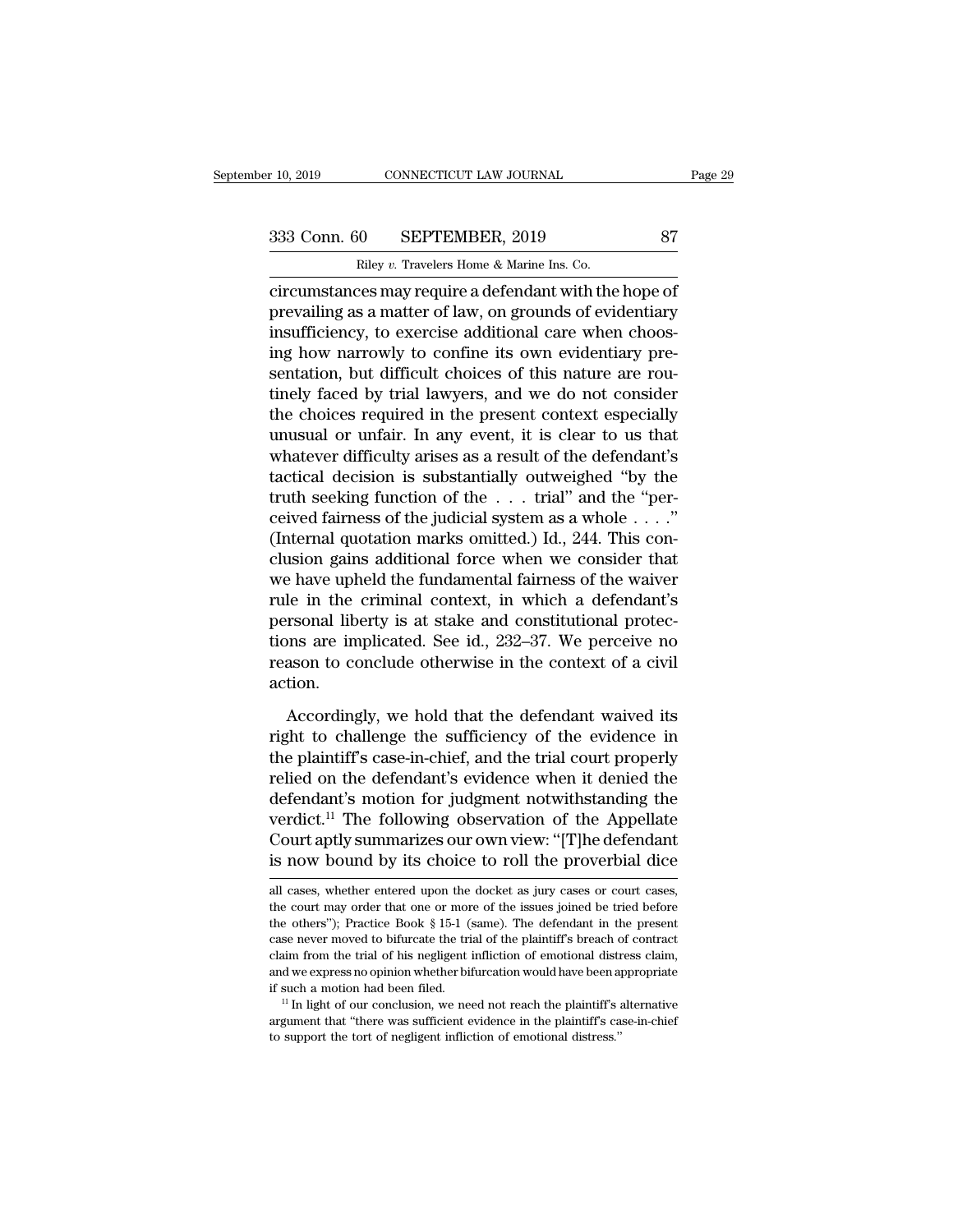# $\begin{tabular}{lll} \multicolumn{2}{l} \multicolumn{2}{l}{{\small\bf CONNECTICUT LAW JOURNAL}} & \multicolumn{2}{l}{\small \bf September~10, 2019} \\\\ 88 & \multicolumn{2}{l}{\bf SEPTEMBER, 2019} & 333 & \multicolumn{2}{l}{\bf Conn.~88} \\\\ \hline & {\bf State}\ v. {\bf Leniart} & \end{tabular}$

## State *v.* Leniart

CONNECTICUT LAW JOURNAL September 10, 2019<br>
SEPTEMBER, 2019 333 Conn. 88<br>
State v. Leniart<br>
by presenting its own evidence at trial'' and "cannot<br>
claim error as to the trial court's prior denial [of its<br>
motion for judgme SEPTEMBER, 2019 333 Conn. 88<br>
State  $v$ . Leniart<br>
by presenting its own evidence at trial" and "cannot<br>
claim error as to the trial court's prior denial [of its<br>
motion for judgment notwithstanding the verdict],<br>
hased so SEPTEMBER, 2019 333 Conn. 88<br>
State v. Leniart<br>
by presenting its own evidence at trial" and "cannot<br>
claim error as to the trial court's prior denial [of its<br>
motion for judgment notwithstanding the verdict],<br>
based sole SEPTEMBER, 2019 333 Conn. 88<br>
State v. Leniart<br>
by presenting its own evidence at trial" and "cannot<br>
claim error as to the trial court's prior denial [of its<br>
motion for judgment notwithstanding the verdict],<br>
based sole SET TEREST, THE 1898 CORR OF<br>State v. Leniart<br>by presenting its own evidence at trial" and "cannot<br>claim error as to the trial court's prior denial [of its<br>motion for judgment notwithstanding the verdict],<br>based solely [o state v. Leniart<br>
by presenting its own evidence at trial" and "cannot<br>
claim error as to the trial court's prior denial [of its<br>
motion for judgment notwithstanding the verdict],<br>
based solely [on] the evidence presented claim error as to the trial court's prior denial [of its<br>motion for judgment notwithstanding the verdict],<br>based solely [on] the evidence presented in the plain-<br>tiff's case-in-chief, of its midtrial motion for a directed<br> motion for judgment notwithstanding the verdict],<br>based solely [on] the evidence presented in the plain-<br>tiff's case-in-chief, of its midtrial motion for a directed<br>verdict." Riley v. Travelers Home & Marine Ins. Co.,<br>sup based solely [on] the evidence presented in the plain-<br>tiff's case-in-chief, of its midtrial motion for a directed<br>verdict." Riley v. Travelers Home & Marine Ins. Co.,<br>supra, 173 Conn. App. 435. The defendant does not<br>chal tiff's case-in-chief, of its midtrial motion for a directed<br>verdict." Riley v. Travelers Home & Marine Ins. Co.,<br>supra, 173 Conn. App. 435. The defendant does not<br>challenge the sufficiency of all of the evidence to sup-<br>po verdict." *Riley* v. *Travelers Home & M*<br>supra, 173 Conn. App. 435. The defer<br>challenge the sufficiency of *all* of the e<br>port the jury's verdict, and, therefore, w<br>the Appellate Court properly affirmed t<br>the trial court pra, 119 Colli. App. 459. The detendant does not<br>allenge the sufficiency of *all* of the evidence to sup-<br>rt the jury's verdict, and, therefore, we conclude that<br>e Appellate Court properly affirmed the judgment of<br>e trial In the jury's verdict, and, therefore, we conclude the Appellate Court properly affirmed the judgment e trial court denying the defendant's motion for just not notwithstanding the verdict.<br>The judgment of the Appellate Cou

## otwithstanding the verdict.<br>
judgment of the Appellate Court is affirmed.<br>
is opinion the other justices concurred.<br>
STATE OF CONNECTICUT *v*. GEORGE<br>
MICHAEL LENIART<br>
(SC 10800) % of the Appellate Court is affirme<br>the other justices concurred.<br>The CONNECTICUT v. GEORGE<br>MICHAEL LENIART<br>(SC 19809)<br>(SC 19811) other justices concerned to the process of the MSC of the MSC 19809)<br>(SC 19809)<br>(SC 19809)<br>(SC 19811) other justices conc<br>
MNECTICUT v. GE<br>
HAEL LENIART<br>
(SC 19809)<br>
(SC 19811)<br>
D'Auria, Mullins, Kahn ar STATE OF CONNECTICUT  $v$ . GEORGE<br>MICHAEL LENIART<br>(SC 19809)<br>(SC 19811)<br>Palmer, McDonald, Robinson, D'Auria, Mullins, Kahn and Vertefeuille, Js.\*<br>Sullahus

## *Syllabus*

 $(SC 19811)$ <br>Palmer, McDonald, Robinson, D'Auria, Mullins, Kahn and Vertefeuille, Js.\*<br> $Syllabus$ <br>The defendant, who was convicted of capital felony and murder following the<br>disappearance of the victim, appealed from the judgme mer, McDonald, Robinson, D'Auria, Mullins, Kahn and Vertefeuille, Js.\*<br>Syllabus<br>defendant, who was convicted of capital felony and murder following the<br>disappearance of the victim, appealed from the judgment of conviction, mer, McDonald, Robinson, D'Auria, Mullins, Kahn and Vertefeuille, Js.\*<br>Syllabus<br>defendant, who was convicted of capital felony and murder following the<br>disappearance of the victim, appealed from the judgment of conviction, The defendant, who was convicted of capital felony and murder following the disappearance of the victim, appealed from the judgment of conviction, claiming, inter alia, that certain evidentiary rulings substantially affect sylabors<br>defendant, who was convicted of capital felony and murder following the<br>disappearance of the victim, appealed from the judgment of conviction,<br>claiming, inter alia, that certain evidentiary rulings substantially a defendant, who was convicted of capital felony and murder following the disappearance of the victim, appealed from the judgment of conviction, claiming, inter alia, that certain evidentiary rulings substantially affected t disappearance of the victim, appealed from the judgment of conviction, claiming, inter alia, that certain evidentiary rulings substantially affected the jury's verdict and that there was insufficient evidence to sustain hi delaiming, inter alia, that certain evidentiary rulings substantially affected<br>the jury's verdict and that there was insufficient evidence to sustain his<br>conviction under the common-law corpus delicti rule. At trial, the s be starting, when the defendant of the jury's verdict and that there was insufficient evidence to sustain his conviction under the common-law corpus delicti rule. At trial, the state presented testimony from A, who had bee are yards of the defendant of the defendant of the state presented testimony from A, who had been serving a ten year sentence for a sexual assault involving another victim at the time of the defendant's trial. A testified presented testimony from A, who had been serving a ten year sentence<br>for a sexual assault involving another victim at the time of the defendant's<br>trial. A testified that he and the defendant had sexually assaulted the<br>vict from a sexual assault involving another victim at the time of the defendant's trial. A testified that he and the defendant had sexually assaulted the victim, a fifteen year old girl, after the three had driven to a seclude Firal. A testified that he and the defendant had sexually assaulted the victim, a fifteen year old girl, after the three had driven to a secluded wooded location in the defendant's truck. A testified that he last saw the and dropping the trap into a river. A testified that he last saw the victim in the defendant's truck. A testified that he last saw the victim in the defendant's truck and that, when he met the defendant the following day, the victim in the defend<br>the following day, the<br>confessed to killing th<br>and dropping the trap<br>\*The listing of justices<br>the date of oral argument.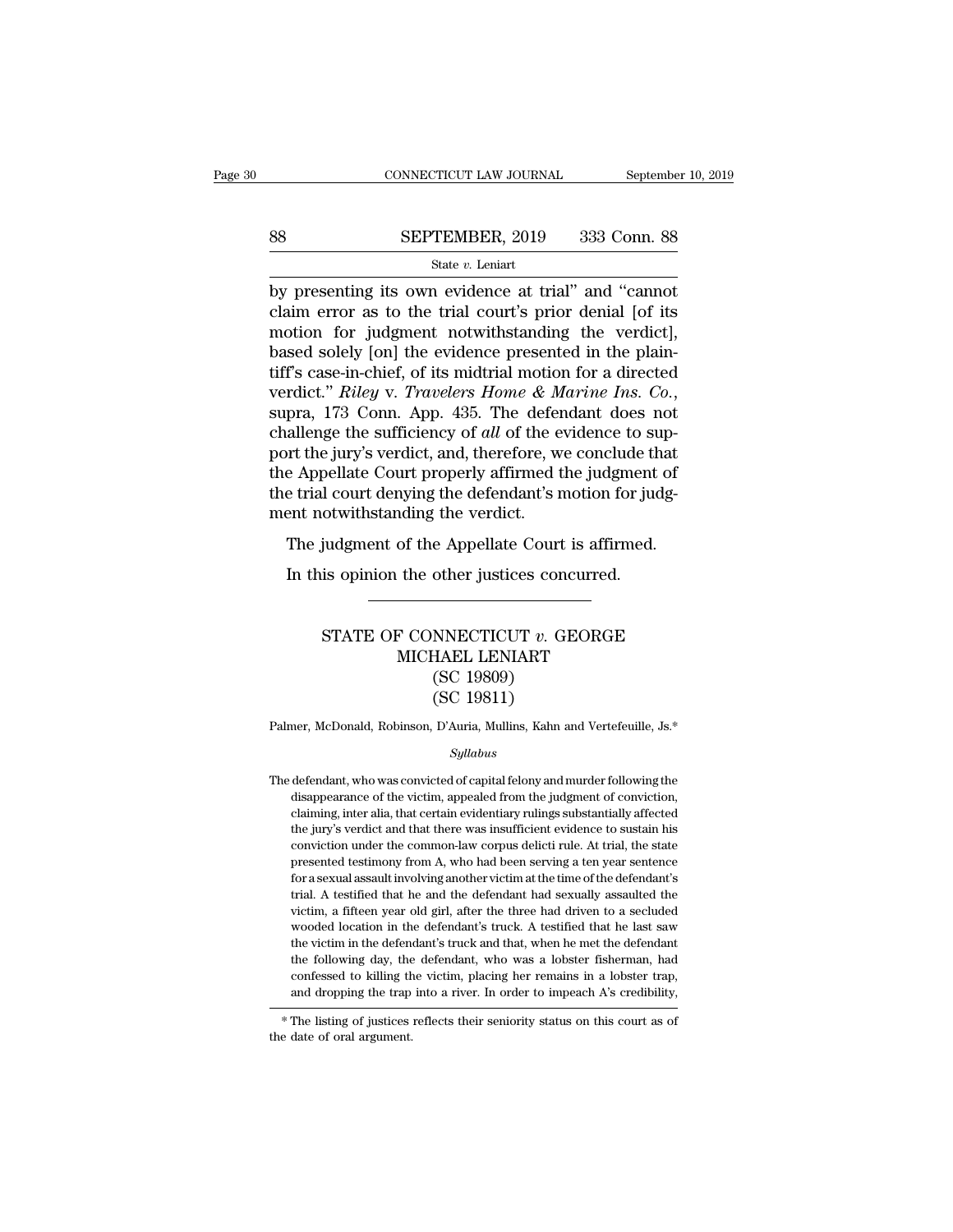the defendant sought to admit a video recording depicting a police<br>officer interviewing A prior to the administration of a polygraph examina-**SEPTEMBER, 2019** 89<br>
State *v*. Leniart<br>
the defendant sought to admit a video recording depicting a police<br>
officer interviewing A prior to the administration of a polygraph examina-<br>
tion. The defendant claimed that th  $\begin{array}{r} \text{3} \text{ Conn. } \text{88} \qquad \text{SEPTEMBER, } 2019 \qquad \qquad \text{89} \ \text{State } v. \text{ Leniart} \end{array}$ the defendant sought to admit a video recording depicting a police<br>
officer interviewing A prior to the administration of a polygraph examina-<br>
t State v. Leniart<br>showed that A had been promised favorable defendant sought to administration of a polygraph examina-<br>tion. The defendant claimed that the video was relevant because it<br>showed that A had been promised favor State v. Leniart<br>the defendant sought to admit a video recording depicting a police<br>officer interviewing A prior to the administration of a polygraph examina-<br>tion. The defendant claimed that the video was relevant because the defendant sought to admit a video recording depicting a police officer interviewing A prior to the administration of a polygraph examination. The defendant claimed that the video was relevant because it showed that A h tion. The defendant claimed that the video was relevant because it showed that A had been promised favorable treatment in exchange for his cooperation. The trial court, however, excluded the video on the ground that it con showed that A had been promised favorable treatment in exchange for<br>his cooperation. The trial court, however, excluded the video on the<br>ground that it constituted inadmissible polygraph evidence under *State*<br>v. Porter (2 his cooperation. The trial court, however, excluded the video on the ground that it constituted inadmissible polygraph evidence under *State* v. *Porter* (241 Conn. 57). The state also presented testimony from three indivi ground that it constituted inadmissible polygraph evidence under *State* v. *Porter* (241 Conn. 57). The state also presented testimony from three individuals who previously had been incarcerated with the defendant. The fi v. Porter (241 Conn. 57). The state also presented testimony from three individuals who previously had been incarcerated with the defendant. The first of those witnesses, B, testified that the defendant had admitted to cho individuals who previously had been incarcerated with the defendant.<br>The first of those witnesses, B, testified that the defendant had admitted<br>to choking an intoxicated young girl to death while having sex with her,<br>disme The first of those witnesses, B, testified that the defendant had admitted to choking an intoxicated young girl to death while having sex with her, dismembering her body, and disposing of it in lobster pots in Long Island to choking an intoxicated young girl to death while having sex with her, dismembering her body, and disposing of it in lobster pots in Long Island Sound. The second of those witnesses, D, testified that the defendant told dismembering her body, and disposing of it in lobster pots in Long Island<br>Sound. The second of those witnesses, D, testified that the defendant<br>told him that the victim's body was in a river and had been eaten by<br>crabs. A, Sound. The second of those witnesses, D, testified that the defendant told him that the victim's body was in a river and had been eaten by crabs. A, B, and D all testified that they hoped to receive some consideration from told him that the victim's body was in a river and had been eaten by crabs. A, B, and D all testified that they hoped to receive some consideration from the state in exchange for their testimony. The third of those witness crabs. A, B, and D all testified that they hoped to receive some consideration from the state in exchange for their testimony. The third of those witnesses, C, who was no longer incarcerated at the time of trial, testified ation from the state in exchange for their testimony. The third of those witnesses, C, who was no longer incarcerated at the time of trial, testified that the defendant had admitted to raping and killing a fifteen year old witnesses, C, who was no longer incarcerated at the time of trial, testified<br>that the defendant had admitted to raping and killing a fifteen year old<br>girl on his boat and hiding the body in a well before ultimately dumping that the defendant had admitted to raping and killing a fifteen year old girl on his boat and hiding the body in a well before ultimately dumping it in Long Island Sound. The state also elicited testimony at trial from a t girl on his boat and hiding the body in a well before ultimately dumping<br>it in Long Island Sound. The state also elicited testimony at trial from<br>a thirteen year old victim in a separate case indicating that, six months<br>be it in Long Island Sound. The state also elicited testimony at trial from<br>a thirteen year old victim in a separate case indicating that, six months<br>before the victim's disappearance, the defendant had choked her while<br>rapin a thirteen year old victim in a separate case indicating that, six months before the victim's disappearance, the defendant had choked her while raping her. Finally, the state called S, the defendant's ex-wife, who testifie before the victim's disappearance, the defendant had choked her while raping her. Finally, the state called S, the defendant's ex-wife, who testified that she had asked the defendant whether he was involved in the victim's raping her. Finally, the state called S, the defendant's ex-wife, who testified that she had asked the defendant whether he was involved in the victim's disappearance and that the defendant had told her that, the less she testified that she had asked the defendant whether he was involved in<br>the victim's disappearance and that the defendant had told her that, the<br>less she knew, the better off she was. At trial, the defendant sought to<br>introd the victim's disappearance and that the defendant had told her that, the less she knew, the better off she was. At trial, the defendant sought to introduce testimony from N, a law professor who had studied issues related t less she knew, the better off she was. At trial, the defendant sought to introduce testimony from N, a law professor who had studied issues related to use of incarcerated informants as witnesses in criminal prosecutions. T introduce testimony from N, a law professor who had studied issues<br>related to use of incarcerated informants as witnesses in criminal prose-<br>cutions. The state objected, and N testified, outside the presence of the<br>jury, t related to use of incarcerated informants as witnesses in criminal prosecutions. The state objected, and N testified, outside the presence of the jury, that, among other things, the use of such informants is a significant cutions. The state objected, and N testified, outside the presence of the jury, that, among other things, the use of such informants is a significant source of wrongful convictions and that inmates may gather information f jury, that, among other things, the use of such informants is a significant source of wrongful convictions and that inmates may gather information from gossip, other inmates' legal files, or the media in order to fabricate source of wrongful convictions and that inmates may gather information<br>from gossip, other inmates' legal files, or the media in order to fabricate<br>believable, incriminating stories in exchange for favorable treatment.<br>Alth from gossip, other inmates' legal files, or the media in order to fabricate believable, incriminating stories in exchange for favorable treatment. Although N was able to testify about the use of such witnesses in certain o believable, incriminating stories in exchange for favorable treatment.<br>Although N was able to testify about the use of such witnesses in certain<br>other jurisdictions, she acknowledged that she had not studied customs<br>or pra Although N was able to testify about the use of such witnesses in certain<br>other jurisdictions, she acknowledged that she had not studied customs<br>or practices in Connecticut. The trial court ultimately excluded N's<br>testimon other jurisdictions, she acknowledged that she had not studied customs<br>or practices in Connecticut. The trial court ultimately excluded N's<br>testimony, concluding that it invaded the exclusive province of the jury<br>by assess or practices in Connecticut. The trial court ultimately excluded N's<br>testimony, concluding that it invaded the exclusive province of the jury<br>by assessing the credibility of the state's witnesses and that it did not<br>convey testimony, concluding that it invaded the exclusive province of the jury<br>by assessing the credibility of the state's witnesses and that it did not<br>convey any relevant information beyond the ken of the average juror.<br>After testimony, concluding that it invaded the exclusive province of the jury<br>by assessing the credibility of the state's witnesses and that it did not<br>convey any relevant information beyond the ken of the average juror.<br>After convey any relevant information beyond the ken of the average juror.<br>After closing arguments, the trial court instructed the jury regarding the<br>credibility of criminal informants. On appeal, the defendant raised an<br>unprese After closing arguments, the trial court instructed the jury regarding the credibility of criminal informants. On appeal, the defendant raised an unpreserved claim under the corpus delicti rule that the state had failed to credibility of criminal informants. On appeal, the defendant raised an unpreserved claim under the corpus delicti rule that the state had failed to set forth sufficient evidence at trial to corroborate his alleged confessi unpreserved claim under the corpus delicti rule that the state had failed<br>to set forth sufficient evidence at trial to corroborate his alleged confes-<br>sions and to establish that the victim was, in fact, dead. The defendan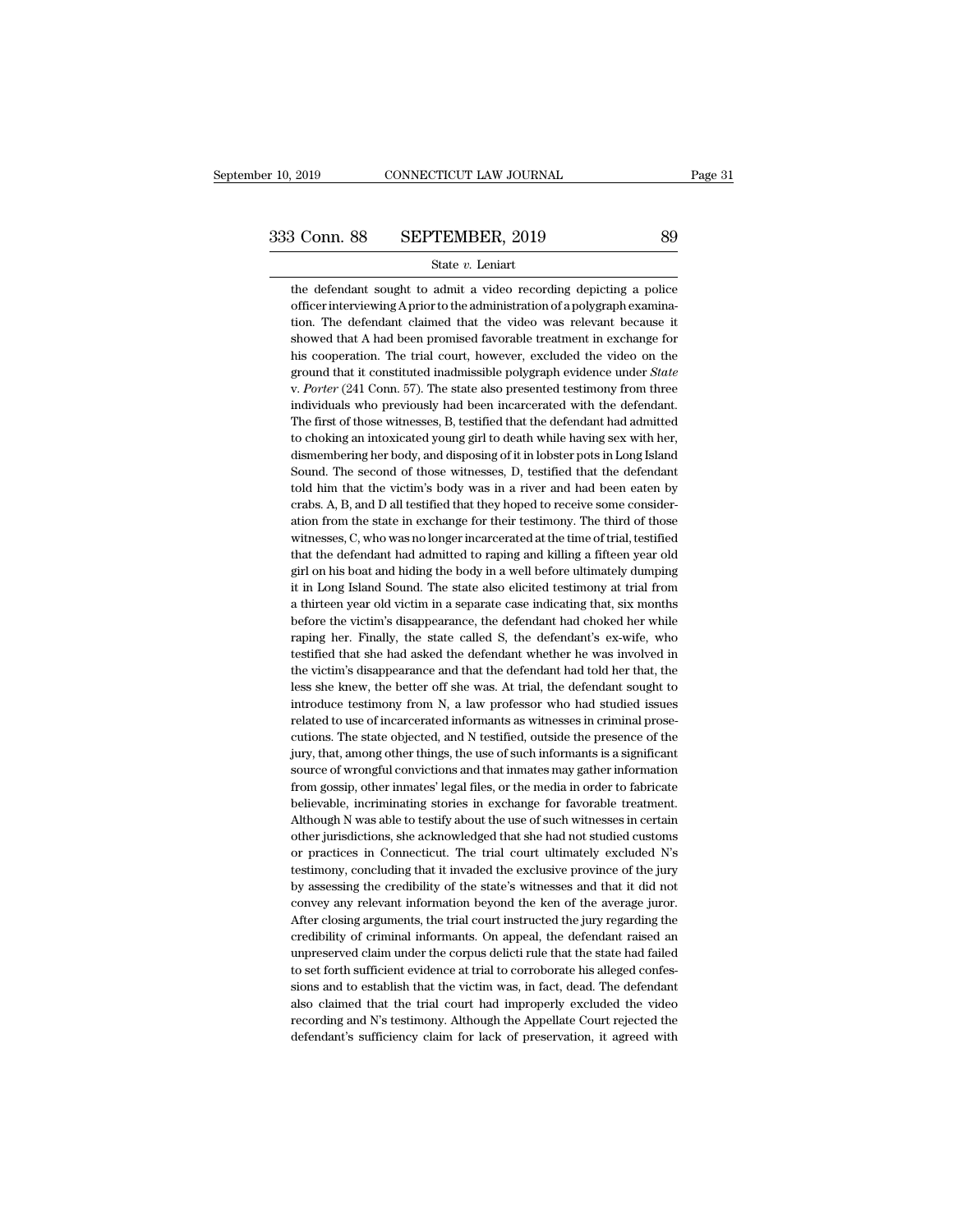**SEPTEMBER, 2019** 333 Conn. 88<br>State v. Leniart<br>both of the defendant's evidentiary claims. Because the Appellate Court<br>found that those evidentiary errors were harmful, it reversed the trial FOUNDER, 2019 333 Conn. 88<br>
State v. Leniart<br>
both of the defendant's evidentiary claims. Because the Appellate Court<br>
found that those evidentiary errors were harmful, it reversed the trial<br>
court's judgment and remanded SEPTEMBER, 2019 333 Conn. 88<br>State v. Leniart<br>both of the defendant's evidentiary claims. Because the Appellate Court<br>found that those evidentiary errors were harmful, it reversed the trial<br>court's judgment and remanded th State  $v$ . Leniart<br>both of the defendant's evidentiary claims. Because the Appellate Court<br>found that those evidentiary errors were harmful, it reversed the trial<br>court's judgment and remanded the case for a new trial. Bo State v. Leniart<br>State v. Leniart<br>Mooth of the defendant's evidentiary claims. Because the Appellate Court<br>found that those evidentiary errors were harmful, it reversed the trial<br>court's judgment and remanded the case for both of the defendant's evidentiary claims. Because the Appellate Court found that those evidentiary errors were harmful, it reversed the trial court's judgment and remanded the case for a new trial. Both the state and the From that those evidentiary errors were harmful, it reversed the trial court's judgment and remanded the case for a new trial. Both the state and the defendant, on the granting of certification, appealed to this court. In court's judgment and remanded the case for a new trial. Both the state and the defendant, on the granting of certification, appealed to this court. In his appeal, the defendant claimed that the Appellate Court improperly and the defendant, on the granting of certification, appealed to this court. In his appeal, the defendant claimed that the Appellate Court improperly rejected his sufficiency claim under the corpus delicti rule. In its app improperly rejected his sufficiency claim under the corpus delicti rule.<br>In its appeal, the state claimed that the Appellate Court incorrectly<br>concluded that the trial court had improperly excluded the video<br>recording and

- In its appeal, the state claimed that the Appellate Court incorrectly concluded that the trial court had improperly excluded the video recording and N's testimony. *Held*: the defendant could not prevail on his unpreserved concluded that the trial court had improperly excluded the video<br>recording and N's testimony. *Held*:<br>the defendant could not prevail on his unpreserved sufficiency claim<br>under this state's common-law corpus delicti rule: recording and N's testimony. *Held*:<br>the defendant could not prevail on his unpreserved sufficiency claim<br>under this state's common-law corpus delicti rule: the purpose, history,<br>and scope of the corpus delicti rule, in th The defendant could not prevail on his unpreserved sufficiency claim<br>under this state's common-law corpus delicti rule: the purpose, history,<br>and scope of the corpus delicti rule, in this state as well as in other<br>jurisdic metric in state's common-law corpus delicti rule: the purpose, history, and scope of the corpus delicti rule, in this state as well as in other jurisdictions, supported this court's conclusion that the rule both bars the a and scope of the corpus delicti rule, in this state as well as in other jurisdictions, supported this court's conclusion that the rule both bars the admissibility of evidence of uncorroborated confessions and imposes a sub interiors, supported this court's conclusion that the rule both bars<br>the admissibility of evidence of uncorroborated confessions and imposes<br>a substantive due process requirement, and, therefore, contrary to the<br>Appellate specifically of evidence of uncorroborated confessions and imposes<br>a substantive due process requirement, and, therefore, contrary to the<br>Appellate Court's conclusion, the defendant's corpus delicti claim was<br>reviewable on a substantive due process requirement, and, therefore, contrary to the Appellate Court's conclusion, the defendant's corpus delicti claim was reviewable on appeal even though it was not properly preserved at trial; moreove a populate Court's conclusion, the defendant's corpus delicti claim was reviewable on appeal even though it was not properly preserved at trial; moreover, although this court declined the defendant's invitation to specific reviewable on appeal even hough it was not properly preserved at trial;<br>moreover, although this court declined the defendant's invitation to<br>specifically require the state to prove the fact of death by evidence<br>independent moreover, although this court declined the defendant's invitation to specifically require the state to prove the fact of death by evidence independent of a defendant's confession in a murder case under the modern formulati specifically require the state to prove the fact of death by evidence<br>independent of a defendant's confession in a murder case under the<br>modern formulation of the corpus delicti rule, in light of circumstances<br>surrounding ghouted of a defendant's confession in a murder case under the modern formulation of the corpus delicti rule, in light of circumstances surrounding the victim's disappearance, the testimony of A regarding the sexual assaul modern formulation of the corpus delicti rule, in light of circumstances<br>surrounding the victim's disappearance, the testimony of A regarding<br>the sexual assault of the victim and related events, the fact that the<br>defendant modern formulation of the corpus delicti rule, in light of circumstances surrounding the victim's disappearance, the testimony of A regarding the sexual assault of the victim and related events, the fact that the defendan be sexual assault of the victim and related events, the fact that the defendant had been convicted of sexually assaulting a thirteen year old girl in a separate case, S's testimony, and the similarities between the defenda defendant had been convicted of sexually assaulting a thirteen year old girl in a separate case, S's testimony, and the similarities between the defendant's confessions as recounted by A, B, D, and C, this court concluded girl in a separate case, S's testimony, a<br>girl in a separate case, S's testimony, a<br>defendant's confessions as recounted<br>concluded that there was sufficient, co<br>dent of the defendant's confessions, o<br>credibility of those c definition as recounted by A, B, D, and C, this court<br>defindant's confessions as recounted by A, B, D, and C, this court<br>concluded that there was sufficient, corroborating evidence, indepen-<br>dent of the defendant's confess concluded that there was sufficient, corroborating evidence, independent of the defendant's confessions, of the victim's death and of the credibility of those confessions for the jury to have found the defendant guilty bey
- dent of the defendant's confessions, of the victim's death and of the credibility of those confessions for the jury to have found the defendant guilty beyond a reasonable doubt.<br>He Appellate Court incorrectly concluded tha credibility of those confessions for the jury to have found the defendant guilty beyond a reasonable doubt.<br>he Appellate Court incorrectly concluded that the trial court's improper exclusion of the video recording constitu exclusion areasonable doubt.<br>guilty beyond a reasonable doubt.<br>the Appellate Court incorrectly concluded that the trial court's improper<br>exclusion of the video recording constituted harmful error: the trial<br>court improperl such a test, and, accordingly, *Porter* did not categorically considered that the trial court's improper exclusion of the video recording constituted harmful error: the trial court improperly excluded the video for all pur exclusion of the video recording constituted harmful error: the trial court improperly excluded the video for all purposes under *Porter*, as that case defined inadmissible polygraph evidence to include only the results o court improperly excluded the video for all purposes under *Porter*, as<br>that case defined inadmissible polygraph evidence to include only the<br>results of a polygraph test and the willingness of a witness to undergo<br>such a t that case defined inadmissible polygraph evidence to include only the results of a polygraph test and the willingness of a witness to undergo such a test, and, accordingly, *Porter* did not categorically preclude the admis results of a polygraph test and the willingness of a witness to undergo<br>results of a polygraph test and the willingness of a witness to undergo<br>such a test, and, accordingly, *Porter* did not categorically preclude the<br>adm such a test, and, accordingly, *Porter* did not categorically preclude the admission of all evidence regarding the pretest interview process; nevertheless, the defendant failed to meet his burden of demonstrating that the admission of all evidence regarding the pretest interview process; never-<br>theless, the defendant failed to meet his burden of demonstrating that<br>the exclusion of the video substantially affected the verdict because the<br>pol theless, the defendant failed to meet his burden of demonstrating that the exclusion of the video substantially affected the verdict because the polygrapher had repeatedly emphasized the importance of telling the truth whi state be exclusion of the video substantially affected the verdict because the polygrapher had repeatedly emphasized the importance of telling the truth while making only infrequent, potentially troubling remarks, A's own and his desire for leniency in connection with the unportance of telling the truth while making only infrequent, potentially troubling remarks, A's own testimony on cross-examination by defense counsel provided strong evid betwich while making only infrequent, potentially troubling remarks, A's own testimony on cross-examination by defense counsel provided strong evidence of the powerful incentives that he had to cooperate with the state by which wise<br>wise strong.<br>state by free<br>and his des<br>assault convise strong.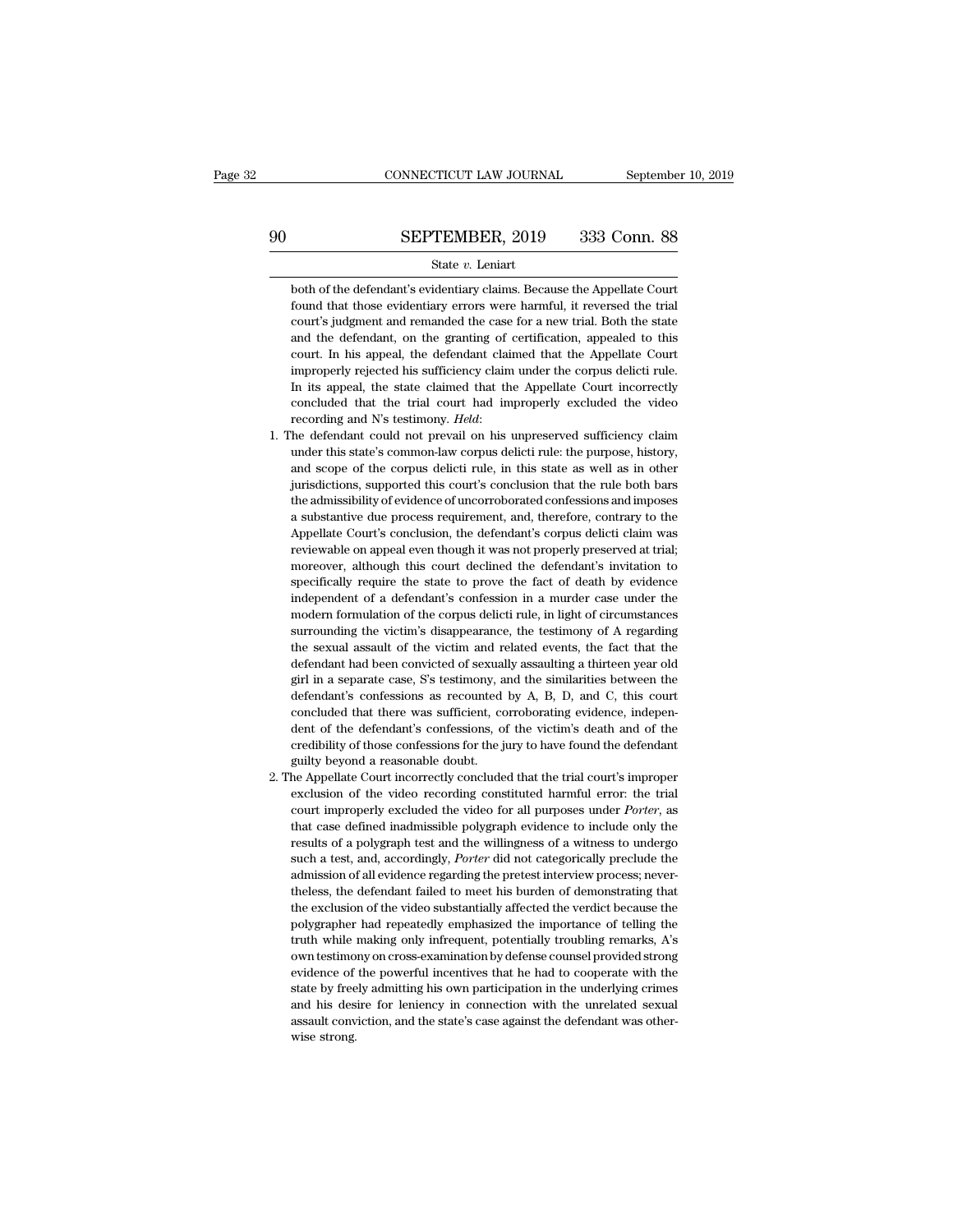- 333 Conn. 88 SEPTEMBER, 2019 91<br>State v. Leniart<br>3. The Appellate Court incorrectly concluded that the trial court had abused<br>its discretion in precluding N's testimony regarding the credibility of 3 Conn. 88 SEPTEMBER, 2019 91<br>
State v. Leniart<br>
the Appellate Court incorrectly concluded that the trial court had abused<br>
its discretion in precluding N's testimony regarding the credibility of<br>
incarcerated informants; 3 Conn. 88 SEPTEMBER, 2019 91<br>
State v. Leniart<br>
he Appellate Court incorrectly concluded that the trial court had abused<br>
its discretion in precluding N's testimony regarding the credibility of<br>
incarcerated informants; a State v. Leniart<br>
he Appellate Court incorrectly concluded that the trial court had abused<br>
its discretion in precluding N's testimony regarding the credibility of<br>
incarcerated informants; although the trial court incorre State v. Leniart<br>is discretion in precluding N's testimony regarding the credibility of<br>incarcerated informants; although the trial court incorrectly concluded<br>that N's testimony would have invaded the exclusive province o he Appellate Court incorrectly concluded that the trial court had abused<br>its discretion in precluding N's testimony regarding the credibility of<br>incarcerated informants; although the trial court incorrectly concluded<br>that its discretion in precluding N's testimony regarding the credibility of incarcerated informants; although the trial court incorrectly concluded that N's testimony would have invaded the exclusive province of the jury by as incarcerated informants; although the trial court incorrectly concluded that N's testimony would have invaded the exclusive province of the jury by assessing the credibility of witnesses, as N explicitly testified that she that N's testimony would have invaded the exclusive province of the jury by assessing the credibility of witnesses, as N explicitly testified that she had no knowledge of this particular case and that she was not familiar jury by assessing the credibility of witnesses, as N explicitly testified that she had no knowledge of this particular case and that she was not familiar with and did not intend to comment on the testimony of any particula that she had no knowledge of this particular case and that she was not familiar with and did not intend to comment on the testimony of any particular witness, the trial court reasonably concluded that the relevant informat familiar with and did not intend to comment on the testimony of any<br>particular witness, the trial court reasonably concluded that the relevant<br>information presented through N's testimony was not beyond the ken<br>of the avera particular witness, the trial court reasonably concluded that the relevant<br>information presented through N's testimony was not beyond the ken<br>of the average juror, as the trial court could have credited N's testimony<br>that information presented through N's testimony was not beyond the ken<br>of the average juror, as the trial court could have credited N's testimony<br>that any fundamental concerns regarding the reliability of informant<br>testimony h of the average juror, as the trial court could have credited N's testimony<br>that any fundamental concerns regarding the reliability of informant<br>testimony have been exposed by the media and are well understood<br>outside of th that any fundamental concerns regarding the reliability of informant testimony have been exposed by the media and are well understood outside of the jailhouse, and as any concepts relating to the credibility of incarcerate instructions. outside of the jailhouse, and as any concepts relating to the credibility<br>of incarcerated informants that were directly and specifically applicable<br>to this case would have been made familiar to the jury through com-<br>mon se of incarcerated informants that were directly and specifically applicable<br>to this case would have been made familiar to the jury through com-<br>mon sense, other information presented at trial, and the trial court's<br>instruct
- to this case would have been made familiar to the jury through com-<br>mon sense, other information presented at trial, and the trial court's<br>instructions.<br> $e$  v. *Uretek*, *Inc.* (207 Conn. 706), to the extent that it sugge overruled. (*tek, Inc.* (207 Conn. 706), to the extent that it suggested the delicti claims do not implicate fundamental due process right refore, are not reviewable on appeal unless preserved at tread.<br>(*One justice concurring separ Inc.* (207 Conn. 706), to the extent that it suggeti claims do not implicate fundamental due proce ore, are not reviewable on appeal unless preserved in particle in part and dissenting in part in two separate opinions) corpus delicti claims do not implicate fundamental due process rights<br>and, therefore, are not reviewable on appeal unless preserved at trial,<br>overruled.<br>(One justice concurring separately; three justices<br>concurring in part

the unit of the may be the two separately; three justices<br>
concurring in part and dissenting in part<br>
in two separate opinions)<br>
Argued May 2, 2018—officially released September 10, 2019 *CONCUTTING in part and dissenting in part<br>
in two separate opinions*)<br>
Argued May 2, 2018—officially released September 10, 2019<br> *Procedural History*<br>
Substitute information charging the defendant with

(One justice concurring separately; three justices<br>
concurring in part and dissenting in part<br>
in two separate opinions)<br>
Argued May 2, 2018—officially released September 10, 2019<br>  $Proceedural History$ <br>
Substitute information charging t tohearring in part and asseming in part<br>
in two separate opinions)<br>
Argued May 2, 2018—officially released September 10, 2019<br>
Procedural History<br>
Substitute information charging the defendant with<br>
three counts of the cri Argued May 2, 2018—officially released September 10, 2019<br>
Procedural History<br>
Substitute information charging the defendant with<br>
three counts of the crime of capital felony and one<br>
count of the crime of murder, brought Argued May 2, 2018—omcially released September 10, 2019<br>
Procedural History<br>
Court in the crime of capital felony and one<br>
count of the crime of murder, brought to the Superior<br>
Court in the judicial district of New London *Procedural History*<br>Substitute information charging the defendant with<br>three counts of the crime of capital felony and one<br>count of the crime of murder, brought to the Superior<br>Court in the judicial district of New London Substitute information charging the defendant with<br>three counts of the crime of capital felony and one<br>count of the crime of murder, brought to the Superior<br>Court in the judicial district of New London and tried<br>to the ju Substitute information charging the defendant with<br>three counts of the crime of capital felony and one<br>count of the crime of murder, brought to the Superior<br>Court in the judicial district of New London and tried<br>to the ju three counts of the crime of capital felony and one<br>count of the crime of murder, brought to the Superior<br>Court in the judicial district of New London and tried<br>to the jury before *Jongbloed*, *J*.; thereafter, the court<br>g *d* count of the crime of murder, brought to the Superior<br>*Court* in the judicial district of New London and tried<br>to the jury before *Jongbloed*, *J*.; thereafter, the court<br>granted the state's motion to preclude certain Court in the judicial district of New London and tried<br>to the jury before *Jongbloed*, *J*.; thereafter, the court<br>granted the state's motion to preclude certain evidence;<br>verdict and judgment of guilty, from which the de to the jury before *Jongbloed*,  $J$ .; thereafter, the court<br>granted the state's motion to preclude certain evidence;<br>verdict and judgment of guilty, from which the defen-<br>dant appealed; subsequently, the Appellate Court, granted the state's motion to preclude certain evidence;<br>verdict and judgment of guilty, from which the defen-<br>dant appealed; subsequently, the Appellate Court, *Shel-*<br>don and Prescott, Js., with Flynn, J., concurring in verdict and judgment of guilty, from which the defen-<br>dant appealed; subsequently, the Appellate Court, *Shel-*<br>*don* and *Prescott*, *Js.*, with *Flynn*, *J.*, concurring in part<br>and dissenting in part, reversed the judgm *dant appealed; subse don and Prescott, Js.*<br>and dissenting in pa<br>trial court and reman<br>state and the defenda<br>filed separate appeal:<br>further proceedings.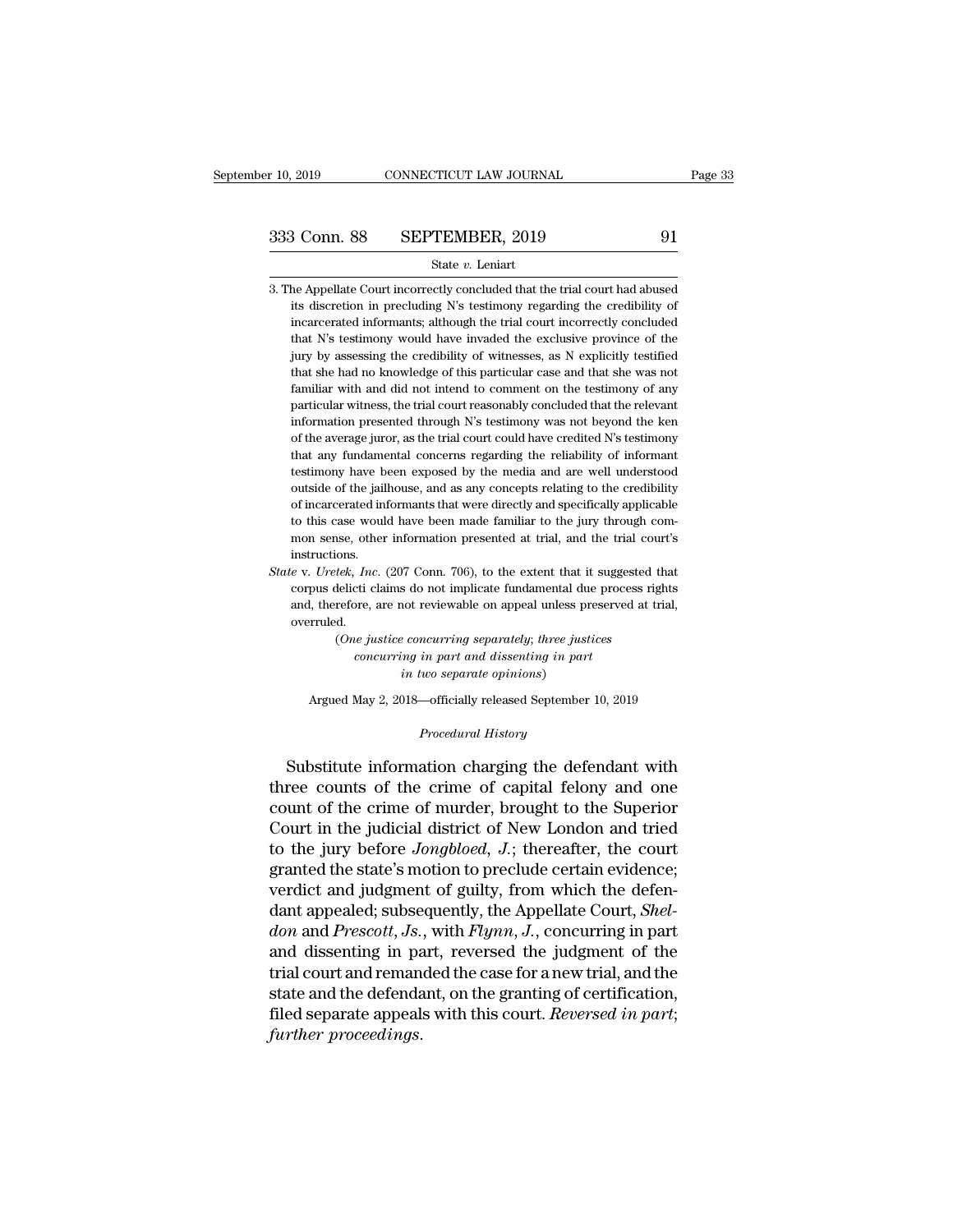# $\begin{tabular}{lll} \multicolumn{2}{l} \multicolumn{2}{l}{{\small\bf CONNECTICUT LAW JOURNAL}} & \multicolumn{2}{l}{September 10, 2019} \\ \hline \multicolumn{2}{l}{\textbf{92}} & \multicolumn{2}{l}{\textbf{SEPTEMBER, 2019}} & \multicolumn{2}{l}{333} & \multicolumn{2}{l}{\textbf{Conn. 88}} \\ & \multicolumn{2}{l}{\textbf{State $v$. Leniart}} & \multicolumn{2}{l}{\textbf{State $v$. Leniart}} \end{tabular}$

## State *v.* Leniart

*CONNECTICUT LAW JOURNAL* September 10, 2<br> **SEPTEMBER**, 2019 333 Conn. 88<br> *State v. Leniart*<br> *Stephen M. Carney*, senior assistant state's attorney,<br>
th whom, on the brief, were *Michael L. Regan*, state's<br>
torney and Jo SEPTEMBER, 2019 333 Conn. 88<br>
State *v*. Leniart<br>
Stephen M. Carney, senior assistant state's attorney,<br>
with whom, on the brief, were *Michael L. Regan*, state's<br>
attorney, and *John P. Gravalec-Pannone*, former senior<br>
a SEPTEMBER, 2019 333 Conn. 88<br>
State *v*. Leniart<br> *Stephen M. Carney*, senior assistant state's attorney,<br>
with whom, on the brief, were *Michael L. Regan*, state's<br>
attorney, and *John P. Gravalec-Pannone*, former senior<br> SEPTEMBER, 2019 333 Conn. 88<br>
State v. Leniart<br>
Stephen M. Carney, senior assistant state's attorney,<br>
with whom, on the brief, were Michael L. Regan, state's<br>
attorney, and John P. Gravalec-Pannone, former senior<br>
assist SET TEMENT, 2018 300 001... 30<br>
State v. Leniart<br>
Stephen M. Carney, senior assistant state's attorney,<br>
with whom, on the brief, were Michael L. Regan, state's<br>
attorney, and John P. Gravalec-Pannone, former senior<br>
assi (state). *Stephen M. Carney,* senior assistant state's attorney,<br>th whom, on the brief, were *Michael L. Regan*, state's<br>torney, and *John P. Gravalec-Pannone*, former senior<br>sistant state's attorney, for the appellant in Docket<br>D. with whom, on the brief, were *Michael L. Regan*, state's<br>attorney, and *John P. Gravalec-Pannone*, former senior<br>assistant state's attorney, for the appellant in Docket<br>No. SC 19809 and the appellee in Docket No. SC 19811 attorney, and *John P. Gravatec-1*<br>assistant state's attorney, for th<br>No. SC 19809 and the appellee i<br>(state).<br>*Lauren Weisfeld*, chief of legal<br>lee in Docket No. SC 19809 and No. SC 19811 (defendant).<br>*Opinion* 

tate).<br>
Lauren Weisfeld, chief of legal services, for the appel-<br>
e in Docket No. SC 19809 and the appellant in Docket<br>
b. SC 19811 (defendant).<br> *Opinion*<br>
MULLINS, J. Following a jury trial, the defendant,<br>
eorge Michael

## *Opinion*

Lauren Weisfeld, chief of legal services, for the appeller in Docket No. SC 19809 and the appellant in Docket<br>No. SC 19811 (defendant).<br> $opinion$ <br>MULLINS, J. Following a jury trial, the defendant,<br>George Michael Leniart, was c Lee in Docket No. SC 19809 and the appellant in Docket<br>No. SC 19811 (defendant).<br>*Opinion*<br>MULLINS, J. Following a jury trial, the defendant,<br>George Michael Leniart, was convicted of murder in<br>violation of General Statute No. SC 19811 (defendant).<br>
opinion<br>
(opinion<br>
MULLINS, J. Following a jury trial, the defendant,<br>
George Michael Leniart, was convicted of murder in<br>
violation of General Statutes § 53a-54a (a) and three<br>
counts of capita (MULLINS, J. Following a jury trial, the defendant,<br>
George Michael Leniart, was convicted of murder in<br>
violation of General Statutes § 53a-54a (a) and three<br>
counts of capital felony in violation of General Statutes<br>
(R *Opinion*<br>
MULLINS, J. Following a jury trial, the defendant,<br>
George Michael Leniart, was convicted of murder in<br>
violation of General Statutes § 53a-54a (a) and three<br>
counts of capital felony in violation of General St MULLINS, J. Following a jury trial, the defendant,<br>George Michael Leniart, was convicted of murder in<br>violation of General Statutes § 53a-54a (a) and three<br>counts of capital felony in violation of General Statutes<br>(Rev. t George Michael Leniart, was convicted of murder in violation of General Statutes  $\S$  53a-54a (a) and three counts of capital felony in violation of General Statutes (Rev. to 1995)  $\S$  53a-54b (5), (7), and (9), as amended violation of General Statutes § 53a-54a (a) and three<br>counts of capital felony in violation of General Statutes<br>(Rev. to 1995) § 53a-54b (5), (7), and (9), as amended<br>by Public Acts 1995, No. 95-16, § 4.<sup>1</sup> The Appellate counts of capital felony in violation of General Statutes<br>
(Rev. to 1995) § 53a-54b (5), (7), and (9), as amended<br>
by Public Acts 1995, No. 95-16, § 4.<sup>1</sup> The Appellate Court<br>
reversed the judgment of conviction and reman (Rev. to 1995) § 53a-54b (5), (7), and (9), as amended<br>by Public Acts 1995, No. 95-16, § 4.<sup>1</sup> The Appellate Court<br>reversed the judgment of conviction and remanded the<br>case for a new trial, holding that the trial court im by Public Acts 1995, No. 95-16, § 4.<sup>1</sup> The Appellate Court<br>reversed the judgment of conviction and remanded the<br>case for a new trial, holding that the trial court improp-<br>erly excluded (1) a videotape that depicted a pol reversed the judgment of conviction and remanded the<br>case for a new trial, holding that the trial court improp-<br>erly excluded (1) a videotape that depicted a police<br>officer interviewing a crucial prosecution witness prior<br> case for a new trial, holding that the trial court improperly excluded (1) a videotape that depicted a police<br>officer interviewing a crucial prosecution witness prior<br>to the administration of a polygraph examination, and<br>( erly excluded (1) a videotape that depicted a police<br>officer interviewing a crucial prosecution witness prior<br>to the administration of a polygraph examination, and<br>(2) certain expert testimony proffered by the defendant<br>re officer interviewing a crucial prosecution witness prior<br>to the administration of a polygraph examination, and<br>(2) certain expert testimony proffered by the defendant<br>regarding the reliability of jailhouse informant testito the administration of a polygraph examination, and<br>(2) certain expert testimony proffered by the defendant<br>regarding the reliability of jailhouse informant testi-<br>mony. *State* v. *Leniart*, 166 Conn. App. 142, 146–47, (2) certain expert testimony proffered by the defendant regarding the reliability of jailhouse informant testimony. *State* v. *Leniart*, 166 Conn. App. 142, 146–47, 140 A.3d 1026 (2016). The Appellate Court also consider regarding the<br>mony. *State* v. *l*<br>A.3d 1026 (2014)<br>and rejected th<br>ciency of the unit to appeal.<br>In its certified In its certified appeal, the state challenges the concluded rejected the defendant's claim regarding the suffi-<br>ancy of the underlying evidence. Id. We granted both<br>e state's and the defendant's petitions for certification A.3d 1026 (2016). The Appellate Court also considered<br>and rejected the defendant's claim regarding the suffi-<br>ciency of the underlying evidence. Id. We granted both<br>the state's and the defendant's petitions for certificati

and rejected the defendant's claim regarding the sufficiency of the underlying evidence. Id. We granted both<br>the state's and the defendant's petitions for certification<br>to appeal.<br>In its certified appeal, the state challen ciency of the underlying evidence. Id. We granted both<br>the state's and the defendant's petitions for certification<br>to appeal.<br>In its certified appeal, the state challenges the conclu-<br>sion of the Appellate Court that the v the state's and the defendant's petitions for certification<br>to appeal.<br>In its certified appeal, the state challenges the conclu-<br>sion of the Appellate Court that the videotape and<br>expert testimony were improperly excluded. on of the Appellate Court that the videotape and<br>spect testimony were improperly excluded. In his<br>opeal, the defendant contends that he is entitled to a<br>dgment of acquittal because, under the common-law<br><sup>1</sup>For the sake of expert testimony were improperly excluded. In his appeal, the defendant contends that he is entitled to a judgment of acquittal because, under the common-law  $\frac{1}{1}$  For the sake of simplicity, we note that all referenc

appeal, the defendant contends that he is entitled to a judgment of acquittal because, under the common-law  $\frac{1}{100}$  For the sake of simplicity, we note that all references in this opinion to § 53a-54b are to General S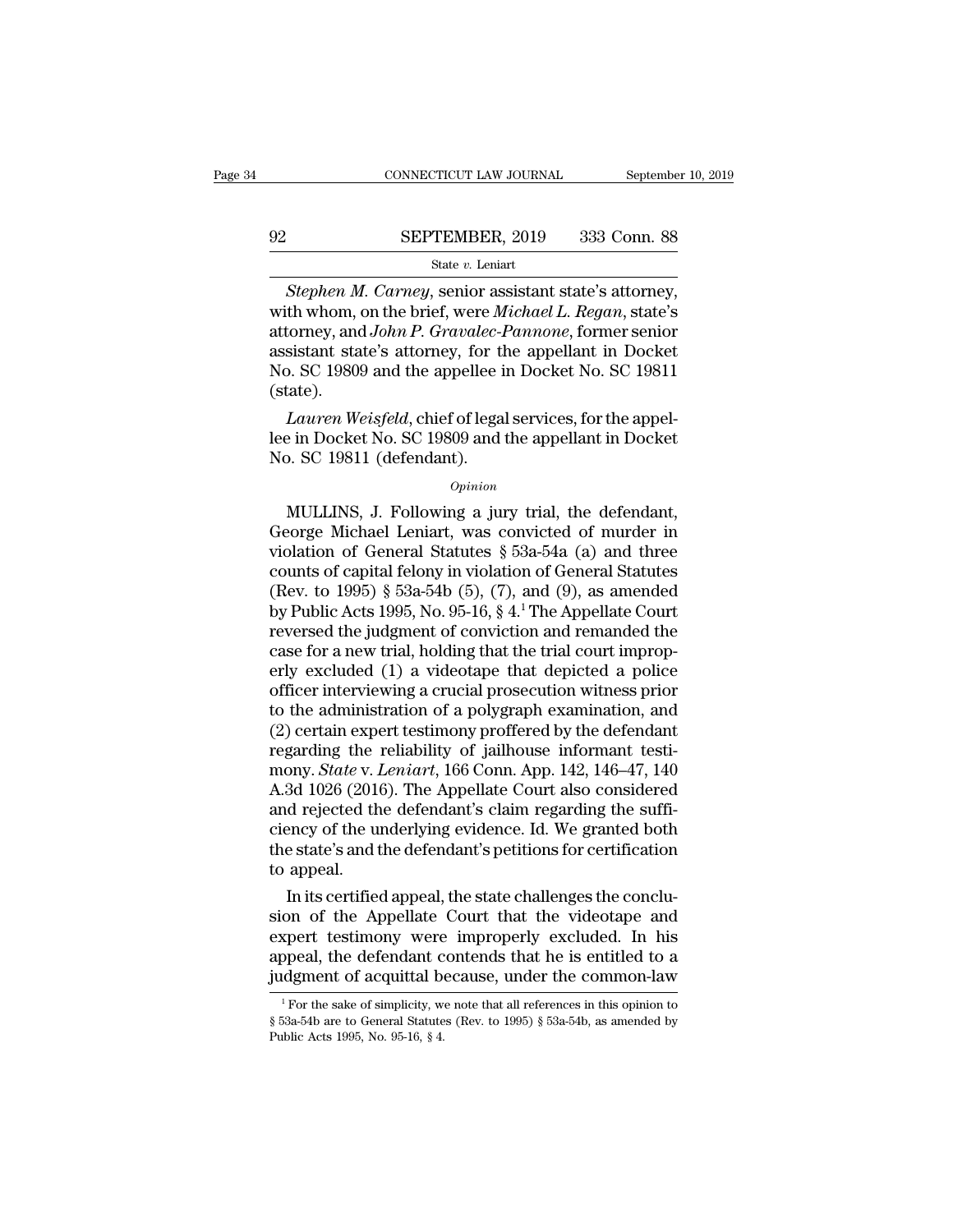| er 10, 2019  | CONNECTICUT LAW JOURNAL | Page 35 |
|--------------|-------------------------|---------|
| 333 Conn. 88 | SEPTEMBER, 2019         | 93      |
|              | State $v$ . Leniart     |         |

 $\begin{array}{r}\n \text{c}}\n \text{10, 2019}\n \text{COMNETICUT LAW JOURNAL}\n \end{array}\n \quad\n \begin{array}{r}\n \text{Page 3:}\n \text{333 Conn. } 88\n \text{ SEPTEMBER, 2019}\n \text{State } v. \text{ Leniart}\n \text{corpus delicti rule, the state failed to set forth sufficient\nevidence, independent of the defendant's own admission to establish that the allowed victim was in fact\n\end{array}$ 333 Conn. 88 SEPTEMBER, 2019 93<br>
<sup>State v</sup>. Leniart<br>
corpus delicti rule, the state failed to set forth sufficient<br>
evidence, independent of the defendant's own admis-<br>
sions, to establish that the alleged victim was, in f 333 Conn. 88 SEPTEMBER, 2019 93<br>
State v. Leniart<br>
corpus delicti rule, the state failed to set forth sufficient<br>
evidence, independent of the defendant's own admissions, to establish that the alleged victim was, in fact, dead. State  $v$ . Leniart<br>
From delicti rule, the state failed to set forth sufficient<br>
idence, independent of the defendant's own admis-<br>
ons, to establish that the alleged victim was, in fact,<br>
ad.<br>
We reverse the judgment of corpus delicti rule, the state failed to set forth sufficient<br>evidence, independent of the defendant's own admis-<br>sions, to establish that the alleged victim was, in fact,<br>dead.<br>We reverse the judgment of the Appellate Cou

corpus delict rule, the state failed to set forth sufficient<br>evidence, independent of the defendant's own admis-<br>sions, to establish that the alleged victim was, in fact,<br>dead.<br>We reverse the judgment of the Appellate Cour evidence, independent of the defendant is own admissions, to establish that the alleged victim was, in fact, dead.<br>We reverse the judgment of the Appellate Court with<br>respect to the state's appeal and affirm the judgment<br>w sions, to establish that the alleged victim was, in fact,<br>dead.<br>We reverse the judgment of the Appellate Court with<br>respect to the state's appeal and affirm the judgment<br>with respect to the defendant's appeal. Specifically We reverse the judgment of the Appellate Court with<br>respect to the state's appeal and affirm the judgment<br>with respect to the defendant's appeal. Specifically, we<br>conclude that (1) although the defendant's corpus<br>delicti We reverse the judgment of the Appellate Court with<br>respect to the state's appeal and affirm the judgment<br>with respect to the defendant's appeal. Specifically, we<br>conclude that (1) although the defendant's corpus<br>delicti c respect to the state's appeal and affirm the judgment<br>with respect to the defendant's appeal. Specifically, we<br>conclude that (1) although the defendant's corpus<br>delicti claim is not merely evidentiary and, therefore,<br>is re with respect to the defendant's appeal. Specifically, we<br>conclude that (1) although the defendant's corpus<br>delicti claim is not merely evidentiary and, therefore,<br>is reviewable on appeal, the Appellate Court correctly<br>conc conclude that (1) although the defendant's corpus<br>delicti claim is not merely evidentiary and, therefore,<br>is reviewable on appeal, the Appellate Court correctly<br>concluded that there was sufficient evidence to support<br>the c delicti claim is not merely evidentiary and, therefore,<br>is reviewable on appeal, the Appellate Court correctly<br>concluded that there was sufficient evidence to support<br>the conviction, (2) although the Appellate Court cor-<br>r is reviewable on appeal, the Appellate Court correctly<br>concluded that there was sufficient evidence to support<br>the conviction, (2) although the Appellate Court cor-<br>rectly concluded that the trial court's exclusion of the<br> concluded that there was sufficient evidence to support<br>the conviction, (2) although the Appellate Court cor-<br>rectly concluded that the trial court's exclusion of the<br>videotape was improper, the exclusion of that evidence<br> defendant. cuy concluded that the trial court s exclusion of the dectape was improper, the exclusion of that evidence as harmless, and (3) the Appellate Court incorrectly included that the trial court had abused its discretion precl via a harmless, and (3) the Appellate Court incorrectly<br>concluded that the trial court had abused its discretion<br>in precluding the expert testimony proffered by the<br>defendant.<br>The following facts, which the jury reasonabl

was narmiess, and (3) the Appellate Court incorrectly<br>concluded that the trial court had abused its discretion<br>in precluding the expert testimony proffered by the<br>defendant.<br>The following facts, which the jury reasonably concluded that the trial court had abused its discretion<br>in precluding the expert testimony proffered by the<br>defendant.<br>The following facts, which the jury reasonably could<br>have found, and procedural history are relevant In prectuality the expert testimony profiered by the<br>defendant.<br>The following facts, which the jury reasonably could<br>have found, and procedural history are relevant to the<br>claims before us. On May 29, 1996, the victim,<sup>2</sup> defendant.<br>The following facts, which the jury reasonably could<br>have found, and procedural history are relevant to the<br>claims before us. On May 29, 1996, the victim,<sup>2</sup> who<br>was then fifteen years old, snuck out of her pare The following facts, which the jury reasonably could<br>have found, and procedural history are relevant to the<br>claims before us. On May 29, 1996, the victim,<sup>2</sup> who<br>was then fifteen years old, snuck out of her parents'<br>home t have found, and procedural history are relevant to the claims before us. On May 29, 1996, the victim,<sup>2</sup> who was then fifteen years old, snuck out of her parents' home to meet Patrick J. Allain, a teenage friend also known claims before us. On May 29, 1996, the victim,<sup>2</sup> who<br>was then fifteen years old, snuck out of her parents'<br>home to meet Patrick J. Allain, a teenage friend also<br>known as P.J., so that they could smoke marijuana,<br>drink alc was then fifteen years old, snuck out of her parents'<br>home to meet Patrick J. Allain, a teenage friend also<br>known as P.J., so that they could smoke marijuana,<br>drink alcohol, and have sex. The two teenagers were<br>picked up b home to meet Pa<br>known as P.J., so<br>drink alcohol, ane<br>picked up by the c<br>three years old. Th<br>location near the dant's truck.<br>While parked, hink alcohol, and have sex. The two teenagers were<br>cked up by the defendant, who at the time was thirty-<br>ree years old. They then drove to a secluded, wooded<br>cation near the Mohegan-Pequot Bridge in the defen-<br>nt's truck.<br> drink alconol, and nave sex. The two teenagers were<br>picked up by the defendant, who at the time was thirty-<br>three years old. They then drove to a secluded, wooded<br>location near the Mohegan-Pequot Bridge in the defen-<br>dant'

picked up by the defendant, who at the time was thirty-<br>three years old. They then drove to a secluded, wooded<br>location near the Mohegan-Pequot Bridge in the defen-<br>dant's truck.<br>While parked, the victim and Allain kissed, three years old. They then drove to a sectuded, wooded<br>location near the Mohegan-Pequot Bridge in the defen-<br>dant's truck.<br>While parked, the victim and Allain kissed, drank<br>beer, and smoked marijuana. At some point, the de flocation near the Monegan-Pequot Bridge in the defendant's truck.<br>
While parked, the victim and Allain kissed, drank<br>
beer, and smoked marijuana. At some point, the defendant, who had told Allain that he was in a cult, c eer, and smoked marijuana. At some point, the defen-<br>ant, who had told Allain that he was in a cult, called<br>llain aside and told him that he wanted "to do" the<br>ctim and that he "wanted a body for the altar."<br><sup>2</sup> In accorda dant, who had told Allain that he was in a cult, called<br>Allain aside and told him that he wanted "to do" the<br>victim and that he "wanted a body for the altar."<br> $\frac{1}{2}$  In accordance with our policy of protecting the inte

Allain aside and told him that he wanted "to do" tiertim and that he "wanted a body for the altar."<br> $\frac{1}{\pi}$  in accordance with our policy of protecting the interests of the victim of sexual abuse, we decline to identif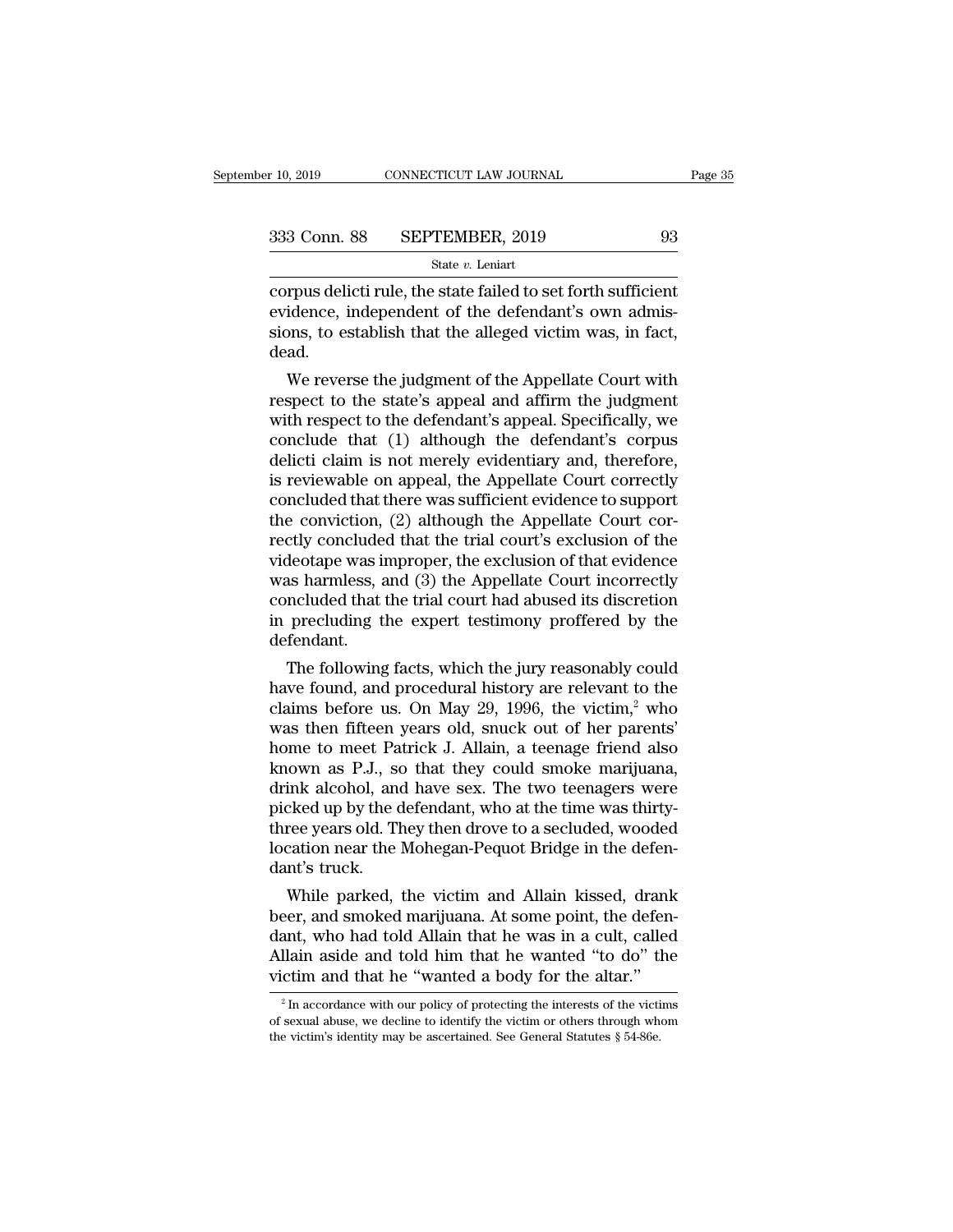# CONNECTICUT LAW JOURNAL September 10, 2019<br>94 SEPTEMBER, 2019 333 Conn. 88<br>State v. Leniart

## State *v.* Leniart

 $\frac{\text{COMNETICUT LAW JOURNAL}}{\text{SEPTEMBER, } 2019}$  333 Conn. 88<br>  $\frac{\text{State } v. \text{ Leniart}}{\text{Allain, who feared the defendant, returned to the lock and informed the victim that he and the defendant}\n\text{area going to range her Allwin then removed her clothes.}$ SEPTEMBER, 2019 333 Conn. 88<br>
State  $v$ . Leniart<br>
Allain, who feared the defendant, returned to the<br>
truck and informed the victim that he and the defendant<br>
were going to rape her. Allain then removed her clothes<br>
and ha SEPTEMBER, 2019 333 Conn. 88<br>
State v. Leniart<br>
Allain, who feared the defendant, returned to the<br>
truck and informed the victim that he and the defendant<br>
were going to rape her. Allain then removed her clothes<br>
and had SEPTEMBER, 2019 333 Conn. 88<br>
State v. Leniart<br>
Allain, who feared the defendant, returned to the<br>
truck and informed the victim that he and the defendant<br>
were going to rape her. Allain then removed her clothes<br>
and had SER TEMBER, 2019 2009 COMP. 30<br>
State v. Leniart<br>
Allain, who feared the defendant, returned to the<br>
truck and informed the victim that he and the defendant<br>
were going to rape her. Allain then removed her clothes<br>
and ha State  $v$ . Leniart<br>
Haliain, who feared the defendant, returned to the<br>
truck and informed the victim that he and the defendant<br>
were going to rape her. Allain then removed her clothes<br>
and had sex with her in the truck w Allain, who feared the defendant, returned to the<br>truck and informed the victim that he and the defendant<br>were going to rape her. Allain then removed her clothes<br>and had sex with her in the truck while the defendant<br>watche truck and informed the victim that he and the defendant<br>were going to rape her. Allain then removed her clothes<br>and had sex with her in the truck while the defendant<br>watched through the windshield. After Allain and the<br>vic were going to rape her. Allain then removed her clothes<br>and had sex with her in the truck while the defendant<br>watched through the windshield. After Allain and the<br>victim finished having sex, the defendant climbed into<br>the and had sex with<br>watched through<br>victim finished h<br>the truck and sex<br>held her breast.<br>not to be upset s<br>her further.<br>The defendan atched through the windshield. After Allain and the<br>tim finished having sex, the defendant climbed into<br>e truck and sexually assaulted the victim while Allain<br>ld her breast. After the assault, the victim pretended<br>t to be victim finished having sex, the defendant climbed into<br>the truck and sexually assaulted the victim while Allain<br>held her breast. After the assault, the victim pretended<br>not to be upset so that the defendant would not harm<br>

the truck and sexually assaulted the victim while Allain<br>held her breast. After the assault, the victim pretended<br>not to be upset so that the defendant would not harm<br>her further.<br>The defendant then drove the teenagers bac held her breast. After the assault, the victim pretended<br>not to be upset so that the defendant would not harm<br>her further.<br>The defendant then drove the teenagers back to<br>Allain's neighborhood. The defendant dropped off<br>All not to be upset so that the defendant would not harm<br>her further.<br>The defendant then drove the teenagers back to<br>Allain's neighborhood. The defendant dropped off<br>Allain near his home, and the victim remained in the<br>truck. her further.<br>The defendant then drove the teenagers back to<br>Allain's neighborhood. The defendant dropped off<br>Allain near his home, and the victim remained in the<br>truck. The victim never returned home that night and<br>was nev The defendant then<br>Allain's neighborhood.<br>Allain near his home, it<br>ruck. The victim neve<br>was never seen again, of<br>search by law enforce<br>recover her body.<br>Allain subsequently i lain's neighborhood. The defendant dropped off<br>lain near his home, and the victim remained in the<br>uck. The victim never returned home that night and<br>as never seen again, despite a protracted nationwide<br>arch by law enforcem Allain near his home, and the victim remained in the<br>truck. The victim never returned home that night and<br>was never seen again, despite a protracted nationwide<br>search by law enforcement. The search also did not<br>recover he

truck. The victim never returned home that night and<br>was never seen again, despite a protracted nationwide<br>search by law enforcement. The search also did not<br>recover her body.<br>Allain subsequently implicated the defendant was never seen again, despite a protracted nationwide<br>search by law enforcement. The search also did not<br>recover her body.<br>Allain subsequently implicated the defendant in the<br>victim's death. As a result, in 2008, the stat search by law enforcement. The search also did not<br>recover her body.<br>Allain subsequently implicated the defendant in the<br>victim's death. As a result, in 2008, the state charged<br>the defendant with murder in violation of § recover her body.<br>
Allain subsequently implicated the defendant in the<br>
victim's death. As a result, in 2008, the state charged<br>
the defendant with murder in violation of § 53a-54a,<br>
capital felony in violation of § 53a-5 Allain subsequently implicated the defendant in the victim's death. As a result, in 2008, the state charged the defendant with murder in violation of § 53a-54a, capital felony in violation of § 53a-54b (5) for murder in t victim's death. As a result, in 2008, the state charged<br>the defendant with murder in violation of  $\S$  53a-54a,<br>capital felony in violation of  $\S$  53a-54b (5) for murder<br>in the course of a kidnapping, capital felony in vio the defendant with murder i<br>capital felony in violation of<br>in the course of a kidnapping,<br>of § 53a-54b (7) for murder i<br>assault, and capital felony in<br>for murder of a person under<br>case was tried to a jury.<br>The state's case pital felony in violation of § 53a-54b (5) for murder<br>the course of a kidnapping, capital felony in violation<br>§ 53a-54b (7) for murder in the course of a sexual<br>sault, and capital felony in violation of § 53a-54b (9)<br>r mu in the course of a kidnapping, capital felony in violation<br>of § 53a-54b (7) for murder in the course of a sexual<br>assault, and capital felony in violation of § 53a-54b (9)<br>for murder of a person under the age of sixteen. T

of § 53a-54b (7) for murder in the course of a sexual<br>assault, and capital felony in violation of § 53a-54b (9)<br>for murder of a person under the age of sixteen. The<br>case was tried to a jury.<br>The state's case against the d assault, and capital felony in violation of § 53a-54b (9)<br>for murder of a person under the age of sixteen. The<br>case was tried to a jury.<br>The state's case against the defendant included the<br>testimony of four witnesses, who for murder of a person under the age of sixteen. The<br>case was tried to a jury.<br>The state's case against the defendant included the<br>testimony of four witnesses, who each testified that, at<br>different times, the defendant had case was tried to a jury.<br>
The state's case against the defendant included the<br>
testimony of four witnesses, who each testified that, at<br>
different times, the defendant had admitted, directly or<br>
indirectly, to killing the The state's case against the defendant included the<br>testimony of four witnesses, who each testified that, at<br>different times, the defendant had admitted, directly or<br>indirectly, to killing the victim. Allain, the state's k testimony of four witnesses, who each testified that, at<br>different times, the defendant had admitted, directly or<br>indirectly, to killing the victim. Allain, the state's key<br>witness, was serving a ten year sentence for an u different times, the defendant had admitted, directly or<br>indirectly, to killing the victim. Allain, the state's key<br>witness, was serving a ten year sentence for an unre-<br>lated sexual assault at the time of trial. He testif indirectly, to killing the victim. Allain, the state's key<br>witness, was serving a ten year sentence for an unre-<br>lated sexual assault at the time of trial. He testified that,<br>on the afternoon following the previously descr witness, was serving a ten year sentence for an unre-<br>lated sexual assault at the time of trial. He testified that,<br>on the afternoon following the previously described<br>events, the defendant had asked to meet with him on<br>a lated sexual assault at the time of trial. He testified that,<br>on the afternoon following the previously described<br>events, the defendant had asked to meet with him on<br>a path behind the Mohegan School in Montville. At that<br>m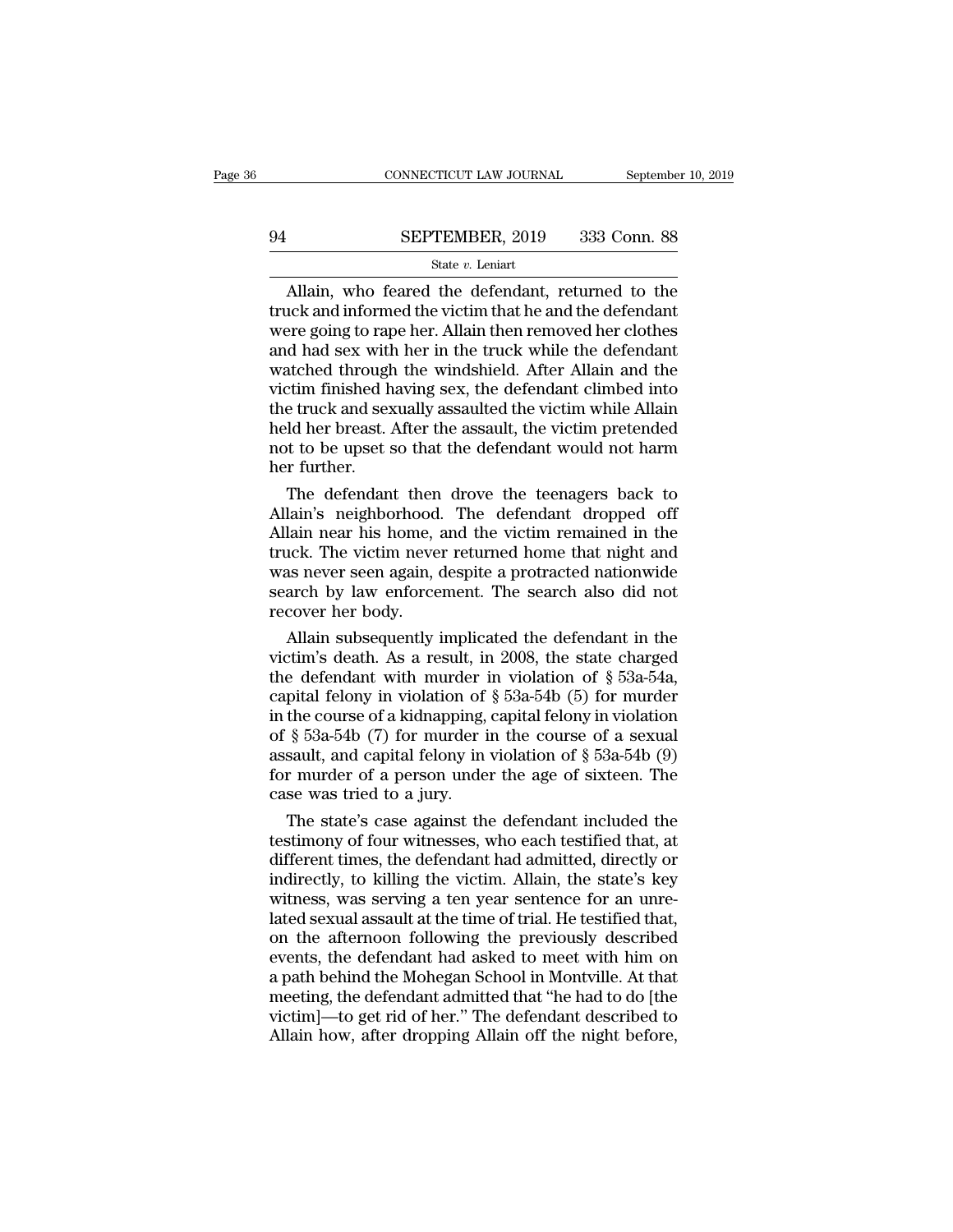$\begin{array}{r}\n \text{F 10, 2019}\n \text{COMNETICUT LAW JOURNAL}\n \end{array}\n \begin{array}{r}\n \text{Page 37}\n \text{Base 38}\n \text{SEPTEMBER, 2019}\n \text{State } v. \text{ Leninat}\n \end{array}\n \text{State } v. \text{ Leninat}\n \text{The had pretended to run out of gas near the path.<sup>3</sup> He then ripple the license plates off his truck, dragged the frontic victim into the words, and should be a factor of the second.}$ 333 Conn. 88 SEPTEMBER, 2019 95<br>  $\frac{\text{State } v. \text{ Leniat}}{2 \text{the rate } v. \text{ Leniat}}$ <br>
he had pretended to run out of gas near the path.<sup>3</sup> He<br>
then ripped the license plates off his truck, dragged the<br>
frantic victim into the woods, and ch 333 Conn. 88 SEPTEMBER, 2019 95<br>
State v. Leniart<br>
he had pretended to run out of gas near the path.<sup>3</sup> He<br>
then ripped the license plates off his truck, dragged the<br>
frantic victim into the woods, and choked her. Later<br> 333 Conn. 88 SEPTEMBER, 2019 95<br>
State v. Leniart<br>
he had pretended to run out of gas near the path.<sup>3</sup> He<br>
then ripped the license plates off his truck, dragged the<br>
frantic victim into the woods, and choked her. Later<br> State v. Leniart<br>
State v. Leniart<br>
he had pretended to run out of gas near the path.<sup>3</sup> He<br>
then ripped the license plates off his truck, dragged the<br>
frantic victim into the woods, and choked her. Later<br>
that evening, a state  $v$ . Lenart<br>
he had pretended to run out of gas near the path.<sup>3</sup> He<br>
then ripped the license plates off his truck, dragged the<br>
frantic victim into the woods, and choked her. Later<br>
that evening, at a second meetin he had pretended to run out of gas near the path.<sup>3</sup> He<br>then ripped the license plates off his truck, dragged the<br>frantic victim into the woods, and choked her. Later<br>that evening, at a second meeting, the defendant furthe then ripped the license plates off his truck, dragged the frantic victim into the woods, and choked her. Later that evening, at a second meeting, the defendant further confessed to Allain that he had killed the victim and frantic victim into the<br>that evening, at a seco:<br>confessed to Allain th<br>had "erased" her by j<br>trap and dropping the<br>the Thames River. Th<br>man at the time.<br>Like Allain, the sta Infessed to Allain that he had killed the victim and<br>the state's the victim and<br>the state's three other confession wit-<br>state Allain, the state's three other confession wit-<br>sses either were inmates at the time of trial or Followskill to Timahr and the time and direct at the time had<br>had "erased" her by placing her remains in a lobster<br>trap and dropping them into the mud at the bottom of<br>the Thames River. The defendant was a lobster fisher-<br>

rap and dropping them into the mud at the bottom of<br>the Thames River. The defendant was a lobster fisher-<br>man at the time.<br>Like Allain, the state's three other confession wit-<br>nesses either were inmates at the time of tria the Thames River. The defendant was a lobster fisher-<br>man at the time.<br>Like Allain, the state's three other confession wit-<br>nesses either were inmates at the time of trial or pre-<br>viously had been incarcerated. Each of the the Haantes Liver. The defendant was a rosster fisher<br>man at the time.<br>Iike Allain, the state's three other confession wit-<br>nesses either were inmates at the time of trial or pre-<br>viously had been incarcerated. Each of the Like Allain, the state's three other confession wit-<br>nesses either were inmates at the time of trial or pre-<br>viously had been incarcerated. Each of these three<br>witnesses had, at some point, been incarcerated with<br>the defen Like Allain, the state's three other confession wit-<br>nesses either were inmates at the time of trial or pre-<br>viously had been incarcerated. Each of these three<br>witnesses had, at some point, been incarcerated with<br>the defen nesses either were inmates at the time of trial or pre-<br>viously had been incarcerated. Each of these three<br>witnesses had, at some point, been incarcerated with<br>the defendant while he was serving time for an unre-<br>lated sex viously had been incarcerated. Each of these three<br>witnesses had, at some point, been incarcerated with<br>the defendant while he was serving time for an unre-<br>lated sexual assault charge. Kenneth S. Buckingham<br>testified that witnesses had, at some point, been incarcerated with<br>the defendant while he was serving time for an unre-<br>lated sexual assault charge. Kenneth S. Buckingham<br>testified that the defendant confided in him that he<br>accidentally the defendant while he was serving time for an unrelated sexual assault charge. Kenneth S. Buckingham testified that the defendant confided in him that he accidentally had choked an intoxicated young girl to death while ha lated sexual assault charge. Kenneth S. Buckingham<br>testified that the defendant confided in him that he<br>accidentally had choked an intoxicated young girl to<br>death while having sex with her and that he then dis-<br>membered th testified that the defendant confided in him that he accidentally had choked an intoxicated young girl to death while having sex with her and that he then dismembered the body and disposed of it in lobster pots "in the sou accidentally had choked an intoxicated young girl to<br>death while having sex with her and that he then dis-<br>membered the body and disposed of it in lobster pots<br>"in the sound." Buckingham also testified that a person<br>named death while having sex with her and that he then dis-<br>membered the body and disposed of it in lobster pots<br>"in the sound." Buckingham also testified that a person<br>named P.J. had been with the defendant and that victim<br>prio membered the body and disposed of it in lobster pots<br>"in the sound." Buckingham also testified that a person<br>named P.J. had been with the defendant and that victim<br>prior to the death. Michael S. Douton, Jr., testified that "in the sound." Buckingham also testified that a person<br>named P.J. had been with the defendant and that victim<br>prior to the death. Michael S. Douton, Jr., testified that<br>the defendant had told him that the victim "was in t named P.J. had been with the defendant and that victim<br>prior to the death. Michael S. Douton, Jr., testified that<br>the defendant had told him that the victim "was in the<br>river" and that "they would never convict him because prior to the death. Michael S. Douton, Jr., testified that<br>the defendant had told him that the victim "was in the<br>river" and that "they would never convict him because<br>they would never find [her] body," which had been<br>eate the defendant had told him that the victim "was in the river" and that "they would never convict him because<br>they would never find [her] body," which had been<br>eaten by crabs. Buckingham and Douton, like Allain,<br>each testif river" and that "they would never convict him because<br>they would never find [her] body," which had been<br>eaten by crabs. Buckingham and Douton, like Allain,<br>each testified that they hoped to receive some consider-<br>ation fro they would never find [her] body," which had been<br>eaten by crabs. Buckingham and Douton, like Allain,<br>each testified that they hoped to receive some consider-<br>ation from the state in return for their testimony. Zee<br>Y. Chin eaten by crabs. Buckingham and Douton, like Allain,<br>each testified that they hoped to receive some consider-<br>ation from the state in return for their testimony. Zee<br>Y. Ching, Jr., unlike the other witnesses, was not incareach testified that they hoped to receive some consideration from the state in return for their testimony. Zee Y. Ching, Jr., unlike the other witnesses, was not incarcerated or facing legal jeopardy at the time of trial. ation from the state in return for their<br>Y. Ching, Jr., unlike the other witnesses<br>cerated or facing legal jeopardy at th<br>Ching testified that the defendant admi<br>raped and killed a fifteen year old girl<br>that he had hidden Ching testified that the defendant admitted that he had<br>raped and killed a fifteen year old girl on his boat and<br>that he had hidden the body in a well before ultimately<br>dumping it in Long Island Sound.<br><br><br><br><br><br>Although Allain raped and killed a fifteen year old girl on his boat and<br>that he had hidden the body in a well before ultimately<br>dumping it in Long Island Sound.<br> $\frac{3}{100}$ Although Allain's testimony was unclear on this point, the jury

that he had hidden the body in a well before ultimately<br>dumping it in Long Island Sound.<br><sup>3</sup> Although Allain's testimony was unclear on this point, the jury reasonably<br>could have concluded that the path on which Allain and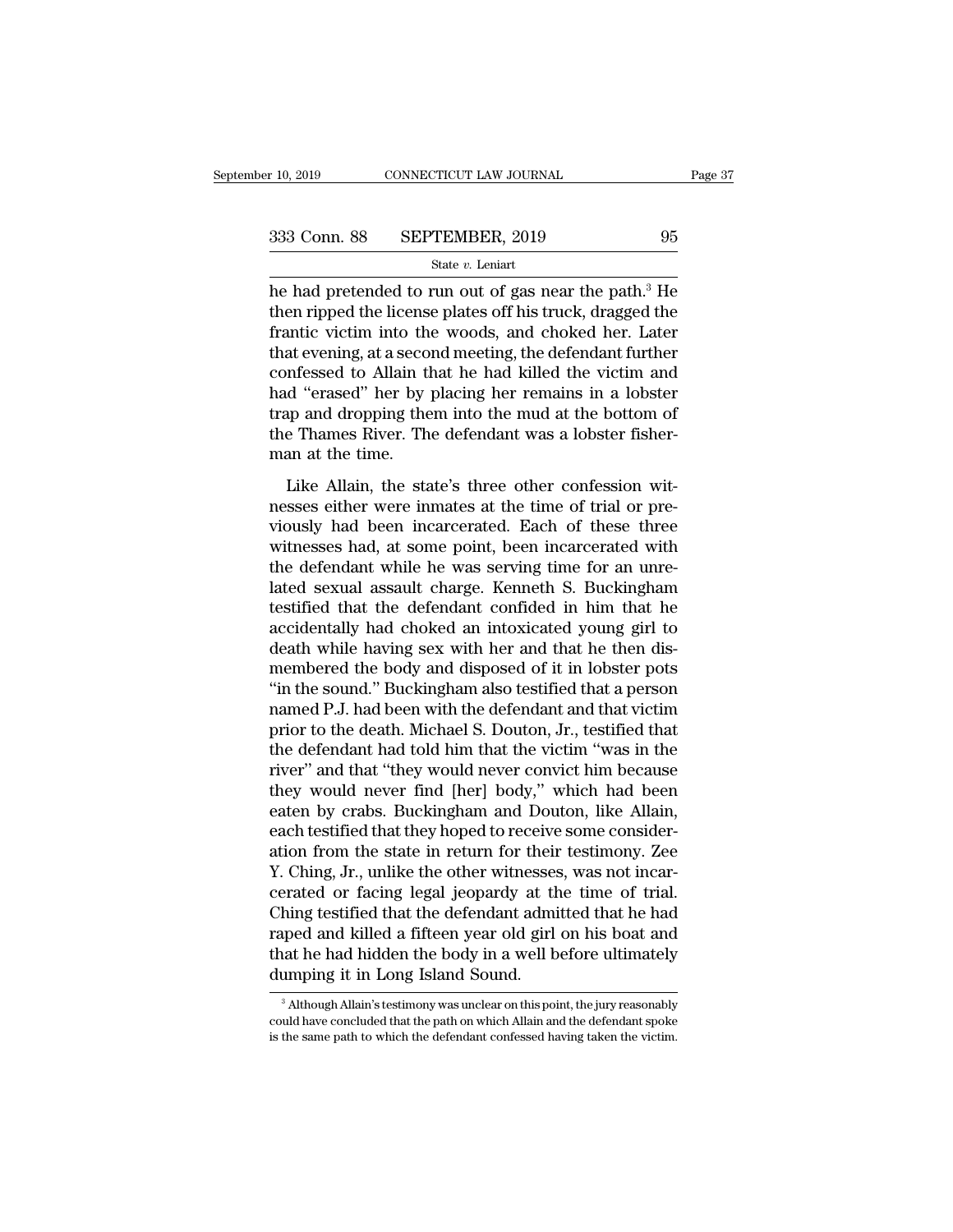# $\begin{tabular}{lll} \multicolumn{2}{l} \multicolumn{2}{l}{{\small\bf CONNECTICUT LAW JOURNAL}} & \multicolumn{2}{l}{September 10, 2019} \\ \hline \hline \multicolumn{2}{l}{\bf SEPTEMBER, 2019} & 333 & \multicolumn{2}{l}{\bf Conn. 88} \\ & \multicolumn{2}{l}{\bf State}\ v. Leniart & \multicolumn{2}{l}{\bf$

### State *v.* Leniart

CONNECTICUT LAW JOURNAL September 10, 2<br>
SEPTEMBER, 2019 333 Conn. 88<br>
State v. Leniart<br>
The jury returned a verdict of guilty on all counts.<br>
The jury returned a verdict of guilty on all counts.<br>
Re court merged the verdi SEPTEMBER, 2019 333 Conn. 88<br>
State  $v$ . Leniart<br>
The jury returned a verdict of guilty on all counts.<br>
The court merged the verdicts into a single conviction<br>
of capital felony and sentenced the defendant to a term<br>
of l **SEPTEMBER, 2019** 333 Conn. 88<br>
State v. Leniart<br>
The jury returned a verdict of guilty on all counts.<br>
The court merged the verdicts into a single conviction<br>
of capital felony and sentenced the defendant to a term<br>
of l **SEPTEMBER, 2019** 333 Conn. 88<br>
state *v*. Leniart<br>
The jury returned a verdict of guilty on all counts.<br>
The court merged the verdicts into a single conviction<br>
of capital felony and sentenced the defendant to a term<br>
of State  $v$ . Leniart<br>
The jury returned a verdict of guilty on all counts.<br>
The court merged the verdicts into a single conviction<br>
of capital felony and sentenced the defendant to a term<br>
of life imprisonment without the p State  $v$ . Lemart<br>The jury returned a verdict of guilty on all counts.<br>The court merged the verdicts into a single conviction<br>of capital felony and sentenced the defendant to a term<br>of life imprisonment without the possib The jury returned a verdict of guilty on all counts.<br>The court merged the verdicts into a single conviction<br>of capital felony and sentenced the defendant to a term<br>of life imprisonment without the possibility of release.<br>O The court merged the verdicts into a single conviction<br>of capital felony and sentenced the defendant to a term<br>of life imprisonment without the possibility of release.<br>On appeal to the Appellate Court, the defendant raised of capital felony and sentenced the defendant to a term<br>of life imprisonment without the possibility of release.<br>On appeal to the Appellate Court, the defendant raised<br>various challenges to the trial court's evidentiary ru of life imprisonment without the possibility of release.<br>On appeal to the Appellate Court, the defendant raised<br>various challenges to the trial court's evidentiary rulings<br>and also claimed, relying in part on the common-la On appeal to the Appellate Court, the defendant raised<br>various challenges to the trial court's evidentiary rulings<br>and also claimed, relying in part on the common-law<br>corpus delicti rule, that the evidence was insufficient various challenges to the trial court's evidentiary rulings<br>and also claimed, relying in part on the common-law<br>corpus delicti rule, that the evidence was insufficient<br>to sustain his conviction. *State* v. *Leniart*, supra and also claimed, relying in part on the common-law<br>corpus delicti rule, that the evidence was insufficient<br>to sustain his conviction. *State* v. *Leniart*, supra, 166<br>Conn. App. 146–49. The Appellate Court rejected the<br>de corpus delicti rule, that the evidence was insufficient<br>to sustain his conviction. *State* v. *Leniart*, supra, 166<br>Conn. App. 146–49. The Appellate Court rejected the<br>defendant's sufficiency claim but concluded that the<br>t to sustain his conviction. *State* v. *Leniart*, supra, 166<br>Conn. App. 146–49. The Appellate Court rejected the<br>defendant's sufficiency claim but concluded that the<br>trial court incorrectly had excluded the polygraph pre-<br> Conn. App. 146–49. The Appellate Court rejected the<br>defendant's sufficiency claim but concluded that the<br>trial court incorrectly had excluded the polygraph pre-<br>test interview videotape, as well as expert testimony<br>relatin defendant's sufficiency claim but concluded the rolly trial court incorrectly had excluded the polygrap test interview videotape, as well as expert test relating to the credibility of jailhouse informant Appellate Court th st interview videotape, as well as expert testimony<br>lating to the credibility of jailhouse informants. The<br>ppellate Court then concluded that those evidentiary<br>lings substantially affected the verdict and, accord-<br>gly, re relating to the credibility of jailhouse informants. The<br>Appellate Court then concluded that those evidentiary<br>rulings substantially affected the verdict and, accord-<br>ingly, remanded the case for a new trial.<sup>4</sup><br>We granted

Appellate Court then concluded that those evidentiary<br>rulings substantially affected the verdict and, accord-<br>ingly, remanded the case for a new trial.<sup>4</sup><br>We granted the state's petition for certification to<br>appeal, limit rulings substantially affected the verdict and, accord-<br>ingly, remanded the case for a new trial.<sup>4</sup><br>We granted the state's petition for certification to<br>appeal, limited to the questions of whether the Appel-<br>late Court co ingly, remanded the case for a new trial.<sup>4</sup><br>We granted the state's petition for certification to<br>appeal, limited to the questions of whether the Appel-<br>late Court correctly concluded that the trial court had<br>erroneously We granted the state's petition for certification to<br>appeal, limited to the questions of whether the Appel-<br>late Court correctly concluded that the trial court had<br>erroneously excluded the polygraph pretest interview<br>vide We granted the state's petition for certification to<br>appeal, limited to the questions of whether the Appel-<br>late Court correctly concluded that the trial court had<br>erroneously excluded the polygraph pretest interview<br>video appeal, limited to the questions of whether the Appellate Court correctly concluded that the trial court had<br>erroneously excluded the polygraph pretest interview<br>videotape and expert testimony regarding jailhouse<br>informant late Court correctly concluded that the trial court had<br>erroneously excluded the polygraph pretest interview<br>videotape and expert testimony regarding jailhouse<br>informant testimony and that those rulings substantially<br>affec erroneously excluded the polygraph pretest interview<br>videotape and expert testimony regarding jailhouse<br>informant testimony and that those rulings substantially<br>affected the verdict. *State* v. *Leniart*, 323 Conn. 918,<br>15 videotape and expert testimony regarding jailhouse<br>informant testimony and that those rulings substantially<br>affected the verdict. *State* v. *Leniart*, 323 Conn. 918,<br>150 A.3d 1149 (2016). We also granted the defendant's<br> informant testimony and that those rulings substantially<br>affected the verdict. *State* v. *Leniart*, 323 Conn. 918,<br>150 A.3d 1149 (2016). We also granted the defendant's<br>petition for certification to appeal, limited to th affected the verdict. *State* v. *Leniart*, 323 Conn. 918, 150 A.3d 1149 (2016). We also granted the defendant's petition for certification to appeal, limited to the question of whether the Appellate Court properly applied 150 A.3d 1149 (2016). We also granted the defendant's<br>petition for certification to appeal, limited to the ques-<br>tion of whether the Appellate Court properly applied<br>the corpus delicti rule in concluding that there was<br>suf petition for certification to appeal, limited it<br>tion of whether the Appellate Court prope<br>the corpus delicti rule in concluding that<br>sufficient evidence to sustain his conviction<br>and capital felony. *State* v. Leniart, 32 sufficient evidence to sustain his conviction of murder<br>and capital felony. *State* v. *Leniart*, 323 Conn. 918, 918–<br>19, 149 A.3d 499 (2016). Additional facts and procedural<br>history will be set forth as necessary.<br> $\frac{4 \$ and capital felony. *State* v. *Leniart*, 323 Conn. 918, 918–19, 149 A.3d 499 (2016). Additional facts and procedural history will be set forth as necessary.<br><sup>4</sup> Judge Flynn, writing separately, concluded that the Appellat

<sup>19, 149</sup> A.3d 499 (2016). Additional facts and procedural<br>history will be set forth as necessary.<br> $^{4}$ Judge Flynn, writing separately, concluded that the Appellate Court<br>majority had, in some respects, improperly articula corpus delicti claim. Writing separately, concluded that the Appellate Court majority had, in some respects, improperly articulated and applied the corpus delicti rule, but he agreed that the defendant could not prevail on *J.* Judge Flynn, writing separately, concluded and all and all and majority had, in some respects, improperly are pus delicti rule, but he agreed that the defend corpus delicti claim. See *State v. Leniart*, supr J., conc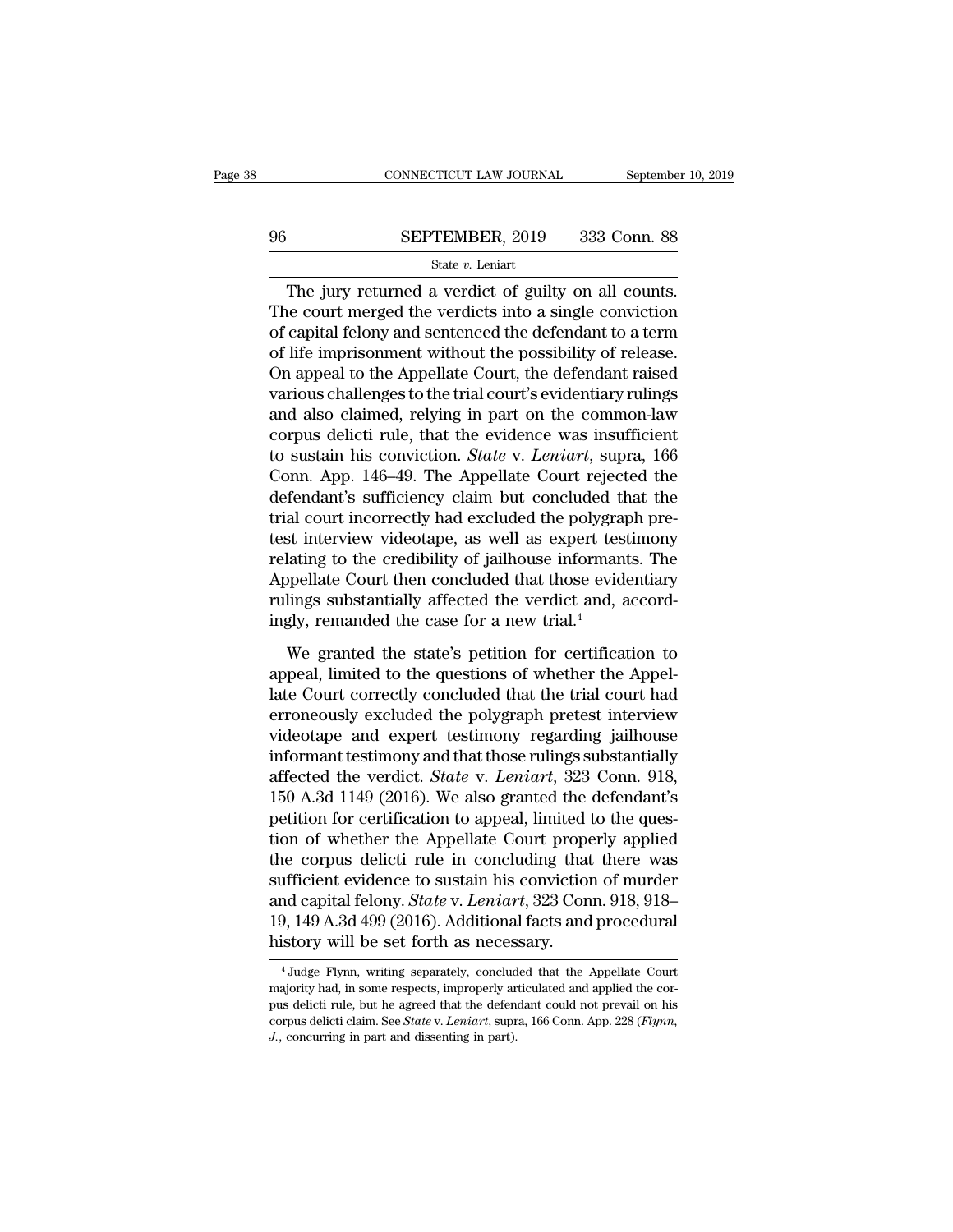$\begin{array}{r}\n \text{r } 10, 2019 \quad \text{CONNECTICUT LAW JOURNAL} \quad \text{Page } 39 \\
 \hline\n 333 \quad \text{Conn. } 88 \quad \text{SEPTEMBER, } 2019 \quad \text{State } v. \text{Leniat}\n \end{array}$ 

State *v.* Leniart

### I

SEPTEMBER, 2019<br>
State v. Leniart<br>
I<br>
CORPUS DELICTI RULE<br>
sider the claim raised in the defendant'  $\begin{array}{r} \text{3 Conn. } \text{88} \quad \text{SEPTEMBER, } 2019 \quad \text{97} \ \text{State } v. \text{ Leniart} \ \text{I} \ \text{CORPUS DELICTI RULE} \ \text{We first consider the claim raised in the defendant's}\ \text{peak. } \text{Before the Appellate Court, the defendant}\ \text{dued for the first time: } \text{see } \text{footnote } \text{7 of this coin} \end{array}$ State v. Leniart<br>
I<br>
CORPUS DELICTI RULE<br>
We first consider the claim raised in the defendant's<br>
appeal. Before the Appellate Court, the defendant<br>
argued, for the first time; see footnote 7 of this opin-<br>
ion: that the e  $\frac{1}{2}$  CORPUS DELICTI RULE<br>
We first consider the claim raised in the defendant's<br>
appeal. Before the Appellate Court, the defendant<br>
argued, for the first time; see footnote 7 of this opin-<br>
ion; that the evidence was I<br>CORPUS DELICTI RULE<br>We first consider the claim raised in the defendant's<br>appeal. Before the Appellate Court, the defendant<br>argued, for the first time; see footnote 7 of this opin-<br>ion; that the evidence was insufficient CORPUS DELICTI RULE<br>We first consider the claim raised in the defendant's<br>appeal. Before the Appellate Court, the defendant<br>argued, for the first time; see footnote 7 of this opin-<br>ion; that the evidence was insufficient t We first consider the claim raised in the defendant's<br>appeal. Before the Appellate Court, the defendant<br>argued, for the first time; see footnote 7 of this opin-<br>ion; that the evidence was insufficient to sustain his<br>convic We first consider the claim raised in the defendant's<br>appeal. Before the Appellate Court, the defendant<br>argued, for the first time; see footnote 7 of this opin-<br>ion; that the evidence was insufficient to sustain his<br>convic appeal. Before the Appellate Court, the defendant<br>argued, for the first time; see footnote 7 of this opin-<br>ion; that the evidence was insufficient to sustain his<br>conviction because, under the common-law corpus<br>delicti rule argued, for the first time; see footnote 7 of this opin-<br>ion; that the evidence was insufficient to sustain his<br>conviction because, under the common-law corpus<br>delicti rule, the state had failed to establish beyond a<br>reaso ion; that the evidence was insufficient to sustain his conviction because, under the common-law corpus delicti rule, the state had failed to establish beyond a reasonable doubt each element of the crimes charged.<br>As we exp conviction because, under the common-law corpus<br>
delicti rule, the state had failed to establish beyond a<br>
reasonable doubt each element of the crimes charged.<br>
As we explain more fully hereinafter, the corpus delicti<br>
rul delicti rule, the state had failed to establish beyond a<br>reasonable doubt each element of the crimes charged.<br>As we explain more fully hereinafter, the corpus delicti<br>rule, although defined and applied differently in other reasonable doubt each element of the crimes charged.<br>As we explain more fully hereinafter, the corpus delicti<br>rule, although defined and applied differently in other<br>jurisdictions, and even in our prior cases, generally<br>"p As we explain more fully hereinafter, the corpus delicti<br>rule, although defined and applied differently in other<br>jurisdictions, and even in our prior cases, generally<br>"prohibits a prosecutor from proving the [fact of a tra rule, although defined and applied differently in other<br>jurisdictions, and even in our prior cases, generally<br>"prohibits a prosecutor from proving the [fact of a trans-<br>gression] based solely on a defendant's extrajudicial jurisdictions, and even in our prior cases, generally<br>
"prohibits a prosecutor from proving the [fact of a transgression] based solely on a defendant's extrajudicial<br>
statements."<sup>5</sup> Black's Law Dictionary (7th Ed. 1999) "prohibits a prosecutor from proving the [fact of a transgression] based solely on a defendant's extrajudicial<br>statements."<sup>5</sup> Black's Law Dictionary (7th Ed. 1999) p.<br>346. In the present case, the defendant argued that<br>th statements."<sup>5</sup> Black's Law Dictionary (7th Ed. 1999) p.<br>346. In the present case, the defendant argued that<br>there was no evidence, aside from his various alleged<br>admissions, that the victim actually was dead, which<br>is th 346. In the present case, the defendant argued that<br>there was no evidence, aside from his various alleged<br>admissions, that the victim actually was dead, which<br>is the corpus delicti of murder. See *State* v. *Tillman*,<br>152 there was no evidence, aside from his various alleged admissions, that the victim actually was dead, which<br>is the corpus delicti of murder. See *State* v. *Tillman*,<br>152 Conn. 15, 20, 202 A.2d 494 (1964) ("[T]he corpus<br>de admissions, that the victim actually was dead, which<br>is the corpus delicti of murder. See *State* v. *Tillman*,<br>152 Conn. 15, 20, 202 A.2d 494 (1964) ("[T]he corpus<br>delicti consists of the occurrence of the specific kind<br> is the corpus delicti of murder. See *State* v. *Tillman*, 152 Conn. 15, 20, 202 A.2d 494 (1964) ("[T]he corpus delicti consists of the occurrence of the specific kind of loss or injury embraced in the crime charged.  $\dots$ 152 Conn. 15, 20, 202 A.2d 494 (1964) ("<br>delicti consists of the occurrence of the<br>of loss or injury embraced in the crime  $\alpha$ <br>[I]n a homicide case, the corpus delicti<br>the death, whether or not feloniously c:<br>person whom In a homicide case, the correlation of the specific version of the fact of e death, whether or not feloniously caused, of the rson whom the accused is charged with having killed murdered." [Footnote omitted.]).<br>In order t II] a homicide case, the corpus delicti is the fact of<br>the death, whether or not feloniously caused, of the<br>person whom the accused is charged with having killed<br>or murdered." [Footnote omitted.]).<br>In order to identify th

the death, whether or not feloniously caused, of the<br>person whom the accused is charged with having killed<br>or murdered." [Footnote omitted.]).<br>In order to identify the specific version of the rule<br>to be applied in the pre rule deals, whencef of hot reformodally caused, of the<br>person whom the accused is charged with having killed<br>or murdered." [Footnote omitted.]).<br>In order to identify the specific version of the rule<br>to be applied in the pr or murdered." [Footnote omitted.]).<br>In order to identify the specific version of the rule<br>to be applied in the present case, the Appellate Court<br>reviewed the purpose and history of the corpus delicti<br>rule. Believing itself In order to identify the specific version of the rule<br>to be applied in the present case, the Appellate Court<br>reviewed the purpose and history of the corpus delicti<br>rule. Believing itself to be bound by cases such as *State* In order to identify the specific version of the rule<br>to be applied in the present case, the Appellate Court<br>reviewed the purpose and history of the corpus delicti<br>rule. Believing itself to be bound by cases such as *Stat* the Belleving itself to be bound by cases such as *State* Uretek, Inc., 207 Conn. 706, 543 A.2d 709 (1988) (Ure-<br>k), a majority of the Appellate Court held that the prpus delicti rule is merely an evidentiary rule that  $\$ v. Uretek, Inc., 207 Conn. 706, 543 A.2d 709 (1988) (Uretek), a majority of the Appellate Court held that the corpus delicti rule is merely an evidentiary rule that  $\frac{1}{16}$  For the reasons discussed in part I B of this tek), a majority<br>corpus delicti ru<br> $\frac{1}{100}$ <br> $\frac{1}{100}$  For the reasons discommentators refer to<br>the corroboration rule.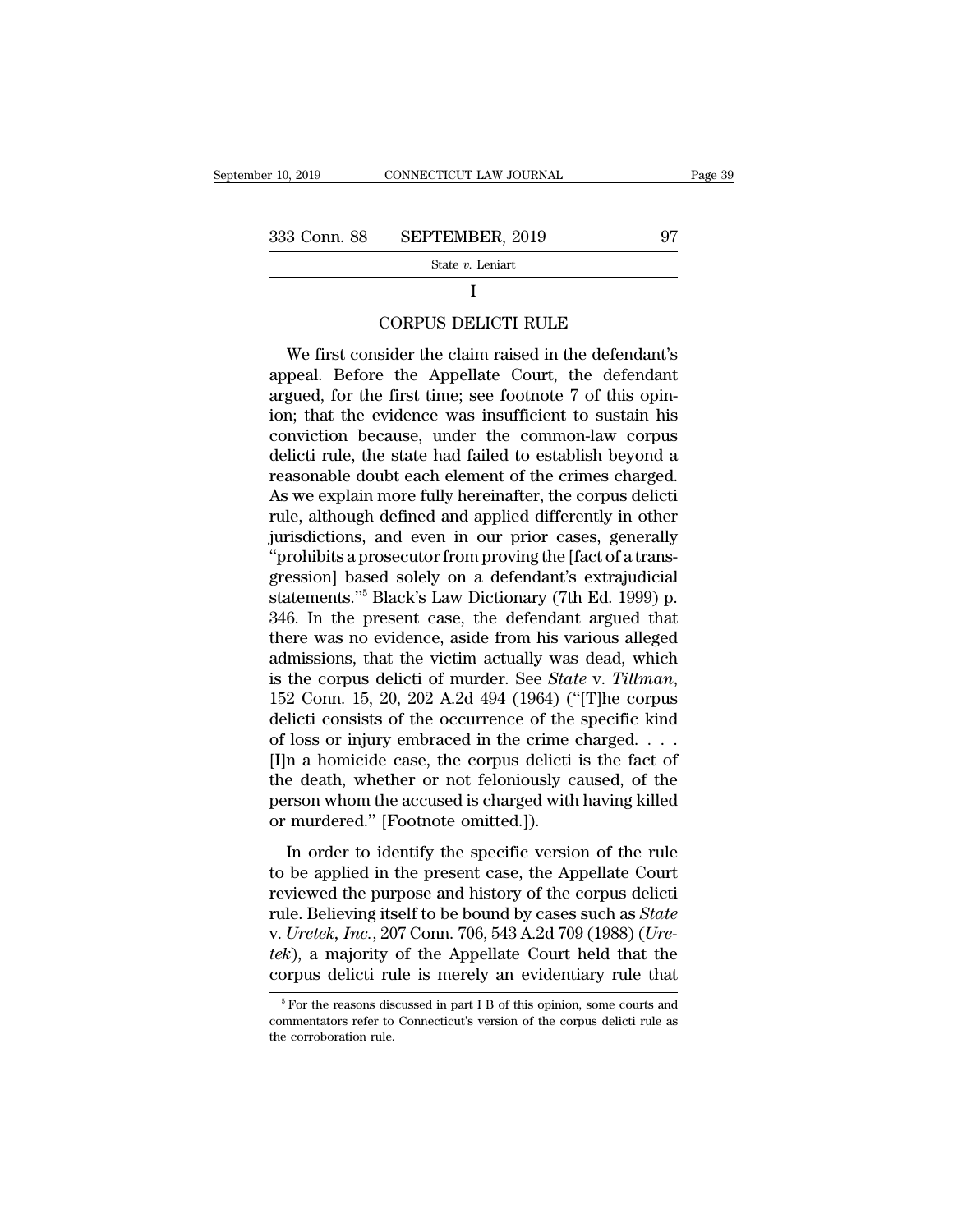# $\begin{tabular}{lll} \multicolumn{2}{l} \multicolumn{2}{l}{{\small\bf CONNECTICUT LAW JOURNAL}} & \multicolumn{2}{l}{\small \bf September~10, 2019} \\\\ 98 & \multicolumn{2}{l}{\bf SEPTEMBER, 2019} & 333 & \multicolumn{2}{l}{\bf Conn.~88} \\\\ \hline & {\bf State}\ v. {\bf Leniart} & \end{tabular}$

### State *v.* Leniart

**bars the use of a defendant's own uncorroborated extra-**<br>deliction of a defendant's own uncorroborated extra-<br>judicial confessions or admissions<sup>6</sup> to prove the corpus deliction of a crime. *State v. Leniart*, supra, 166 SEPTEMBER, 2019 333 Conn. 88<br>
State v. Leniart<br>
bars the use of a defendant's own uncorroborated extra-<br>
judicial confessions or admissions<sup>6</sup> to prove the corpus<br>
delicti of a crime. *State* v. Leniart, supra, 166 Conn.<br> SEPTEMBER, 2019 333 Conn. 88<br>
State *v*. Leniart<br>
bars the use of a defendant's own uncorroborated extra-<br>
judicial confessions or admissions<sup>6</sup> to prove the corpus<br>
delicti of a crime. *State* v. *Leniart*, supra, 166 Con SEPTEMBER, 2019 333 Conn. 88<br>
State v. Leniart<br>
bars the use of a defendant's own uncorroborated extra-<br>
judicial confessions or admissions<sup>6</sup> to prove the corpus<br>
delicti of a crime. *State* v. *Leniart*, supra, 166 Conn SEE TERESTRY TO SASE CORRECTS<br>
State v. Leniart<br>
bars the use of a defendant's own uncorroborated extra-<br>
judicial confessions or admissions<sup>6</sup> to prove the corpus<br>
delicti of a crime. *State* v. Leniart, supra, 166 Conn. state v. Lenart<br>
bars the use of a defendant's own uncorroborated extra-<br>
judicial confessions or admissions<sup>6</sup> to prove the corpus<br>
delicti of a crime. *State* v. *Leniart*, supra, 166 Conn.<br>
App. 151, 159. Because, in i bars the use of a defendant's own uncorroborated extra-<br>judicial confessions or admissions<sup>6</sup> to prove the corpus<br>delicti of a crime. *State* v. *Leniart*, supra, 166 Conn.<br>App. 151, 159. Because, in its view, the rule is judicial confessions or admissions<sup>6</sup> to prove the corpus<br>delicti of a crime. *State* v. *Leniart*, supra, 166 Conn.<br>App. 151, 159. Because, in its view, the rule is one of<br>admissibility, the Appellate Court majority concl delicti of a crime. *State* v. *Leniart*, supra, 166 Conn.<br>App. 151, 159. Because, in its view, the rule is one of<br>admissibility, the Appellate Court majority concluded<br>that the defendant had abandoned his corpus delicti<br>c App. 151, 159. Becau<br>admissibility, the Ap<br>that the defendant l<br>claim by failing to c<br>Allain, Buckingham,<br>testified that the defe<br>victim. Id., 151.<br>Judge Flynn, writi Internal and distributed and distributed at the defendant had abandoned his corpus deliction<br>im by failing to object at trial to the testimony of<br>lain, Buckingham, Ching, and Douton, each of whom<br>stified that the defendant In the defendant had abandoned instituted claim by failing to object at trial to the testimony of<br>Allain, Buckingham, Ching, and Douton, each of whom<br>testified that the defendant had confessed to killing the<br>victim. Id., 1

claim by laining to object at that to the testhilony of<br>Allain, Buckingham, Ching, and Douton, each of whom<br>testified that the defendant had confessed to killing the<br>victim. Id., 151.<br>Judge Flynn, writing a separate opinio Anam, Buckingham, Ching, and Douton, each of whom<br>testified that the defendant had confessed to killing the<br>victim. Id., 151.<br>Judge Flynn, writing a separate opinion concurring<br>in part and dissenting in part, concluded tha increasured that the defendant had comessed to kning the<br>victim. Id., 151.<br>Judge Flynn, writing a separate opinion concurring<br>in part and dissenting in part, concluded that the corpus<br>delicti rule is a hybrid rule—it is an Judge Flynn, writing a separate opinion concurring<br>in part and dissenting in part, concluded that the corpus<br>delicti rule is a hybrid rule—it is an evidentiary rule,<br>insofar as it provides that a defendant's confession is Judge Flynn, writing a separate opinion concurring<br>in part and dissenting in part, concluded that the corpus<br>delicti rule is a hybrid rule—it is an evidentiary rule,<br>insofar as it provides that a defendant's confession is<br> in part and dissenting in part, concluded that the corpus<br>delicti rule is a hybrid rule—it is an evidentiary rule,<br>insofar as it provides that a defendant's confession is<br>inadmissible in the absence of some corroborating e delicti rule is a hybrid rule—it is an evidentiary rule,<br>insofar as it provides that a defendant's confession is<br>inadmissible in the absence of some corroborating evi-<br>dence that a crime has been committed, but it also<br>is insofar as it provides that a defendant's confession is<br>inadmissible in the absence of some corroborating evi-<br>dence that a crime has been committed, but it also<br>is a substantive rule of criminal law providing that a<br>defen inadmissible in the absence of some corroborating evidence that a crime has been committed, but it also<br>is a substantive rule of criminal law providing that a<br>defendant cannot be convicted of a crime when the<br>only evidence dence that a crime has been committed, but it also<br>is a substantive rule of criminal law providing that a<br>defendant cannot be convicted of a crime when the<br>only evidence that the crime has been committed is the<br>defendant's is a substantive rule of criminal law providing that a<br>defendant cannot be convicted of a crime when the<br>only evidence that the crime has been committed is the<br>defendant's own uncorroborated confession. See id.,<br>236–37. Ju defendant cannot be convicted of a crime when the<br>only evidence that the crime has been committed is the<br>defendant's own uncorroborated confession. See id.,<br>236–37. Judge Flynn also opined that the rule should<br>be applied m only evidence that the crime has been committed is the<br>defendant's own uncorroborated confession. See id.,<br>236–37. Judge Flynn also opined that the rule should<br>be applied more strictly with respect to murder than<br>with resp defendant's own uncorroborated confession. See id.,<br>236–37. Judge Flynn also opined that the rule should<br>be applied more strictly with respect to murder than<br>with respect to other crimes, in that the state should<br>be requir 236–37. Judge Flynn also opined that the rule should<br>be applied more strictly with respect to murder than<br>with respect to other crimes, in that the state should<br>be required to set forth independent evidence of the<br>victim's be applied more strictly with respect to murder than<br>with respect to other crimes, in that the state should<br>be required to set forth independent evidence of the<br>victim's death and not simply extrinsic evidence that<br>tends t with respect to other crimes, in that the state should<br>be required to set forth independent evidence of the<br>victim's death and not simply extrinsic evidence that<br>tends to establish the credibility of the defendant's con-<br>f be required to set forth independent evidence of the victim's death and not simply extrinsic evidence that tends to establish the credibility of the defendant's confession. Id., 236. All three members of the Appellate Cou victim's death and not simply extrinsic evidence that<br>tends to establish the credibility of the defendant's con-<br>fession. Id., 236. All three members of the Appellate<br>Court panel agreed, however, that the state had, in any tends to establish the credibility of the defendant's confession. Id., 236. All three members of the Appellate Court panel agreed, however, that the state had, in any event, set forth sufficient, independent evidence of th Solon. Id., 250. All three members of the Appendence<br>burt panel agreed, however, that the state had, in any<br>ent, set forth sufficient, independent evidence of the<br>tim's death to satisfy the corpus delicti rule, regard-<br>ss bount pairer agreed, nowever, that the state had, in any<br>event, set forth sufficient, independent evidence of the<br>victim's death to satisfy the corpus delicti rule, regard-<br>less of how that rule is defined. Id., 171–75; i

Flynn, J., concurring in part and dissenting in part).<br>In his certified appeal, the defendant asks us to clarify<br>at (1) the corpus delicti rule is, at least in part, a<br><sup>6</sup>For brevity, subsequent references to "confessions

<sup>(</sup>*Fighth*, *J.*, concurring in part and disseming in part).<br>In his certified appeal, the defendant asks us to clarify<br>that (1) the corpus delicti rule is, at least in part, a<br><sup>6</sup>For brevity, subsequent references to "conf defendant.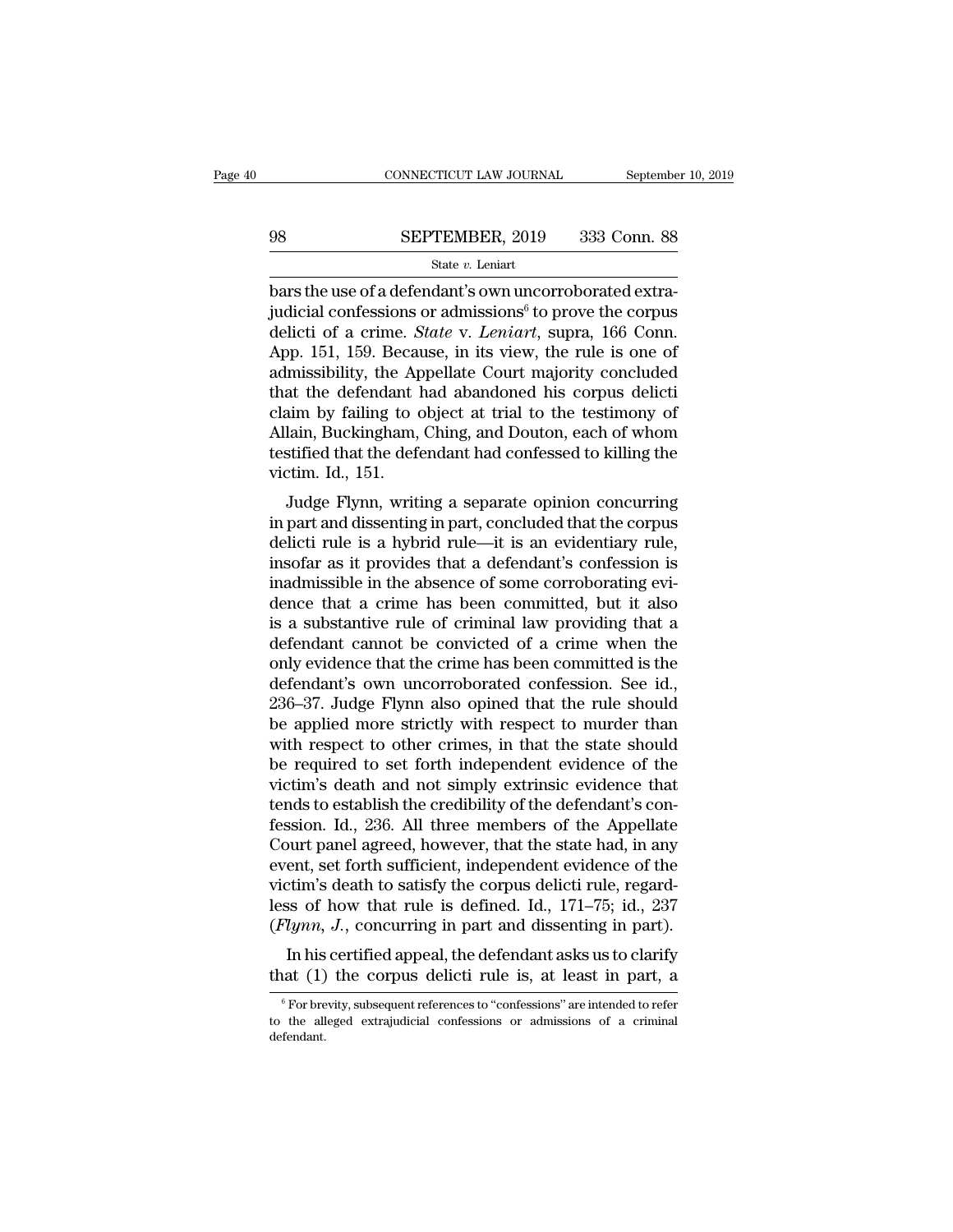$\begin{array}{ccc}\n \text{SUS} & \text{COMNETICUT LAW JOURNAL} \\
 \hline\n 333 & \text{Conn. } 88 & \text{SEPTEMBER, } 2019 & 99 \\
 \hline\n 333 & \text{Stan. } 88 & \text{SEPTEMBER, } 2019 & 99 \\
 \hline\n 333 & \text{Starive rule and, therefore, that his claim is reviewable on appeal despite his failure to object to the admission of the following.}\n \end{array}$ 333 Conn. 88 SEPTEMBER, 2019 99<br>  $\frac{\text{State } v. \text{ Leniat}}{\text{subset}}$ <br>
substantive rule and, therefore, that his claim is review-<br>
able on appeal despite his failure to object to the admis-<br>
sion of testimony regarding the confessions 333 Conn. 88 SEPTEMBER, 2019 99<br>
State v. Leniart<br>
substantive rule and, therefore, that his claim is review-<br>
substantive rule and, therefore, that his claim is review-<br>
substantive rule and despite his failure to object 333 Conn. 88 SEPTEMBER, 2019 99<br>
State *v*. Leniart<br>
substantive rule and, therefore, that his claim is review-<br>
able on appeal despite his failure to object to the admis-<br>
sion of testimony regarding the confessions at t State  $v$ . Leniart<br>
substantive rule and, therefore, that his claim is reviewable on appeal despite his failure to object to the admission of testimony regarding the confessions at trial, and (2) the rule bars a murder co substantive rule and, therefore, that his claim is reviewable on appeal despite his failure to object to the admission of testimony regarding the confessions at trial, and (2) the rule bars a murder conviction on the basi substantive rule and, therefore, that his claim is reviewable on appeal despite his failure to object to the admission of testimony regarding the confessions at trial, and (2) the rule bars a murder conviction on the basis able on appeal despite his failure to object to the admission of testimony regarding the confessions at trial, and (2) the rule bars a murder conviction on the basis of a defendant's confession in the absence of independen sion of testimony regarding the confessions at trial, and<br>(2) the rule bars a murder conviction on the basis of a<br>defendant's confession in the absence of independent<br>evidence that the alleged victim is dead. The defendant (2) the rule bars a murder conviction on the basis of a<br>defendant's confession in the absence of independent<br>evidence that the alleged victim is dead. The defendant<br>further contends that, in the present case, there was<br>not defendant's confession in the absence of independent<br>evidence that the alleged victim is dead. The defendant<br>further contends that, in the present case, there was<br>not sufficient extrinsic evidence to establish that the<br>vic evidence that the alleged victim is dead. The defendant<br>further contends that, in the present case, there was<br>not sufficient extrinsic evidence to establish that the<br>victim was dead. We agree with the defendant and Judge<br>F further contends that, in the present case, there was<br>not sufficient extrinsic evidence to establish that the<br>victim was dead. We agree with the defendant and Judge<br>Flynn that our state's common-law corpus delicti rule<br>is not sufficient extrinsic evidence to establish that the<br>victim was dead. We agree with the defendant and Judge<br>Flynn that our state's common-law corpus delicti rule<br>is a hybrid rule that has both substantive and evidentiar victim was dead. We agree with the defendant and Judge<br>Flynn that our state's common-law corpus delicti rule<br>is a hybrid rule that has both substantive and evidentiary<br>components, and that unpreserved corpus delicti claims Flynn that our state's common-law corpus delicti rule<br>is a hybrid rule that has both substantive and evidentiary<br>components, and that unpreserved corpus delicti claims<br>are, therefore, reviewable on appeal. We agree with th is a hybrid rule that has both substantive and evidentiary<br>components, and that unpreserved corpus delicti claims<br>are, therefore, reviewable on appeal. We agree with the<br>Appellate Court majority, however, that the rule doe components, and that unpreserved corpus delicti claims<br>are, therefore, reviewable on appeal. We agree with the<br>Appellate Court majority, however, that the rule does<br>not impose a higher standard of proof with respect to<br>mur are, therefore, reviewable on appeal. We agree with the<br>Appellate Court majority, however, that the rule does<br>not impose a higher standard of proof with respect to<br>murder than with respect to other crimes. Finally, we<br>conc Appellate Court majority, however, that the rule does<br>not impose a higher standard of proof with respect to<br>murder than with respect to other crimes. Finally, we<br>conclude that there was sufficient, independent corrob-<br>orat not impose a higher standard of proof with respect to<br>murder than with respect to other crimes. Finally, we<br>conclude that there was sufficient, independent corrob-<br>orating evidence both of the victim's death and of the<br>cre murder than with respect to other crimes. Final<br>conclude that there was sufficient, independent c<br>orating evidence both of the victim's death and<br>credibility of the defendant's confessions for th<br>to have found the defendan edibility of the defendant's confessions for the jury<br>have found the defendant guilty beyond a reason-<br>le doubt.<sup>7</sup> Accordingly, we affirm the judgment of the<br>ppellate Court with respect to this claim.<br>A<br>Assuming, arguendo

A

to have found the defendant guilty beyond a reasonable doubt.<sup>7</sup> Accordingly, we affirm the judgment of the Appellate Court with respect to this claim.<br>A<br>A<br>Assuming, arguendo, that the state is correct that the defendant's able doubt.' Accordingly, we affirm the judgment of the<br>Appellate Court with respect to this claim.<br>A<br>Assuming, arguendo, that the state is correct that the<br>defendant's corpus delicti claim was not preserved at<br>trial, we m Assuming, arguendo, that the state is correct that the efendant's corpus delicti claim was not preserved at ial, we must determine as a threshold matter whether  $\frac{7}{7}$  Because we agree with the defendant that the corpu Assuming, arguendo, that the state is correct that the defendant's corpus delicti claim was not preserved at trial, we must determine as a threshold matter whether  $\frac{7}{18}$  Because we agree with the defendant that the c

defendant's corpus delicti claim was not preserved at<br>trial, we must determine as a threshold matter whether<br><sup>7</sup>Because we agree with the defendant that the corpus delicti rule is a<br>hybrid rule that implicates his due proc Trial, we must determine as a threshold matter whether<br>
<sup>7</sup> Because we agree with the defendant that the corpus delicti rule is a<br>
hybrid rule that implicates his due process rights and, therefore, that his<br>
failure to obj The cause we agree with the defendant that the corpus delicti rule is a hybrid rule that implicates his due process rights and, therefore, that his failure to object to admission of his alleged confessions does not preclud <sup>7</sup> Because we<br>hybrid rule that<br>failure to object<br>appellate review<br>corpus delicti c<br>plain error.<br>The defendant brid rule that implicates his due process rights and, therefore, that his blure to object to admission of his alleged confessions does not preclude pellate review, we need not consider his alternative arguments that his pr failure to object to admission of his alleged confessions does not preclude appellate review, we need not consider his alternative arguments that his corpus delicti claim is properly preserved or should be reviewed for pla

appellate review, we need not consider his alternative arguments that his corpus delicti claim is properly preserved or should be reviewed for plain error.<br>The defendant contends that there also is insufficient evidence to expressive distribution in the state of the distribution of the existence of plain error.<br>The defendant contends that there also is insufficient evidence to prove<br>that he sexually assaulted, kidnapped, and intentionally ki by independent exists and the property preserved of should be fortened for proplain error.<br>The defendant contends that there also is insufficient evidence to prove<br>that he sexually assaulted, kidnapped, and intentionally k The defendant contends that he sexually assaulted, lead<br>Although those issues are now note that Allain's testimo:<br>by independent evidence, was<br>of all of the charged crimes.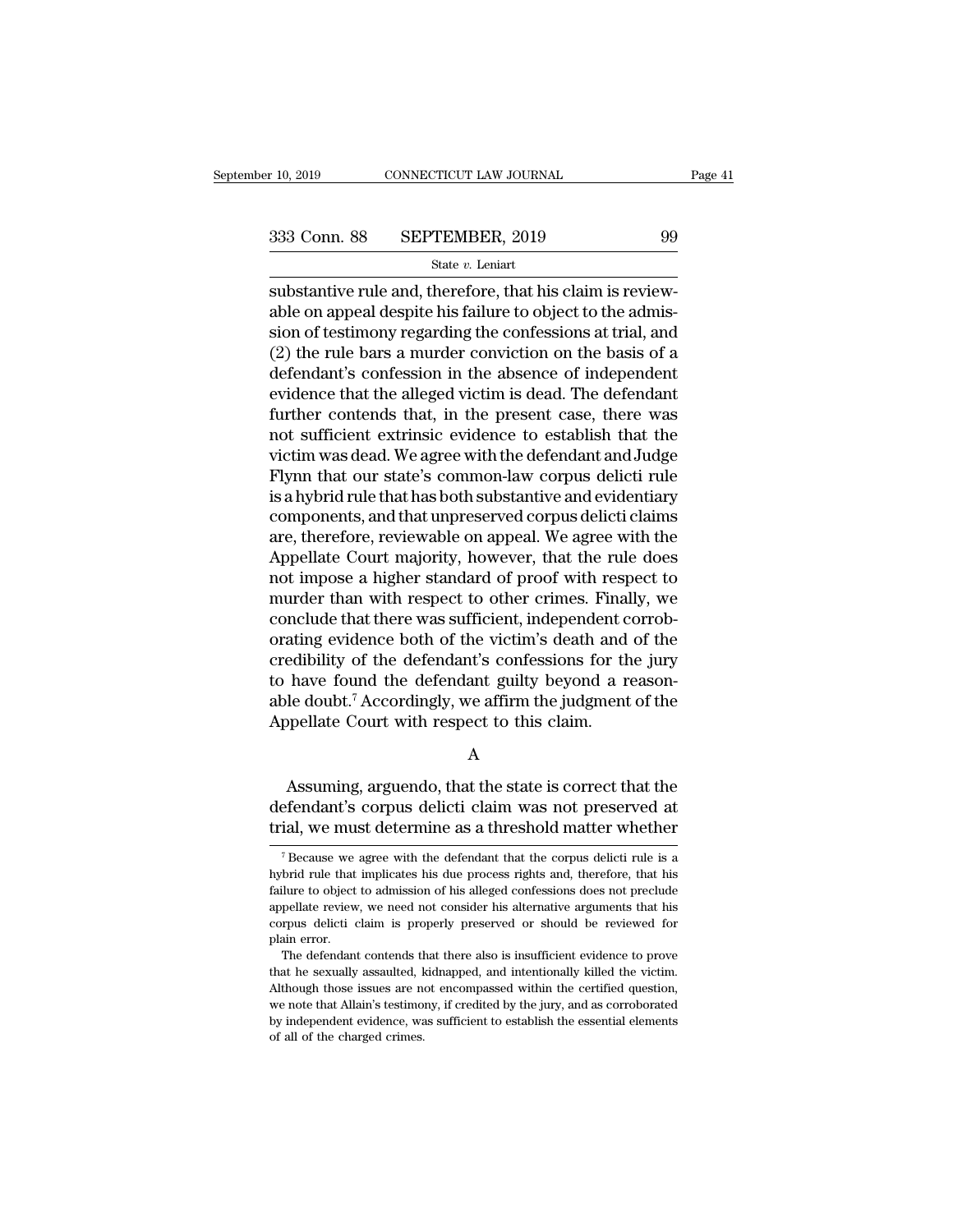# $\begin{tabular}{ll} \multicolumn{2}{l} \multicolumn{2}{c}{\text{CONNECTICUT LAW JOURNAL}} & \multicolumn{2}{c}{\text{September 10, 2019}}\\ \cline{2-2} \multicolumn{2}{c}{\text{COMNECTICUT LAW JOURNAL}} & \multicolumn{2}{c}{\text{September 10, 2019}}\\ \cline{2-2} \multicolumn{2}{c}{\text{StepTEMBER, 2019}} & \multicolumn{2}{c}{\text{333 Conn. 88}}\\ \cline{2-2} \multicolumn{2}{c}{\text{State $v$. Leniart}} & \multicolumn{2}{c}{\text{State $v$.} } \end$

### State *v.* Leniart

CONNECTICUT LAW JOURNAL September 10, 2019<br>
SEPTEMBER, 2019 333 Conn. 88<br>
State v. Leniart<br>
The corpus delicti rule is merely evidentiary or whether<br>
it encompasses a substantive component that invokes<br>
the defendant's due 100 SEPTEMBER, 2019 333 Conn. 88<br>
State v. Leniart<br>
the corpus delicti rule is merely evidentiary or whether<br>
it encompasses a substantive component that invokes<br>
the defendant's due process rights. If it is merely an<br>
ev 100 SEPTEMBER, 2019 333 Conn. 88<br>  $\frac{\text{State } v. \text{ Leniat}}{\text{the corpus} \text{ deliver}}$ <br>
the corpus delicti rule is merely evidentiary or whether<br>
it encompasses a substantive component that invokes<br>
the defendant's due process rights. If it is m EPTEMBER, 2019 333 Conn. 88<br>
State *v*. Leniart<br>
the corpus delicti rule is merely evidentiary or whether<br>
it encompasses a substantive component that invokes<br>
the defendant's due process rights. If it is merely an<br>
evide For the corpus delicti rule is merely evidentiary or whether<br>it encompasses a substantive component that invokes<br>the defendant's due process rights. If it is merely an<br>evidentiary rule of admissibility, then the defendant State *v*. Leniart<br>the corpus delicti rule is merely evidentiary or whether<br>it encompasses a substantive component that invokes<br>the defendant's due process rights. If it is merely an<br>evidentiary rule of admissibility, then the corpus delicti rule is merely evidentiary or whether<br>it encompasses a substantive component that invokes<br>the defendant's due process rights. If it is merely an<br>evidentiary rule of admissibility, then the defendant's<br>fa it encompasses a substantive component that invokes<br>the defendant's due process rights. If it is merely an<br>evidentiary rule of admissibility, then the defendant's<br>failure to raise his claim at trial precludes appellate<br>rev the defendant's due process rights. If it is merely an evidentiary rule of admissibility, then the defendant's failure to raise his claim at trial precludes appellate review. See, e.g., *State* v. *Gonzalez*, 315 Conn. 564 evidentiary rule of admissibility, then the defendant's<br>failure to raise his claim at trial precludes appellate<br>review. See, e.g., *State* v. *Gonzalez*, 315 Conn. 564, 591,<br>109 A.3d 453, cert. denied, U.S. , 136 S. Ct. 84 failure to raise his claim at trial precludes appellate<br>review. See, e.g., *State* v. *Gonzalez*, 315 Conn. 564, 591,<br>109 A.3d 453, cert. denied, U.S., 136 S. Ct. 84,<br>193 L. Ed. 2d 73 (2015). On the other hand, if the rul review. See, e.g., *State* v. *Gonzalez*, 315 Conn. 564, 591, 109 A.3d 453, cert. denied, U.S. , 136 S. Ct. 84, 193 L. Ed. 2d 73 (2015). On the other hand, if the rule establishes, as a substantive matter, the type or deg 109 A.3d 453, cert. denied, U.S. , 136 S. Ct. 84, 193 L. Ed. 2d 73 (2015). On the other hand, if the rule establishes, as a substantive matter, the type or degree of evidence necessary to establish that elements of a crim 193 L. Ed. 2d 73 (2015). On the other hand, if the rule<br>establishes, as a substantive matter, the type or degree<br>of evidence necessary to establish that elements of a<br>crime have been proven beyond a reasonable doubt,<br>then establishes, as a substantive matter, the type or degree<br>of evidence necessary to establish that elements of a<br>crime have been proven beyond a reasonable doubt,<br>then the defendant's claim is reviewable on appeal<br>regardless of evidence necessary to establish that elements of a<br>crime have been proven beyond a reasonable doubt,<br>then the defendant's claim is reviewable on appeal<br>regardless of whether he raised it at trial.<sup>8</sup> See, e.g.,<br>*State* crime have been proven beyond a reasonable doubt,<br>then the defendant's claim is reviewable on appeal<br>regardless of whether he raised it at trial.<sup>8</sup> See, e.g.,<br>*State* v. *Adams*, 225 Conn. 270, 275–76 n.3, 623 A.2d 42<br>(19 then the defendant's claim is reviewable on appeal<br>regardless of whether he raised it at trial.<sup>8</sup> See, e.g.,<br>*State* v. *Adams*, 225 Conn. 270, 275–76 n.3, 623 A.2d 42<br>(1993) (unpreserved insufficiency of evidence claims<br> regardless of whether he rai<br>State v. Adams, 225 Conn. 27(<br>(1993) (unpreserved insuffici<br>implicate due process rights<br>appeal). Whether the corpus of<br>substantive, or a hybrid of the<br>that we review de novo.<br>The parties and t ate v. Adams, 225 Conn. 270, 275–76 n.3, 623 A.2d 42<br>993) (unpreserved insufficiency of evidence claims<br>plicate due process rights and are reviewable on<br>peal). Whether the corpus delicti rule is evidentiary,<br>bstantive, or (1993) (unpreserved insufficiency of evidence claims<br>implicate due process rights and are reviewable on<br>appeal). Whether the corpus delicti rule is evidentiary,<br>substantive, or a hybrid of the two is a question of law<br>that

implicate due process rights and are reviewable on<br>appeal). Whether the corpus delicti rule is evidentiary,<br>substantive, or a hybrid of the two is a question of law<br>that we review de novo.<br>The parties and the Appellate Cou appeal). Whether the corpus delicti rule is evidentiary,<br>substantive, or a hybrid of the two is a question of law<br>that we review de novo.<br>The parties and the Appellate Court have identified<br>four factors that are relevant t substantive, or a hybrid of the two is a question of law<br>that we review de novo.<br>The parties and the Appellate Court have identified<br>four factors that are relevant to the question of whether<br>our state's corpus delicti rule that we review de novo.<br>The parties and the Appellate Court have identified<br>four factors that are relevant to the question of whether<br>our state's corpus delicti rule has both evidentiary and<br>substantive components: this co The parties and the Appellate Court have identified<br>four factors that are relevant to the question of whether<br>our state's corpus delicti rule has both evidentiary and<br>substantive components: this court's precedents, the<br>ap four factors that are relevant to the question of whether<br>our state's corpus delicti rule has both evidentiary and<br>substantive components: this court's precedents, the<br>approach followed by other jurisdictions, the rationa our state's corpus delicti rule has both evidentiary and<br>substantive components: this court's precedents, the<br>approach followed by other jurisdictions, the rationales<br>that underlie the rule, and issues regarding how the<br>ru substantive components: t<br>approach followed by other<br>that underlie the rule, and<br>rule is applied in practice.<br>compels the conclusion that<br>rule and, therefore, that th<br>claim is reviewable.<sup>9</sup> ile is applied in practice. Our review of these factors<br>ompels the conclusion that corpus delicti is a hybrid<br>le and, therefore, that the defendant's corpus delicti<br>aim is reviewable.<sup>9</sup><br><sup>8</sup> Aside from the question of revi compels the conclusion that corpus delicti is a hybrid<br>rule and, therefore, that the defendant's corpus delicti<br>claim is reviewable.<sup>9</sup><br><sup>8</sup> Aside from the question of reviewability, the distinction determines the<br>remedy th

rule and, therefore, that the defendant's corpus delictical<br>claim is reviewable.<sup>9</sup><br>Saside from the question of reviewability, the distinction determines the remedy that would be available to the defendant should he prevai claim is reviewable.<sup>9</sup><br>
<sup>8</sup> Aside from the question of reviewability, the distinction determines the<br>
remedy that would be available to the defendant should he prevail on his<br>
corpus delicti claim. If the confession test Fraction is reviewable.<br>  $\overline{\phantom{a}}$  is Aside from the question of reviewability, the distinction determines the remedy that would be available to the defendant should he prevail on his corpus delicti claim. If the confes <sup>8</sup> Aside from the question of reviewability, the distinction determines the remedy that would be available to the defendant should he prevail on his corpus delicti claim. If the confession testimony were found to have be remedy that would be available to the defendant should he prevail on his corpus delicti claim. If the confession testimony were found to have been improperly admitted, then he would be entitled to a new trial, assuming tha corpus delicti claim. If the confession testimony were found to have been improperly admitted, then he would be entitled to a new trial, assuming that the error was not deemed harmless, whereas a finding that the state's e that the error was not deemed harmless, whereas a finding that the state's evidence was insufficient to sustain a conviction would require his acquittal. See *Burks* v. *United States*, 437 U.S. 1, 16, 98 S. Ct. 2141, 57 evidence was insufficient to sustain a conviction would require his acquittal.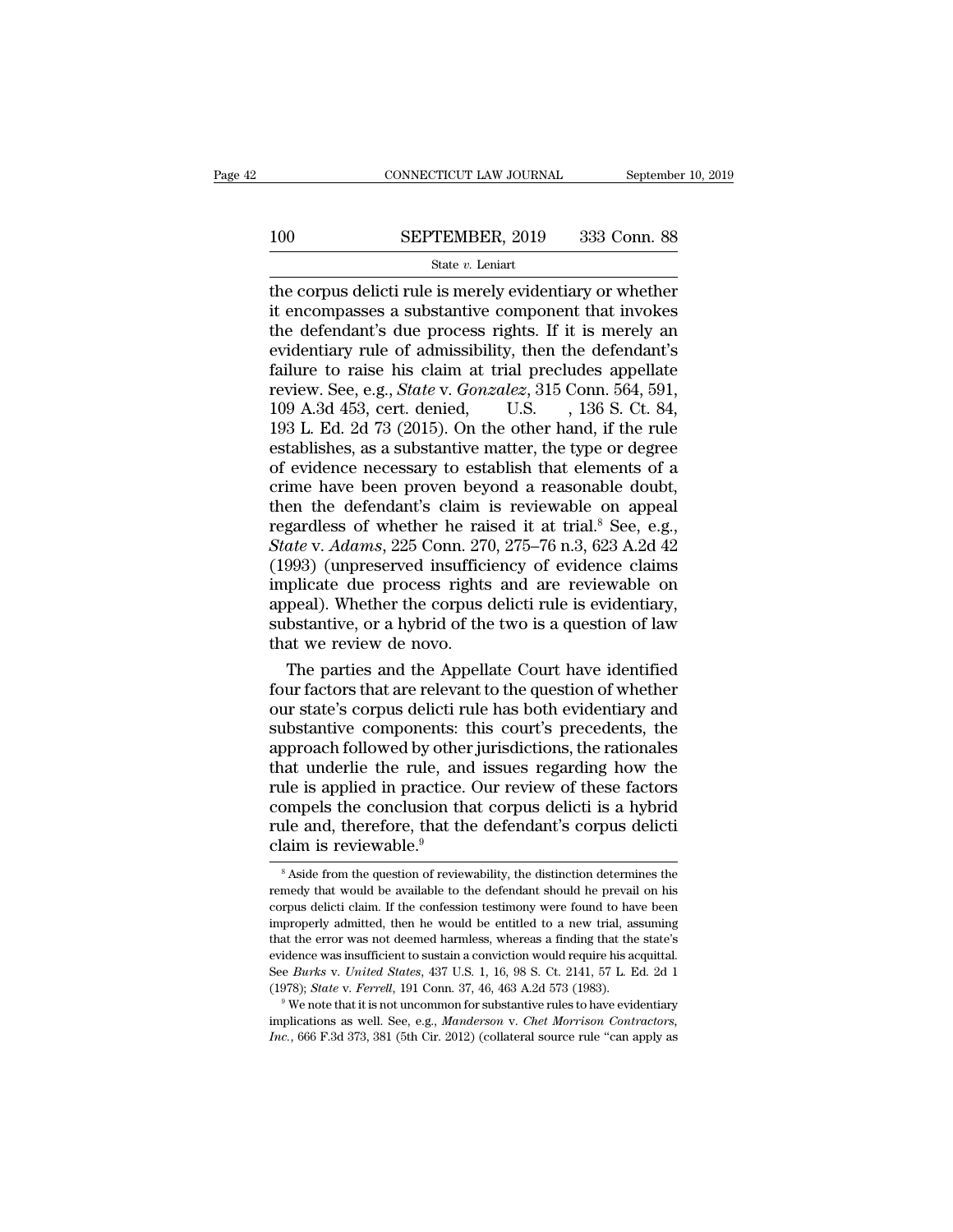$\begin{array}{r}\n 10, 2019 \quad \text{CONNECTICUT LAW JOURNAL} \quad \text{Page 43} \\
 \hline\n 333 \quad \text{Conn. } 88 \quad \text{SEPTEMBER, } 2019 \quad \text{State } v. \text{Leniat}\n \end{array}$ 

State *v.* Leniart

1

 $\begin{array}{r} \text{3 Conn. } \text{88} \quad \text{SEPTEMBER, } 2019 \quad \text{101} \ \text{State } v. \text{ Leniart} \ \text{1} \ \end{array}$ The Appellate Court began by comprehensively<br>
eviewing the purpose, history, and present scope of 333 Conn. 88 SEPTEMBER, 2019 101<br>
State v. Leniart<br>
1<br>
The Appellate Court began by comprehensively<br>
"reviewing the purpose, history, and present scope of<br>
the corpus delicti rule in Connecticut." State v. Leniart,<br>
super The Appellate Court began by comprehensively<br>
The Appellate Court began by comprehensively<br>
"reviewing the purpose, history, and present scope of<br>
the corpus delicti rule in Connecticut." *State* v. *Leniart*,<br>
supra, 166 1<br>
The Appellate Court began by comprehensively<br>
"reviewing the purpose, history, and present scope of<br>
the corpus delicti rule in Connecticut." State v. Leniart,<br>
supra, 166 Conn. App. 151–52. Although we have not<br>
previo The Appellate Court began by comprehensively<br>
"reviewing the purpose, history, and present scope of<br>
the corpus delicti rule in Connecticut." State v. Leniart,<br>
supra, 166 Conn. App. 151–52. Although we have not<br>
previousl The Appellate Court began by comprehensively<br>
"reviewing the purpose, history, and present scope of<br>
the corpus delicti rule in Connecticut." *State v. Leniart*,<br>
supra, 166 Conn. App. 151–52. Although we have not<br>
previou "reviewing the purpose, history, and present scope of<br>the corpus delicti rule in Connecticut." *State* v. Leniart,<br>supra, 166 Conn. App. 151–52. Although we have not<br>previously analyzed the issue in any depth, our corpus<br> the corpus delicti rule in Connecticut." *State* v. *Leniart*, supra, 166 Conn. App. 151–52. Although we have not previously analyzed the issue in any depth, our corpus delicti decisions, if not entirely consistent, genera supra, 166 Conn. App. 151–52. Although we have not<br>previously analyzed the issue in any depth, our corpus<br>delicti decisions, if not entirely consistent, generally<br>support the conclusion that the rule is a hybrid one<br>that b previously analyzed the issue in any depth, our corpus<br>delicti decisions, if not entirely consistent, generally<br>support the conclusion that the rule is a hybrid one<br>that both bars the admissibility of uncorroborated con-<br>f delicti decisions, if not entirely consistent, generally<br>support the conclusion that the rule is a hybrid one<br>that both bars the admissibility of uncorroborated con-<br>fession evidence and imposes a substantive due process<br> support the conclusion that the rule is a hybrid one<br>that both bars the admissibility of uncorroborated con-<br>fession evidence and imposes a substantive due process<br>requirement. In one case, for example, the defendant<br>claim that both bars the admissibility of uncorroborated confession evidence and imposes a substantive due process<br>requirement. In one case, for example, the defendant<br>claimed that "there was insufficient extrinsic evidence<br>of t fession evidence and imposes a substantive due process<br>requirement. In one case, for example, the defendant<br>claimed that "there was insufficient extrinsic evidence<br>of the corpus delicti to warrant the court's admission<br>of requirement. In one case, for example, the defendant<br>claimed that "there was insufficient extrinsic evidence<br>of the corpus delicti to warrant the court's admission<br>of his confessions . . . . " *State* v. *Doucette*, 147 Co claimed that "there was insufficient extrinsic evidence<br>of the corpus delicti to warrant the court's admission<br>of his confessions  $\ldots$ ." *State* v. *Doucette*, 147 Conn.<br>95, 97, 157 A.2d 487 (1959), overruled in part by of the corpus delicti to warrant the court's admission<br>of his confessions . . . ." *State* v. *Doucette*, 147 Conn.<br>95, 97, 157 A.2d 487 (1959), overruled in part by *State*<br>v. *Tillman*, 152 Conn. 15, 20, 202 A.2d 494 (1 of his confessions . . . ." State v. Doucette, 147 Conn.<br>95, 97, 157 A.2d 487 (1959), overruled in part by State<br>v. Tillman, 152 Conn. 15, 20, 202 A.2d 494 (1964). In<br>Doucette, this court agreed that "[p]roperly this [ext 95, 97, 157 A.2d 487 (1959), overruled in part by *State* v. *Tillman*, 152 Conn. 15, 20, 202 A.2d 494 (1964). In *Doucette*, this court agreed that "[p]roperly this [extrinsic] evidence should be introduced and the court v. *Tillman*, 152 Conn. 15, 20, 202 A.2d 494 (1964). In *Doucette*, this court agreed that "[p]roperly this [extrinsic] evidence should be introduced and the court satisfied of its substantial character and sufficiency to Doucette, this court agreed that "[p]roperly this [extrin-<br>sic] evidence should be introduced and the court satis-<br>fied of its substantial character and sufficiency to<br>render the confession admissible, before the latter is sic] evidence should be introduced and the court satisfied of its substantial character and sufficiency to render the confession admissible, before the latter is allowed in evidence." (Internal quotation marks omitted.) *S* fied of its substantial character and sufficiency to<br>render the confession admissible, before the latter is<br>allowed in evidence." (Internal quotation marks omit-<br>ted.) *State* v. *Doucette*, supra, 100. At the same time,<br>w render the confession admissible, before the latter is<br>allowed in evidence." (Internal quotation marks omit-<br>ted.) *State* v. *Doucette*, supra, 100. At the same time,<br>we made clear in describing the rule that it not only<br> allowed in evidence." (Internal quotation marks omit-<br>ted.) *State* v. *Doucette*, supra, 100. At the same time,<br>we made clear in describing the rule that it not only<br>governs the admission of confession evidence but also<br>s ted.) *State* v. *Doucette*, supra, 100. At the same time,<br>we made clear in describing the rule that it not only<br>governs the admission of confession evidence but also<br>sets the conditions for obtaining a conviction. "[T]he<br> we made clear in describing the rule that it not only<br>governs the admission of confession evidence but also<br>sets the conditions for obtaining a conviction. "[T]he<br>corpus delicti," we said, "cannot be established by the<br>[ex governs the admission of confession evidence but also<br>sets the conditions for obtaining a conviction. "[T]he<br>corpus delicti," we said, "cannot be established by the<br>[extrajudicial] confession of the defendant unsupported<br>b sets the conditions for obtaining a conviction. "[T]he<br>corpus delicti," we said, "cannot be established by the<br>[extrajudicial] confession of the defendant unsupported<br>by corroborative evidence." (Internal quotation marks<br> corpus delicti," we said, "cannot be established by the<br>[extrajudicial] confession of the defendant unsupported<br>by corroborative evidence." (Internal quotation marks<br>omitted.) Id., 98–99. "The Connecticut rule, which we<br>re [extrajudicial] confession of the defendant unsupported<br>by corroborative evidence." (Internal quotation marks<br>omitted.) Id., 98–99. "The Connecticut rule, which we<br>reaffirm, is that, although the confession is evidence<br>ten

was committed . . . and the defendant's agency<br>therein, *it is not sufficient of itself to prove the former*,<br>evidentiary rule or as substantive rule of damages, or both"); *Strout* v.<br>*Paisley*, Docket No. CIV. 00-107-B **therein, it is not sufficient of itself to previdentiary rule or as substantive rule of damages,** *Paisley*, Docket No. CIV. 00-107-B (MJK), 2000 WL December 4, 2000) ("any rule, whether [common-law have both substantive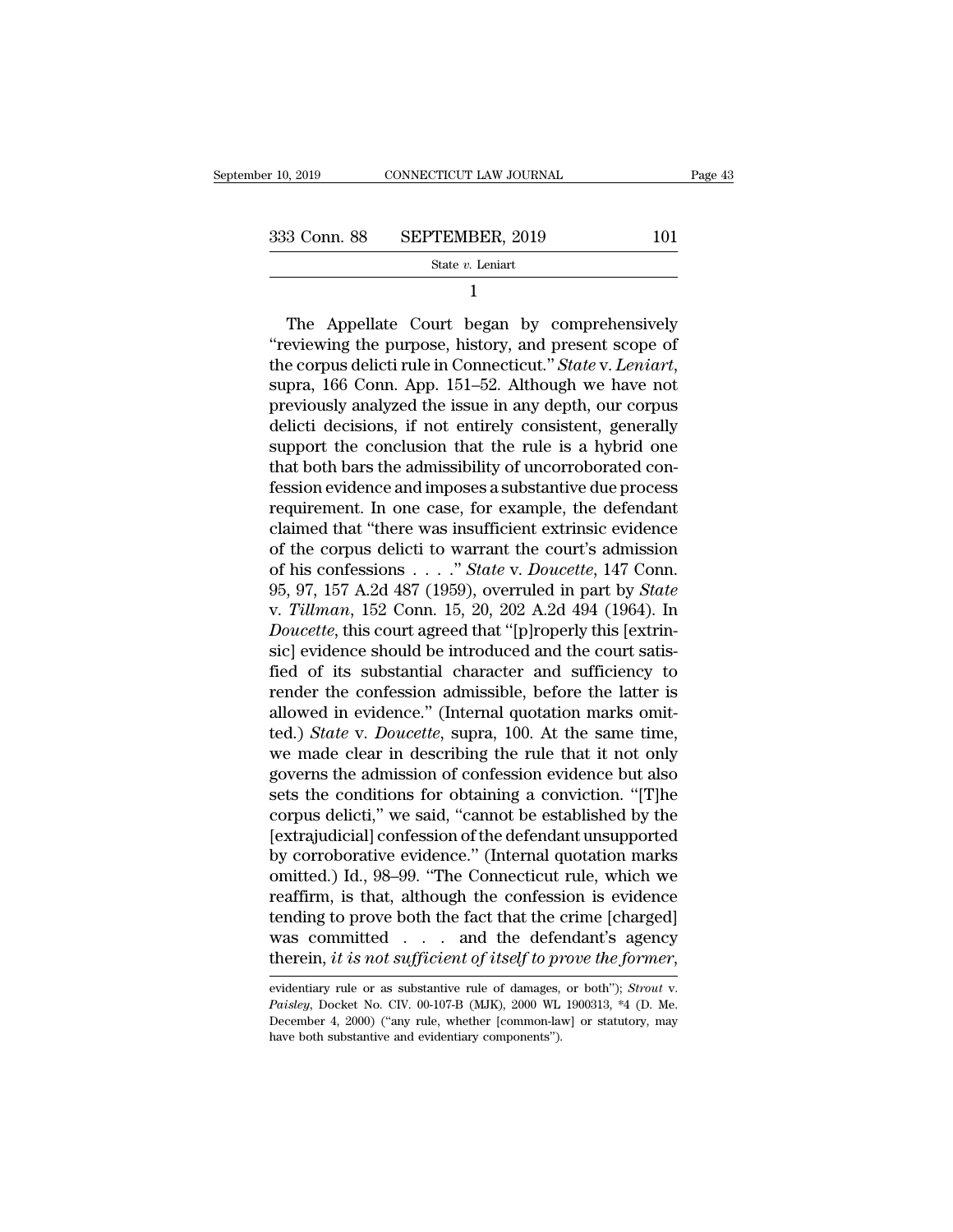### $\begin{tabular}{lll} \multicolumn{2}{l} \multicolumn{2}{l}{{\small\bf CONNECTICUT LAW JOURNAL}} & \multicolumn{2}{l}{September 10, 2019} \\ \multicolumn{2}{l}{\textbf{102}} & \multicolumn{2}{l}{\textbf{SEPTEMBER, 2019}} & \multicolumn{2}{l}{333} & \multicolumn{2}{l}{\textbf{Conn. 88}} \\ & & & & & & \\ & & & & & & \\ \multicolumn{2}{l}{\textbf{State $v$. Leniart}} & & & & \\ \end{tabular}$ State *v.* Leniart

CONNECTICUT LAW JOURNAL September 10, 2019<br> **EPTEMBER**, 2019 333 Conn. 88<br>
State *v*. Leniart<br>
and, without evidence aliunde of facts also tending to<br>
prove the corpus delicti, *it is not enough to warrant a*<br>
conviction **prove the corpus delicti,** *it is not enough to warrant* **and, without evidence aliunde of facts also tending to prove the corpus delicti,** *it is not enough to warrant a***<br>***conviction* **. . . ." (Emphasis added; internal quot** *conviction* . . . .'' (Emphasis added; internal quotation 102 SEPTEMBER<br>
State v. Lenia<br>
and, without evidence aliunde<br>
prove the corpus delicti, *it is n*<br>
conviction . . . . ." (Emphasis at<br>
marks omitted.) Id.,  $99.^{10}$ <br>
Since this court decided *Don* State *v*. Leniart<br>
d, without evidence aliunde of facts also tending to<br>
ove the corpus delicti, *it is not enough to warrant a*<br>
mviction  $\dots$ ." (Emphasis added; internal quotation<br>
arks omitted.) Id.,  $99.^{10}$ <br>
Since and, without evidence aliunde of facts also tending to<br>prove the corpus delicti, *it is not enough to warrant a*<br>*conviction* . . . . . " (Emphasis added; internal quotation<br>marks omitted.) Id., 99.<sup>10</sup><br>Since this court d

material evidence and the of races also tending to<br>prove the corpus delicti, *it is not enough to warrant a*<br>conviction . . . . " (Emphasis added; internal quotation<br>marks omitted.) Id., 99.<sup>10</sup><br>Since this court decided conviction . . . ." (Emphasis added; internal quotation<br>marks omitted.) Id., 99.<sup>10</sup><br>Since this court decided *Doucette*, a number of our<br>decisions have stated or implied that the corpus delicti<br>rule encompasses both subs marks omitted.) Id.,  $99.^{10}$ <br>
Since this court decided *Doucette*, a number of our<br>
decisions have stated or implied that the corpus delicti<br>
rule encompasses both substantive and evidentiary<br>
components and, therefore, Since this court decided *Doucette*, a number of our decisions have stated or implied that the corpus delictive rule encompasses both substantive and evidentiary components and, therefore, that corpus delicti claims are re Since this court decided *Doucette*, a number of our<br>decisions have stated or implied that the corpus delicti<br>rule encompasses both substantive and evidentiary<br>components and, therefore, that corpus delicti claims<br>are revi decisions have stated or implied that the corpus delicti<br>rule encompasses both substantive and evidentiary<br>components and, therefore, that corpus delicti claims<br>are reviewable even if not raised at trial. See, e.g., *State* rule encompasses both substantive and evidentiary<br>components and, therefore, that corpus delicti claims<br>are reviewable even if not raised at trial. See, e.g., *State*<br>v. *Farnum*, 275 Conn. 26, 33, 878 A.2d 1095 (2005);<br>*S* components and, therefore, that corpus delicti claims<br>are reviewable even if not raised at trial. See, e.g., *State*<br>v. Farnum, 275 Conn. 26, 33, 878 A.2d 1095 (2005);<br>*State* v. Grant, 177 Conn. 140, 144, 411 A.2d 917 (19 are reviewable even if not raised at trial. See, e.g., *State*<br>v. Farnum, 275 Conn. 26, 33, 878 A.2d 1095 (2005);<br>*State* v. Grant, 177 Conn. 140, 144, 411 A.2d 917 (1979);<br>*State* v. Tillman, supra, 152 Conn. 18; but see v. Farnum, 275 Conn. 26, 33, 878 A.2d 1095 (2005);<br>State v. Grant, 177 Conn. 140, 144, 411 A.2d 917 (1979);<br>State v. Tillman, supra, 152 Conn. 18; but see State v.<br>Oliveras, 210 Conn. 751, 757, 557 A.2d 534 (1989) (leav-<br>i State v. Grant, 177 Conn. 140, 144, 411 A.2d 917 (1979);<br>State v. Tillman, supra, 152 Conn. 18; but see State v.<br>Oliveras, 210 Conn. 751, 757, 557 A.2d 534 (1989) (leav-<br>ing open reviewability question with respect to rece State v. Tillman, supra, 152 Conn. 18; b.<br>Oliveras, 210 Conn. 751, 757, 557 A.2d 534<br>ing open reviewability question with respe<br>reformulated corpus delicti rule). By co<br>recent decision have we indicated that the<br>sively evi The Appellate Court majority, concluding that the<br>province are decision have we indicated that the rule is exclu-<br>rely evidentiary or that unpreserved corpus delicti<br>aims are unreviewable on appeal.<br>The Appellate Court maj reformulated corpus delicti rule). By contrast, in no<br>recent decision have we indicated that the rule is exclu-<br>sively evidentiary or that unpreserved corpus delicti<br>claims are unreviewable on appeal.<br>The Appellate Court

believed itself to be bound by *State* v. *Uretek*, in *Recent decision have we indicated that the rule is exclusively evidentiary or that unpreserved corpus delicti claims are unreviewable on appeal.<br>The Appellate Court m* Claims are unreviewable on appeal.<br>
The Appellate Court majority, concluding that the<br>
corpus delicti rule is purely evidentiary, understandably<br>
believed itself to be bound by *State v. Uretek*, *Inc.*,<br>
supra, 207 Conn. The Appellate Court majority, concluding that the<br>corpus delicti rule is purely evidentiary, understandably<br>believed itself to be bound by *State* v. *Uretek*, *Inc.*,<br>supra, 207 Conn. 706.<sup>11</sup> See *State* v. *Leniart*, s The Appellate Court majority, concluding that the<br>corpus delicti rule is purely evidentiary, understandably<br>believed itself to be bound by *State* v. *Uretek*, *Inc.*,<br>supra, 207 Conn. 706.<sup>11</sup> See *State* v. *Leniart*, su corpus delicti rule is purely evidentiary, understandably<br>believed itself to be bound by *State v. Uretek, Inc.*,<br>supra, 207 Conn. 706.<sup>11</sup> See *State v. Leniart*, supra, 166<br>Conn. App. 161. In *Uretek*, we declined to con believed itself to be bound by *State v. Uretek, Inc.*, supra, 207 Conn. 706.<sup>11</sup> See *State v. Leniart*, supra, 166 Conn. App. 161. In *Uretek*, we declined to consider the named defendant's corpus delicti argument becau named defendant's corpus delicti argument because the<br>defendant had not preserved the argument at trial. State<br>v. Uretek, Inc., supra, 713. Our review of the issue was<br>limited to the following sentence: "[The defendant's] defendant had not preserved the argument at trial. *State* v. *Uretek*, *Inc.*, supra, 713. Our review of the issue was limited to the following sentence: "[The defendant's]  $\frac{10}{10}$  As we discuss subsequently in this

v. *Uretek*, *Inc.*, supra, 713. Our review of the issue was<br>limited to the following sentence: "[The defendant's]<br><sup>10</sup> As we discuss subsequently in this opinion, the nature of the burden<br>imposed on the prosecution under Imited to the following sentence: "[The defendant's]<br>
<sup>10</sup> As we discuss subsequently in this opinion, the nature of the burden<br>
imposed on the prosecution under the corpus delicti rule was later refined<br>
by this court in <sup>10</sup> As we discuss subsequently in this opinion, the nature of the burden imposed on the prosecution under the corpus delicti rule was later refined by this court in *State* v. *Fillman*, supra, 152 Conn. 20. See part I B

imposed on the prosecution under the corpus delicti rule was later refined<br>by this court in *State* v. *Tillman*, supra, 152 Conn. 20. See part I B 1 of<br>this opinion.<br><sup>11</sup> The Appellate Court believed that it was bound by by this court in *State* v. *Tillman*, supra, 152 Conn. 20. See part I B 1 of this opinion.<br><sup>11</sup> The Appellate Court believed that it was bound by *Uretek*, notwithstanding our subsequent decision in *State* v. *Farnum*, because, in *State* v. *Heredia*, 139 Conn. App. 319, 325 and n.3, 55 A.3d 598 (2012), cert. denied, 307 Conn. 952, 58 A.3d 975 (2013), a different panel of the Appellate Court had announced that it would adhere to *Uretek* <sup>11</sup> The Appellate Court believed that it was bound by *Uretek*, notwithstanding our subsequent decision in *State* v. *Farnum*, supra, 275 Conn. 26, because, in *State* v. *Heredia*, 139 Conn. App. 319, 325 and n.3, 55 A.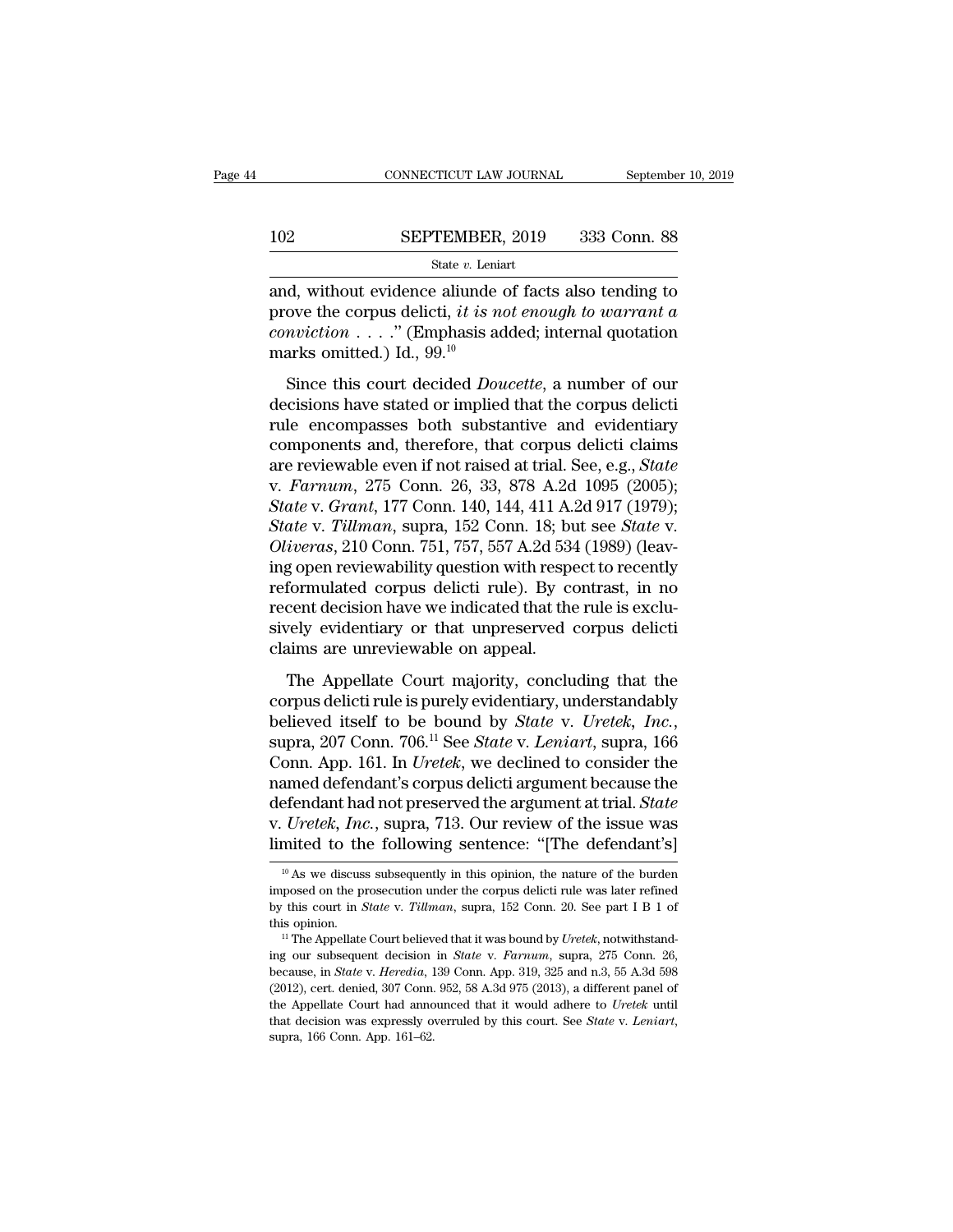corpus delicti claim does not implicate a fundamental<br>corpus delicti claim does not implicate a fundamental<br>constitutional right, and, therefore, this court will not<br>review this contention. State v. George, 104 Conn. 361 333 Conn. 88 SEPTEMBER, 2019 103<br>
State v. Leniart<br>
corpus delicti claim does not implicate a fundamental<br>
constitutional right, and, therefore, this court will not<br>
review this contention. *State v. George*, 194 Conn. 36 For SEPTEMBER, 2019<br>
State *v*. Leniart<br>
Corpus delicti claim does not implicate a fundamental<br>
constitutional right, and, therefore, this court will not<br>
review this contention. *State* v. *George*, 194 Conn. 361,<br>
372, 4 333 Conn. 88 SEPTEMBER, 2019 103<br>
state *v*. Leniart<br>
corpus delicti claim does not implicate a fundamental<br>
constitutional right, and, therefore, this court will not<br>
review this contention. *State* v. *George*, 194 Conn Solution State v. Leniarty, 2018<br>
State v. Leniart<br>
corpus delicti claim does not implicate a fundamental<br>
constitutional right, and, therefore, this court will not<br>
review this contention. *State* v. *George*, 194 Conn. 3 constitutional right, a<br>review this contentio<br>372, 481 A.2d 1068 (1<br>105 S. Ct. 963, 83 L. I<br>186 Conn. 17, 18, 438<br>165 Conn. 61, 70, 327<br>*Inc.*, supra, 713.<br>We agree with the 2, 481 A.2d 1068 (1984), cert. denied, 469 U.S. 1191,<br>2, 481 A.2d 1068 (1984), cert. denied, 469 U.S. 1191,<br>5 S. Ct. 963, 83 L. Ed. 2d 968 (1985); *State v. Gooch*,<br>6 Conn. 17, 18, 438 A.2d 867 (1982); *State v. Evans*,<br>5 105 S. Ct. 963, 83 L. Ed. 2d 968 (1985); *State v. Gooch*, 186 Conn. 17, 18, 438 A.2d 867 (1982); *State v. Evans*, 165 Conn. 61, 70, 327 A.2d 576 (1973)." *State v. Uretek*, *Inc.*, supra, 713.<br>We agree with the defendan

186 Conn. 17, 18, 438 A.2d 867 (1982); State v. Good,<br>186 Conn. 17, 18, 438 A.2d 867 (1982); State v. Evans,<br>165 Conn. 61, 70, 327 A.2d 576 (1973)." State v. Uretek,<br>*Inc.*, supra, 713.<br>We agree with the defendant that Ur rights and, 17, 18, 186 million (1982), Battery District, 165 Conn. 61, 70, 327 A.2d 576 (1973)." Statery. Uretek,  $Inc$ , supra, 713.<br>We agree with the defendant that Uretek must be overruled to the extent that it suggested Inc., supra, 713.<br>
We agree with the defendant that Uretek must be<br>
overruled to the extent that it suggested that corpus<br>
delicti claims do not implicate fundamental due process<br>
rights and, therefore, are not reviewable We agree with the defendant that *Uretek* must be<br>overruled to the extent that it suggested that corpus<br>delicti claims do not implicate fundamental due process<br>rights and, therefore, are not reviewable on appeal<br>unless pre We agree with the defendant that *Uretek* must be<br>overruled to the extent that it suggested that corpus<br>delicti claims do not implicate fundamental due process<br>rights and, therefore, are not reviewable on appeal<br>unless pre overruled to the extent that it suggested that corpus<br>delicti claims do not implicate fundamental due process<br>rights and, therefore, are not reviewable on appeal<br>unless preserved at trial. The decision provided no sup-<br>por delicti claims do not implicate fundamental due process<br>rights and, therefore, are not reviewable on appeal<br>unless preserved at trial. The decision provided no sup-<br>port for that conclusory proposition, which, as we have<br>d rights and, therefore, are not reviewable on appeal<br>unless preserved at trial. The decision provided no sup-<br>port for that conclusory proposition, which, as we have<br>discussed, was inconsistent with both our prior and<br>subs unless preserved at trial. The decision provided no support for that conclusory proposition, which, as we have discussed, was inconsistent with both our prior and subsequent corpus delicti cases. Notably, none of the three discussed, was inconsistent with both our prior and<br>subsequent corpus delicti cases. Notably, none of the<br>three cases that *Uretek* cited in support of that proposi-<br>tion involved or even referenced the corpus delicti rule subsequent corpus delicti cases. Notice cases that *Uretek* cited in supplion involved or even referenced the In addition, *Uretek* was decided prior supra, 225 Conn. 275–76 n.3, in we unpreserved insufficiency of the cal addition, *Uretek* was decided prior to *State* v. *Adams*,<br>pra, 225 Conn. 275–76 n.3, in which we ruled that<br>preserved insufficiency of the evidence claims are<br>ways reviewable on appeal.<br>2<br>It also is instructive to consid

2

supra, 225 Conn. 275–76 n.3, in which we ruled that<br>unpreserved insufficiency of the evidence claims are<br>always reviewable on appeal.<br>2<br>It also is instructive to consider how the corpus delicti<br>rule has been construed and unpreserved insufficiency of the evidence claims are<br>always reviewable on appeal.<br> $\frac{2}{100}$ <br>It also is instructive to consider how the corpus delicti<br>rule has been construed and applied by our sister states<br>and the feder always reviewable on appeal.<br>  $\frac{2}{100}$ <br>
It also is instructive to consider how the corpus delicti<br>
rule has been construed and applied by our sister states<br>
and the federal courts. Of those states that continue to<br>
app 2<br>It also is instructive to consider how the corpus delicti<br>rule has been construed and applied by our sister states<br>and the federal courts. Of those states that continue to<br>apply a corpus delicti rule, the vast majority It also is instructive to consider how the corpus delicti<br>rule has been construed and applied by our sister states<br>and the federal courts. Of those states that continue to<br>apply a corpus delicti rule, the vast majority tre It also is instructive to consider how the corpus delicti<br>rule has been construed and applied by our sister states<br>and the federal courts. Of those states that continue to<br>apply a corpus delicti rule, the vast majority tre rule has been construed and applied by our sister states<br>and the federal courts. Of those states that continue to<br>apply a corpus delicti rule, the vast majority treat the<br>rule as either substantive or a substantive and evi and the federal courts. Of those states that continue to<br>apply a corpus delicti rule, the vast majority treat the<br>rule as either substantive or a substantive and eviden-<br>tiary hybrid. See, e.g., *Langevin* v. *State*, 258 apply a corpus delicti rule, the vast majority treat the<br>rule as either substantive or a substantive and eviden-<br>tiary hybrid. See, e.g., *Langevin v. State*, 258 P.3d 866,<br>873 (Alaska App. 2011) ("[M]ost American jurisdic rule as either substantive or a substantive and evidentiary hybrid. See, e.g., *Langevin* v. *State*, 258 P.3d 866, 873 (Alaska App. 2011) ("[M]ost American jurisdictions follow the implicit element approach to corpus del tiary hybrid. See, e.g., *Langevin v. State*, 258 P.3d 866, 873 (Alaska App. 2011) ("[M]ost American jurisdictions follow the implicit element approach to corpus delicti.... Under this approach, corpus delicti is an eleme 873 (Alaska App. 2011) ("[M]ost American jurisdictions follow the implicit element approach to corpus delicti.... Under this approach, corpus delicti is an element of the government's proof—and the general rule is that a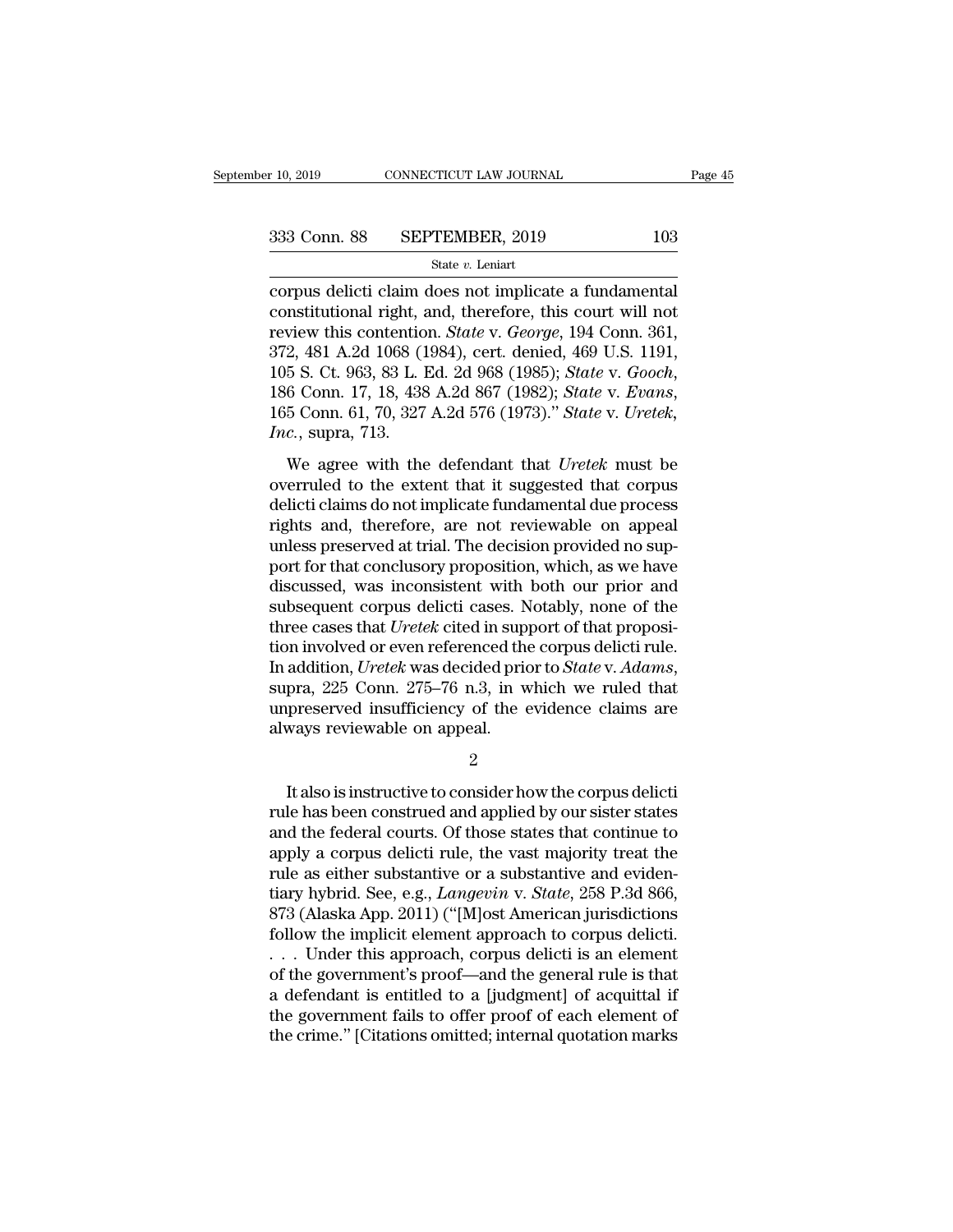# $\begin{tabular}{lll} \multicolumn{2}{l} \multicolumn{2}{l}{{\small\bf CONNECTICUT LAW JOURNAL}} & \multicolumn{2}{l}{September 10, 2019} \\ \multicolumn{2}{l}{\textbf{104}} & \multicolumn{2}{l}{\textbf{SEPTEMBER, 2019}} & \multicolumn{2}{l}{333} & \multicolumn{2}{l}{\textbf{Conn. 88}} \\ & & & & & & \\ & & & & & & \\ \multicolumn{2}{l}{\textbf{State $v$. Leniart}} & & & & \\ \end{tabular}$

### State *v.* Leniart

CONNECTICUT LAW JOURNAL September 10, 2019<br>
104 SEPTEMBER, 2019 333 Conn. 88<br>
State v. Leniart<br>
Contited.]); see also 1 K. Broun, McCormick on Evidence<br>
(7th Ed. 2013) § 145, p. 804; 1 W. LaFave, Substantive SEPTEMBER, 2019 333 Conn. 88<br>
State v. Leniart<br>
comitted.]); see also 1 K. Broun, McCormick on Evidence<br>
(7th Ed. 2013) § 145, p. 804; 1 W. LaFave, Substantive<br>
Criminal Law (2d Ed. 2003) § 1.4 (b), p. 31. By contrast,<br>
co 104 SEPTEMBER, 2019 333 Conn. 88<br>
State v. Leniart<br>
comitted.]); see also 1 K. Broun, McCormick on Evidence<br>
(7th Ed. 2013) § 145, p. 804; 1 W. LaFave, Substantive<br>
Criminal Law (2d Ed. 2003) § 1.4 (b), p. 31. By contrast **SEPTEMBER, 2019** 333 Conn. 88<br>
State v. Leniart<br>
omitted.]); see also 1 K. Broun, McCormick on Evidence<br>
(7th Ed. 2013) § 145, p. 804; 1 W. LaFave, Substantive<br>
Criminal Law (2d Ed. 2003) § 1.4 (b), p. 31. By contrast,<br> 104 SEPTEMBER, 2019 333 Conn. 88<br>
State *v*. Leniart<br>
omitted.]); see also 1 K. Broun, McCormick on Evidence<br>
(7th Ed. 2013) § 145, p. 804; 1 W. LaFave, Substantive<br>
Criminal Law (2d Ed. 2003) § 1.4 (b), p. 31. By contras mitted.]); see also 1 K. Broun, McCormick on Evidence<br>th Ed. 2013) § 145, p. 804; 1 W. LaFave, Substantive<br>iminal Law (2d Ed. 2003) § 1.4 (b), p. 31. By contrast,<br>ly a handful of our sister states treat the rule solely<br>on Court has not expressly resoluted the question, several federal circuit courts of appears only a handful of our sister states treat the rule solely as one of admissibility.<sup>12</sup><br>In addition, although the United States Supr

Criminal Law (2d Ed. 2003) § 1.4 (b), p. 31. By contrast,<br>Criminal Law (2d Ed. 2003) § 1.4 (b), p. 31. By contrast,<br>only a handful of our sister states treat the rule solely<br>as one of admissibility.<sup>12</sup><br>In addition, altho command Law (2d Ld. 2000)  $\frac{1}{8}$  1.4 (0), p. 01. Ly contrast,<br>only a handful of our sister states treat the rule solely<br>as one of admissibility.<sup>12</sup><br>In addition, although the United States Supreme<br>Court has not express e.g., *United States* v. *Dickerson*, 163 F.3d 639, 642 (D.C.<br>
Court has not expressly resolved the question, several<br>
federal circuit courts of appeals understand the high<br>
court to have adopted a hybrid version of the ru In addition, although the United States Supreme<br>Court has not expressly resolved the question, several<br>federal circuit courts of appeals understand the high<br>court to have adopted a hybrid version of the rule. See,<br>e.g., In addition, although the United States Supreme<br>
Court has not expressly resolved the question, several<br>
federal circuit courts of appeals understand the high<br>
court to have adopted a hybrid version of the rule. See,<br>
e.g Court has not expressly resolved the question, several<br>federal circuit courts of appeals understand the high<br>court to have adopted a hybrid version of the rule. See,<br>e.g., *United States* v. *Dickerson*, 163 F.3d 639, 642 federal circuit courts of appeals understand the high<br>court to have adopted a hybrid version of the rule. See,<br>e.g., *United States* v. *Dickerson*, 163 F.3d 639, 642 (D.C.<br>Cir. 1999) (explaining that United States Supreme court to have adopted a hybrid version of the rule. See,<br>e.g., *United States v. Dickerson*, 163 F.3d 639, 642 (D.C.<br>Cir. 1999) (explaining that United States Supreme Court<br>has "created something of a hybrid rule having el e.g., United States v. Dickerson, 163 F.3d 639, 642 (D.C.<br>Cir. 1999) (explaining that United States Supreme Court<br>has "created something of a hybrid rule having elements<br>both of admissibility and sufficiency"); see also Un Cir. 1999) (explaining that United States Supreme Court<br>has "created something of a hybrid rule having elements<br>both of admissibility and sufficiency"); see also *United*<br>States v. McDowell, 687 F.3d 904, 912 (7th Cir. 201 has "created something of a hybrid rule having elements<br>both of admissibility and sufficiency"); see also *United*<br>States v. *McDowell*, 687 F.3d 904, 912 (7th Cir. 2012)<br>("[t]he corroboration principle sometimes comes int both of admissibility and sufficiency"); see also United<br>States v. McDowell, 687 F.3d 904, 912 (7th Cir. 2012)<br>("[t]he corroboration principle sometimes comes into<br>play in the trial court's decision to admit the defendant' States v. McDowell, 687 F.3d 904, 912 (7th Cir. 2012)<br>("[t]he corroboration principle sometimes comes into<br>play in the trial court's decision to admit the defendant's<br>confession and also if he later challenges the sufficie ("[t]he corroboration principle sometimes comes into<br>play in the trial court's decision to admit the defendant's<br>confession and also if he later challenges the sufficiency<br>of the evidence"); *United States* v. *Singleterr* play in the trial court's decision to admit the defendant's<br>confession and also if he later challenges the sufficiency<br>of the evidence"); *United States* v. *Singleterry*, 29 F.3d<br>733, 737 (1st Cir.) (discussing dual natur confession and also if he later challenges the sufficiency<br>of the evidence"); *United States* v. *Singleterry*, 29 F.3d<br>733, 737 (1st Cir.) (discussing dual nature of rule), cert.<br>denied, 513 U.S. 1048, 115 S. Ct. 647, 130 of the evidence"); *United States v. Singleterry*, 29 F.3d<br>733, 737 (1st Cir.) (discussing dual nature of rule), cert.<br>denied, 513 U.S. 1048, 115 S. Ct. 647, 130 L. Ed. 2d 552<br>(1994). Moreover, every federal circuit treats 733, 737 (1st Cir.) (discussing dual nature of rule), cert.<br>denied, 513 U.S. 1048, 115 S. Ct. 647, 130 L. Ed. 2d 552<br>(1994). Moreover, every federal circuit treats the cor-<br>pus delicti rule as having some substantive compo denied, 513 U.S. 1048, 115 S. Ct. 647, 130 L. Ed. 2d 552<br>(1994). Moreover, every federal circuit treats the cor-<br>pus delicti rule as having some substantive component.<br>See generally *United States v. Marshall*, 863 F.2d 12 (1994). Moreover, every federal circuit treats the corpus delicti rule as having some substantive component.<br>See generally *United States* v. *Marshall*, 863 F.2d 1285, 1287 (6th Cir. 1988) (reviewing topic and citing cas pus delicti rule as having some substantive component.<br>See generally *United States* v. *Marshall*, 863 F.2d 1285, 1287 (6th Cir. 1988) (reviewing topic and citing cases).<br>That so many of our sister courts treat the rule a See generally *United States* v. *Marshall*, 863 F.2d 1285, 1287 (6th Cir. 1988) (reviewing topic and citing cases). That so many of our sister courts treat the rule as substantive not only provides persuasive authority fo 1287 (6th Cir. 1988) (reviewi<br>That so many of our sister c<br>stantive not only provides po<br>lowing that approach but al<br>that the state has raised; see<br>that applying the rule substa<br>cable or inappropriate. wing that approach but also mitigates any concerns<br>at the state has raised; see part I A 4 of this opinion;<br>at applying the rule substantively would be impracti-<br>ble or inappropriate.<br>3<br>We also agree with McCormick on Evid that the state has raised; see part I A 4 of this opinion;<br>that applying the rule substantively would be impracticable or inappropriate.<br>3<br>We also agree with McCormick on Evidence, which<br>posits that the rationales that ga

3

12 See, e.g., *Langevin* v. *State*, supra, 258 P.3d 873; *People* v. *Konrad*, 449<br><sup>12</sup> See, e.g., *Langevin* v. *State*, supra, 258 P.3d 873; *People* v. *Konrad*, 449<br>ich. 263, 269, 536 N.W.2d 517 (1995); *State* v. *Jo* 

We also agree with McCormick on Evidence, which<br>posits that the rationales that gave rise to and continue<br> $\frac{12 \text{ See, e.g., Langevin v. State, supra, 258 P.3d 873; People v. Konrad, 449}}{20160, 2695, 536 N.W.2d 517 (1995); State v. Jones, 427 S.W.3d 191, 195}$ <br>(Mo. 2014). We also<br>posits the  $\frac{12 \text{ See } 62}{12 \text{ See } 628}$ .<br>Mich. 263, 3<br>(Mo. 2014).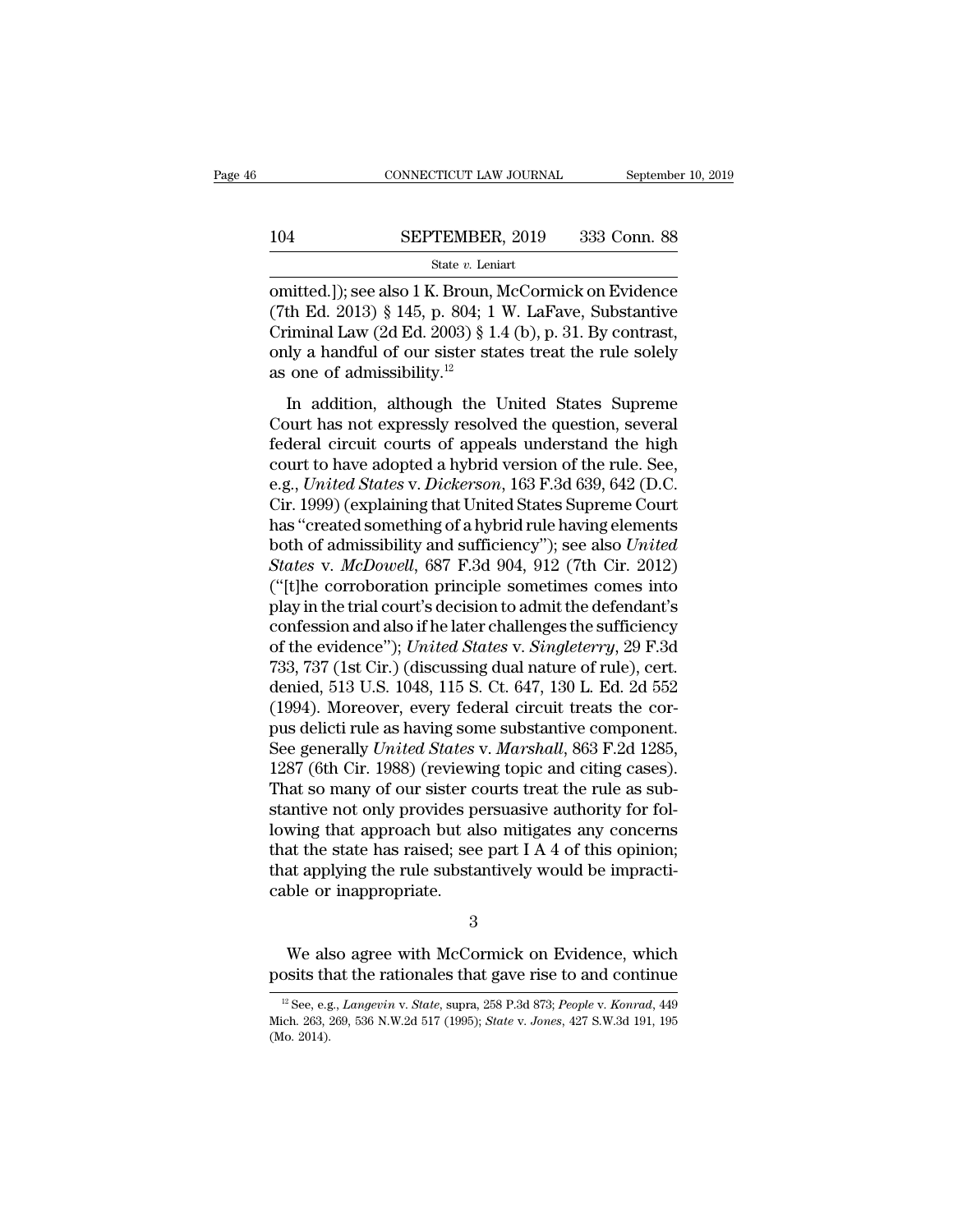to  $\frac{10,2019}{2019}$  CONNECTICUT LAW JOURNAL Page 4'<br>  $\frac{333}{2019}$  Conn. 88 SEPTEMBER, 2019 105<br>
State v. Leniart<br>
to justify the corpus delicti rule support treating that<br>
rule as substantive. See 1 K. Broun, suppra, 333 Conn. 88 SEPTEMBER, 2019 105<br>
state v. Leniart<br>
to justify the corpus delicti rule support treating that<br>
rule as substantive. See 1 K. Broun, supra, § 145, p. 805.<sup>13</sup><br>
"The rationale for the requirement is that incu 333 Conn. 88 SEPTEMBER, 2019 105<br>
State v. Leniart<br>
to justify the corpus delicti rule support treating that<br>
rule as substantive. See 1 K. Broun, supra, § 145, p. 805.<sup>13</sup><br>
"The rationale for the requirement is that incu 333 Conn. 88 SEPTEMBER, 2019 105<br>
state v. Leniart<br>
to justify the corpus delicti rule support treating that<br>
rule as substantive. See 1 K. Broun, supra, § 145, p. 805.<sup>13</sup><br>
"The rationale for the requirement is that incu State v. Leniart<br>
for justify the corpus delicti rule support treating that<br>
rule as substantive. See 1 K. Broun, supra, § 145, p. 805.<sup>13</sup><br>
"The rationale for the requirement is that inculpatory<br>
confessions and admissio state *v*. Lenart<br>to justify the corpus delicti rule support treating that<br>rule as substantive. See 1 K. Broun, supra,  $\S$  145, p. 805.<sup>13</sup><br>"The rationale for the requirement is that inculpatory<br>confessions and admissions to justify the corpus delicti rule support treating that<br>rule as substantive. See 1 K. Broun, supra, § 145, p. 805.<sup>13</sup><br>"The rationale for the requirement is that inculpatory<br>confessions and admissions are frequently unrel rule as substantive. See 1 K. Broun, supra, § 145, p. 805.<sup>13</sup><br>
"The rationale for the requirement is that inculpatory<br>
confessions and admissions are frequently unreliable<br>
for many reasons, including coercion, delusion, "The rationale for the requirement is that inculpatory<br>confessions and admissions are frequently unreliable<br>for many reasons, including coercion, delusion, neuro-<br>sis, self-promotion, or protection of another person.<br>Juror confessions and admissions are frequently unreliable<br>for many reasons, including coercion, delusion, neuro-<br>sis, self-promotion, or protection of another person.<br>Jurors find such statements inherently powerful, how-<br>ever, for many reasons, including coercion, delusion, neuro-<br>sis, self-promotion, or protection of another person.<br>Jurors find such statements inherently powerful, how-<br>ever, and may vote to convict based upon such state-<br>ments sis, self-promotion, or protection of another person.<br>Jurors find such statements inherently powerful, how-<br>ever, and may vote to convict based upon such state-<br>ments alone. . . . The [corpus delicti] rule, which is<br>inten Jurors find such statements inherently powerful, how-<br>ever, and may vote to convict based upon such state-<br>ments alone. . . . The [corpus delicti] rule, which is<br>intended to prevent convictions of innocent defendants,<br>also ever, and may vote to convict based upon such statements alone. . . . The [corpus delicti] rule, which is intended to prevent convictions of innocent defendants, also encourages better law enforcement because police and pr First alone.  $\ldots$  The [Corpus delicti] rule, which is<br>tended to prevent convictions of innocent defendants,<br>so encourages better law enforcement because police<br>d prosecutors cannot rely solely on a defendant's<br>tements to mended to prevent convictions of inflocent defendants,<br>also encourages better law enforcement because police<br>and prosecutors cannot rely solely on a defendant's<br>statements to prove a case." (Citation omitted.) United<br>State

and prosecutors cannot rely solely on a defendant's<br>statements to prove a case." (Citation omitted.) *United*<br>*States v. Bryce*, 208 F.3d 346, 354–55 (2d Cir. 1999).<br>Treating the corpus delicti rule as evidentiary is full and prosecutors cannot rely solety on a detendant s<br>statements to prove a case." (Citation omitted.) United<br>States v. *Bryce*, 208 F.3d 346, 354–55 (2d Cir. 1999).<br>Treating the corpus delicti rule as evidentiary is fully<br>c Statements to prove a case. (Criation onlitted.) *Ontied*<br>States v. *Bryce*, 208 F.3d 346, 354–55 (2d Cir. 1999).<br>Treating the corpus delicti rule as evidentiary is fully<br>consistent with the purpose of the rules of evidenc states v. *Bryce*, 206 **F.3d 340**, 334–35 (2d Cn. 1399).<br>Treating the corpus delicti rule as evidentiary is fully<br>consistent with the purpose of the rules of evidence,<br>which is to bar unreliable evidence offered to influen Treating the corpus delicti rule as evidentiary is fully consistent with the purpose of the rules of evidence, which is to bar unreliable evidence offered to influence the trier of fact. See, e.g., *Pagano* v. *Ippoliti*, consistent with the purpose of the rules of evidence,<br>which is to bar unreliable evidence offered to influence<br>the trier of fact. See, e.g., *Pagano* v. *Ippoliti*, 245 Conn.<br>640, 656, 716 A.2d 848 (1998) (*McDonald, J.*, which is to bar unreliable evidence offered to influence<br>the trier of fact. See, e.g., *Pagano* v. *Ippoliti*, 245 Conn.<br>640, 656, 716 A.2d 848 (1998) (*McDonald*, *J.*, dissenting);<br>see also *State* v. *Beverly*, 224 Conn the trier of fact. See, e.g., *Pagano* v. *Ippoliti*, 245 Conn.<br>640, 656, 716 A.2d 848 (1998) (*McDonald*, *J*., dissenting);<br>see also *State* v. *Beverly*, 224 Conn. 372, 375, 618 A.2d<br>1335 (1993) ("[t]he corpus delicti r 640, 656, 716 A.2d 848 (1998) (*McDonald*, *J.*, dissenting);<br>see also *State* v. *Beverly*, 224 Conn. 372, 375, 618 A.2d<br>1335 (1993) ("[t]he corpus delicti rule is a rule of evi-<br>dence"). However, as we discuss at greate see also *State* v. *Beverly*, 224 Conn. 372, 375, 618 A.2d<br>1335 (1993) ("[t]he corpus delicti rule is a rule of evi-<br>dence"). However, as we discuss at greater length here-<br>inafter; see part I B 1 of this opinion; the rul 1335 (1993) ("[t]he corpus delicti rule is a rule of evidence"). However, as we discuss at greater length here-<br>inafter; see part I B 1 of this opinion; the rule did not<br>originate exclusively, or even primarily, to assist dence"). However, as we discuss at greater length here-<br>inafter; see part I B 1 of this opinion; the rule did not<br>originate exclusively, or even primarily, to assist the<br>jury in assessing the credibility of confession evid inafter; see part I B 1 of this opinion; the rule did not originate exclusively, or even primarily, to assist the jury in assessing the credibility of confession evidence, or even to ensure that false confessions are not originate exclusively, or even primarily, to assist the<br>jury in assessing the credibility of confession evidence,<br>or even to ensure that false confessions are not entered<br>into evidence. Rather, the rule has a more fundame jury in assessing the credibility of confession evidence,<br>or even to ensure that false confessions are not entered<br>into evidence. Rather, the rule has a more fundamental<br>purpose, namely, to avoid the patent injustice of co or even to ensure that false confessions are not entered<br>into evidence. Rather, the rule has a more fundamental<br>purpose, namely, to avoid the patent injustice of con-<br>victing an innocent person—frequently one who either<br>is cting an innocent person—frequently one who either<br>mentally ill or has been subject to coercive interroga-<br>on—of an imaginary crime. See *State* v. Arnold, 201<br>onn. 276, 287, 514 A.2d 330 (1986); D. Moran, "In<br><sup>13</sup> We note is mentally ill or has been subject to coercive interrogation—of an imaginary crime. See *State* v. *Arnold*, 201 Conn. 276, 287, 514 A.2d 330 (1986); D. Moran, "In  $\frac{1}{18}$  We note that McCormick on Evidence favors tre

tion—of an imaginary crime. See *State* v. Arnold, 201<br>Conn. 276, 287, 514 A.2d 330 (1986); D. Moran, "In<br><sup>13</sup> We note that McCormick on Evidence favors treating the rule as exclusively substantive. See 1 K. Broun, supra, Conn. 276, 287, 514 A.2d 330 (1986); D. Moran, "In<br>
<sup>13</sup> We note that McCormick on Evidence favors treating the rule as exclusively substantive. See 1 K. Broun, supra, § 145, p. 805. Other scholars, however, adopt the hyb  $^{13}$  We note that McCormick on Evidence favors treating the rule as exclusively substantive. See 1 K. Broun, supra, § 145, p. 805. Other scholars,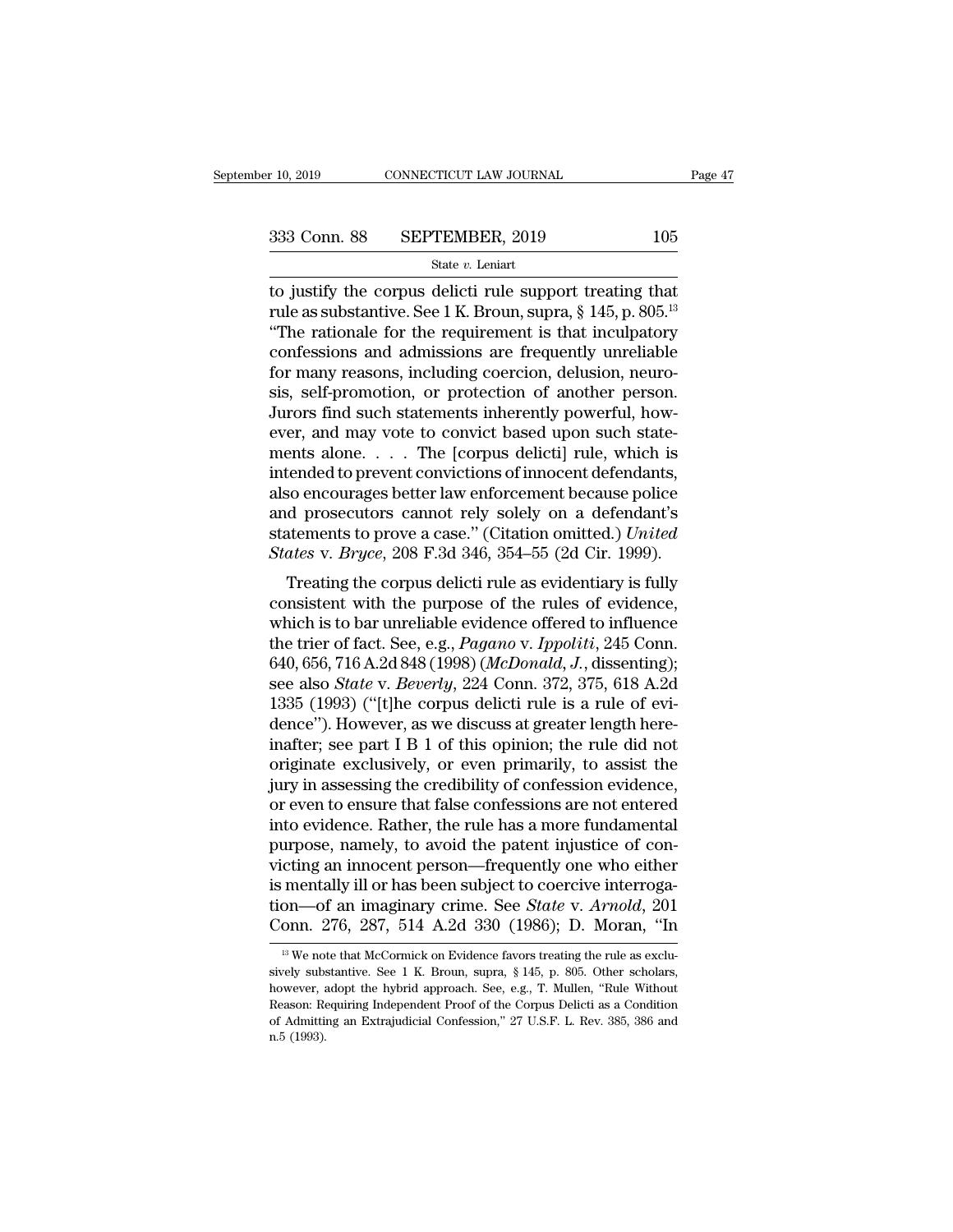### $\begin{tabular}{ll} \multicolumn{2}{l} \multicolumn{2}{c}{\text{CONNECTICUT LAW JOURNAL}} & \multicolumn{2}{c}{\text{September 10, 2019}}\\ \cline{2-2} \multicolumn{2}{c}{\text{COMNECTICUT LAW JOURNAL}} & \multicolumn{2}{c}{\text{September 10, 2019}}\\ \cline{2-2} \multicolumn{2}{c}{\text{StepTEMBER, 2019}} & \multicolumn{2}{c}{\text{333 Conn. 88}}\\ \cline{2-2} \multicolumn{2}{c}{\text{State $v$. Leniart}} & \multicolumn{2}{c}{\text{State $v$.} } \end$ State *v.* Leniart

CONNECTICUT LAW JOURNAL September 10, 2<br>
SEPTEMBER, 2019 333 Conn. 88<br>
State v. Leniart<br>
Defense of the Corpus Delicti Rule," 64 Ohio St. L.J.<br>
817, 817 (2003). Those concerns lie at the core of our<br>
due process protection SEPTEMBER, 2019 333 Conn. 88<br>
State v. Leniart<br>
Defense of the Corpus Delicti Rule," 64 Ohio St. L.J.<br>
817, 817 (2003). Those concerns lie at the core of our<br>
due process protections, and we can perceive no reason<br>
why the 106 SEPTEMBER, 2019 333 Conn. 88<br>
State v. Leniart<br>
Defense of the Corpus Delicti Rule," 64 Ohio St. L.J.<br>
817, 817 (2003). Those concerns lie at the core of our<br>
due process protections, and we can perceive no reason<br>
wh 106 SEPTEMBER, 2019 333 Conn. 88<br>
State v. Leniart<br>
Defense of the Corpus Delicti Rule," 64 Ohio St. L.J.<br>
817, 817 (2003). Those concerns lie at the core of our<br>
due process protections, and we can perceive no reason<br>
wh State v. Leniart<br>
Defense of the Corpus Delicti Rule," 64 Ohio St. L.J.<br>
817, 817 (2003). Those concerns lie at the core of our<br>
due process protections, and we can perceive no reason<br>
why the injustice of trying and conv state v. Lenart<br>Defense of the Corpus Delicti Rule," 64 Ohio St. L.J.<br>817, 817 (2003). Those concerns lie at the core of our<br>due process protections, and we can perceive no reason<br>why the injustice of trying and convicting Defense of the Corpus Delicti Rule," 64 Ohio St. L.J.<br>817, 817 (2003). Those concerns lie at the core of our<br>due process protections, and we can perceive no reason<br>why the injustice of trying and convicting a possibly<br>trou 817, 817 (2003). Those concerns lie at the cordue process protections, and we can perceive n<br>why the injustice of trying and convicting a<br>troubled individual for a nonexistent crime sh<br>compounded by denying that individual Furthermore, to the extent that a purpose of the rule<br>function of the extended by denying and convicting a possibly<br>publed individual for a nonexistent crime should be<br>mpounded by denying that individual the opportunity<br>r may are injustice of a jing and convicting a possibly<br>troubled individual for a nonexistent crime should be<br>compounded by denying that individual the opportunity<br>for appellate review when his or her attorney fails to<br>raise

fractional materials of a honcalistical critic should be compounded by denying that individual the opportunity<br>for appellate review when his or her attorney fails to<br>raise a timely and appropriate objection.<br>Furthermore, t for appellate review when his or her attorney fails to<br>raise a timely and appropriate objection.<br>Furthermore, to the extent that a purpose of the rule<br>is to eliminate incentives for law enforcement to obtain<br>false confess For appenase Force we which has of her attorney rans to<br>raise a timely and appropriate objection.<br>Furthermore, to the extent that a purpose of the rule<br>is to eliminate incentives for law enforcement to obtain<br>false confess Furthermore, to the extent that a purpose of the rule<br>is to eliminate incentives for law enforcement to obtain<br>false confessions through coercive means, while at the<br>same time promoting more thorough investigative prac-<br>ti Furthermore, to the extent that a purpose of the rule<br>is to eliminate incentives for law enforcement to obtain<br>false confessions through coercive means, while at the<br>same time promoting more thorough investigative prac-<br>t is to eliminate incentives for law enforcement to obtain<br>false confessions through coercive means, while at the<br>same time promoting more thorough investigative prac-<br>tices, corpus delicti fairly may be characterized as a<br>t false confessions through coercive means, while at the<br>same time promoting more thorough investigative practices, corpus delicti fairly may be characterized as a<br>type of constitutional prophylactic rule. See T. Mullen,<br>"Ru same time promoting more thorough investigative practices, corpus delicti fairly may be characterized as a type of constitutional prophylactic rule. See T. Mullen, "Rule Without Reason: Requiring Independent Proof of the C tices, corpus delicti fairly may be characterized as a<br>type of constitutional prophylactic rule. See T. Mullen,<br>"Rule Without Reason: Requiring Independent Proof<br>of the Corpus Delicti as a Condition of Admitting an<br>Extraju type of constitutional prophylactic rule. See T. Mullen,<br>"Rule Without Reason: Requiring Independent Proof<br>of the Corpus Delicti as a Condition of Admitting an<br>Extrajudicial Confession," 27 U.S.F. L. Rev. 385, 401<br>(1993) ( "Rule Without Reason: Requiring Independent Proof<br>of the Corpus Delicti as a Condition of Admitting an<br>Extrajudicial Confession," 27 U.S.F. L. Rev. 385, 401<br>(1993) (describing purposes of rule); see also C. Rogers,<br>"Puttin of the Corpus Delicti as a Condition of Admitting an Extrajudicial Confession," 27 U.S.F. L. Rev. 385, 401 (1993) (describing purposes of rule); see also C. Rogers, "Putting Meat on Constitutional Bones: The Authority of S Extrajudicial Confession," 27 U.S.F. L. Rev. 385, 401<br>(1993) (describing purposes of rule); see also C. Rogers,<br>"Putting Meat on Constitutional Bones: The Authority<br>of State Courts To Craft Constitutional Prophylactic<br>Rule (1993) (describing purposes of rule); see also C. Rogers,<br>
"Putting Meat on Constitutional Bones: The Authority<br>
of State Courts To Craft Constitutional Prophylactic<br>
Rules Under the Federal Constitution," 98 B.U. L. Rev. "Putting Meat on Constitutional Bones: The Authority<br>of State Courts To Craft Constitutional Prophylactic<br>Rules Under the Federal Constitution," 98 B.U. L. Rev.<br>541, 548, 555–56 (2018) (defining constitutional prophy-<br>lact Rules Under the Federal Constitution," 98 B.U. L. Rev.<br>541, 548, 555–56 (2018) (defining constitutional prophy-<br>lactic rules). We are not aware of any such rule the<br>alleged violation of which must be raised at trial in<br>ord 541, 548, 555–56 (2018) (defining constitutional prophylactic rules). We are not aware of any such rule the alleged violation of which must be raised at trial in order to be reviewable on appeal. See *State* v. *Golding*, lactic rules). We are not aware of any such rule the alleged violation of which must be raised at trial in order to be reviewable on appeal. See *State* v. *Golding*, 213 Conn. 233, 239–40, 567 A.2d 823 (1989) (establishin alleged violation of which must be raised at trial in<br>order to be reviewable on appeal. See *State* v. *Golding*,<br>213 Conn. 233, 239–40, 567 A.2d 823 (1989) (establishing<br>requirements for defendant to prevail on claim of c order to be reviewable on appeal. See *State* v. *Golding*, 213 Conn. 233, 239–40, 567 A.2d 823 (1989) (establishing requirements for defendant to prevail on claim of constitutional error not preserved at trial). According 213 Conn. 233, 239–40, 567 A.2d 823 (1989) (establishing<br>requirements for defendant to prevail on claim of consti-<br>tutional error not preserved at trial). Accordingly, the<br>rationales that underlie the rule are fully consis requirements for defendant to prevail on claim of constitutional error not preserved at trial). Accordingly, the rationales that underlie the rule are fully consistent with the majority position that corpus delicti is a su e majority position that corpus delicti is a substantive<br>le of criminal law to be applied in reviewing the suffi-<br>ency of the state's evidence and not merely an eviden-<br>ry rule regarding the admissibility of confessions.<br>4 rule of criminal law to be applied in reviewing the sufficiency of the state's evidence and not merely an evidentiary rule regarding the admissibility of confessions.<br>4<br>We next consider several reasons offered by the state

4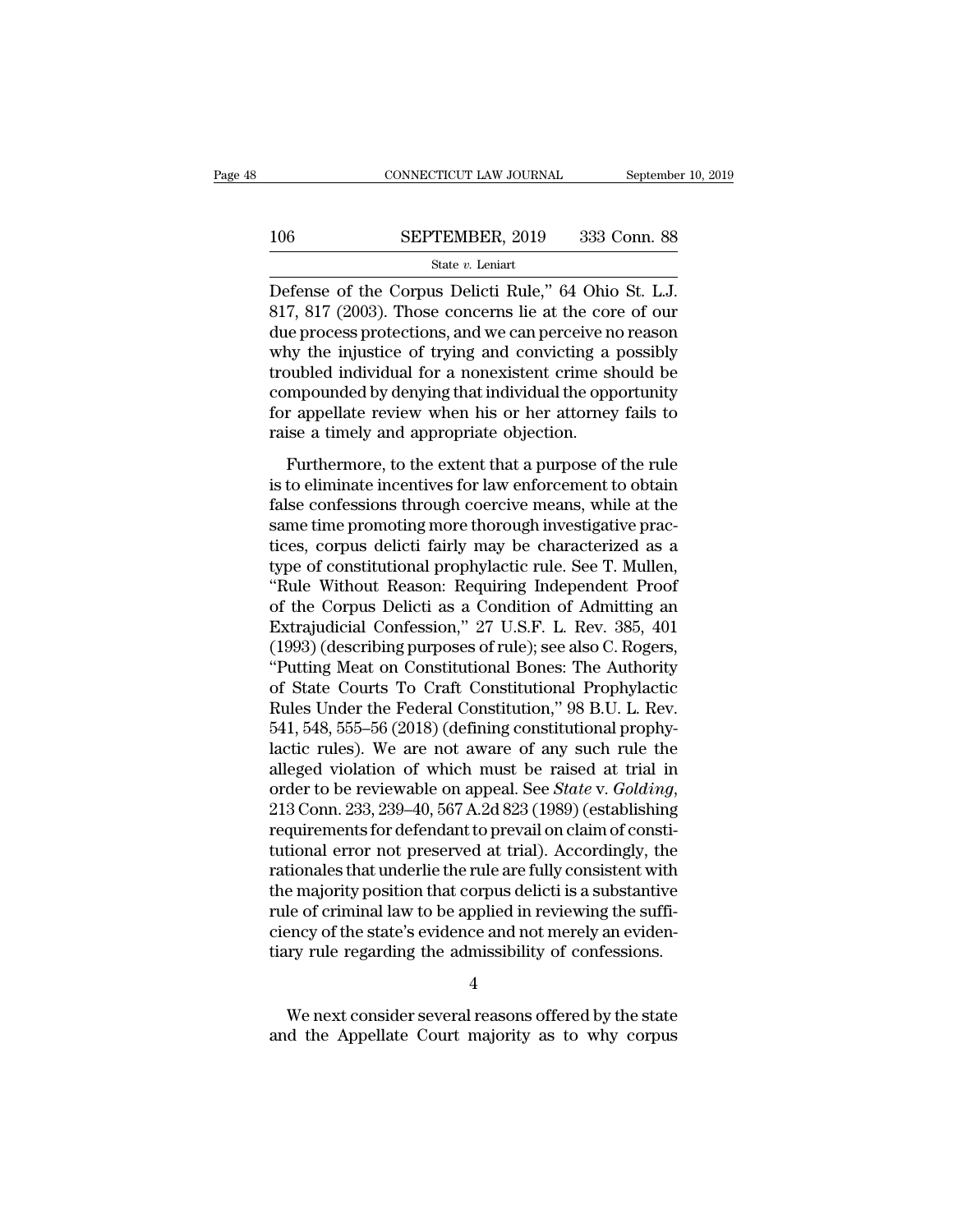delicti should be treated solely as a rule of admissibility.  $\begin{array}{ll}\n 333 \text{ Conn. } 88 & \text{SEPTEMBER, } 2019 & 107 \\
 \text{State } v. \text{ Leniart} \\
 \text{delicti should be treated solely as a rule of admissibility.} \n \text{First, the Appellate Court decision starts with the premise that, if the rule implicates the sufficiency of the evidence, then the jury must be involved in some way in the image.} \n \end{array}$ 333 Conn. 88 SEPTEMBER, 2019 107<br>
State v. Leniart<br>
delicti should be treated solely as a rule of admissibility.<br>
First, the Appellate Court decision starts with the premise that, if the rule implicates the sufficiency of 333 Conn. 88 SEPTEMBER, 2019 107<br>
State v. Leniart<br>
delicti should be treated solely as a rule of admissibility.<br>
First, the Appellate Court decision starts with the premise<br>
that, if the rule implicates the sufficiency o state *v*. *Leniart*<br>delicti should be treated solely as a rule of admissibility.<br>First, the Appellate Court decision starts with the prem-<br>ise that, if the rule implicates the sufficiency of the<br>evidence, then the jury mu delicti should be treated solely as a rule of admissibility.<br>First, the Appellate Court decision starts with the premise that, if the rule implicates the sufficiency of the<br>evidence, then the jury must be involved in some First, the Appellate Court decision starts with the premise that, if the rule implicates the sufficiency of the evidence, then the jury must be involved in some way in resolving corpus delicti questions. See *State* v. *Le* ise that, if the rule implicates the sufficiency of the evidence, then the jury must be involved in some way in resolving corpus delicti questions. See *State* v. Leniart, supra, 166 Conn. App. 166. But, that line of reaso evidence, then the jury must be involved in some way in<br>resolving corpus delicti questions. See *State* v. Leniart,<br>supra, 166 Conn. App. 166. But, that line of reasoning<br>proceeds, courts typically do not instruct jurors t resolving corpus delicti questions. See *State* v. Leniart,<br>supra, 166 Conn. App. 166. But, that line of reasoning<br>proceeds, courts typically do not instruct jurors that<br>they must find the corpus delicti of a crime establi supra, 166 Conn. App. 166. But, that line of reasoning<br>proceeds, courts typically do not instruct jurors that<br>they must find the corpus delicti of a crime established<br>independent of the defendant's own incriminating stateproceeds, courts typically do not instruct jurors that<br>they must find the corpus delicti of a crime established<br>independent of the defendant's own incriminating state-<br>ments. Id. In addition, the Appellate Court majority<br>r they must find the corpus delicti of a crime established<br>independent of the defendant's own incriminating state-<br>ments. Id. In addition, the Appellate Court majority<br>reasoned that, if jurors are to be tasked with finding<br>t independent of the defendant's own incriminating statements. Id. In addition, the Appellate Court majority reasoned that, if jurors are to be tasked with finding that the corpus delicti has been established independent of ments. Id. In addition, the Appellate Court majority<br>reasoned that, if jurors are to be tasked with finding<br>that the corpus delicti has been established independent<br>of any confession evidence, then they, having already<br>hea reasoned that, if jurors are to be tasked with finding<br>that the corpus delicti has been established independent<br>of any confession evidence, then they, having already<br>heard the defendant's confessions, would be required to<br> that the corpus delicti has been established independent<br>of any confession evidence, then they, having already<br>heard the defendant's confessions, would be required to<br>set those confessions aside while objectively evaluatin of any confession evidence, then they, having alreard the defendant's confessions, would be require<br>set those confessions aside while objectively evaluar<br>the strength of any independent, corroborating<br>dence. The Appellate and are determining connections, would be required to<br>t those confessions aside while objectively evaluating<br>extraction is not realistic. Id., 167–68. Thus, the court<br>necluded, the rule must not be substantive.<br>We are not set also contessions aside while objectively evaluating<br>the strength of any independent, corroborating evi-<br>dence. The Appellate Court majority opined that that<br>expectation is not realistic. Id., 167–68. Thus, the court<br>co

the strength of any matepentum, corresponding of<br>dence. The Appellate Court majority opined that that<br>expectation is not realistic. Id., 167–68. Thus, the court<br>concluded, the rule must not be substantive.<br>We are not persu expectation is not realistic. Id., 167–68. Thus, the court<br>concluded, the rule must not be substantive.<br>We are not persuaded that the Appellate Court's start-<br>ing premise is correct. Many of the courts that treat<br>the corp the generation is not realistic. Tal., 161<sup>0</sup> 66. Thus, all court<br>concluded, the rule must not be substantive.<br>We are not persuaded that the Appellate Court's start-<br>ing premise is correct. Many of the courts that treat<br>th *We* are not persuaded that the Appellate Court's starting premise is correct. Many of the courts that treat the corpus delicti rule as a substantive rule that implicates the sufficiency of the evidence do not involve the We are not persuaded that the Appellate Court's starting premise is correct. Many of the courts that treat<br>the corpus delicti rule as a substantive rule that implicates the sufficiency of the evidence do not involve<br>the j ing premise is correct. Many of the courts that treat<br>the corpus delicti rule as a substantive rule that impli-<br>cates the sufficiency of the evidence do not involve<br>the jury in its application. See, e.g., *United States v* the corpus delicti rule as a substantive rule that implicates the sufficiency of the evidence do not involve<br>the jury in its application. See, e.g., *United States v.*<br>*McDowell*, supra, 687 F.3d 912 ("[W]e have held that cates the sufficiency of the evidence do not involve<br>the jury in its application. See, e.g., *United States* v.<br>*McDowell*, supra, 687 F.3d 912 ("[W]e have held that<br>the district court is not obligated to instruct the jur the jury in its application. See, e.g., *United States v.*<br> *McDowell*, supra, 687 F.3d 912 ("[W]e have held that<br>
the district court is not obligated to instruct the jury<br>
on the requirement of corroboration. . . . Follo McDowell, supra, 687 F.3d 912 ("[W]e have held that<br>the district court is not obligated to instruct the jury<br>on the requirement of corroboration. . . . Following<br>the lead of two other circuits, we concluded . . . that<br>the the district court is not obligated to instruct the jury<br>on the requirement of corroboration. . . . Following<br>the lead of two other circuits, we concluded . . . that<br>the matter was better left to the trial judge, and that on the requirement of corroboration. . . . . Following<br>the lead of two other circuits, we concluded . . . that<br>the matter was better left to the trial judge, and that<br>the standard instructions regarding the government's<br>b the lead of two other circuits, we concluded . . . that<br>the matter was better left to the trial judge, and that<br>the standard instructions regarding the government's<br>burden of proof and the presumption of innocence are<br>gene the matter was better left to the trial judge, and that<br>the standard instructions regarding the government's<br>burden of proof and the presumption of innocence are<br>generally sufficient." [Citation omitted.]). In those juristhe standard instructions regarding the government's<br>burden of proof and the presumption of innocence are<br>generally sufficient." [Citation omitted.]). In those juris-<br>dictions, the trial court makes an initial determinatio burden of proof and the presumption of innocence are<br>generally sufficient." [Citation omitted.]). In those juris-<br>dictions, the trial court makes an initial determination<br>as to whether there is sufficient corroboration to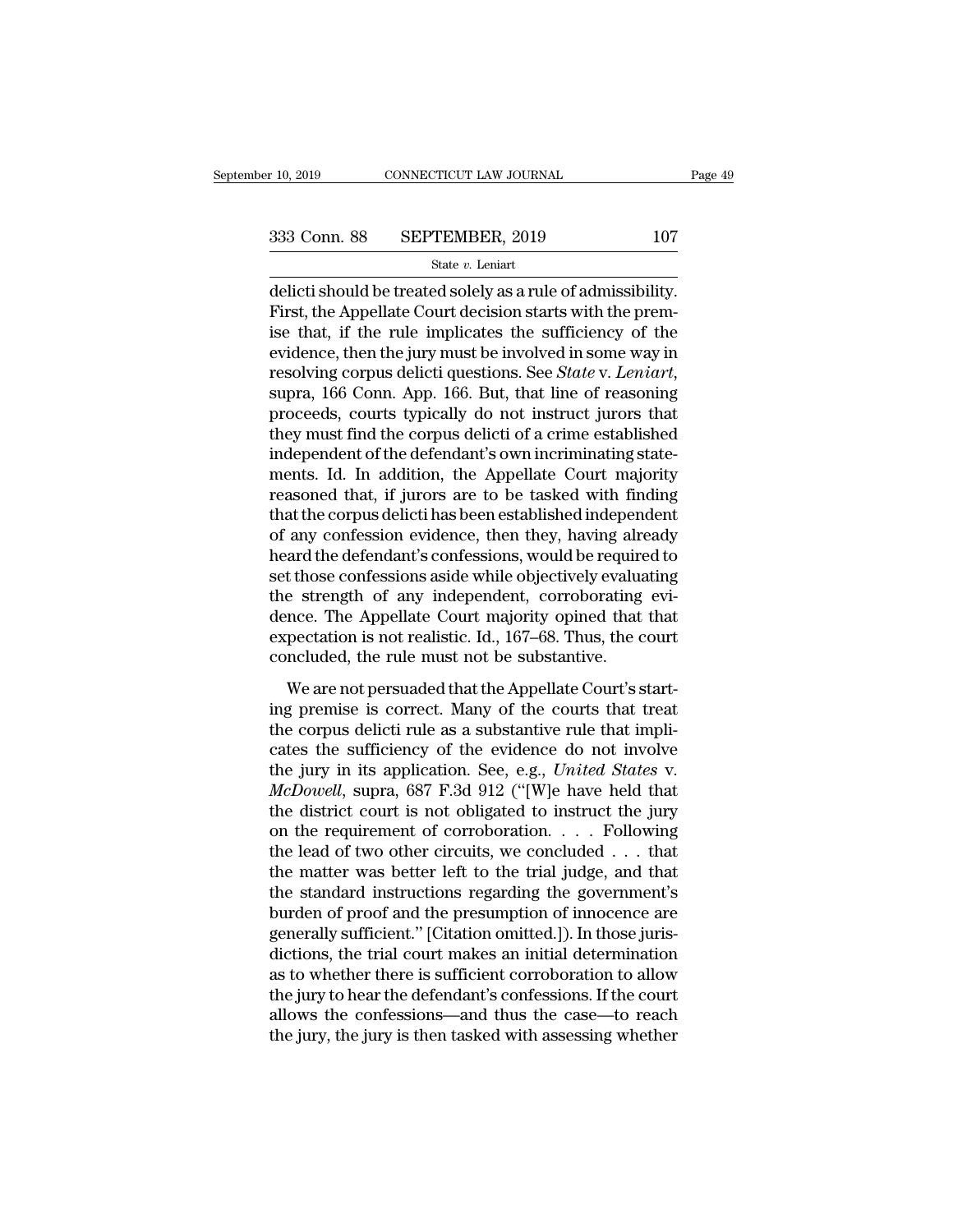|         | CONNECTICUT LAW JOURNAL | September 10, 2019 |
|---------|-------------------------|--------------------|
|         |                         |                    |
| $108\,$ | SEPTEMBER, 2019         | 333 Conn. 88       |
|         | State $v$ . Leniart     |                    |

CONNECTICUT LAW JOURNAL September 10, 2019<br>
108 SEPTEMBER, 2019 333 Conn. 88<br>
State v. Leniart<br>
all of the evidence, including the confessions and any<br>
extrinsic evidence, is sufficient to establish the defen-<br>
dant's quil EXTRIMBER, 2019 333 Conn. 88<br>
State v. Leniart<br>
all of the evidence, including the confessions and any<br>
extrinsic evidence, is sufficient to establish the defen-<br>
dant's guilt beyond a reasonable doubt. 108 SEPTEMBER, 2019 333<br>
State v. Leniart<br>
all of the evidence, including the confessions<br>
extrinsic evidence, is sufficient to establish t<br>
dant's guilt beyond a reasonable doubt.<br>
In United States v. Dickerson, supra, 1 SEPTEMBER, 2019 333 Conn. 88<br>
State *v*. Leniart<br>
of the evidence, including the confessions and any<br>
trinsic evidence, is sufficient to establish the defen-<br>
nt's guilt beyond a reasonable doubt.<br>
In *United States* v. *D* 

State v. Leniart<br>
all of the evidence, including the confessions and any<br>
extrinsic evidence, is sufficient to establish the defen-<br>
dant's guilt beyond a reasonable doubt.<br>
In *United States v. Dickerson*, supra, 163 F.3 example in Euclidian and any<br>extrinsic evidence, is sufficient to establish the defen-<br>dant's guilt beyond a reasonable doubt.<br>In *United States v. Dickerson*, supra, 163 F.3d 642–43,<br>the United States Court of Appeals for all of the evidence, including the confessions and any<br>extrinsic evidence, is sufficient to establish the defen-<br>dant's guilt beyond a reasonable doubt.<br>In *United States v. Dickerson*, supra, 163 F.3d 642–43,<br>the United S extrinsic evidence, is sufficient to establish the defen-<br>dant's guilt beyond a reasonable doubt.<br>In *United States v. Dickerson*, supra, 163 F.3d 642–43,<br>the United States Court of Appeals for the Tenth Circuit<br>explained dant's guilt beyond a reasonable doubt.<br>
In *United States* v. *Dickerson*, supra, 163 F.3d 642–43,<br>
the United States Court of Appeals for the Tenth Circuit<br>
explained why the fact that the rule involves a substan-<br>
tive In *United States* v. *Dickerson*, supra, 163 F.3d 642–43,<br>the United States Court of Appeals for the Tenth Circuit<br>explained why the fact that the rule involves a substan-<br>tive component that implicates the defendant's d the United States Court of Appeals for the Tenth Circuit<br>explained why the fact that the rule involves a substan-<br>tive component that implicates the defendant's due pro-<br>cess rights does not require the involvement of the explained why the fact that the rule involves a substantive component that implicates the defendant's due process rights does not require the involvement of the jury in its application. Corpus delicti, that court explaine tive component that implicates the defendant's due process rights does not require the involvement of the jury<br>in its application. Corpus delicti, that court explained,<br>is "essentially  $\ldots$  a duty imposed upon courts to<br> cess rights does not require the involvement of the jury<br>in its application. Corpus delicti, that court explained,<br>is "essentially  $\ldots$  a duty imposed upon courts to<br>ensure that the defendant is not convicted on the basi in its application. Corpus delicti, that court explained,<br>is "essentially  $\ldots$  a duty imposed upon courts to<br>ensure that the defendant is not convicted on the basis<br>of an uncorroborated out-of-court-statement." Id., 642. is "essentially . . . a duty imposed upon courts to<br>ensure that the defendant is not convicted on the basis<br>of an uncorroborated out-of-court-statement." Id., 642.<br>In this respect, the rule places the trial court in the<br>s ensure that the defendant is not convicted on the basis<br>of an uncorroborated out-of-court-statement." Id., 642.<br>In this respect, the rule places the trial court in the<br>same gatekeeping role that it occupies in deciding a<br>m of an uncorroborated out-of-court-statement." Id., 642.<br>In this respect, the rule places the trial court in the<br>same gatekeeping role that it occupies in deciding a<br>motion for a judgment of acquittal. Id., 643. In that<br>cap In this respect, the rule places the trial court in the same gatekeeping role that it occupies in deciding a motion for a judgment of acquittal. Id., 643. In that capacity, the court must determine whether there is suffici same gate<br>keeping role that it occupies in deciding a<br>motion for a judgment of acquittal. Id., 643. In that<br>capacity, the court must determine whether there is<br>sufficient evidence to support a finding of guilt before<br>sendi motion for a judgment of acquittal. Id., 643. In that capacity, the court must determine whether there is sufficient evidence to support a finding of guilt before sending the case to the jury. As the court noted in *Dicker* capacity, the court must determine whether there is<br>sufficient evidence to support a finding of guilt before<br>sending the case to the jury. As the court noted in<br>*Dickerson*, however, "no one thinks it follows from this<br>tha sufficient evidence to support a finding of guilt before<br>sending the case to the jury. As the court noted in<br>Dickerson, however, "no one thinks it follows from this<br>that the jury must be given an opportunity to reconsider<br> sending the case to the jury. As the court noted in *Dickerson*, however, "no one thinks it follows from this that the jury must be given an opportunity to reconsider for itself the judge's decision on a motion for judgme Dickerson, however, "no one thinks it follows from this<br>that the jury must be given an opportunity to reconsider<br>for itself the judge's decision on a motion for judgment<br>of acquittal." Id. The same logic applies, a fortio that the jury must be given an opportunity to reconsider<br>for itself the judge's decision on a motion for judgment<br>of acquittal." Id. The same logic applies, a fortiori, to<br>the corpus delicti rule, which requires only that for itself the judge's decision on a motion for judgment<br>of acquittal." Id. The same logic applies, a fortiori, to<br>the corpus delicti rule, which requires only that the trial<br>court make the threshold determination that the of acquittal." Id. The same logic applies, a fortiori, to<br>the corpus delicti rule, which requires only that the trial<br>court make the threshold determination that there are<br>some "corroborating facts [that] tend to produce the corpus delicti rule, which requires only that the trial<br>court make the threshold determination that there are<br>some "corroborating facts [that] tend to produce a con-<br>fidence in the truth of the confession  $\ldots$ ." (Int court make the threshold determination that there are<br>some "corroborating facts [that] tend to produce a con-<br>fidence in the truth of the confession  $\dots$ ." (Internal<br>quotation marks omitted.) *State* v. *Hafford*, 252 Con some "corroborating facts [that] tend to produce a confidence in the truth of the confession  $\ldots$ ." (Internal quotation marks omitted.) *State v. Hafford*, 252 Conn. 274, 317, 746 A.2d 150, cert. denied, 531 U.S. 855, 12 dence in the truth of the confession  $\ldots$  " (Internal<br>otation marks omitted.) *State v. Hafford*, 252 Conn.<br>4, 317, 746 A.2d 150, cert. denied, 531 U.S. 855, 121<br>Ct. 136, 148 L. Ed. 2d 89 (2000); see also id. ("it is<br>ffi quotation marks omitted.) *State v. Hafford*, 252 Conn.<br>274, 317, 746 A.2d 150, cert. denied, 531 U.S. 855, 121<br>S. Ct. 136, 148 L. Ed. 2d 89 (2000); see also id. ("it is<br>sufficient if the corroboration merely fortifies th

274, 317, 746 A.2d 150, cert. denied, 531 U.S. 855, 121<br>S. Ct. 136, 148 L. Ed. 2d 89 (2000); see also id. ("it is<br>sufficient if the corroboration merely fortifies the truth<br>of the confession" [internal quotation marks omi S. Ct. 136, 148 L. Ed. 2d 89 (2000); see also id. ("it is<br>sufficient if the corroboration merely fortifies the truth<br>of the confession" [internal quotation marks omitted]).<br>The Appellate Court majority also was of the view sufficient if the corroboration merely fortifies the truth<br>of the confession" [internal quotation marks omitted]).<br>The Appellate Court majority also was of the view<br>that, because "the rule itself is not constitutional in<br> of the confession" [internal quotation marks omitted]).<br>The Appellate Court majority also was of the view<br>that, because "the rule itself is not constitutional in<br>nature and jurisdictions are free to abandon it alto-<br>gethe The Appellate Court majority also was of the view<br>that, because "the rule itself is not constitutional in<br>nature and jurisdictions are free to abandon it alto-<br>gether . . . it makes little sense to characterize it as<br>an im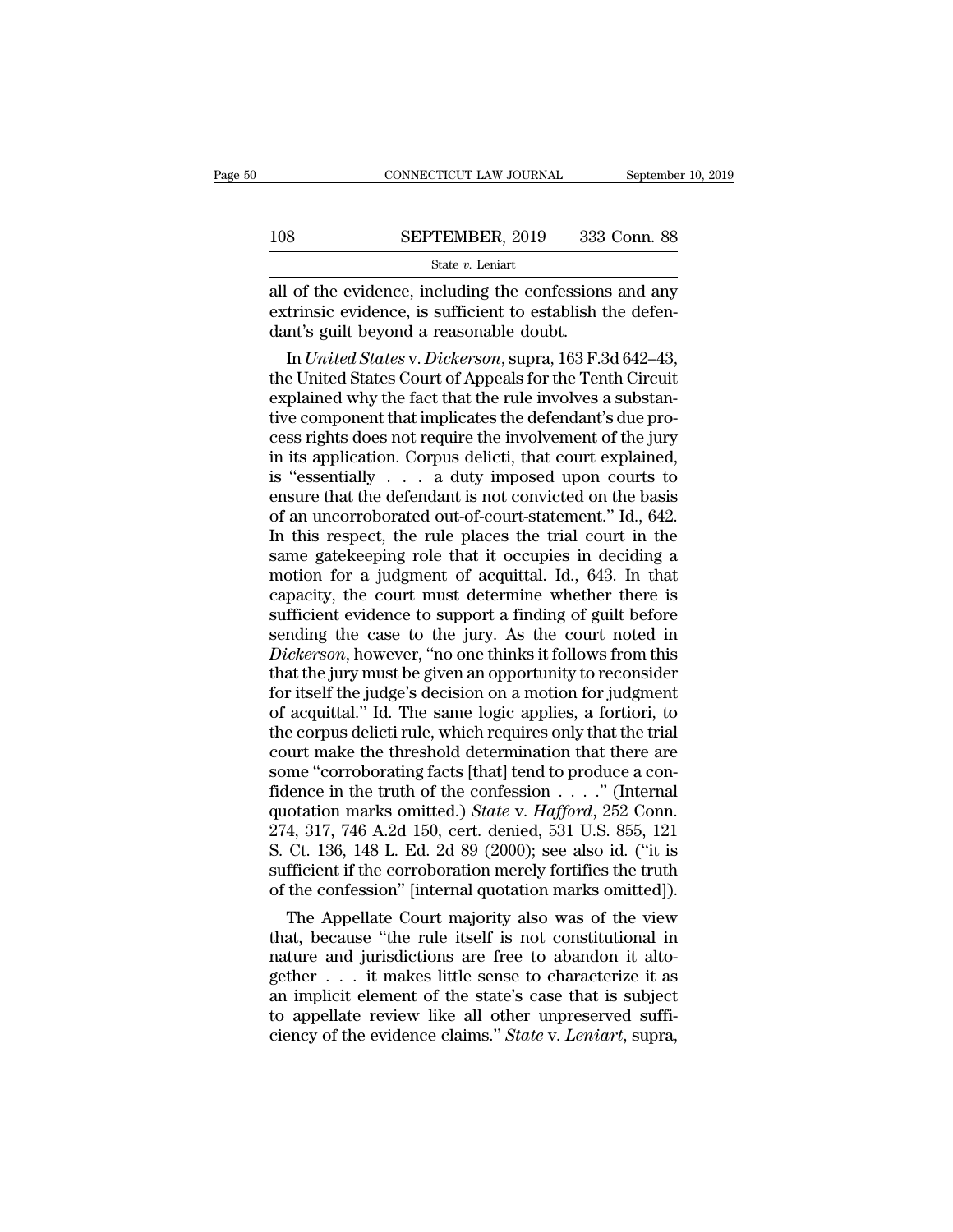State *v.* Leniart  $\begin{array}{lll} \text{10, 2019} & \text{CONNETICUT LAW JOURNAL} \ \end{array}$ <br>  $\begin{array}{lll} \text{333 Conn. } \text{88} & \text{SEPTEMBER, 2019} & \text{109} \ \end{array}$ <br>  $\begin{array}{lll} \text{State } v. \text{ Leniat} \ \end{array}$ <br>
166 Conn. App. 167. In a footnote, the majority acknowledged, however, that the rule could 333 Conn. 88 SEPTEMBER, 2019 109<br>
State v. Leniart<br>
166 Conn. App. 167. In a footnote, the majority acknowledged, however, that the rule could take on constitu-<br>
tional implications if the legislature were to formally<br>
ado 333 Conn. 88 SEPTEMBER, 2019 109<br>
State v. Leniart<br>
166 Conn. App. 167. In a footnote, the majority acknowledged, however, that the rule could take on constitutional implications if the legislature were to formally adopt 333 Conn. 88 SEPTEMI<br>
<sup>State v.</sup><br>
166 Conn. App. 167. In a foot<br>
edged, however, that the r<br>
tional implications if the ladopt it. Id., 167 n.19.<br>
We do not agree that the State v. Leniart<br>  $\overline{6}$  Conn. App. 167. In a footnote, the majority acknowl-<br>
ged, however, that the rule could take on constitu-<br>
and implications if the legislature were to formally<br>
opt it. Id., 167 n.19.<br>
We do not

166 Conn. App. 167. In a footnote, the majority acknowledged, however, that the rule could take on constitutional implications if the legislature were to formally adopt it. Id., 167 n.19.<br>We do not agree that the question Foo Collit. App. 107. In a floothote, the hiajority acknowledged, however, that the rule could take on constitu-<br>tional implications if the legislature were to formally<br>adopt it. Id., 167 n.19.<br>We do not agree that the que edged, nowever, that the rule codid take on constructional implications if the legislature were to formally adopt it. Id., 167 n.19.<br>We do not agree that the question of whether the corpus delicti rule is substantive in na tional impirations if the registrative were to formally<br>adopt it. Id., 167 n.19.<br>We do not agree that the question of whether the<br>corpus delicti rule is substantive in nature and, thus,<br>implicates the defendant's constitut We do not agree that the question of whether the<br>corpus delicti rule is substantive in nature and, thus,<br>implicates the defendant's constitutional rights, hinges<br>on whether it has been formally codified. It is true that<br>"[ We do not agree that the question of whether the corpus delicti rule is substantive in nature and, thus, implicates the defendant's constitutional rights, hinges on whether it has been formally codified. It is true that " corpus delicti rule is substantive in nature and, thus,<br>implicates the defendant's constitutional rights, hinges<br>on whether it has been formally codified. It is true that<br>"[t]he adoption of the comprehensive Penal Code in<br> implicates the defendant's constitutional rights, hinges<br>on whether it has been formally codified. It is true that<br>"[t]he adoption of the comprehensive Penal Code in<br>1969 abrogated the common-law authority of Connecti-<br>cut on whether it has been formally codified. It is true that<br>"[t]he adoption of the comprehensive Penal Code in<br>1969 abrogated the common-law authority of Connecti-<br>cut courts to impose criminal liability for conduct not<br>pros "[t]he adoption of the comprehensive Penal Code in 1969 abrogated the common-law authority of Connecticut courts to impose criminal liability for conduct not proscribed by the legislature." *Luurtsema* v. *Commissioner of* 1969 abrogated the common-law authority of Connecticut courts to impose criminal liability for conduct not proscribed by the legislature." *Luurtsema* v. *Commissioner of Correction*, 299 Conn. 740, 772, 12 A.3d 817 (2011 cut courts to impose criminal liability for conduct not<br>proscribed by the legislature." *Luurtsema* v. *Commis-<br>sioner of Correction*, 299 Conn. 740, 772, 12 A.3d 817<br>(2011). At the same time, however, the savings clause<br>t proscribed by the legislature." *Luurtsema* v. *Commissioner of Correction*, 299 Conn. 740, 772, 12 A.3d 817 (2011). At the same time, however, the savings clause to the Penal Code provides, and our cases recognize, that t sioner of Correction, 299 Conn. 740, 772, 12 A.3d 817 (2011). At the same time, however, the savings clause<br>to the Penal Code provides, and our cases recognize,<br>that the common law is preserved under the code unless<br>clear (2011). At the same time, however, the savings clause<br>to the Penal Code provides, and our cases recognize,<br>that the common law is preserved under the code unless<br>clearly preempted; the code does not bar our courts<br>from "re to the Penal Code provides, and our cases recognize,<br>that the common law is preserved under the code unless<br>clearly preempted; the code does not bar our courts<br>from "recognizing other principles of criminal liability<br>or ot that the common law is preserved under the code unless<br>clearly preempted; the code does not bar our courts<br>from "recognizing other principles of criminal liability<br>or other defenses not inconsistent with" statute. Gen-<br>era clearly preempted; the code does not bar our courts<br>from "recognizing other principles of criminal liability<br>or other defenses not inconsistent with" statute. Gen-<br>eral Statutes § 53a-4; see, e.g., *State* v. *Terwilliger* from "recognizing other principles of criminal liability<br>or other defenses not inconsistent with" statute. Gen-<br>eral Statutes § 53a-4; see, e.g., *State* v. *Terwilliger*, 314<br>Conn. 618, 654, 104 A.3d 638 (2014) (self-def or other defenses not inconsistent with" statute. General Statutes § 53a-4; see, e.g., *State v. Terwilliger*, 314 Conn. 618, 654, 104 A.3d 638 (2014) (self-defense); *State v. Courchesne*, 296 Conn. 622, 679–88 and n.44, eral Statutes § 53a-4; see, e.g., *State v. Terwilliger*, 314<br>Conn. 618, 654, 104 A.3d 638 (2014) (self-defense); *State*<br>v. *Courchesne*, 296 Conn. 622, 679–88 and n.44, 998 A.2d<br>1 (2010) (born alive principle); *State v.* Conn. 618, 654, 104 A.3d 638 (2014) (self-defense); *State* v. *Courchesne*, 296 Conn. 622, 679–88 and n.44, 998 A.2d 1 (2010) (born alive principle); *State* v. *Walton*, 227 Conn. 32, 45, 630 A.2d 990 (1993) (vicarious l v. *Courchesne*, 296 Conn. 622, 679–88 and n.44, 998 A.2d<br>1 (2010) (born alive principle); *State* v. *Walton*, 227<br>Conn. 32, 45, 630 A.2d 990 (1993) (vicarious liability of<br>conspirator). As the cited examples indicate, co 1 (2010) (born alive principle); *State* v. *Walton*, 227 Conn. 32, 45, 630 A.2d 990 (1993) (vicarious liability of conspirator). As the cited examples indicate, commonlaw rules and principles that are neither constitutio Conn. 32, 45, 630 A.2d 990 (1993)<br>conspirator). As the cited exameral<br>law rules and principles that are<br>required nor expressly adopted<br>may clarify the elements of, or<br>ways that have constitutional in<br>delicti rule is no dif Finally, As the cited examples indicate, common-<br>w rules and principles that are neither constitutionally<br>quired nor expressly adopted by statute nevertheless<br>ay clarify the elements of, or defenses to, a crime in<br>ays that taw rules and principles that are netriter constitutionally<br>required nor expressly adopted by statute nevertheless<br>may clarify the elements of, or defenses to, a crime in<br>ways that have constitutional implications. The cor

bequired not expressly adopted by statute nevertheress<br>may clarify the elements of, or defenses to, a crime in<br>ways that have constitutional implications. The corpus<br>delicti rule is no different.<br>Finally, the state argues may clarify the elements of, or deferises to, a crime in<br>ways that have constitutional implications. The corpus<br>delicti rule is no different.<br>Finally, the state argues that it would be fundamen-<br>tally unfair to review unpr ways that have constitutional impications. The corpus<br>delicti rule is no different.<br>Finally, the state argues that it would be fundamen-<br>tally unfair to review unpreserved corpus delicti claims<br>because prosecutors will not Finally, the state argues that it would be fundamentally unfair to review unpreserved corpus delicti claims<br>because prosecutors will not have been put on notice<br>at the time of trial that there may be a corpus delicti<br>probl Finally, the state argues that it would be fundamentally unfair to review unpreserved corpus delicti claims because prosecutors will not have been put on notice at the time of trial that there may be a corpus delicti probl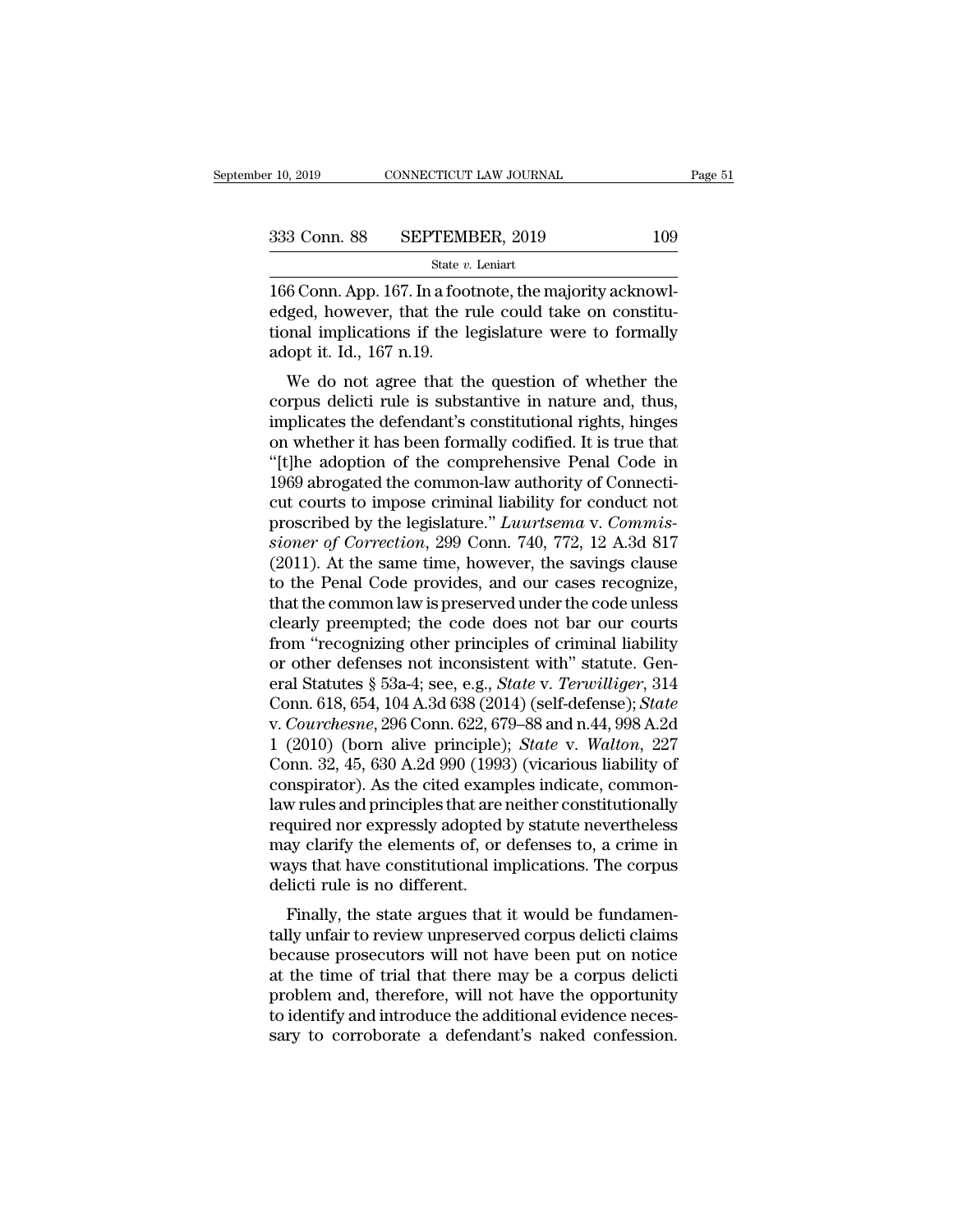# $\begin{tabular}{ll} \multicolumn{2}{l} \multicolumn{2}{c}{\text{CONNECTICUT LAW JOURNAL}} & \multicolumn{2}{c}{\text{September 10, 2019}}\\ \cline{2-2} \multicolumn{2}{c}{\text{COMNECTICUT LAW JOURNAL}} & \multicolumn{2}{c}{\text{September 10, 2019}}\\ \cline{2-2} \multicolumn{2}{c}{\text{StepTEMBER, 2019}} & \multicolumn{2}{c}{\text{333 Conn. 88}}\\ \cline{2-2} \multicolumn{2}{c}{\text{State $v$. Leniart}} & \multicolumn{2}{c}{\text{State $v$.} } \end$

### State *v.* Leniart

CONNECTICUT LAW JOURNAL September 10, 2019<br>
SEPTEMBER, 2019 333 Conn. 88<br>
State v. Leniart<br>
We trust that the present opinion will serve as adequate<br>
notice. See *Burks* v. *United States*, 437 U.S. 1, 16, 98 S.<br>
Ct. 2141, **notice. See** *SEPTEMBER*, 2019 333 Conn. 88<br>
State *v*. Leniart<br>
We trust that the present opinion will serve as adequate<br>
notice. See *Burks* v. *United States*, 437 U.S. 1, 16, 98 S.<br>
Ct. 2141, 57 L. Ed. 2d 1 (1978) ("t 110 SEPTEMBER, 2019 333 Conn. 88<br>
State v. Leniart<br>
We trust that the present opinion will serve as adequate<br>
notice. See *Burks* v. United States, 437 U.S. 1, 16, 98 S.<br>
Ct. 2141, 57 L. Ed. 2d 1 (1978) ("the prosecution SEPTEMBER, 2019 333 Conn. 88<br>
State v. Leniart<br>
We trust that the present opinion will serve as adequate<br>
notice. See *Burks* v. *United States*, 437 U.S. 1, 16, 98 S.<br>
Ct. 2141, 57 L. Ed. 2d 1 (1978) ("the prosecution ca SER FERENCE,  $\frac{1}{2000}$  and  $\frac{1}{2000}$  and  $\frac{1}{2000}$  and  $\frac{1}{2000}$  and  $\frac{1}{2000}$  and  $\frac{1}{2000}$  and  $\frac{1}{2000}$  and  $\frac{1}{2000}$  and  $\frac{1}{2000}$  and  $\frac{1}{2000}$  and  $\frac{1}{2000}$  and  $\frac{1}{2000}$  and  $\frac{$ ble''). E dust that the present ophilon will serve as adequate<br>tice. See *Burks v. United States*, 437 U.S. 1, 16, 98 S.<br>2141, 57 L. Ed. 2d 1 (1978) ("the prosecution cannot<br>mplain of prejudice, for it has been given one fair<br>port delictive reads a substantive requirement that a criminal defendant<br>complain of prejudice, for it has been given one fair<br>opportunity to offer whatever proof it could assem-<br>ble").<br>For all of these reasons, we conclude tha

Let 2141, 37 L. Ed. 2d 1 (1976) (the prosecution cannot complain of prejudice, for it has been given one fair opportunity to offer whatever proof it could assemble").<br>For all of these reasons, we conclude that the corpus complain of prejudice, for it has been given one fail<br>opportunity to offer whatever proof it could assem-<br>ble").<br>For all of these reasons, we conclude that the corpus<br>delicti rule is a hybrid rule that not only governs the ble").<br>
For all of these reasons, we conclude that the corpus<br>
delicti rule is a hybrid rule that not only governs the<br>
admissibility of confession evidence but also imposes<br>
a substantive requirement that a criminal defen For all of these reasons, we conclude that the corpus<br>delicti rule is a hybrid rule that not only governs the<br>admissibility of confession evidence but also imposes<br>a substantive requirement that a criminal defendant<br>may no For all of these reasons, we conclude that the corpus<br>delicti rule is a hybrid rule that not only governs the<br>admissibility of confession evidence but also imposes<br>a substantive requirement that a criminal defendant<br>may no delicti rule is a hybrid rule that not only admissibility of confession evidence but all<br>a substantive requirement that a criminal<br>may not be convicted solely on the basis<br>uncorroborated confession. Accordingly,<br>dant's cor May not be convicted solely on the basis of a naked,<br>corroborated confession. Accordingly, the defen-<br>m's corpus delicti claim is reviewable even though<br>was not properly preserved at trial.<br>B<br>Having established that our co

B

uncorroborated confession. Accordingly, the defendant's corpus delicti claim is reviewable even though<br>it was not properly preserved at trial.<br>B<br>Having established that our corpus delicti rule has a<br>substantive component t dant's corpus delicti claim is reviewable even though<br>it was not properly preserved at trial.<br>B<br>Having established that our corpus delicti rule has a<br>substantive component that implicates the defendant's<br>due process rights B<br>B<br>Having established that our corpus delicti rule has a<br>substantive component that implicates the defendant's<br>due process rights and, therefore, that his claim is<br>reviewable, we now turn our attention to the merits of<br>hi B<br>
Having established that our corpus delicti rule has a<br>
substantive component that implicates the defendant's<br>
due process rights and, therefore, that his claim is<br>
reviewable, we now turn our attention to the merits of<br> B<br>Having established that our corpus delicti rule has a<br>substantive component that implicates the defendant's<br>due process rights and, therefore, that his claim is<br>reviewable, we now turn our attention to the merits of<br>his Having established that our corpus delicti rule has a<br>substantive component that implicates the defendant's<br>due process rights and, therefore, that his claim is<br>reviewable, we now turn our attention to the merits of<br>his cl substantive componer<br>due process rights a<br>reviewable, we now ti<br>his claim. To resolve<br>another dispute betw<br>Appellate Court panel<br>in murder cases. Solaim. To resolve the claim, we first must address<br>other dispute between the parties, and among the<br>ppellate Court panel, regarding how the rule applies<br>murder cases.<br> $1$ <br>The defendant contends, in essence, that the corpu

1

another dispute between the parties, and among the<br>Appellate Court panel, regarding how the rule applies<br>in murder cases.<br><br><br><br>I<br>The defendant contends, in essence, that the corpus<br>delicti rule imposes different, more string Appellate Court panel, regarding how the rule applies<br>in murder cases.<br>1<br>The defendant contends, in essence, that the corpus<br>delicti rule imposes different, more stringent standards<br>with respect to murder than with respect in murder cases.<br>
1<br>
The defendant contends, in essence, that the corpus<br>
delicti rule imposes different, more stringent standards<br>
with respect to murder than with respect to less serious<br>
crimes. Before we set forth the <sup>1</sup><br>In the defendant contends, in essence, that the corpus<br>delicti rule imposes different, more stringent standards<br>with respect to murder than with respect to less serious<br>crimes. Before we set forth the defendant's argum The defendant contends, in essence, the delicti rule imposes different, more strine with respect to murder than with respect crimes. Before we set forth the defendativial be helpful briefly to review the express delicti ru The defendant contends, in essence, that the corpus<br>licti rule imposes different, more stringent standards<br>th respect to murder than with respect to less serious<br>imes. Before we set forth the defendant's argument,<br>will be rule; see, e.g., *State* v. *LaLoughe*, 116 Conn. 601, 166, A.<br>
in 1033, Soo State v. *LaLoughe*, 116 Conn. 601, 166, A.<br>
in 1033, Soo State v. *LaLoughe*, 116 Conn. 601, 166, A.<br>
in 1033, Soo State v. *LaLoughe*, 116 Conn

whit respect to intuiter than what respect to ress serious<br>crimes. Before we set forth the defendant's argument,<br>it will be helpful briefly to review the evolution of the<br>corpus delicti rule in Connecticut.<br>Although our c it will be helpful briefly to review the evolution of the corpus delicti rule in Connecticut.<br>Although our cases contain earlier references to the rule; see, e.g., *State* v. *Carta*, 90 Conn. 79, 83, 96 A. 411 (1916); the 252 (1933), overruled in part by *State* v. *Tillman*, 15252 (1933), overruled in part by *State* v. *Tillman*, 152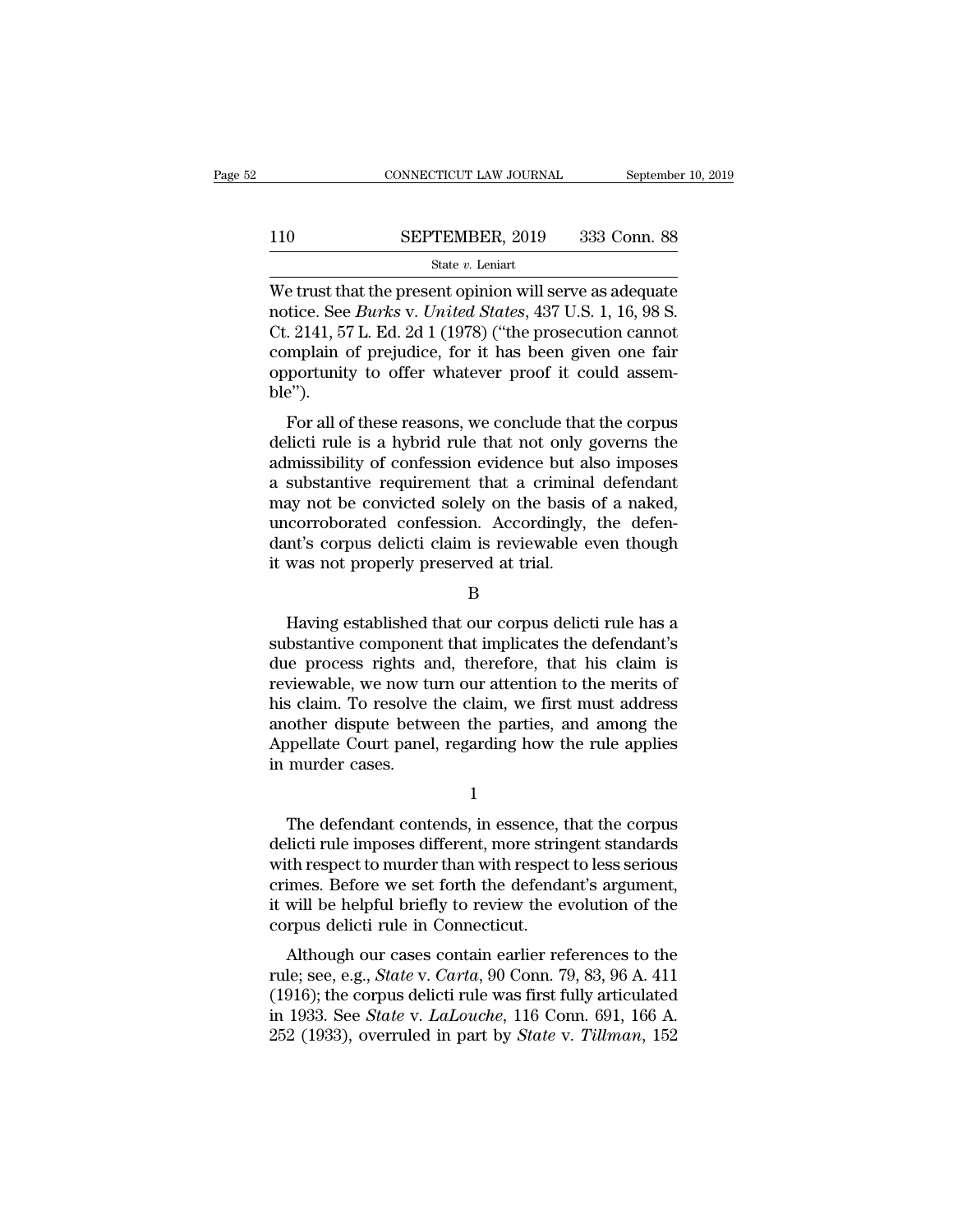CONNECTICUT LAW JOURNAL Page 53<br>
Conn. 88 SEPTEMBER, 2019 111<br>
State v. Leniart<br>
Conn. 15, 20, 202 A.2d 494 (1964). In *LaLouche*, this<br>
court characterized the rule as follows: "Undoubtedly<br>
the general rule is that the g 333 Conn. 88 SEPTEMBER, 2019 111<br>
State v. Leniart<br>
Conn. 15, 20, 202 A.2d 494 (1964). In *LaLouche*, this<br>
court characterized the rule as follows: "Undoubtedly<br>
the general rule is that the corpus delicti cannot be<br>
osta 333 Conn. 88 SEPTEMBER, 2019 111<br>
State v. Leniart<br>
Conn. 15, 20, 202 A.2d 494 (1964). In *LaLouche*, this<br>
court characterized the rule as follows: "Undoubtedly<br>
the general rule is that the corpus delicti cannot be<br>
est 333 Conn. 88 SEPTEMBER, 2019 111<br>
State v. Leniart<br>
Conn. 15, 20, 202 A.2d 494 (1964). In *LaLouche*, this<br>
court characterized the rule as follows: "Undoubtedly<br>
the general rule is that the corpus delicti cannot be<br>
est Solution of the *s* and the *v*. Leniart<br>Conn. 15, 20, 202 A.2d 494 (1964). In *LaLouche*, this<br>court characterized the rule as follows: "Undoubtedly<br>the general rule is that the corpus delicti cannot be<br>established by th State v. Lenart<br>
Conn. 15, 20, 202 A.2d 494 (1964). In *LaLouche*, this<br>
court characterized the rule as follows: "Undoubtedly<br>
the general rule is that the corpus delicti cannot be<br>
established by the [extrajudicial] con Conn. 15, 20, 202 A.2d 494 (1964). In *LaLouche*, this<br>court characterized the rule as follows: "Undoubtedly<br>the general rule is that the corpus delicti cannot be<br>established by the [extrajudicial] confession of the<br>defen court characterized the rule as follows: "Undoubtedly<br>the general rule is that the corpus delicti cannot be<br>established by the [extrajudicial] confession of the<br>defendant unsupported by corroborative evidence.<br>... There ar the general rule is that the corpus<br>established by the [extrajudicial] c<br>defendant unsupported by corrobe<br> $\ldots$  There are cases which hold in effectablished by evidence independent<br>confession and that without such proconf Education of the lexinguincial contession of the<br>
fendant unsupported by corroborative evidence.<br>
There are cases which hold in effect that it must be<br>
tablished by evidence independent of the defendant's<br>
orificsion and t defendant disapported by corroborative evidence.<br>
... There are cases which hold in effect that it must be<br>
established by evidence independent of the defendant's<br>
confession and that without such proof evidence of the<br>
co

 $\ldots$  There are cases which hold in effect that it must be established by evidence independent of the defendant's confession and that without such proof evidence of the confession is inadmissible.  $\ldots$  "The overwhelming established by evidence independent of the detendant is<br>confession and that without such proof evidence of the<br>confession is inadmissible. . . .<br>"The overwhelming weight of authority and of rea-<br>son, however, recognizes th confession and that whilout such proof evidence of the confession is inadmissible. . . .<br>
"The overwhelming weight of authority and of reason, however, recognizes that such a confession or admission may be considered in c "The overwhelming weight of authority and of reason, however, recognizes that such a confession or admission may be considered in connection with other evidence to establish the corpus delicti, and that it is not necessar "The overwhelming weight of authority and of reason, however, recognizes that such a confession or admission may be considered in connection with other evidence to establish the corpus delicti, and that it is not necessar son, however, recognizes that such a confession or<br>admission may be considered in connection with other<br>evidence to establish the corpus delicti, and that it is<br>not necessary to prove it by evidence entirely indepen-<br>dent admission may be considered in connection with other<br>evidence to establish the corpus delicti, and that it is<br>not necessary to prove it by evidence entirely indepen-<br>dent and exclusive of the confession. . . . In order to evidence to establish the corpus delicti, and that it is<br>not necessary to prove it by evidence entirely indepen-<br>dent and exclusive of the confession. . . . In order to<br>warrant a conviction in a given case, it must be sho not necessary to prove it by evidence entirely independent and exclusive of the confession. . . . In order to warrant a conviction in a given case, it must be shown (1) that a crime has been committed, and (2) that the pe dent and exclusive of the confession. . . . In order to<br>warrant a conviction in a given case, it must be shown<br>(1) that a crime has been committed, and (2) that the<br>person charged therewith was the active agent in the<br>com warrant a conviction in a given case, it must be shown<br>(1) that a crime has been committed, and (2) that the<br>person charged therewith was the active agent in the<br>commission thereof. But, while it is necessary that both<br>of (1) that a crime has been committed, and (2) that the person charged therewith was the active agent in the commission thereof. But, while it is necessary that both of said essential facts should be proved beyond a reasona person charged therewith was the active agent in the commission thereof. But, while it is necessary that both of said essential facts should be proved beyond a reasonable doubt, it does not follow that each must be proved commission thereof. But, while it is necessary that both<br>of said essential facts should be proved beyond a rea-<br>sonable doubt, it does not follow that each must be<br>proved independently of, and apart from, the other, or<br>tha of said essential facts should be proved beyond a reasonable doubt, it does not follow that each must be proved independently of, and apart from, the other, or that either must be proved independently of, and without regar sonable doubt, it does not follow that each must be<br>proved independently of, and apart from, the other, or<br>that either must be proved independently of, and with-<br>out regarding the confession of the person charged with<br>the proved independently of, and apart from, the other, or<br>that either must be proved independently of, and with-<br>out regarding the confession of the person charged with<br>the crime. The confession is evidence tending to prove<br>b that either must be proved independently of, and with-<br>out regarding the confession of the person charged with<br>the crime. The confession is evidence tending to prove<br>both the fact that the crime was committed and the<br>defe out regarding the confession of the person charged with<br>the crime. The confession is evidence tending to prove<br>both the fact that the crime was committed and the<br>defendant's agency therein. . . . But it is not sufficient<br>o the crime. The confession is evidence tending to prove<br>both the fact that the crime was committed and the<br>defendant's agency therein.  $\dots$  But it is not sufficient<br>of itself to prove the former, and, without [independent] both the fact that the crime was committed and the defendant's agency therein. . . . But it is not sufficient of itself to prove the former, and, without [independent] evidence . . . of facts also tending to prove the cor defendant's agency therein. . . . But it is not sufficient<br>of itself to prove the former, and, without [independent]<br>evidence . . . of facts also tending to prove the corpus<br>delicti, it is not enough to warrant a convictio of itself to prove<br>evidence . . . of<br>delicti, it is not e<br>must be such ex<br>when taken in c<br>lish this fact in t<br>able doubt.<br>"The indepene ''The independent evidence must tend to establish dencit, it is not enough to warrant a conviction. There<br>must be such extrinsic corroborative evidence as will,<br>when taken in connection with the confession, estab-<br>lish this fact in the minds of the jury beyond a reason-<br>a has be such extrinst corrobotative evidence as win,<br>when taken in connection with the confession, estab-<br>lish this fact in the minds of the jury beyond a reason-<br>able doubt.<br>"The independent evidence must tend to establish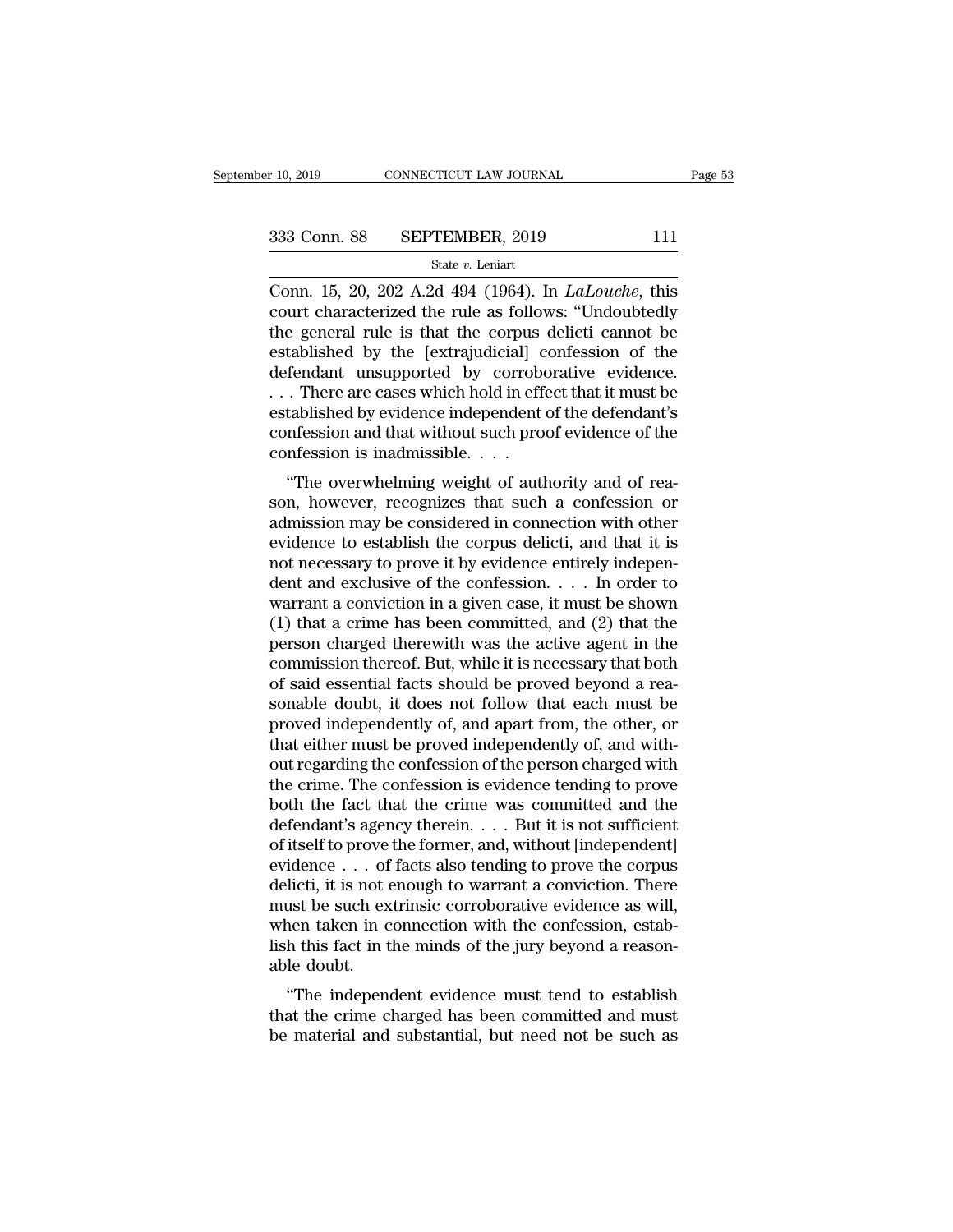# $\begin{tabular}{ll} \multicolumn{2}{c}{\text{CONNECTICUT LAW JOURNAL}} & \multicolumn{2}{c}{\text{September 10, 2019}}\\ \cline{2-2} \multicolumn{2}{c}{\text{SEPTEMBER, 2019}} & \multicolumn{2}{c}{\text{333 Conn. 88}}\\ \cline{2-2} \multicolumn{2}{c}{\text{State $v$. Leniart}} \end{tabular}$

### State *v.* Leniart

CONNECTICUT LAW JOURNAL September 10, 2019<br>
SEPTEMBER, 2019 333 Conn. 88<br>
State v. Leniart<br>
would establish the corpus delicti beyond a reasonable<br>
doubt apart from the confession. . . . [T] his evidence 112 SEPTEMBER, 2019 333 Conn. 88<br>
<sup>State v</sup>. Leniart<br>
would establish the corpus delicti beyond a reasonable<br>
doubt apart from the confession. . . . . [T]his evidence<br>
should be introduced and the court satisfied of its su SEPTEMBER, 2019 333 Conn. 88<br>
State v. Leniart<br>
would establish the corpus delicti beyond a reasonable<br>
doubt apart from the confession. . . . . [T] his evidence<br>
should be introduced and the court satisfied of its sub-<br> SEPTEMBER, 2019 333 Conn. 88<br>  $\frac{\text{State } v. \text{ Leniat}}{\text{would establish the corpus deletion.}}$ <br>
would establish the corpus delicti beyond a reasonable<br>
doubt apart from the confession. . . . [T]his evidence<br>
should be introduced and the court satisfied of it State v. Leniart<br>would establish the corpus delicti beyond a reasonable<br>doubt apart from the confession. . . . [T]his evidence<br>should be introduced and the court satisfied of its sub-<br>stantial character and sufficiency to state *b*. Lentart<br>
state *b*. Lentart<br>
doubt apart from the confession. . . . . [T]his evidence<br>
should be introduced and the court satisfied of its sub-<br>
stantial character and sufficiency to render the confes-<br>
sion ad would establish the corpus delicti beyond a reasonable<br>doubt apart from the confession. . . . [T]his evidence<br>should be introduced and the court satisfied of its sub-<br>stantial character and sufficiency to render the confes doubt apart from the confession. . . . [T]his evidence<br>should be introduced and the court satisfied of its sub-<br>stantial character and sufficiency to render the confes-<br>sion admissible, before the latter is allowed in evishould be introduced a<br>stantial character and s<br>sion admissible, before<br>dence." (Citations omi<br>omitted.) *State* v. *LaLo*<br>see also *State* v. *Douc*<br>(reaffirming rule).<br>In the decades sinc on admissible, before the latter is allowed in evi-<br>nce." (Citations omitted; internal quotation marks<br>nitted.) *State* v. *LaLouche*, supra, 116 Conn. 693–95;<br>e also *State* v. *Doucette*, supra, 147 Conn. 98–100<br>eaffirmi dence." (Citations omitted; internal quotation marks<br>
omitted.) *State* v. *LaLouche*, supra, 116 Conn. 693–95;<br>
see also *State* v. *Doucette*, supra, 147 Conn. 98–100<br>
(reaffirming rule).<br>
In the decades since we decided

omitted.) *State v. LaLouche*, supra, 116 Conn. 693–95;<br>see also *State v. Doucette*, supra, 147 Conn. 98–100<br>(reaffirming rule).<br>In the decades since we decided *LaLouche* and<br>*Doucette*, and consistent with the modern tr see also *State* v. *Doucette*, supra, 147 Conn. 98–100<br>(reaffirming rule).<br>In the decades since we decided *LaLouche* and<br>*Doucette*, and consistent with the modern trend, we<br>have reduced in several respects the burden th (reaffirming rule).<br>In the decades since we decided *LaLouche* and<br>*Doucette*, and consistent with the modern trend, we<br>have reduced in several respects the burden that the<br>corpus delicti rule imposes on the state in prose In the decades since we decided *LaLouche* and *Doucette*, and consistent with the modern trend, we have reduced in several respects the burden that the corpus delicti rule imposes on the state in prosecuting a crime.<sup>14</sup> In the decades since we decided *LaLouche* and *Doucette*, and consistent with the modern trend, we have reduced in several respects the burden that the corpus delicti rule imposes on the state in prosecuting a crime.<sup>14</sup> Doucette, and consistent with the modern trend, we<br>have reduced in several respects the burden that the<br>corpus delicti rule imposes on the state in prosecuting<br>a crime.<sup>14</sup> First, in *State* v. *Tillman*, supra, 152 Conn. have reduced in several respects the burden that the corpus delicti rule imposes on the state in prosecuting a crime.<sup>14</sup> First, in *State* v. *Tillman*, supra, 152 Conn. 20, we joined a small handful of jurisdictions to corpus delicti rule imposes on the state in prosecuting<br>a crime.<sup>14</sup> First, in *State* v. *Tillman*, supra, 152 Conn.<br>20, we joined a small handful of jurisdictions to have<br>departed from the traditional rule that the state a crime.<sup>14</sup> First, in *State v. Tillman*, supra, 152 Conn.<br>20, we joined a small handful of jurisdictions to have<br>departed from the traditional rule that the state must<br>establish, by independent evidence,<sup>15</sup> both that a 20, we joined a small handful of jurisdictions to have departed from the traditional rule that the state must establish, by independent evidence,  $15$  both that an injury or loss occurred and that the loss was feloniously departed from the traditional rule that the state must<br>establish, by independent evidence,  $^{15}$  both that an injury<br>or loss occurred and that the loss was feloniously<br>caused.<sup>16</sup> In *Tillman*, we held that the corpus de establish, by independent evidence,<sup>15</sup> both that an injury<br>or loss occurred and that the loss was feloniously<br>caused.<sup>16</sup> In *Tillman*, we held that the corpus delicti<br>that must be established by independent evidence<br>enc at must be established by independent evidence<br>nocompasses only the former element, namely, the spe-<br>fic kind of loss or injury embraced in the crime<br>narged. Id. "Under [this definition], in a homicide case,<br> $\frac{14}{18}$  Se encompasses only the former element, namely, the specific kind of loss or injury embraced in the crime<br>charged. Id. "Under [this definition], in a homicide case,<br><sup>14</sup> See D. Moran, supra, 64 Ohio St. L.J. 818 ("[t]he corpu

cific kind of loss or injury embraced in the crime<br>charged. Id. "Under [this definition], in a homicide case,<br><sup>14</sup> See D. Moran, supra, 64 Ohio St. L.J. 818 ("[t]he corpus delicti rule has<br>fallen into disfavor in recent de charged. Id. "Under [this definition], in a homicide case,<br> $\frac{14 \text{ See D. Moran, supra, 64 Ohio St. LJ. 818 ("lfhe corpus delict rule has fallen into disfavor in recent decades"); id., 835 ("the last half of the twentieth century has produced a distinct trend away from the corpus delict rule" [internal quotation marks omitted]); T. Mullen, supra, 27 U.S.F. L. Rev. 389 (noting modern trend "reducing the quantum of evidence necessary to$ <sup>14</sup> See D. Moran, supra, 64 Ohio St. L.J. 818 ("[t]he corpus delicti rule has fallen into disfavor in recent decades"); id., 835 ("the last half of the twentieth century has produced a distinct trend away from the corpus <sup>14</sup> See D. Moran, supra, 64 Ohio St. L.J. 818 ("[t]he corpus delicti rule has fallen into disfavor in recent decades"); id., 835 ("the last half of the twentieth century has produced a distinct trend away from the corpus establish the corpus delicti"); T. Mullen, supra, 418 ("[m]ost courts have acted with [half measures] to unburden themselves of the corpus delicti rule''). thermal quotation marks omitted]); T. Mullen, supra, 27 U.S.F. L. Rev.<br>9 (noting modern trend "reducing the quantum of evidence necessary to<br>tablish the corpus delicti"); T. Mullen, supra, 418 ("[m]ost courts have<br>ted with 389 (noting modern trend "reducing the quantum of evidence necessary to establish the corpus delicti"); T. Mullen, supra, 418 ("[m]ost courts have acted with [half measures] to unburden themselves of the corpus delicti ru stablish the corpus delicti"); T. Mullen, supra, 418 ("[m]ost courts have acted with [half measures] to unburden themselves of the corpus delicti rule").<br>
<sup>15</sup> Unless otherwise noted, we use the term "independent evidence

The  $^{15}$  Unless otherwise noted, we use the term "independent evidence" to refer to evidence independent of any purported admissions, confessions, or related extrajudicial statements of the accused.<br>
<sup>16</sup> See T. Mullen, <sup>16</sup> Unless otherwise noted, we use the term "independent evidence" to refer to evidence independent of any purported admissions, confessions, or related extrajudicial statements of the accused.<br><sup>16</sup> See T. Mullen, supra, refer to evidence independent of any purported admissions, confessions, or related extrajudicial statements of the accused.<br><sup>16</sup> See T. Mullen, supra, 27 U.S.F. L. Rev. 389 and n.17 (listing Connecticut as one of only fou tance), cert. denied, 415 U.S. 979, 94 S. Ct. 1566, 39 L. Ed. 2d 875 (1974).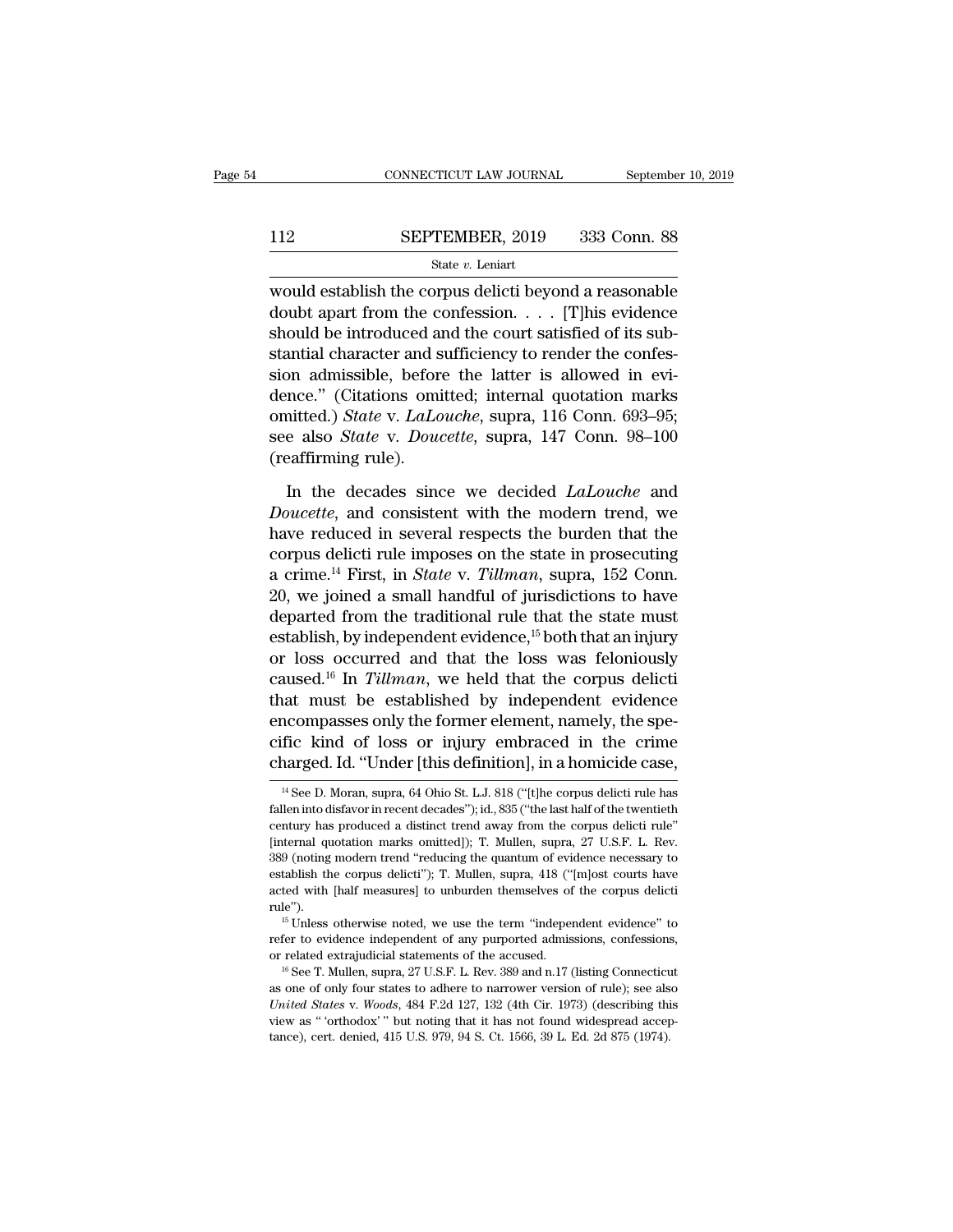the corpus delicti is the fact of the death, whether or<br>
the corpus delicti is the fact of the death, whether or<br>
the corpus delicti is the fact of the death, whether or<br>
the corpus delicti is the fact of the death, wheth 333 Conn. 88 SEPTEMBER, 2019 113<br>
state v. Leniart<br>
the corpus delicti is the fact of the death, whether or<br>
not feloniously caused, of the person whom the accused<br>
is charged with having killed or murdered." Id.; but see 333 Conn. 88 SEPTEMBER, 2019 113<br>
State v. Leniart<br>
the corpus delicti is the fact of the death, whether or<br>
not feloniously caused, of the person whom the accused<br>
is charged with having killed or murdered.'' Id.; but se **Sample 138 Conn. 88** SEPTEMBER, 2019 113<br> **State v. Leniart**<br> **Courches 138 Connection**<br> **State v. Leniart**<br> **Courches 2018** Connection in the accused<br> **State v. Courchesne**, supra, 296 Conn. 791 n.5 (*Zarella,*<br> **Courche** *State v. Leniart*, 2018<br>*State v. Leniart*<br>the corpus delicti is the fact of the death, whether or<br>not feloniously caused, of the person whom the accused<br>is charged with having killed or murdered." Id.; but see<br>*State v.* state  $v$ . Lemart<br>the corpus delicti is the fact of the death, whether or<br>not feloniously caused, of the person whom the accused<br>is charged with having killed or murdered." Id.; but see<br>*State* v. *Courchesne*, supra, 296 the corpus delicti is the fact of the death, whether or<br>not feloniously caused, of the person whom the accused<br>is charged with having killed or murdered." Id.; but see<br>*State* v. *Courchesne*, supra, 296 Conn. 791 n.5 (Zar not feloniously caused, of the person<br>is charged with having killed or mure<br>*State* v. *Courchesne*, supra, 296 Con<br>*J.*, concurring in part and dissenting<br>to traditional rule that corpus delict<br>"death was produced through etatged with having kinet of intracticed. Tal., but see<br>*ate v. Courchesne*, supra, 296 Conn. 791 n.5 (*Zarella*,<br>concurring in part and dissenting in part) (adhering<br>traditional rule that corpus delicti includes fact that  $J$ ., concurring in part and dissenting in part) (adhering<br>*J*., concurring in part and dissenting in part) (adhering<br>to traditional rule that corpus delicti includes fact that<br>"death was produced through criminal agency"

For the traditional rule that corpus delicti includes fact that<br>
"death was produced through criminal agency" [internal quotation marks omitted]).<br>
Next, in *State v. Harris*, 215 Conn. 189, 193–94, 575<br>
A.2d 223 (1990), scribe certain undesirable computer includes the distributed "death was produced through criminal agency" [internal quotation marks omitted]).<br>Next, in *State* v. *Harris*, 215 Conn. 189, 193–94, 575<br>A.2d 223 (1990), we mo mal quotation marks omitted]).<br>
Next, in *State* v. *Harris*, 215 Conn. 189, 193–94, 575<br>
A.2d 223 (1990), we modified the rule as it applies to<br>
crimes, such as driving under the influence, that pro-<br>
scribe certain unde Next, in *State v. Harris*, 215 Conn. 189, 193–94, 575<br>A.2d 223 (1990), we modified the rule as it applies to<br>crimes, such as driving under the influence, that pro-<br>scribe certain undesirable conduct but do not necessar-<br> Next, in *State* v. *Harris*, 215 Conn. 189, 193–94, 575<br>A.2d 223 (1990), we modified the rule as it applies to<br>crimes, such as driving under the influence, that pro-<br>scribe certain undesirable conduct but do not necessar-A.2d 223 (1990), we modified the rule as it applies to crimes, such as driving under the influence, that proscribe certain undesirable conduct but do not necessarily entail any particular injury or loss. Specifically, rely crimes, such as driving under the influence, that pro-<br>scribe certain undesirable conduct but do not necessar-<br>ily entail any particular injury or loss. Specifically,<br>relying on the decision of the United States Supreme<br>Co scribe certain undesirable conduct but do not necessarily entail any particular injury or loss. Specifically, relying on the decision of the United States Supreme Court in *Opper v. United States*, 348 U.S. 84, 75 S. Ct. 1 ily entail any particular injury or loss. Specifically,<br>relying on the decision of the United States Supreme<br>Court in *Opper v. United States*, 348 U.S. 84, 75 S. Ct.<br>158, 99 L. Ed. 101 (1954), we concluded that, for crime relying on the decision of the United States Supreme<br>Court in *Opper* v. *United States*, 348 U.S. 84, 75 S. Ct.<br>158, 99 L. Ed. 101 (1954), we concluded that, for crimes<br>of that sort, the state need not establish the corp Court in *Opper* v. *United States*, 348 U.S. 84, 75 S. Ct.<br>158, 99 L. Ed. 101 (1954), we concluded that, for crimes<br>of that sort, the state need not establish the corpus<br>delicti of the crime through extrinsic evidence. Ra 158, 99 L. Ed. 101 (1954), we concluded that, for cr<br>of that sort, the state need not establish the co<br>delicti of the crime through extrinsic evidence. Ra<br>the state need only "introduce substantial indeper<br>evidence [that] dicti of the crime through extrinsic evidence. Rather,<br>e state need only "introduce substantial independent<br>idence [that] would tend to establish the trustworthi-<br>ss of the [defendant's] statement." (Internal quotation<br>ark deficit of all chine allowing entails conditions. The state is the state need only "introduce substantial independent<br>evidence [that] would tend to establish the trustworthi-<br>ness of the [defendant's] statement." (Internal

in *Harris*, also known as the corroboration rule, now "applies to all types of crimes, also known as the corroboration rule, now "applies to all types of crimes, not only those offenses that probibit conduct and do not re The second condition of the distribution<br>
marks omitted.) *State* v. *Harris*, supra, 194.<br>
Most recently, in *State* v. *Hafford*, supra, 252 Conn.<br>
317, we held that this trustworthiness rule set forth<br>
in *Harris*, also that product and by the product and positions.<br>
marks omitted.) *State v. Hafford*, supra, 252 Conn.<br>
317, we held that this trustworthiness rule set forth<br>
in *Harris*, also known as the corroboration rule, now<br>
"applies Most recently, in *State* v. *Hafford*, supra, 252 Conn.<br>317, we held that this trustworthiness rule set forth<br>in *Harris*, also known as the corroboration rule, now<br>"applies to all types of crimes, not only those offenses Most recently, in *State* v. *Hafford*, supra, 252 Conn.<br>317, we held that this trustworthiness rule set forth<br>in *Harris*, also known as the corroboration rule, now<br>"applies to all types of crimes, not only those offense 317, we held that this trustworthiness rule set forth<br>in *Harris*, also known as the corroboration rule, now<br>"applies to all types of crimes, not only those offenses<br>that prohibit conduct and do not result in a specific l in *Harris*, also known as the corroboration rule, now "applies to all types of crimes, not only those offenses that prohibit conduct and do not result in a specific loss or injury." In other words, post- $Hafford$ , a confessi "applies to all types of crimes, not only those offenses<br>that prohibit conduct and do not result in a specific loss<br>or injury." In other words, post-*Hafford*, a confession<br>is now sufficient to establish the corpus delict injury." In other words, post-*Hafford*, a confession<br>now sufficient to establish the corpus delicti of any<br>ime, without independent extrinsic evidence that a<br>ime was committed, as long as there is sufficient<br>ason to conc Let  $\alpha$  is now sufficient to establish the corpus delicti of any<br>crime, without independent extrinsic evidence that a<br>crime was committed, as long as there is sufficient<br>reason to conclude that the confession is reliable

the corroboration is contained to correlate of any crime, without independent extrinsic evidence that a crime was committed, as long as there is sufficient reason to conclude that the confession is reliable.<br>In *Hafford*, Finne, which independent extrinsic evidence and a<br>crime was committed, as long as there is sufficient<br>reason to conclude that the confession is reliable.<br>In  $Hafford$ , we justified this departure from our estab-<br>lished corpus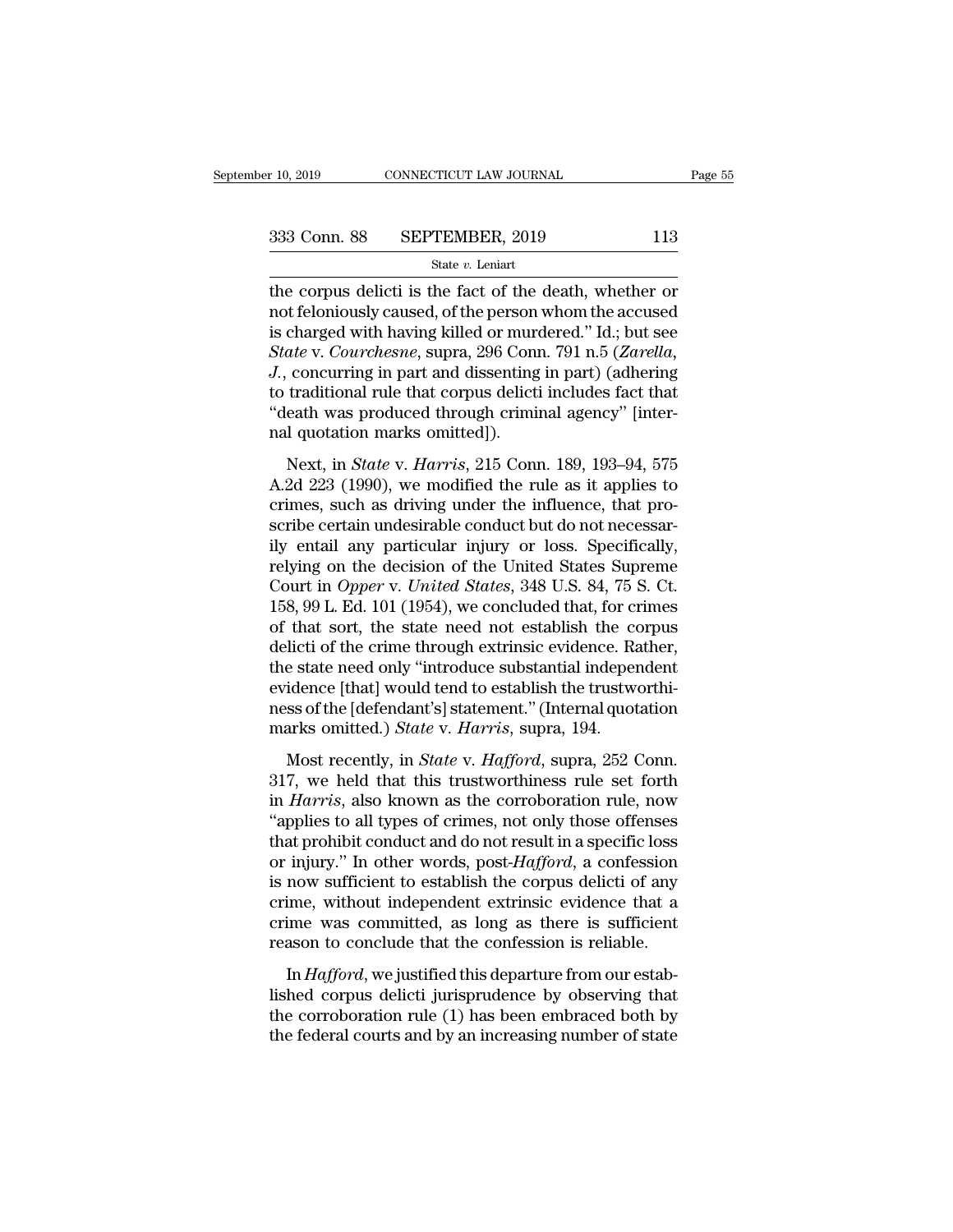# $\begin{tabular}{lll} \multicolumn{2}{l} \multicolumn{2}{l}{{\small\bf CONNECTICUT LAW JOURNAL}} & \multicolumn{2}{l}{September 10, 2019} \\\\ \hline 114 & \multicolumn{2}{l}{\bf SEPTEMBER, 2019} & 333 & \multicolumn{2}{l}{\bf Conn. 88} \\\\ \hline & \multicolumn{2}{l}{\bf State}\ v. \ Leniart & \multicolumn{2}{l}{\bf$

### State *v.* Leniart

CONNECTICUT LAW JOURNAL September<br>
114 SEPTEMBER, 2019 333 Conn. 88<br>  $\frac{\text{State } v. \text{ Leniat}}{\text{counts}}$ <br>
courts, (2) is favored by a number of respected com-<br>
mentators, and (3) is more reasonable and more work-<br>
able than the tradit SEPTEMBER, 2019 333 Conn. 88<br>
State v. Leniart<br>
courts, (2) is favored by a number of respected com-<br>
mentators, and (3) is more reasonable and more work-<br>
able than the traditional corpus delicti rule. Id., 316–17.<br>
At th 114 SEPTEMBER, 2019 333 Conn. 88<br>
State v. Leniart<br>
courts, (2) is favored by a number of respected com-<br>
mentators, and (3) is more reasonable and more work-<br>
able than the traditional corpus delicti rule. Id., 316–17.<br> SEPTEMBER, 2019 333 Conn. 88<br>
State v. Leniart<br>
courts, (2) is favored by a number of respected com-<br>
mentators, and (3) is more reasonable and more work-<br>
able than the traditional corpus delicti rule. Id., 316–17.<br>
At t State *v*. Leniart<br>
courts, (2) is favored by a number of respected com-<br>
mentators, and (3) is more reasonable and more work-<br>
able than the traditional corpus delicti rule. Id., 316–17.<br>
At the same time, we expressed co state v. Lenart<br>
courts, (2) is favored by a number of respected com-<br>
mentators, and (3) is more reasonable and more work-<br>
able than the traditional corpus delicti rule. Id., 316–17.<br>
At the same time, we expressed conf courts, (2) is favored by a number of respected commentators, and (3) is more reasonable and more work-<br>able than the traditional corpus delicti rule. Id., 316–17.<br>At the same time, we expressed confidence that the<br>corrob mentators, and (3) is more reasonable and more work-<br>able than the traditional corpus delicti rule. Id., 316–17.<br>At the same time, we expressed confidence that the<br>corroboration rule, as applied in *Harris*, would con-<br>ti able than the traditional corpus delicti rule. Id., 316–17.<br>At the same time, we expressed confidence that the<br>corroboration rule, as applied in *Harris*, would con-<br>tinue to "fulfill the avowed purpose and reason for the At the same time, we expressed confidence that the corroboration rule, as applied in *Harris*, would continue to "fulfill the avowed purpose and reason for the existence of the corpus delicti rule [by] protect[ing] accused corroboration rule, as applied in *Harris*, would<br>tinue to "fulfill the avowed purpose and reason fo<br>existence of the corpus delicti rule [by] protect<br>accused persons against conviction of offenses<br>have not in fact occurr existence of the corpus delicti rule [by] protect[ing]<br>accused persons against conviction of offenses that<br>have not in fact occurred . . . and prevent[ing] errors<br>in convictions based upon untrue confessions alone."<br>(Inter

have not in fact occurred  $\ldots$  and prevent[ing] errors<br>in convictions based upon untrue confessions alone."<br>(Internal quotation marks omitted.) Id., 316.<br>The defendant does not deny that, under *Hafford*,<br>the state may r can consider the different content in convictions based upon untrue confessions alone."<br>(Internal quotation marks omitted.) Id., 316.<br>The defendant does not deny that, under *Hafford*,<br>the state may rely, in most instance (Internal quotation marks omitted.) Id., 316.<br>The defendant does not deny that, under *Hafford*,<br>the state may rely, in most instances, on the accused's<br>statements to establish all of the elements of a charged<br>crime, as l The defendant does not deny that, under *Hafford*,<br>the state may rely, in most instances, on the accused's<br>statements to establish all of the elements of a charged<br>crime, as long as there is sufficient, independent evi-<br>d The defendant does not deny that, under *Hafford*, the state may rely, in most instances, on the accused's statements to establish all of the elements of a charged crime, as long as there is sufficient, independent evidenc the state may rely, in most instances, on the accused's<br>statements to establish all of the elements of a charged<br>crime, as long as there is sufficient, independent evi-<br>dence to establish the trustworthiness of those state statements to establish all of the elements of a charged<br>crime, as long as there is sufficient, independent evi-<br>dence to establish the trustworthiness of those state-<br>ments. The defendant emphasizes, however, that, in<br>*Ha* crime, as long as there is sufficient, independent evidence to establish the trustworthiness of those statements. The defendant emphasizes, however, that, in *Hafford*, we left open the possibility that extrinsic evidence dence to establish the trustworthiness of those statements. The defendant emphasizes, however, that, in *Hafford*, we left open the possibility that extrinsic evidence of the corpus delicti still might be required before a ments. The defendant emphasizes, however, that, in *Hafford*, we left open the possibility that extrinsic evidence of the corpus delicti still might be required before a defendant can be convicted of murder on the basis of Hafford, we left open the possibility that extrinsic evidence of the corpus delicti still might be required before<br>a defendant can be convicted of murder on the basis<br>of a confession. Specifically, he draws our attention t dence of the corpus delicti still might be required before<br>a defendant can be convicted of murder on the basis<br>of a confession. Specifically, he draws our attention to<br>a footnote in which this court noted that "proving the a defendant can be convicted of murder on the basis<br>of a confession. Specifically, he draws our attention to<br>a footnote in which this court noted that "proving the<br>trustworthiness of a defendant's confession to a crime<br>res of a confession. Specifically, he draws our attention to<br>a footnote in which this court noted that "proving the<br>trustworthiness of a defendant's confession to a crime<br>resulting in injury or loss often will require evidence a footnote in which this court noted that "proving the<br>trustworthiness of a defendant's confession to a crime<br>resulting in injury or loss often will require evidence<br>of that injury or loss. For example, a confession to<br>a h trustworthiness of a defendant's confession to a crime<br>resulting in injury or loss often will require evidence<br>of that injury or loss. For example, a confession to<br>a homicide likely would not be trustworthy without<br>evidenc resulting in injury or loss often will require evidence<br>of that injury or loss. For example, a confession to<br>a homicide likely would not be trustworthy without<br>evidence of the victim's death." Id., 317 n.23. The Appel-<br>lat of that injury or loss. For example, a confession to<br>a homicide likely would not be trustworthy without<br>evidence of the victim's death." Id., 317 n.23. The Appel-<br>late Court majority in the present case dismissed the<br>impor a homicide likely would not be trustworthy without<br>evidence of the victim's death." Id., 317 n.23. The Appel-<br>late Court majority in the present case dismissed the<br>importance of that statement, concluding that the "cryp-<br>t evidence of the victim's death." Id., 317 n.23. The Appellate Court majority in the present case dismissed the importance of that statement, concluding that the "cryptic footnote," which was merely dictum, was too concluso late Court majority in the present case dismissed the<br>importance of that statement, concluding that the "cryp-<br>tic footnote," which was merely dictum, was too conclu-<br>sory and equivocal to indicate that we intended to car importance of that statement, concluding that the "cryptic footnote," which was merely dictum, was too conclusory and equivocal to indicate that we intended to carve out an exception to the corroboration rule for murder p tic footnote," which was merely dictum, was too conclusory and equivocal to indicate that we intended to carve out an exception to the corroboration rule for murder prosecutions. *State* v. *Leniart*, supra, 166 Conn. App. sory and equivocal to involt an exception to the<br>prosecutions. *State* v. 1<br>156–58. Judge Flynn dis<br>independent proof of d<br>murder case. Id., 229–3.<br>and dissenting in part).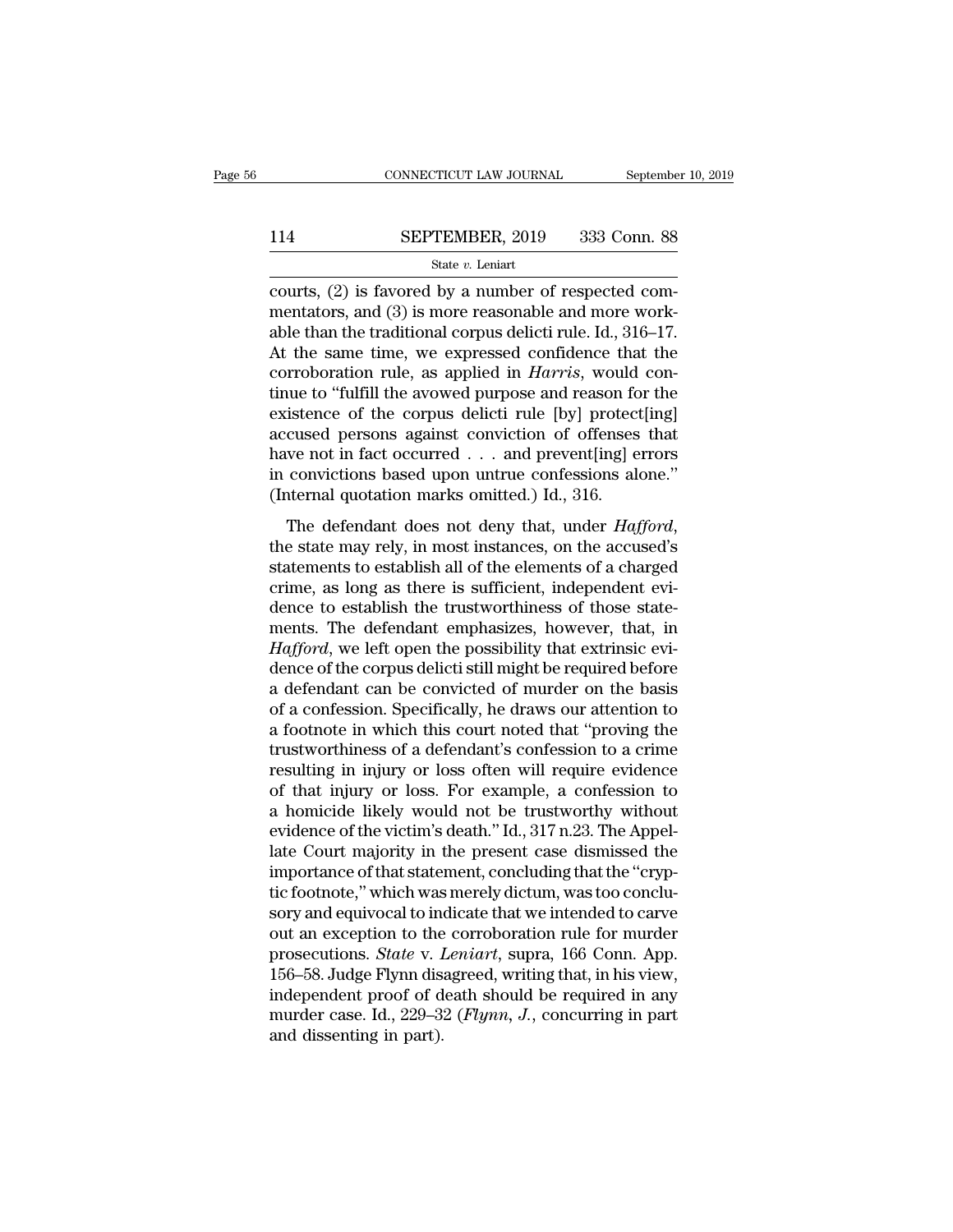$\begin{array}{r|l}\n & \text{COMNETICUT LAW JOURNAL} & \text{Page 57}\n \hline\n 3 & \text{Conn. } 88 & \text{SEPTEMBER, } 2019 & 115\n \end{array}$ <br>  $\begin{array}{r|l}\n \text{State } v. \text{ Leninart} \\
 \text{At first blush, requiring the prosecution to prove the}\n \hline\n \end{array}$ <br>
At first blush, requiring the prosecution to prove the<br>
ct of death by extrinsic eviden  $f$  333 Conn. 88 SEPTEMBER, 2019 115<br>  $f$  State v. Leniart<br>
At first blush, requiring the prosecution to prove the<br>
fact of death by extrinsic evidence in a murder case<br>
would seem to be consistent with the history of the 333 Conn. 88 SEPTEMBER, 2019 115<br>
State v. Leniart<br>
At first blush, requiring the prosecution to prove the<br>
fact of death by extrinsic evidence in a murder case<br>
would seem to be consistent with the history of the<br>
corpus 333 Conn. 88 SEPTEMBER, 2019 115<br>
State v. Leniart<br>
At first blush, requiring the prosecution to prove the<br>
fact of death by extrinsic evidence in a murder case<br>
would seem to be consistent with the history of the<br>
corpus Solution of the University Correction of the Sate v. Leniart<br>
At first blush, requiring the prosecution to prove the<br>
fact of death by extrinsic evidence in a murder case<br>
would seem to be consistent with the history of t State *v*. Leniart<br>
At first blush, requiring the prosecution to prove the<br>
fact of death by extrinsic evidence in a murder case<br>
would seem to be consistent with the history of the<br>
corpus delicti rule, which was inspire At first blush, requiring the prosecution to prove the<br>fact of death by extrinsic evidence in a murder case<br>would seem to be consistent with the history of the<br>corpus delicti rule, which was inspired by two cases—<br>centuri fact of death by extrinsic evidence in a murder case<br>would seem to be consistent with the history of the<br>corpus delicti rule, which was inspired by two cases—<br>centuries and continents apart—in which defendants<br>were wrongl would seem to be consistent with the history of the<br>corpus delicti rule, which was inspired by two cases—<br>centuries and continents apart—in which defendants<br>were wrongly convicted of the murders of victims who<br>were still v corpus delicti rule, which was inspired by two cases—<br>centuries and continents apart—in which defendants<br>were wrongly convicted of the murders of victims who<br>were still very much alive.<sup>17</sup> See D. Moran, supra, 64<br>Ohio St. centuries and continents apart—in which defendants<br>were wrongly convicted of the murders of victims who<br>were still very much alive.<sup>17</sup> See D. Moran, supra, 64<br>Ohio St. L.J. 829–30; T. Mullen, supra, 27 U.S.F. L. Rev.<br>399– were wrongly convicted of the murders of victims who<br>were still very much alive.<sup>17</sup> See D. Moran, supra, 64<br>Ohio St. L.J. 829–30; T. Mullen, supra, 27 U.S.F. L. Rev.<br>399–401; R. Perkins, "The Corpus Delicti of Murder,"<br>48 were still very much alive.<sup>17</sup> See D. Moran, supra, 64<br>Ohio St. L.J. 829–30; T. Mullen, supra, 27 U.S.F. L. Rev.<br>399–401; R. Perkins, "The Corpus Delicti of Murder,"<br>48 Va. L. Rev. 173, 173–75 (1962). The first, known as<br> Ohio St. L.J. 829–30; T. Mullen, supra, 27 U.S.F. L. Rev.<br>399–401; R. Perkins, "The Corpus Delicti of Murder,"<br>48 Va. L. Rev. 173, 173–75 (1962). The first, known as<br>Perry's Case, arose from the disappearance of William<br>Ha 399–401; R. Perkins, "The Corpus Delicti of Murder,"<br>48 Va. L. Rev. 173, 173–75 (1962). The first, known as<br>Perry's Case, arose from the disappearance of William<br>Harrison from his home in Chipping Campden, England,<br>in 1660 48 Va. L. Rev. 173, 173–75 (1962). The first, known as<br>Perry's Case, arose from the disappearance of William<br>Harrison from his home in Chipping Campden, England,<br>in 1660. See generally J. Paget, Legal Recreations: Judi-<br>c Perry's Case, arose from the disappearance of William<br>Harrison from his home in Chipping Campden, England,<br>in 1660. See generally J. Paget, Legal Recreations: Judi-<br>cial Puzzles (1876) pp. 37–67. When the septuagenarian<br>Ha Harrison from his home in Chipping Campden, England,<br>in 1660. See generally J. Paget, Legal Recreations: Judi-<br>cial Puzzles (1876) pp. 37–67. When the septuagenarian<br>Harrison failed to return from his regular two mile walk in 1660. See generally J. Paget, Legal Recreations: Judicial Puzzles (1876) pp. 37–67. When the septuagenarian<br>Harrison failed to return from his regular two mile walk<br>to collect rents for the Viscountess Campden, a servan cial Puzzles (1876) pp. 37–67. When the septuagenarian<br>Harrison failed to return from his regular two mile walk<br>to collect rents for the Viscountess Campden, a servant,<br>John Perry, was sent to search for him. Id., p. 39. A Harrison failed to return from his regular two mile walk<br>to collect rents for the Viscountess Campden, a servant,<br>John Perry, was sent to search for him. Id., p. 39. A<br>bloodied band, a torn hat, and a comb belonging to<br>Har to collect rents for the Viscountess Campden, a servant,<br>John Perry, was sent to search for him. Id., p. 39. A<br>bloodied band, a torn hat, and a comb belonging to<br>Harrison were found, and Perry was arrested. Id., p.<br>40. Aft John Perry, was sent to search for him. Id., p. 39. A<br>bloodied band, a torn hat, and a comb belonging to<br>Harrison were found, and Perry was arrested. Id., p.<br>40. After several interrogations, however, John Perry<br>confessed bloodied band, a torn hat, and a comb belonging to<br>Harrison were found, and Perry was arrested. Id., p.<br>40. After several interrogations, however, John Perry<br>confessed that he had conspired with his mother and<br>brother to r Harrison were found, and Perry was arrested. Id., p.<br>40. After several interrogations, however, John Perry<br>confessed that he had conspired with his mother and<br>brother to rob Harrison, that his brother had choked<br>Harrison t 40. After several interrogations, however, John Perry<br>confessed that he had conspired with his mother and<br>brother to rob Harrison, that his brother had choked<br>Harrison to death, and that he had disposed of the body<br>in a sw confessed that he had conspired with his mother and<br>brother to rob Harrison, that his brother had choked<br>Harrison to death, and that he had disposed of the body<br>in a swamp. Id., p. 41. The three Perrys were tried,<br>convict 1 a swamp. Id., p. 41. The three Perrys were tried, onvicted of Harrison's murder, and hanged within the eek. Id., p. 43. Several years later, a haggard Harrison ysteriously reappeared in Campden, claiming to have  $\frac{17}{$ convicted of Harrison's murder, and hanged within the week. Id., p. 43. Several years later, a haggard Harrison mysteriously reappeared in Campden, claiming to have  $\frac{17}{17}$  We note that, although the term corpus delic

week. Id., p. 43. Several years later, a haggard Harrison mysteriously reappeared in Campden, claiming to have  $\frac{17}{17}$  We note that, although the term corpus delicti, which literally translates to "body of the crime," mysteriously reappeared in Campden, claiming to have<br>
<sup>17</sup> We note that, although the term corpus delicti, which literally translates<br>
to "body of the crime," has led to some confusion, it never has been the<br>
rule that a v murder conviction. See D. Moran, supra, 64 Ohio St. L.J. 828 and n.68; R. <sup>17</sup> We note that, although the term corpus delicti, which literally translates to "body of the crime," has led to some confusion, it never has been the rule that a victim's body must be produced before the state can secu to "body of the crime," has led to some confusion, it never has been the rule that a victim's body must be produced before the state can secure a murder conviction. See D. Moran, supra, 64 Ohio St. L.J. 828 and n.68; R. Pe incine incinerated, dissolved, or dumped in the sea. See *Virgin Islands* v. *Harris*, <sup>or</sup> decircine. See *D.* Moran, supra, 64 Ohio St. L.J. 828 and n.68; R. Perkins, "The Corpus Delicti of Murder," 48 Va. L. Rev. 173, 1 Perkins, "The Corpus Delicti of Murder," 48 Va. L. Rev. 173, 182 (1962). As has been long recognized and frequently remarked, such a rule would serve only to incentivize gangland style murders in which victim's bodies are Frames, The coepenized and frequently remarked, such a rule would serve only to incentivize gangland style murders in which victim's bodies are incinerated, dissolved, or dumped in the sea. See *Virgin Islands v. Harris*, only to incentivize gangland style murders in which victim's bodies are incinerated, dissolved, or dumped in the sea. See *Virgin Islands v. Harris*, 938 F.2d 401, 415 (3d Cir. 1991) ("[A] murderer should not be entitled t incinerated, dissolved, or dumped in the sea. See *Virgin Islands v. Harris*, 938 F.2d 401, 415 (3d Cir. 1991) ("[A] murderer should not be entitled to acquittal simply because he successfully disposes of a victim's body. 938 F.2d 401, 415 (3d Cir. 1991) ("[A] murderer should not be entitled to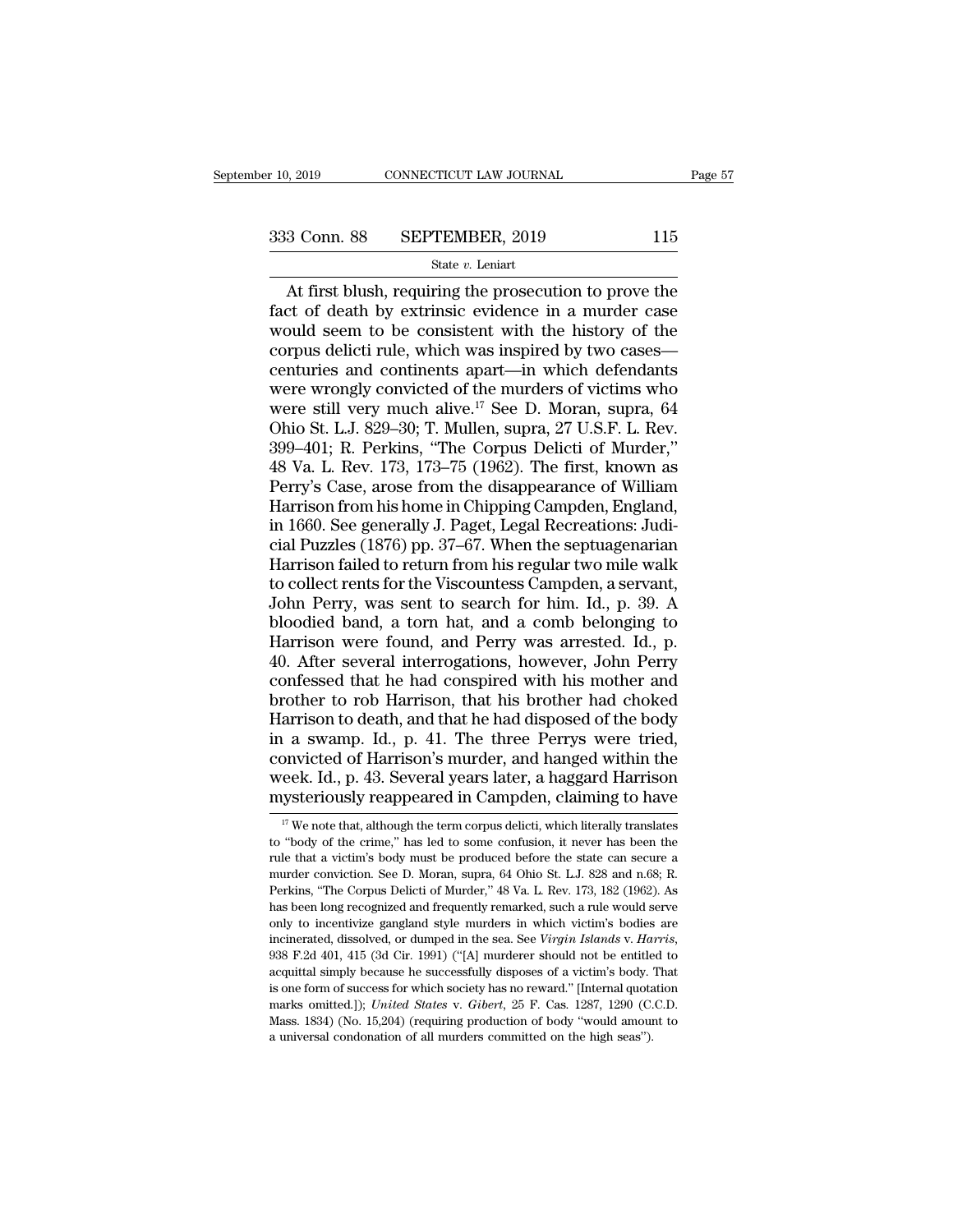|     | CONNECTICUT LAW JOURNAL | September 10, 2019 |
|-----|-------------------------|--------------------|
|     |                         |                    |
| 116 | SEPTEMBER, 2019         | 333 Conn. 88       |
|     | State $v$ . Leniart     |                    |

 $\begin{tabular}{ll} \multicolumn{2}{l}{{\small \textbf{COMPECTICUT LAW JOURNAL}}} & \multicolumn{2}{l}{\small \textbf{September 10, 2019}}\\ \hline & \multicolumn{2}{l}{\small \textbf{SEPTEMBER, 2019}} & \multicolumn{2}{l}{\small \textbf{333 Conn. 88}}\\ \hline & \multicolumn{2}{l}{\small \textbf{State $v$. Leniart}}\\ \hline & \multicolumn{2}{l}{\small \textbf{been captured by men on horseback, transferred to a}}\\ \hline \textbf{Turkish ship, and sold into slavery, from which he had ultimately escaped  $^{18}$  Id. pp. <$ SEPTEMBER, 2019 333 Conn. 88<br>
State v. Leniart<br>
been captured by men on horseback, transferred to a<br>
Turkish ship, and sold into slavery, from which he had<br>
ultimately escaped.<sup>18</sup> Id., pp. 44–49. 116 SEPTEMBER, 2019<br>
State v. Leniart<br>
been captured by men on horseback, transference approach and sold into slavery, from<br>
ultimately escaped.<sup>18</sup> Id., pp. 44–49.<br>
The second case centers on equally if  $5$  SEPTEMBER, 2019 333 Conn. 88<br>
State *v*. Leniart<br>
en captured by men on horseback, transferred to a<br>
urkish ship, and sold into slavery, from which he had<br>
timately escaped.<sup>18</sup> Id., pp. 44–49.<br>
The second case center

State v. Leniart<br>
been captured by men on horseback, transferred to a<br>
Turkish ship, and sold into slavery, from which he had<br>
ultimately escaped.<sup>18</sup> Id., pp. 44–49.<br>
The second case centers on equally incredible but<br>
so been captured by men on horseback, transferred to a<br>Turkish ship, and sold into slavery, from which he had<br>ultimately escaped.<sup>18</sup> Id., pp. 44–49.<br>The second case centers on equally incredible but<br>somewhat less tragic even Seen expedice by first of holosoback, authentied to a<br>Turkish ship, and sold into slavery, from which he had<br>ultimately escaped.<sup>18</sup> Id., pp. 44–49.<br>The second case centers on equally incredible but<br>somewhat less tragic ev 14–21. Two brothers, Stephen Boothers, Stephen Boothers, The Scale Boothers, The second case centers on equally incredible but<br>somewhat less tragic events that took place in Manchester, Vermont. See E. Borchard, Convicting The second case centers on equally incredible but<br>somewhat less tragic events that took place in Manches-<br>ter, Vermont. See E. Borchard, Convicting the Innocent:<br>Sixty-Five Actual Errors of Criminal Justice (1932) pp.<br>14–2 The second case centers on equally incredible but<br>somewhat less tragic events that took place in Manches-<br>ter, Vermont. See E. Borchard, Convicting the Innocent:<br>Sixty-Five Actual Errors of Criminal Justice (1932) pp.<br>14–2 somewhat less tragic events that took place in Manchester, Vermont. See E. Borchard, Convicting the Innocent:<br>Sixty-Five Actual Errors of Criminal Justice (1932) pp.<br>14–21. Two brothers, Stephen Boorn and Jesse Boorn,<br>were ter, Vermont. See E. Borchard, Convicting the Innocent:<br>Sixty-Five Actual Errors of Criminal Justice (1932) pp.<br>14–21. Two brothers, Stephen Boorn and Jesse Boorn,<br>were known to be ill-inclined toward Russel Colvin,<br>their Sixty-Five Actual Errors of Criminal Justice (1932) pp.<br>14–21. Two brothers, Stephen Boorn and Jesse Boorn,<br>were known to be ill-inclined toward Russel Colvin,<br>their eccentric brother-in-law. Id., p. 14. Colvin vanished<br>on 14–21. Two brothers, Stephen Boorn and Jesse Boorn,<br>were known to be ill-inclined toward Russel Colvin,<br>their eccentric brother-in-law. Id., p. 14. Colvin vanished<br>one day in May, 1812, while his wife was away, and,<br>after were known to be ill-inclined toward Russel Colvin,<br>their eccentric brother-in-law. Id., p. 14. Colvin vanished<br>one day in May, 1812, while his wife was away, and,<br>after a time, suspicion of foul play fell on Stephen and<br>J their eccentric brother-in-law. Id., p. 14. Colvin vanished<br>one day in May, 1812, while his wife was away, and,<br>after a time, suspicion of foul play fell on Stephen and<br>Jesse. Id., pp. 14–15. Seven years and many rumors an one day in May, 1812, while his wife was away, and,<br>after a time, suspicion of foul play fell on Stephen and<br>Jesse. Id., pp. 14–15. Seven years and many rumors and<br>superstitions later, after a dog had dug up some animal<br>bo after a time, suspicion of foul play fell on Stephen and<br>Jesse. Id., pp. 14–15. Seven years and many rumors and<br>superstitions later, after a dog had dug up some animal<br>bones near the Boorn property, Jesse was interrogated<br> Jesse. Id., pp. 14–15. Seven years and many rumors and<br>superstitions later, after a dog had dug up some animal<br>bones near the Boorn property, Jesse was interrogated<br>by a justice of the peace and implicated Stephen in<br>Colvi superstitions later, after a dog had dug up some animal<br>bones near the Boorn property, Jesse was interrogated<br>by a justice of the peace and implicated Stephen in<br>Colvin's "murder." Id., pp. 15–16. A jailhouse informant,<br>Si bones near the Boorn property, Jesse was interrogated<br>by a justice of the peace and implicated Stephen in<br>Colvin's "murder." Id., pp. 15–16. A jailhouse informant,<br>Silas Merrill, subsequently informed a grand jury that<br>Jes by a justice of the peace and implicated Stephen in<br>Colvin's "murder." Id., pp. 15–16. A jailhouse informant,<br>Silas Merrill, subsequently informed a grand jury that<br>Jesse had confessed to him that both Stephen and Jesse<br>ha Colvin's "murder." Id., pp. 15–16. A jailhouse informant,<br>Silas Merrill, subsequently informed a grand jury that<br>Jesse had confessed to him that both Stephen and Jesse<br>had been involved in Colvin's death. Id., p. 17. Steph Silas Merrill, subsequently inform<br>Jesse had confessed to him that bot<br>had been involved in Colvin's deat<br>subsequently confessed to killing (<br>of his remains in a river and unde<br>Id., pp. 17–18. Stephen then was t<br>sentenced In that case, how we had in Colvin's death. Id., p. 17. Stephen<br>bsequently confessed to killing Colvin and disposing<br>his remains in a river and under an old tree stump.<br>, pp. 17–18. Stephen then was tried, convicted, and<br>n subsequently confessed to killing Colvin and disposing<br>subsequently confessed to killing Colvin and disposing<br>Id., pp. 17–18. Stephen then was tried, convicted, and<br>sentenced to hang. Id., p. 18.<br>In that case, however, for

Example of his remains in a river and under an old tree stump.<br>Id., pp. 17–18. Stephen then was tried, convicted, and<br>sentenced to hang. Id., p. 18.<br>In that case, however, fortune, together with the<br>slower and more cautiou Id., pp. 17–18. Stephen then was tried, convicted, and<br>sentenced to hang. Id., p. 18.<br>In that case, however, fortune, together with the<br>slower and more cautiously moving wheels of justice<br>in nineteenth century Vermont, spa Execution, perfect the stephent attent was streat, contributed, state<br>sentenced to hang. Id., p. 18.<br>In that case, however, fortune, together with the<br>slower and more cautiously moving wheels of justice<br>in nineteenth centu In that case, however, fortune, together with the<br>slower and more cautiously moving wheels of justice<br>in nineteenth century Vermont, spared Stephen the<br>same fate as the Perrys. Two months before the sched-<br>uled execution, In that case, however, fortune, together with the slower and more cautiously moving wheels of justice in nineteenth century Vermont, spared Stephen the same fate as the Perrys. Two months before the sched-<br>uled execution, imme fate as the Perrys. Two months before the sched-<br>led execution, one of Stephen's attorneys published<br>a article in the New York Evening Post in an attempt<br>locate Colvin. Id., p. 18. Through an unlikely conflu-<br><sup>18</sup> Alt uled execution, one of Stephen's attorneys published<br>an article in the New York Evening Post in an attempt<br>to locate Colvin. Id., p. 18. Through an unlikely conflu-<br><sup>18</sup> Although the Perry tale apparently boasts sufficient

an article in the New York Evening Post in an attempt<br>to locate Colvin. Id., p. 18. Through an unlikely conflu-<br><sup>18</sup> Although the Perry tale apparently boasts sufficient indicia of historical<br>reliability to not be deemed a to locate Colvin. Id., p. 18. Through an unlikely conflu-<br><sup>18</sup> Although the Perry tale apparently boasts sufficient indicia of historical<br>reliability to not be deemed apocryphal; see P. Clifford, The Campden Won-<br>der, avai <sup>18</sup> Although the Perry tale apparently boasts sufficient indicia of historical reliability to not be deemed apocryphal; see P. Clifford, The Campden Wonder, available at http://www.campdenwonder.plus.com/Sources.htm (last <sup>18</sup> Although the Perry tale apparently boasts sufficient indireliability to not be deemed apocryphal; see P. Clifford, The der, available at http://www.campdenwonder.plus.com/So visited September 4, 2019); details of the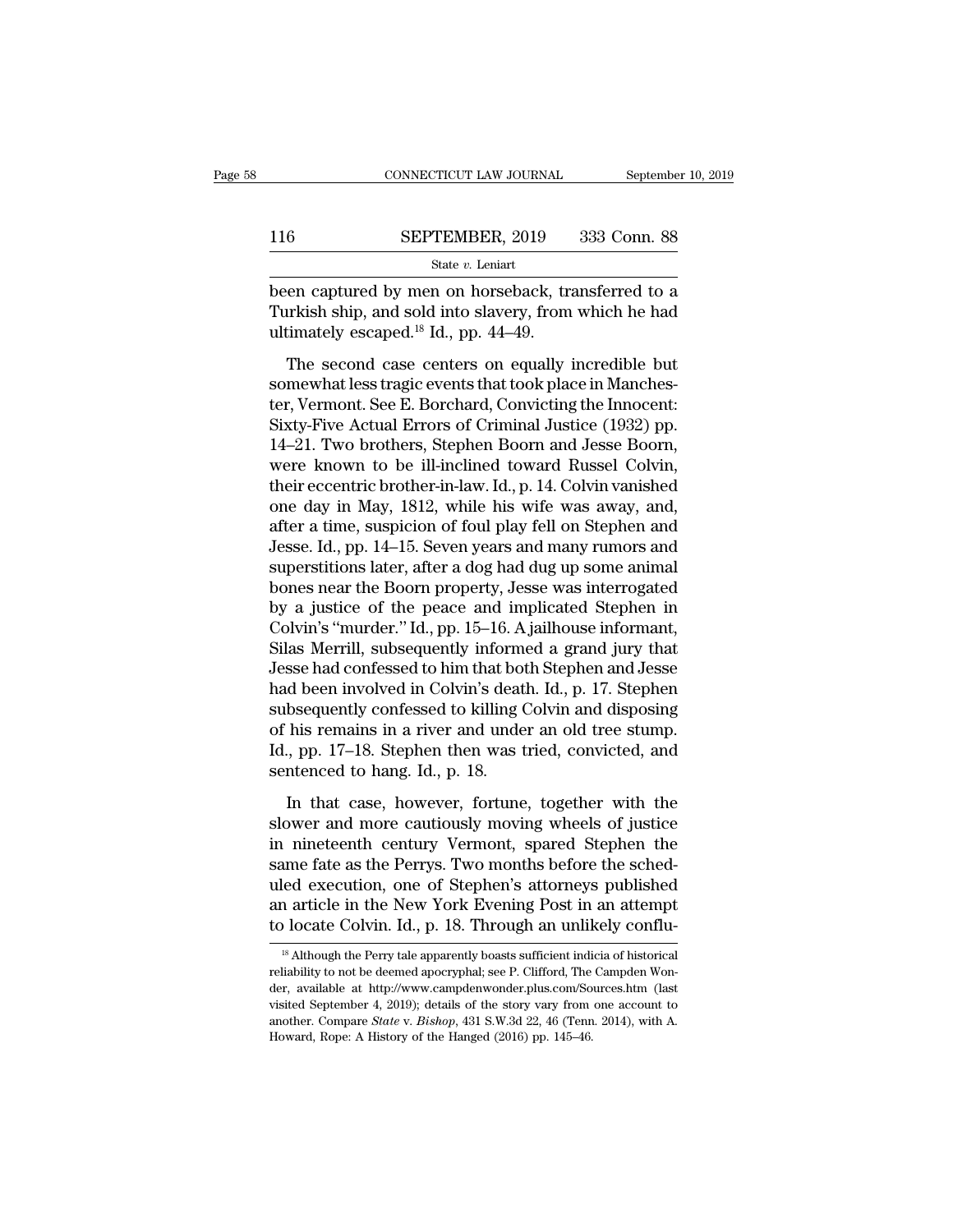ence of events, Colvin, who may have been mentally<br>
ill, was found to be living in New Jersey under a different<br>
identity and Stophen was exerced Id, pp. 14–20–21 333 Conn. 88 SEPTEMBER, 2019 117<br>
State v. Leniart<br>
ence of events, Colvin, who may have been mentally<br>
ill, was found to be living in New Jersey under a different<br>
identity, and Stephen was exonerated. Id., pp. 14, 20–21 333 Conn. 88 SEPTEMBER, 2019 117<br>
State v. Leniart<br>
ence of events, Colvin, who may have been mentally<br>
ill, was found to be living in New Jersey under a different<br>
identity, and Stephen was exonerated. Id., pp. 14, 20–21  $\frac{3 \text{ Conn. } 88 \qquad \text{SEPTEMBER, } 2019 \qquad \qquad 117 \qquad \text{State } v. \text{ Leniart}}$ Ce of events, Colvin, who may have been mentally<br>
was found to be living in New Jersey under a different<br>
entity, and Stephen was exonerated. Id., pp. 14, 20–21.

State v. Leniart<br>
ence of events, Colvin, who may have been mentally<br>
ill, was found to be living in New Jersey under a different<br>
identity, and Stephen was exonerated. Id., pp. 14, 20–21.<br>
Returning to the question befor ence of events, Colvin, who may have been mentally<br>ill, was found to be living in New Jersey under a different<br>identity, and Stephen was exonerated. Id., pp. 14, 20–21.<br>Returning to the question before us, courts and com-<br> ence of events, Colvin, who may have been mentally<br>ill, was found to be living in New Jersey under a different<br>identity, and Stephen was exonerated. Id., pp. 14, 20–21.<br>Returning to the question before us, courts and com-<br> in, was round to be inving in New Jersey under a different<br>identity, and Stephen was exonerated. Id., pp. 14, 20–21.<br>Returning to the question before us, courts and com-<br>mentators have articulated several rationales for th no and Stephen was exonerated. 1d., pp. 14, 20–21.<br>
Returning to the question before us, courts and commentators have articulated several rationales for the<br>
corpus delicti rule: "(1) protecting the mentally unstable<br>
from Returning to the question before us, courts and com-<br>mentators have articulated several rationales for the<br>corpus delicti rule: "(1) protecting the mentally unstable<br>from the consequences of their false confessions, (2)<br>a mentators have articulated several rationales for the<br>corpus delicti rule: "(1) protecting the mentally unstable<br>from the consequences of their false confessions, (2)<br>avoiding reliance on repudiated confessions out of concorpus delicti rule: "(1) protecting the mentally unstable<br>from the consequences of their false confessions, (2)<br>avoiding reliance on repudiated confessions out of con-<br>cern for voluntariness, and (3) promoting better poli from the consequences of their false confessions, (2)<br>avoiding reliance on repudiated confessions out of con-<br>cern for voluntariness, and (3) promoting better police<br>work by requiring the prosecution to prove its case<br>with avoiding reliance on repudiated confessions out of concern for voluntariness, and (3) promoting better police<br>work by requiring the prosecution to prove its case<br>without the aid of confessions." T. Mullen, supra, 27<br>U.S.F. cern for voluntariness, and (3) promoting better police<br>work by requiring the prosecution to prove its case<br>without the aid of confessions." T. Mullen, supra, 27<br>U.S.F. L. Rev. 401. As the Perry and Boorn cases demon-<br>stra work by requiring the prosecution to prove its case<br>without the aid of confessions." T. Mullen, supra, 27<br>U.S.F. L. Rev. 401. As the Perry and Boorn cases demon-<br>strate, however, the rule originated in response to, and<br>was without the aid of confessions." T. Mullen, supra, 27<br>U.S.F. L. Rev. 401. As the Perry and Boorn cases demon-<br>strate, however, the rule originated in response to, and<br>was most powerfully justified by, "a narrow, practical<br> S.F. L. Rev. 401. As the Perry and Boorn cases demon-<br>rate, however, the rule originated in response to, and<br>as most powerfully justified by, "a narrow, practical<br>oblem: how to ensure that after a murderer was exe-<br>ted the strate, nowever, the rule originated in response to, and<br>was most powerfully justified by, "a narrow, practical<br>problem: how to ensure that after a murderer was exe-<br>cuted the supposed murder victim did not show up to<br>cast

was most powerfully justified by, "a narrow, practical<br>problem: how to ensure that after a murderer was executed the supposed murder victim did not show up to<br>cast doubt on the propriety of the execution." Id., 399.<br>Those problem: now to ensure that after a murderer was executed the supposed murder victim did not show up to cast doubt on the propriety of the execution." Id., 399.<br>Those cases also reveal, we think, why it is not necessary to cuted the supposed murder victim did not show up to<br>cast doubt on the propriety of the execution." Id., 399.<br>Those cases also reveal, we think, why it is not neces-<br>sary to apply the rule more stringently in murder cases<br>t cast doubt on the propriety of the execution. Id., 399.<br>Those cases also reveal, we think, why it is not necessary to apply the rule more stringently in murder cases<br>than with regard to other crimes. Already, from the<br>time Those cases also reveal, we think, why it is not necessary to apply the rule more stringently in murder cases<br>than with regard to other crimes. Already, from the<br>time of Perry's Case to that of the Boorns, social prog-<br>res sary to apply the rule more stringently in murder cases<br>than with regard to other crimes. Already, from the<br>time of Perry's Case to that of the Boorns, social prog-<br>ress was such that Stephen Boorn was able to evade<br>the ga than with regard to other crimes. Already, from the<br>time of Perry's Case to that of the Boorns, social prog-<br>ress was such that Stephen Boorn was able to evade<br>the gallows. The longer delay between conviction and<br>execution time of Perry's Case to that of the Boorns, social progress was such that Stephen Boorn was able to evade<br>the gallows. The longer delay between conviction and<br>execution in nineteenth century Vermont gave Ste-<br>phen's attorn ress was such that Stephen Boorn was able to evade<br>the gallows. The longer delay between conviction and<br>execution in nineteenth century Vermont gave Ste-<br>phen's attorneys a reasonable opportunity to investigate<br>Colvin's di the gallows. The longer delay between conviction and<br>execution in nineteenth century Vermont gave Ste-<br>phen's attorneys a reasonable opportunity to investigate<br>Colvin's disappearance after the condemned repudiated<br>his earl execution in ninetee<br>phen's attorneys a rease<br>Colvin's disappearanc<br>his earlier confession<br>of mass circulation,<br>Post, allowed for a bi<br>missing "victim."<br>Now consider mode Figure 1 attorneys a reasonable opportunity to investigate<br>plvin's disappearance after the condemned repudiated<br>s earlier confession. At the same time, newspapers<br>mass circulation, such as the New York Evening<br>post, allowe Colvin's disappearance after the condemned repudiated<br>his earlier confession. At the same time, newspapers<br>of mass circulation, such as the New York Evening<br>Post, allowed for a broad and efficient search for the<br>missing "v

ms earner confession. At the same time, newspapers<br>of mass circulation, such as the New York Evening<br>Post, allowed for a broad and efficient search for the<br>missing "victim."<br>Now consider modern Connecticut. The horrible th or mass creduation, such as the New York Evening<br>Post, allowed for a broad and efficient search for the<br>missing "victim."<br>Now consider modern Connecticut. The horrible that<br>first inspired the rule—a disturbed individual ex Post, anowed for a broad and efficient search for the<br>missing "victim."<br>Now consider modern Connecticut. The horrible that<br>first inspired the rule—a disturbed individual executed<br>after confessing to an imaginary murder—is missing "victim."<br>Now consider modern Connecticut. The horrible that<br>first inspired the rule—a disturbed individual executed<br>after confessing to an imaginary murder—is no longer<br>a concern following the repeal of the death Now consider<br>first inspired the<br>after confessing<br>a concern follow<br>this state. Althe<br>and ever present<br>irreparable one.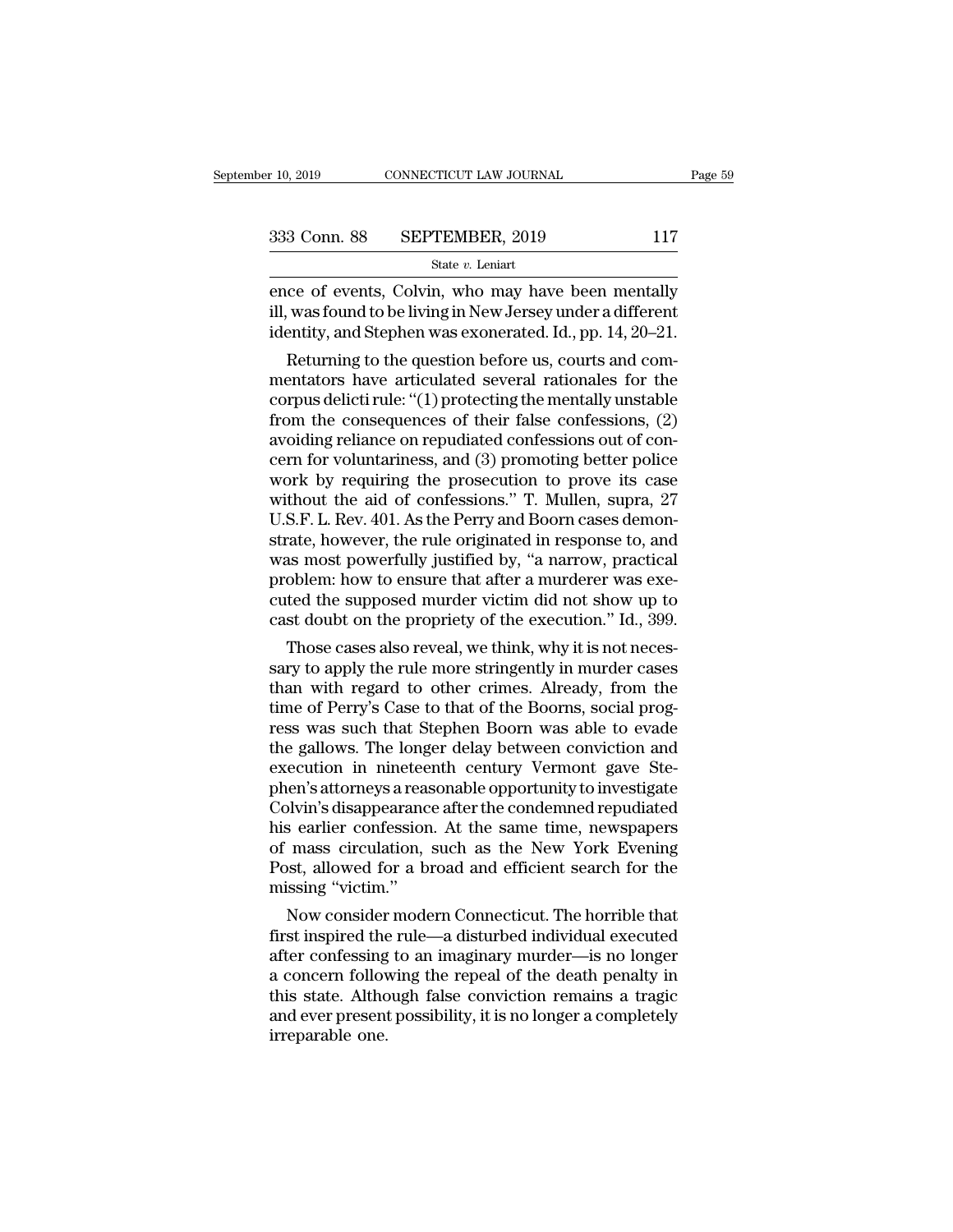### $\begin{tabular}{ll} \multicolumn{2}{l} \multicolumn{2}{c}{\text{CONNECTICUT LAW JOURNAL}} & \multicolumn{2}{c}{\text{September 10, 2019}}\\ \cline{2-2} \multicolumn{2}{c}{\text{COMNECTICUT LAW JOURNAL}} & \multicolumn{2}{c}{\text{September 10, 2019}}\\ \cline{2-2} \multicolumn{2}{c}{\text{StepTEMBER, 2019}} & \multicolumn{2}{c}{\text{333 Conn. 88}}\\ \cline{2-2} \multicolumn{2}{c}{\text{State $v$. Leniart}} & \multicolumn{2}{c}{\text{State $v$.} } \end$ State *v.* Leniart

FURBER, 2019 SEPTEMBER, 2019<br>
SEPTEMBER, 2019 333 Conn. 88<br>
State v. Leniart<br>
Further, the technological tools that are now avail-<br>
le to locate missing persons are truly impressive. 118 SEPTEMBER, 2019 333 Conn. 88<br>
State v. Leniart<br>
Further, the technological tools that are now available to locate missing persons are truly impressive.<br>
When the Internet was still in its infancy, the United SEPTEMBER, 2019 333 Conn. 88<br>
State  $v$ . Leniart<br>
Further, the technological tools that are now available to locate missing persons are truly impressive.<br>
When the Internet was still in its infancy, the United<br>
States Cou SEPTEMBER, 2019 333 Conn. 88<br>
State v. Leniart<br>
Further, the technological tools that are now available to locate missing persons are truly impressive.<br>
When the Internet was still in its infancy, the United<br>
States Court State v. Leniart<br>
Further, the technological tools that are now available to locate missing persons are truly impressive.<br>
When the Internet was still in its infancy, the United<br>
States Court of Appeals for the Third Circ Further, the technological tools that are now available to locate missing persons are truly impressive.<br>When the Internet was still in its infancy, the United<br>States Court of Appeals for the Third Circuit recognized<br>that " Further, the technological tools that are now available to locate missing persons are truly impressive.<br>When the Internet was still in its infancy, the United<br>States Court of Appeals for the Third Circuit recognized<br>that " able to locate missing persons are truly impressive.<br>When the Internet was still in its infancy, the United<br>States Court of Appeals for the Third Circuit recognized<br>that "[w]orldwide communication and travel today are<br>so f when the internet was suif in its infancy, the United<br>States Court of Appeals for the Third Circuit recognized<br>that "[w]orldwide communication and travel today are<br>so facile that a jury may properly take into account the<br>u states Court of Appeais for the Third Circuit recognized<br>that "[w]orldwide communication and travel today are<br>so facile that a jury may properly take into account the<br>unlikelihood that an absent person, in view of his heal mat profit and travel today are<br>so facile that a jury may properly take into account the<br>unlikelihood that an absent person, in view of his health,<br>habits, disposition and personal relationships would<br>voluntarily flee, go so facile that a jury may properly take into account the<br>unlikelihood that an absent person, in view of his health,<br>habits, disposition and personal relationships would<br>voluntarily flee, go underground, and remain out of<br>t unikelihood that an absent person, in view of his neatth,<br>habits, disposition and personal relationships would<br>voluntarily flee, go underground, and remain out of<br>touch with family and friends. The unlikelihood of such<br>a v rabus, disposition and personal relationships would<br>voluntarily flee, go underground, and remain out of<br>touch with family and friends. The unlikelihood of such<br>a voluntary disappearance is circumstantial evidence<br>entitled voluntarily liee, go underground, and remain out of<br>touch with family and friends. The unlikelihood of such<br>a voluntary disappearance is circumstantial evidence<br>entitled to weight equal to that of bloodstains and con-<br>ceal white rating and mentas. The unikentition of such<br>a voluntary disappearance is circumstantial evidence<br>entitled to weight equal to that of bloodstains and con-<br>cealment of evidence." (Internal quotation marks omit-<br>ted.) a voluntary disappearance is circumstantial evidence<br>entitled to weight equal to that of bloodstains and con-<br>cealment of evidence." (Internal quotation marks omit-<br>ted.) *Virgin Islands* v. *Harris*, 938 F.2d 401, 418 (3 entitied to weight equal to that of biologistants and concealment of evidence." (Internal quotation marks omit-<br>ted.) *Virgin Islands* v. *Harris*, 938 F.2d 401, 418 (3d<br>Cir. 1991). That statement is all the more true toda reallient of evidence. (Internal quotation marks onlited.) *Virgin Islands* v. *Harris*, 938 F.2d 401, 418 (3d Cir. 1991). That statement is all the more true today, with new technologies running the gamut from "Amber Aler (ed.) *Virgin Islamas V. Harris*, 355 F.2d 401, 416 (5d<br>Cir. 1991). That statement is all the more true today,<br>with new technologies running the gamut from "Amber<br>Alerts," to biometric identification databases, to social<br> on. 1991). That statement is an the more true today,<br>with new technologies running the gamut from "Amber<br>Alerts," to biometric identification databases, to social<br>media platforms such as Facebook and Twitter. See<br>*McDuff* with new technologies running the gamut from "Amber<br>Alerts," to biometric identification databases, to social<br>media platforms such as Facebook and Twitter. See<br> $McDuff$  v. *State*, 939 S.W.2d 607, 623 (Tex. Crim. App.)<br>("it i Alerts, to biometric dentification databases, to social<br>media platforms such as Facebook and Twitter. See<br>*McDuff* v. *State*, 939 S.W.2d 607, 623 (Tex. Crim. App.)<br>("it is less likely in today's mobile and technological<br>s media platforms such as racebook and Twitter. See<br>*McDuff* v. *State*, 939 S.W.2d 607, 623 (Tex. Crim. App.)<br>("it is less likely in today's mobile and technological<br>society that a person might vanish and never be heard<br>fr mcDuff v. state, 959 s.w.2d 007, 025 (Tex. Crift, App.)<br>
("it is less likely in today's mobile and technological<br>
society that a person might vanish and never be heard<br>
from again"), cert. denied, 522 U.S. 844, 118 S. Ct. The located person might vanish and never be heard<br>from again"), cert. denied, 522 U.S. 844, 118 S. Ct. 125,<br>139 L. Ed. 2d 75 (1997). That is not to say that people<br>do not still go missing, sometimes for many years. With<br> society that a person nught valush and never be neard<br>from again"), cert. denied, 522 U.S. 844, 118 S. Ct. 125,<br>139 L. Ed. 2d 75 (1997). That is not to say that people<br>do not still go missing, sometimes for many years. Wi living person will disappear without a trace for an extended period of time have mitigated the two most and experimes for any sears. With modern tools and expertise, however, many, if not most, are located quickly.<sup>19</sup> Ac For L. Ed. 2d (1997). That is not to say that people<br>do not still go missing, sometimes for many years. With<br>modern tools and expertise, however, many, if not most,<br>are located quickly.<sup>19</sup> Accordingly, the abolition of t do not sun go missing, sometimes for many years. With<br>modern tools and expertise, however, many, if not most,<br>are located quickly.<sup>19</sup> Accordingly, the abolition of the<br>death penalty and the increasing unlikeliness that a<br> modern tools and expertise, however, many, if not most, are located quickly.<sup>19</sup> Accordingly, the abolition of the death penalty and the increasing unlikeliness that a living person will disappear without a trace for an e are located quickly. Fremditions death penalty and the living person will dissextended period of tin compelling rationales for stringent corpus delictions. compelling rationales for retaining the traditional, more<br>stringent corpus delicti rule solely with respect to mur-<br>der prosecutions.<br> $\frac{19 \text{ M. Sullo, "Adult Missing Persons in Connecticut: Advanced says Police  
Aren't Doing Enough," Middletown Press (December 18, 2011), available at$ 

stringent corpus delicti rule solely with respect to mur-<br>der prosecutions.<br> $\frac{19 \text{ M. Sullo, "Adult MississippiS} \cdot \text{M.} \cdot \text{M.} \cdot \text{M.} \cdot \text{M.} \cdot \text{M.} \cdot \text{M.} \cdot \text{M.} \cdot \text{M.} \cdot \text{M.} \cdot \text{M.} \cdot \text{M.} \cdot \text{M.} \cdot \text{M.} \cdot \text{M.} \cdot \text{M.} \cdot \text{M$ https://www.middletownpress.com/news/article/Adult-missing-persons-in-<sup>19</sup> M. Sullo, "Adult Missing Persons in Connecticut: Advocate Says Police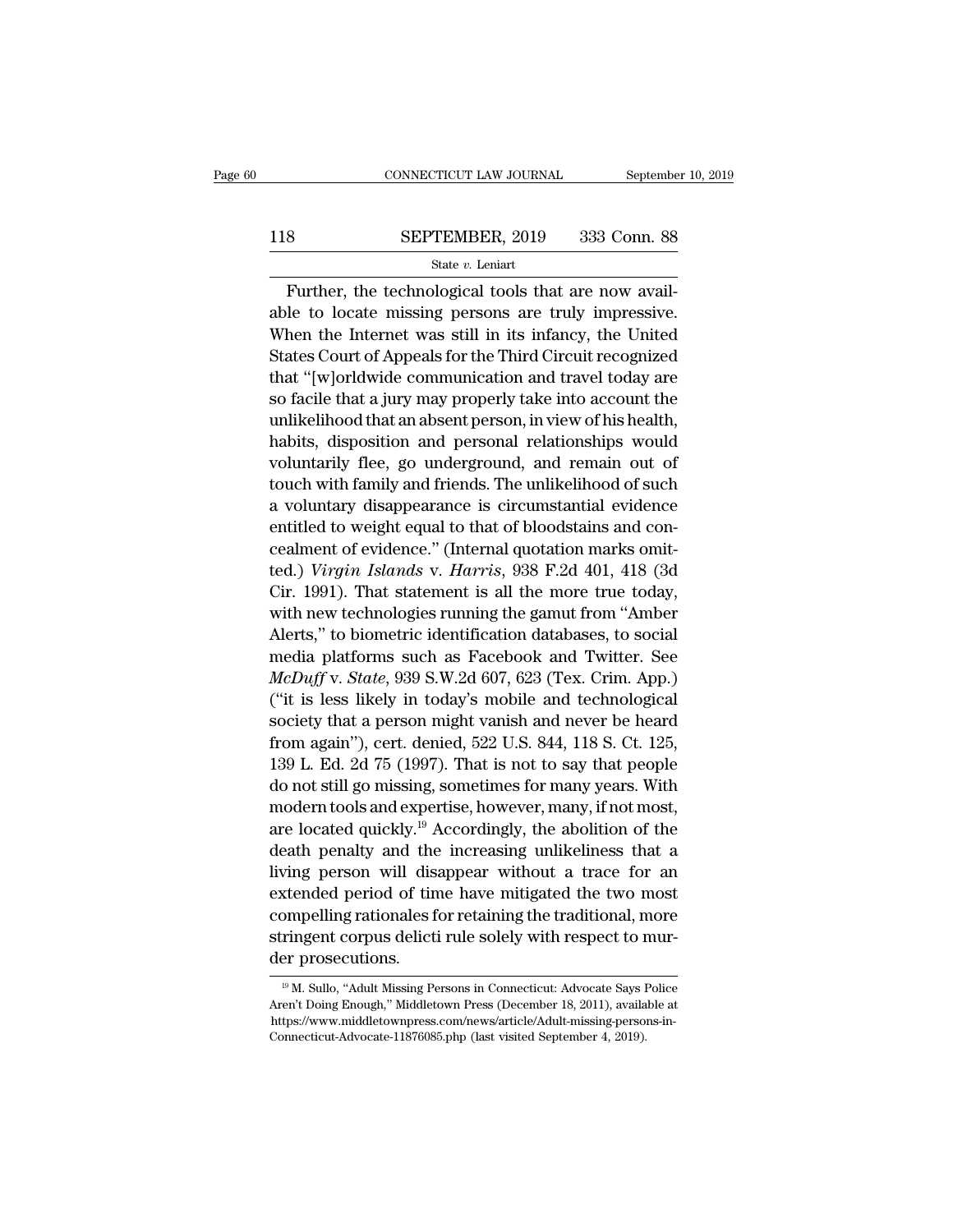$\frac{1}{2019}$  CONNECTICUT LAW JOURNAL Page 6<br>3 Conn. 88 SEPTEMBER, 2019 119<br>5tate v. Leniart<br>In addition, the same general considerations that<br>we led courts and commentators<sup>20</sup> to question the 333 Conn. 88 SEPTEMBER, 2019 119<br>
State v. Leniart<br>
In addition, the same general considerations that<br>
have led courts and commentators<sup>20</sup> to question the<br>
ongoing vitality of the corpus delicti rule—mostly the<br>
fact tha 333 Conn. 88 SEPTEMBER, 2019 119<br>
State v. Leniart<br>
In addition, the same general considerations that<br>
have led courts and commentators<sup>20</sup> to question the<br>
ongoing vitality of the corpus delicti rule—mostly the<br>
fact tha Factor 1.19<br> **Factor 1.19**<br> **EXECUTEMBER, 2019**<br> **EXECUTE TO STATE THEORY STATE THEORY STATE OF A STATE OF AN ANNET CONSTRANDED THEORY AND RELATE THEORY STATE THAT that the** *Miranda* **warnings<sup>21</sup> and related constitu-<br>
ti** Solution to the same state with the state with that<br>
In addition, the same general considerations that<br>
have led courts and commentators<sup>20</sup> to question the<br>
ongoing vitality of the corpus delicti rule—mostly the<br>
fact th state v. Lemart<br>In addition, the same general considerations that<br>have led courts and commentators<sup>20</sup> to question the<br>ongoing vitality of the corpus delicti rule—mostly the<br>fact that the *Miranda* warnings<sup>21</sup> and relate In addition, the same general considerations that<br>have led courts and commentators<sup>20</sup> to question the<br>ongoing vitality of the corpus delicti rule—mostly the<br>fact that the *Miranda* warnings<sup>21</sup> and related constitu-<br>tion have led courts and commentators<sup>20</sup> to question the ongoing vitality of the corpus delicti rule—mostly the fact that the *Miranda* warnings<sup>21</sup> and related constitutional protections have curtailed the use of coercive in ongoing vitality<br>fact that the *Mir*<br>tional protection<br>interrogation tec<br>murder no less tl<br>tions counsel ag<br>for murder.<br>Finally, we not Finally, we note that, unlike with many other crimes,<br>and protections have curtailed the use of coercive<br>terrogation techniques by law enforcement—apply to<br>urder no less than to other crimes. Those considera-<br>ms counsel ag interrogation techniques by law enforcement—apply to<br>interrogation techniques by law enforcement—apply to<br>murder no less than to other crimes. Those considera-<br>tions counsel against carving out a special exception<br>for murd

metrogation definitions by faw embreddent apply to<br>murder no less than to other crimes. Those considera-<br>tions counsel against carving out a special exception<br>for murder.<br>Finally, we note that, unlike with many other crime matuca no ress than to other ermits. Those considerations counsel against carving out a special exception<br>for murder.<br>Finally, we note that, unlike with many other crimes,<br>in any murder prosecution there necessarily will b for murder.<br>
Finally, we note that, unlike with many other crimes,<br>
in any murder prosecution there necessarily will be at<br>
least some modicum of extrinsic evidence to support<br>
a defendant's confession, namely, a missing p Finally, we note that, unlike with many other crimes,<br>in any murder prosecution there necessarily will be at<br>least some modicum of extrinsic evidence to support<br>a defendant's confession, namely, a missing person. We<br>are no Finally, we note that, unlike with many other crimes,<br>in any murder prosecution there necessarily will be at<br>least some modicum of extrinsic evidence to support<br>a defendant's confession, namely, a missing person. We<br>are no in any murder prosecution there necessarily will be at<br>least some modicum of extrinsic evidence to support<br>a defendant's confession, namely, a missing person. We<br>are not aware of, and we doubt that due process would<br>permit least some modicum of extrinsic evidence to support<br>a defendant's confession, namely, a missing person. We<br>are not aware of, and we doubt that due process would<br>permit, any prosecution charging the murder of a wholly<br>unspe a defendant's confession, namely, a missing person. We<br>are not aware of, and we doubt that due process would<br>permit, any prosecution charging the murder of a wholly<br>unspecified victim. A person charged with murder must<br>be are not aware of, and we doubt that due process would<br>permit, any prosecution charging the murder of a wholly<br>unspecified victim. A person charged with murder must<br>be charged with the murder of some specific victim<br>who mus permit, any prosecution charging the murder of a wholly<br>unspecified victim. A person charged with murder must<br>be charged with the murder of some specific victim<br>who must, at the very least, have gone missing for some<br>not i unspecified victim. A person charged with mu<br>be charged with the murder of some speci<br>who must, at the very least, have gone missing<br>not insignificant period of time. Accordingly, t<br>the defendant's invitation to carve out t insignificant period of time. Accordingly, we decline<br>
e defendant's invitation to carve out a special excep-<br>
n to the rule set forth in *State* v. *Harris*, supra, 215<br>
ponn. 193–94, for the crime of murder.<br>
2<br>
We now

2

the defendant's invitation to carve out a special exception to the rule set forth in *State* v. *Harris*, supra, 215<br>Conn. 193–94, for the crime of murder.<br>2<br>We now turn our attention to the defendant's claim<br>that the stat tion to the rule set forth in *State v. Harris*, supra, 215<br>Conn. 193–94, for the crime of murder.<br> $2$ <br>We now turn our attention to the defendant's claim<br>that the state failed to set forth sufficient evidence at<br>trial to Conn. 193–94, for the crime of murder.<br>  $2$ <br>
We now turn our attention to the defendant's claim<br>
that the state failed to set forth sufficient evidence at<br>
trial to corroborate his alleged confessions and estab-<br>
lish tha  $\frac{2}{100}$ <br>We now turn our attention to the defendant's claim<br>that the state failed to set forth sufficient evidence at<br>trial to corroborate his alleged confessions and estab-<br>lish that the victim was, in fact, dead. As We now turn our attention to the defendant's claim<br>that the state failed to set forth sufficient evidence at<br>trial to corroborate his alleged confessions and estab-<br>lish that the victim was, in fact, dead. As previously<br>di We now turn our attention to the defendant's claim<br>that the state failed to set forth sufficient evidence at<br>trial to corroborate his alleged confessions and estab-<br>lish that the victim was, in fact, dead. As previously<br>di that the state failed to set forth sufficient evidence at<br>trial to corroborate his alleged confessions and estab-<br>lish that the victim was, in fact, dead. As previously<br>discussed, the corpus delicti rule, as most recently trial to corroborate his alleged confessions and establish that the victim was, in fact, dead. As previously discussed, the corpus delicti rule, as most recently clarified by this court in *Harris* and *Hafford*, required lish that the victim was, in fact, dead. As previously<br>discussed, the corpus delicti rule, as most recently clari-<br>fied by this court in *Harris* and *Hafford*, required that<br>the state introduce "substantial independent ev e state introduce "substantial independent evidence<br>hat] tend[s] to establish the trustworthiness of the<br>lefendant's] statement[s]." (Emphasis omitted; inter-<br>al quotation marks omitted.) *State* v. *Hafford*, supra,<br><sup>20</sup> defendant<br> **and quotation**<br> **a** See, e.g., l<br>
<sup>an</sup> See Miran<br>
2d 694 (1966).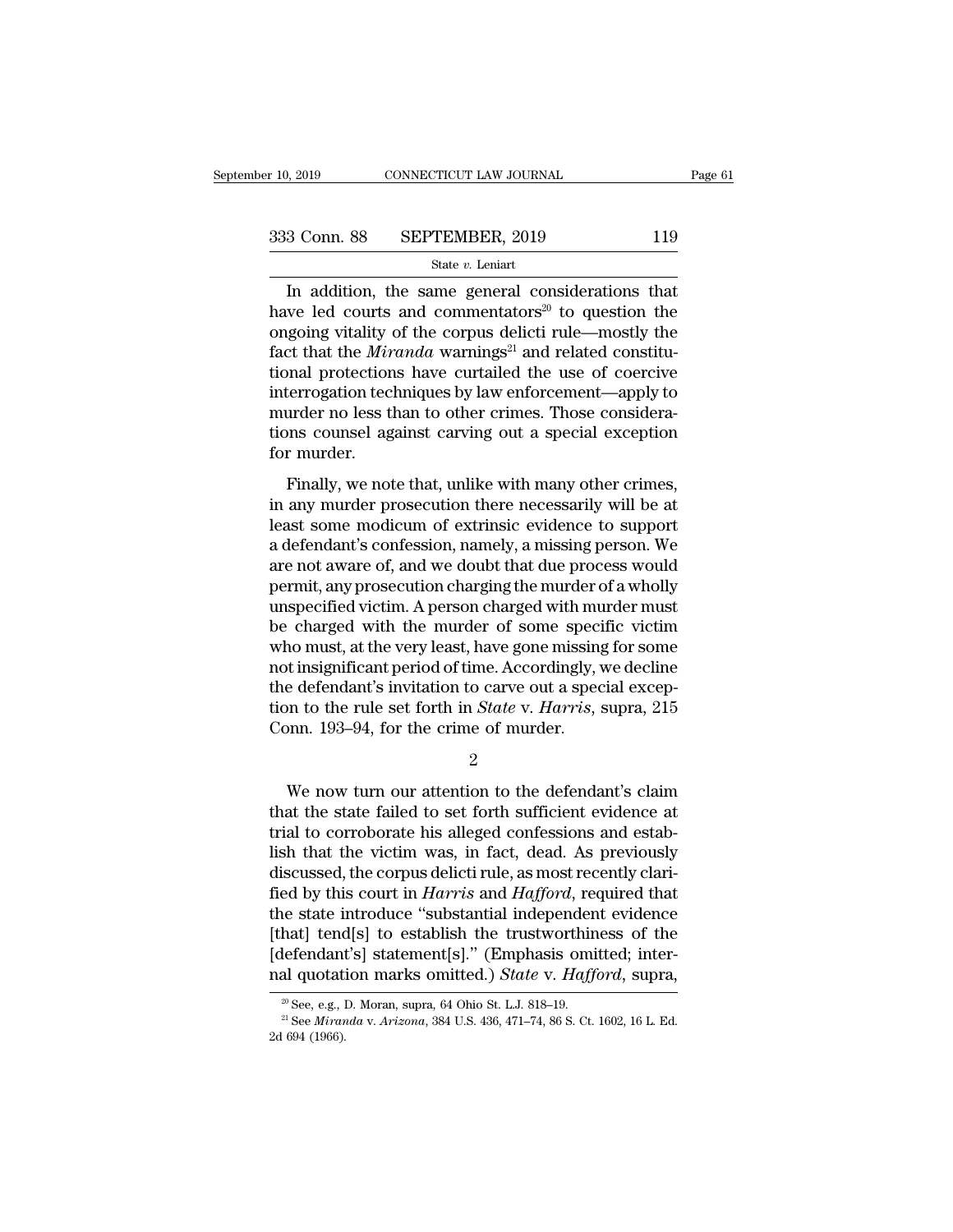# $\begin{tabular}{ll} \multicolumn{2}{l} \multicolumn{2}{c}{\text{CONNECTICUT LAW JOURNAL}} & \multicolumn{2}{c}{\text{September 10, 2019}}\\ \cline{2-2} \multicolumn{2}{c}{\text{201}} & \multicolumn{2}{c}{\text{September 10, 2019}}\\ \cline{2-2} \multicolumn{2}{c}{\text{SEPTEMBER, 2019}} & \multicolumn{2}{c}{\text{333 Conn. 88}}\\ \cline{2-2} \multicolumn{2}{c}{\text{State $v$. Leniart}} & \multicolumn{2}{c}{\text{State $v$.} } \end{tabular}$

### State *v.* Leniart

CONNECTICUT LAW JOURNAL September 10, 2<br>
252 Conn. 316; see also R. Perkins, supra, 48 Va. L.<br>
252 Conn. 316; see also R. Perkins, supra, 48 Va. L.<br>
252 Conn. 316; see also R. Perkins, supra, 48 Va. L.<br>
252 Conn. 316; see 120 SEPTEMBER, 2019 333 Conn. 88<br>
State v. Leniart<br>
252 Conn. 316; see also R. Perkins, supra, 48 Va. L.<br>
Rev. 181 ("[prima facie] evidence is sufficient for this<br>
purpose, and there are indications in the direction of<br>
a 120 SEPTEMBER, 2019 333 Conn. 88<br>  $\frac{\text{State } v. \text{ Leniat}}{252 \text{ Conn. } 316; \text{ see also R. Perkins, supra, 48 Va. L.}$ <br>
Rev. 181 ("[prima facie] evidence is sufficient for this purpose, and there are indications in the direction of accepting even less t 120 SEPTEMBER, 2019 333 Conn. 88<br>  $\frac{\text{State } v. \text{ Leniart}}{252 \text{ Conn. } 316; \text{ see also R. Perkins, supra, } 48 \text{ Va. L.}$ <br>
Rev. 181 ("[prima facie] evidence is sufficient for this<br>
purpose, and there are indications in the direction of<br>
accepting even  $\frac{\text{State } v. \text{ Leni}}{\text{State } v. \text{ Leni}}$   $\frac{\text{State } v. \text{ Leni}}{\text{State } v. \text{ Leni}}$ <br>252 Conn. 316; see also R. Perkins, supra, 48 Va. L.<br>Rev. 181 ("[prima facie] evidence is sufficient for this<br>purpose, and there are indications in the directi State v. Leniart<br>
252 Conn. 316; see also R. Perkins, supra, 48 Va. L.<br>
Rev. 181 ("[prima facie] evidence is sufficient for this<br>
purpose, and there are indications in the direction of<br>
accepting even less than this" [foo 252 Conn. 316; see also R. Perkins, supra, 48 Va. L.<br>Rev. 181 ("[prima facie] evidence is sufficient for this<br>purpose, and there are indications in the direction of<br>accepting even less than this" [footnote omitted]). The<br>A Rev. 181 ("[prima facie] evidence is sufficient for this<br>purpose, and there are indications in the direction of<br>accepting even less than this" [footnote omitted]). The<br>Appellate Court concluded, and we agree, that there<br>wa purpose, and there are indications in the direction of<br>accepting even less than this" [footnote omitted]). The<br>Appellate Court concluded, and we agree, that there<br>was sufficient, independent corroborating evidence<br>both to accepting even less than this" [footnote omitted]). The<br>Appellate Court concluded, and we agree, that there<br>was sufficient, independent corroborating evidence<br>both to permit the trial court to allow the defendant's<br>alleged Appellate Court concluded, and we agree, that there<br>was sufficient, independent corroborating evidence<br>both to permit the trial court to allow the defendant's<br>alleged confessions into evidence and, when considered<br>in tande is more fully set forth in the opinion of the Appellate Court, may be briefly summarized in tandem with the various confessions, for the jury to find, beyond a reasonable doubt, that the defendant was guilty of the victim' both to permit the trial court to allow the defenda<br>alleged confessions into evidence and, when conside<br>in tandem with the various confessions, for the jury<br>find, beyond a reasonable doubt, that the defend<br>was guilty of th eged confessions into evidence and, when considered<br>tandem with the various confessions, for the jury to<br>id, beyond a reasonable doubt, that the defendant<br>as guilty of the victim's murder. That evidence, which<br>more fully s in tandem with the various confessions, for the jury to<br>find, beyond a reasonable doubt, that the defendant<br>was guilty of the victim's murder. That evidence, which<br>is more fully set forth in the opinion of the Appellate<br>Co

find, beyond a reasonable doubt, that the defendant<br>was guilty of the victim's murder. That evidence, which<br>is more fully set forth in the opinion of the Appellate<br>Court, may be briefly summarized as follows.<br>First, althou was guilty of the victim's murder. That evidence, which<br>is more fully set forth in the opinion of the Appellate<br>Court, may be briefly summarized as follows.<br>First, although it was not required under the rule that<br>we have a is more fully set forth in the opinion of the Appellate<br>Court, may be briefly summarized as follows.<br>First, although it was not required under the rule that<br>we have articulated today; see part I B 1 of this opinion;<br>substa Court, may be briefly summarized as follows.<br>
First, although it was not required under the rule that<br>
we have articulated today; see part I B 1 of this opinion;<br>
substantial circumstantial evidence was introduced at<br>
tri First, although it was not required under the rule that<br>we have articulated today; see part I B 1 of this opinion;<br>substantial circumstantial evidence was introduced at<br>trial, wholly independent of the defendant's alleged we have articulated today; see part I B 1 of this opinion;<br>substantial circumstantial evidence was introduced at<br>trial, wholly independent of the defendant's alleged con-<br>fessions, tending to show that the victim died arou substantial circumstantial evidence was introduced at<br>trial, wholly independent of the defendant's alleged con-<br>fessions, tending to show that the victim died around<br>the time of the alleged murder. The fifteen year old<br>vic trial, wholly independent of the defendant's alleged confessions, tending to show that the victim died around<br>the time of the alleged murder. The fifteen year old<br>victim disappeared suddenly and without warning on<br>May 29, fessions, tending to show that the victim died around<br>the time of the alleged murder. The fifteen year old<br>victim disappeared suddenly and without warning on<br>May 29, 1996. She left home that night without taking<br>any money, the time of the alleged murder. The fifteen year old<br>victim disappeared suddenly and without warning on<br>May 29, 1996. She left home that night without taking<br>any money, clothing, or personal belongings, despite<br>the fact th victim disappeared suddenly and without warning on<br>May 29, 1996. She left home that night without taking<br>any money, clothing, or personal belongings, despite<br>the fact that nearly \$1000 was available in the house.<br>The jury May 29, 1996. She left home that night without taking<br>any money, clothing, or personal belongings, despite<br>the fact that nearly \$1000 was available in the house.<br>The jury also reasonably could have found, on the basis<br>of t y money, clothing, or personal belongings, despite<br>e fact that nearly \$1000 was available in the house.<br>he jury also reasonably could have found, on the basis<br>the evidence presented at trial, that she enjoyed her<br>mily, fri the fact that nearly \$1000 was available in the house.<br>The jury also reasonably could have found, on the basis<br>of the evidence presented at trial, that she enjoyed her<br>family, friends, life, and routines in Montville and h

The jury also reasonably could have found, on the basis<br>of the evidence presented at trial, that she enjoyed her<br>family, friends, life, and routines in Montville and had<br>no desire to run away from home or to commit suicid of the evidence presented at trial, that she enjoyed her<br>family, friends, life, and routines in Montville and had<br>no desire to run away from home or to commit suicide.<br>At the time of trial, she had been missing for more<br>th family, friends, life, and routines in Montville and had<br>no desire to run away from home or to commit suicide.<br>At the time of trial, she had been missing for more<br>than thirteen years, without having made any known<br>contact ian thirteen years, without having made any known<br>ontact with family or friends, and a nationwide search<br>ad failed to locate her or to flag any use of her social<br>ecurity number.<sup>22</sup> See *Virgin Islands* v. *Harris*, supra, contact with family or friends, and a nationwide search<br>had failed to locate her or to flag any use of her social<br>security number.<sup>22</sup> See *Virgin Islands* v. *Harris*, supra,<br> $\frac{2}{\sqrt{1-\frac{1}{n}}}$  We recognize that the reco

and failed to locate her or to flag any use of her social security number.<sup>22</sup> See *Virgin Islands* v. *Harris*, supra,  $\frac{w}{2}$  We recognize that the record contains some troubling testimony and exhibits regarding James security number.<sup>22</sup> See *Virgin Islands v. Harris*, supra,<br> $\frac{1}{2}$  We recognize that the record contains some troubling testimony and<br>exhibits regarding James Butler, a former Marine and family friend of the<br>victim, wh SECUITLY NUITLDET.<sup>--</sup> See *VITYIN ISLUMUS V. HUITTIS*, SUPTA,<br><sup>22</sup> We recognize that the record contains some troubling testimony and exhibits regarding James Butler, a former Marine and family friend of the victim, who  $2^2$  We recognize that the record contains some troubling testimony and exhibits regarding James Butler, a former Marine and family friend of the victim, who claimed to have spoken with the victim at a video rental store exhibits regarding James Butler, a former Marine and family friend of the victim, who claimed to have spoken with the victim at a video rental store in Virginia, some three years after her disappearance. However, Butler di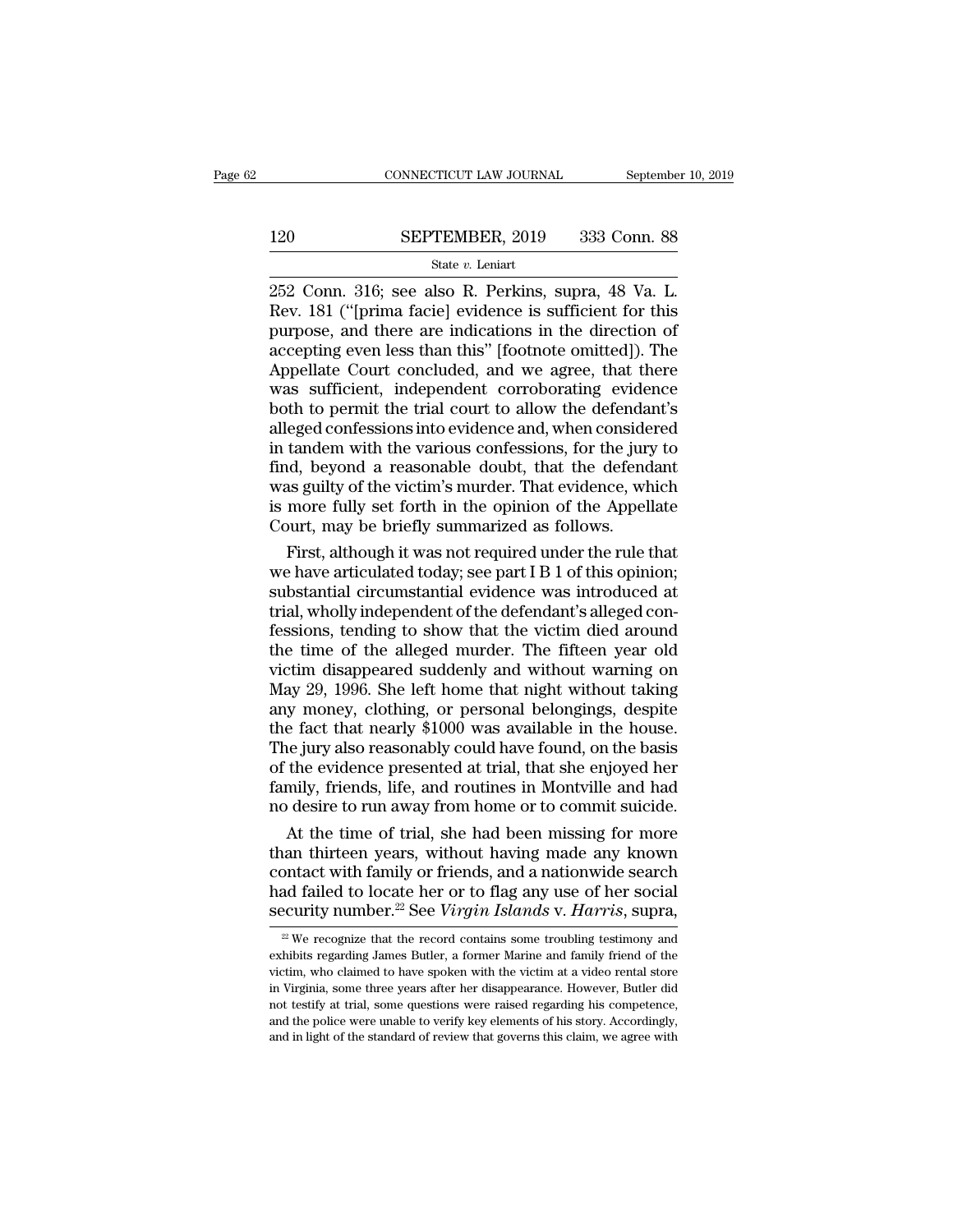F. 10, 2019 CONNECTICUT LAW JOURNAL Page 63<br>
333 Conn. 88 SEPTEMBER, 2019 121<br>
5tate v. Leniart<br>
938 F.2d 417 (in murder cases in which body is never<br>
found, victim's failure to maintain habits and regular<br>
sontact with fa Found, 88 SEPTEMBER, 2019 121<br>
State v. Leniart<br>
938 F.2d 417 (in murder cases in which body is never<br>
found, victim's failure to maintain habits and regular<br>
contact with family and friends is important extrinsic<br>
evidenc 333 Conn. 88 SEPTEMBER, 2019 121<br>
State v. Leniart<br>
938 F.2d 417 (in murder cases in which body is never<br>
found, victim's failure to maintain habits and regular<br>
contact with family and friends is important extrinsic<br>
evi 333 Conn. 88 SEPTEMBER, 2019 121<br>  $\frac{\text{State } v. \text{ Leniart}}{2938 \text{ F.2d } 417 \text{ (in murder cases in which body is never found, victim's failure to maintain habits and regular contact with family and friends is important extrinsic evidence of corpus delicti). In addition, Allain testified that, the day after the victim disappeared, he discovered her sheo on the wooded path where the defendent had$ State  $v$ . Leniart<br>
938 F.2d 417 (in murder cases in which body is never<br>
found, victim's failure to maintain habits and regular<br>
contact with family and friends is important extrinsic<br>
evidence of corpus delicti). In add state  $v$ . Lemart<br>
938 F.2d 417 (in murder cases in which body is never<br>
found, victim's failure to maintain habits and regular<br>
contact with family and friends is important extrinsic<br>
evidence of corpus delicti). In addi 938 F.2d 417 (in murder cases in which body is never<br>found, victim's failure to maintain habits and regular<br>contact with family and friends is important extrinsic<br>evidence of corpus delicti). In addition, Allain testified<br> found, victim's failure to maintain habits and regular<br>contact with family and friends is important extrinsic<br>evidence of corpus delicti). In addition, Allain testified<br>that, the day after the victim disappeared, he discov contact with family an<br>evidence of corpus del<br>that, the day after the vi<br>her shoe on the woode<br>taken him. All of this te<br>that the victim had bee<br>away from home.<br>In addition, aside fro In addition, aside from disappeared, he discovered<br>In the day after the victim disappeared, he discovered<br>In solve from relation at the victim had been murdered rather than running<br>Vay from home.<br>In addition, aside from re dant the view of the state in the state of the defendant had<br>taken him. All of this tended to support the conclusion<br>that the victim had been murdered rather than running<br>away from home.<br>In addition, aside from relating se

reference of the diverse pair where are determined taken him. All of this tended to support the conclusion that the victim had been murdered rather than running away from home.<br>In addition, aside from relating several of t been killed. Allain testified that the victim had been murdered rather than running<br>away from home.<br>In addition, aside from relating several of the defen-<br>dant's alleged confessions, Allain provided other inde-<br>pendent sup away from home.<br>
In addition, aside from relating several of the defen-<br>
dant's alleged confessions, Allain provided other inde-<br>
pendent support for the conclusion that the victim had<br>
been killed. Allain testified that b In addition, aside from relating several of the defendant's alleged confessions, Allain provided other independent support for the conclusion that the victim had been killed. Allain testified that both he and the defendant In addition, aside from relating several of the defendant's alleged confessions, Allain provided other independent support for the conclusion that the victim had been killed. Allain testified that both he and the defendant dant's alleged confessions, Allain provided other inde-<br>pendent support for the conclusion that the victim had<br>been killed. Allain testified that both he and the defen-<br>dant had raped the victim on the evening in question, pendent support for the conclusion that the victim had<br>been killed. Allain testified that both he and the defen-<br>dant had raped the victim on the evening in question,<br>and that he had left the victim alone in the defendant' been killed. Allain testified that both he and the defen-<br>dant had raped the victim on the evening in question,<br>and that he had left the victim alone in the defendant's<br>company. That testimony, if credited, established tha dant had raped the victim on the evening in question,<br>and that he had left the victim alone in the defendant's<br>company. That testimony, if credited, established that<br>the defendant already had assaulted the victim that<br>nigh and that he had left<br>company. That testi<br>the defendant alrea<br>night and that he ha<br>nity to kill her. See,<br>Conn. 34 (evidence<br>of confession).<br>Allain also testifie Engine and that are defendant already had assaulted the victim that<br>ght and that he had both the motive and the opportu-<br>ty to kill her. See, e.g., *State v. Farnum*, supra, 275<br>pnn. 34 (evidence of motive deemed corrobora might and that he had both the motive and the opportunity to kill her. See, e.g., *State* v. *Farnum*, supra, 275<br>Conn. 34 (evidence of motive deemed corroborative<br>of confession).<br>Allain also testified that the defendant,

The total her. See, e.g., *State v. Farnum*, supra, 275<br>Conn. 34 (evidence of motive deemed corroborative<br>of confession).<br>Allain also testified that the defendant, prior to sexu-<br>ally assaulting the victim, had stated that Fruch does not apply the matrix of examples of confession).<br>
Allain also testified that the defendant, prior to sexually assaulting the victim, had stated that he "wanted<br>
to do her" and that "we need a body." The corpus of confession).<br>
Allain also testified that the defendant, prior to sexually<br>
assaulting the victim, had stated that he "wanted<br>
to do her" and that "we need a body." The corpus delicti<br>
rule generally does not apply so a Allain also testified that the defendant, prior to sexually assaulting the victim, had stated that he "wanted to do her" and that "we need a body." The corpus delictional rule generally does not apply so as to bar statemen Allain also testified that the defendant, prior to sexually assaulting the victim, had stated that he "wanted to do her" and that "we need a body." The corpus delicti<br>rule generally does not apply so as to bar statements<br>t ally assaulting the victim, had stated that he "wanted<br>to do her" and that "we need a body." The corpus delicti<br>rule generally does not apply so as to bar statements<br>that an accused made prior to committing the alleged<br>cri to do her" and that "we need a body." The corpus delictif<br>rule generally does not apply so as to bar statements<br>that an accused made prior to committing the alleged<br>crime. See *Warszower* v. *United States*, 312 U.S. 342,<br> rule generally does not apply so as to bar statements<br>that an accused made prior to committing the alleged<br>crime. See *Warszower* v. *United States*, 312 U.S. 342,<br>347, 61 S. Ct. 603, 85 L. Ed. 876 (1941); see also *State* that an accused made prior to committing the alleged<br>crime. See *Warszower* v. *United States*, 312 U.S. 342,<br>347, 61 S. Ct. 603, 85 L. Ed. 876 (1941); see also *State*<br>v. *Farnum*, supra, 275 Conn. 35 (prior statement of<br> crime. See *Warszower* v. *United States*, 312 U.S. 342, 347, 61 S. Ct. 603, 85 L. Ed. 876 (1941); see also *State* v. *Farnum*, supra, 275 Conn. 35 (prior statement of intent to commit crime deemed corroborative of confes 347, 61 S. Ct. 603, 85 L. Ed. 876 (1941); see also *State* v. *Farnum*, supra, 275 Conn. 35 (prior statement of intent to commit crime deemed corroborative of confession). At the same time, the defendant, when interviewed sion). At the same time, the defendant, when inter-<br>viewed by the police, acted in a manner that could be<br>interpreted as evidencing a consciousness of guilt, such<br>as by questioning whether Allain had implicated him<br>the App as by questioning whether Allain had implicated him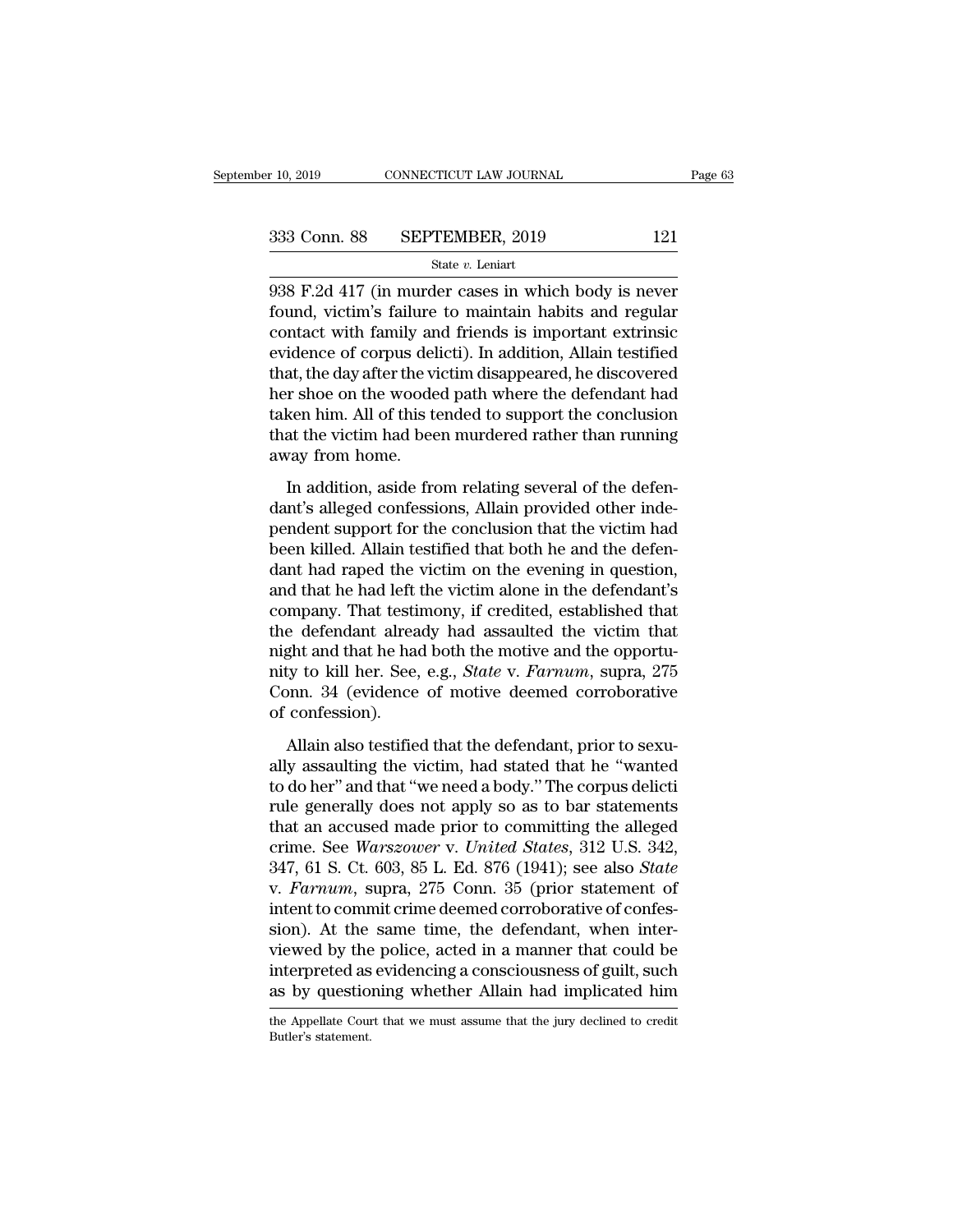|     | CONNECTICUT LAW JOURNAL                                                                       | September 10, 2019 |
|-----|-----------------------------------------------------------------------------------------------|--------------------|
|     |                                                                                               |                    |
| 122 | SEPTEMBER, 2019                                                                               | 333 Conn. 88       |
|     | State v. Leniart                                                                              |                    |
|     | in the victim's disappearance and volunteering informa-<br>tion to cast aspersions on Allain. |                    |
|     | Moreover, at the time of trial, the defendant already                                         |                    |

SEPTEMBER, 2019 333 Conn. 88<br>  $\frac{\text{State } v. \text{ Leniat}}{\text{the victim's disappearance and volunteering informa-}}$ <br>
on to cast aspersions on Allain.<br>
Moreover, at the time of trial, the defendant already<br>
d been convicted of sexually assaulting a thirteen<br>
ar old girl. Tha 122 SEPTEMBER, 2019 333 Conn. 88<br>
state v. Leniart<br>
in the victim's disappearance and volunteering informa-<br>
tion to cast aspersions on Allain.<br>
Moreover, at the time of trial, the defendant already<br>
had been convicted of State v. Leniart<br>
in the victim's disappearance and volunteering informa-<br>
tion to cast aspersions on Allain.<br>
Moreover, at the time of trial, the defendant already<br>
had been convicted of sexually assaulting a thirteen<br>
y in the victim's disappearance and volunteering information to cast aspersions on Allain.<br>
Moreover, at the time of trial, the defendant already<br>
had been convicted of sexually assaulting a thirteen<br>
year old girl. That vic In the victim's disappearance and volunteering information to cast aspersions on Allain.<br>
Moreover, at the time of trial, the defendant already<br>
had been convicted of sexually assaulting a thirteen<br>
year old girl. That vic tion to cast aspersions on Alliam.<br>Moreover, at the time of trial, the defendant already<br>had been convicted of sexually assaulting a thirteen<br>year old girl. That victim testified in the present case<br>that the defendant, six Moreover, at the time of trial, the defendant already<br>had been convicted of sexually assaulting a thirteen<br>year old girl. That victim testified in the present case<br>that the defendant, six months prior to the victim's<br>disap had been convicted of sexually assaulting a thirteen<br>year old girl. That victim testified in the present case<br>that the defendant, six months prior to the victim's<br>disappearance, had choked her into unconsciousness<br>while ra year old girl. That victim testified in the present case<br>that the defendant, six months prior to the victim's<br>disappearance, had choked her into unconsciousness<br>while raping her. She further testified that the defen-<br>dant, that the defendant, six months prior to the victim's<br>disappearance, had choked her into unconsciousness<br>while raping her. She further testified that the defen-<br>dant, after raping her in his trailer, threatened that, if<br>she disappearance, had choked her into unconsciousness<br>while raping her. She further testified that the defen-<br>dant, after raping her in his trailer, threatened that, if<br>she tried to leave, he would hunt her down, find her,<br>an while raping her. She further testified that the defen-<br>dant, after raping her in his trailer, threatened that, if<br>she tried to leave, he would hunt her down, find her,<br>and kill her. Where, as here, there is a question as<br> dant, after raping her in his trailer, threatened that, if<br>she tried to leave, he would hunt her down, find her,<br>and kill her. Where, as here, there is a question as<br>to whether a crime has been committed and of the<br>improb she tried to leave, he would hunt her down, find her,<br>and kill her. Where, as here, there is a question as<br>to whether a crime has been committed and of the<br>improbability of alternative, innocuous explanations for<br>a loss, t and kill her. Where, as here, there is a question as<br>to whether a crime has been committed and of the<br>improbability of alternative, innocuous explanations for<br>a loss, the fact that the accused has committed other,<br>similar to whether a crime has been committed and of the<br>improbability of alternative, innocuous explanations for<br>a loss, the fact that the accused has committed other,<br>similar crimes may help to establish the corpus delicti<br>of th improbability of alternative, innocuous explanations for<br>a loss, the fact that the accused has committed other,<br>similar crimes may help to establish the corpus delicti<br>of the charged offense. *United States* v. *Woods*, 48 a loss, the fact that the accused has committed other,<br>similar crimes may help to establish the corpus delicti<br>of the charged offense. *United States v. Woods*, 484<br>F.2d 127, 136 (4th Cir. 1973), cert. denied, 415 U.S. 979 similar crimes may help to establish the corpus delicti<br>of the charged offense. *United States v. Woods*, 484<br>F.2d 127, 136 (4th Cir. 1973), cert. denied, 415 U.S. 979,<br>94 S. Ct. 1566, 39 L. Ed. 2d 875 (1974); *Matthews v.* of the charged offense. *United States v. Woods*, 484 F.2d 127, 136 (4th Cir. 1973), cert. denied, 415 U.S. 979, 94 S. Ct. 1566, 39 L. Ed. 2d 875 (1974); *Matthews v. Superior Court*, 201 Cal. App. 3d 385, 392, 247 Cal. R timony). S. Ct. 1566, 39 L. Ed. 2d 875 (1974); *Matthews v.*<br> *perior Court*, 201 Cal. App. 3d 385, 392, 247 Cal. Rptr.<br>
6 (1988); see also Conn. Code Evid. § 4-5 (c) (evidence<br>
other crimes admissible to demonstrate absence of<br>
c Superior Court, 201 Cal. App. 3d 385, 392, 247 Cal. Rptr.<br>226 (1988); see also Conn. Code Evid. § 4-5 (c) (evidence<br>of other crimes admissible to demonstrate absence of<br>accident and to corroborate crucial prosecution tes-

 $226$  (1988); see also Conn. Code Evid. § 4-5 (c) (evidence<br>of other crimes admissible to demonstrate absence of<br>accident and to corroborate crucial prosecution tes-<br>timony).<br>Second, aside from this independent evidence t of other crimes admissible to demonstrate absence of<br>accident and to corroborate crucial prosecution tes-<br>timony).<br>Second, aside from this independent evidence that<br>tends to establish that the victim was dead (and that the accident and to corroborate crucial prosecution tes-<br>timony).<br>Second, aside from this independent evidence that<br>tends to establish that the victim was dead (and that the<br>defendant was her killer), the Appellate Court ident Second, aside from this independent evidence that<br>tends to establish that the victim was dead (and that the<br>defendant was her killer), the Appellate Court identified<br>various facts and factors that corroborate the defen-<br>da tends to establish that the victim was dead (and that the<br>defendant was her killer), the Appellate Court identified<br>various facts and factors that corroborate the defen-<br>dant's inculpatory statements. See *State* v. Leniar defendant was her killer), the Appellate Court identified<br>various facts and factors that corroborate the defen-<br>dant's inculpatory statements. See *State* v. Leniart,<br>supra, 166 Conn. App. 170–74. Four different wit-<br>nesse various facts and factors that corroborate the defendant's inculpatory statements. See *State* v. *Leniart*, supra, 166 Conn. App. 170–74. Four different witnesses—Allain, Buckingham, Douton, and Ching—all testified that esses—Allain, Buckingham, Douton, and Ching—all<br>stified that the defendant had admitted to them that he<br>ad killed the victim, or someone fitting her description,<br>nd disposed of her remains in a body of water.<sup>23</sup> Several<br><sup></sup> testified that the defendant had admitted to them that he<br>had killed the victim, or someone fitting her description,<br>and disposed of her remains in a body of water.<sup>23</sup> Several<br><sup>23</sup> We caution that the mere fact that more

had killed the victim, or someone fitting her description,<br>and disposed of her remains in a body of water.<sup>23</sup> Several<br><sup>23</sup> We caution that the mere fact that more than one witness testifies that<br>the accused has confessed and disposed of her remains in a body of water.<sup>23</sup> Several<br><sup>23</sup> We caution that the mere fact that more than one witness testifies that<br>the accused has confessed to a crime is not, by itself, sufficient corroboration<br>to s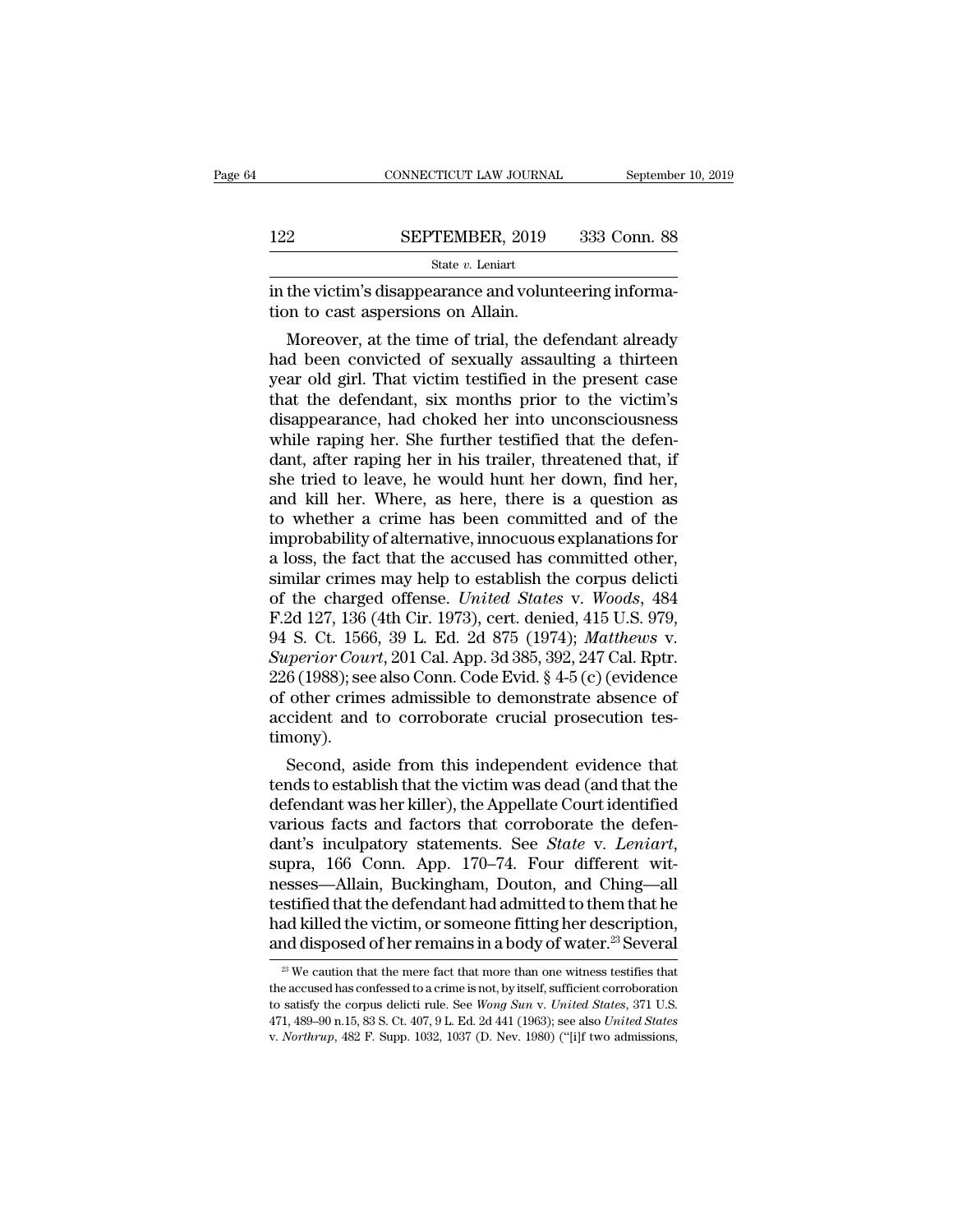$\begin{array}{|l|l|} \hline \text{r 10, 2019} & \text{COMRECTICUT LAW JOURNAL} & \text{Page 65} \ \hline \end{array}$ <br>
333 Conn. 88 SEPTEMBER, 2019 123<br>  $\begin{array}{|l|} \hline \text{State } v. \text{ Leniat} \ \hline \end{array}$ <br>
of these witnesses testified that the defendant claimed<br>
to have disposed of the bod 333 Conn. 88 SEPTEMBER, 2019 123<br>
State v. Leniart<br>
of these witnesses testified that the defendant claimed<br>
to have disposed of the body in a lobster trap or fed<br>
the victim's remains to crabs. That testimony is consiste 333 Conn. 88 SEPTEMBER, 2019 123<br>
State v. Leniart<br>
of these witnesses testified that the defendant claimed<br>
to have disposed of the body in a lobster trap or fed<br>
the victim's remains to crabs. That testimony is consis-<br> 333 Conn. 88 SEPTEMBER, 2019 123<br>
State  $v$ . Leniart<br>
of these witnesses testified that the defendant claimed<br>
to have disposed of the body in a lobster trap or fed<br>
the victim's remains to crabs. That testimony is consis State<br>
of these witnesses testifie<br>
to have disposed of the l<br>
the victim's remains to cr<br>
tent with the fact that the<br>
a lobster fisherman.<br>
The jury may have for these witnesses testified that the defendant claimed<br>have disposed of the body in a lobster trap or fed<br>e victim's remains to crabs. That testimony is consis-<br>nt with the fact that the defendant was employed as<br>lobster fis of these whilesses testined that the defendant claimed<br>to have disposed of the body in a lobster trap or fed<br>the victim's remains to crabs. That testimony is consis-<br>tent with the fact that the defendant was employed as<br>a

to have usposed of the body in a follower trap of fed<br>the victim's remains to crabs. That testimony is consis-<br>tent with the fact that the defendant was employed as<br>a lobster fisherman.<br>The jury may have found Ching's test the victim's remains to crabs. That testimony is consistent with the fact that the defendant was employed as<br>a lobster fisherman.<br>The jury may have found Ching's testimony to be<br>especially credible insofar as that witness a lobster fisherman.<br>
The jury may have found Ching's testimony to be<br>
especially credible insofar as that witness was no longer<br>
in prison, on probation or parole, and had no charges<br>
pending against him when he came forw The jury may have found Ching's testimony to be<br>especially credible insofar as that witness was no longer<br>in prison, on probation or parole, and had no charges<br>pending against him when he came forward to relate the<br>defenda The jury may have found Ching's testimony to be<br>especially credible insofar as that witness was no longer<br>in prison, on probation or parole, and had no charges<br>pending against him when he came forward to relate the<br>defenda especially credible insofar as that witness was no longer<br>in prison, on probation or parole, and had no charges<br>pending against him when he came forward to relate the<br>defendant's confession to law enforcement. In addition, in prison, on probation or parole, and had no charges<br>pending against him when he came forward to relate the<br>defendant's confession to law enforcement. In addition,<br>the fact that the defendant's most significant and sub-<br> pending against him when he came forward to relate the<br>defendant's confession to law enforcement. In addition,<br>the fact that the defendant's most significant and sub-<br>stantial confessions were volunteered to Allain, an<br>ac defendant's confession to law enforcement. In addition,<br>the fact that the defendant's most significant and sub-<br>stantial confessions were volunteered to Allain, an<br>accomplice to the sexual assault of the victim, rather<br>tha the fact that the defendant's most significant and substantial confessions were volunteered to Allain, an accomplice to the sexual assault of the victim, rather than to an investigating officer, endows those confessions wi stantial confessions were volunteered to Allain, an accomplice to the sexual assault of the victim, rather than to an investigating officer, endows those confessions with "a strong inference of reliability  $\ldots$ ."<sup>24</sup> (In (1971). Finally, the defendant's ex-wife, Vicki Staplins, testi-<br>ternal quotation marks omitted.) *Kaneshiro* v.<br>*iited States*, 445 F.2d 1266, 1270 (9th Cir.), cert.<br>mied, 404 U.S. 992, 92 S. Ct. 537, 30 L. Ed. 2d 543<br>971).<br>Fina find a strong interence of remaining  $\cdot \cdot \cdot$ .<br>
(Internal quotation marks omitted.) *Kaneshiro* v.<br>
United States, 445 F.2d 1266, 1270 (9th Cir.), cert.<br>
denied, 404 U.S. 992, 92 S. Ct. 537, 30 L. Ed. 2d 543<br>
(1971).<br>
Fin

United States, 445 F.2d 1266, 1270 (9th Cir.), cert.<br>denied, 404 U.S. 992, 92 S. Ct. 537, 30 L. Ed. 2d 543<br>(1971).<br>Finally, the defendant's ex-wife, Vicki Staplins, testi-<br>fied that, when she asked the defendant whether h chited states, 445 F.2d 1200, 1210 (stif Cn.), cert.<br>denied, 404 U.S. 992, 92 S. Ct. 537, 30 L. Ed. 2d 543<br>(1971).<br>Finally, the defendant's ex-wife, Vicki Staplins, testi-<br>fied that, when she asked the defendant whether h (1971).<br>
Finally, the defendant's ex-wife, Vicki Staplins, testi-<br>
fied that, when she asked the defendant whether he<br>
was involved in the victim's disappearance, "[h]e told<br>
me the less I knew, the better off I was." The Finally, the defendant's ex-wife, Vicki Staplins, testi-<br>fied that, when she asked the defendant whether he<br>was involved in the victim's disappearance, "[h]e told<br>me the less I knew, the better off I was." The jury<br>reason was involved in the victim's disappearance, "[h]e told<br>me the less I knew, the better off I was." The jury<br>reasonably may interpret statements of this sort as evi-<br>dence of the defendant's consciousness of guilt. See,<br>in

me the less I knew, the better off I was." The jury reasonably may interpret statements of this sort as evidence of the defendant's consciousness of guilt. See, in and of themselves, are untrustworthy, obviously they canno dence of the defendant's consciousness of guilt. See,<br>dence of the defendant's consciousness of guilt. See,<br>in and of themselves, are untrustworthy, obviously they cannot be boot-<br>strapped together to raise each other to t and of themselves, are untrustworthy, obviously they cannot be boot-<br>strapped together to raise each other to the level of trustworthiness"); *State* v. *Doucette*, supra, 147 Conn. 100 ("[e]ven two positive confessions o strapped together to raise each other to the level of trustworthiness"); *State* v. *Doucette*, supra, 147 Conn. 100 ("[e]ven two positive confessions of guilt, without independent proof of the corpus delicti, would not b

v. *Doucette*, supra, 147 Conn. 100 ("[e]ven two positive confessions of guilt, without independent proof of the corpus delicti, would not be sufficient to authorize a conviction" [internal quotation marks omitted]).<br><sup>24</sup> We subsequent proof of the corpus delicti, would not be sufficient to authorize a conviction" [internal quotation marks omitted]).<br><sup>24</sup> We note that the corpus delicti rule, as applied in Connecticut, governs confessions surface a conviction" [internal quotation marks omitted]).<br>
<sup>24</sup> We note that the corpus delicti rule, as applied in Connecticut, governs confessions made to and reported by laypersons as well as law enforcement officers. <sup>24</sup> We note that the corpus delicti rule, as applied in Connecticut, governs confessions made to and reported by laypersons as well as law enforcement officers. See *State v. Farnum*, supra, 275 Conn. 33 (applying rule w confessions made to and reported by laypersons as well as law enforcement<br>officers. See *State* v. *Farnum*, supra, 275 Conn. 33 (applying rule where<br>defendant confessed crime to jailhouse informant); see also 1 K. Broun,<br> officers. See *State* v. *Farnum*, supra, 275 Conn. 33 (applying rule where defendant confessed crime to jailhouse informant); see also 1 K. Broun, supra, § 145, pp. 807–808. This reflects the fact that false confessions defendant confessed crime to jailhouse informant); see also 1 K. Broun,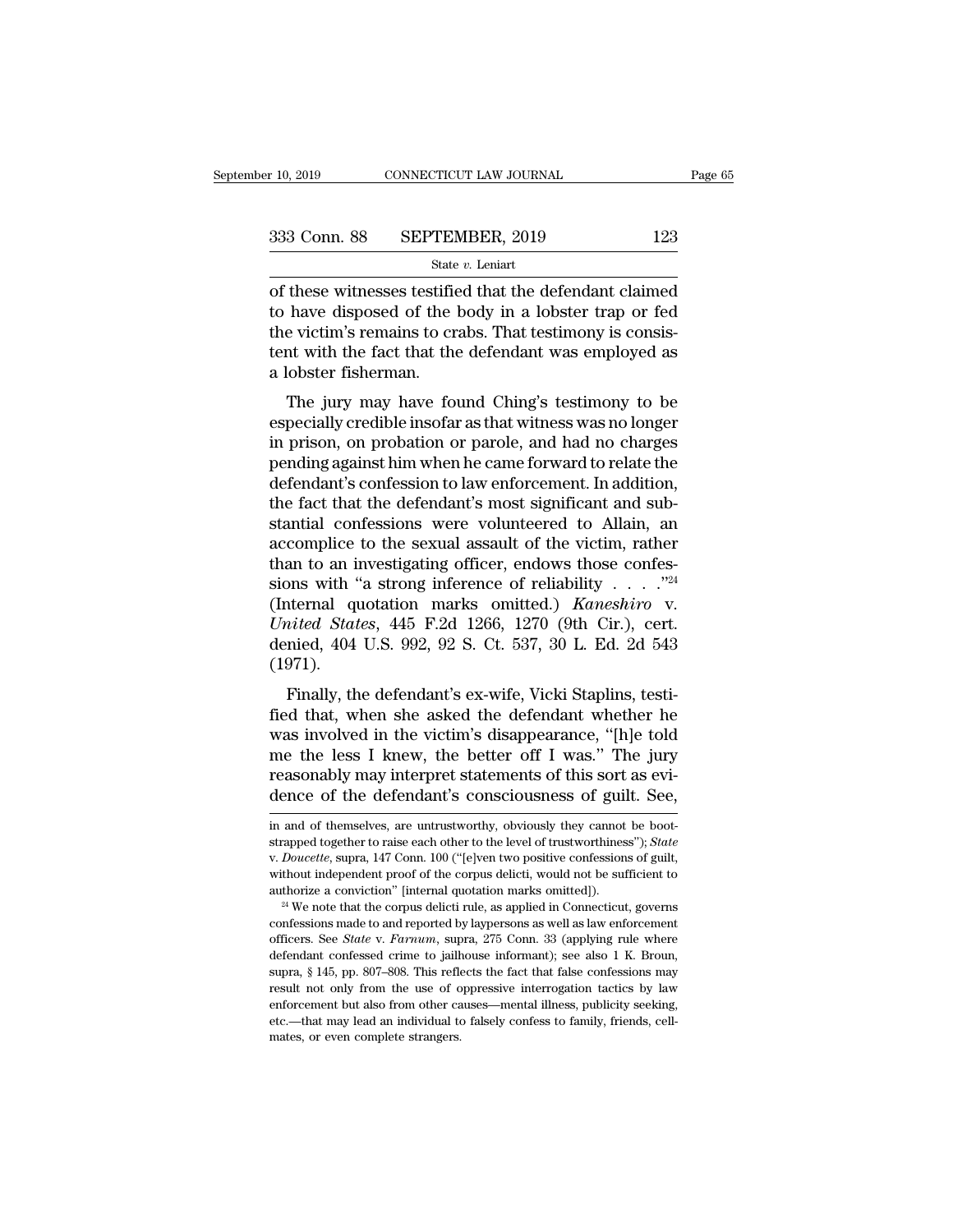### CONNECTICUT LAW JOURNAL September 10, 2019<br>124 SEPTEMBER, 2019 333 Conn. 88<br>State v. Leniart State *v.* Leniart

cONNECTICUT LAW JOURNAL September 10, 2019<br>
124 SEPTEMBER, 2019 333 Conn. 88<br>
<sup>31</sup> State *v*. Leniart<br>
16.g., *People* v. *Ortiz*, Docket No. B257413 (LDR), 2016<br>
WL 1178972, \*16 (Cal. App. March 25, 2016), review<br>
donied 124 SEPTEMBER, 2019 333 Conn. 88<br>
state v. Leniart<br>
e.g., *People* v. *Ortiz*, Docket No. B257413 (LDR), 2016<br>
WL 1178972, \*16 (Cal. App. March 25, 2016), review<br>
denied, California Supreme Court, Docket No. S234113<br>
(Jul 124 SEPTEMBER, 2019 333 Conn. 88<br>
State v. Leniart<br>
e.g., People v. Ortiz, Docket No. B257413 (LDR), 2016<br>
WL 1178972, \*16 (Cal. App. March 25, 2016), review<br>
denied, California Supreme Court, Docket No. S234113<br>
(July 13 124 SE<br>
e.g., *People v. Ortiz*,<br>
WL 1178972, \*16 (C<br>
denied, California St<br>
(July 13, 2016).<br>
Considered in the State v. Leniart<br>
S., People v. Ortiz, Docket No. B257413 (LDR), 2016<br>
L 1178972, \*16 (Cal. App. March 25, 2016), review<br>
mied, California Supreme Court, Docket No. S234113<br>
uly 13, 2016).<br>
Considered in the light most fa e.g., *People v. Ortiz*, Docket No. B257413 (LDR), 2016<br>WL 1178972, \*16 (Cal. App. March 25, 2016), review<br>denied, California Supreme Court, Docket No. S234113<br>(July 13, 2016).<br>Considered in the light most favorable to sus

c.g., *T* co*pte* v. Ortez, Docket No. D201416 (LDR), 2010<br>WL 1178972, \*16 (Cal. App. March 25, 2016), review<br>denied, California Supreme Court, Docket No. S234113<br>(July 13, 2016).<br>Considered in the light most favorable to when those confessions, to (ea., App. match 29, 2010), review<br>denied, California Supreme Court, Docket No. S234113<br>(July 13, 2016).<br>Considered in the light most favorable to sustaining<br>the verdict, this evidence was more The conviction of the conviction.<br>The verdict, this evidence<br>corroborate the defendared when viewed in tandem variant the conviction. the verdict, this evidence was more than sufficient to<br>corroborate the defendant's various confessions and,<br>when viewed in tandem with those confessions, to sus-<br>tain the conviction.<br>II<br>EXCLUSION OF PRETEST INTERVIEW VIDEO

### II

Men viewed in tandem with those confessions, to sus-<br>in the conviction.<br>II<br>XCLUSION OF PRETEST INTERVIEW VIDEOTAPE<br>We next consider the state's appeal, in which it claims<br>at the Appellate Court improperly held that the def tain the conviction.<br>
II<br>
EXCLUSION OF PRETEST INTERVIEW VIDEOTAPE<br>
We next consider the state's appeal, in which it claims<br>
that the Appellate Court improperly held that the defen-<br>
dant is entitled to a new trial because II<br>EXCLUSION OF PRETEST INTERVIEW VIDEOTAPE<br>We next consider the state's appeal, in which it claims<br>that the Appellate Court improperly held that the defen-<br>dant is entitled to a new trial because the trial court's<br>exclusi II<br>EXCLUSION OF PRETEST INTERVIEW VIDEOTAPE<br>We next consider the state's appeal, in which it claims<br>that the Appellate Court improperly held that the defen-<br>dant is entitled to a new trial because the trial court's<br>exclusi EXCLUSION OF PRETEST INTERVIEW VIDEOTAPE<br>We next consider the state's appeal, in which it claims<br>that the Appellate Court improperly held that the defen-<br>dant is entitled to a new trial because the trial court's<br>exclusion We next consider the state's appeal, in which it claims<br>that the Appellate Court improperly held that the defen-<br>dant is entitled to a new trial because the trial court's<br>exclusion of Allain's polygraph pretest interview We next consider the state's appeal, in which it claims<br>that the Appellate Court improperly held that the defen-<br>dant is entitled to a new trial because the trial court's<br>exclusion of Allain's polygraph pretest interview that the Appellate Court improperly held that the defendant is entitled to a new trial because the trial court's exclusion of Allain's polygraph pretest interview videotape constituted harmful error. The Appellate Court co dant is entitled to a new trial because the trial court's<br>exclusion of Allain's polygraph pretest interview video-<br>tape constituted harmful error. The Appellate Court<br>concluded that (1) a recording of a polygraph pretest<br>i exclusion of Allain's polygraph pretest interview video-<br>tape constituted harmful error. The Appellate Court<br>concluded that (1) a recording of a polygraph pretest<br>interview does not qualify as "polygraph evidence" for<br>purp tape constituted harmful error. The Appellate Court<br>concluded that (1) a recording of a polygraph pretest<br>interview does not qualify as "polygraph evidence" for<br>purposes of *State* v. *Porter*, 241 Conn. 57, 93–94, 698<br>A.2 concluded that (1) a recording of a polygraph pretest<br>interview does not qualify as "polygraph evidence" for<br>purposes of *State* v. *Porter*, 241 Conn. 57, 93–94, 698<br>A.2d 739 (1997), cert. denied, 523 U.S. 1058, 118 S. C interview does not qualify as "polygraph evidence" for<br>purposes of *State* v. *Porter*, 241 Conn. 57, 93–94, 698<br>A.2d 739 (1997), cert. denied, 523 U.S. 1058, 118 S. Ct.<br>1384, 140 L. Ed. 2d 645 (1998) (holding that polygra purposes of *State* v. *Porter*, 241 Conn. 57, 93–94, 698<br>A.2d 739 (1997), cert. denied, 523 U.S. 1058, 118 S. Ct.<br>1384, 140 L. Ed. 2d 645 (1998) (holding that polygraph<br>evidence is per se inadmissible for all purposes in A.2d 739 (1997), cert. denied, 523 U.S. 1058, 118 S. Ct.<br>1384, 140 L. Ed. 2d 645 (1998) (holding that polygraph<br>evidence is per se inadmissible for all purposes in all<br>trial court proceedings), and (2) the trial court's ex 1384, 140 L. Ed. 2d 645 (1998) (holding that polygraph<br>evidence is per se inadmissible for all purposes in all<br>trial court proceedings), and (2) the trial court's exclu-<br>sion of the videotape pursuant to *Porter* was not evidence is per se inadmissible for all purposes in all<br>trial court proceedings), and (2) the trial court's exclu-<br>sion of the videotape pursuant to *Porter* was not harm-<br>less error. *State* v. *Leniart*, supra, 166 Conn. trial court proceedings), and (2) the trial court's exclusion of the videotape pursuant to *Porter* was not harmless error. *State* v. *Leniart*, supra, 166 Conn. App. 182. The state challenges both of those conclusions on sion of the videotape pursuant to *Porter* was not harm-<br>less error. *State* v. *Leniart*, supra, 166 Conn. App. 182.<br>The state challenges both of those conclusions on<br>appeal. Although we agree with the Appellate Court<br>tha less error. *State* v. *Leniart*, supra, 166 Conn. App. 182. The state challenges both of those conclusions on appeal. Although we agree with the Appellate Court that polygraph pretest interview evidence is not per se inad less. From Thandagh we agree what are rippendice court<br>at polygraph pretest interview evidence is not per se<br>admissible under *Porter* and, therefore, that the video<br>as improperly excluded on that basis, we conclude<br>at any error that polygraph pretest interview evidence is not per set<br>inadmissible under *Porter* and, therefore, that the video<br>was improperly excluded on that basis, we conclude<br>that any error in the exclusion of the video was harm-<br> maanissiste ander Forer and, altertote, and are video<br>was improperly excluded on that basis, we conclude<br>that any error in the exclusion of the video was harm-<br>less.<br>We begin by briefly summarizing the procedural his-<br>tory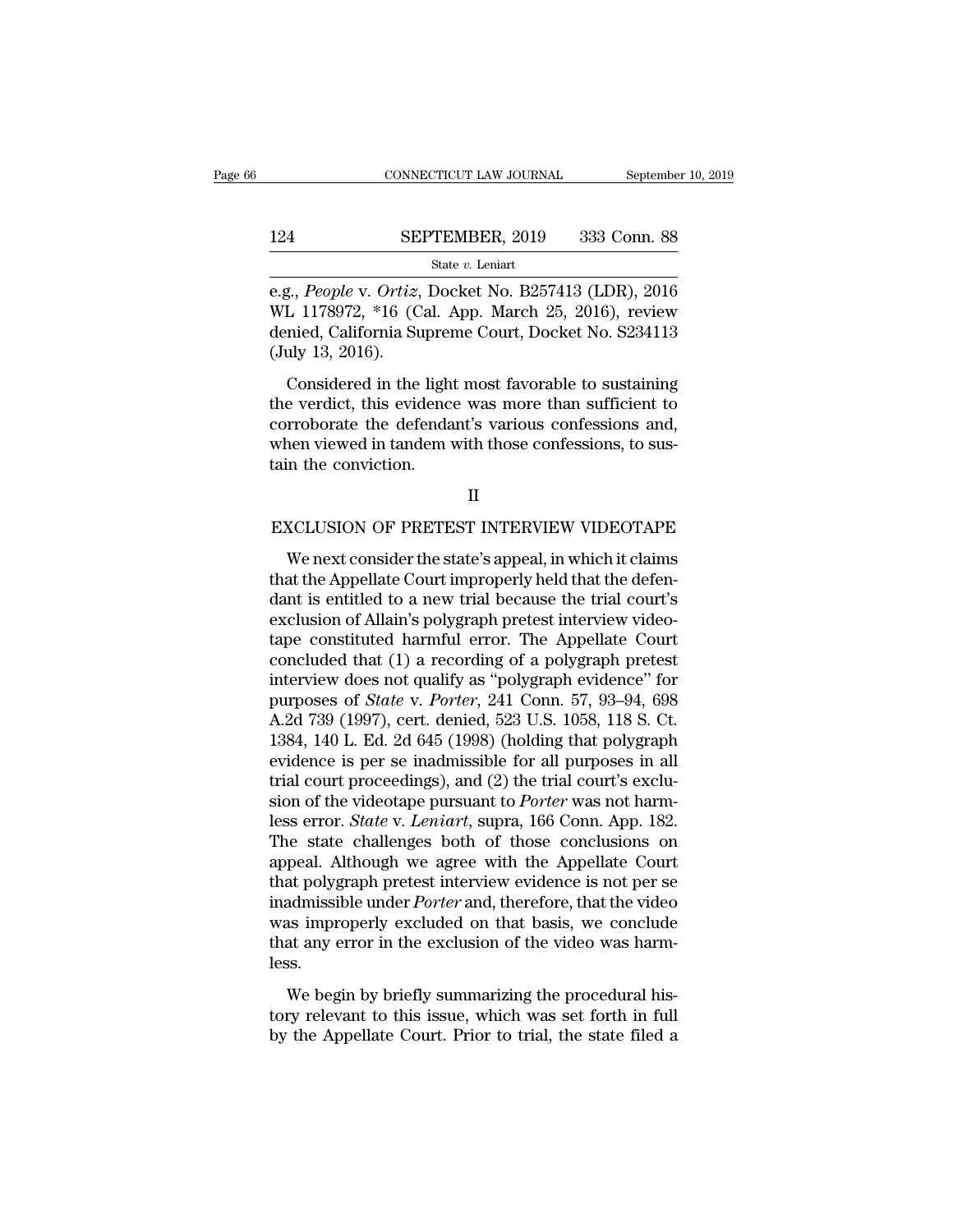motion in limine seeking to exclude all testimony or<br>evidence pertaining to the polygraph examination of<br>any witnesses. Defense equiped approach the motion<br>any witnesses. Defense equiped approach the motion 333 Conn. 88 SEPTEMBER, 2019 125<br>
State  $v$ . Leniart<br>
motion in limine seeking to exclude all testimony or<br>
evidence pertaining to the polygraph examination of<br>
any witnesses. Defense counsel opposed the motion,<br>
arguing 333 Conn. 88 SEPTEMBER, 2019 125<br>
State v. Leniart<br>
motion in limine seeking to exclude all testimony or<br>
evidence pertaining to the polygraph examination of<br>
any witnesses. Defense counsel opposed the motion,<br>
arguing th 333 Conn. 88 SEPTEMBER, 2019 125<br>
state *v*. Leniart<br>
motion in limine seeking to exclude all testimony or<br>
evidence pertaining to the polygraph examination of<br>
any witnesses. Defense counsel opposed the motion,<br>
arguing State v. Leniarty, 2018<br>
State v. Leniart<br>
motion in limine seeking to exclude all testimony or<br>
evidence pertaining to the polygraph examination of<br>
any witnesses. Defense counsel opposed the motion,<br>
arguing that he int state v. Lenart<br>
motion in limine seeking to exclude all testimony or<br>
evidence pertaining to the polygraph examination of<br>
any witnesses. Defense counsel opposed the motion,<br>
arguing that he intended to offer, among other motion in limine seeking to exclude all testimony or<br>evidence pertaining to the polygraph examination of<br>any witnesses. Defense counsel opposed the motion,<br>arguing that he intended to offer, among other things,<br>a ninety mi evidence pertaining to the polygraph examination of<br>any witnesses. Defense counsel opposed the motion,<br>arguing that he intended to offer, among other things,<br>a ninety minute videotape showing the standard pretest<br>interview any witnesses. Defense counsel opposed the motion,<br>arguing that he intended to offer, among other things,<br>a ninety minute videotape showing the standard pretest<br>interview that the polygrapher, state police Trooper Tim<br>Madd arguing that he intended to offer, among other things,<br>a ninety minute videotape showing the standard pretest<br>interview that the polygrapher, state police Trooper Tim<br>Madden, had conducted with Allain prior to performing<br>A a ninety minute videotape showing the standard pretest<br>interview that the polygrapher, state police Trooper Tim<br>Madden, had conducted with Allain prior to performing<br>Allain's polygraph test in 2004. Defense counsel stated<br> interview that the polygrapher, state police Trooper Tim<br>Madden, had conducted with Allain prior to performing<br>Allain's polygraph test in 2004. Defense counsel stated<br>that he would seek to offer the videotape on the ground Madden, had conducted with Allain prior to performing<br>Allain's polygraph test in 2004. Defense counsel stated<br>that he would seek to offer the videotape on the ground<br>that it showed Madden giving Allain numerous assur-<br>ance Allain's polygraph test in 2004. Defense counsel stated<br>that he would seek to offer the videotape on the ground<br>that it showed Madden giving Allain numerous assur-<br>ances that Allain would receive favorable treatment if<br>he that he would seek to offer the videotape on the greath<br>that it showed Madden giving Allain numerous as<br>ances that Allain would receive favorable treatme<br>he cooperated with the police, which, defense cou<br>argued, "raises qu at it showed madden giving Anant numerous assur-<br>ces that Allain would receive favorable treatment if<br>cooperated with the police, which, defense counsel<br>gued, "raises questions . . . . about whether this<br>ung man is coming ances that Anant would receive favorable treatment in<br>he cooperated with the police, which, defense counsel<br>argued, "raises questions . . . about whether this<br>young man is coming into this courtroom with the inten-<br>tion to

France Cooperated with the police, which, defense courser<br>argued, "raises questions . . . about whether this<br>young man is coming into this courtroom with the inten-<br>tion to do anything other than save himself."<br>The trial c argued, Tases questions . . . . about whether this<br>young man is coming into this courtroom with the inten-<br>tion to do anything other than save himself."<br>The trial court ruled that the videotape was inadmissi-<br>ble. The cour young man is conting into this courtroom with the inter-<br>tion to do anything other than save himself."<br>The trial court ruled that the videotape was inadmissi-<br>ble. The court's oral ruling appeared to adopt the state's<br>argu The trial court ruled that the videotape was inadmissible. The court's oral ruling appeared to adopt the state's<br>argument that a recording of a pretest interview or,<br>indeed, any reference to the fact that a polygraph exami The trial court ruled that the videotape was inadmissi-<br>ble. The court's oral ruling appeared to adopt the state's<br>argument that a recording of a pretest interview or,<br>indeed, any reference to the fact that a polygraph exa ble. The court's oral ruling appeared to adopt the state's<br>argument that a recording of a pretest interview or,<br>indeed, any reference to the fact that a polygraph exami-<br>nation has been conducted, constitutes polygraph evi argument that a recording of a pretest interview or,<br>indeed, any reference to the fact that a polygraph exami-<br>nation has been conducted, constitutes polygraph evi-<br>dence and is, therefore, per se inadmissible. The court<br>d indeed, any reference to<br>nation has been condu<br>dence and is, therefore<br>did, however, indicate<br>counsel to cross-exami<br>ises or benefits that wer<br>of that interview." d, however, indicate that it would permit defense<br>unsel to cross-examine Allain regarding "any prom-<br>s or benefits that were made to him during the course<br>that interview."<br>A<br>We first consider whether the trial court proper

A

counsel to cross-examine Allain regarding "any promises or benefits that were made to him during the course<br>of that interview."<br>A<br>We first consider whether the trial court properly<br>determined that the videotape of Allain's ises or benefits that were made to him during the course<br>of that interview."<br>A<br>We first consider whether the trial court properly<br>determined that the videotape of Allain's pretest inter-<br>view was not admissible for any pur A<br>
We first consider whether the trial court properly<br>
determined that the videotape of Allain's pretest inter-<br>
view was not admissible for any purpose because it<br>
constituted "polygraph evidence," which we have held<br>
to A<br>We first consider whether the trial court properly<br>determined that the videotape of Allain's pretest inter-<br>view was not admissible for any purpose because it<br>constituted "polygraph evidence," which we have held<br>to be pe We first consider whether the trial court properly<br>determined that the videotape of Allain's pretest inter-<br>view was not admissible for any purpose because it<br>constituted "polygraph evidence," which we have held<br>to be per We first consider whether the trial court properly<br>determined that the videotape of Allain's pretest inter-<br>view was not admissible for any purpose because it<br>constituted "polygraph evidence," which we have held<br>to be per determined that the videotape of A<br>view was not admissible for any<br>constituted "polygraph evidence," v<br>to be per se inadmissible. See *Sta*<br>241 Conn. 93–94. This presents a q<br>we review de novo. See, e.g., *State* v.<br>207, 2 Evaluate the state's motion in limine to exclude<br>the per se inadmissible. See *State* v. *Porter*, supra,<br>1 Conn. 93–94. This presents a question of law that<br>e review de novo. See, e.g., *State* v. *Saucier*, 283 Conn.<br>7, to be per se inadmissible. See *State v. Porter*, supra, 241 Conn. 93–94. This presents a question of law that we review de novo. See, e.g., *State v. Saucier*, 283 Conn. 207, 218, 926 A.2d 633 (2007). In granting the stat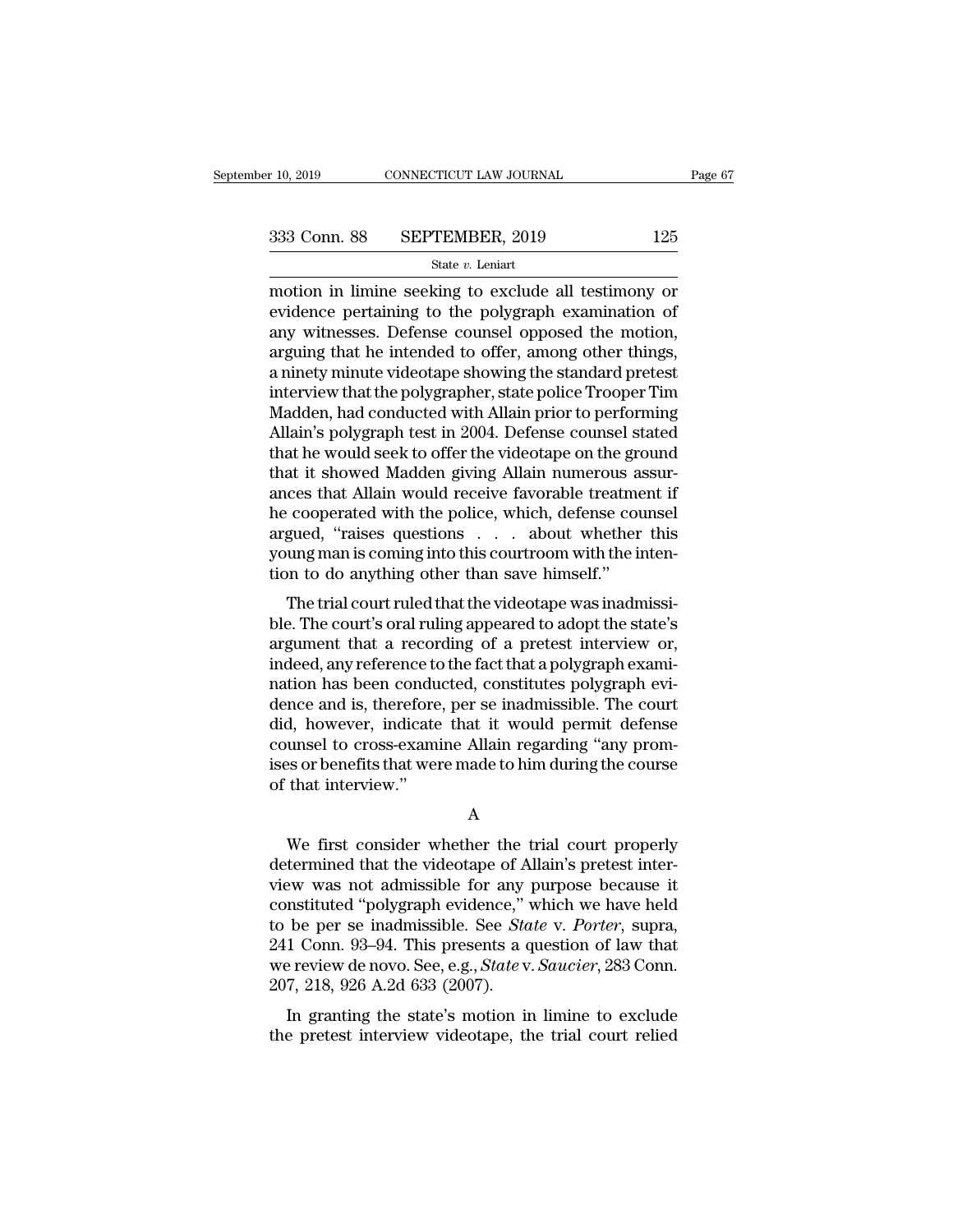# $\begin{tabular}{lll} \multicolumn{2}{l} \multicolumn{2}{l}{{\small\bf CONNECTICUT LAW JOURNAL}} & \multicolumn{2}{l}{September 10, 2019} \\ \multicolumn{2}{l}{\textbf{126}} & \multicolumn{2}{l}{\textbf{SEPTEMBER, 2019}} & \multicolumn{2}{l}{333} & \multicolumn{2}{l}{\textbf{Conn. 88}} \\ & & & & & & \\ & & & & & & \\ \multicolumn{2}{l}{\textbf{State $v$. Leniart}} & & & & \\ \end{tabular}$

### State *v.* Leniart

CONNECTICUT LAW JOURNAL September<br>126 SEPTEMBER, 2019 333 Conn. 88<br>5 State v. Leniart<br>Solely on *Porter*, concluding that the videotape consti-<br>tuted polygraph evidence. Accordingly, we shall confine<br>our analysis to the qu 126 SEPTEMBER, 2019 333 Conn. 88<br>
State v. Leniart<br>
solely on *Porter*, concluding that the videotape constituted polygraph evidence. Accordingly, we shall confine<br>
our analysis to the question of whether the per se ban<br>
o 126 SEPTEMBER, 2019 333 Conn. 88<br>
State v. Leniart<br>
solely on *Porter*, concluding that the videotape constituted polygraph evidence. Accordingly, we shall confine<br>
our analysis to the question of whether the per se ban<br> **SEPTEMBER, 2019** 333 Conn. 88<br>
state *v*. Leniart<br>
solely on *Porter*, concluding that the videotape constituted polygraph evidence. Accordingly, we shall confine<br>
our analysis to the question of whether the per se ban<br> *Porter* extends to evidence of the conduction of the conduction of the conductived polygraph evidence. Accordingly, we shall confine our analysis to the question of whether the per se band on the admission of polygraph ev state  $v$ . Leniart<br>solely on *Porter*, concluding that the videotape constituted polygraph evidence. Accordingly, we shall confine<br>our analysis to the question of whether the per se ban<br>on the admission of polygraph evide process. ted polygraph evidence. Accordingly, we shall confine<br>ir analysis to the question of whether the per se ban<br>i the admission of polygraph evidence articulated in<br>*orter* extends to evidence of the conduct of the polyg-<br>pher our analysis to the question of whether the per se ban<br>on the admission of polygraph evidence articulated in<br>*Porter* extends to evidence of the conduct of the polyg-<br>rapher and the witness during the pretest interview<br>pro

on the admission of polygraph evidence articulated in<br> *Porter* extends to evidence of the conduct of the polygrapher<br>
and the witness during the pretest interview<br>
process.<br>
The Appellate Court concluded, and we agree, th *Porter* extends to evidence of the conduct of the polygrapher and the witness during the pretest interview process.<br>
The Appellate Court concluded, and we agree, that<br>
the phrase "polygraph evidence," as used in *Porter*, rapher and the witness during the pretest interview<br>process.<br>The Appellate Court concluded, and we agree, that<br>the phrase "polygraph evidence," as used in *Porter*, does<br>not encompass documentation of the pretest interview process.<br>The Appellate Court concluded, and we agree, that<br>the phrase "polygraph evidence," as used in *Porter*, does<br>not encompass documentation of the pretest interview<br>process. *State* v. *Leniart*, supra, 166 Conn. App The Appellate Court concluded, and we agree, that<br>the phrase "polygraph evidence," as used in *Porter*, does<br>not encompass documentation of the pretest interview<br>process. *State* v. *Leniart*, supra, 166 Conn. App. 182.<br>As the phrase "polygraph evidence," as used in *Porter*, does<br>not encompass documentation of the pretest interview<br>process. *State* v. *Leniart*, supra, 166 Conn. App. 182.<br>As the Appellate Court recognized, the question befo not encompass documentation of the pretest interview<br>process. *State* v. *Leniart*, supra, 166 Conn. App. 182.<br>As the Appellate Court recognized, the question before<br>this court in *Porter* simply was whether we should<br>aban process. *State* v. *Leniart*, supra, 166 Conn. App. 182.<br>As the Appellate Court recognized, the question before<br>this court in *Porter* simply was whether we should<br>abandon the existing rule regarding the inadmissibility<br>o As the Appellate Court recognized, the question before<br>this court in *Porter* simply was whether we should<br>abandon the existing rule regarding the inadmissibility<br>of (1) the *results* of polygraph tests and (2) the willin this court in *Porter* simply was whether we should<br>abandon the existing rule regarding the inadmissibility<br>of (1) the *results* of polygraph tests and (2) the willing-<br>ness of a witness to submit to such a test. Id., 190 abandon the existing rule regarding the inadmissibility<br>of (1) the *results* of polygraph tests and (2) the willing-<br>ness of a witness to submit to such a test. Id., 190–91.<br>In *Porter*, we characterized that rule as foll of (1) the *results* of polygraph tests and (2) the willing-<br>ness of a witness to submit to such a test. Id., 190–91.<br>In *Porter*, we characterized that rule as follows: "This<br>court has repeatedly held that neither the res ness of a witness to submit to such a test. Id., 190–91.<br>In *Porter*, we characterized that rule as follows: "This<br>court has repeatedly held that neither the results of a<br>polygraph test nor the willingness of a witness to In *Porter*, we characterized that rule as follows: "This court has repeatedly held that neither the results of a polygraph test nor the willingness of a witness to take such a test is admissible in Connecticut courts." (I court has repeatedly held that neither the resubly<br>graph test nor the willingness of a witness<br>such a test is admissible in Connecticut courts.<br>nal quotation marks omitted.) State v. Porter<br>241 Conn. 93. Thus, our holding if are not me willingness or a witness to take<br>ch a test is admissible in Connecticut courts." (Inter-<br>l quotation marks omitted.) *State* v. *Porter*, supra,<br>1 Conn. 93. Thus, our holding in *Porter* was limited<br>barring t such a test is admissible in Connecticut courts. (Inter-<br>nal quotation marks omitted.) *State v. Porter*, supra,<br>241 Conn. 93. Thus, our holding in *Porter* was limited<br>to barring the results of a polygraph test and the wi

nal quotation marks omitted.) *State V. Porter*, supra,<br>241 Conn. 93. Thus, our holding in *Porter* was limited<br>to barring the results of a polygraph test and the willing-<br>ness of a witness to undergo such a test.<br>We also 241 Conn. 93. Thus, our notaing in *Porter* was limited<br>to barring the results of a polygraph test and the willing-<br>ness of a witness to undergo such a test.<br>We also are not persuaded by the state's argument<br>that, because to barring the results or a polygraph test and the willing-<br>ness of a witness to undergo such a test.<br>We also are not persuaded by the state's argument<br>that, because the pretest interview is an integral compo-<br>nent of a po mess or a witness to undergo such a test.<br>We also are not persuaded by the state's argument<br>that, because the pretest interview is an integral compo-<br>nent of a polygraph examination, evidence of what tran-<br>spired during th We also are not persuaded by the state's argument<br>that, because the pretest interview is an integral compo-<br>nent of a polygraph examination, evidence of what tran-<br>spired during the interview must be subject to the same<br>pe that, because the pretest interview is an integral component of a polygraph examination, evidence of what transpired during the interview must be subject to the same<br>per se rule as are examination results. Rather, we agree nent of a polygraph examination, evidence of what tran-<br>spired during the interview must be subject to the same<br>per se rule as are examination results. Rather, we agree<br>with the Appellate Court that we used the term "polyspired during the interview must be subject to the same<br>per se rule as are examination results. Rather, we agree<br>with the Appellate Court that we used the term "poly-<br>graph evidence" narrowly in *Porter*, as a shorthand<br>re per se rule as are examination result with the Appellate Court that we u<br>graph evidence" narrowly in *Port*<br>reference only to the specific typ<br>admission of which was at issue in<br>evidence showing test results and a<br>to submi In the Appellate Court that we used the term "poly-<br>aph evidence" narrowly in *Porter*, as a shorthand<br>ference only to the specific types of evidence the<br>mission of which was at issue in that case, namely,<br>idence showing t graph evidence harrowly in *Porter*, as a shorthand<br>reference only to the specific types of evidence the<br>admission of which was at issue in that case, namely,<br>evidence showing test results and a witness' willingness<br>to sub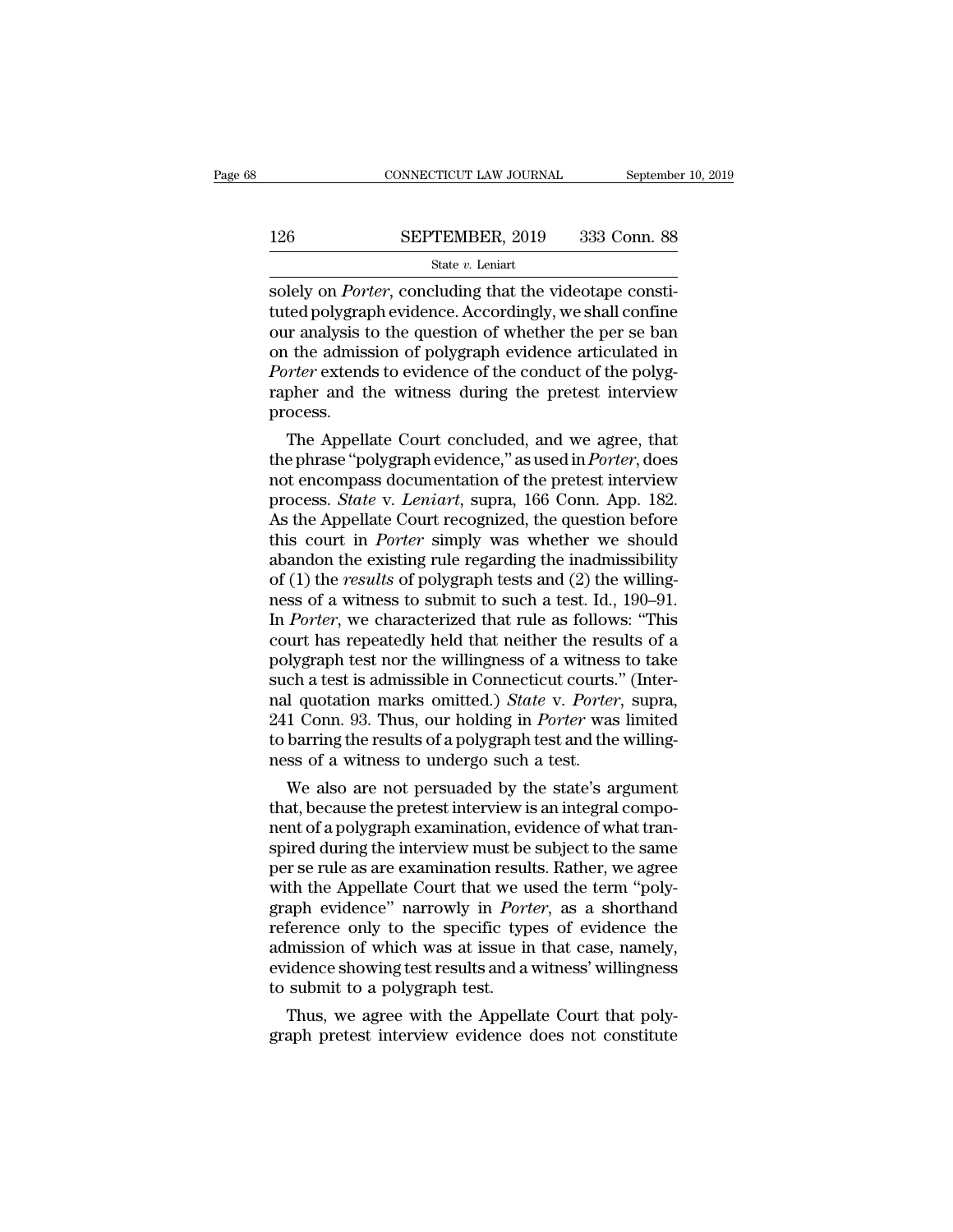<sup>r</sup> 10, 2019 CONNECTICUT LAW JOURNAL Page<br>
333 Conn. 88 SEPTEMBER, 2019 127<br>
<sup>27</sup> State *v*. Leniart<br>
<sup>26</sup> Tripolygraph evidence'' for purposes of *Porter* and is not,<br>
therefore, per se inadmissible. Accordingly, it was f 333 Conn. 88 SEPTEMBER, 2019 127<br>
State v. Leniart<br>
"polygraph evidence" for purposes of *Porter* and is not,<br>
therefore, per se inadmissible. Accordingly, it was for<br>
the trial court, in the exercise of its discretion and 333 Conn. 88 SEPTEMBER, 2019 127<br>
State v. Leniart<br>
"polygraph evidence" for purposes of *Porter* and is not,<br>
therefore, per se inadmissible. Accordingly, it was for<br>
the trial court, in the exercise of its discretion an 333 Conn. 88 SEPTEMBER, 2019 127<br>
state v. Leniart<br>
"polygraph evidence" for purposes of *Porter* and is not,<br>
therefore, per se inadmissible. Accordingly, it was for<br>
the trial court, in the exercise of its discretion an Solution of the *w*. Leniart<br>
"polygraph evidence" for purposes of *Porter* and is not,<br>
therefore, per se inadmissible. Accordingly, it was for<br>
the trial court, in the exercise of its discretion and in<br>
light of the fac state v. Lenart<br>
"polygraph evidence" for purposes of *Porter* and is not,<br>
therefore, per se inadmissible. Accordingly, it was for<br>
the trial court, in the exercise of its discretion and in<br>
light of the facts of this pa "polygraph evidence" for purposes of *Porter* and is not,<br>therefore, per se inadmissible. Accordingly, it was for<br>the trial court, in the exercise of its discretion and in<br>light of the facts of this particular case, to det therefore, per se inadmissible. Accordingly, it was for<br>the trial court, in the exercise of its discretion and in<br>light of the facts of this particular case, to determine<br>whether admission of part of Allain's pretest inter improper. bould have been more probative than prejudicial. To<br>e extent that the trial court failed to make such a<br>termination, exclusion of the entire videotape was<br>proper.<br>B<br>Having concluded that the trial court incorrectly<br>termine

B

the extent that the trial court failed to make such a<br>determination, exclusion of the entire videotape was<br>improper.<br>B<br>Having concluded that the trial court incorrectly<br>determined that the videotape of Allain's pretest int determination, exclusion of the entire videotape was<br>improper.<br>B<br>Having concluded that the trial court incorrectly<br>determined that the videotape of Allain's pretest inter-<br>view constituted inadmissible polygraph evidence, B<br>
Having concluded that the trial court incorrectly<br>
determined that the videotape of Allain's pretest inter-<br>
view constituted inadmissible polygraph evidence, we<br>
must consider whether the Appellate Court correctly<br>
con B<br>Having concluded that the trial court incorrectly<br>determined that the videotape of Allain's pretest inter-<br>view constituted inadmissible polygraph evidence, we<br>must consider whether the Appellate Court correctly<br>conclude Example 19 Having concluded that the trial court incorrectly<br>determined that the videotape of Allain's pretest inter-<br>view constituted inadmissible polygraph evidence, we<br>must consider whether the Appellate Court correctly Having concluded that the trial court incorrectly<br>determined that the videotape of Allain's pretest inter-<br>view constituted inadmissible polygraph evidence, we<br>must consider whether the Appellate Court correctly<br>concluded determined that the videotape of Allain's pretest inter-<br>view constituted inadmissible polygraph evidence, we<br>must consider whether the Appellate Court correctly<br>concluded that that error was harmful.<sup>25</sup> The Appellate<br>Cou view constituted inadmissible polygraph evidence, we<br>must consider whether the Appellate Court correctly<br>concluded that that error was harmful.<sup>25</sup> The Appellate<br>Court recognized that, during his cross-examination of<br>Allai must consider whether the Appellate Court correctly<br>concluded that that error was harmful.<sup>25</sup> The Appellate<br>Court recognized that, during his cross-examination of<br>Allain, defense counsel was able to establish both that<br>Al concluded that that error was harmful.<sup>25</sup> The Appellate<br>Court recognized that, during his cross-examination of<br>Allain, defense counsel was able to establish both that<br>Allain had powerful incentives to cooperate with the<br>s Court recognized that, during his cross-examination of<br>Allain, defense counsel was able to establish both that<br>Allain had powerful incentives to cooperate with the<br>state in implicating the defendant and that Allain had<br>cha Allain, defense counsel was able to establish both that<br>Allain had powerful incentives to cooperate with the<br>state in implicating the defendant and that Allain had<br>changed or augmented various aspects of his story on<br>a num Allain had powerful incentives to cooperate with the<br>state in implicating the defendant and that Allain had<br>changed or augmented various aspects of his story on<br>a number of occasions. *State* v. *Leniart*, supra, 166<br>Conn. state in implicating the defendant and that Allain had<br>changed or augmented various aspects of his story on<br>a number of occasions. *State* v. *Leniart*, supra, 166<br>Conn. App. 195–96. Nevertheless, the Appellate Court<br>found changed or augmented various aspects of his story on<br>a number of occasions. *State* v. *Leniart*, supra, 166<br>Conn. App. 195–96. Nevertheless, the Appellate Court<br>found that the failure to admit the videotape substan-<br>tial a number of occasions. *State* v. *Leniart*, supra, 166<br>Conn. App. 195–96. Nevertheless, the Appellate Court<br>found that the failure to admit the videotape substan-<br>tially affected the verdict because (1) the videotape<br>woul Conn. App. 195–96. Nevertheless, the Appellate Court<br>found that the failure to admit the videotape substan-<br>tially affected the verdict because (1) the videotape<br>would have provided more direct evidence of Allain's<br>motive found that the failure to admit the videotape substantially affected the verdict because (1) the videotape<br>would have provided more direct evidence of Allain's<br>motive and bias to implicate the defendant, including<br>"the sub tially affected the verdict because (1) the videotape<br>would have provided more direct evidence of Allain's<br>motive and bias to implicate the defendant, including<br>"the subtle but significant pressure placed on Allain by<br>law would have provided more direct evidence of Allain's<br>motive and bias to implicate the defendant, including<br>"the subtle but significant pressure placed on Allain by<br>law enforcement," and (2) the jury was deprived of the<br>opp motive and bias to implicate the defendant, including<br>"the subtle but significant pressure placed on Allain by<br>law enforcement," and (2) the jury was deprived of the<br>opportunity to understand that the pretest interview<br>was "the subtle but significant pressure placed on Allain by<br>law enforcement," and (2) the jury was deprived of the<br>opportunity to understand that the pretest interview<br>was conducted in the context of a polygraph examina-<br>tio as conducted in the context of a polygraph examination, which was significant to the defendant's claim.<br>
1., 196–97. Although it is a close call, we are not per-<br>
laded that the defendant has met his burden of demon-<br>
<sup>25</sup> tion, which was significant to the defendant's claim.<br>Id., 196–97. Although it is a close call, we are not per-<br>suaded that the defendant has met his burden of demon-<br> $\frac{1}{25}$  Because we conclude that exclusion of the v

Id., 196–97. Although it is a close call, we are not per-<br>suaded that the defendant has met his burden of demon-<br> $\frac{25}{5}$  Because we conclude that exclusion of the videotape was not harmful<br>error, we need not address th suaded that the defendant has met his burden  $\frac{25}{5}$  Because we conclude that exclusion of the videotape warror, we need not address the state's alternative argument court also made a reasonable, discretionary determin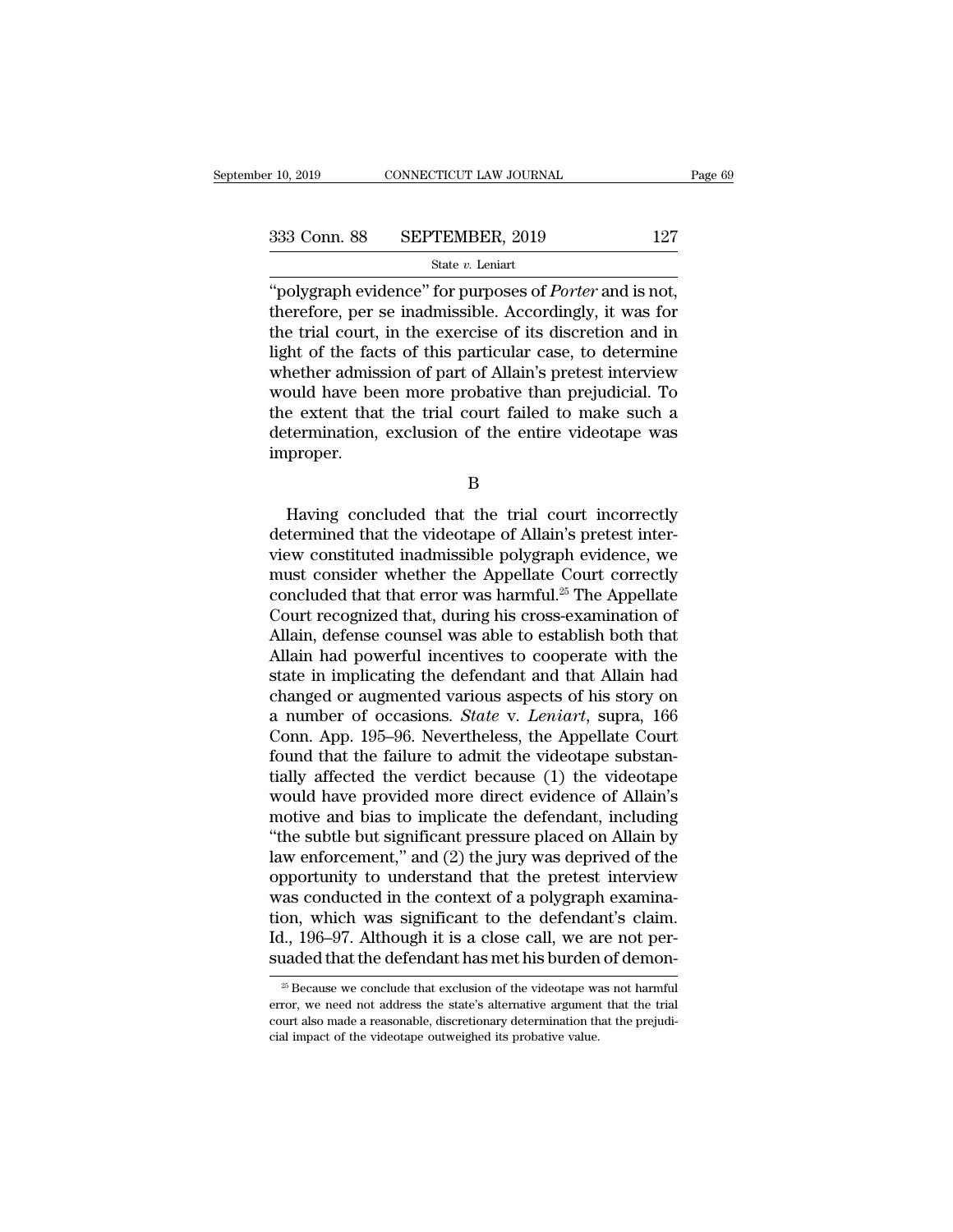|     | CONNECTICUT LAW JOURNAL | September 10, 2019 |
|-----|-------------------------|--------------------|
|     |                         |                    |
| 128 | SEPTEMBER, 2019         | 333 Conn. 88       |
|     | State $v$ . Leniart     |                    |

CONNECTICUT LAW JOURNAL September 10, 2019<br>128 SEPTEMBER, 2019 333 Conn. 88<br>5 State v. Leniart<br>strating that exclusion of the videotape substantially<br>affected the verdict. 128 SEPTEM<br>
State<br>
strating that exclusion of<br>
affected the verdict.

1

State  $v$ . Leniart<br>
State  $v$ . Leniart<br>
Tating that exclusion of the videotape substantially<br>
fected the verdict.<br>  $1$ <br>
We begin by setting forth the well established stan-<br>
rds that guide our review. "When an improper ev  $\begin{minipage}[t]{. \textbf{if} \textbf{if} \textbf{if} \textbf{if} \textbf{if} \textbf{if} \textbf{if} \textbf{if} \textbf{if} \textbf{if} \textbf{if} \textbf{if} \textbf{if} \textbf{if} \textbf{if} \textbf{if} \textbf{if} \textbf{if} \textbf{if} \textbf{if} \textbf{if} \textbf{if} \textbf{if} \textbf{if} \textbf{if} \textbf{if} \textbf{if} \textbf{if} \textbf{if} \textbf{if} \textbf{if} \textbf{if} \textbf{if} \textbf{if} \textbf{if}$ strating that exclusion of the videotape substantially<br>affected the verdict.<br>1<br>We begin by setting forth the well established stan-<br>dards that guide our review. "When an improper eviden-<br>tiary ruling is not constitutional affected the verdict.<br>
1<br>
We begin by setting forth the well established stan-<br>
dards that guide our review. "When an improper eviden-<br>
tiary ruling is not constitutional in nature, the defendant<br>
bears the burden of demon 1<br>We begin by setting forth the well established stan-<br>dards that guide our review. "When an improper eviden-<br>tiary ruling is not constitutional in nature, the defendant<br>bears the burden of demonstrating that the error was We begin by setting forth the well established stan-<br>dards that guide our review. "When an improper eviden-<br>tiary ruling is not constitutional in nature, the defendant<br>bears the burden of demonstrating that the error was<br> We begin by setting forth the well established stan-<br>dards that guide our review. "When an improper eviden-<br>tiary ruling is not constitutional in nature, the defendant<br>bears the burden of demonstrating that the error was<br> dards that guide our review. "When an improper evidentiary ruling is not constitutional in nature, the defendant bears the burden of demonstrating that the error was harmful. . . . [A] nonconstitutional error is harmless w tiary ruling is not constitutional if<br>bears the burden of demonstrational if<br>harmful..... [A] nonconstitut:<br>when an appellate court has a<br>error did not substantially affec<br>quotation marks omitted.) State<br>80, 89, 83 A.3d 5 The following additional facts and procedural history<br>
1999, 89, 83 A.3d 595 (2014).<br>
2<br>
The following additional facts and procedural history<br>
2<br>
The following additional facts and procedural history<br>
2<br>
The following add

2

error did not substantially affect the verdict." (Internal<br>quotation marks omitted.) State v. Rodriguez, 311 Conn.<br>80, 89, 83 A.3d 595 (2014).<br>2<br>The following additional facts and procedural history<br>are relevant to this is quotation marks omitted.) State v. Rodriguez, 311 Conn.<br>
80, 89, 83 A.3d 595 (2014).<br>
2<br>
The following additional facts and procedural history<br>
are relevant to this issue. Madden's pretest interview<br>
of Allain lasted for 80, 89, 83 A.3d 595 (2014).<br>
2<br>
The following additional facts and procedural history<br>
are relevant to this issue. Madden's pretest interview<br>
of Allain lasted for approximately ninety minutes. For<br>
the first thirteen minu <sup>2</sup><br>The following additional facts and procedural history<br>are relevant to this issue. Madden's pretest interview<br>of Allain lasted for approximately ninety minutes. For<br>the first thirteen minutes or so, Madden and Allain di The following additional facts and procedural history<br>are relevant to this issue. Madden's pretest interview<br>of Allain lasted for approximately ninety minutes. For<br>the first thirteen minutes or so, Madden and Allain dis-<br>c The following additional facts and procedural history<br>are relevant to this issue. Madden's pretest interview<br>of Allain lasted for approximately ninety minutes. For<br>the first thirteen minutes or so, Madden and Allain dis-<br>c are relevant to this issue. Madden's pretest interview<br>of Allain lasted for approximately ninety minutes. For<br>the first thirteen minutes or so, Madden and Allain dis-<br>cussed Allain's reasons for submitting to the polygraph of Allain lasted for approximately ninety minutes. For<br>the first thirteen minutes or so, Madden and Allain dis-<br>cussed Allain's reasons for submitting to the polygraph.<br>Specifically, a question arose as to whether Allain w the first thirteen minutes or so, Madden and Allain discussed Allain's reasons for submitting to the polygraph.<br>Specifically, a question arose as to whether Allain was<br>taking the test voluntarily, because he believed that<br> cussed Allain's reasons for submitting to the polygraph.<br>Specifically, a question arose as to whether Allain was<br>taking the test voluntarily, because he believed that<br>assisting the state was the right thing to do or, rathe Specifically, a question arose as to whether Allain was<br>taking the test voluntarily, because he believed that<br>assisting the state was the right thing to do or, rather,<br>because he was facing a potential five year sentence<br>f taking the test voluntarily, because he believed that<br>assisting the state was the right thing to do or, rather,<br>because he was facing a potential five year sentence<br>for having violated his probation through a failed drug<br>t assisting the state was the right thing to do or, rather,<br>because he was facing a potential five year sentence<br>for having violated his probation through a failed drug<br>test and had been led to believe that the state might<br>n because he was facing a potential five year sentence<br>for having violated his probation through a failed drug<br>test and had been led to believe that the state might<br>not pursue a conviction if he cooperated in this matter.<br>Al for having violated his probation through a failed drug<br>test and had been led to believe that the state might<br>not pursue a conviction if he cooperated in this matter.<br>Allain initially indicated that he had consented to the test and had been led to believe that the state might<br>not pursue a conviction if he cooperated in this matter.<br>Allain initially indicated that he had consented to the<br>polygraph primarily to avoid the conviction for violati not pursue a conviction if he cooperated in this matter.<br>Allain initially indicated that he had consented to the<br>polygraph primarily to avoid the conviction for violating<br>his probation. Madden promptly explained, in no unc Ilygraph primarily to avoid the conviction for violating<br>s probation. Madden promptly explained, in no uncer-<br>in terms, that he could not perform the polygraph on<br>ose terms. Thus, before proceeding, Madden obtained<br>om Alla For, graph printing to avoid are conviction to totaling<br>his probation. Madden promptly explained, in no uncer-<br>tain terms. Thus, before proceeding, Madden obtained<br>from Allain a statement that he was participating freely.<br>

tain terms, that he could not perform the polygraph on those terms. Thus, before proceeding, Madden obtained from Allain a statement that he was participating freely.<br>The remainder of the pretest interview consisted of Mad those terms. Thus, before proceeding, Madden obtained<br>from Allain a statement that he was participating freely.<br>The remainder of the pretest interview consisted of<br>Madden's asking Allain a series of background ques-<br>tions,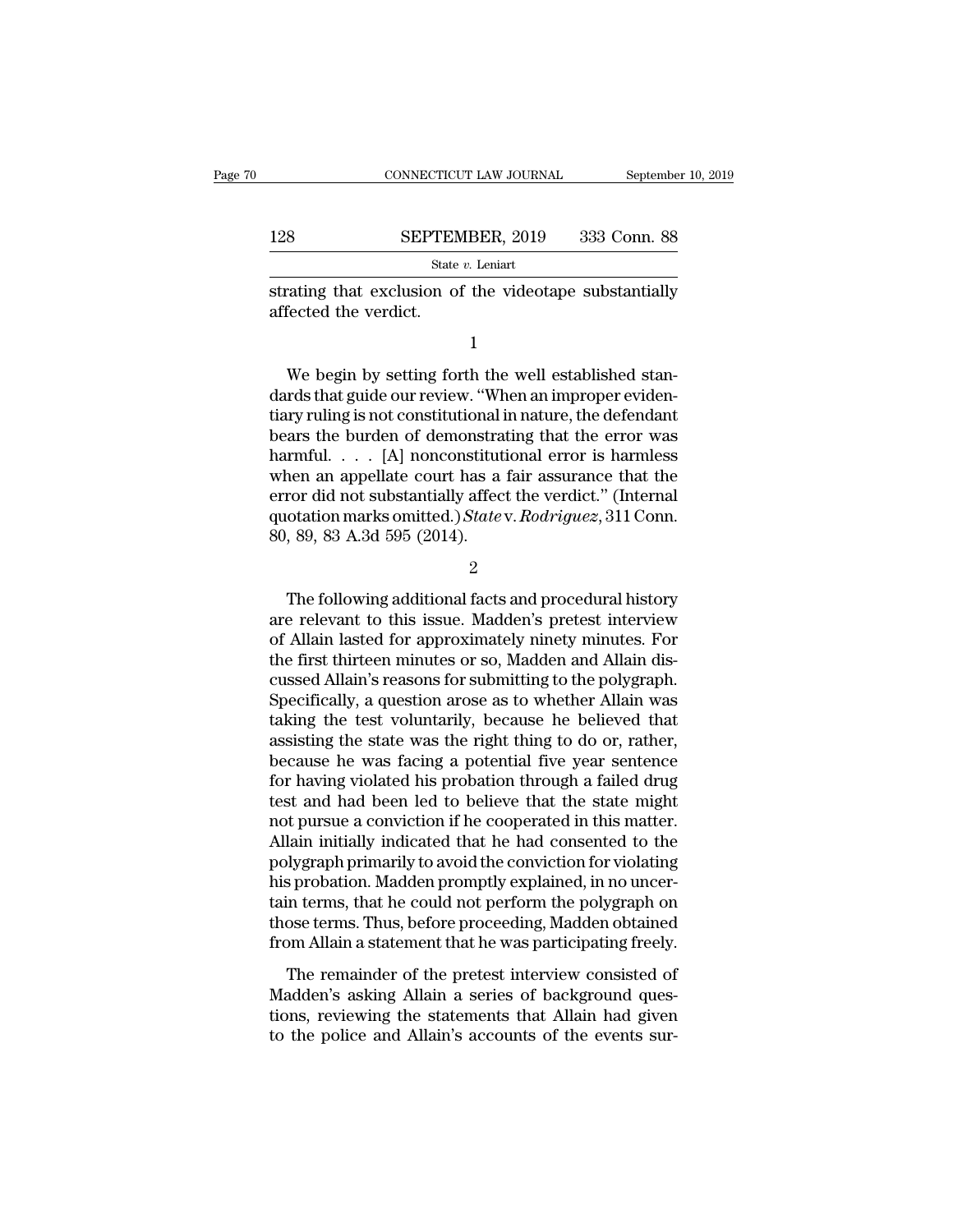r 10, 2019 CONNECTICUT LAW JOURNAL Page 71<br>
333 Conn. 88 SEPTEMBER, 2019 129<br>
34 State v. Leniart<br>
29 State v. Leniart<br>
29 State v. Leniart<br>
29 State v. Leniart<br>
29 State v. Leniart<br>
20 Araph During the victim's disappeara 333 Conn. 88 SEPTEMBER, 2019 129<br>
State  $v$ . Leniart<br>
rounding the victim's disappearance, and explaining the<br>
questions that Allain would be asked during the poly-<br>
graph. During that time, Madden repeatedly emphasized<br>  $\begin{array}{r} \text{333} \text{ Conn. } \text{88} \qquad \text{SEPTEMBER, } 2019 \qquad \qquad 129 \ \text{State } v. \text{ Leniat} \ \text{rounding the victim's disappearance, and explaining the questions that Allain would be asked during the polygraph. During that time, Madden repeatedly emphasized how "unbelievably important" it was for Allain to give completely truthful answers during the examination.} \end{array}$  $\begin{array}{ll} \textbf{333} \text{ Conn. } \textbf{88} & \textbf{SEPTEMBER, 2019} & \textbf{129} \\ & \text{State $v$. Leniart} \\ \textbf{rounding the victim's disappearance, and explaining the questions that Allan would be asked during the polygraph. During that time, Madden repeatedly emphasized how "unbelievably important" it was for Allan to give completely truthful answers during the examination.} \end{array}$ State v. Leniart, 2010<br>
State v. Leniart<br>
rounding the victim's disappearance, and explaining the<br>
questions that Allain would be asked during the poly-<br>
graph. During that time, Madden repeatedly emphasized<br>
how "unbeliev unding the victim's disappearance, and explaining the<br>estions that Allain would be asked during the poly-<br>aph. During that time, Madden repeatedly emphasized<br>w "unbelievably important" it was for Allain to give<br>mpletely tr rounding the victim's disappearance, and explaining the<br>questions that Allain would be asked during the poly-<br>graph. During that time, Madden repeatedly emphasized<br>how "unbelievably important" it was for Allain to give<br>com

questions that Ailain would be asked during the polygraph. During that time, Madden repeatedly emphasized<br>how "unbelievably important" it was for Allain to give<br>completely truthful answers during the examination.<br>Moreover, graph. During that time, Madden repeatedly emphasized<br>how "unbelievably important" it was for Allain to give<br>completely truthful answers during the examination.<br>Moreover, Madden consistently equated truthfulness<br>with succe mow unbelievably important It was for Allain to give<br>completely truthful answers during the examination.<br>Moreover, Madden consistently equated truthfulness<br>with successfully passing the test, doing "the right<br>thing," and b completely truthrul answers during the examination.<br>Moreover, Madden consistently equated truthfulness<br>with successfully passing the test, doing "the right<br>thing," and being a reliable witness. He emphasized in<br>this respec Moreover, Madden consistently equated truthfulness<br>with successfully passing the test, doing "the right<br>thing," and being a reliable witness. He emphasized in<br>this respect that the state would consider Allain to be<br>a usefu with successfully passing the test, doing "the right<br>thing," and being a reliable witness. He emphasized in<br>this respect that the state would consider Allain to be<br>a useful witness, and Allain would qualify for potentially thing," and being a reliable witness. He emphasized in<br>this respect that the state would consider Allain to be<br>a useful witness, and Allain would qualify for potentially<br>favorable treatment, only if the polygraph results d this respect that the state would consider Allain to be<br>a useful witness, and Allain would qualify for potentially<br>favorable treatment, only if the polygraph results dem-<br>onstrated that Allain was being completely truthful a useful witness, and Allain would qualify for potentially<br>favorable treatment, only if the polygraph results dem-<br>onstrated that Allain was being completely truthful and<br>forthcoming. Madden referred several times during t favorable treatment, only if the polygraph results demonstrated that Allain was being completely truthful and forthcoming. Madden referred several times during the interview to the investigation of the 1997 gang rape and m onstrated that Allain was being completely truthful and<br>forthcoming. Madden referred several times during the<br>interview to the investigation of the 1997 gang rape and<br>murder of Maryann Measles. He informed Allain that<br>susp forthcoming. Madden referred several times during the<br>interview to the investigation of the 1997 gang rape and<br>murder of Maryann Measles. He informed Allain that<br>suspected participants in that crime who *truthfully* con-<br>f interview to the investigation<br>murder of Maryann Measles.<br>suspected participants in that of<br>fessed their roles and then pa<br>tions were let off with "a slap<br>suspected participants who fa<br>aggressively prosecuted.<br>At several p urder of Maryann Measies. He informed Alliam that<br>spected participants in that crime who *truthfully* con-<br>ssed their roles and then passed polygraph examina-<br>ms were let off with "a slap on the wrist," whereas<br>spected par suspected participants in that crime who *truthyuty* confessed their roles and then passed polygraph examinations were let off with "a slap on the wrist," whereas suspected participants who failed polygraph tests were aggr

ressed their roles and then passed polygraph examinations were let off with "a slap on the wrist," whereas<br>suspected participants who failed polygraph tests were<br>aggressively prosecuted.<br>At several points during the interv tions were let off with "a slap on the wrist," whereas<br>suspected participants who failed polygraph tests were<br>aggressively prosecuted.<br>At several points during the interview, Madden made<br>comments indicating that the police suspected participants who ratio polygraph tests were<br>aggressively prosecuted.<br>At several points during the interview, Madden made<br>comments indicating that the police were interested in<br>obtaining Allain's cooperation. In p aggressively prosecuted.<br>
At several points during the interview, Madden made<br>
comments indicating that the police were interested in<br>
obtaining Allain's cooperation. In particular, Madden<br>
explained that the police were i At several points during the interview, Madden made<br>comments indicating that the police were interested in<br>obtaining Allain's cooperation. In particular, Madden<br>explained that the police were interested in having<br>Allain on comments indicating that the police were interested in obtaining Allain's cooperation. In particular, Madden explained that the police were interested in having Allain on their "team" rather than on the defendant's team, a obtaining Allain's cooperation. In particular, Madden explained that the police were interested in having Allain on their "team" rather than on the defendant's team, and in procuring Allain's assistance in "getting" the de explained that the police were interested in having<br>Allain on their "team" rather than on the defendant's<br>team, and in procuring Allain's assistance in "getting"<br>the defendant, whom Madden described as the "bigger<br>fish." I Allain on their "team" rather than on the defendant's<br>team, and in procuring Allain's assistance in "getting"<br>the defendant, whom Madden described as the "bigger<br>fish." In each instance, however, he made clear that<br>Allain team, and in procuring Allain's assistance in "getting"<br>the defendant, whom Madden described as the "bigger<br>fish." In each instance, however, he made clear that<br>Allain could provide such assistance only by giving com-<br>plet the defendant, whom Madden described as the "bigger<br>fish." In each instance, however, he made clear that<br>Allain could provide such assistance only by giving com-<br>pletely truthful testimony and passing the polygraph<br>test. M fish." In each instance, however, he made clear that Allain could provide such assistance only by giving completely truthful testimony and passing the polygraph test. Madden indicated, for example, that, if Allain failed t Allain could provide such assistance<br>pletely truthful testimony and pas<br>test. Madden indicated, for example<br>the polygraph, then he would be o<br>aligned with the defendant, rather t<br>In other words, Madden made clea<br>statements etely truthrul testimony and passing the polygraph<br>st. Madden indicated, for example, that, if Allain failed<br>e polygraph, then he would be on the "other team,"<br>gned with the defendant, rather than "on our team."<br>other word test. Madden mulcated, for example, that, if Allain failed<br>the polygraph, then he would be on the "other team,"<br>aligned with the defendant, rather than "on our team."<br>In other words, Madden made clear that only truthful<br>st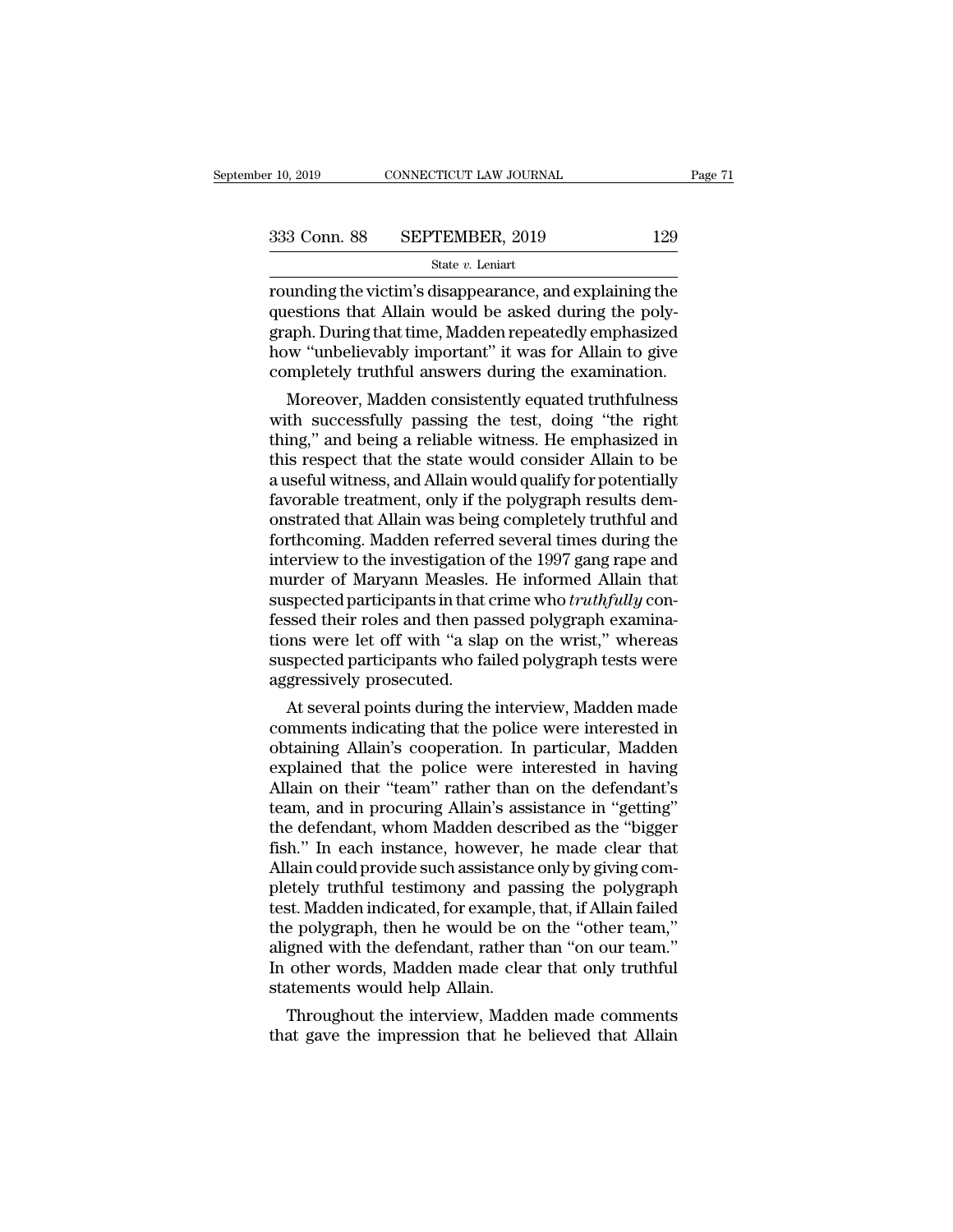# $\begin{tabular}{lll} \multicolumn{2}{l} \multicolumn{2}{l}{{\small\bf CONNECTICUT LAW JOURNAL}} & \multicolumn{2}{l}{September 10, 2019} \\ \multicolumn{2}{l}{\textbf{130}} & \multicolumn{2}{l}{\bf SEPTEMBER, 2019} & 333 & \textbf{Conn. } 88 \\ & \multicolumn{2}{l}{\textbf{State $v$. Leniart}} & \multicolumn{2}{l}{\textbf{130}} & \multicolumn{2}{l}{\textbf{131}} & \multicolumn{2}{l}{\textbf{132}} & \multicolumn{2}{l}{\textbf{133}} & \multicolumn$

### State *v.* Leniart

 $\begin{tabular}{ll} \multicolumn{2}{l}{{\small \textbf{COMPECTICUT LAW JOURNAL}}} & \multicolumn{2}{l}{September} \end{tabular} \vspace{-.2cm} \begin{tabular}{ll} \multicolumn{2}{l}{{\small \textbf{SEPTEMBER, 2019}}} & \multicolumn{2}{l}{333} & \multicolumn{2}{l}{Conn. 88} \end{tabular} \end{tabular} \vspace{-.2cm} \begin{tabular}{ll} \multicolumn{2}{l}{H} {\small \textbf{State $v$. Leniat}} \end{tabular} \end{tabular} \vspace{-.2cm} \begin{tabular}{ll} \multicolumn{2}{l}{H} {\small \$ SEPTEMBER, 2019 333 Conn. 88<br>
State v. Leniart<br>
had not been completely forthcoming in his prior state-<br>
ments to the police and that Allain still had something<br>
to "get off [his] chest." In a few instances, Madden<br>
spocul 130 SEPTEMBER, 2019 333 Conn. 88<br>
State  $v$ . Leniart<br>
had not been completely forthcoming in his prior state-<br>
ments to the police and that Allain still had something<br>
to "get off [his] chest." In a few instances, Madden<br> SEPTEMBER, 2019 333 Conn. 88<br>
State v. Leniart<br>
had not been completely forthcoming in his prior state-<br>
ments to the police and that Allain still had something<br>
to "get off [his] chest." In a few instances, Madden<br>
specu SET TEREST, THE USS CORRECT SURVEYS SET TEREST, THE SET ON STRIKT STRIKT STRIKT AND SOLUTE AND A REPORT AND MORE THANK THANK THE MANGE THANK THE SET OF THE SPECILATE OF THE SPECILATE OF THE METHOD APPEARED APPEARED APPEAR state v. Lenart<br>had not been completely forthcoming in his prior state-<br>ments to the police and that Allain still had something<br>to "get off [his] chest." In a few instances, Madden<br>speculated that Allain felt intimidated o had not been completely forthcoming in his prior statements to the police and that Allain still had something<br>to "get off [his] chest." In a few instances, Madden<br>speculated that Allain felt intimidated or frightened by<br>th ments to the police and that Allain still had something<br>to "get off [his] chest." In a few instances, Madden<br>speculated that Allain felt intimidated or frightened by<br>the defendant. In most instances, however, Madden<br>appear to "get off [his] chest." In a few instances, Madden<br>speculated that Allain felt intimidated or frightened by<br>the defendant. In most instances, however, Madden<br>appeared to believe that what Allain was withholding<br>was the e speculated that Allain felt intimidated or frightened by<br>the defendant. In most instances, however, Madden<br>appeared to believe that what Allain was withholding<br>was the extent of his own involvement in the crime.<br>Madden eve the defendant. In most instances, however, Madden<br>appeared to believe that what Allain was withholding<br>was the extent of his own involvement in the crime.<br>Madden even suggested that this might be a cause of<br>Allain's diagno appeared to believe that what Allain was withholding<br>was the extent of his own involvement in the crime.<br>Madden even suggested that this might be a cause of<br>Allain's diagnosed clinical depression and speculated<br>that Allain was the extent of his own involvement in the crime.<br>Madden even suggested that this might be a cause of<br>Allain's diagnosed clinical depression and speculated<br>that Allain, by telling the complete truth, might find<br>some reli Allain's diagnosed clinical depression and specul<br>that Allain, by telling the complete truth, might<br>some relief. It is clear to us, then, that introductic<br>the videotape into evidence would not have significe<br>weakened the s at Anant, by tening the complete truth, might find<br>me relief. It is clear to us, then, that introduction of<br>evideotape into evidence would not have significantly<br>eakened the state's case. See *State* v. *Rodriguez*,<br>pra, 3 some rener. It is clear to us, then, that introduction of<br>the videotape into evidence would not have significantly<br>weakened the state's case. See *State* v. *Rodriguez*,<br>supra, 311 Conn. 89 (import of excluded evidence wa

the videotape into evidence would not have significantly<br>weakened the state's case. See *State* v. *Rodriguez*,<br>supra, 311 Conn. 89 (import of excluded evidence was<br>important factor in assessing harmlessness).<br>After the tr weakened the state's case. See *State'v. houriguez*,<br>supra, 311 Conn. 89 (import of excluded evidence was<br>important factor in assessing harmlessness).<br>After the trial court ruled the videotape inadmissible,<br>the state calle supra, 311 Colul. 89 (import of excluded evidence was<br>important factor in assessing harmlessness).<br>After the trial court ruled the videotape inadmissible,<br>the state called Allain to testify. The prosecutor began<br>his direct fully of tank tactor in assessing narmessness).<br>After the trial court ruled the videotape inadmissible,<br>the state called Allain to testify. The prosecutor began<br>his direct examination by eliciting that Allain was then<br>serv After the trial court ruled the videotape inadmissible,<br>the state called Allain to testify. The prosecutor began<br>his direct examination by eliciting that Allain was then<br>serving a ten year sentence for felony sexual assaul the state called Allain to testify. The prosecutor began<br>his direct examination by eliciting that Allain was then<br>serving a ten year sentence for felony sexual assault<br>involving a different victim, and that Allain was hopi his direct examination by eliciting that Allain was then<br>serving a ten year sentence for felony sexual assault<br>involving a different victim, and that Allain was hoping<br>for "leniency" in connection with that sentence in<br>exc serving a ten year sentence for felony sexual ass<br>involving a different victim, and that Allain was ho<br>for "leniency" in connection with that sentenc<br>exchange for his cooperation with the state and t<br>mony against the defen F "leniency" in connection with that sentence in change for his cooperation with that sentence in change for his cooperation with the state and testi-<br>ony against the defendant in the present matter. Allain knowledged that For Tenenty Thr Connection with that sentence in<br>exchange for his cooperation with the state and testi-<br>mony against the defendant in the present matter. Allain<br>acknowledged that "it would be nice" to receive some<br>consider

exchange for his cooperation while the state and testi-<br>mony against the defendant in the present matter. Allain<br>acknowledged that "it would be nice" to receive some<br>consideration in exchange for his testimony.<br>On cross-ex interview determinant in the present matter. Analy<br>acknowledged that "it would be nice" to receive some<br>consideration in exchange for his testimony.<br>On cross-examination, defense counsel effectively<br>developed all of the ba acknowledged that Allain would be filed to receive some<br>consideration in exchange for his testimony.<br>On cross-examination, defense counsel effectively<br>developed all of the basic facts and themes that the<br>defendant sought t consideration in exchange for ins testimony.<br>
On cross-examination, defense counsel effectively<br>
developed all of the basic facts and themes that the<br>
defendant sought to establish through use of the pretest<br>
interview vid On cross-examination, defense counsel effectively<br>developed all of the basic facts and themes that the<br>defendant sought to establish through use of the pretest<br>interview videotape. Defense counsel was able to dem-<br>onstrate developed all of the basic facts and themes that the<br>defendant sought to establish through use of the pretest<br>interview videotape. Defense counsel was able to dem-<br>onstrate that Allain was generally unreliable as a wit-<br>ne defendant sought to establish through use of the pretest<br>interview videotape. Defense counsel was able to dem-<br>onstrate that Allain was generally unreliable as a wit-<br>ness. For example, defense counsel repeatedly returned<br> interview videotape. Defense counsel was able to demonstrate that Allain was generally unreliable as a witness. For example, defense counsel repeatedly returned to the theme that Allain had two powerful incentives to coope on that Allain was generally unreliable as a witness. For example, defense counsel repeatedly returned<br>to the theme that Allain had two powerful incentives<br>to cooperate with the state in convicting the defendant,<br>namely, t ness. For example, defense counsel repeatedly returned<br>to the theme that Allain had two powerful incentives<br>to cooperate with the state in convicting the defendant,<br>namely, to divert attention from himself as a suspect<br>in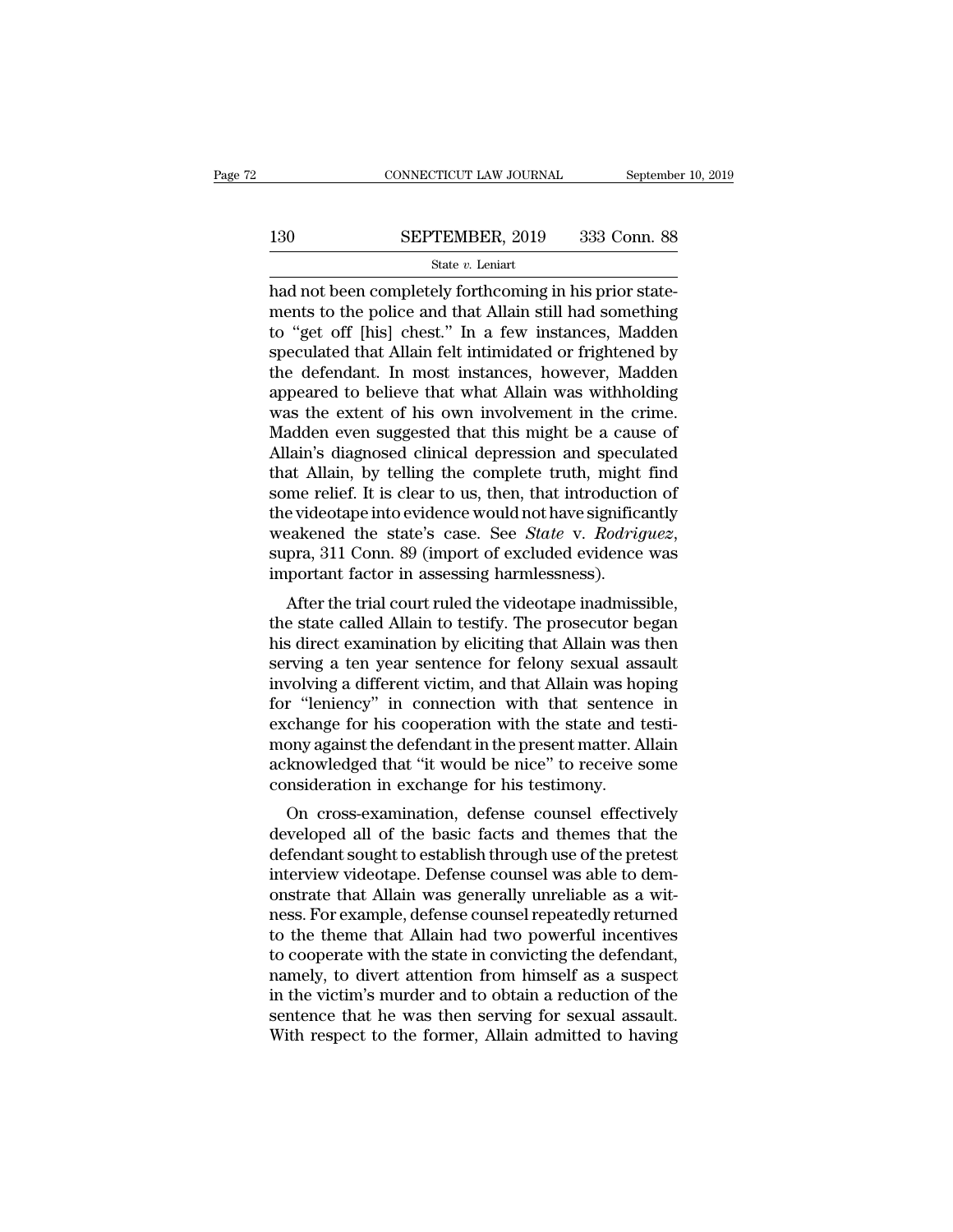raped the victim on the night she disappeared and to<br>
raped the victim on the night she disappeared and to<br>
raped the victim on the night she disappeared and to<br>
raped the victim on the night she disappeared and to<br>
raped  $\begin{array}{r} \text{333} \text{ Conn. } \text{88} \qquad \text{SEPTEMBER, } \text{2019} \qquad \qquad \text{131} \\ \text{State } v. \text{ Leniat} \end{array}$  raped the victim on the night she disappeared and to having concealed that information from the police until after the statute of limitation 333 Conn. 88 SEPTEMBER, 2019 131<br>
State v. Leniart<br>
Traped the victim on the night she disappeared and to<br>
having concealed that information from the police until<br>
after the statute of limitations for rape had expired. He 333 Conn. 88 SEPTEMBER, 2019 131<br>
state  $v$ . Leniart<br>
raped the victim on the night she disappeared and to<br>
having concealed that information from the police until<br>
after the statute of limitations for rape had expired. H  $\begin{array}{r}\n\hline\n\text{State } v. \text{ Leniat} \\
\hline\n\text{State } v. \text{Leniat} \\
\hline\n\text{rapped the victim on the night she did\nhaving concealed that information fro\nafter the statue of limitations for rap\nalso understood, however, that the sta\nfor a fellow murder never runs.\n\nAllain also acknowledged that he\n$ ped the victim on the night she disappeared and to<br>ving concealed that information from the police until<br>ter the statute of limitations for rape had expired. He<br>so understood, however, that the statute of limitations<br>r a f raped the victim of the fight she disappeared and to<br>having concealed that information from the police until<br>after the statute of limitations for rape had expired. He<br>also understood, however, that the statute of limitatio

raving conceated that his infinition from the poice that<br>after the statute of limitations for rape had expired. He<br>also understood, however, that the statute of limitations<br>for a felony murder never runs.<br>Allain also ackno ance are statute of initiations for rape nad expredict. He<br>also understood, however, that the statute of limitations<br>for a felony murder never runs.<br>Allain also acknowledged that he had found and con-<br>cealed the victim's s also diderstood, however, and the statute of initiations<br>for a felony murder never runs.<br>Allain also acknowledged that he had found and con-<br>cealed the victim's shoe the day after she disappeared,<br>and that this could make Allain also acknowledged that he had found and concealed the victim's shoe the day after she disappeared, and that this could make him an accessory to her murder. He also admitted to telling the police that he had previou Allain also acknowledged that he had found and concealed the victim's shoe the day after she disappeared, and that this could make him an accessory to her murder. He also admitted to telling the police that he had previou cealed the victim's shoe the day after she disappeared,<br>and that this could make him an accessory to her mur-<br>der. He also admitted to telling the police that he had<br>previously indicated to the defendant that he was willand that this could make him an accessory to her murder. He also admitted to telling the police that he had previously indicated to the defendant that he was willing to kill the victim, and that he later told his father t der. He also admitted to telling the police that he had<br>previously indicated to the defendant that he was will-<br>ing to kill the victim, and that he later told his father<br>that he was involved in the victim's murder and that previously indicated to the defendant that he was will-<br>ing to kill the victim, and that he later told his father<br>that he was involved in the victim's murder and that<br>he needed help moving her body.<sup>26</sup> Allain admitted tha ing to kill the victim, and that he later told his father<br>that he was involved in the victim's murder and that<br>he needed help moving her body.<sup>26</sup> Allain admitted that<br>he was concerned because, if the police believed that<br> that he was involved in the victim's murder and that<br>he needed help moving her body.<sup>26</sup> Allain admitted that<br>he was concerned because, if the police believed that<br>he had anything to do with the victim's death, he still<br>co he needed help moving her body.<sup>26</sup> Allain admitted that<br>he was concerned because, if the police believed that<br>he had anything to do with the victim's death, he still<br>could be charged with capital felony, and he believed<br>t he was concerned because, if the police believed that<br>he had anything to do with the victim's death, he still<br>could be charged with capital felony, and he believed<br>that he would face a likely death sentence if convicted.<br> he had anything to do with the victim's death, he still<br>could be charged with capital felony, and he believed<br>that he would face a likely death sentence if convicted.<br>At the same time, Allain, without expressly mentioning could be charged with capital felony, and he believed<br>that he would face a likely death sentence if convicted.<br>At the same time, Allain, without expressly mentioning<br>the pretest interview, testified that Madden had repeat that he would face a likely death sentence if convicted.<br>At the same time, Allain, without expressly mentioning<br>the pretest interview, testified that Madden had repeat-<br>edly told him that even someone who had been involve At the same time, Allain, without expressly mentioning<br>the pretest interview, testified that Madden had repeat-<br>edly told him that even someone who had been involved<br>in rape and murder "could walk away  $\dots$  with a slap<br>on the pretest interview, testified that Madden had repeatedly told him that even someone who had been involved<br>in rape and murder "could walk away  $\ldots$  with a slap<br>on the hand" if they cooperated with the police.<sup>27</sup><br>Accor edly told him that even someone who had been involved<br>in rape and murder "could walk away . . . with a slap<br>on the hand" if they cooperated with the police.<sup>27</sup><br>Accordingly, the jury was aware that Allain was a poten-<br>tia in rape and murder "con<br>on the hand" if they<br>Accordingly, the jury w<br>tial suspect in the vict<br>cated himself in the n<br>that he could be charge<br>were exonerated.<br>The jury also heard The final of any cooperated with the police.<br>
Cordingly, the jury was aware that Allain was a poten-<br>
also himself in the murder, and that he understood<br>
at he could be charged with the crime if the defendant<br>
The jury als recordingry, are jury was aware that rinam was a potential suspect in the victim's murder, that he had implicated himself in the murder, and that he understood that he could be charged with the crime if the defendant were

that subject in the vient is matter, that he had informated himself in the murder, and that he understood that he could be charged with the crime if the defendant were exonerated.<br>The jury also heard testimony suggesting t eated minsel in the martier, and that he dinastistood<br>that he could be charged with the crime if the defendant<br>were exonerated.<br>The jury also heard testimony suggesting that there<br>was an implicit agreement between Allain a mat he codd be enlarged what are errice if the determinant<br>were exonerated.<br>The jury also heard testimony suggesting that there<br>was an implicit agreement between Allain and the state<br>that he would receive leniency on his s as an implicit agreement between Allain and the state<br>aat he would receive leniency on his sexual assault<br>entence if he fully cooperated with the state in this<br>atter and if his cooperation proved sufficiently help-<br> $\frac{26}{$ entence if he fully cooperated with the state in this atter and if his cooperation proved sufficiently help-<br><sup>28</sup> Allain had previously repudiated that confession during his direct examition.<br><sup>27</sup> Allain initially testifi

nation.

matter and if his cooperation proved sufficiently help-<br>  $\frac{26}{5}$  Allain had previously repudiated that confession during his direct exami-<br>
antion.<br>  $\frac{27}{5}$  Allain initially testified that he did not recall discussi <sup>26</sup> Allain had previously repudiated that confession during his direct examination.<br><sup>27</sup> Allain initially testified that he did not recall discussing that subject with Madden but ultimately acknowledged that, although he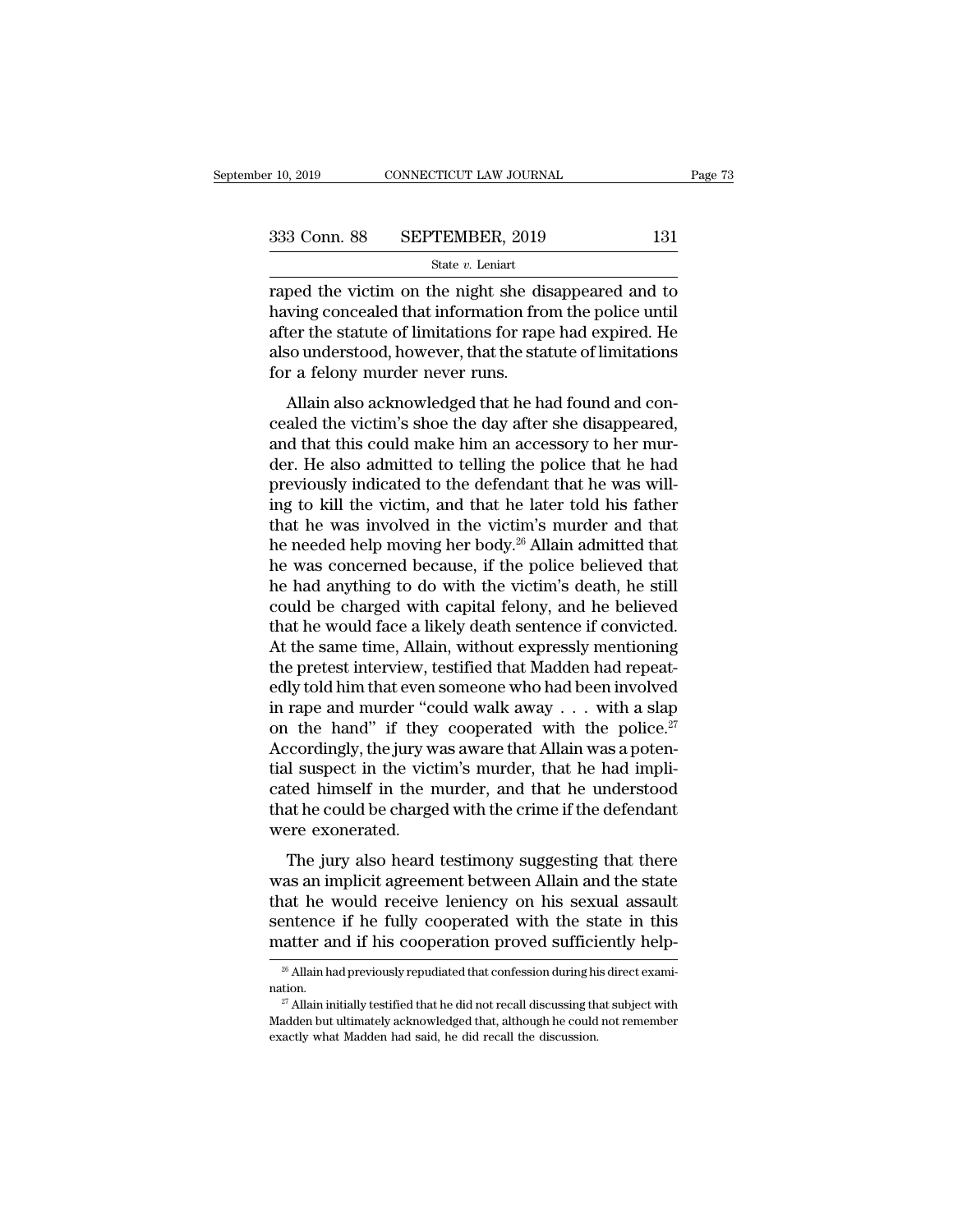# $\begin{tabular}{lll} \multicolumn{2}{l} \multicolumn{2}{l}{{\small\bf CONNECTICUT LAW JOURNAL}} & \multicolumn{2}{l}{September 10, 2019} \\ \multicolumn{2}{l}{\textbf{132}} & \multicolumn{2}{l}{\bf SEPTEMBER, 2019} & 333 & \textbf{Conn. 88} \\ & \multicolumn{2}{l}{\textbf{State $v$. Leniart}} & \multicolumn{2}{l}{\textbf{133}} & \multicolumn{2}{l}{\textbf{134}} & \multicolumn{2}{l}{\textbf{135}} \\ \multicolumn{2}{l}{\textbf{136}} & \multicolumn$

### State *v.* Leniart

FULL AN JOURNAL SEPTEMBER, 2019<br>
SEPTEMBER, 2019 333 Conn. 88<br>
State v. Leniart<br>
ful. Allain twice acknowledged that, at the time he was<br>
sentenced on that conviction, the state's attorney had<br>
indicated that the state wo SEPTEMBER, 2019 333 Conn. 88<br>
State v. Leniart<br>
ful. Allain twice acknowledged that, at the time he was<br>
sentenced on that conviction, the state's attorney had<br>
indicated that the state would not oppose a motion for<br>
sent **indicate 1** SEPTEMBER, 2019 333 Conn. 88<br> **EXECUTEMBER, 2019** 333 Conn. 88<br> **EXECUTEMBER, 2019** 333 Conn. 88<br> **EXECUTEMBER, 2019** 333 Conn. 88<br> **EXECUTEMBER, 2019** 333 Conn. 88<br> **EXECUTEMBER, 2019** 4 Connection for sente SEPTEMBER, 2019 333 Conn. 88<br>  $\frac{\text{State } v. \text{ Leniart}}{\text{full. Allain twice acknowledged that, at the time he was  
sentenced on that conviction, the state's attempt had  
indicated that the state would not oppose a motion for  
sentence modification at a later date if Allahin met cer-  
tain unstated requirements. Allain testified that he  
understood that to mean that be might be allowed to$ State *v*. Leniart<br>
ful. Allain twice acknowledged that, at the time he was<br>
sentenced on that conviction, the state's attorney had<br>
indicated that the state would not oppose a motion for<br>
sentence modification at a later state  $v$ . Lemart<br>
ful. Allain twice acknowledged that, at the time he was<br>
sentenced on that conviction, the state's attorney had<br>
indicated that the state would not oppose a motion for<br>
sentence modification at a later ful. Allain twice acknowledged that, at the time he was<br>sentenced on that conviction, the state's attorney had<br>indicated that the state would not oppose a motion for<br>sentence modification at a later date if Allain met cersentenced on that convict<br>indicated that the state wo<br>sentence modification at a<br>tain unstated requiremen<br>understood that to mean<br>serve less time if he "play<br>the defendant's case.<br>At several points, Allain Included that the state would not oppose a motion for<br>
intence modification at a later date if Allain met cer-<br>
in unstated requirements. Allain testified that he<br>
iderstood that to mean that he might be allowed to<br>
rve le Sentence inouncation at a fater date if Affain inter certain unstated requirements. Allain testified that he understood that to mean that he might be allowed to serve less time if he "played ball" and cooperated in the def

Eurie is the defendant of that is understood that to mean that he might be allowed to serve less time if he "played ball" and cooperated in the defendant's case.<br>At several points, Allain expressed hope that the state woul maerstood that to hiealt that he hight be anowed to<br>serve less time if he "played ball" and cooperated in<br>the defendant's case.<br>At several points, Allain expressed hope that the state<br>would believe that he had provided sub serve less time if the played ban and cooperated in<br>the defendant's case.<br>At several points, Allain expressed hope that the state<br>would believe that he had provided substantial assis-<br>tance in the case against the defendan Intertuant Scase.<br>
At several points, Allain expressed hope that the state<br>
would believe that he had provided substantial assis-<br>
tance in the case against the defendant and that, if<br>
his cooperation was sufficiently valu At several points, Allain expressed hope that the state<br>would believe that he had provided substantial assis-<br>tance in the case against the defendant and that, if<br>his cooperation was sufficiently valuable, he would be<br>rele would believe that he had provided substantial assistance in the case against the defendant and that, if his cooperation was sufficiently valuable, he would be released from prison early. Indeed, Allain complained that he tance in the case against the defendant and<br>his cooperation was sufficiently valuable, he w<br>released from prison early. Indeed, Allain com<br>that he had been "blackmailed" by the state a<br>an especially long sentence had been Example and the state would doom his below that the state and that especially long sentence had been imposed for the state and that especially long sentence had been imposed for the state assault conviction specifically to released from prison early. Indeed, Allain complained<br>that he had been "blackmailed" by the state and that<br>an especially long sentence had been imposed for the<br>sexual assault conviction specifically to ensure that he<br>assis

had the had been blackmalled by the state and that<br>an especially long sentence had been imposed for the<br>sexual assault conviction specifically to ensure that he<br>assisted the state in the defendant's case.<br>Accordingly, the an especially long sentence had been imposed for the<br>sexual assault conviction specifically to ensure that he<br>assisted the state in the defendant's case.<br>Accordingly, the jury learned through cross-examina-<br>tion that Allai Sexual assault conviction specifically to ensure that he<br>assisted the state in the defendant's case.<br>Accordingly, the jury learned through cross-examina-<br>tion that Allain felt pressured to cooperate and that he<br>hoped that assisted the state in the defendant's case.<br>Accordingly, the jury learned through cross-examination that Allain felt pressured to cooperate and that he<br>hoped that the state would deem his help sufficiently<br>valuable that he Accordingly, the jury learned through cross-examination that Allain felt pressured to cooperate and that he hoped that the state would deem his help sufficiently valuable that he would obtain a sentence modification. See tion that Allain felt pressured to cooperate and that he<br>hoped that the state would deem his help sufficiently<br>valuable that he would obtain a sentence modification.<br>See *State* v. *Rodriguez*, supra, 311 Conn. 89 (opportu hoped that the state would deem his help sufficiently<br>valuable that he would obtain a sentence modification.<br>See *State* v. *Rodriguez*, supra, 311 Conn. 89 (opportu-<br>nity to bring out content of excluded evidence on cross valuable that he would obtain a sentence modification.<br>See *State* v. *Rodriguez*, supra, 311 Conn. 89 (opportunity to bring out content of excluded evidence on cross-<br>examination was important factor in assessing harm-<br>le See *State* v. *Rodriguez*, supra, 311 Conn. 89 (opportunity to bring out content of excluded evidence on cross-examination was important factor in assessing harm-lessness). Even though all of the basic facts and themes th nity to bring out content of excluded evidence on cross-<br>examination was important factor in assessing harm-<br>lessness). Even though all of the basic facts and themes<br>that the defendant sought to show to the jury through<br>th examination was important factor in assessing harm-<br>lessness). Even though all of the basic facts and themes<br>that the defendant sought to show to the jury through<br>the pretest interview videotape were effectively elicited<br>d lessness). Even though all of the basic facts and themes<br>that the defendant sought to show to the jury through<br>the pretest interview videotape were effectively elicited<br>during Allain's cross-examination, the Appellate Cour that the defendant sc<br>the pretest interview<br>during Allain's cross-<br>concluded that the c<br>proving that exclusio<br>tially affected the ver<br>Conn. App. 197. ncluded that the defendant had met his burden of<br>oving that exclusion of the videotape had substan-<br>lly affected the verdict. *State* v. Leniart, supra, 166<br>pnn. App. 197.<br>3<br>The conclusion of the Appellate Court was based proving that exclusion of the videotape had substantially affected the verdict. *State* v. *Leniart*, supra, 166<br>Conn. App. 197.<br>3<br>The conclusion of the Appellate Court was based on<br>the dual determinations that (1) viewing

3

tially affected the verdict. *State* v. *Leniart*, supra, 166<br>Conn. App. 197.<br>3<br>The conclusion of the Appellate Court was based on<br>the dual determinations that (1) viewing the videotape<br>would have given the jury a more dir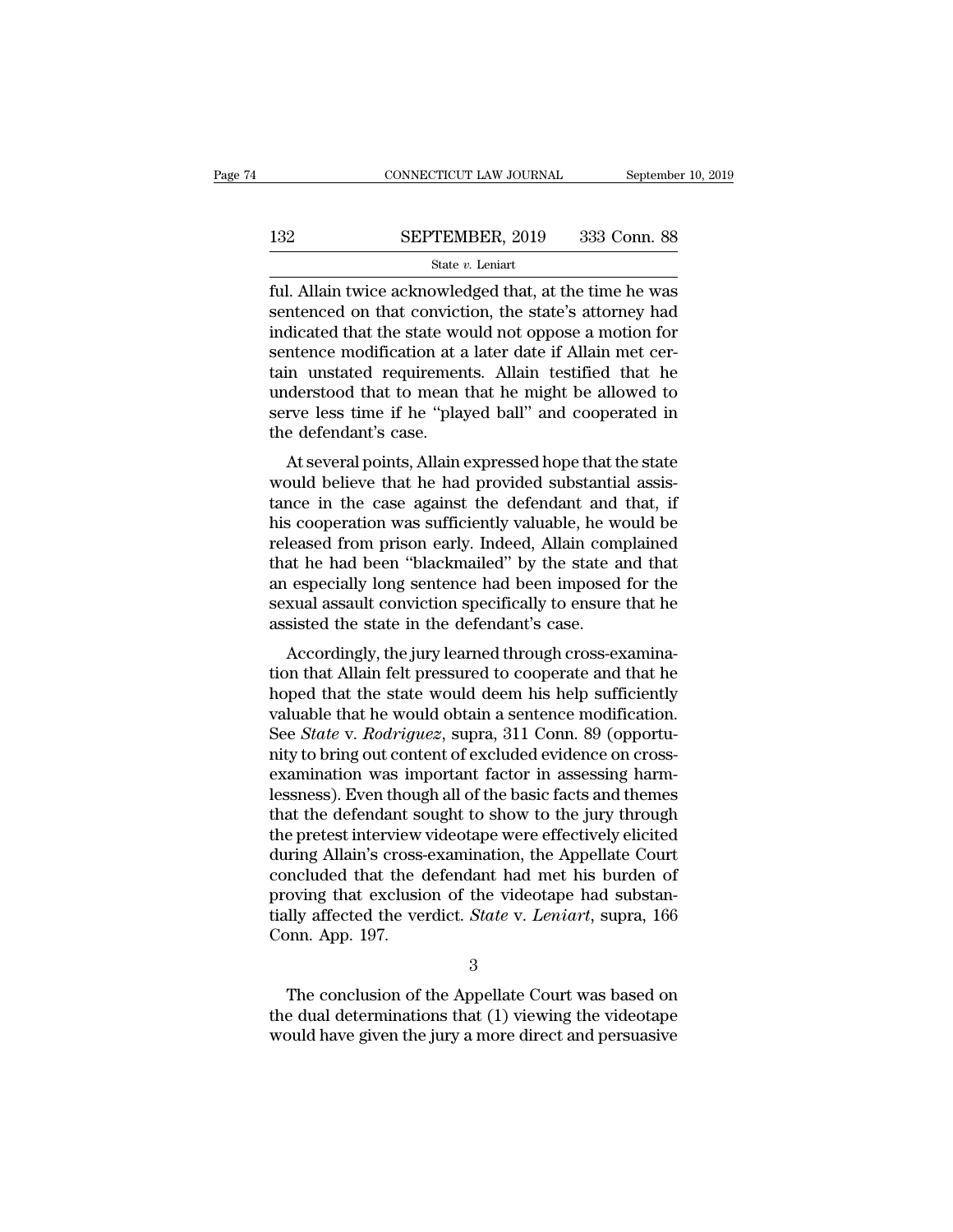$\frac{10,2019}{133}$  CONNECTICUT LAW JOURNAL<br>333 Conn. 88 SEPTEMBER, 2019 133<br> $\frac{133}{133}$  State v. Leniart<br>impression of Allain's bias and motives, and of the pres-<br>sures he was under to implicate the defendant, than 333 Conn. 88 SEPTEMBER, 2019 133<br>
State v. Leniart<br>
impression of Allain's bias and motives, and of the pressures he was under to implicate the defendant, than<br>
could have come out through during cross-examination,<br>
and ( 333 Conn. 88 SEPTEMBER, 2019 133<br>
State v. Leniart<br>
impression of Allain's bias and motives, and of the pressures he was under to implicate the defendant, than<br>
could have come out through during cross-examination,<br>
and ( 333 Conn. 88 SEPTEMBER, 2019 133<br>
state v. Leniart<br>
impression of Allain's bias and motives, and of the pressures he was under to implicate the defendant, than<br>
could have come out through during cross-examination,<br>
and ( State v. Leniart<br>
State v. Leniart<br>
impression of Allain's bias and motives, and of the pres-<br>
sures he was under to implicate the defendant, than<br>
could have come out through during cross-examination,<br>
and (2) the fact t state v. Lenart<br>impression of Allain's bias and motives, and of the pres-<br>sures he was under to implicate the defendant, than<br>could have come out through during cross-examination,<br>and (2) the fact that the interview took p impression of Allain's bias and motives, and of the pressures he was under to implicate the defendant, than could have come out through during cross-examination, and (2) the fact that the interview took place in the specif sures he was under to implicate<br>could have come out through durin<br>and (2) the fact that the intervie<br>specific context of a polygraph e<br>cally important to the ability of t<br>credibility of the state's key wit<br>consider each po ecific context of a polygraph examination was criti-<br>lly important to the ability of the jury to assess the<br>edibility of the state's key witness. Id., 196–97. We<br>msider each point in turn.<br>a<br>Our analysis is guided by the p

a

cally important to the ability of the jury to assess the<br>credibility of the state's key witness. Id., 196–97. We<br>consider each point in turn.<br>a<br> $\alpha$ <br>Our analysis is guided by the principle that "[t]he<br>credibility of a witn credibility of the state's key witness. Id., 196–97. We<br>consider each point in turn.<br>a<br> $\alpha$ <br>Our analysis is guided by the principle that "[t]he<br>credibility of a witness may be impeached by evidence<br>showing bias for, prejud consider each point in turn.<br>
a<br>  $\alpha$ <br>
Our analysis is guided by the principle that "[t]he<br>
credibility of a witness may be impeached by evidence<br>
showing bias for, prejudice against, or interest in any<br>
person or matter a<br>
false of a witness may be impeached by evidence<br>
showing bias for, prejudice against, or interest in any<br>
person or matter that might cause the witness to testify<br>
falsely." Conn. Code Evid. § 6-5. "Because evidence<br>
te Our analysis is guided by the principle that "[t]he credibility of a witness may be impeached by evidence showing bias for, prejudice against, or interest in any person or matter that might cause the witness to testify fa Our analysis is guided by the principle that "[t]he<br>credibility of a witness may be impeached by evidence<br>showing bias for, prejudice against, or interest in any<br>person or matter that might cause the witness to testify<br>fa credibility of a witness may be impeached by evidence<br>showing bias for, prejudice against, or interest in any<br>person or matter that might cause the witness to testify<br>falsely." Conn. Code Evid. § 6-5. "Because evidence<br>te showing bias for, prejudice against, or interest in any<br>person or matter that might cause the witness to testify<br>falsely." Conn. Code Evid.  $\S 6-5$ . "Because evidence<br>tending to show a witness' bias, prejudice or interest person or matter that might cause the witness to testify<br>falsely." Conn. Code Evid. § 6-5. "Because evidence<br>tending to show a witness' bias, prejudice or interest<br>is never collateral . . . impeachment of a witness on<br>thes falsely." Conn. Code Evid. § 6-5. "Because evidence<br>tending to show a witness' bias, prejudice or interest<br>is never collateral  $\ldots$  impeachment of a witness on<br>these matters may be accomplished through the intro-<br>duction tending to show a witness' bias, prejudice or interest<br>is never collateral  $\ldots$  impeachment of a witness on<br>these matters may be accomplished through the intro-<br>duction of extrinsic evidence, in addition to examining<br>the is never collateral  $\ldots$  impeachment of a witness on<br>these matters may be accomplished through the intro-<br>duction of extrinsic evidence, in addition to examining<br>the witness directly." (Citation omitted.) Conn. Code<br>Evid these matters may be accomplished through the intro-<br>duction of extrinsic evidence, in addition to examining<br>the witness directly." (Citation omitted.) Conn. Code<br>Evid. § 6-5, commentary. "However, otherwise [r]ele-<br>vant [ duction of extrinsic evidence, in addition to examining<br>the witness directly." (Citation omitted.) Conn. Code<br>Evid. § 6-5, commentary. "However, otherwise [r]ele-<br>vant [impeachment] evidence may be excluded if its<br>probativ the witness directly." (Citation omitted.) Conn. Code<br>Evid. § 6-5, commentary. "However, otherwise [r]ele-<br>vant [impeachment] evidence may be excluded if its<br>probative value is outweighed by the danger of unfair<br>prejudice Evid. § 6-5, commentary. "However, otherwise [r]ele-<br>vant [impeachment] evidence may be excluded if its<br>probative value is outweighed by the danger of unfair<br>prejudice or surprise, confusion of the issues, or mis-<br>leading vant [impeachment] evidence may be excluded if its<br>probative value is outweighed by the danger of unfair<br>prejudice or surprise, confusion of the issues, or mis-<br>leading the jury, or by considerations of undue delay,<br>waste probative value is outweighed by the danger of ur<br>prejudice or surprise, confusion of the issues, or leading the jury, or by considerations of undue de<br>waste of time or needless presentation of cumula<br>evidence." (Emphasis diative of surprise, conducted of the assacs, of this<br>ading the jury, or by considerations of undue delay,<br>sate of time or needless presentation of cumulative<br>idence." (Emphasis omitted; internal quotation marks<br>nitted.) likely would have gleaned therefrom, differs from that<br>of the Applesian of the glued thermal quotation marks<br>omitted.) State v. Brown, 273 Conn. 330, 342, 869 A.2d<br>1224 (2005); see also Conn. Code Evid. § 4-3.<br>Our impress

waste of all of recents presentation of calindary<br>evidence." (Emphasis omitted, internal quotation marks<br>omitted.) *State v. Brown*, 273 Conn. 330, 342, 869 A.2d<br>1224 (2005); see also Conn. Code Evid. § 4-3.<br>Our impressio omitted.) *State v. Brown*, 273 Conn. 330, 342, 869 A.2d<br>1224 (2005); see also Conn. Code Evid. § 4-3.<br>Our impression of the videotape, and what the jury<br>likely would have gleaned therefrom, differs from that<br>of the Appel 1224 (2005); see also Conn. Code Evid.  $\S$  4-3.<br>
Our impression of the videotape, and what the jury<br>
likely would have gleaned therefrom, differs from that<br>
of the Appellate Court. It is true that the first portion<br>
of th FILT (2000), see also commended that  $\frac{1}{2}$  is  $\frac{1}{2}$ .<br>Our impression of the videotape, and what the jury<br>likely would have gleaned therefrom, differs from that<br>of the Appellate Court. It is true that the first port Our impression of the videotape, and what the jury<br>likely would have gleaned therefrom, differs from that<br>of the Appellate Court. It is true that the first portion<br>of the pretest interview does not cast the polygrapher<br>in likely would have gleaned therefrom, differs from that<br>of the Appellate Court. It is true that the first portion<br>of the pretest interview does not cast the polygrapher<br>in an especially favorable light. One could view the<br>v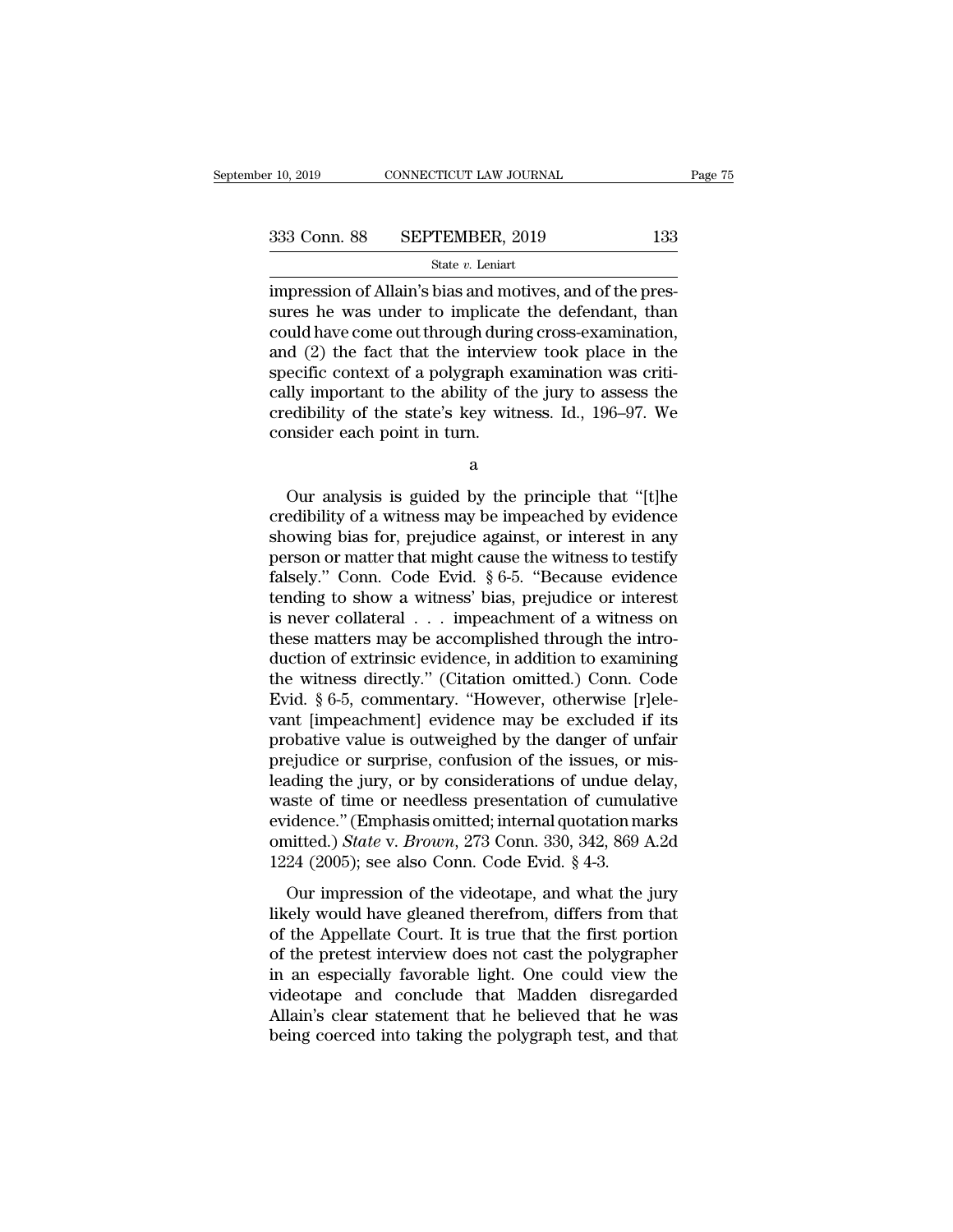# CONNECTICUT LAW JOURNAL September 10, 2019<br>134 SEPTEMBER, 2019 333 Conn. 88<br>5tate v. Leniart

State *v.* Leniart

CONNECTICUT LAW JOURNAL September 10, 2019<br>
SEPTEMBER, 2019 333 Conn. 88<br>
State v. Leniart<br>
Madden coaxed Allain into saying the magic words that<br>
would allow the interview to proceed while permitting<br>
Allain to obtain the SEPTEMBER, 2019 333 Conn. 88<br>
State v. Leniart<br>
Madden coaxed Allain into saying the magic words that<br>
would allow the interview to proceed while permitting<br>
Allain to obtain the benefits that he sought.  $\begin{tabular}{ll} \bf 134 & SEPTEMBER, 2019 & 333 Cor  
\n & \bf 5tate $v$. Leniart  
\nMadden coaxed Allah in into saying the magic word:  
\nwould allow the interview to proceed while perm  
\nAllain to obtain the benefits that he sought.  
\nEqually apparent, though, is the difference with v\n\end{tabular}$ EPTEMBER, 2019 333 Conn. 88<br>
State v. Leniart<br>
adden coaxed Allain into saying the magic words that<br>
build allow the interview to proceed while permitting<br>
lain to obtain the benefits that he sought.<br>
Equally apparent, th

State  $v$ . Leniart<br>
Madden coaxed Allain into saying the magic words that<br>
would allow the interview to proceed while permitting<br>
Allain to obtain the benefits that he sought.<br>
Equally apparent, though, is the diligence w Madden coaxed Allain into saying the magic words that<br>would allow the interview to proceed while permitting<br>Allain to obtain the benefits that he sought.<br>Equally apparent, though, is the diligence with which<br>Madden conduct madden coaxed Allain into saying the hiagle words that<br>would allow the interview to proceed while permitting<br>Allain to obtain the benefits that he sought.<br>Equally apparent, though, is the diligence with which<br>Madden conduc Madian to obtain the benefits that he sought.<br>
Equally apparent, though, is the diligence with which<br>
Madden conducted the remainder of the interview. At<br>
the outset, having ascertained that Allain suffers from<br>
depression Finally apparent, though, is the diligence with which<br>Madden conducted the remainder of the interview. At<br>the outset, having ascertained that Allain suffers from<br>depression, Madden offered Allain numerous opportu-<br>nities t Equally apparent, though, is the diligence with which<br>Madden conducted the remainder of the interview. At<br>the outset, having ascertained that Allain suffers from<br>depression, Madden offered Allain numerous opportu-<br>nities t Madden conducted the remainder of the interview. At<br>the outset, having ascertained that Allain suffers from<br>depression, Madden offered Allain numerous opportu-<br>nities to terminate the interview if Allain believed that<br>it m the outset, having ascertained that Allain suffers from<br>depression, Madden offered Allain numerous opportu-<br>nities to terminate the interview if Allain believed that<br>it might exacerbate his condition. More importantly,<br>alt depression, Madden offered Allain numerous opportunities to terminate the interview if Allain believed that<br>it might exacerbate his condition. More importantly,<br>although Madden repeatedly encouraged Allain to coop-<br>erate w mities to terminate the interview if Allain believed that<br>it might exacerbate his condition. More importantly,<br>although Madden repeatedly encouraged Allain to coop-<br>erate with the state, cooperation was never framed in<br>ter it might exacerbate his condition. More importantly,<br>although Madden repeatedly encouraged Allain to coop-<br>erate with the state, cooperation was never framed in<br>terms of implicating the defendant, inventing stories,<br>or tes although Madden repeatedly encouraged Allain to cooperate with the state, cooperation was never framed in<br>terms of implicating the defendant, inventing stories,<br>or testifying *falsely* for the state. Rather, Madden repeaterate with the state, cooperation was never framed in<br>terms of implicating the defendant, inventing stories,<br>or testifying *falsely* for the state. Rather, Madden repeat-<br>edly, consistently, and expressly instructed Allain terms of implicating the defendant, inventing stories,<br>or testifying *falsely* for the state. Rather, Madden repeat-<br>edly, consistently, and expressly instructed Allain that<br>cooperation consists of *telling the truth*. In or testifying *falsely* for the state. Rather, Madden repeatedly, consistently, and expressly instructed Allain that cooperation consists of *telling the truth*. In fact, on more than one dozen occasions, Madden emphasized edly, consistently, and expressly instructed Allain that<br>cooperation consists of *telling the truth*. In fact, on<br>more than one dozen occasions, Madden emphasized<br>to Allain the importance of telling the complete truth<br>and cooperation consists of *telling the truth*. In fact, on<br>more than one dozen occasions, Madden emphasized<br>to Allain the importance of telling the complete truth<br>and that only truthful testimony would be of assistance<br>to th more than one dozen occasions, Madden emphasized<br>to Allain the importance of telling the complete truth<br>and that only truthful testimony would be of assistance<br>to the state or advantageous to Allain. Likewise, two<br>other of to Allain the importance of telling the co<br>and that only truthful testimony would be<br>to the state or advantageous to Allain. L<br>other officers who briefly questioned Alla<br>interview encouraged Allain to be comple<br>at one poin a that only truthul testificity would be of assistance<br>the state or advantageous to Allain. Likewise, two<br>her officers who briefly questioned Allain during the<br>terview encouraged Allain to be completely truthful,<br>one point to the state of advantageous to Anani. Likewise, two<br>other officers who briefly questioned Allain during the<br>interview encouraged Allain to be completely truthful,<br>at one point telling him that "we don't want you to tell<br>u

buter officers who briefly questioned Allain during the<br>interview encouraged Allain to be completely truthful,<br>at one point telling him that "we don't want you to tell<br>us what you think we want to hear."<br>Although this poin Interview encouraged Analit to be completely truthful,<br>at one point telling him that "we don't want you to tell<br>us what you think we want to hear."<br>Although this point is not discussed in the Appellate<br>Court opinion, it is at one point tening initiant we don't want you to ten<br>us what you think we want to hear."<br>Although this point is not discussed in the Appellate<br>Court opinion, it is critically important. Although<br>Allain's motivation for *p* designative must have been his point is not discussed in the Appellate<br>Court opinion, it is critically important. Although<br>Allain's motivation for *participating* in the state's inves-<br>tigation and prosecution of the defen Although this point is not discussed in the Appellate<br>Court opinion, it is critically important. Although<br>Allain's motivation for *participating* in the state's inves-<br>tigation and prosecution of the defendant may have<br>bee Court opinion, it is critically important. Although<br>Allain's motivation for *participating* in the state's inves-<br>tigation and prosecution of the defendant may have<br>been of some interest to the jury, jurors' primary con-<br>c Allain's motivation for *participating* in the state's investigation and prosecution of the defendant may have been of some interest to the jury, jurors' primary concern must have been his veracity—whether he had been pres tigation and prosecution of the defendant may have<br>been of some interest to the jury, jurors' primary con-<br>cern must have been his veracity—whether he had been<br>pressured or induced to fabricate his account of the<br>defendant been of some interest to the jury, jurors' primary concern must have been his veracity—whether he had been<br>pressured or induced to fabricate his account of the<br>defendant's confessions. Allain's trial testimony itself<br>provi cern must have been his veracity—whether he had been<br>pressured or induced to fabricate his account of the<br>defendant's confessions. Allain's trial testimony itself<br>provided the strongest evidence that he might have<br>reason n pressured or induced to fabricate his account of the<br>defendant's confessions. Allain's trial testimony itself<br>provided the strongest evidence that he might have<br>reason not only to cooperate with the state but also to<br>activ defendant's confessions. Allain's trial testimony itself<br>provided the strongest evidence that he might have<br>reason not only to cooperate with the state but also to<br>actively help the state to convict the defendant. During<br>c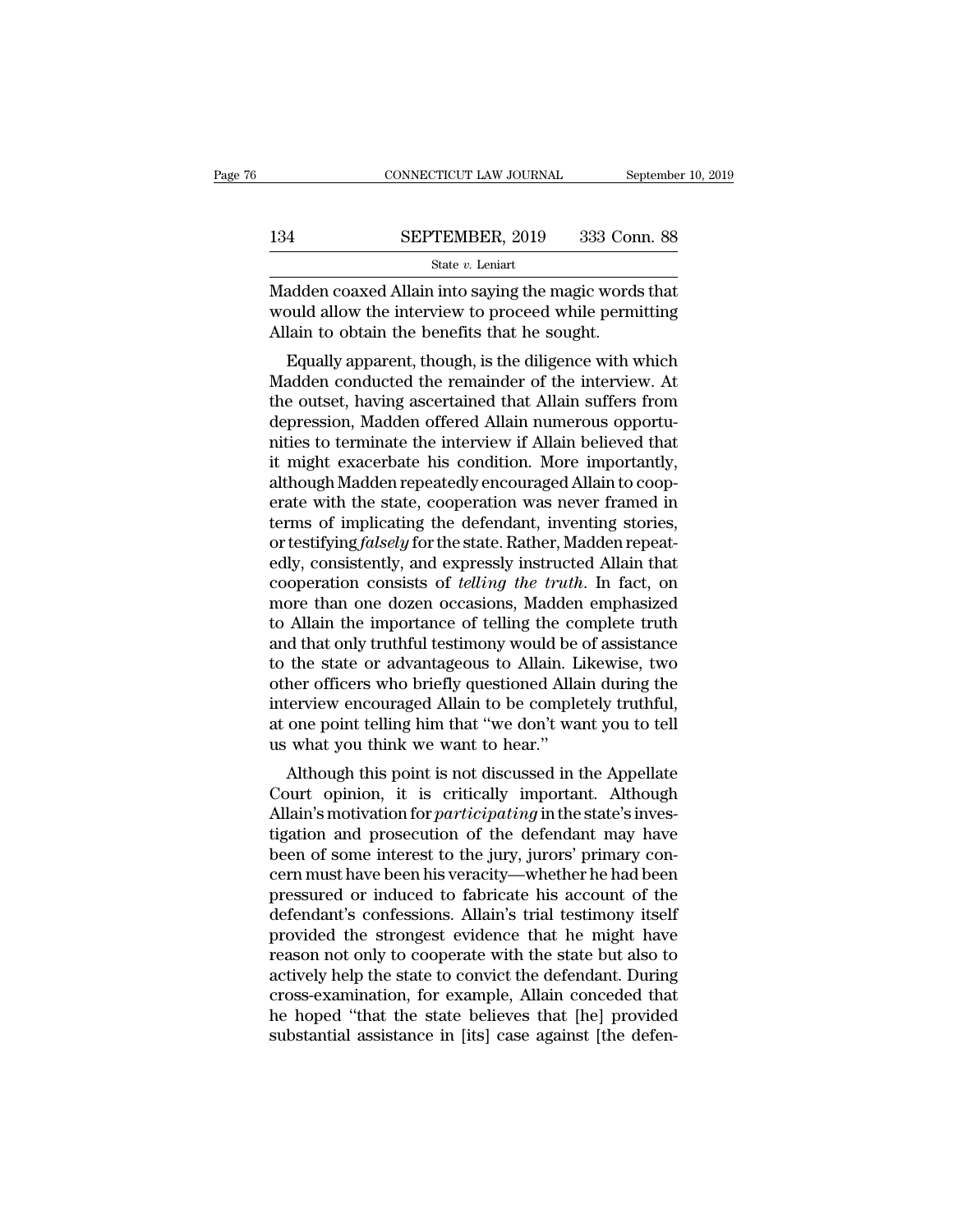| r 10, 2019   | CONNECTICUT LAW JOURNAL | Page 77 |  |
|--------------|-------------------------|---------|--|
| 333 Conn. 88 | SEPTEMBER, 2019         | 135     |  |
|              | State $v$ . Leniart     |         |  |

 $\begin{array}{ll}\n \text{A} & \text{A} & \text{B} \\
 \hline\n \text{B} & \text{B} & \text{B} \\
 \hline\n \text{B} & \text{B} & \text{B} \\
 \hline\n \text{B} & \text{B} & \text{B} \\
 \hline\n \text{B} & \text{B} & \text{B} \\
 \text{B} & \text{B} & \text{B} & \text{B} \\
 \text{B} & \text{B} & \text{B} & \text{B} \\
 \text{C} & \text{D} & \text{B} & \text{C} \\
 \text{D} & \text{D} & \text{D} & \text{D} \\
 \text{E} & \text{E$ 333 Conn. 88 SEPTEMBER, 2019 135<br>
State v. Leniart<br>
dant] . . . . "He also expressed his hope that "the state<br>
agrees that [his] cooperation in this case was valuable<br>
enough" to obtain a sentence modification. 333 Conn. 88 SEPTEMBER, 2019<br>
State v. Leniart<br>
dant] . . . . " He also expressed his hope that "the<br>
agrees that [his] cooperation in this case was val<br>
enough" to obtain a sentence modification.<br>
By contrast, even defen  $B$  Conn. 88 SEPTEMBER, 2019 135<br>
State v. Leniart<br>
Int] . . . . "He also expressed his hope that "the state<br>
rees that [his] cooperation in this case was valuable<br>
ough" to obtain a sentence modification.<br>
By contrast, e

State *v*. Leniart<br>
dant] . . . . " He also expressed his hope that "the state<br>
agrees that [his] cooperation in this case was valuable<br>
enough" to obtain a sentence modification.<br>
By contrast, even defense counsel, in ar dant]  $\ldots$  ." He also expressed his hope that "the state agrees that [his] cooperation in this case was valuable enough" to obtain a sentence modification.<br>By contrast, even defense counsel, in arguing to the trial court dance it is the discontinuity of the same agrees that [his] cooperation in this case was valuable enough" to obtain a sentence modification.<br>By contrast, even defense counsel, in arguing to the trial court the importance take the properties and properties and properties in a sentence modification.<br>By contrast, even defense counsel, in arguing to the trial court the importance of the videotape, emphasized<br>that the polygrapher's primary focu By contrast, even defense counsel, in arguing to the<br>trial court the importance of the videotape, emphasized<br>that the polygrapher's primary focus was to encourage<br>Allain to testify truthfully: "Insofar as this witness was<br> By contrast, even defense counsel, in arguing to the trial court the importance of the videotape, emphasized that the polygrapher's primary focus was to encourage Allain to testify truthfully: "Insofar as this witness was trial court the importance of the videotape, emphasized<br>that the polygrapher's primary focus was to encourage<br>Allain to testify truthfully: "Insofar as this witness was<br>taken, isolated for a period of ninety minutes, badge that the polygrapher's primary focus was to encourage<br>Allain to testify truthfully: "Insofar as this witness was<br>taken, isolated for a period of ninety minutes, badgered<br>in my view into being told about all the benefits o Allain to testify truthfully: "Insofar as this witness was<br>taken, isolated for a period of ninety minutes, badgered<br>in my view into being told about all the benefits of<br>cooperation, *about the need to be truthful*, about taken, isolated for a period of ninety minutes, badgered<br>in my view into being told about all the benefits of<br>cooperation, *about the need to be truthful*, about every-<br>thing he stood to gain up to and including a potenti For this reason, we disagree with the Appellate Court<br>and the mediator of the mediator of the studies of allk—that  $\ldots$  rate[s] a powerful argument that this<br>ung man may have been promised more than a year<br>two off if he thing he stood to gain up to and including a potential<br>walk—that  $\ldots$  rate[s] a powerful argument that this<br>young man may have been promised more than a year<br>or two off if he tells the truth." (Emphasis added.)<br>For this

walk—that  $\ldots$  rate[s] a powerful argument that this young man may have been promised more than a year or two off *if he tells the truth*." (Emphasis added.) For this reason, we disagree with the Appellate Court that the want and  $\cdot \cdot \cdot$  rate [b] a powerial argument and any<br>young man may have been promised more than a year<br>or two off if he tells the truth." (Emphasis added.)<br>For this reason, we disagree with the Appellate Court<br>that the from two off *if he tells the truth.*" (Emphasis added.)<br>For this reason, we disagree with the Appellate Court<br>that the videotape provided the most compelling evi-<br>dence that Allain had an undisclosed bias against or<br>moti For this reason, we disagree with the Appellate Court<br>that the videotape provided the most compelling evi-<br>dence that Allain had an undisclosed bias against or<br>motive to implicate the defendant. At trial, Allain him-<br>self For this reason, we disagree with the Appellate Court<br>that the videotape provided the most compelling evi-<br>dence that Allain had an undisclosed bias against or<br>motive to implicate the defendant. At trial, Allain him-<br>self that the videotape provided the most compelling evidence that Allain had an undisclosed bias against or motive to implicate the defendant. At trial, Allain himself freely admitted that he had powerful incentives to coopera dence that Allain had an undisclosed bias against or<br>motive to implicate the defendant. At trial, Allain him-<br>self freely admitted that he had powerful incentives to<br>cooperate with the state and to assist in convicting the motive to implicate the defendant. At trial, Allain himself freely admitted that he had powerful incentives to cooperate with the state and to assist in convicting the defendant. If anything, the videotape, with its consta self freely admitted that he had powerful incentives to<br>cooperate with the state and to assist in convicting the<br>defendant. If anything, the videotape, with its constant<br>emphasis on the importance of truthfulness, undercut cooperate with the state and to assist in convicting the<br>defendant. If anything, the videotape, with its constant<br>emphasis on the importance of truthfulness, undercuts<br>that narrative. The themes that the Appellate Court<br>fo defendant. If anything, the videotape, with its constant<br>emphasis on the importance of truthfulness, undercuts<br>that narrative. The themes that the Appellate Court<br>found most troubling—Madden's desire to keep Allain<br>on his emphasis on the importance of truthfulness, undercuts<br>that narrative. The themes that the Appellate Court<br>found most troubling—Madden's desire to keep Allain<br>on his team so as to catch "the big fish"—are embodied<br>in just a that narrative. The themes th<br>found most troubling—Madder<br>on his team so as to catch "the l<br>in just a few brief comments r<br>ninety minute interview, all c<br>linked to the "unbelievably im<br>to be completely truthful.<br>We also do This team so as to catch "the big fish"—are embodied<br>just a few brief comments made in the course of a<br>nety minute interview, all of which are expressly<br>ked to the "unbelievably important" need for Allain<br>be completely tru on his ceans of so catch are signal. The chrossined<br>
in just a few brief comments made in the course of a<br>
ninety minute interview, all of which are expressly<br>
linked to the "unbelievably important" need for Allain<br>
to be

the just a few strict continents made in the course of a<br>minety minute interview, all of which are expressly<br>linked to the "unbelievably important" need for Allain<br>to be completely truthful.<br>We also do not share the Appel inked to the "unbelievably important" need for Allain<br>to be completely truthful.<br>We also do not share the Appellate Court's concern<br>that "the jury could reasonably conclude from the video-<br>tape that Madden attempted to sha to be completely truthful.<br>We also do not share the Appellate Court's concern<br>that "the jury could reasonably conclude from the video-<br>tape that Madden attempted to shape Allain's story<br>about the defendant's actions on May We also do not share the Appellate Court's concern<br>that "the jury could reasonably conclude from the video-<br>tape that Madden attempted to shape Allain's story<br>about the defendant's actions on May 29, 1996, in order<br>to make We also do not share the Appellate Court's concern<br>that "the jury could reasonably conclude from the video-<br>tape that Madden attempted to shape Allain's story<br>about the defendant's actions on May 29, 1996, in order<br>to make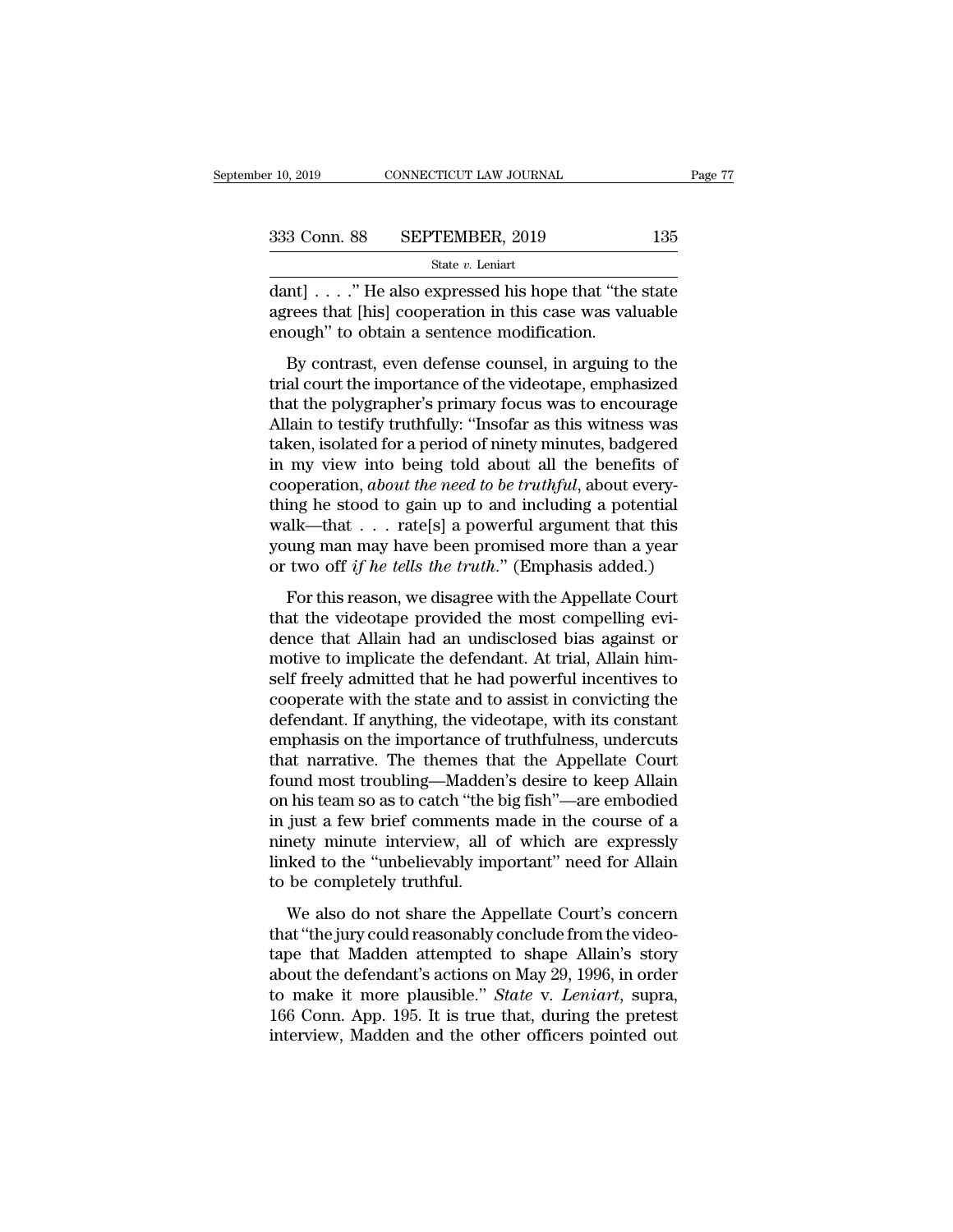# $\begin{tabular}{lll} \multicolumn{2}{l} \multicolumn{2}{l}{{\small\bf CONNECTICUT LAW JOURNAL}} & \multicolumn{2}{l}{September 10, 2019} \\ \multicolumn{2}{l}{\textbf{136}} & \multicolumn{2}{l}{\bf SEPTEMBER, 2019} & 333 & \textbf{Conn. } 88 \\ & \multicolumn{2}{l}{\bf State $v$. Leniart} & \multicolumn{2}{l}{\textbf{138}} & \multicolumn{2}{l}{\textbf{139}} \\ \multicolumn{2}{l}{\textbf{130}} & \multicolumn{2}{l}{\textbf{130}} & \multicolumn{2$

### State *v.* Leniart

CONNECTICUT LAW JOURNAL September 10, 2019<br>  $\begin{array}{r} \text{SEPTEMBER, 2019} \ \text{333 Conn. } \text{88} \ \text{State } v. \text{ Leniart} \ \text{a few aspects of the defendant's story that they found difficult to believe. They found Allain's story implausi-  
ble for example, on the point that the victim had not.$ 136 SEPTEMBER, 2019 333 Conn. 88<br>
State v. Leniart<br>
a few aspects of the defendant's story that they found<br>
difficult to believe. They found Allain's story implausi-<br>
ble, for example, on the point that the victim had not<br> **BLETTEMBER, 2019** 333 Conn. 88<br>
State v. Leniart<br>
a few aspects of the defendant's story that they found<br>
difficult to believe. They found Allain's story implausi-<br>
ble, for example, on the point that the victim had not<br> SEPTEMBER, 2019 333 Conn. 88<br>
state v. Leniart<br>
a few aspects of the defendant's story that they found<br>
difficult to believe. They found Allain's story implausi-<br>
ble, for example, on the point that the victim had not<br>
sa SET TEREST, THE 1898 CORR OF<br>State v. Leniart<br>a few aspects of the defendant's story that they found<br>difficult to believe. They found Allain's story implausi-<br>ble, for example, on the point that the victim had not<br>said an state  $v$ . Lemart<br>
a few aspects of the defendant's story that they found<br>
difficult to believe. They found Allain's story implausi-<br>
ble, for example, on the point that the victim had not<br>
said anything at all when the d a few aspects of the defendant's story that they found<br>difficult to believe. They found Allain's story implausi-<br>ble, for example, on the point that the victim had not<br>said anything at all when the defendant approached<br>and difficult to believe. They found Allain's story implausi-<br>ble, for example, on the point that the victim had not<br>said anything at all when the defendant approached<br>and began having sex with her. Also, after Allain<br>amended ble, for example, on the point that the victim had not<br>said anything at all when the defendant approached<br>and began having sex with her. Also, after Allain<br>amended his statement to include the fact that he had<br>found and di said anything at all when the defendant approached<br>and began having sex with her. Also, after Allain<br>amended his statement to include the fact that he had<br>found and disposed of the victim's shoe before meeting<br>with the def and began having sex with her. Also, after Allain<br>amended his statement to include the fact that he had<br>found and disposed of the victim's shoe before meeting<br>with the defendant on the day after the assaults, the<br>officers amended his statement to include the fact that he had<br>found and disposed of the victim's shoe before meeting<br>with the defendant on the day after the assaults, the<br>officers questioned whether that discovery would not<br>have a found and disposed of the victim's shoe before meeting<br>with the defendant on the day after the assaults, the<br>officers questioned whether that discovery would not<br>have altered the tone of the ensuing conversation with<br>the d with the defendant on the day after the assaults, the officers questioned whether that discovery would not have altered the tone of the ensuing conversation with the defendant as Allain initially had reported it. We have n officers questioned whether that discovery would not<br>have altered the tone of the ensuing conversation with<br>the defendant as Allain initially had reported it. We<br>have not identified any instance, however, in which it<br>appea have altered the tone of the ensuing conversation with<br>the defendant as Allain initially had reported it. We<br>have not identified any instance, however, in which it<br>appeared that Madden or other officers were attempting<br>to the defendant as Allain initially had reported it. We have not identified any instance, however, in which it appeared that Madden or other officers were attempting to help Allain to more plausibly implicate the defendant. help Allain to more plausibly implicate the defendant.<br>
ther, the clear subtext to the entire interview was<br>
at Madden believed that Allain had not come clean<br>
th respect to his own role in the victim's murder.<sup>28</sup><br>
b<br>
We

b

Rather, the clear subtext to the entire interview was<br>that Madden believed that Allain had not come clean<br>with respect to his own role in the victim's murder.<sup>28</sup><br>b<br>We also do not share the Appellate Court's concern<br>that c that Madden believed that Allain had not come clean<br>with respect to his own role in the victim's murder.<sup>28</sup><br>b<br>We also do not share the Appellate Court's concern<br>that cross-examination in this case was an inadequate<br>substi with respect to his own role in the victim's murder.<sup>28</sup><br>b<br>that, also do not share the Appellate Court's concern<br>that cross-examination in this case was an inadequate<br>substitute for the videotape. The Appellate Court took<br> b<br>
We also do not share the Appellate Court's concern<br>
that cross-examination in this case was an inadequate<br>
substitute for the videotape. The Appellate Court took<br>
issue with the fact that, although the jury was able to<br> We also do not share the Appellate Court's concern<br>that cross-examination in this case was an inadequate<br>substitute for the videotape. The Appellate Court took<br>issue with the fact that, although the jury was able to<br>learn We also do not share the Appellate Court's concern<br>that cross-examination in this case was an inadequate<br>substitute for the videotape. The Appellate Court took<br>issue with the fact that, although the jury was able to<br>learn that cross-examination in this case was an inadequate<br>substitute for the videotape. The Appellate Court took<br>issue with the fact that, although the jury was able to<br>learn some of what had transpired during the interview<br>an substitute for the videotape. The Appellate Court took<br>issue with the fact that, although the jury was able to<br>learn some of what had transpired during the interview<br>and was made aware of Allain's incentives to falsely<br>imp issue with the<br>learn some of v<br>and was made<br>implicate the d<br>these events oo<br>graph examina<br>App. 196.<br>Although the Although the Appellate Court frames the importance<br>the video aware of Allain's incentives to falsely<br>plicate the defendant, the jury was not informed that<br>ese events occurred in the specific context of a poly-<br>aph examina and was made aware of Anality incentives to falsely<br>implicate the defendant, the jury was not informed that<br>these events occurred in the specific context of a poly-<br>graph examination. *State v. Leniart*, supra, 166 Conn.<br>A miphcate the detendant, the jury was not informed that<br>these events occurred in the specific context of a poly-<br>graph examination. *State* v. *Leniart*, supra, 166 Conn.<br>App. 196.<br>Although the Appellate Court frames the im

Although the Appellate Court frames the importance<br>
if the videotape in terms of having occurred in the<br>
pontext of a polygraph examination, the court's expla-<br>
<sup>28</sup> Prior to asking Allain to review and verify his prior st Although the Appellate Court frames the importance<br>of the videotape in terms of having occurred in the<br>context of a polygraph examination, the court's expla-<br><sup>28</sup> Prior to asking Allain to review and verify his prior state

of the videotape in terms of having occurred in the<br>context of a polygraph examination, the court's expla-<br><sup>28</sup> Prior to asking Allain to review and verify his prior statements to the<br>police, for example, Madden instructed context of a polygraph examination, the court's expla-<br>
<sup>28</sup> Prior to asking Allain to review and verify his prior statements to the<br>
police, for example, Madden instructed him as follows: "[L]et's assume worst<br>
case scen From the polygraph examination, the Court S expression as a series of the police, for example, Madden instructed him as follows: "[L]et's assume worst case scenario, worst case scenario you go look, [the defendant] was ch <sup>28</sup> Prior to asl<br>police, for exam<br>case scenario, wher and I was h<br>restrain her.<br>the polygraph."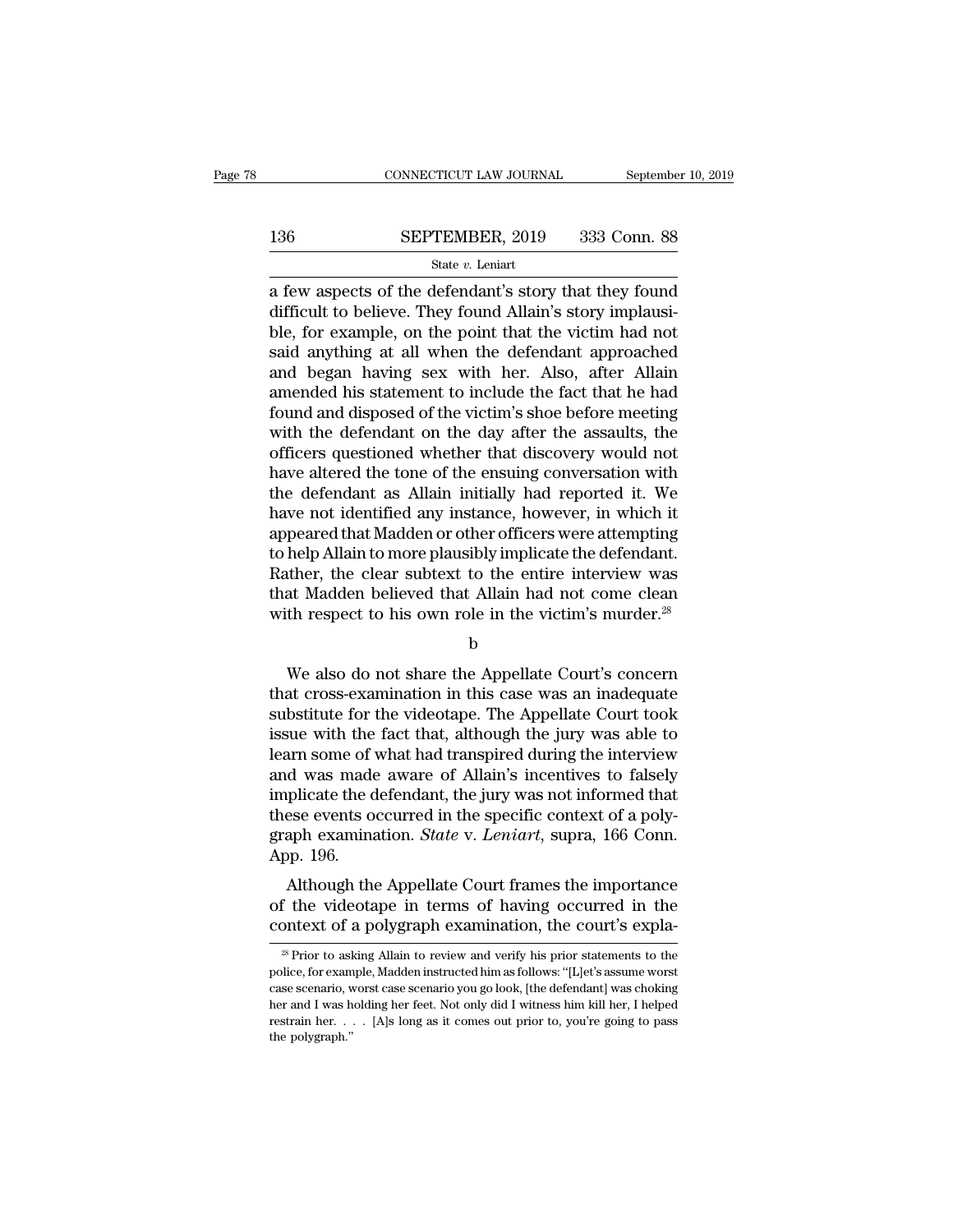$\begin{array}{r|l} \hline \text{r 10, 2019} & \text{CONNECTICUT LAW JOURNAL} & \text{Page 79} \ \hline \end{array}$ <br>
333 Conn. 88 SEPTEMBER, 2019 137<br>  $\hline \text{State } v. \text{ Lenin} \ \hline \end{array}$ <br>
nation primarily addresses the content of the videotape<br>
rather than the context. But, as we alr 333 Conn. 88 SEPTEMBER, 2019 137<br>
State v. Leniart<br>
nation primarily addresses the content of the videotape<br>
rather than the context. But, as we already have dis-<br>
cussed, the handful of potentially troubling statements<br>
t 333 Conn. 88 SEPTEMBER, 2019 137<br>
State v. Leniart<br>
mation primarily addresses the content of the videotape<br>
rather than the context. But, as we already have dis-<br>
cussed, the handful of potentially troubling statements<br> 333 Conn. 88 SEPTEMBER, 2019 137<br>
State v. Leniart<br>
mation primarily addresses the content of the videotape<br>
rather than the context. But, as we already have dis-<br>
cussed, the handful of potentially troubling statements<br> Solution of the videotape<br>state v. Leniart<br>mation primarily addresses the content of the videotape<br>rather than the context. But, as we already have dis-<br>cussed, the handful of potentially troubling statements<br>that the App state  $v$ . Lenart<br>
mation primarily addresses the content of the videotape<br>
rather than the context. But, as we already have dis-<br>
cussed, the handful of potentially troubling statements<br>
that the Appellate Court highligh nation primarily addresses the content of the videotape<br>rather than the context. But, as we already have dis-<br>cussed, the handful of potentially troubling statements<br>that the Appellate Court highlights were made by Mad-<br>de rather than the context. But, as we already have discussed, the handful of potentially troubling statements<br>that the Appellate Court highlights were made by Madden over the course of a ninety minute interview in<br>which he c cussed, the handful of potentially troubling statements<br>that the Appellate Court highlights were made by Mad-<br>den over the course of a ninety minute interview in<br>which he consistently emphasized that Allain would be<br>of ass that the Appellate Court highlights were made by Madden over the course of a ninety minute interview in which he consistently emphasized that Allain would be of assistance to the state, and eligible for the benefits attend den over the course of a ninety minute in<br>which he consistently emphasized that Allair<br>of assistance to the state, and eligible for th<br>attendant to that assistance, only if he were c<br>truthful. Moreover, all of Madden's sta Incrition are consistently emphasized that Anality would be<br>assistance to the state, and eligible for the benefits<br>tendant to that assistance, only if he were completely<br>uthful. Moreover, all of Madden's statements to that or assistance to the state, and engine for the benefits<br>attendant to that assistance, only if he were completely<br>truthful. Moreover, all of Madden's statements to that<br>effect either were, or could have been, elicited by<br>de

attenuant to that assistance, only if he were completely<br>truthful. Moreover, all of Madden's statements to that<br>effect either were, or could have been, elicited by<br>defense counsel on cross-examination.<br>Unlike the Appellate anything, that context would have been, elicited by<br>defense counsel on cross-examination.<br>Unlike the Appellate Court, we fail to see the signifi-<br>cance of the fact that the pretest interview took place<br>in the specific cont enect enter were, or could have been, encited by<br>defense counsel on cross-examination.<br>Unlike the Appellate Court, we fail to see the signifi-<br>cance of the fact that the pretest interview took place<br>in the specific context Unlike the Appellate Court, we fail to see the significance of the fact that the pretest interview took place<br>in the specific context of a polygraph examination. If<br>anything, that context would appear to undermine the<br>defe Unlike the Appellate Court, we fail to see the significance of the fact that the pretest interview took place<br>in the specific context of a polygraph examination. If<br>anything, that context would appear to undermine the<br>defe cance of the fact that the pretest interview took place<br>in the specific context of a polygraph examination. If<br>anything, that context would appear to undermine the<br>defendant's position. At the time of the polygraph, Allain in the specific context of a polygraph examination. If anything, that context would appear to undermine the defendant's position. At the time of the polygraph, Allain already had implicated the defendant in the victim's mu anything, that context would appear to undermine the<br>defendant's position. At the time of the polygraph, Allain<br>already had implicated the defendant in the victim's<br>murder on several occasions. Madden's clear purpose<br>in th defendant's position. At the time of the polygraph, Allain<br>already had implicated the defendant in the victim's<br>murder on several occasions. Madden's clear purpose<br>in the interview was not to encourage Allain to implicate<br> already had implicated the defendant in the victim's<br>murder on several occasions. Madden's clear purpose<br>in the interview was not to encourage Allain to implicate<br>the defendant, which he already had done, but, rather,<br>to i murder on several occasions. Madden's clear purpose<br>in the interview was not to encourage Allain to implicate<br>the defendant, which he already had done, but, rather,<br>to impress on Allain the importance of fully disclosing<br>a in the interview was not to encourage Allain to implicate<br>the defendant, which he already had done, but, rather,<br>to impress on Allain the importance of fully disclosing<br>all details, including his *own* role in the victim's the defendant, which he already had done, but, rather,<br>to impress on Allain the importance of fully disclosing<br>all details, including his *own* role in the victim's disap-<br>pearance. Madden repeatedly indicated that the sta to impress on Allain the importance of fully disclosing<br>all details, including his *own* role in the victim's disap-<br>pearance. Madden repeatedly indicated that the state<br>would be able to depend on Allain's credibility as a all details, including his *own* role in the victim's disap-<br>pearance. Madden repeatedly indicated that the state<br>would be able to depend on Allain's credibility as a<br>witness only if Allain was completely forthcoming dur-<br> pearance. Madden repeatedly indicated that the state<br>would be able to depend on Allain's credibility as a<br>witness only if Allain was completely forthcoming dur-<br>ing the polygraph test. Accordingly, we do not think<br>the jury would be able to depend on Allain's credibility as a<br>witness only if Allain was completely forthcoming dur-<br>ing the polygraph test. Accordingly, we do not think<br>the jury reasonably could have gleaned from the video-<br>tape t witness only if Allain was complet<br>ing the polygraph test. According<br>the jury reasonably could have glea<br>tape that the police were pressure<br>Allain either to falsely implicate t<br>victim's murder or to hew to the inc<br>that he referred in the polygraph test. Accordingly, we do not trink<br>e jury reasonably could have gleaned from the video-<br>pe that the police were pressuring or incentivizing<br>lain either to falsely implicate the defendant in the<br>ti Sought to develop by way of the videotape that the police were pressuring or incentivizing<br>Allain either to falsely implicate the defendant in the<br>victim's murder or to hew to the inculpatory statements<br>that he previously

required that the poince were pressumig or incentivizing<br>Allain either to falsely implicate the defendant in the<br>victim's murder or to hew to the inculpatory statements<br>that he previously had given.<br>To summarize, all of th Anant entier to fassely implicate the defendant in the<br>victim's murder or to hew to the inculpatory statements<br>that he previously had given.<br>To summarize, all of the themes that the defendant<br>sought to develop by way of th Fraction Sinutuer of to hew to the incurpatory statements<br>that he previously had given.<br>To summarize, all of the themes that the defendant<br>sought to develop by way of the videotape were ade-<br>quately brought out during cros To summarize, all of the themes that the defendant<br>sought to develop by way of the videotape were ade-<br>quately brought out during cross-examination and, if<br>anything, viewing the videotape in context would have<br>undermined t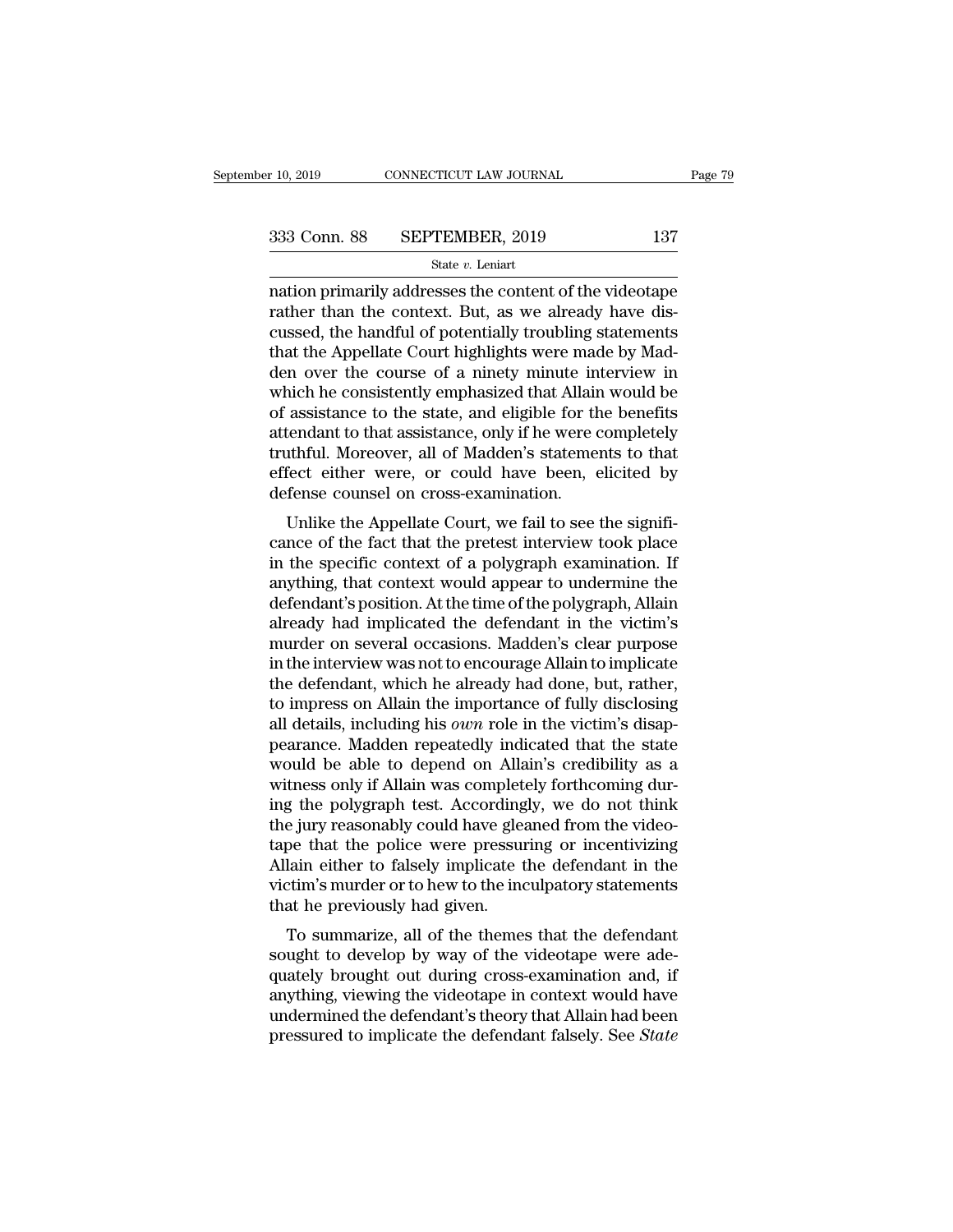|     | CONNECTICUT LAW JOURNAL                                                                                                                                                               | September 10, 2019 |
|-----|---------------------------------------------------------------------------------------------------------------------------------------------------------------------------------------|--------------------|
| 138 | SEPTEMBER, 2019                                                                                                                                                                       | 333 Conn. 88       |
|     | State $v$ . Leniart                                                                                                                                                                   |                    |
|     | v. <i>Rodriguez</i> , supra, 311 Conn. 89 (likely impact on jury<br>is central factor in assessing harmlessness). We further<br>emphegize that degrite the leak of a hody the state's |                    |

**is central factor in assessing harmlessness). We further emphasize that, despite the lack of a body, the state's** EPTEMBER, 2019 333 Conn. 88<br>
State v. Leniart<br>
v. Rodriguez, supra, 311 Conn. 89 (likely impact on jury<br>
is central factor in assessing harmlessness). We further<br>
emphasize that, despite the lack of a body, the state's<br>
c SEPTEMBER, 2019 333 Conn. 88<br>
State v. Leniart<br>
v. Rodriguez, supra, 311 Conn. 89 (likely impact on jury<br>
is central factor in assessing harmlessness). We further<br>
emphasize that, despite the lack of a body, the state's<br> State v. Leniart<br>
v. Rodriguez, supra, 311 Conn. 89 (likely impact on jury<br>
is central factor in assessing harmlessness). We further<br>
emphasize that, despite the lack of a body, the state's<br>
case against the defendant was siate  $v$ . Lenart<br>
v. Rodriguez, supra, 311 Conn. 89 (likely impact on jury<br>
is central factor in assessing harmlessness). We further<br>
emphasize that, despite the lack of a body, the state's<br>
case against the defendant wa v. *Rodriguez*, supra, 311 Conn. 89 (likely impact on jury<br>is central factor in assessing harmlessness). We further<br>emphasize that, despite the lack of a body, the state's<br>case against the defendant was strong, as it invol is central factor in assessing harmlessness). We further<br>emphasize that, despite the lack of a body, the state's<br>case against the defendant was strong, as it involved<br>four independent witnesses who testified that the defen less. Exclude that any error by the trial court in<br>mg the pretest interview videotape was harm-<br>III<br>EXCLUSION OF EXPERT TESTIMONY<br>ext consider whether the Appellate Court cor-

III

cluding the pretest interview videotape was harm-<br>
SS.<br>
III<br>
EXCLUSION OF EXPERT TESTIMONY<br>
We next consider whether the Appellate Court cor-<br>
ctly concluded that the trial court had abused its<br>
service in producing the te rectly<br>rectly concluded that the trial court correctly concluded that the trial court<br>had abused its<br>discretion in precluding the testimony of Alexandra<br>Natanoff a law professor whom the defendant offered EXCLUSION OF EXPERT TESTIMONY<br>We next consider whether the Appellate Court cor-<br>rectly concluded that the trial court had abused its<br>discretion in precluding the testimony of Alexandra<br>Natapoff, a law professor whom the de EXCLUSION OF EXPERT TESTIMONY<br>We next consider whether the Appellate Court cor-<br>rectly concluded that the trial court had abused its<br>discretion in precluding the testimony of Alexandra<br>Natapoff, a law professor whom the de EXCLUSION OF EXPERT TESTIMONY<br>We next consider whether the Appellate Court cor-<br>rectly concluded that the trial court had abused its<br>discretion in precluding the testimony of Alexandra<br>Natapoff, a law professor whom the de We next consider whether the Appellate Court correctly concluded that the trial court had abused its discretion in precluding the testimony of Alexandra Natapoff, a law professor whom the defendant offered as an expert on We next consider whether the Appellate Court correctly concluded that the trial court had abused its discretion in precluding the testimony of Alexandra Natapoff, a law professor whom the defendant offered as an expert on rectly concluded that the trial court had abused its<br>discretion in precluding the testimony of Alexandra<br>Natapoff, a law professor whom the defendant offered<br>as an expert on the use, and questionable credibility,<br>of incarc discretion in precluding the testimony of Alexandra<br>Natapoff, a law professor whom the defendant offered<br>as an expert on the use, and questionable credibility,<br>of incarcerated informants as witnesses in criminal<br>prosecutio Natapoff, a law professor whom the defendant offered<br>as an expert on the use, and questionable credibility,<br>of incarcerated informants as witnesses in criminal<br>prosecutions. The state contends, and we agree, that<br>the trial as an expert on the use, and questionable credibility,<br>of incarcerated informants as witnesses in criminal<br>prosecutions. The state contends, and we agree, that<br>the trial court did not abuse its discretion when it deter-<br>mi of incarcerated informants as witnesses in criminal<br>prosecutions. The state contends, and we agree, that<br>the trial court did not abuse its discretion when it deter-<br>mined that Natapoff's testimony would not have<br>assisted t prosecutions. The sthe trial court did no<br>mined that Natapc<br>assisted the jury in<br>that the Appellate (<br>the trial court had a<br>that testimony. sisted the Jury in this case. We therefore conclude<br>at the Appellate Court incorrectly determined that<br>e trial court had abused its discretion in precluding<br>at testimony.<br>A<br>The following procedural history is relevant to t

A

In the trial court had abused its discretion in precluding<br>that testimony.<br>A<br>The following procedural history is relevant to this<br>issue. Prior to trial, the state filed a motion in limine<br>seeking to preclude Natapoff's tes Internal court had abused its discretion in precluding<br>that testimony.<br>A<br>The following procedural history is relevant to this<br>issue. Prior to trial, the state filed a motion in limine<br>seeking to preclude Natapoff's testimo A<br>
The following procedural history is relevant to this<br>
issue. Prior to trial, the state filed a motion in limine<br>
seeking to preclude Natapoff's testimony. The state<br>
argued that expert testimony regarding the dubious<br>
c A<br>
The following procedural history is relevant to this<br>
issue. Prior to trial, the state filed a motion in limine<br>
seeking to preclude Natapoff's testimony. The state<br>
argued that expert testimony regarding the dubious<br> The following procedural history is relevant to this<br>issue. Prior to trial, the state filed a motion in limine<br>seeking to preclude Natapoff's testimony. The state<br>argued that expert testimony regarding the dubious<br>credibil The following procedural history is relevant to this<br>issue. Prior to trial, the state filed a motion in limine<br>seeking to preclude Natapoff's testimony. The state<br>argued that expert testimony regarding the dubious<br>credibil issue. Prior to trial, the state filed a motion in limine<br>seeking to preclude Natapoff's testimony. The state<br>argued that expert testimony regarding the dubious<br>credibility of jailhouse informants would (1) address<br>matters seeking to preclude Natapoff's testimony. The state<br>argued that expert testimony regarding the dubious<br>credibility of jailhouse informants would (1) address<br>matters within the common knowledge of the jury, (2)<br>be more prej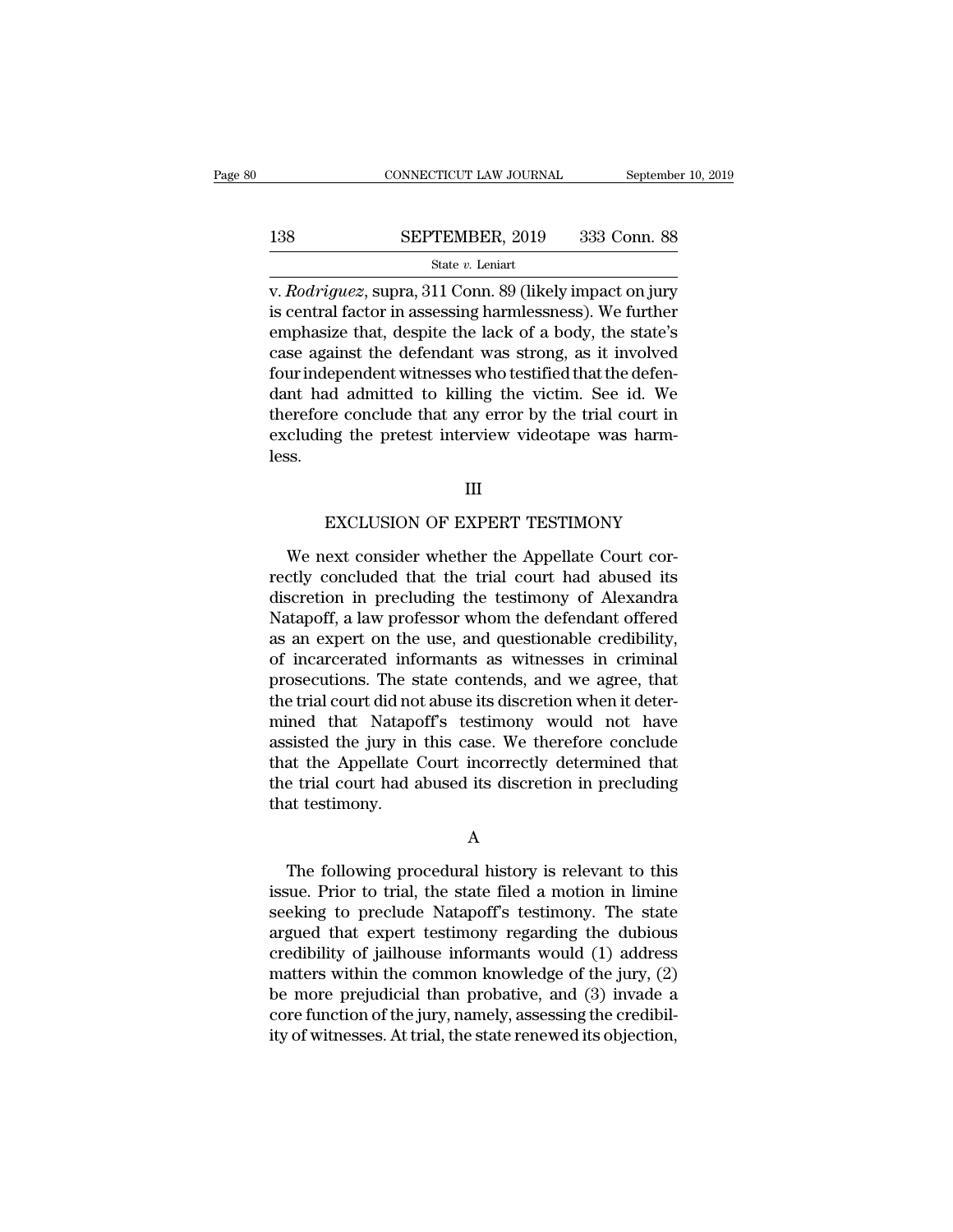| r 10, 2019   | CONNECTICUT LAW JOURNAL |     | Page 81 |
|--------------|-------------------------|-----|---------|
|              |                         |     |         |
| 333 Conn. 88 | SEPTEMBER, 2019         | 139 |         |
|              |                         |     |         |
|              | State $v$ . Leniart     |     |         |

and Natapoff proffered the testimony outside the presence of the jury. EXEP<br>
SEP<br>
and Natapoff proffere<br>
ence of the jury.<br>
After establishing h

 $\frac{3 \text{ Conn. } 88 \qquad \text{SEPTEMBER, } 2019 \qquad \qquad 139 \text{ State } v. \text{ Leniart}$ <br>
d Natapoff proffered the testimony outside the pres-<br>
ce of the jury.<br>
After establishing her bona fides as an expert on the<br>
bject of jailhouse informants,<sup>29</sup> Na Subsection. SS SEPTEMBER, 2019<br>
State v. Leniart<br>
and Natapoff proffered the testimony outside the pres-<br>
ence of the jury.<br>
After establishing her bona fides as an expert on the<br>
subject of jailhouse informants,<sup>29</sup> Nata State v. Leniart<br>
and Natapoff proffered the testimony outside the pres-<br>
ence of the jury.<br>
After establishing her bona fides as an expert on the<br>
subject of jailhouse informants,<sup>29</sup> Natapoff testified that<br>
the use of and Natapoff proffered the testimony outside the presence of the jury.<br>
After establishing her bona fides as an expert on the<br>
subject of jailhouse informants, $29$  Natapoff testified that<br>
the use of such informants in cr and indepent presence are essainerly substant are presence of the jury.<br>
After establishing her bona fides as an expert on the<br>
subject of jailhouse informants,<sup>29</sup> Natapoff testified that<br>
the use of such informants in cr After establishing her bona fides as an expert on the<br>subject of jailhouse informants,<sup>29</sup> Natapoff testified that<br>the use of such informants in criminal prosecutions<br>is pervasive, with prosecutors and the police offering After establishing her bona fides as an expert on the subject of jailhouse informants,<sup>29</sup> Natapoff testified that the use of such informants in criminal prosecutions is pervasive, with prosecutors and the police offering subject of jailhouse informants,<sup>29</sup> Natapoff testified that<br>the use of such informants in criminal prosecutions<br>is pervasive, with prosecutors and the police offering,<br>and inmates seeking, an array of benefits in exchange the use of such informants in criminal prosecutions<br>is pervasive, with prosecutors and the police offering,<br>and inmates seeking, an array of benefits in exchange<br>for incriminating testimony. She explained that the<br>informan is pervasive, with prosecutors and the police offering,<br>and inmates seeking, an array of benefits in exchange<br>for incriminating testimony. She explained that the<br>informant testimony acquired in this "marketplace" is<br>"somet and inmates seeking, an array of benefits in exchange<br>for incriminating testimony. She explained that the<br>informant testimony acquired in this "marketplace" is<br>"sometimes" untruthful and, in fact, is a significant<br>source o for incriminating testimony. She explained that the<br>informant testimony acquired in this "marketplace" is<br>"sometimes" untruthful and, in fact, is a significant<br>source of wrongful convictions. Natapoff further tes-<br>tified t informant testimony acquired in this "marketplace" is<br>
"sometimes" untruthful and, in fact, is a significant<br>
source of wrongful convictions. Natapoff further tes-<br>
tified that informants can be quite "entrepreneurial,"<br>
u "sometimes" untruthful and, in fact, is a significant<br>source of wrongful convictions. Natapoff further tes-<br>tified that informants can be quite "entrepreneurial,"<br>using various methods to obtain information about<br>another i source of wrongful convictions. Natapoff further tes-<br>tified that informants can be quite "entrepreneurial,"<br>using various methods to obtain information about<br>another inmate's case and to fabricate believable,<br>incriminatin tified that informants can be quite "entrepreneurial,"<br>using various methods to obtain information about<br>another inmate's case and to fabricate believable,<br>incriminating stories. For example, inmates may rely<br>on jailhouse using various methods to obtain information about<br>another inmate's case and to fabricate believable,<br>incriminating stories. For example, inmates may rely<br>on jailhouse gossip, steal files from other inmates,<br>obtain case inf another inmate's case and to fabricate believable,<br>incriminating stories. For example, inmates may rely<br>on jailhouse gossip, steal files from other inmates,<br>obtain case information from newspapers and media<br>reports, or sim incriminating stories. For example, inmates may rely<br>on jailhouse gossip, steal files from other inmates,<br>obtain case information from newspapers and media<br>reports, or simply cooperate with other inmates to<br>invent and vali on jailhouse gossip, steal files from other inmates, obtain case information from newspapers and media reports, or simply cooperate with other inmates to invent and validate each other's stories. Natapoff also expressed do obtain case information from newspapers and media<br>reports, or simply cooperate with other inmates to<br>invent and validate each other's stories. Natapoff also<br>expressed doubts as to whether the usual methods used<br>to instruct Next and validate each other's stories. Natapoff also<br>pressed doubts as to whether the usual methods used<br>instruct and warn juries to be cautious about infor-<br>ant testimony are effective in preventing false convic-<br>ons ari more interested doubts as to whether the usual methods used<br>to instruct and warn juries to be cautious about infor-<br>mant testimony are effective in preventing false convic-<br>tions arising from the use of criminal informants

the instruct and warn juries to be cautious about informant testimony are effective in preventing false convictions arising from the use of criminal informants.<br>Natapoff further described the marketplace for jail-<br>house in the matrix and want juncts of several and the more mant testimony are effective in preventing false convictions arising from the use of criminal informants.<br>Natapoff further described the marketplace for jailhouse informan In all designed in probability and the set of criminal informants.<br>
Natapoff further described the marketplace for jail-<br>
house informant testimony as "secretive" and testified<br>
that the public learns little about how the Natapoff further described the marketplace for jail-<br>house informant testimony as "secretive" and testified<br>that the public learns little about how the criminal jus-<br>tice system uses informants. She opined that the public<br> Natapoff further described the marketplace for jail-<br>house informant testimony as "secretive" and testified<br>that the public learns little about how the criminal jus-<br>tice system uses informants. She opined that the public<br> house informant testimony as "secretive" and testified<br>that the public learns little about how the criminal jus-<br>tice system uses informants. She opined that the public<br>is not familiar with jailhouse culture and is unaware that the public learns little about how the criminal justice system uses informants. She opined that the public<br>is not familiar with jailhouse culture and is unaware of<br>how infrequently dishonest informants are prosecuted<br> tice system uses informants. She opined that the public<br>is not familiar with jailhouse culture and is unaware of<br>how infrequently dishonest informants are prosecuted<br>for perjury. She also acknowledged, however, that sev-<br>e is not familiar with ja<br>how infrequently dis<br>for perjury. She also<br>eral magazines have of<br>ated with the use of<br>practice is now well<br>tional facilities. eral magazines have done exposés on the abuses associated with the use of jailhouse informants and that the practice is now well understood "outside" of correctional facilities.<br> $\frac{1}{2}$  The state does not dispute that N practice is now well understood "outside" of correc-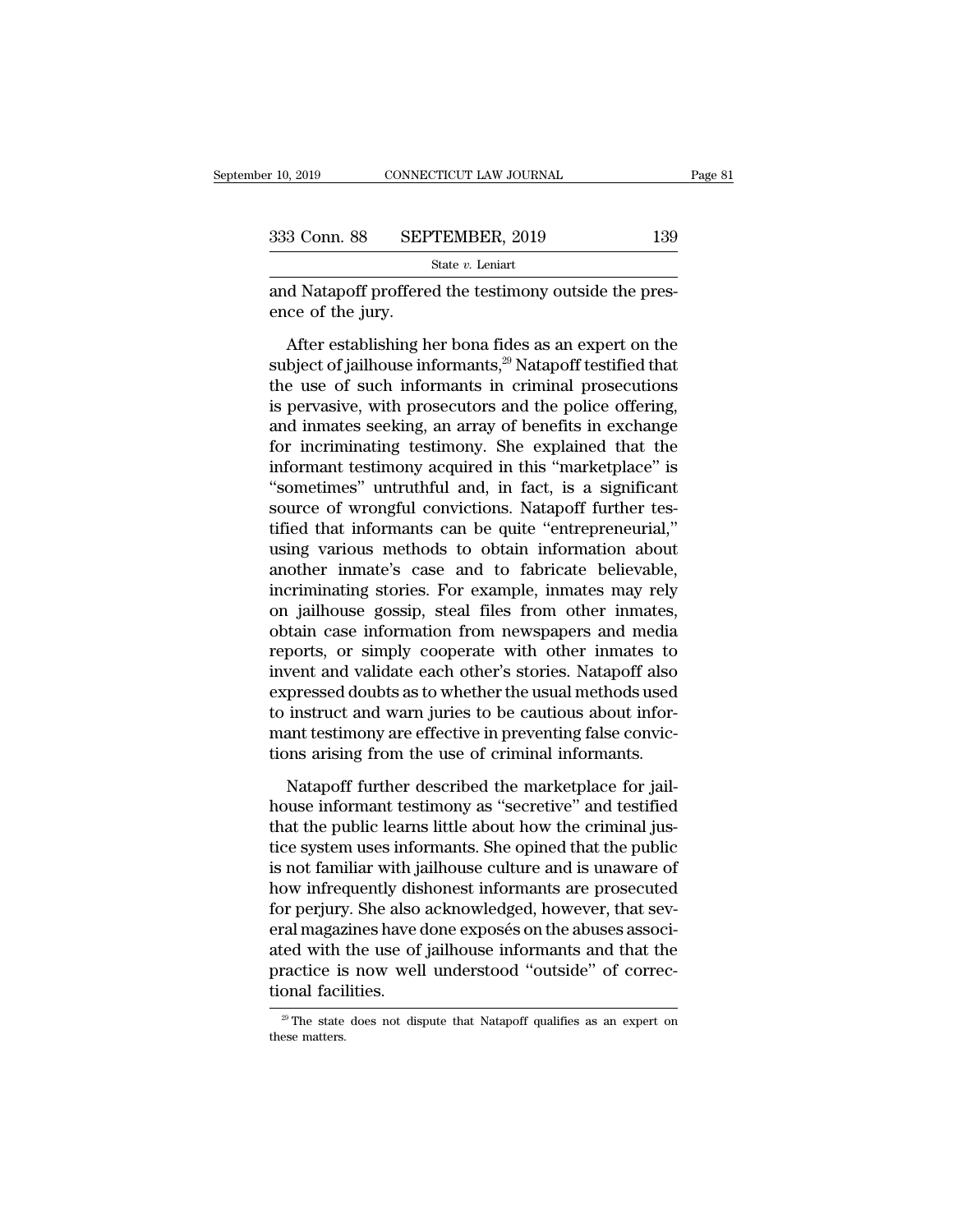# $\begin{tabular}{lll} \multicolumn{2}{l} \multicolumn{2}{l}{{\small\bf CONNECTICUT LAW JOURNAL}} & \multicolumn{2}{l}{September 10, 2019} \\ \multicolumn{2}{l}{\textbf{140}} & \multicolumn{2}{l}{\textbf{SEPTEMBER, 2019}} & \multicolumn{2}{l}{333} & \multicolumn{2}{l}{\textbf{Conn. 88}} \\ & & & & & & \\ \multicolumn{2}{l}{\textbf{State $v$. Leniart}} & & & & \\ \end{tabular}$

### State *v.* Leniart

CONNECTICUT LAW JOURNAL Septembe<br>  $0$  SEPTEMBER, 2019 333 Conn. 88<br>  $\frac{\text{State } v. \text{ Leniat}}{v}$ <br>
On cross-examination, Natapoff conceded that stud-<br>
stregarding the use of jailhouse informants are largely SEPTEMBER, 2019 333 Conn. 88<br>
State v. Leniart<br>
On cross-examination, Natapoff conceded that stud-<br>
ies regarding the use of jailhouse informants are largely<br>
limited to capital cases and that, even in those cases,<br>
it is 140 SEPTEMBER, 2019 333 Conn. 88<br>
State  $v$ . Leniart<br>
On cross-examination, Natapoff conceded that stud-<br>
ies regarding the use of jailhouse informants are largely<br>
limited to capital cases and that, even in those cases,<br> 140 SEPTEMBER, 2019 333 Conn. 88<br>
State v. Leniart<br>
On cross-examination, Natapoff conceded that stud-<br>
ies regarding the use of jailhouse informants are largely<br>
limited to capital cases and that, even in those cases,<br>
i State v. Leniart<br>
On cross-examination, Natapoff conceded that stud-<br>
ies regarding the use of jailhouse informants are largely<br>
limited to capital cases and that, even in those cases,<br>
it is impossible to know how many w On cross-examination, Natapoff conceded that studies regarding the use of jailhouse informants are largely limited to capital cases and that, even in those cases, it is impossible to know how many wrongful convictions hav On cross-examination, Natapoff conceded that stud-<br>ies regarding the use of jailhouse informants are largely<br>limited to capital cases and that, even in those cases,<br>it is impossible to know how many wrongful convictions<br>h ies regarding the use of jailhouse informants are largely<br>limited to capital cases and that, even in those cases,<br>it is impossible to know how many wrongful convictions<br>have occurred as a result. The most she could say by<br> limited to capital cases and that, even in those cases,<br>it is impossible to know how many wrongful convictions<br>have occurred as a result. The most she could say by<br>way of quantification is that estimates of the share of<br>wr it is impossible to know how many wrongful convictions<br>have occurred as a result. The most she could say by<br>way of quantification is that estimates of the share of<br>wrongful convictions in capital cases range from 1 to<br>10 p have occurred as a result. The most she could say by<br>way of quantification is that estimates of the share of<br>wrongful convictions in capital cases range from 1 to<br>10 percent and that informant testimony was a factor<br>in 20 way of quantification is that estimates of the share of<br>wrongful convictions in capital cases range from 1 to<br>10 percent and that informant testimony was a factor<br>in 20 to 45 percent of those cases—so between 0.2<br>and 4.5 p wrongful convictions in capital cases range from 1 to<br>10 percent and that informant testimony was a factor<br>in 20 to 45 percent of those cases—so between 0.2<br>and 4.5 percent of all capital convictions. She also<br>described on 10 percent and that informant testimony was a factor<br>in 20 to 45 percent of those cases—so between 0.2<br>and 4.5 percent of all capital convictions. She also<br>described one study that concluded that criminal infor-<br>mant testi in 20 to 45 percent of those cases—so between 0.2<br>and 4.5 percent of all capital convictions. She also<br>described one study that concluded that criminal infor-<br>mant testimony was responsible for approximately<br>20 percent of and 4.5 percent of all capital convictions. She also<br>described one study that concluded that criminal infor-<br>mant testimony was responsible for approximately<br>20 percent of all wrongful convictions in California.<br>Natapoff a described one study that concluded that criminal informant testimony was responsible for approximately<br>20 percent of all wrongful convictions in California.<br>Natapoff acknowledged, however, that the problems<br>associated with mant testimony was responsible for approximately<br>20 percent of all wrongful convictions in California.<br>Natapoff acknowledged, however, that the problems<br>associated with criminal informant testimony are not<br>uniform througho 20 percent of all wrongful convictions in California.<br>Natapoff acknowledged, however, that the problems<br>associated with criminal informant testimony are not<br>uniform throughout the country and that she had not<br>studied Conne Natapoff acknowledged, however, that the problems<br>associated with criminal informant testimony are not<br>uniform throughout the country and that she had not<br>studied Connecticut and was not aware of any particu-<br>lar customs a associated with criminal informant testimony<br>uniform throughout the country and that she<br>studied Connecticut and was not aware of any<br>lar customs and practices in Connecticut or,<br>cally, in New London. At no time did she op ndied Connecticut and was not aware of any particu-<br>
customs and practices in Connecticut or, specifi-<br>
lly, in New London. At no time did she opine as to<br>
nat percentage of criminal informants testify untruth-<br>
lly, eithe lar customs and practices in Connecticut or, specifically, in New London. At no time did she opine as to what percentage of criminal informants testify untruth-<br>fully, either in Connecticut or elsewhere.<br>Natapoff further c

cally, in New London. At no time did she opine as to<br>what percentage of criminal informants testify untruth-<br>fully, either in Connecticut or elsewhere.<br>Natapoff further conceded that she had never testi-<br>fied before a jury what percentage of criminal informants testify untruth-<br>fully, either in Connecticut or elsewhere.<br>Natapoff further conceded that she had never testi-<br>fied before a jury. In fact, she was aware of only two<br>cases in the cou fully, either in Connecticut or elsewhere.<br>
Natapoff further conceded that she had never testi-<br>
fied before a jury. In fact, she was aware of only two<br>
cases in the country in which experts had been per-<br>
mitted to testif Natapoff further conceded that she had never testi-<br>fied before a jury. In fact, she was aware of only two<br>cases in the country in which experts had been per-<br>mitted to testify regarding the use of criminal infor-<br>mants, o Natapoff further conceded that she had never testi-<br>fied before a jury. In fact, she was aware of only two<br>cases in the country in which experts had been per-<br>mitted to testify regarding the use of criminal infor-<br>mants, o fied before a jury. In fact, she was aware of only two<br>cases in the country in which experts had been per-<br>mitted to testify regarding the use of criminal infor-<br>mants, one in Wyoming and one in Louisiana. Moreover,<br>althou cases in the country in which experts had been per-<br>mitted to testify regarding the use of criminal infor-<br>mants, one in Wyoming and one in Louisiana. Moreover,<br>although she wrote a book on the subject of criminal<br>informan mitted to testify regarding the use of criminal informants, one in Wyoming and one in Louisiana. Moreover, although she wrote a book on the subject of criminal informants in which she offered various proposals for reformin mants, one in Wyoming and one in Louisiana. Moreover,<br>although she wrote a book on the subject of criminal<br>informants in which she offered various proposals for<br>reforming the system and preventing the abuses associ-<br>ated w although she wrote a book on the subject of criminal<br>informants in which she offered various proposals for<br>reforming the system and preventing the abuses associ-<br>ated with dishonest informants, Natapoff admitted that<br>she h informants in which she offered various proposals for<br>reforming the system and preventing the abuses associ-<br>ated with dishonest informants, Natapoff admitted that<br>she had not recommended the use of expert testimony<br>as a p reforming the system and preventing the abuses associated with dishonest informants, Natapoff admitted that she had not recommended the use of expert testimony as a prophylaxis. She also could not say whether stricter regu ated with dishonest informants, N<br>she had not recommended the use<br>as a prophylaxis. She also could no<br>regulation of the use of criminal inf<br>the number of wrongful convictio<br>city that is closely associated wit<br>of jailhouse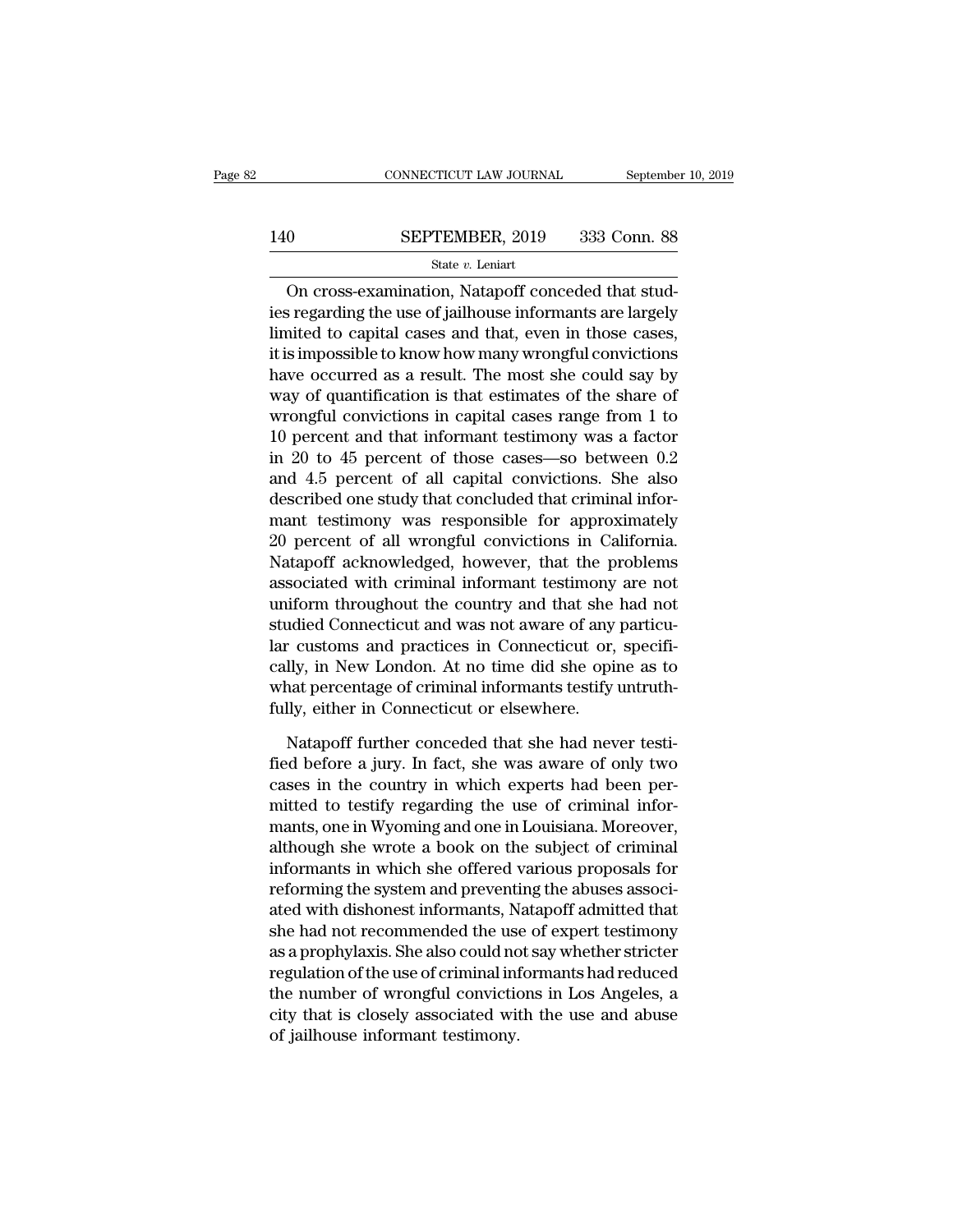| r 10, 2019   | CONNECTICUT LAW JOURNAL | Page 83 |
|--------------|-------------------------|---------|
| 333 Conn. 88 | SEPTEMBER, 2019         | 141     |
|              | State $v$ . Leniart     |         |

 $\frac{1}{2019}$  CONNECTICUT LAW JOURNAL Page<br>  $\frac{3}{2019}$  Conn. 88 SEPTEMBER, 2019 141<br>  $\frac{1}{2019}$ <br>  $\frac{1}{2019}$ <br>
After permitting additional argument by the parties,<br>
a trial court granted the state's motion in limine an 333 Conn. 88 SEPTEMBER, 2019 141<br>
State  $v$ . Leniart<br>
After permitting additional argument by the parties,<br>
the trial court granted the state's motion in limine and<br>
precluded Natapoff's testimony. The court articulated<br> 333 Conn. 88 SEPTEMBER, 2019 141<br>
State v. Leniart<br>
After permitting additional argument by the parties,<br>
the trial court granted the state's motion in limine and<br>
precluded Natapoff's testimony. The court articulated<br>
th 333 Conn. 88 SEPTEMBER, 2019<br>  $\frac{\text{State } v. \text{ Leniat}}{\text{After permitting additional argume}}$ <br>
the trial court granted the state's mot<br>
precluded Natapoff's testimony. The<br>
three rationales for its decision.<br>
First, the trial court concluded the State v. Leniart<br>After permitting additional argument by the parties,<br>e trial court granted the state's motion in limine and<br>ecluded Natapoff's testimony. The court articulated<br>ree rationales for its decision.<br>First, the t

After permitting additional argument by the parties,<br>the trial court granted the state's motion in limine and<br>precluded Natapoff's testimony. The court articulated<br>three rationales for its decision.<br>First, the trial court Franking additional algorithm by the particle,<br>the trial court granted the state's motion in limine and<br>precluded Natapoff's testimony. The court articulated<br>three rationales for its decision.<br>First, the trial court conclu The exclusive provided in the state of the state of the precluded three rationales for its decision.<br>First, the trial court concluded that allowing testimony as to the credibility of jailhouse informants would<br>be improper three rationales for its decision.<br>
First, the trial court concluded that allowing testi-<br>
mony as to the credibility of jailhouse informants would<br>
be improper because credibility determinations are<br>
within the exclusive First, the trial court concluded that allowing testi-<br>mony as to the credibility of jailhouse informants would<br>be improper because credibility determinations are<br>within the exclusive province of the jury. Second, the<br>court First, the trial court concluded that allowing testi-<br>mony as to the credibility of jailhouse informants would<br>be improper because credibility determinations are<br>within the exclusive province of the jury. Second, the<br>court mony as to the credibility of jailhouse informants would<br>be improper because credibility determinations are<br>within the exclusive province of the jury. Second, the<br>court found that, although Natapoff referenced certain<br>rese be improper because credibility determinations are<br>within the exclusive province of the jury. Second, the<br>court found that, although Natapoff referenced certain<br>research about which the jury might not be aware, her<br>central within the exclusive province of the jury. Second, the<br>court found that, although Natapoff referenced certain<br>research about which the jury might not be aware, her<br>central conclusions—the marketplace for information<br>and in court found that, although Natapoff referenced certain<br>research about which the jury might not be aware, her<br>central conclusions—the marketplace for information<br>and informants' incentives to testify falsely—were not<br>outsid research about which the jury might not be aware, her central conclusions—the marketplace for information<br>and informants' incentives to testify falsely—were not<br>outside the ken of the average juror. Third, the court<br>emphas central conclusions—the marketplace for information<br>and informants' incentives to testify falsely—were not<br>outside the ken of the average juror. Third, the court<br>emphasized that it had given the defense wide latitude<br>in cr and informants' incentives to testify falsely—were not<br>outside the ken of the average juror. Third, the court<br>emphasized that it had given the defense wide latitude<br>in cross-examining the state's witnesses regarding any<br>co outside the ken of the average juror. Third, the court<br>emphasized that it had given the defense wide latitude<br>in cross-examining the state's witnesses regarding any<br>consideration they might receive for their testimony<br>and emphasized that it had given the defense wide latitude<br>in cross-examining the state's witnesses regarding any<br>consideration they might receive for their testimony<br>and that it intended to instruct the jury regarding the<br>cr in cross-examining the state's witnesses regarding any<br>consideration they might receive for their testimony<br>and that it intended to instruct the jury regarding the<br>credibility of incarcerated witnesses in accordance with<br> consideration they might receive for their testimony<br>and that it intended to instruct the jury regarding the<br>credibility of incarcerated witnesses in accordance with<br>*State* v. *Arroyo*, 292 Conn. 558, 569, 973 A.2d 1254 ( and that it intended to instruct the jury regarding the<br>credibility of incarcerated witnesses in accordance with<br>*State* v. *Arroyo*, 292 Conn. 558, 569, 973 A.2d 1254 (2009)<br>(jailhouse informant testimony is inherently su credibility of incarcerated witnesses in accordance with *State* v. *Arroyo*, 292 Conn. 558, 569, 973 A.2d 1254 (2009) (jailhouse informant testimony is inherently suspect and warrants special jury instruction), cert. deni State v. Arroyo, 292 Conn. 558, 569, 973 A.2d 1254 (2009)<br>(jailhouse informant testimony is inherently suspect<br>and warrants special jury instruction), cert. denied, 559<br>U.S. 911, 130 S. Ct. 1296, 175 L. Ed. 2d 1086 (2010) (jailhouse informant testimony is inherently suspect<br>and warrants special jury instruction), cert. denied, 559<br>U.S. 911, 130 S. Ct. 1296, 175 L. Ed. 2d 1086 (2010).<sup>30</sup><br>The Appellate Court, unpersuaded by these rationales and warrants special jury instruction), cert. denied, 559<br>U.S. 911, 130 S. Ct. 1296, 175 L. Ed. 2d 1086 (2010).<sup>30</sup><br>The Appellate Court, unpersuaded by these rationales,<br>reversed. That court held that "expert testimony co U.S. 911, 130 S. Ct. 1296, 175 L. Ed. 2d 1086 (2010).<sup>30</sup><br>The Appellate Court, unpersuaded by these rationales,<br>reversed. That court held that "expert testimony con-<br>cerning the reliability of informant testimony should be The Appellate Court, unp<br>reversed. That court held<br>cerning the reliability of in<br>admitted if the court  $\ldots$ <br>is qualified and the proff<br>the specific issues in the  $\frac{166 \text{ Conn. App. 212.}}{\ldots$ admitted if the court's ruling in this case." State v. *Leniart*, supra, 166 Conn. App. 212.<br>
<sup>30</sup> Shortly after the trial court's ruling in this case, this court decided *State* v. *Guilbert*, 306 Conn. 218, 257–58, 49 A.

the specific issues in the case." *State* v. *Leniart*, supra,  $166$  Conn. App. 212.<br>
<sup>30</sup> Shortly after the trial court's ruling in this case, this court decided *State* v. *Guilbert*, 306 Conn. 218, 257–58, 49 A.3d 705 **166 Conn.** App. 212.<br>
<sup>30</sup> Shortly after the trial court's ruling in this case, this court decided *State* v. *Guilbert*, 306 Conn. 218, 257–58, 49 A.3d 705 (2012), in which we held that, although expert testimony on the From COTTLE App. 212.<br>
<sup>30</sup> Shortly after the trial court's ruling in this case, this court decided *State* v. *Guilbert*, 306 Conn. 218, 257–58, 49 A.3d 705 (2012), in which we held that, although expert testimony on the <sup>30</sup> Shortly after the trial court's ruling in this case, this court decided *State* v. *Guilbert*, 306 Conn. 218, 257–58, 49 A.3d 705 (2012), in which we held that, although expert testimony on the reliability of eyewitn v. *Guilbert*, 306 Conn. 218, 257–58, 49 A.3d 705 (2012), in which we held that, although expert testimony on the reliability of eyewitness identifications is presumptively admissible where relevant and directly applicabl although expert testimony on the reliability of eyewitness identifications is<br>presumptively admissible where relevant and directly applicable to the facts<br>and circumstances of a case, a court does not abuse its discretion although expert testimony on the reliability of eyewitness identifications is presumptively admissible where relevant and directly applicable to the facts and circumstances of a case, a court does not abuse its discretion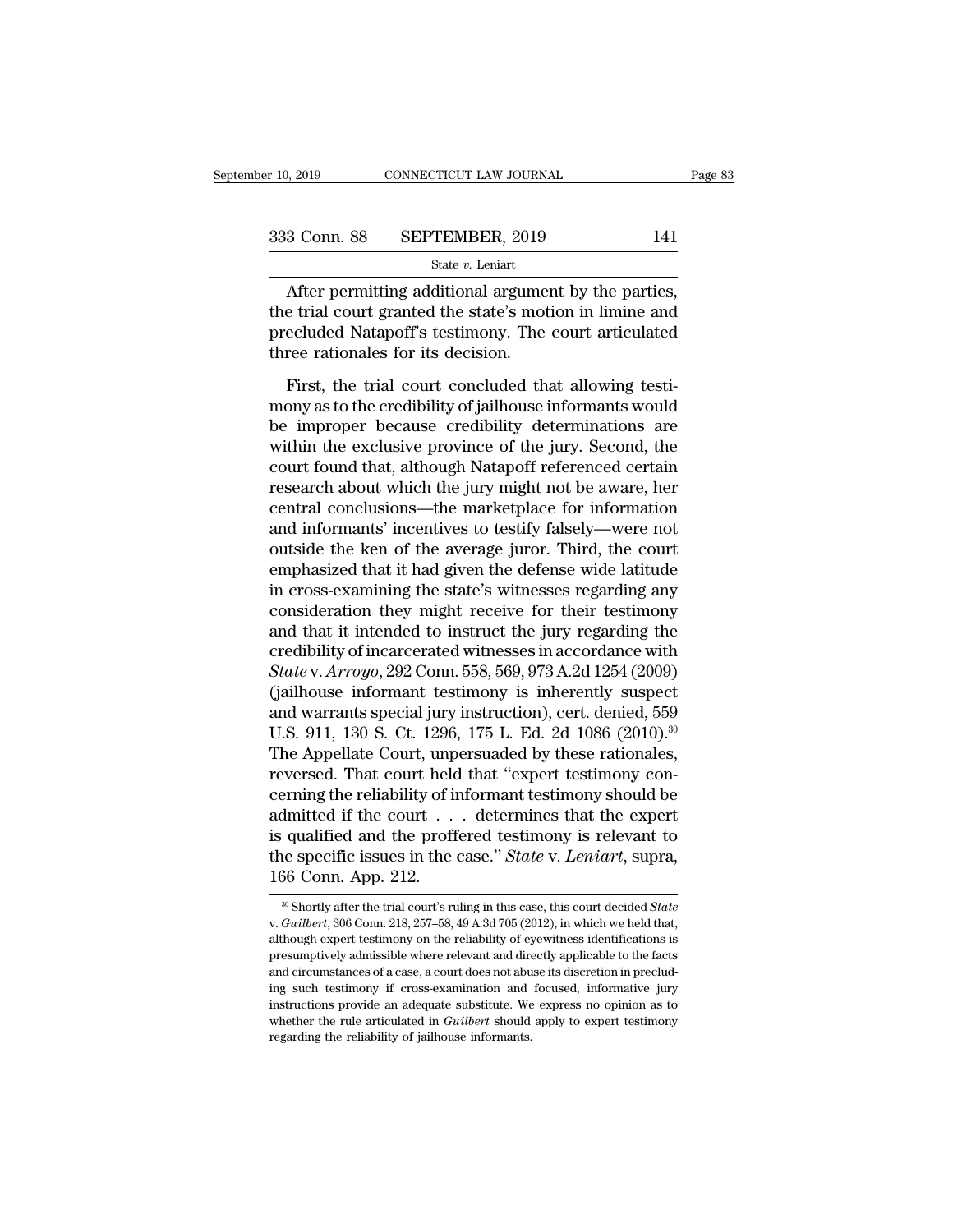# $\begin{tabular}{ll} \multicolumn{2}{l} \textbf{COMNECTICUT LAW JOURNAL} & \multicolumn{2}{l} \multicolumn{2}{l} \multicolumn{2}{l} \multicolumn{2}{l} \multicolumn{2}{l} \multicolumn{2}{l} \multicolumn{2}{l} \multicolumn{2}{l} \multicolumn{2}{l} \multicolumn{2}{l} \multicolumn{2}{l} \multicolumn{2}{l} \multicolumn{2}{l} \multicolumn{2}{l} \multicolumn{2}{l} \multicolumn{2}{l} \multicolumn{2}{l} \multicolumn{2}{l} \multicolumn{2}{l} \multicolumn{2}{l} \multicolumn{2}{$

### State *v.* Leniart

### B

SEPTEMBER, 2019 333 Conn. 88<br>
State v. Leniart<br>
B<br>
We begin by setting forth the well established legal<br>
inciples that govern this claim. "The trial court has<br>
de discretion in ruling on the qualification of expert **SEPTEMBER, 2019** 333 Conn. 88<br>
State *v*. Leniart<br>
B<br>
We begin by setting forth the well established legal<br>
principles that govern this claim. "The trial court has<br>
wide discretion in ruling on the qualification of exper SEPTEMBER, 2019 333 Conn. 88<br>
State *v*. Leniart<br>
B<br>
We begin by setting forth the well established legal<br>
principles that govern this claim. "The trial court has<br>
wide discretion in ruling on the qualification of expert<br> State v. Leniart<br>
B<br>
We begin by setting forth the well established legal<br>
principles that govern this claim. "The trial court has<br>
wide discretion in ruling on the qualification of expert<br>
witnesses and the admissibility  $\overline{B}$ <br>
We begin by setting forth the well established legal<br>
principles that govern this claim. "The trial court has<br>
wide discretion in ruling on the qualification of expert<br>
witnesses and the admissibility of their o B<br>We begin by setting forth the well established legal<br>principles that govern this claim. "The trial court has<br>wide discretion in ruling on the qualification of expert<br>witnesses and the admissibility of their opinions. . We begin by setting forth the well established legal<br>principles that govern this claim. "The trial court has<br>wide discretion in ruling on the qualification of expert<br>witnesses and the admissibility of their opinions. . . principles that govern this claim. "The trial court has<br>wide discretion in ruling on the qualification of expert<br>witnesses and the admissibility of their opinions. . . .<br>The court's decision is not to be disturbed unless principles that govern this claim. "The trial court has wide discretion in ruling on the qualification of expert witnesses and the admissibility of their opinions. . . . The court's decision is not to be disturbed unless witnesses and the admissibility of their opinions. . . . The court's decision is not to be disturbed unless [its] discretion has been abused, or the error is clear and involves a misconception of the law. . . . Generally, The court's decision is not to be disturbed unless [its]<br>discretion has been abused, or the error is clear and<br>involves a misconception of the law.... Generally,<br>expert testimony is admissible if (1) the witness has a<br>spe discretion has been abused, or the error is clear and<br>involves a misconception of the law.... Generally,<br>expert testimony is admissible if (1) the witness has a<br>special skill or knowledge directly applicable to a mat-<br>ter moolves a misconception of the law. . . . Generally, expert testimony is admissible if (1) the witness has a special skill or knowledge directly applicable to a matter in issue, (2) that skill or knowledge is not common to special skill or knowledge directly applicable to a matter in issue, (2) that skill or knowledge is not common<br>to the average person, and (3) the testimony would be<br>helpful to the court or jury in considering the issues." For in issue, (2) that skill or knowledge is not common<br>to the average person, and (3) the testimony would be<br>helpful to the court or jury in considering the issues."<br>(Internal quotation marks omitted.) *State* v. *Taylor* to the average person, and (3) the testimony would be<br>helpful to the court or jury in considering the issues."<br>(Internal quotation marks omitted.) *State v. Taylor G.*,<br>315 Conn. 734, 760, 110 A.3d 338 (2015); see also Co whether the court or jury in considering the issues."<br>(Internal quotation marks omitted.) *State v. Taylor G.*,<br>315 Conn. 734, 760, 110 A.3d 338 (2015); see also Conn.<br>Code Evid. § 7-2. "It is well settled that [t]he true (Internal quotation marks omitted.) *State* v. *Taylor G.*, 315 Conn. 734, 760, 110 A.3d 338 (2015); see also Conn.<br>Code Evid. § 7-2. "It is well settled that [t]he true test<br>of the admissibility of [expert] testimony is 315 Conn. 734, 760, 110 A.3d 338 (2015); see also Conn.<br>
Code Evid. § 7-2. "It is well settled that [t]he true test<br>
of the admissibility of [expert] testimony is not whether<br>
the subject matter is common or uncommon, or<br> Code Evid. § 7-2. "It is well settled that [t]he true test<br>of the admissibility of [expert] testimony is not whether<br>the subject matter is common or uncommon, or<br>whether many persons or few have some knowledge<br>of the matt Fourtherman is the subject matter is common or uncommon, or<br>whether many persons or few have some knowledge<br>of the matter; but it is whether the witnesses offered<br>as experts have any peculiar knowledge or experience,<br>not c the subject matter is common or uncommon, or<br>whether many persons or few have some knowledge<br>of the matter; but it is whether the witnesses offered<br>as experts have any peculiar knowledge or experience,<br>not common to the w is a subset in the may person of few have some knowledge<br>of the matter; but it is whether the witnesses offered<br>as experts have any peculiar knowledge or experience,<br>not common to the world, which renders their opinions<br>fo . The matter, but it is whether the witnesses offered<br>as experts have any peculiar knowledge or experience,<br>not common to the world, which renders their opinions<br>founded on such knowledge or experience any aid to<br>the cour as experts have any peculiar knowledge or experience,<br>as experts have any peculiar knowledge or experience,<br>founded on such knowledge or experience any aid to<br>the court or the jury in determining the questions at<br>issue... is suppose nate any poold, which renders their opinions<br>founded on such knowledge or experience any aid to<br>the court or the jury in determining the questions at<br>issue.... Implicit in this standard is the requirement<br>... th Founded on such knowledge or experience any aid to<br>the court or the jury in determining the questions at<br>issue.... Implicit in this standard is the requirement<br>... that the expert's knowledge or experience...<br>be directly a Exerce that in this standard is the requirement<br>  $\therefore$  that the expert's knowledge or experience  $\therefore$ <br>  $\therefore$  directly applicable to the matter specifically in<br>
sue." (Internal quotation marks omitted.) *State* v.<br>  $\therefore$  issue. . . . Implicit in this standard is the requirement<br>
. . . that the expert's knowledge or experience . . .<br>
be directly applicable to the matter specifically in<br>
issue." (Internal quotation marks omitted.) *State* v

. . . that the expert's knowledge or experience . . . .<br>be directly applicable to the matter specifically in<br>issue." (Internal quotation marks omitted.) *State* v.<br>*Guilbert*, 306 Conn. 218, 230, 49 A.3d 705 (2012).<br>We al be directly applicable to the matter specifically in<br>issue." (Internal quotation marks omitted.) *State* v.<br>*Guilbert*, 306 Conn. 218, 230, 49 A.3d 705 (2012).<br>We also have explained that "[t]he determination of<br>the credi issue." (Internal quotation marks omitted.) *State* v.<br> *Guilbert*, 306 Conn. 218, 230, 49 A.3d 705 (2012).<br>
We also have explained that "[t]he determination of<br>
the credibility of a witness is solely the function of the<br> Guilbert, 306 Conn. 218, 230, 49 A.3d 705 (2012).<br>We also have explained that "[t]he determination of<br>the credibility of a witness is solely the function of the<br>jury.... It is the trier of fact [that] determines the<br>credi We also have explained that "[t]he determination of<br>the credibility of a witness is solely the function of the<br>jury..... It is the trier of fact [that] determines the<br>credibility of witnesses and the weight to be accorded the credibility of a witness is solely the function of the credibility of a witness is solely the function of the jury.... It is the trier of fact [that] determines the credibility of witnesses and the weight to be accord figure creation, or a wintess is sortly are ranceded by the state string in the credibility of witnesses and the weight to be accorded their testimony. . . . Expert witnesses cannot be permitted to invade the province of t credibility of v<br>credibility of v<br>their testimon<br>mitted to inva<br>as to the credi<br>fulness of a pa<br>tion marks on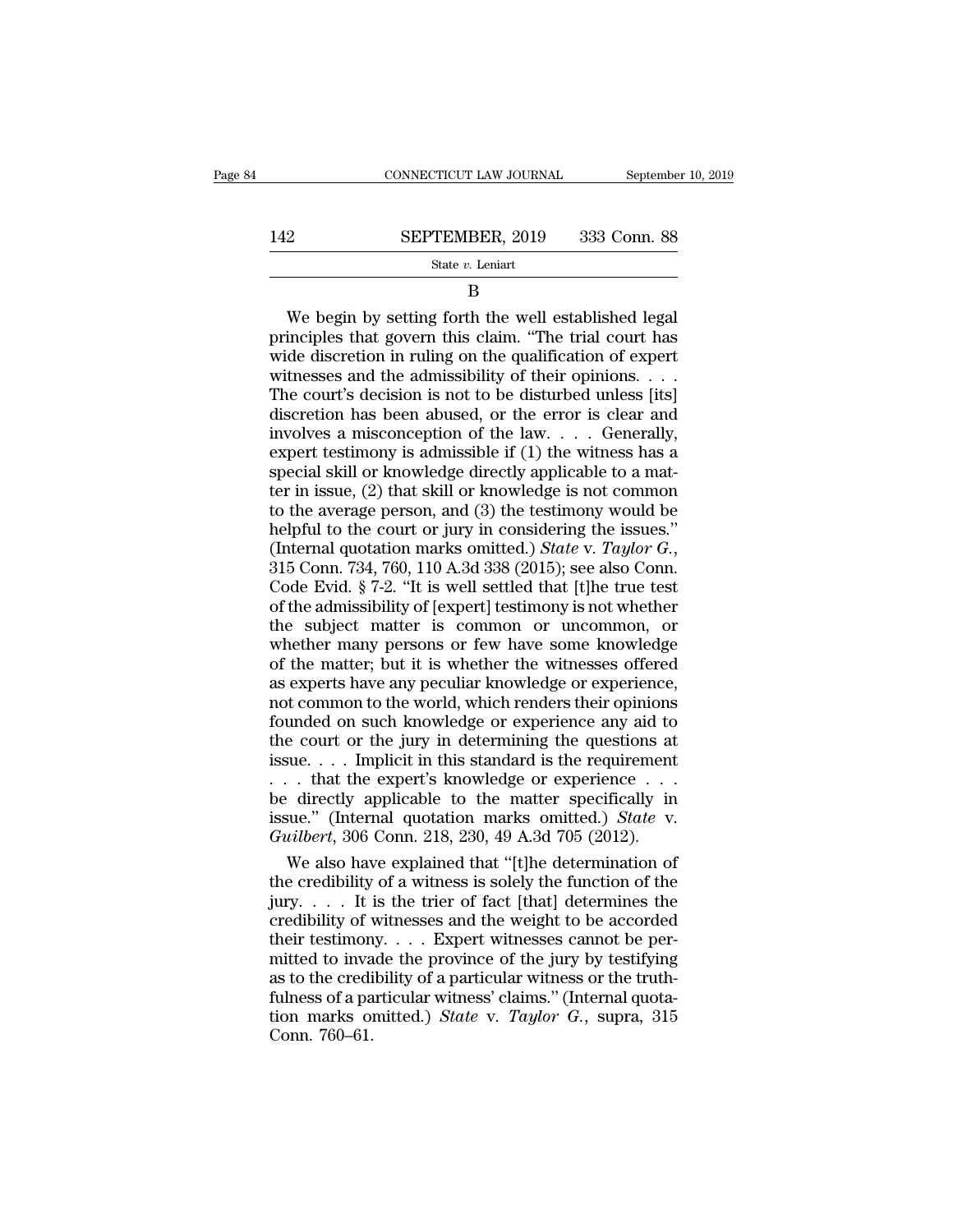| er 10, 2019  | CONNECTICUT LAW JOURNAL | Page 85 |
|--------------|-------------------------|---------|
| 333 Conn. 88 | SEPTEMBER, 2019         | 143     |
|              | State $v$ . Leniart     |         |

C<sub>c</sub>

 $\begin{array}{r} \text{3 Conn. 88} \quad \text{SEPTEMBER, 2019} \quad \text{143} \ \text{State } v. \text{ Leniart} \ \text{C} \ \text{As previously noted, the trial court precluded Nata-fff's testimony on several different grounds. We agree that the An}{\mathcal{O}} \end{array}$ 333 Conn. 88 SEPTEMBER, 2019 143<br>
State v. Leniart<br>
C<br>
As previously noted, the trial court precluded Nata-<br>
poff's testimony on several different grounds. We agree<br>
with the Appellate Court that the trial court incorrect 333 Conn. 88 SEPTEMBER, 2019 143<br>
State v. Leniart<br>
C<br>
As previously noted, the trial court precluded Nata-<br>
poff's testimony on several different grounds. We agree<br>
with the Appellate Court that the trial court incorrect State v. Leniart<br>
C<br>
As previously noted, the trial court precluded Nata-<br>
poff's testimony on several different grounds. We agree<br>
with the Appellate Court that the trial court incorrectly<br>
concluded that Natapoff's test C<br>
As previously noted, the trial court precluded Nata-<br>
poff's testimony on several different grounds. We agree<br>
with the Appellate Court that the trial court incorrectly<br>
concluded that Natapoff's testimony would have<br>
i As previously noted, the trial court precluded Nata-<br>poff's testimony on several different grounds. We agree<br>with the Appellate Court that the trial court incorrectly<br>concluded that Natapoff's testimony would have<br>invaded poff's testimony on several different grounds. We agree<br>with the Appellate Court that the trial court incorrectly<br>concluded that Natapoff's testimony would have<br>invaded the exclusive province of the jury by assessing<br>the c with the Appellate Court that the trial court incorrectly<br>concluded that Natapoff's testimony would have<br>invaded the exclusive province of the jury by assessing<br>the credibility of the state's witnesses. *State* v. *Leniart* concluded that Natapoff's testine<br>invaded the exclusive province of t<br>the credibility of the state's witness<br>supra, 166 Conn. App. 224. We do<br>that the trial court abused its discre<br>that that Natapoff's testimony was<br>ken of pra, 166 Conn. App. 224. We do not agree, however,<br>at the trial court abused its discretion in concluding<br>at that Natapoff's testimony was largely within the<br>n of the jurors. Id., 227–28.<br>1<br>We have had a number of opportun

1

that the trial court abused its discretion in concluding<br>that that Natapoff's testimony was largely within the<br>ken of the jurors. Id., 227–28.<br>1<br>We have had a number of opportunities to consider<br>whether the admission of ex that that Natapoff's testimony was largely within the<br>ken of the jurors. Id., 227–28.<br> $1$ <br>We have had a number of opportunities to consider<br>whether the admission of expert testimony as to the<br>credibility and tendencies of ken of the jurors. Id., 227–28.<br>
1<br>
We have had a number of opportunities to consider<br>
whether the admission of expert testimony as to the<br>
credibility and tendencies of a certain class of witnesses<br>
would improperly usur <sup>1</sup><br>
We have had a number of opportunities to consider<br>
whether the admission of expert testimony as to the<br>
credibility and tendencies of a certain class of witnesses<br>
would improperly usurp the role of the jury. See, e.g We have had a number of opportunities to consider<br>whether the admission of expert testimony as to the<br>credibility and tendencies of a certain class of witnesses<br>would improperly usurp the role of the jury. See, e.g.,<br>*Stat* We have had a number of opportunities to consider<br>whether the admission of expert testimony as to the<br>credibility and tendencies of a certain class of witnesses<br>would improperly usurp the role of the jury. See, e.g.,<br>*Stat* whether the admission of expert testimony as to the<br>credibility and tendencies of a certain class of witnesses<br>would improperly usurp the role of the jury. See, e.g.,<br>*State* v. *Taylor G.*, supra, 315 Conn. 734 (minor vic credibility and tendencies of a certain class of witnesses<br>would improperly usurp the role of the jury. See, e.g.,<br>State v. Taylor G., supra, 315 Conn. 734 (minor victims<br>of sexual abuse); State v. Favoccia, 306 Conn. 770, would improperly usurp the role of the jury. See, e.g.,<br> *State* v. *Taylor G.*, supra, 315 Conn. 734 (minor victims<br>
of sexual abuse); *State* v. *Favoccia*, 306 Conn. 770, 51<br>
A.3d 1002 (2012) (same); *State* v. *Guilber* State v. Taylor G., supra, 315 Conn. 734 (minor victims<br>of sexual abuse); State v. Favoccia, 306 Conn. 770, 51<br>A.3d 1002 (2012) (same); State v. Guilbert, supra, 306<br>Conn. 218 (eyewitnesses to crime); State v. Ali, 233<br>Con of sexual abuse); *State v. Favoccia*, 306 Conn. 770, 51<br>A.3d 1002 (2012) (same); *State v. Guilbert*, supra, 306<br>Conn. 218 (eyewitnesses to crime); *State v. Ali*, 233<br>Conn. 403, 660 A.2d 337 (1995) (female victims of sex A.3d 1002 (2012) (same); *State* v. *Guilbert*, supra, 306<br>Conn. 218 (eyewitnesses to crime); *State* v. *Ali*, 233<br>Conn. 403, 660 A.2d 337 (1995) (female victims of sexual<br>assault); *State* v. *Borrelli*, 227 Conn. 153, 6 Conn. 218 (eyewitnesses to crime); *State* v. *Ali*, 233<br>Conn. 403, 660 A.2d 337 (1995) (female victims of sexual<br>assault); *State* v. *Borrelli*, 227 Conn. 153, 629 A.2d 1105<br>(1993) (battered women syndrome). In those cas Conn. 403, 660 A.2d 337 (1995) (female victims of sexual<br>assault); *State* v. *Borrelli*, 227 Conn. 153, 629 A.2d 1105<br>(1993) (battered women syndrome). In those cases, we<br>have drawn a critical distinction between expert t assault); *State* v. *Borrelli*, 227 Conn. 153, 629 A.2d 1105 (1993) (battered women syndrome). In those cases, we have drawn a critical distinction between expert testimony that merely explains the behaviors or underlying (1993) (battered women syndrome). In those cases, we<br>have drawn a critical distinction between expert testi-<br>mony that merely explains the behaviors or underlying<br>neuropsychology typical of the class of witnesses at<br>issue, have drawn a critical distinction between expert testimony that merely explains the behaviors or underlying<br>neuropsychology typical of the class of witnesses at<br>issue, and testimony that applies that knowledge so as<br>to pas mony that merely explains the behaviors or underlying<br>neuropsychology typical of the class of witnesses at<br>issue, and testimony that applies that knowledge so as<br>to pass judgment—directly or indirectly—on the verac-<br>ity of neuropsychology typical of the class of witnesses at issue, and testimony that applies that knowledge so as to pass judgment—directly or indirectly—on the veracity of particular witnesses. We consistently have held that, a issue, and testimony that applies that knowledge so as<br>to pass judgment—directly or indirectly—on the verac-<br>ity of particular witnesses. We consistently have held<br>that, although the former type of testimony is admissi-<br>bl to pass judgment—directly or indirectly—on the veracity of particular witnesses. We consistently have held that, although the former type of testimony is admissible if the trial court concludes that it otherwise satisfies ity of particular witnesses. We consistently have held<br>that, although the former type of testimony is admissi-<br>ble if the trial court concludes that it otherwise satisfies<br>the standards for expert testimony; see part III that, although the former type of testimony is admissible if the trial court concludes that it otherwise satisfies<br>the standards for expert testimony; see part III B of<br>this opinion; testimony that speaks to the credibilit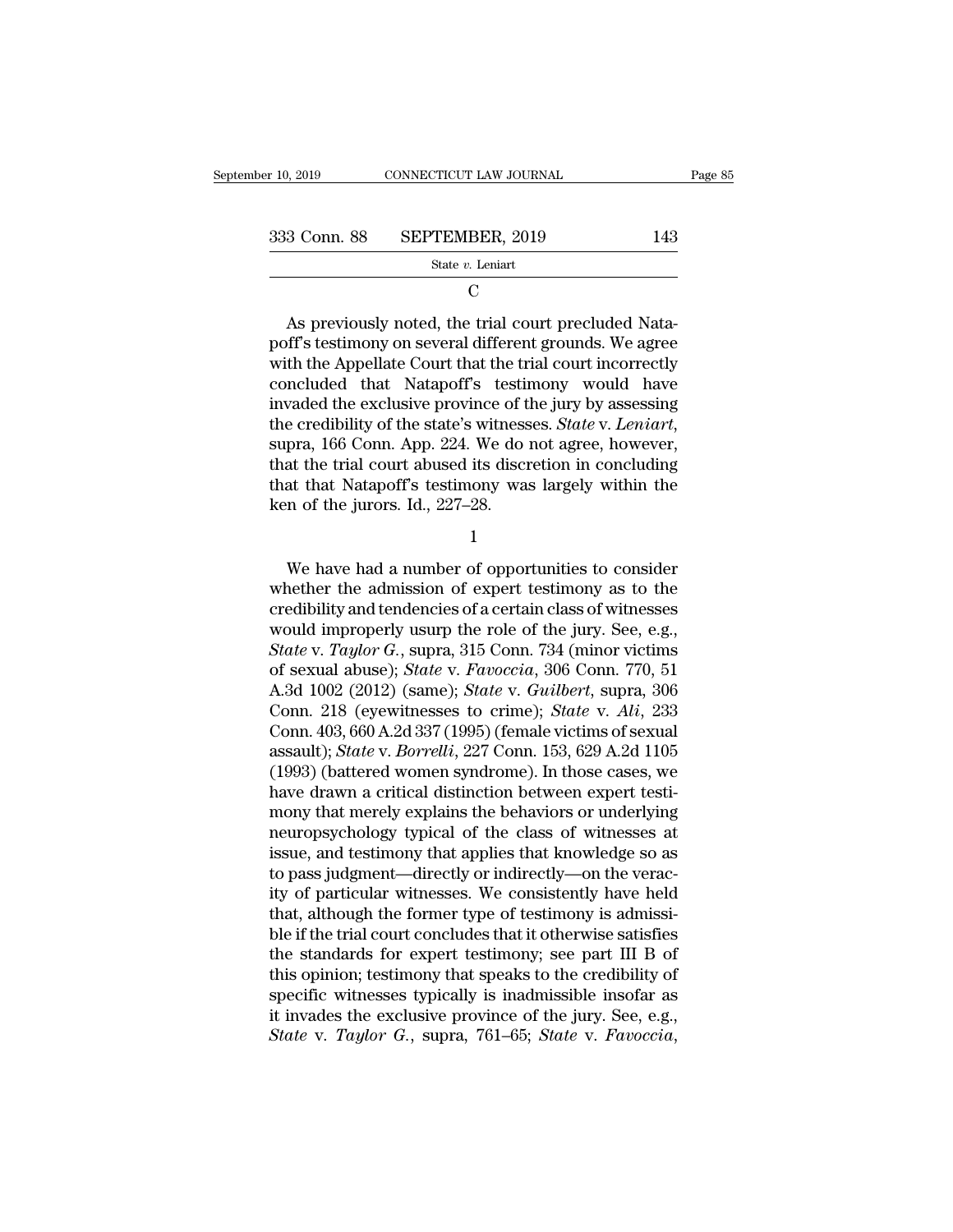# CONNECTICUT LAW JOURNAL September 10, 2019<br>144 SEPTEMBER, 2019 333 Conn. 88<br>144 SEPTEMBER, 2019 333 Conn. 88

### State *v.* Leniart

supra, 787–90; *State* v. *Ali*, supra, 432–33; *State* v. *Bor-*<br>
supra, 787–90; *State* v. *Ali*, supra, 432–33; *State* v. *Bor-*<br> *Supra, 173–74; <i>State* v. *Spigarolo*, 210 Conn. 359, 378–70–556, A 24, 112, cort, dopi **relation 144**<br> **FEPTEMBER**, 2019 333 Conn. 88<br> *state v. Leniart***<br>
supra, 787–90;** *State* **v.** *Ali***, supra, 432–33;** *State* **v.** *Bor-***<br>** *relli***, supra, 173–74;** *State* **v.** *Spigarolo***, 210 Conn. 359,<br>
378–79, 556 A.2d 112,** SEPTEMBER, 2019 333 Conn. 88<br>
State v. Leniart<br>
supra, 787–90; *State* v. *Ali*, supra, 432–33; *State* v. *Bor-*<br>
relli, supra, 173–74; *State* v. *Spigarolo*, 210 Conn. 359,<br>
378–79, 556 A.2d 112, cert. denied, 493 U.S. 144 SEPTEMBER, 2019 333 Conn. 88<br>
State v. Leniart<br>
Supra, 787–90; *State v. Ali*, supra, 432–33; *State v. Bor-*<br> *relli*, supra, 173–74; *State v. Spigarolo*, 210 Conn. 359,<br>
378–79, 556 A.2d 112, cert. denied, 493 U.S. SER FERIEFRI, 2020 000 001.1 2020<br>
State v. Leniart<br>
supra, 787–90; State v. Ali, supra, 432–33; State v. Bor-<br>
relli, supra, 173–74; State v. Spigarolo, 210 Conn. 359,<br>
378–79, 556 A.2d 112, cert. denied, 493 U.S. 933, 1 state v. Lemart<br>
supra, 787–90; *State* v. *Ali*, supra, 432–33; *State* v. *Bor-*<br>
relli, supra, 173–74; *State* v. *Spigarolo*, 210 Conn. 359,<br>
378–79, 556 A.2d 112, cert. denied, 493 U.S. 933, 110 S.<br>
Ct. 322, 107 L. Ed supra, 787–90; *State* v. Ali, supra, 432–33; *State* v. Bor-<br>relli, supra, 173–74; *State* v. *Spigarolo*, 210 Conn. 359,<br>378–79, 556 A.2d 112, cert. denied, 493 U.S. 933, 110 S.<br>Ct. 322, 107 L. Ed. 2d 312 (1989). Accordi relli, supra, 173–74; *State* v.<br>378–79, 556 A.2d 112, cert. d<br>Ct. 322, 107 L. Ed. 2d 312 (19<br>the jury is free to apply an  $\epsilon$ <br>about a class of witnesses to<br>testify in a particular case, a<br>those dots for the jury.<br>In the  $S-19$ ,  $350$  A.2d 112, cert. defiled,  $495$  O.S.  $355$ , 110 S.<br>  $322$ , 107 L. Ed. 2d 312 (1989). Accordingly, although<br>
e jury is free to apply an expert's generic testimony<br>
out a class of witnesses to the specific witn Et. 522, 107 E. Ed. 2d 512 (1969). Accordingly, althought<br>the jury is free to apply an expert's generic testimony<br>about a class of witnesses to the specific witnesses who<br>testify in a particular case, an expert may not con

the jury is free to apply an expert's generic testimoly<br>about a class of witnesses to the specific witnesses who<br>testify in a particular case, an expert may not connect<br>those dots for the jury.<br>In the present case, Natapof about a class of whitesses to the specific whitesses who<br>testify in a particular case, an expert may not connect<br>those dots for the jury.<br>In the present case, Natapoff intended to testify only<br>with respect to the general c testify in a particular case, all expert may not connect<br>those dots for the jury.<br>In the present case, Natapoff intended to testify only<br>with respect to the general characteristics of the mar-<br>ketplace for criminal informa In the present case, Natapoff intended to testify only<br>with respect to the general characteristics of the mar-<br>ketplace for criminal informant testimony and the aca-<br>demic research indicating that unreliable informant<br>test In the present case, Natapoff intended to testify only<br>with respect to the general characteristics of the mar-<br>ketplace for criminal informant testimony and the aca-<br>demic research indicating that unreliable informant<br>test with respect to the general characteristics of the market<br>place for criminal informant testimony and the academic research indicating that unreliable informant<br>testimony contributes to many wrongful convictions.<br>During arg ketplace for criminal informant testimony and the academic research indicating that unreliable informant testimony contributes to many wrongful convictions.<br>During argument on the state's motion, defense counsel represente demic research indicating that unreliable informant<br>testimony contributes to many wrongful convictions.<br>During argument on the state's motion, defense counsel<br>represented to the trial court that Natapoff had no<br>knowledge a testimony contributes to many wrongful convictions.<br>During argument on the state's motion, defense counsel<br>represented to the trial court that Natapoff had no<br>knowledge about this particular case and that she was<br>not famil During argument on the state's motion, defense counsel<br>represented to the trial court that Natapoff had no<br>knowledge about this particular case and that she was<br>not familiar with, and did not intend to comment on,<br>the test represented to the trial court that Natapoff had no<br>knowledge about this particular case and that she was<br>not familiar with, and did not intend to comment on,<br>the testimony of any of the state's witnesses. Expert<br>testimon knowledge about this particular case and that she was<br>not familiar with, and did not intend to comment on,<br>the testimony of any of the state's witnesses. Expert<br>testimony about the behavior of jailhouse informants<br>as a cl not familiar with, and did not intend to comment on,<br>the testimony of any of the state's witnesses. Expert<br>testimony about the behavior of jailhouse informants<br>as a class is not per se inadmissible.<sup>31</sup> For this reason,<br>we Exercity concluded that Natapoff's testimony would<br>
exercity concluded that Natapoff's testimony would<br>
we invaded the province of the jury. State v. Leniart,<br>
pra, 166 Conn. App. 222–24.<br>
2<br>
We next consider whether the t

2

incorrectly concluded that Natapoff's testimony would<br>have invaded the province of the jury. *State* v. *Leniart*,<br>supra, 166 Conn. App. 222–24.<br>2<br>We next consider whether the trial court abused its<br>discretion when it dete have invaded the province of the jury. *State v. Leniart*,<br>supra, 166 Conn. App. 222–24.<br>2<br>We next consider whether the trial court abused its<br>discretion when it determined that Natapoff's primary<br>conclusions were not of a supra, 166 Conn. App. 222–24.<br>
2<br>
We next consider whether the trial court abused its<br>
discretion when it determined that Natapoff's primary<br>
conclusions were not of assistance to the jury. We have<br>
explained that expert <sup>2</sup><br>We next consider whether the trial court abused its<br>discretion when it determined that Natapoff's primary<br>conclusions were not of assistance to the jury. We have<br>explained that expert testimony is required only when<br>a We next consider whether the trial court abused its<br>discretion when it determined that Natapoff's primary<br>conclusions were not of assistance to the jury. We have<br>explained that expert testimony is required only when<br>a dis be splained that expert testimony is required only when disputed matter is "*manifestly* beyond the ken of the verage trier of fact, be it judge or jury." (Emphasis  $\frac{31}{21}$  Although we conclude in part III C 2 of this explained that expert testimony is required only when<br>a disputed matter is "*manifestly* beyond the ken of the<br>average trier of fact, be it judge or jury." (Emphasis<br> $\frac{1}{31}$  Although we conclude in part III C 2 of this

a disputed matter is "*manifestly* beyond the ken of the average trier of fact, be it judge or jury." (Emphasis  $\frac{1}{\sqrt{2}}$  Although we conclude in part III C 2 of this opinion that, to the extent that Natapoff's testimo average trier of fact, be it judge or jury." (Emphasis  $\frac{1}{31}$  Although we conclude in part III C 2 of this opinion that, to the extent that Natapoff's testimony was directly applicable to the present case, it was not average then of fact, be it judge of jury. (Emphasis and although we conclude in part III C 2 of this opinion that, to the extent that Natapoff's testimony was directly applicable to the present case, it was not beyond th cumstances.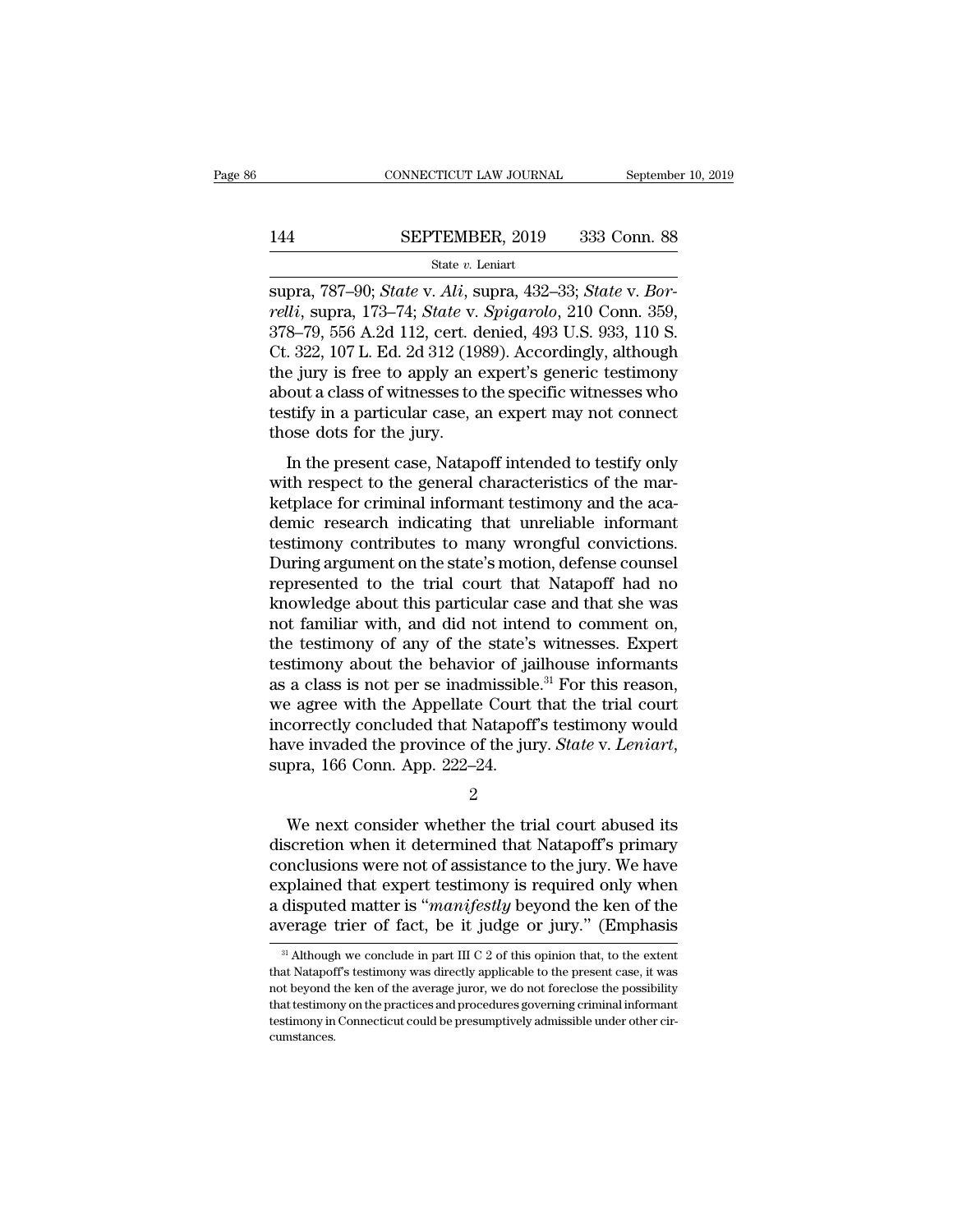r 10, 2019 CONNECTICUT LAW JOURNAL Page 87<br>
333 Conn. 88 SEPTEMBER, 2019 145<br>
<sup>345</sup> State *v*. *McClary*, 207 Conn. 233, 245, 541 A.2d<br>
96 (1988). At the other extreme, "[w]hen inferences or 333 Conn. 88 SEPTEMBER, 2019 145<br>
state v. Leniart<br>
added.) State v. McClary, 207 Conn. 233, 245, 541 A.2d<br>
96 (1988). At the other extreme, "[w]hen inferences or<br>
conclusions are so obvious that they could be as easily<br> 333 Conn. 88 SEPTEMBER, 2019 145<br>
State v. Leniart<br>
added.) *State* v. *McClary*, 207 Conn. 233, 245, 541 A.2d<br>
96 (1988). At the other extreme, "[w]hen inferences or<br>
conclusions are so obvious that they could be as easi 333 Conn. 88 SEPTEMBER, 2019 145<br>
state v. Leniart<br>
added.) *State* v. *McClary*, 207 Conn. 233, 245, 541 A.2d<br>
96 (1988). At the other extreme, "[w]hen inferences or<br>
conclusions are so obvious that they could be as easi State v. Leniart<br>
State v. Leniart<br>
added.) State v. McClary, 207 Conn. 233, 245, 541 A.2d<br>
96 (1988). At the other extreme, "[w]hen inferences or<br>
conclusions are so obvious that they could be as easily<br>
drawn by the jur state v. Leniart<br>added.) *State* v. *McClary*, 207 Conn. 233, 245, 541 A.2d<br>96 (1988). At the other extreme, "[w]hen inferences or<br>conclusions are so obvious that they could be as easily<br>drawn by the jury as the expert fro added.) *State* v. *McClary*, 207 Conn. 233, 245, 541 A.2d<br>96 (1988). At the other extreme, "[w]hen inferences or<br>conclusions are so obvious that they could be as easily<br>drawn by the jury as the expert from the evidence,<br>e 96 (1988). At the other extreme, "[w]hen inferences or<br>conclusions are so obvious that they could be as easily<br>drawn by the jury as the expert from the evidence,<br>expert testimony regarding such inferences is inadmis-<br>sibl conclusions are so obvious that they could be as easily<br>drawn by the jury as the expert from the evidence,<br>expert testimony regarding such inferences is inadmis-<br>sible." *State* v. *Iban C.*, 275 Conn. 624, 639, 881 A.2d drawn by the jury as the expert from the evidence,<br>expert testimony regarding such inferences is inadmis-<br>sible." *State* v. *Iban C.*, 275 Conn. 624, 639, 881 A.2d 1005<br>(2005). It also is well established that expert test expert testimony regarding such inferences is inadmis-<br>sible." *State* v. *Iban C*., 275 Conn. 624, 639, 881 A.2d 1005<br>(2005). It also is well established that expert testimony<br>should be admitted only when the expert's kno sible." *State* v. *Iban C.*, 275 Conn. 6 (2005). It also is well established the should be admitted only when the or experience is directly applicable cally at issue. *Sullivan* v. *Metro-Noroad Co.*, 292 Conn. 150, 159, boother also is wen established that expert testimony<br>ould be admitted only when the expert's knowledge<br>experience is directly applicable to a matter specifi-<br>lly at issue. Sullivan v. Metro-North Commuter Rail-<br>ad Co., 29 should be all interesting when the expert's knowledge<br>or experience is directly applicable to a matter specifi-<br>cally at issue. Sullivan v. Metro-North Commuter Rail-<br>road Co., 292 Conn. 150, 159, 971 A.2d 676 (2009); see<br>

of experience is unectly applicable to a matter specifically at issue. Sullivan v. Metro-North Commuter Railroad Co., 292 Conn. 150, 159, 971 A.2d 676 (2009); see also Conn. Code Evid. § 7-2.<br>We are not aware of any studie cany at issue. *Suttivan v. Metro-North Commuter Rational Co.*, 292 Conn. 150, 159, 971 A.2d 676 (2009); see also Conn. Code Evid. § 7-2.<br>We are not aware of any studies supporting Natapoff's testimony that the typical jur Fold Co., 252 Colli. 150, 155, 371 A.2d 070 (2005), see<br>also Conn. Code Evid. § 7-2.<br>We are not aware of any studies supporting Natapoff's<br>testimony that the typical juror may not be familiar<br>with the full scope of the ma We are not aware of any studies supporting Natapoff's<br>testimony that the typical juror may not be familiar<br>with the full scope of the marketplace for jailhouse<br>informant testimony, the specific means by which<br>inmates can We are not aware of any studies supporting Natapoff's<br>testimony that the typical juror may not be familiar<br>with the full scope of the marketplace for jailhouse<br>informant testimony, the specific means by which<br>inmates can f testimony that the typical juror may not be familiar<br>with the full scope of the marketplace for jailhouse<br>informant testimony, the specific means by which<br>inmates can fabricate believable incriminating stories,<br>the panoply with the full scope of the marketplace for jailhouse<br>informant testimony, the specific means by which<br>inmates can fabricate believable incriminating stories,<br>the panoply of incentives that the state is able to offer<br>in exc informant testimony, the specific means by which<br>inmates can fabricate believable incriminating stories,<br>the panoply of incentives that the state is able to offer<br>in exchange for such testimony, and the lack of any<br>meaning inmates can fabricate believable incriminating stories,<br>the panoply of incentives that the state is able to offer<br>in exchange for such testimony, and the lack of any<br>meaningful deterrent for an inmate who is willing to<br>com the panoply of incentives that the state is able to offer<br>in exchange for such testimony, and the lack of any<br>meaningful deterrent for an inmate who is willing to<br>commit perjury. However, even if we were to assume,<br>for the in exchange for such testimony, and the lack of any<br>meaningful deterrent for an inmate who is willing to<br>commit perjury. However, even if we were to assume,<br>for the sake of argument, that Natapoff is correct that<br>the typic meaningful deterrent for an inmate who is willing to<br>commit perjury. However, even if we were to assume,<br>for the sake of argument, that Natapoff is correct that<br>the typical juror is not aware of the full spectrum of<br>risks commit perjury. Ho<br>for the sake of argu<br>the typical juror is<br>risks that attend to<br>would conclude for<br>the trial court did no<br>her testimony.<br>First, the trial cou First, the trial court was free to credit Natapoff's own<br>stimular etrapical juror is not aware of the full spectrum of<br>sks that attend to the use of jailhouse informants, we<br>puld conclude for the following three reasons th the typical juror is not aware of the full spectrum of<br>risks that attend to the use of jailhouse informants, we<br>would conclude for the following three reasons that<br>the trial court did not abuse its discretion in precluding

risks that attend to the use of Jamfouse informants, we<br>would conclude for the following three reasons that<br>the trial court did not abuse its discretion in precluding<br>her testimony.<br>First, the trial court was free to credi would conclude for the following three reasons that<br>the trial court did not abuse its discretion in precluding<br>her testimony.<br>First, the trial court was free to credit Natapoff's own<br>testimony that, although jurors may not the that court durinot abuse its uiscretion in preciding<br>her testimony.<br>First, the trial court was free to credit Natapoff's own<br>testimony that, although jurors may not be familiar with<br>all of the nuances of the academic r First, the trial court was free to credit Natapoff's own<br>testimony that, although jurors may not be familiar with<br>all of the nuances of the academic research in this field,<br>the fundamental concerns regarding the reliabilit First, the trial court was free to credit Natapoff's own<br>testimony that, although jurors may not be familiar with<br>all of the nuances of the academic research in this field,<br>the fundamental concerns regarding the reliabilit testimony that, although jurors may not be familiar with<br>all of the nuances of the academic research in this field,<br>the fundamental concerns regarding the reliability of<br>criminal informant testimony have been exposed by th all of the nuances of the academic research in this field,<br>the fundamental concerns regarding the reliability of<br>criminal informant testimony have been exposed by the<br>media and are well understood outside of the jailhouse. the fundamental concerns regarding the reliability of<br>criminal informant testimony have been exposed by the<br>media and are well understood outside of the jailhouse.<br>Natapoff's testimony in this regard is consistent with<br>our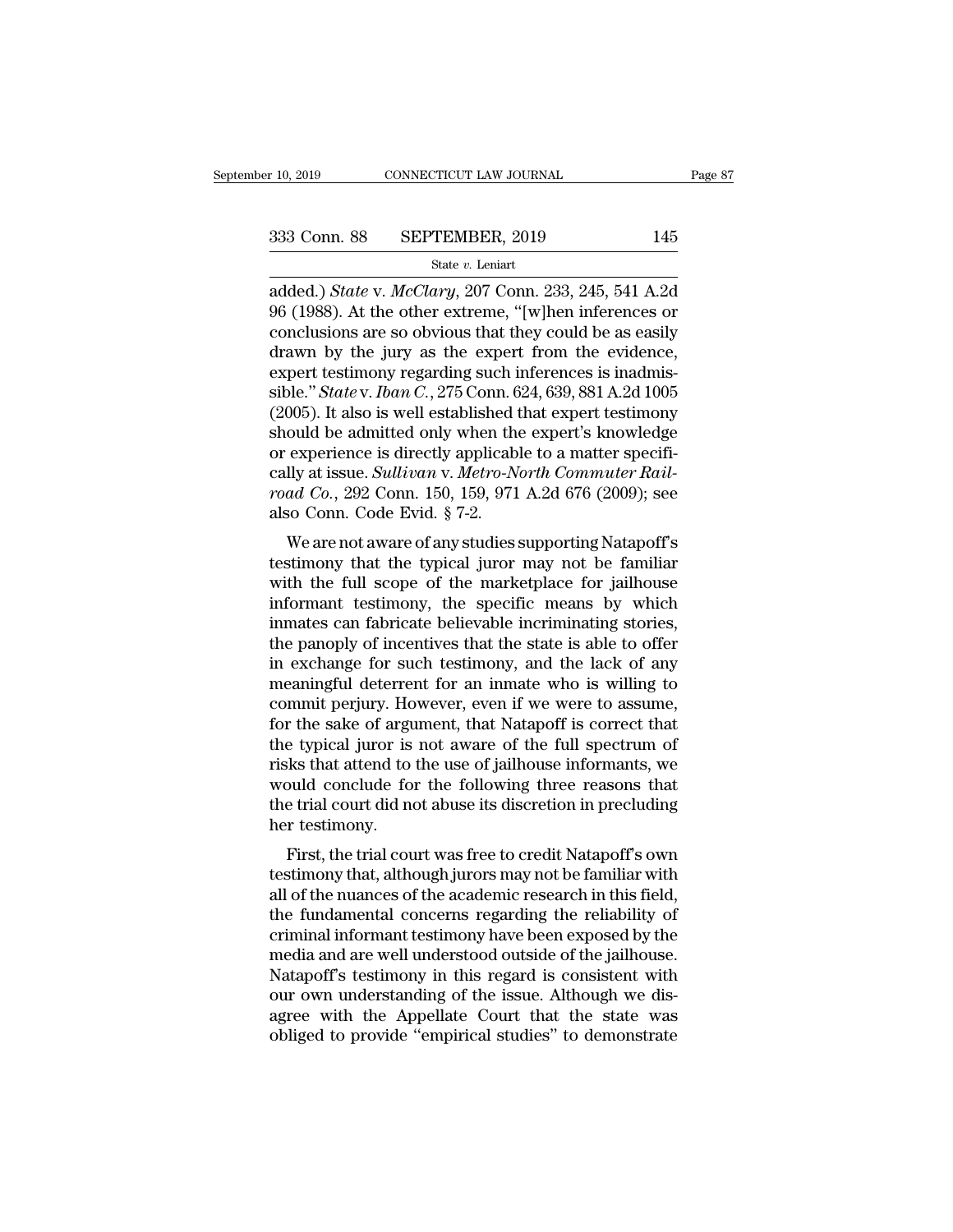# $\begin{tabular}{lll} \multicolumn{2}{l} \multicolumn{2}{l}{{\small\bf CONNECTICUT LAW JOURNAL}} & \multicolumn{2}{l}{September 10, 2019} \\\\ \hline 146 & \multicolumn{2}{l}{\bf SEPTEMBER, 2019} & 333 & \multicolumn{2}{l}{\bf Conn. 88} \\\\ \hline & \multicolumn{2}{l}{\bf State}\ v. \ Leniart & \multicolumn{2}{l}{\bf$

### State *v.* Leniart

CONNECTICUT LAW JOURNAL September 10, 2019<br>
SEPTEMBER, 2019 333 Conn. 88<br>
State v. Leniart<br>
That Natapoff's opinions are within the knowledge of<br>
the average layperson; *State v. Leniart*, supra, 166<br>
Conn. App. 224: we ob SEPTEMBER, 2019 333 Conn. 88<br>
State *v*. Leniart<br>
that Natapoff's opinions are within the knowledge of<br>
the average layperson; *State* v. *Leniart*, supra, 166<br>
Conn. App. 224; we observe that the potential abuses<br>
associa 146 SEPTEMBER, 2019 333 Conn. 88<br>
State v. Leniart<br>
that Natapoff's opinions are within the knowledge of<br>
the average layperson; *State v. Leniart*, supra, 166<br>
Conn. App. 224; we observe that the potential abuses<br>
associ 146 SEPTEMBER, 2019 333 Conn. 88<br>
state v. Leniart<br>
that Natapoff's opinions are within the knowledge of<br>
the average layperson; *State* v. *Leniart*, supra, 166<br>
Conn. App. 224; we observe that the potential abuses<br>
asso Been explored by investigative increasing that Natapoff's opinions are within the knowledge of the average layperson; *State v. Leniart*, supra, 166 Conn. App. 224; we observe that the potential abuses associated with jai state v. Lemart<br>that Natapoff's opinions are within the knowledge of<br>the average layperson; *State* v. Leniart, supra, 166<br>Conn. App. 224; we observe that the potential abuses<br>associated with jailhouse informant testimony E average layperson; *State v. Leniart*, supra, 166<br>
sociated with jailhouse informant testimony have<br>
en explored by investigative journalists and are gen-<br>
ally engrained throughout the popular culture.<sup>32</sup><br>
Indeed, one change my person, state at Estatian, Experimential abuses<br>
conn. App. 224; we observe that the potential abuses<br>
associated with jailhouse informant testimony have<br>
been explored by investigative journalists and are gen-<br>

come ripp. 221, we observe that the potential assessor associated with jailhouse informant testimony have<br>been explored by investigative journalists and are generally engrained throughout the popular culture.<sup>32</sup><br>Indeed, designated with jainbase morniant testantory rave<br>been explored by investigative journalists and are gen-<br>erally engrained throughout the popular culture.<sup>32</sup><br>Indeed, one federal court facing a similar question<br>recently ci Example of the problem. <sup>2017</sup> and the popular culture.<sup>32</sup><br>
Indeed, one federal court facing a similar question<br>
recently cited to the Appellate Court's decision in this<br>
case, finding it unpersuasive for precisely this r Indeed, one federal court facing a similar question<br>recently cited to the Appellate Court's decision in this<br>case, finding it unpersuasive for precisely this reason.<br>See *United States v. Noze*, 255 F. Supp. 3d 352, 354 (D Indeed, one federal court facing a similar question<br>recently cited to the Appellate Court's decision in this<br>case, finding it unpersuasive for precisely this reason.<br>See *United States v. Noze*, 255 F. Supp. 3d 352, 354 ( recently cited to the Appellate Court's decision in this<br>case, finding it unpersuasive for precisely this reason.<br>See *United States v. Noze*, 255 F. Supp. 3d 352, 354 (D.<br>Conn. 2017), aff'd sub nom. *United States v. Dugu* case, finding it unpersuasive for precisely this reason.<br>See *United States v. Noze*, 255 F. Supp. 3d 352, 354 (D.<br>Conn. 2017), aff'd sub nom. *United States v. Dugue*, 763<br>Fed. Appx. 93 (2d Cir. 2019). In that case, the d See *United States v. Noze*, 255 F. Supp. 3d 352, 354 (D.<br>Conn. 2017), aff'd sub nom. *United States v. Dugue*, 763<br>Fed. Appx. 93 (2d Cir. 2019). In that case, the defendants<br>proposed to call an expert who, like Natapoff, Conn. 2017), aff'd sub nom. *United States v. Dugue*, 763<br>Fed. Appx. 93 (2d Cir. 2019). In that case, the defendants<br>proposed to call an expert who, like Natapoff, would<br>have testified as to the questionable credibility of Fed. Appx. 93 (2d Cir. 2019). In that case, the defendants<br>proposed to call an expert who, like Natapoff, would<br>have testified as to the questionable credibility of coop-<br>erating witnesses. Id., 353. Judge Jeffrey A. Meyer proposed to call an expert who, like Natapoff, would<br>have testified as to the questionable credibility of coop-<br>erating witnesses. Id., 353. Judge Jeffrey A. Meyer<br>explained that he was unpersuaded by the Appellate<br>Court's have testified as to the questionable credibility of cooperating witnesses. Id., 353. Judge Jeffrey A. Meyer explained that he was unpersuaded by the Appellate Court's reasoning because, among other things, "I think juries erating witnesses. Id., 353. Judge Jeffrey A. Meyer<br>explained that he was unpersuaded by the Appellate<br>Court's reasoning because, among other things, "I think<br>juries already understand that jails are miserable places.<br>Juri explained that he was unpersuaded by the Appellate<br>Court's reasoning because, among other things, "I think<br>juries already understand that jails are miserable places.<br>Juries understand that cooperating witnesses have com-<br>m Court's reasoning because, among other things, "I think<br>juries already understand that jails are miserable places.<br>Juries understand that cooperating witnesses have com-<br>mitted crimes and have powerful motives to say what juries already understand that jails are miserable places.<br>Juries understand that cooperating witnesses have committed crimes and have powerful motives to say what<br>they can to stay out of or to be released from jail. I am<br> Juries understand that cooperating witnesses have committed crimes and have powerful motives to say what<br>they can to stay out of or to be released from jail. I am<br>not convinced that juries need a law professor to teach<br>the mitted crimes and have powerful motives to say what<br>they can to stay out of or to be released from jail. I am<br>not convinced that juries need a law professor to teach<br>them more about the 'true culture of jails.' " Id., 354; them more about the 'true culture of jails.' " Id., 354;<br>see also *State* v. *Woods*, Docket No. C-130413 (LHH),<br>2014 WL 4437733, \*7 (Ohio App. September 10, 2014)<br>(testimony was not beyond knowledge of jury), appeal<br> $\frac{$ See also *State* v. *Woods*, Docket No. C-130413 (LHH), 2014 WL 4437733, \*7 (Ohio App. September 10, 2014) (testimony was not beyond knowledge of jury), appeal  $\frac{1}{2}$  See, e.g., N. Yarris, The Fear of 13 (Arrow Books 20

<sup>2014</sup> WL 4437733, \*7 (Ohio App. September 10, 2014)<br>(testimony was not beyond knowledge of jury), appeal<br> $\frac{1}{\sqrt{2}}$  See, e.g., N. Yarris, The Fear of 13 (Arrow Books 2017) c.4; 60 Minutes:<br>Informant Says He Was Planted in (testimony was not beyond knowledge of jury), appeal<br>
<sup>32</sup> See, e.g., N. Yarris, The Fear of 13 (Arrow Books 2017) c.4; 60 Minutes:<br>
Informant Says He Was Planted in Orange County Jail To Snitch (CBS tele-<br>
vision broadcas  $^{28}$  See, e.g., N. Yarris, The Fear of 13 (Arrow Books 2017) c.4; 60 Minutes:<br>Informant Says He Was Planted in Orange County Jail To Snitch (CBS tele-<br>vision broadcast May 21, 2017), available at https://www.cbsnews.com <sup>32</sup> See, e.g., N. Yarris, The Fear of 13 (Arrow Books 2017) c.4; 60 Minutes:<br>Informant Says He Was Planted in Orange County Jail To Snitch (CBS tele-<br>vision broadcast May 21, 2017), available at https://www.cbsnews.com/n Informant Says He Was Planted in Orange County Jail To Snitch (CBS tele-<br>vision broadcast May 21, 2017), available at https://www.cbsnews.com/news/<br>informant-says-he-was-planted-in-orange-county-jail-to-snitch (last visite vision broadcast May 21, 2017), available at https://www.cbsnews.com/news/<br>informant-says-he-was-planted-in-orange-county-jail-to-snitch (last visited Sep-<br>tember 4, 2019); Frontline: Snitch, How Informants Have Become a K informant-says-he-was-planted-in-orange-county-jail-to-snitch (last visited September 4, 2019); Frontline: Snitch, How Informants Have Become a Key Part of Prosecutorial Strategy in the Drug War (PBS television broadcast J tember 4, 2019); Frontline: Snitch, How Informants Have Become a Key Part<br>of Prosecutorial Strategy in the Drug War (PBS television broadcast January<br>12, 1999), available at https://www.pbs.org/wgbh/pages/frontline/shows/s of Prosecutorial Strategy in the Drug War (PBS television broadcast January 12, 1999), available at https://www.pbs.org/wgbh/pages/frontline/shows/snitch/ etc/script.html (last visited September 4, 2019); G. Cothran, "Tri 12, 1999), available at https://www.pbs.org/wgbh/pages/frontline/shows/snitch/ etc/script.html (last visited September 4, 2019); G. Cothran, "Trial by Liar," SF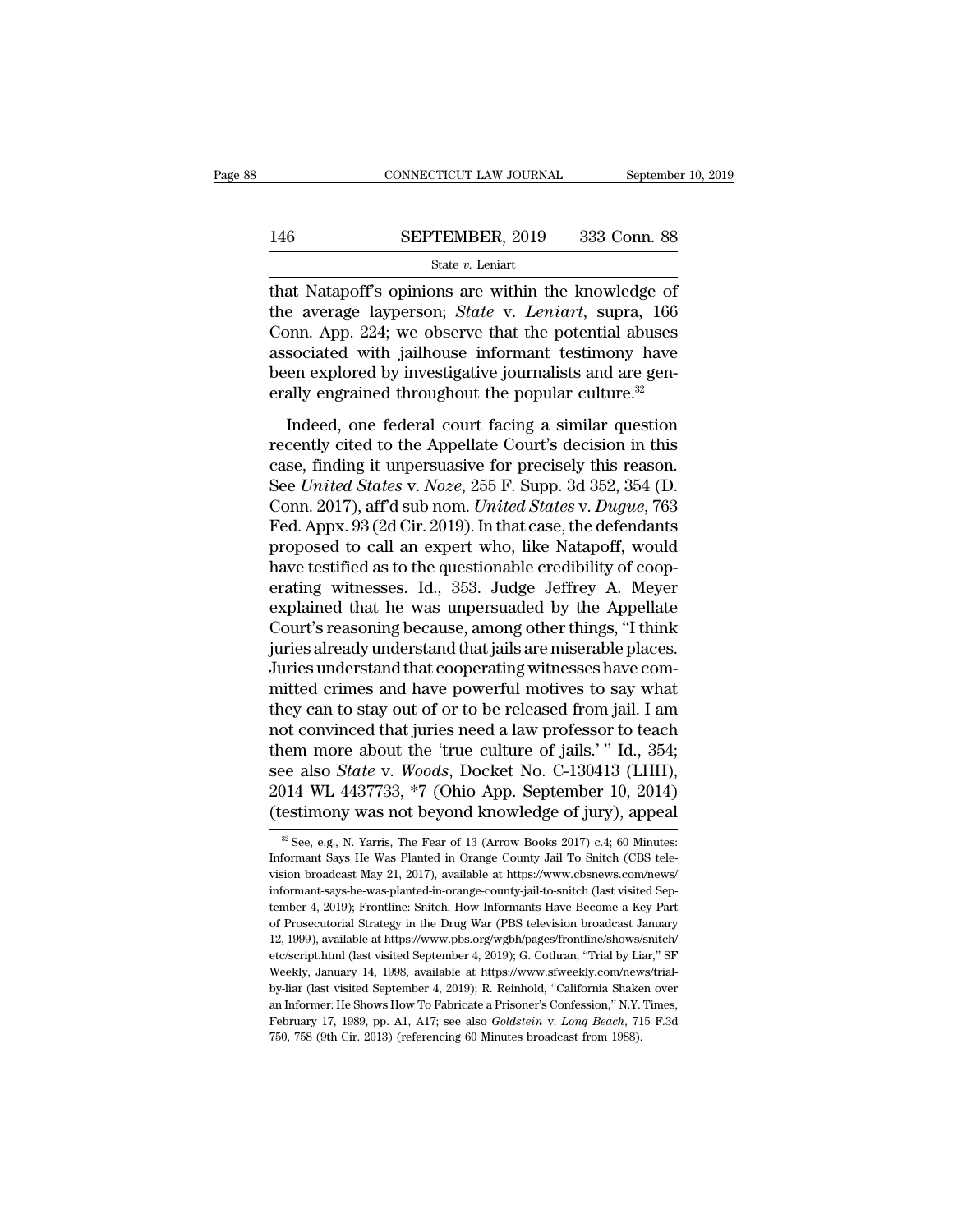| r 10, 2019   | CONNECTICUT LAW JOURNAL | Page 89 |  |
|--------------|-------------------------|---------|--|
| 333 Conn. 88 | SEPTEMBER, 2019         | 147     |  |
|              | State $v$ . Leniart     |         |  |

9. 10, 2019 CONNECTICUT LAW JOURNAL Page 89<br>
333 Conn. 88 SEPTEMBER, 2019 147<br>
341 State v. Leniart<br>
36 Genied, 142 Ohio St. 3d 1422, 28 N.E.3d 121, cert. denied<br>
U.S. , 136 S. Ct. 420, 193 L. Ed. 2d 329 (2015). Conn. 88 SEPTEMBER, 2019 147<br>
State v. Leniart<br>
ed, 142 Ohio St. 3d 1422, 28 N.E.3d 121, cert. denied<br>
U.S. , 136 S. Ct. 420, 193 L. Ed. 2d 329 (2015).<br>
econd, and perhaps more significantly, the defen-

 $\frac{\text{SEPTEMBER}, 2019}{\text{State } v. \text{ Leniat}}$ <br>  $\frac{\text{State } v. \text{ Leniat}}{\text{mied}, 142 \text{ Ohio St. 3d } 1422, 28 \text{ N.E.3d } 121, \text{cert. denied U.S. }, 136 \text{ S. Ct. } 420, 193 \text{ L. Ed. } 2d \text{ } 329 \text{ } (2015).}$ <br>
Second, and perhaps more significantly, the defen-<br>
of the specif 333 Conn. 88 SEPTEMBER, 2019 147<br>
state v. Leniart<br>
denied, 142 Ohio St. 3d 1422, 28 N.E.3d 121, cert. denied<br>
U.S., 136 S. Ct. 420, 193 L. Ed. 2d 329 (2015).<br>
Second, and perhaps more significantly, the defen-<br>
dant's pr State v. Leniart<br>
denied, 142 Ohio St. 3d 1422, 28 N.E.3d 121, cert. denied<br>
U.S. , 136 S. Ct. 420, 193 L. Ed. 2d 329 (2015).<br>
Second, and perhaps more significantly, the defen-<br>
dant's proffer failed to establish that an denied, 142 Ohio St. 3d 1422, 28 N.E.3d 121, cert. denied<br>U.S. , 136 S. Ct. 420, 193 L. Ed. 2d 329 (2015).<br>Second, and perhaps more significantly, the defen-<br>dant's proffer failed to establish that any of the specific<br>info defined, 142 Offio St. 3d 1422, 26 N.E.3d 121, cert. defined<br>U.S. , 136 S. Ct. 420, 193 L. Ed. 2d 329 (2015).<br>Second, and perhaps more significantly, the defen-<br>dant's proffer failed to establish that any of the specific<br>i 27, in which the expert testimony to most if not all individuals. Naturality, the most incommendant's proffer failed to establish that any of the specific information of which the jury might not have been aware is directl Second, and perhaps more significantly, the defendant's proffer failed to establish that any of the specific<br>information of which the jury might not have been<br>aware is directly applicable to the present case. Unlike<br>in cas dant's proffer failed to establish that any of the specific<br>information of which the jury might not have been<br>aware is directly applicable to the present case. Unlike<br>in cases such as *State* v. *Guilbert*, supra, 306 Conn information of which the jury might not have been<br>aware is directly applicable to the present case. Unlike<br>in cases such as  $State$  v.  $Guilbert$ , supra, 306 Conn. 226-<br>27, in which the expert testimony at issue addressed<br>neuropsy aware is directly applicable to the present case. Unlike<br>in cases such as *State* v. *Guilbert*, supra, 306 Conn. 226–<br>27, in which the expert testimony at issue addressed<br>neuropsychological traits that can be expected to in cases such as *State* v. *Guilbert*, supra, 306 Conn. 226–27, in which the expert testimony at issue addressed neuropsychological traits that can be expected to apply to most, if not all, individuals, Natapoff's testimo 27, in which the expert testimony at issue addressed<br>neuropsychological traits that can be expected to apply<br>to most, if not all, individuals, Natapoff's testimony<br>hinged to a significant extent on research into the prac-<br> neuropsychological traits that can be expected to apply<br>to most, if not all, individuals, Natapoff's testimony<br>hinged to a significant extent on research into the prac-<br>tices that are common to certain correctional facilit to most, if not all, individuals, Natapoff's testimony<br>hinged to a significant extent on research into the prac-<br>tices that are common to certain correctional facilities<br>and the procedures that are used by certain prosecuhinged to a significant extent on research into the practices that are common to certain correctional facilities<br>and the procedures that are used by certain prosecutor's offices in states such as California. Natapoff readi tices that are common to certain correctional facilities<br>and the procedures that are used by certain prosecu-<br>tor's offices in states such as California. Natapoff readily<br>conceded that these practices and procedures are no and the procedures that are used by certain prosecutor's offices in states such as California. Natapoff readily conceded that these practices and procedures are not uniform throughout the country and, further, that she had tor's offices in states such as California. Natapoff readily<br>conceded that these practices and procedures are not<br>uniform throughout the country and, further, that she<br>had not studied whether and to what extent they are<br>pr conceded that these practices and procedures are not<br>uniform throughout the country and, further, that she<br>had not studied whether and to what extent they are<br>present in Connecticut. She was unable to say, for exam-<br>ple, w uniform throughout the country and, further, that she<br>had not studied whether and to what extent they are<br>present in Connecticut. She was unable to say, for exam-<br>ple, whether there is a significant possibility that an<br>inf had not studied whether and to what extent they are<br>present in Connecticut. She was unable to say, for exam-<br>ple, whether there is a significant possibility that an<br>informant who lies under oath in a Connecticut trial<br>will Essent in Connecticut. She was unable to say, for exam-<br>e, whether there is a significant possibility that an<br>formant who lies under oath in a Connecticut trial<br>Il be prosecuted for perjury; nor could she speak to<br>e specif ple, whether there is a significant possibility that all<br>informant who lies under oath in a Connecticut trial<br>will be prosecuted for perjury; nor could she speak to<br>the specific benefits that the witnesses in this action<br>m

miorinant who nes under oant in a Connecticut that<br>will be prosecuted for perjury; nor could she speak to<br>the specific benefits that the witnesses in this action<br>might reasonably have expected to receive.<br>Moreover, in the with be prosecuted for perjury, not could she speak to<br>the specific benefits that the witnesses in this action<br>might reasonably have expected to receive.<br>Moreover, in the cases in which we have allowed<br>experts to testify a the specific benefits that the whitesses in this action<br>might reasonably have expected to receive.<br>Moreover, in the cases in which we have allowed<br>experts to testify as to the credibility of a class of<br>witnesses, the exper might reasonably have expected to receive.<br>Moreover, in the cases in which we have allowed<br>experts to testify as to the credibility of a class of<br>witnesses, the experts did not merely testify that certain<br>witnesses are, ge Moreover, in the cases in which we have allowed<br>experts to testify as to the credibility of a class of<br>witnesses, the experts did not merely testify that certain<br>witnesses are, generally, of dubious credibility. Rather,<br>t experts to testify as to the credibility of a class of<br>witnesses, the experts did not merely testify that certain<br>witnesses are, generally, of dubious credibility. Rather,<br>the experts provided the jury with a useful templa witnesses, the experts did not merely testify that certain<br>witnesses are, generally, of dubious credibility. Rather,<br>the experts provided the jury with a useful template,<br>describing patterns of behavior typical of such wit witnesses are, generally, of dubious credibility. Rather,<br>the experts provided the jury with a useful template,<br>describing patterns of behavior typical of such wit-<br>nesses so that jurors could better assess whether particthe experts provided the jury with a useful template,<br>describing patterns of behavior typical of such wit-<br>nesses so that jurors could better assess whether partic-<br>ular conduct or statements demonstrated veracity or<br>menda describing patterns of behavior typical of such witnesses so that jurors could better assess whether particular conduct or statements demonstrated veracity or mendacity. In *Guilbert*, for instance, the state's expert pres nesses so that jurors could better assess whether partic-<br>ular conduct or statements demonstrated veracity or<br>mendacity. In *Guilbert*, for instance, the state's expert<br>presented various factors that jurors could use to as ular conduct or statements demonstrated veracity or<br>mendacity. In *Guilbert*, for instance, the state's expert<br>presented various factors that jurors could use to assess<br>the accuracy of an eyewitness identification: the deg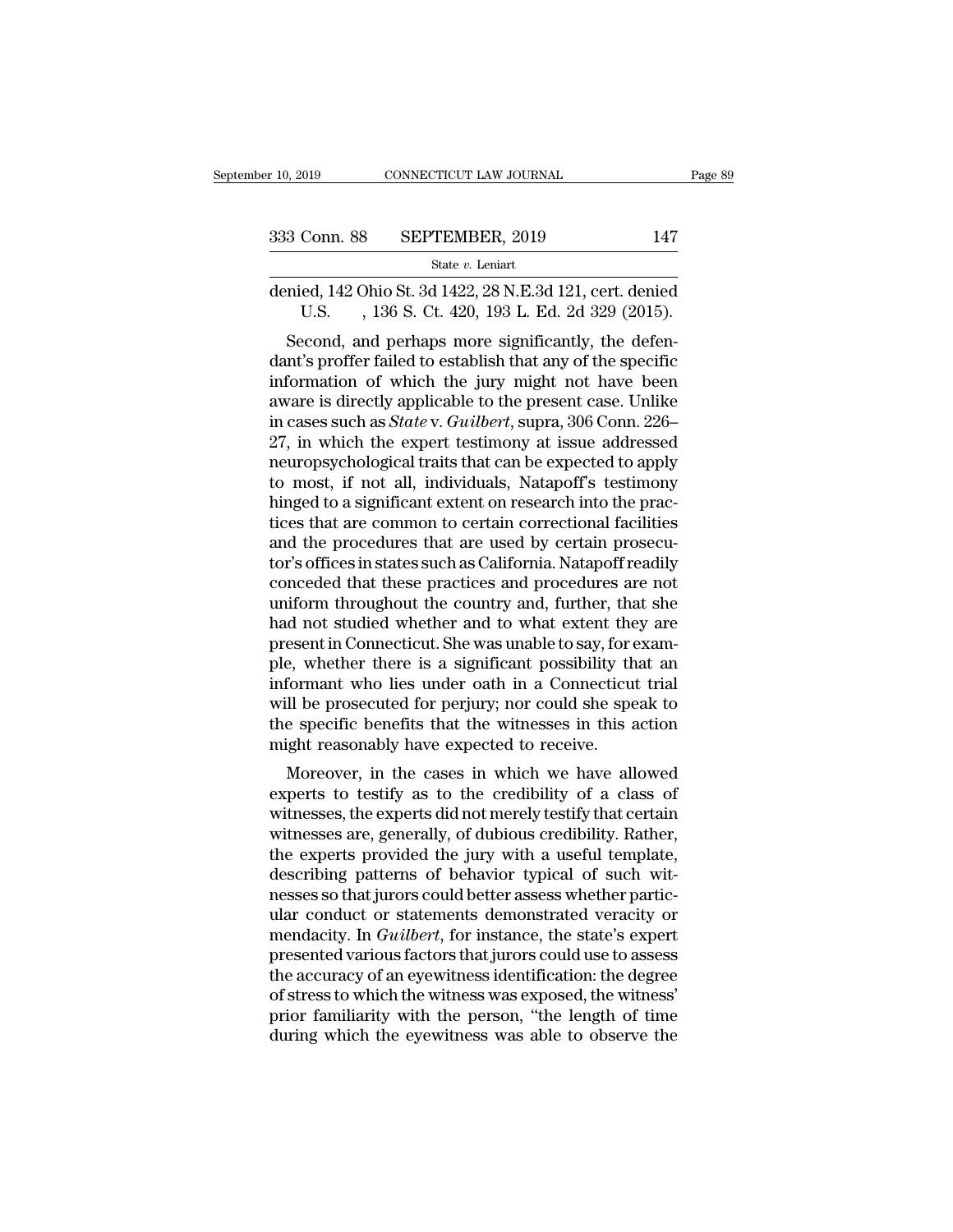# $\begin{tabular}{lll} \multicolumn{2}{l} \multicolumn{2}{l}{{\small\bf CONNECTICUT LAW JOURNAL}} & \multicolumn{2}{l}{September 10, 2019} \\\\ \hline 148 & \multicolumn{2}{l}{\bf SEPTEMBER, 2019} & 333 & \multicolumn{2}{l}{\bf Conn. 88} \\\\ \hline & \multicolumn{2}{l}{\bf State}\ v. \ Leniart & \multicolumn{2}{l}{\bf$

State *v.* Leniart

CONNECTICUT LAW JOURNAL September 10, 2019<br>
148 SEPTEMBER, 2019 333 Conn. 88<br>
5tate v. Leniart<br>
person, lighting, distance, and whether the eyewitness<br>
was paying attention." *State* v. *Guilbert*, supra, 306<br>
Conn. 227 SEPTEMBER, 2019 333 Conn. 88<br>
State *v*. Leniart<br>
person, lighting, distance, and whether the eyewitness<br>
was paying attention." *State* v. *Guilbert*, supra, 306<br>
Conn. 227. 148<br>person, lighting<br>was paying att<br>Conn. 227.<br>Similarly, in Similarly, in our cases addressing the redibility of<br>times and whether the eyewitness<br>as paying attention." *State* v. *Guilbert*, supra, 306<br>pnn. 227.<br>Similarly, in our cases addressing the credibility of<br>ctims of domest

State v. Leniart<br>
person, lighting, distance, and whether the eyewitness<br>
was paying attention." State v. Guilbert, supra, 306<br>
Conn. 227.<br>
Similarly, in our cases addressing the credibility of<br>
victims of domestic abuse, person, lighting, distance, and whether the eyewitness<br>was paying attention." *State* v. *Guilbert*, supra, 306<br>Conn. 227.<br>Similarly, in our cases addressing the credibility of<br>victims of domestic abuse, experts explained person, lighting, distance, and whether the eyewithess<br>was paying attention." *State* v. *Guilbert*, supra, 306<br>Conn. 227.<br>Similarly, in our cases addressing the credibility of<br>victims of domestic abuse, experts explained was paying attention. State v. Guitbert, supra, 306<br>Conn. 227.<br>Similarly, in our cases addressing the credibility of<br>victims of domestic abuse, experts explained how such<br>victims tend to delay reporting to the police, reca *Similarly, in our cases addressing the credibility of* victims of domestic abuse, experts explained how such victims tend to delay reporting to the police, recant or provide inconsistent accounts of the abuse, and feel po victims of domestic abuse, experts explained how such<br>victims tend to delay reporting to the police, recant or<br>provide inconsistent accounts of the abuse, and feel<br>powerless to leave an abusive relationship. See, e.g.,<br>*St* victims tend to delay reporting to the police, recant or<br>provide inconsistent accounts of the abuse, and feel<br>powerless to leave an abusive relationship. See, e.g.,<br>*State* v. *Taylor G.*, supra, 315 Conn. 755; *State* v. provide inconsistent accounts of the abuse, and feel<br>powerless to leave an abusive relationship. See, e.g.,<br>State v. Taylor G., supra, 315 Conn. 755; State v. Ali,<br>supra, 233 Conn. 429; State v. Borrelli, supra, 227 Conn.<br> powerless to leave an abusive relationship. See, e.g.,<br>State v. Taylor G., supra, 315 Conn. 755; State v. Ali,<br>supra, 233 Conn. 429; State v. Borrelli, supra, 227 Conn.<br>167–70. In several instances, we emphasized that the<br> State v. Taylor G., supra, 315 Conn. 755; State v. Ali,<br>supra, 233 Conn. 429; State v. Borrelli, supra, 227 Conn.<br>167–70. In several instances, we emphasized that the<br>defense had tried to impeach the complaining witness<br>by supra, 233 Conn. 429; *State v. Borrelli*, supra, 227 Conn. 167–70. In several instances, we emphasized that the defense had tried to impeach the complaining witness by highlighting delayed or inconsistent reporting of th 167–70. In several instances, we emphasized that the<br>defense had tried to impeach the complaining witness<br>by highlighting delayed or inconsistent reporting of the<br>alleged crime and that expert testimony was needed to<br>rebu defense had tried to impeach the complaining witness<br>by highlighting delayed or inconsistent reporting of the<br>alleged crime and that expert testimony was needed to<br>rebut those arguments and to help jurors understand<br>how co by highlighting delayed or inconsistent reporting of the alleged crime and that expert testimony was needed to rebut those arguments and to help jurors understand how conduct that might otherwise be thought to undermine a bout those arguments and to help jurors understand<br>we conduct that might otherwise be thought to under-<br>ine a complainant's credibility is actually typical of<br>extims of such crimes. See, e.g., *State v. Ali*, supra,<br>3; *St* mine a complainant's credibility is actually typical of<br>victims of such crimes. See, e.g., *State* v. *Ali*, supra,<br>433; *State* v. *Borrelli*, supra, 170; *State* v. *Spigarolo*,<br>supra, 210 Conn. 377.<br>In the present case,

mine a complainant s credibility is actually typical of<br>victims of such crimes. See, e.g., *State v. Ali*, supra,<br>433; *State v. Borrelli*, supra, 170; *State v. Spigarolo*,<br>supra, 210 Conn. 377.<br>In the present case, by co victims or such crimes. See, e.g., *State v. Att*, supra, 433; *State v. Borrelli*, supra, 170; *State v. Spigarolo*, supra, 210 Conn. 377.<br>In the present case, by contrast, Natapoff did not provide any template by which j 433; *State V. Borretti*, supra, 170; *State V. Spigaroto*, supra, 210 Conn. 377.<br>In the present case, by contrast, Natapoff did not provide any template by which jurors could evaluate the testimony of jailhouse informants supra, 210 Conn. 377.<br>In the present case, by contrast, Natapoff did not<br>provide any template by which jurors could evaluate<br>the testimony of jailhouse informants. She opined that<br>some informants testify truthfully and oth In the present case, by contrast, Natapori did not<br>ovide any template by which jurors could evaluate<br>e testimony of jailhouse informants. She opined that<br>me informants testify truthfully and others do not<br>it did not offer provide any template by which jurors could evaluate<br>the testimony of jailhouse informants. She opined that<br>some informants testify truthfully and others do not<br>but did not offer any practical guidance as to how a<br>jury migh

the testimony of Jailnouse informants. She opined that<br>some informants testify truthfully and others do not<br>but did not offer any practical guidance as to how a<br>jury might distinguish the former from the latter.<br>One could some informants testify truthility and others do not<br>but did not offer any practical guidance as to how a<br>jury might distinguish the former from the latter.<br>One could imagine a case in which Natapoff's testi-<br>mony might pr but did not offer any practical guidance as to now a<br>jury might distinguish the former from the latter.<br>One could imagine a case in which Natapoff's testi-<br>mony might prove helpful to a jury. If, for example,<br>an informant jury might distinguish the former from the latter.<br>
One could imagine a case in which Natapoff's testi-<br>
mony might prove helpful to a jury. If, for example,<br>
an informant witness claimed that a defendant had<br>
revealed det One could imagine a case in which Natapoff's testi-<br>mony might prove helpful to a jury. If, for example,<br>an informant witness claimed that a defendant had<br>revealed details about a crime that would appear to be<br>knowable onl mony might prove helpful to a jury. If, for example,<br>an informant witness claimed that a defendant had<br>revealed details about a crime that would appear to be<br>knowable only by the perpetrator, then learning that<br>inmates oft an informant witness claimed that a defendant had<br>revealed details about a crime that would appear to be<br>knowable only by the perpetrator, then learning that<br>inmates often glean such information by reading their<br>cellmates' revealed details about a crime that would appear to be<br>knowable only by the perpetrator, then learning that<br>inmates often glean such information by reading their<br>cellmates' legal files or from outside sources could be<br>illu knowable only by the perpetrator, then learning that<br>inmates often glean such information by reading their<br>cellmates' legal files or from outside sources could be<br>illuminating. Importantly, however, there is no sugges-<br>tio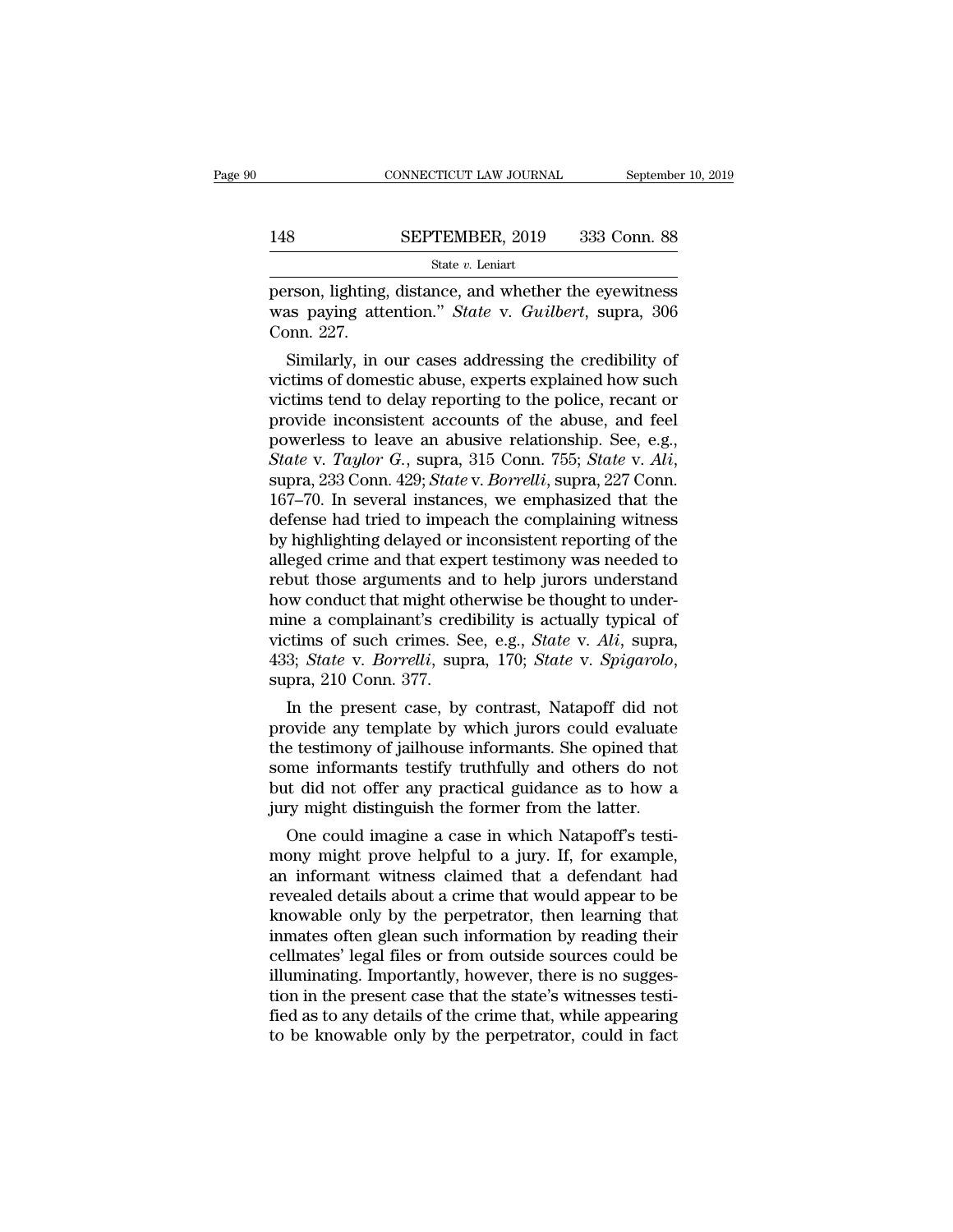$\begin{array}{r}\n \text{F 10, 2019}\n \text{COMRECTICUT LAW JOURNAL}\n \end{array}\n \begin{array}{r}\n \text{Page}\n \text{B333 Conn. } 88\n \end{array}\n \begin{array}{r}\n \text{SEPTEMBER, 2019}\n \text{State } v. \text{ Leniart}\n \end{array}\n \text{Rate } v. \text{ Leniart}\n \text{have been obtained via media reports or other means.} \n \text{Rather, Allain's statements and testimony were the only source of detailed information about the allowed crime.} \end{array}$ 333 Conn. 88 SEPTEMBER, 2019 149<br>State v. Leniart<br>have been obtained via media reports or other means.<br>Rather, Allain's statements and testimony were the only<br>source of detailed information about the alleged crime,<br>and he 333 Conn. 88 SEPTEMBER, 2019 149<br>
State v. Leniart<br>
have been obtained via media reports or other means.<br>
Rather, Allain's statements and testimony were the only<br>
source of detailed information about the alleged crime,<br>
a 333 Conn. 88 SEPTEMBER, 2019 149<br>
State *v*. Leniart<br>
have been obtained via media reports or other means.<br>
Rather, Allain's statements and testimony were the only<br>
source of detailed information about the alleged crime,<br> Solution of the murder, the murder of Ruckinshan Chine and the murder of the murder, and the obtained that information about the alleged crime,<br>and he obtained that information about the alleged crime,<br>and he obtained tha State v. Leniart<br>have been obtained via media reports or other means.<br>Rather, Allain's statements and testimony were the only<br>source of detailed information about the alleged crime,<br>and he obtained that information from t have been obtained via media reports or other means.<br>Rather, Allain's statements and testimony were the only<br>source of detailed information about the alleged crime,<br>and he obtained that information from the defendant<br>at th Rather, Allain's statements and testimony were the only<br>source of detailed information about the alleged crime,<br>and he obtained that information from the defendant<br>at the time of the murder, rather than during his later<br>in source of detailed information about the alleged crime,<br>and he obtained that information from the defendant<br>at the time of the murder, rather than during his later<br>incarceration.<sup>33</sup> Moreover, as the defendant himself<br>emph and he obtained that info<br>at the time of the murder<br>incarceration.<sup>33</sup> Moreover<br>emphasizes, the testimony<br>Douton, while confirmin<br>Allain's account, differed v<br>of the alleged crime.<br>Ultimately, then, all a the time of the murder, rather than during his later<br>carceration.<sup>33</sup> Moreover, as the defendant himself<br>nphasizes, the testimony of Buckingham, Ching, and<br>outon, while confirming the general outlines of<br>lain's account, di incarceration.<sup>33</sup> Moreover, as the defendant himself<br>emphasizes, the testimony of Buckingham, Ching, and<br>Douton, while confirming the general outlines of<br>Allain's account, differed with respect to certain details<br>of the a

emphasizes, the testimony of Buckingham, Ching, and<br>Douton, while confirming the general outlines of<br>Allain's account, differed with respect to certain details<br>of the alleged crime.<br>Ultimately, then, all a jury reasonably Douton, while confirming the general outlines of<br>Allain's account, differed with respect to certain details<br>of the alleged crime.<br>Ultimately, then, all a jury reasonably could glean<br>from Natapoff's testimony is that it sho Allain's account, differed with respect to certain details<br>of the alleged crime.<br>Ultimately, then, all a jury reasonably could glean<br>from Natapoff's testimony is that it should be especially<br>skeptical of any jailhouse info of the alleged crime.<br>Ultimately, then, all a jury reasonably could glean<br>from Natapoff's testimony is that it should be especially<br>skeptical of any jailhouse informant, given the abun-<br>dant opportunities and incentives to Ultimately, then, all a jury reasonably could glean<br>from Natapoff's testimony is that it should be especially<br>skeptical of any jailhouse informant, given the abun-<br>dant opportunities and incentives to fabricate confes-<br>si from Natapoff's testimony is that it should be especially skeptical of any jailhouse informant, given the abundant opportunities and incentives to fabricate confession stories and the fact that jailhouse informants someti skeptical of any jailhouse informant, given the abundant opportunities and incentives to fabricate confession stories and the fact that jailhouse informants sometimes do in fact testify falsely, which results in wrongful c mes do in fact testify falsely, which results in wrongful<br>onvictions. But that is precisely how the trial court<br>structed the jury, and we must assume that the jury<br>pllowed the court's instructions.<sup>34</sup> See, e.g., *State* v convictions. But that is precisely how the trial court<br>instructed the jury, and we must assume that the jury<br>followed the court's instructions.<sup>34</sup> See, e.g., *State* v.<br><sup>34</sup> For this reason, among others, we are not persu

an accomplice who is a self-confessed criminal, you should consider that fact. It may be that you would not believe a person who has committed a crime as readily as you would believe a person of good character. "In weighin fact. It may be that you would not believe a person who has committed a crime as readily as you would helieve a person of good character. "In weighing the testimony of an accomplice who has not yet been sentenced or whose in the sentence or disposition of an accomplice who has not yet been sentenced or whose case has not yet been disposed of or who has not been charged with offenses in which the state has evidence, you should keep in mind t "In weighing the testimony of an accomplice who has not yet been sen-<br>nced or whose case has not yet been disposed of or who has not been<br>arged with offenses in which the state has evidence, you should keep in<br>ind that he here do r whose case has not yet been disposed of or who has not been charged with offenses in which the state has evidence, you should keep in mind that he may in his own mind be looking for some favorable treatment in th

charged with offenses in which the state has evidence, you should keep in mind that he may in his own mind be looking for some favorable treatment in the sentence or disposition of his own case or hoping not to be arrested mind that he may in his own mind that he may in his own mind that he may in his own mind that the sentence or disposition of his "Therefore, he may have been colore with particular care at the testimony carefully before yo the sentence or disposition of his own case or hoping not to be arrested.<br>
"Therefore, he may have such an interest in the outcome of this case that<br>
stestimony may have been colored by that fact. Therefore, you must look<br> "Therefore, he may have such an interest in the outcome of this case that<br>his testimony may have been colored by that fact. Therefore, you must look<br>with particular care at the testimony of an accomplice and scrutinize it

in the crime. It is for you to decide what fact. Therefore, you must look<br>with particular care at the testimony of an accomplice and scrutinize it very<br>carefully before you accept it.<br>"There are many offenses that are of s with particular care at the testimony of an accomplice and scrutinize it very<br>carefully before you accept it.<br>"There are many offenses that are of such a character that the only persons<br>capable of giving useful testimony a warefully before you accept it.<br>
"There are many offenses that are of such a character that the only persons<br>
capable of giving useful testimony are those who are themselves implicated<br>
in the crime. It is for you to decid There are many offenses that are of such a character that the only persons capable of giving useful testimony are those who are themselves implicated in the crime. It is for you to decide what credibility you will give to capable of giving useful testimony are those who are themselves implicated in the crime. It is for you to decide what credibility you will give to a witness who has admitted his involvement in criminal wrongdoing; whether capable of giving useful testimony are those who are themselves implicated<br>in the crime. It is for you to decide what credibility you will give to a witness<br>who has admitted his involvement in criminal wrongdoing; whether

followed the court's instructions.<sup>34</sup> See, e.g., *State v.*<br><sup>38</sup> For this reason, among others, we are not persuaded by Justice Palmer's attempt to distinguish *United States v. Noze*, supra, 255 F. Supp. 3d 352.<br><sup>34</sup> Th For this reason, among others, we are not persuaded by Justice Palmer's attempt to distinguish *United States v. Noze*, supra, 255 F. Supp. 3d 352.<br><sup>34</sup> The court instructed the jury as follows: "In weighing the testimony <sup>33</sup> For this reason, among others, we are not persuaded by Justice Palme<br>attempt to distinguish *United States* v. *Noze*, supra, 255 F. Supp. 3d 35<sup>24</sup><br><sup>34</sup> The court instructed the jury as follows: "In weighing the tes attempt to distinguish *United States* v. *Noze*, supra,  $255$  F. Supp. 3d  $352$ .<br><sup>34</sup> The court instructed the jury as follows: "In weighing the testimony of<br>an accomplice who is a self-confessed criminal, you should con as the court instructed the jury as follows: "In weighing the testimony of an accomplice who is a self-confessed criminal, you should consider that fact. It may be that you would not believe a person who has committed a cr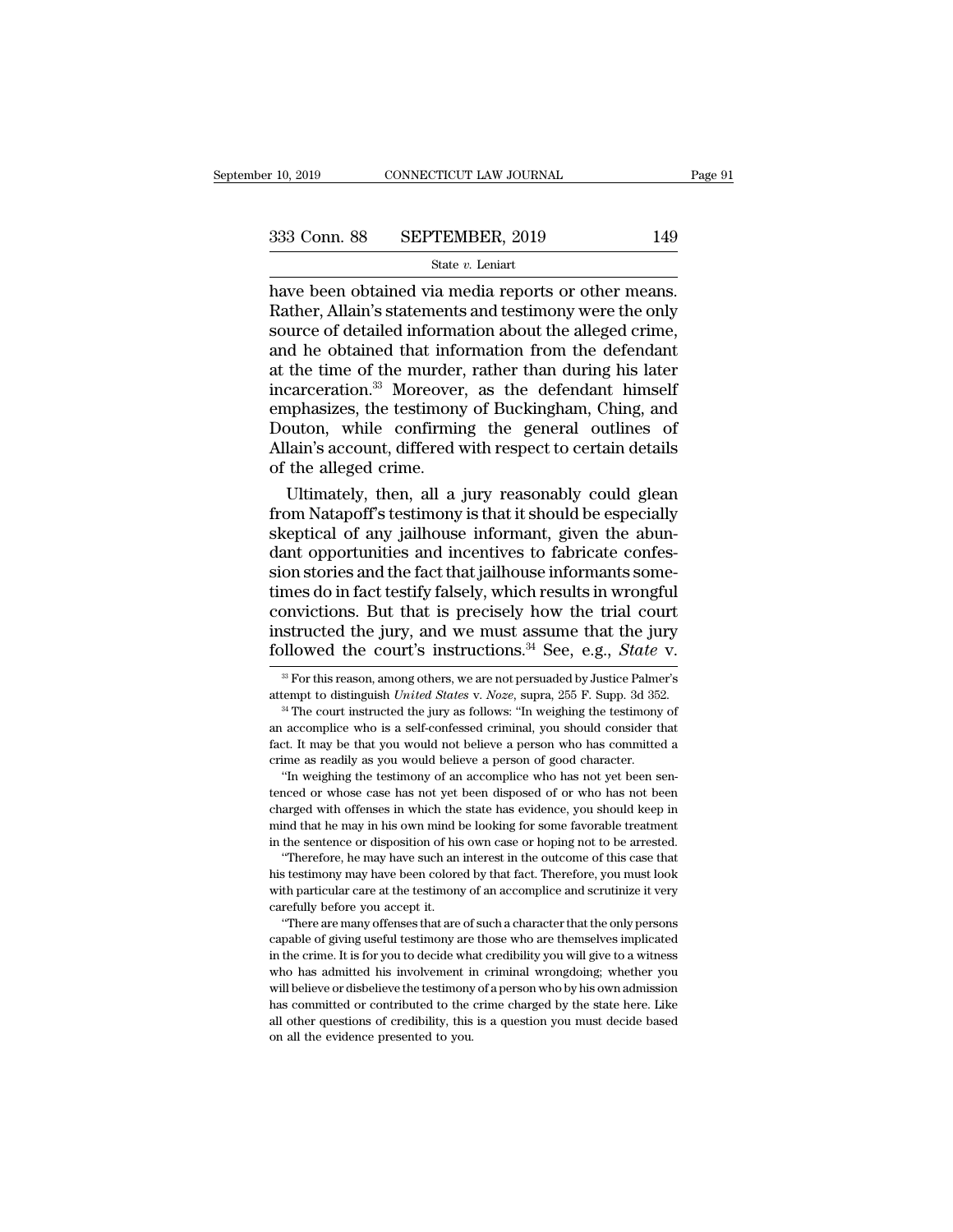# $\begin{tabular}{lll} \multicolumn{2}{l} \multicolumn{2}{l}{{\small\bf CONNECTICUT LAW JOURNAL}} & \multicolumn{2}{l}{September 10, 2019} \\ \cline{2-2} {\small 150} & \multicolumn{2}{l}{\bf SEPTEMBER, 2019} & \multicolumn{2}{l}{\bf 333 Conn. 88} \\ & \multicolumn{2}{l}{\bf State}\ v. \text{ Leniart} & \end{tabular}$

### State *v.* Leniart

*CONNECTICUT LAW JOURNAL* September 10, 2<br> **Booth**, 250 Conn. 611, 626, 737 A.2d 404 (1999), cert.<br> **Booth**, 250 Conn. 611, 626, 737 A.2d 404 (1999), cert.<br>
denied sub nom. *Brown v. Connecticut*, 529 U.S. 1060, 120 S. Ct. **SEPTEMBER**, 2019 333 Conn. 88<br> **State v. Leniart**<br> *Booth*, 250 Conn. 611, 626, 737 A.2d 404 (1999), cert.<br>
denied sub nom. *Brown* v. *Connecticut*, 529 U.S. 1060,<br>
120 S. Ct. 1568, 146 L. Ed. 2d 471 (2000). In addition, 150 SEPTEMBER, 2019 333 Conn. 88<br>
State v. Leniart<br>
Booth, 250 Conn. 611, 626, 737 A.2d 404 (1999), cert.<br>
denied sub nom. Brown v. Connecticut, 529 U.S. 1060,<br>
120 S. Ct. 1568, 146 L. Ed. 2d 471 (2000). In addition,<br>
alt 150 SEPTEMBER, 2019 333 Conn. 88<br>  $\frac{\text{State } v. \text{ Leniat}}{Booth, 250 \text{ Conn. } 611, 626, 737 \text{ A.2d } 404 \text{ (1999)}, \text{cert.}$ <br>
denied sub nom. *Brown v. Connecticut*, 529 U.S. 1060,<br>
120 S. Ct. 1568, 146 L. Ed. 2d 471 (2000). In addition,<br> State v. Leniart<br>
State v. Leniart<br>
Booth, 250 Conn. 611, 626, 737 A.2d 404 (1999), cert.<br>
denied sub nom. Brown v. Connecticut, 529 U.S. 1060,<br>
120 S. Ct. 1568, 146 L. Ed. 2d 471 (2000). In addition,<br>
although jurors may State v. Lenart<br>
Booth, 250 Conn. 611, 626, 737 A.2d 404 (1999), cert.<br>
denied sub nom. Brown v. Connecticut, 529 U.S. 1060,<br>
120 S. Ct. 1568, 146 L. Ed. 2d 471 (2000). In addition,<br>
although jurors may have entered the c Booth, 250 Conn. 611, 626, 737 A.2d 404 (1999), cert.<br>denied sub nom. Brown v. Connecticut, 529 U.S. 1060,<br>120 S. Ct. 1568, 146 L. Ed. 2d 471 (2000). In addition,<br>although jurors may have entered the courtroom igno-<br>rant o denied sub nom. *Brown v. Connecticut*, 529 U.S. 1060,<br>120 S. Ct. 1568, 146 L. Ed. 2d 471 (2000). In addition,<br>although jurors may have entered the courtroom igno-<br>rant of some of this information, the problems that<br>Natapo 120 S. Ct. 1568, 146 L. Ed. 2d 471 (2000). In addition,<br>although jurors may have entered the courtroom igno-<br>rant of some of this information, the problems that<br>Natapoff described are readily understood and easily<br>probed o although jurors may have entered the courtroom ignorant of some of this information, the problems that Natapoff described are readily understood and easily probed on cross-examination. For example, Douton conceded on cross rant of some of this information, the problems that<br>Natapoff described are readily understood and easily<br>probed on cross-examination. For example, Douton<br>conceded on cross-examination that he had followed<br>the victim's case Natapoff described are readily understood and easily<br>probed on cross-examination. For example, Douton<br>conceded on cross-examination that he had followed<br>the victim's case in the New London Day newspaper<br>while incarcerated, probed on cross-examination. For example, Douton<br>conceded on cross-examination that he had followed<br>the victim's case in the New London Day newspaper<br>while incarcerated, that he had looked at the defen-<br>dant's legal papers conceded on cross-examination that he had followed<br>the victim's case in the New London Day newspaper<br>while incarcerated, that he had looked at the defen-<br>dant's legal papers when they were in a holding cell<br>together, and t the victim's case in the New London Day newspaper<br>while incarcerated, that he had looked at the defen-<br>dant's legal papers when they were in a holding cell<br>together, and that, in exchange for his testimony, he<br>hoped that t while incarcerated, that he had looked at the defen-<br>dant's legal papers when they were in a holding cell<br>together, and that, in exchange for his testimony, he<br>hoped that the state would agree to modify his sen-<br>tences to dant's legal papers when they were in a holding cell<br>together, and that, in exchange for his testimony, he<br>hoped that the state would agree to modify his sen-<br>tences to run concurrently rather than consecutively.<br>Indeed, t together, and that, in exchange for his testimony, he<br>hoped that the state would agree to modify his sen-<br>tences to run concurrently rather than consecutively.<br>Indeed, the prosecutor himself acknowledged to the<br>jury in clo hoped that the state would agree to modify his sentences to run concurrently rather than consecutively.<br>Indeed, the prosecutor himself acknowledged to the jury in closing argument that "[a]ll these [prisoners] are hoping f tences to run concurrently rather than consecutively.<br>Indeed, the prosecutor himself acknowledged to the<br>jury in closing argument that "[a]ll these [prisoners] are<br>hoping for consideration or most of them are hoping<br>for co Indeed, the prosecutor himself acknowledged to the<br>jury in closing argument that "[a]ll these [prisoners] are<br>hoping for consideration or most of them are hoping<br>for consideration . . . . ." Defense counsel also ques-<br>tion for consideration  $\ldots$ . " Defense counsel also questioned the state's other witnesses on multiple occasions<br>about any opportunities they may have had to read the<br>defendant's legal papers or to collaborate. In short, it<br>" tioned the state's other witnesses on multiple occasions<br>about any opportunities they may have had to read the<br>defendant's legal papers or to collaborate. In short, it<br>"Witnesses testified in this case as informants. An in

in exchange for testimony as well as you might believe other witnesses. An informant may have such an interest in the outcome of this case that his testimony may have been colored by that fact. "Therefore, you must look wi informant may have such an interest in the outcontest<br>imony may have such an interest in the outcontestimony may have been colored by that fact.<br>"Therefore, you must look with particular care<br>informant and scrutinize it ve Solution was have been colored by that fact.<br>
"Therefore, you must look with particular care at the testimony of an<br>
formant and scrutinize it very carefully before you accept it. You should<br>
termine the credibility of tha in the method with particular care at the testimony of an informant and scrutinize it very carefully before you accept it. You should determine the credibility of that witness in the light of any motive for testifying fals

informant and scrutinize it very carefully before you accept it. You should determine the credibility of that witness in the light of any motive for testifying falsely and inculpating the accused. "If you find that the wit statement the credibility of that witness in the light of any motive for destrifying falsely and inculpating the accused.<br>
"If you find that the witness is an informant who has been promised a reduction in his sentence or testifying falsely and inculpating the accused.<br>
"If you find that the witness is an informant who has been promised a<br>
reduction in his sentence or other valuable consideration by the state in<br>
return for his testimony or "If you find that the witness is an informant who has been promised a reduction in his sentence or other valuable consideration by the state in return for his testimony or who hopes for or expects consideration by the sta reduction in his sentence or other valuable consideration by the state in return for his sentence or other valuable consideration by the state in return for his testimony, you must decide whether you will believ or disbeli

for some benefit from the state. In short, it witnesses testified in this case as informants. An informant is someone who has information regarding the crime and agrees to testify in exchange for some benefit from the stat defendant's legal papers or to collaborate. In short, it<br>
"Witnesses testified in this case as informants. An informant is someone<br>
who has information regarding the crime and agrees to testify in exchange<br>
for some benefi who has information regarding the crime and agrees to testify in exchange<br>for some benefit from the state. In evaluating an informant's testimony, you<br>should consider the benefits that the state has promised the informant "Witnesses testified in this case as informants. An informant is someone<br>no has information regarding the crime and agrees to testify in exchange<br>r some benefit from the state. In evaluating an informant's testimony, you<br>o in the sum of the simulation of the crime and agrees to testify in exchange<br>for some benefit from the state. In evaluating an informant's testimony, you<br>should consider the benefits that the state has promised the informan

For some benefit from the state. In evaluating an informant's testimony, you should consider the benefits that the state has promised the informant in exchange for his cooperation.<br>"It may be that you would not believe a p should consider the benefits that the state has promised the informant in exchange for his cooperation.<br>"It may be that you would not believe a person who is receiving benefits<br>in exchange for testimony as well as you migh change for his cooperation.<br>
"It may be that you would not believe a person who is receiving benefits<br>
exchange for testimony as well as you might believe other witnesses. An<br>
formant may have such an interest in the outco <sup>11</sup> It may be that you would not believe a person who is receiving benefits in exchange for testimony as well as you might believe other witnesses. An informant may have such an interest in the outcome of this case that h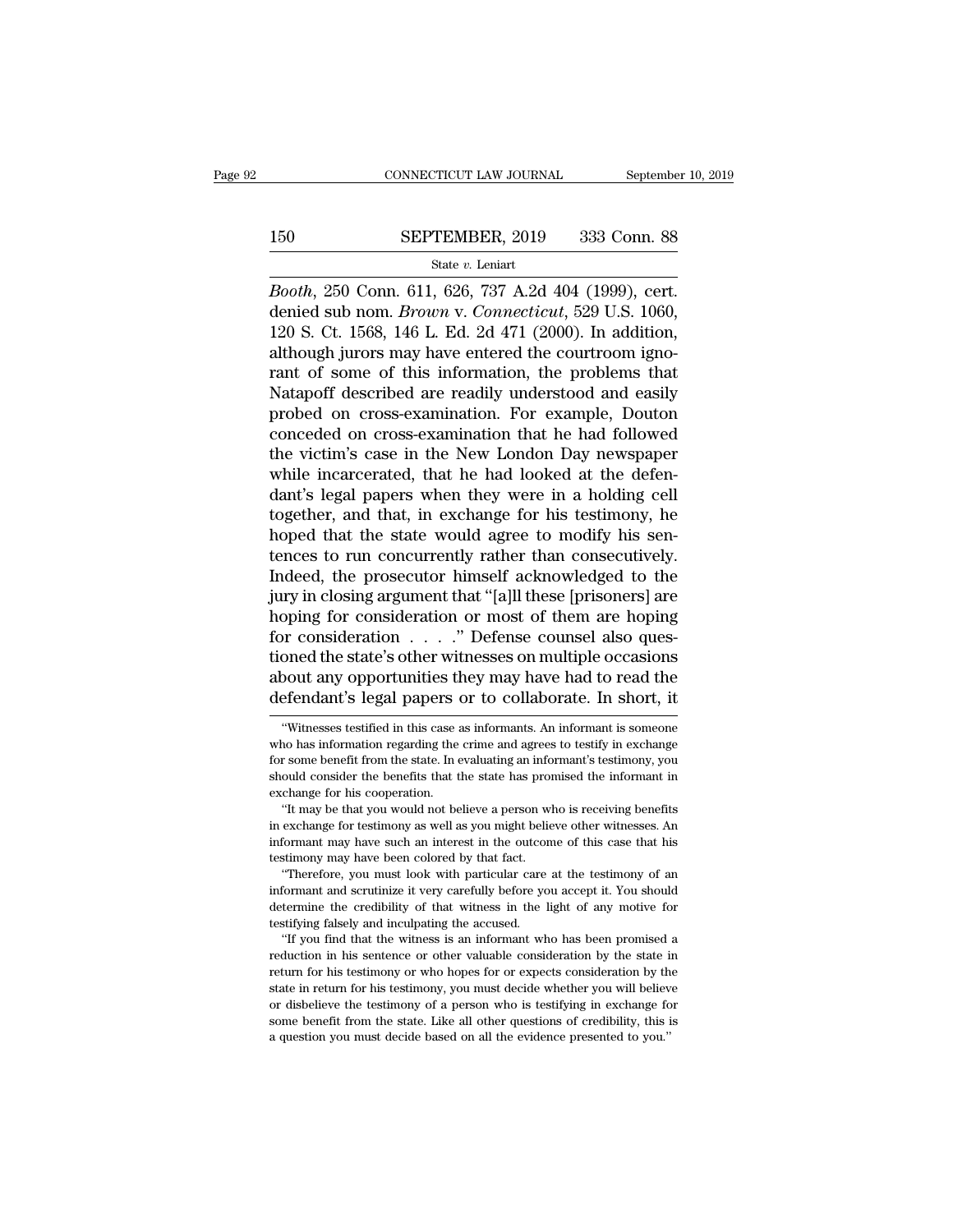$\begin{array}{r}\n \text{F} \text{10, 2019}\n \text{COMNETICUT LAW JOURNAL}\n \end{array}\n \begin{array}{r}\n \text{Page 93}\n \text{333 Conn. } 88\n \text{ SEPTEMBER, 2019}\n \text{State } v. \text{ Leninat}\n \end{array}\n \begin{array}{r}\n \text{State } v. \text{ Leninat}\n \text{was not unreasonable of the trial court to conclude that, through common sense, the information presented at trial, and the court's instructions, the inverse would$ 333 Conn. 88 SEPTEMBER, 2019 151<br>
State  $v$ . Leniart<br>
was not unreasonable of the trial court to conclude<br>
that, through common sense, the information presented<br>
at trial, and the court's instructions, the jurors would<br>
h 333 Conn. 88 SEPTEMBER, 2019 151<br>
State v. Leniart<br>
was not unreasonable of the trial court to conclude<br>
that, through common sense, the information presented<br>
at trial, and the court's instructions, the jurors would<br>
hav  $\begin{array}{r} \text{333 Conn. } \text{88} \quad \text{SEPTEMBER, } 2019 \quad \text{151} \\ \text{State } v. \text{ Leniart} \\ \text{was not unreasonable of the trial court to conclude that, through common sense, the information presented at trial, and the court's instructions, the jurors would have already been familiar with any concepts presented in Natapoff's testimony that were directly and specifically amplified to this case.} \end{array}$ State v. Leniart<br>
State v. Leniart<br>
Was not unreasonable of the trial court to conclude<br>
that, through common sense, the information presented<br>
at trial, and the court's instructions, the jurors would<br>
have already been f state  $v$ . Lenart<br>was not unreasonable of the triat<br>that, through common sense, the in<br>at trial, and the court's instructio<br>have already been familiar with an<br>in Natapoff's testimony that were<br>cally applicable to this cas as not uneasonable of the that court to conclude<br>at, through common sense, the information presented<br>trial, and the court's instructions, the jurors would<br>we already been familiar with any concepts presented<br>Natapoff's tes that, through common sense, the muonination presented<br>at trial, and the court's instructions, the jurors would<br>have already been familiar with any concepts presented<br>in Natapoff's testimony that were directly and specifi-<br>

at triat, and the court's instructions, the jurors would<br>have already been familiar with any concepts presented<br>in Natapoff's testimony that were directly and specifi-<br>cally applicable to this case.<br>Third, agreeing with th have an eady been ranning with any concepts presented<br>in Natapoff's testimony that were directly and specifi-<br>cally applicable to this case.<br>Third, agreeing with the Appellate Court that expert<br>testimony such as Natapoff's In Natapon's testimony that were unectly and specifically applicable to this case.<br>Third, agreeing with the Appellate Court that expert<br>testimony such as Natapoff's *must* be admitted in any<br>case in which it is relevant—pr Cany applicable to this case.<br>
Third, agreeing with the Appellate Court that expert<br>
testimony such as Natapoff's *must* be admitted in any<br>
case in which it is relevant—presumably any case in<br>
which the testimony of an in Third, agreeing with the Appellate Court that expert<br>testimony such as Natapoff's *must* be admitted in any<br>case in which it is relevant—presumably any case in<br>which the testimony of an informant plays more than<br>a minimal testimony such as Natapoff's *must* be admitted in any<br>case in which it is relevant—presumably any case in<br>which the testimony of an informant plays more than<br>a minimal role—would set a costly and troubling prece-<br>dent. As case in which it is relevant—presumably any case in<br>which the testimony of an informant plays more than<br>a minimal role—would set a costly and troubling prece-<br>dent. As one court has recognized, if defendants are<br>allowed to which the testimony of an informant plays more than<br>a minimal role—would set a costly and troubling prece-<br>dent. As one court has recognized, if defendants are<br>allowed to put on experts who will testify as to the<br>questiona a minimal role—would set a costly and troubling prece-<br>dent. As one court has recognized, if defendants are<br>allowed to put on experts who will testify as to the<br>questionable credibility of criminal informants, then,<br>surel dent. As one court has recognized, if defendants are allowed to put on experts who will testify as to the questionable credibility of criminal informants, then, surely, the state will want to parry with experts of its own. allowed to put on experts who will testify as to the questionable credibility of criminal informants, then, surely, the state will want to parry with experts of its own. These counter experts would, undoubtedly, tell the j questionable credibility of criminal informants, then, surely, the state will want to parry with experts of its own. These counter experts would, undoubtedly, tell the jury about the critical and generally reliable role t surely, the state will want to parry with experts of its<br>own. These counter experts would, undoubtedly, tell<br>the jury about the critical and generally reliable role<br>that informants play in many criminal prosecutions.<br>*Uni* For these counter experts would, undoubtedly, ten<br>e jury about the critical and generally reliable role<br>at informants play in many criminal prosecutions.<br>ited States v. Noze, supra, 255 F. Supp. 3d 355. Crimi-<br>I trials wo the jury about the critical and generally reliable role<br>that informants play in many criminal prosecutions.<br>*United States v. Noze*, supra, 255 F. Supp. 3d 355. Crimi-<br>nal trials would devolve into expensive and time con-

United States v. *Noze*, supra, 255 F. Supp. 3d 355. Criminal trials would devolve into expensive and time consuming "battles of [road show] experts  $\ldots$ ." Id.<br>For these and other reasons, although Natapoff has been perm Charles States V. Noze, supra, 255 P. Supp. 5d 555. Criminal trials would devolve into expensive and time consuming "battles of [road show] experts  $\dots$ ." Id.<br>For these and other reasons, although Natapoff has been permit Fracture into expensive and time consuming "battles of [road show] experts  $\ldots$ ." Id.<br>For these and other reasons, although Natapoff has<br>been permitted to testify in one civil trial subsequent<br>to the defendant's convicti For these and other reasons, although Natapoff has<br>been permitted to testify in one civil trial subsequent<br>to the defendant's conviction; see *Larson v. State*, 194<br>Wn. App. 722, 731 n.5, 375 P.3d 1096, review denied,<br>186 For these and other reasons, although Natapoff has<br>been permitted to testify in one civil trial subsequent<br>to the defendant's conviction; see *Larson v. State*, 194<br>Wn. App. 722, 731 n.5, 375 P.3d 1096, review denied,<br>186 been permitted to testify in one civil trial subsequent<br>to the defendant's conviction; see *Larson* v. *State*, 194<br>Wn. App. 722, 731 n.5, 375 P.3d 1096, review denied,<br>186 Wn. 2d 1025, 385 P.3d 117 (2016); other courts<br>ge to the defendant's conviction; see *Larson* v. *State*, 194<br>Wn. App. 722, 731 n.5, 375 P.3d 1096, review denied,<br>186 Wn. 2d 1025, 385 P.3d 117 (2016); other courts<br>generally have not permitted Natapoff or other experts<br>to Wn. App. 722, 731 n.5, 375 P.3d 1096, review denied,<br>186 Wn. 2d 1025, 385 P.3d 117 (2016); other courts<br>generally have not permitted Natapoff or other experts<br>to testify regarding the credibility of criminal infor-<br>mants. 186 Wn. 2d 1025, 385 P.3d 117 (2016); other courts<br>generally have not permitted Natapoff or other experts<br>to testify regarding the credibility of criminal infor-<br>mants. See *People* v. *Curl*, 46 Cal. 4th 339, 360, 207 P. generally have not permitted Natapoff or other experts<br>to testify regarding the credibility of criminal infor-<br>mants. See *People* v. *Curl*, 46 Cal. 4th 339, 360, 207 P.3d<br>2, 93 Cal. Rptr. 3d 537 (2009) (trial court did n to testify regarding the credibility of criminal informants. See *People* v. *Curl*, 46 Cal. 4th 339, 360, 207 P.3d<br>2, 93 Cal. Rptr. 3d 537 (2009) (trial court did not abuse<br>discretion in precluding expert testimony on met mants. See *People* v. *Curl*, 46 Cal. 4th 339, 360, 207 P.3d<br>2, 93 Cal. Rptr. 3d 537 (2009) (trial court did not abuse<br>discretion in precluding expert testimony on methods<br>used by jailhouse informants to fabricate testimo 2, 93 Cal. Rptr. 3d 537 (2009) (trial court did not abuse<br>discretion in precluding expert testimony on methods<br>used by jailhouse informants to fabricate testimony),<br>cert. denied, 559 U.S. 1009, 130 S. Ct. 1881, 176 L. Ed.<br> discretion in precluding expert testimony on methods<br>used by jailhouse informants to fabricate testimony),<br>cert. denied, 559 U.S. 1009, 130 S. Ct. 1881, 176 L. Ed.<br>2d 369 (2010); *People* v. Vega, Docket No. G045613, 2013<br>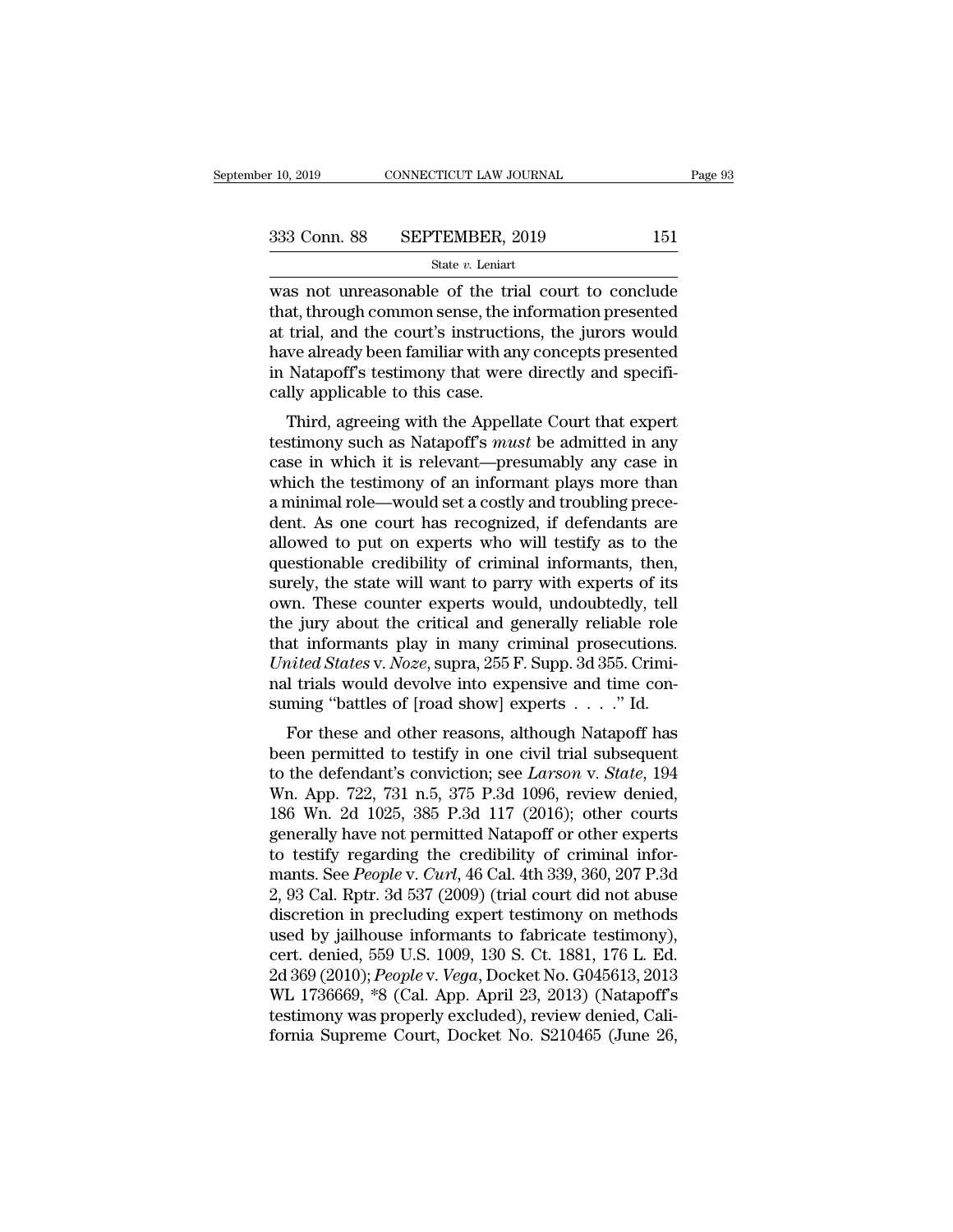# $\begin{tabular}{lll} \multicolumn{2}{l} \multicolumn{2}{l}{{\small\bf CONNECTICUT LAW JOURNAL}} & \multicolumn{2}{l}{September 10, 2019} \\ \cline{2-2} {\small 152} & \multicolumn{2}{l}{\bf SEPTEMBER, 2019} & \multicolumn{2}{l}{\bf 333 Conn. 88} \\ & \multicolumn{2}{l}{\bf State}\ v. \text{ Leniart} \end{tabular}$

### State *v.* Leniart

CONNECTICUT LAW JOURNAL September 10, 20<br> **2013**); *State* v. *Woods*, supra, 2014 WL 4437733, \*7 (trial<br>
court did not abuse its discretion by excluding expert<br>
testimony, when informant was areas examined at SEPTEMBER, 2019 333 Conn. 88<br>
State v. Leniart<br>
2013); *State* v. Woods, supra, 2014 WL 4437733, \*7 (trial<br>
court did not abuse its discretion by excluding expert<br>
testimony when informant was cross-examined at<br>
length): s 152 SEPTEMBER, 2019 333 Conn. 88<br>
State v. Leniart<br>
2013); *State* v. *Woods*, supra, 2014 WL 4437733, \*7 (trial<br>
court did not abuse its discretion by excluding expert<br>
testimony when informant was cross-examined at<br>
len SEPTEMBER, 2019 333 Conn. 88<br>
State *v*. Leniart<br>
2013); *State* v. *Woods*, supra, 2014 WL 4437733, \*7 (trial<br>
court did not abuse its discretion by excluding expert<br>
testimony when informant was cross-examined at<br>
length State v. Leniart<br>
2013); *State* v. *Woods*, supra, 2014 WL 4437733, \*7 (trial<br>
court did not abuse its discretion by excluding expert<br>
testimony when informant was cross-examined at<br>
length); see also *Servello* v. *Commi* state v. Lemart<br>
2013); State v. Woods, supra, 2014 WL 4437733, \*7 (trial<br>
court did not abuse its discretion by excluding expert<br>
testimony when informant was cross-examined at<br>
length); see also *Servello* v. *Commissio* 2013); *State* v. *Woods*, supra, 2014 WL 4437733, \*7 (trial court did not abuse its discretion by excluding expert testimony when informant was cross-examined at length); see also *Servello* v. *Commissioner of Correction* court did not abuse<br>testimony when in<br>length); see also *Ser*<br>tion, 95 Conn. App.<br>habeas court's concl<br>not have assisted jur<br>A.2d 91 (2006).<br>By contrast, in o by contrast, in other instances in which we have the same of  $R_{on}$ ,  $\theta$  conn. App. 753, 763, 899 A.2d 636 (upholding beas court's conclusion that expert testimony would at have assisted jury), cert. denied, 280 Conn. 90 Fraction, 95 Conn. App. 753, 763, 899 A.2d 636 (upholding<br>habeas court's conclusion that expert testimony would<br>not have assisted jury), cert. denied, 280 Conn. 904, 907<br>A.2d 91 (2006).<br>By contrast, in other instances in

habeas court's conclusion that expert testimony would<br>not have assisted jury), cert. denied, 280 Conn. 904, 907<br>A.2d 91 (2006).<br>By contrast, in other instances in which we have<br>allowed or required expert testimony as to t states routine relationship and the set of a class divery), cert. denied, 280 Conn. 904, 907<br>A.2d 91 (2006).<br>By contrast, in other instances in which we have<br>allowed or required expert testimony as to the reliability<br>of a *A.2d 91 (2006).*<br> *By contrast, in other instances in which we have allowed or required expert testimony as to the reliability of a class of witnesses, we relied on the fact that sister states routinely admit such evidenc* By contrast, in other instances in which we have<br>allowed or required expert testimony as to the reliability<br>of a class of witnesses, we relied on the fact that sister<br>states routinely admit such evidence. See, e.g., *State* By contrast, in other instances in which we have<br>allowed or required expert testimony as to the reliability<br>of a class of witnesses, we relied on the fact that sister<br>states routinely admit such evidence. See, e.g., *State* allowed or required expert testimony as to the reliability<br>of a class of witnesses, we relied on the fact that sister<br>states routinely admit such evidence. See, e.g., *State* v.<br>*Guilbert*, supra, 306 Conn. 233–39 and n.20 of a class of witnesses, we relied on the fact that sister<br>states routinely admit such evidence. See, e.g., *State* v.<br>*Guilbert*, supra, 306 Conn. 233–39 and n.20 (eye witness<br>testimony); *State* v. *Ali*, supra, 233 Conn states routinely admit such evidence. See, e.g., *State v.*<br> *Guilbert*, supra, 306 Conn. 233–39 and n.20 (eye witness<br>
testimony); *State v. Ali*, supra, 233 Conn. 434 (reporting<br>
delays by rape victims); *State v. Borrel* Guilbert, supra, 306 Conn. 233–39 and n.20 (eye witness<br>testimony); *State* v. Ali, supra, 233 Conn. 434 (reporting<br>delays by rape victims); *State* v. *Borrelli*, supra, 227<br>Conn. 170 (battered woman's syndrome); *State* testimony); *State* v. *Ali*, supra, 233 Conn. 434 (reporting<br>delays by rape victims); *State* v. *Borrelli*, supra, 227<br>Conn. 170 (battered woman's syndrome); *State* v.<br>*Spigarolo*, supra, 210 Conn. 377 (disclosure tende delays by rape victims); *State* v. *Borrelli*, supra, 227<br>Conn. 170 (battered woman's syndrome); *State* v.<br>*Spigarolo*, supra, 210 Conn. 377 (disclosure tenden-<br>cies of sexually abused children). Accordingly, we are<br>unab Conn. 170 (battered woman's syndrome); *State* v. *Spigarolo*, supra, 210 Conn. 377 (disclosure tendencies of sexually abused children). Accordingly, we are unable to say that the trial court abused its discretion in conc Spigarolo, supra<br>cies of sexually a<br>unable to say tha<br>in concluding tha<br>any expert inform<br>to the case at ha<br>age juror.<sup>35</sup><br>The judgment o The same of the trial court abused its discretion<br>concluding that Natapoff would not have provided<br>y expert information that was both directly applicable<br>the case at hand and beyond the ken of the aver-<br>e juror.<sup>35</sup><br>The j respectively applicable<br>in concluding that Natapoff would not have provided<br>any expert information that was both directly applicable<br>to the case at hand and beyond the ken of the aver-<br>age juror.<sup>35</sup><br>The judgment of the Ap

metally start interpret in the case and the case at hand and beyond the ken of the average juror.<sup>35</sup><br>The judgment of the Appellate Court is reversed with<br>respect to the evidentiary claims at issue in the state's<br>certified to the case at hand and beyond the ken of the aver-<br>age juror.<sup>35</sup><br>The judgment of the Appellate Court is reversed with<br>respect to the evidentiary claims at issue in the state's<br>certified appeal and the case is remanded to age juror.<sup>35</sup><br>The judgment of the Appellate Court is reversed with<br>respect to the evidentiary claims at issue in the state's<br>certified appeal and the case is remanded to that court<br>with direction to consider the defendant respects. In the syangle of the replace of the relationships and the state's spect to the evidentiary claims at issue in the state's refified appeal and the case is remanded to that court the direction to consider the defendant's re respect to the charactery claim<br>certified appeal and the case is<br>with direction to consider the<br>claims on appeal; the judgmen<br>respects.<br>In this opinion ROBINSOI<br>FEUILLE, Js., concurred.

spects.<br>
In this opinion ROBINSON, KAHN and VERTE-<br>
EUILLE, Js., concurred.<br>
<sup>35</sup> Because the Appellate Court reversed the defendant's conviction on<br>
identiary grounds, it did not consider various constitutional challenges

In this opinion ROBINSON, KAHN and VERTE-<br>FEUILLE, Js., concurred.<br><sup>35</sup> Because the Appellate Court reversed the defendant's conviction on<br>evidentiary grounds, it did not consider various constitutional challenges<br>that he In this opinion ROBINSON, KAHN and VERTE-<br>FEUILLE, Js., concurred.<br><sup><sup>35</sup> Because the Appellate Court reversed the defendant's conviction on<br>evidentiary grounds, it did not consider various constitutional challenges<br>that he</sup> FEUILLE, Js., concurred.<br>
<sup>35</sup> Because the Appellate Court reversed the defendant's conviction on evidentiary grounds, it did not consider various constitutional challenges that he raised. *State* v. *Leniart*, supra, 166 FEUILLE, Js., concurred.<br>
<sup>35</sup> Because the Appellate Court reversed the defendant's conviction on evidentiary grounds, it did not consider various constitutional challenges that he raised. *State v. Leniart*, supra, 166 C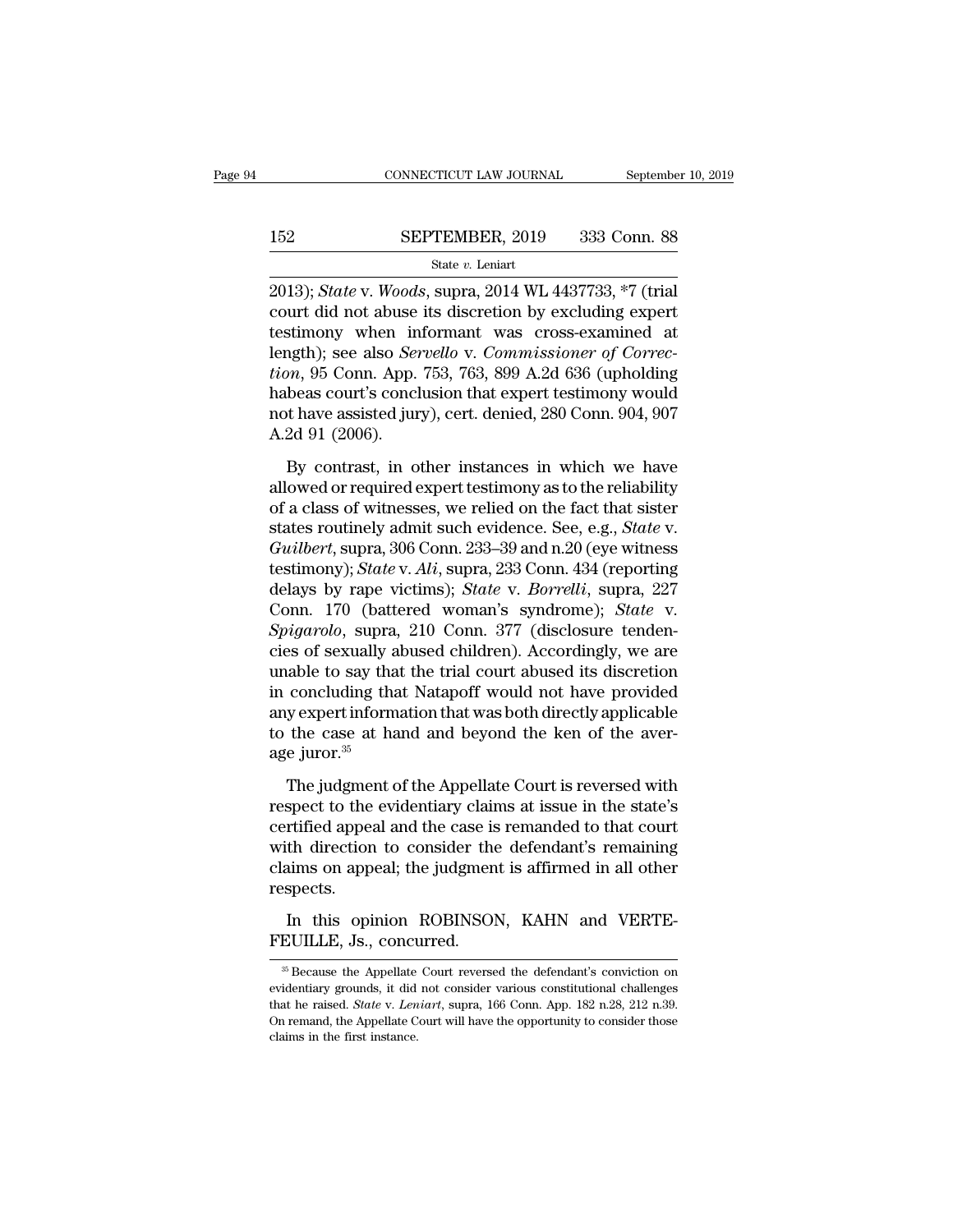3 Conn. 88 SEPTEMBER, 2019 153<br>
State v. Leniart<br>
KAHN, J., concurring. I agree with and join the major-<br>
topinion, in which the judgment of the Appellate 333 Conn. 88 SEPTEMBER, 2019 153<br>
State v. Leniart<br>
KAHN, J., concurring. I agree with and join the major-<br>
ity opinion, in which the judgment of the Appellate<br>
Court is reversed with respect to the state's appeal<br>
and af 333 Conn. 88 SEPTEMBER, 2019 153<br>
State v. Leniart<br>
KAHN, J., concurring. I agree with and join the major-<br>
ity opinion, in which the judgment of the Appellate<br>
Court is reversed with respect to the state's appeal<br>
and af 333 Conn. 88 SEPTEMBER, 2019 153<br>
State v. Leniart<br>
KAHN, J., concurring. I agree with and join the major-<br>
ity opinion, in which the judgment of the Appellate<br>
Court is reversed with respect to the state's appeal<br>
and af State  $v$ . Leniart.<br>
KAHN, J., concurring. I agree with and join the major-<br>
ity opinion, in which the judgment of the Appellate<br>
Court is reversed with respect to the state's appeal<br>
and affirmed with respect to the cros KAHN, J., concurring. I agree with and join the majority opinion, in which the judgment of the Appellate Court is reversed with respect to the state's appeal and affirmed with respect to the cross appeal of the defendant, KAHN, J., concurring. I agree with and join the major-<br>ity opinion, in which the judgment of the Appellate<br>Court is reversed with respect to the state's appeal<br>and affirmed with respect to the cross appeal of the<br>defendan ity opinion, in which the judgment of the Appellate<br>Court is reversed with respect to the state's appeal<br>and affirmed with respect to the cross appeal of the<br>defendant, George Michael Leniart. That is, I agree with<br>part I Court is reversed with respect to the state's appeal<br>and affirmed with respect to the cross appeal of the<br>defendant, George Michael Leniart. That is, I agree with<br>part I of the majority opinion that the Appellate Court<br>pro and affirmed with respect to the cross appeal of the<br>defendant, George Michael Leniart. That is, I agree with<br>part I of the majority opinion that the Appellate Court<br>properly concluded that the evidence was sufficient to<br>s defendant, George Michael Leniart. That is, I agree with<br>part I of the majority opinion that the Appellate Court<br>properly concluded that the evidence was sufficient to<br>sustain the defendant's conviction. See *State* v. Len part I of the majority opinion that the Appellate Court<br>properly concluded that the evidence was sufficient to<br>sustain the defendant's conviction. See *State* v. Leniart,<br>166 Conn. App. 142, 150, 140 A.3d 1026 (2016). I al properly concluded that the evidence was sufficient to<br>sustain the defendant's conviction. See *State* v. Leniart,<br>166 Conn. App. 142, 150, 140 A.3d 1026 (2016). I also<br>agree with part III of the majority opinion that the<br> sustain the defendant's conviction. See *State* v. *Leniart*, 166 Conn. App. 142, 150, 140 A.3d 1026 (2016). I also agree with part III of the majority opinion that the Appellate Court improperly concluded that the trial c 166 Conn. App. 142, 150, 140 A.3d 1026 (2016). I also<br>agree with part III of the majority opinion that the<br>Appellate Court improperly concluded that the trial<br>court abused its discretion when it precluded expert<br>testimony agree with part III of the majority opinion that the<br>Appellate Court improperly concluded that the trial<br>court abused its discretion when it precluded expert<br>testimony proffered by the defendant regarding the<br>reliability o Appellate Court improperly concluded that the trial<br>court abused its discretion when it precluded expert<br>testimony proffered by the defendant regarding the<br>reliability of jailhouse informant testimony. See id., 212.<br>Finall court abused its discretion when it precluded expert<br>testimony proffered by the defendant regarding the<br>reliability of jailhouse informant testimony. See id., 212.<br>Finally, I agree with part II of the majority opinion that testimony proffered by the defendant regarding the reliability of jailhouse informant testimony. See id., 212.<br>Finally, I agree with part II of the majority opinion that the trial court read this court's decision in *State* reliability of jailhouse informant testimony. See id., 212.<br>Finally, I agree with part II of the majority opinion that<br>the trial court read this court's decision in *State* v.<br>*Porter*, 241 Conn. 57, 93–94, 698 A.2d 739 (1 Finally, I agree with part II of the majority opinion that<br>the trial court read this court's decision in *State* v.<br>Porter, 241 Conn. 57, 93–94, 698 A.2d 739 (1997), cert.<br>denied sub nom. Porter v. Connecticut, 523 U.S. 10 the trial court read this court's decision in *State* v.<br> *Porter*, 241 Conn. 57, 93–94, 698 A.2d 739 (1997), cert.<br>
denied sub nom. *Porter* v. *Connecticut*, 523 U.S. 1058,<br>
118 S. Ct. 1384, 140 L. Ed. 2d 645 (1998), too Porter, 241 Conn. 57, 93–94, 698 A.2d 739 (1997), cert.<br>denied sub nom. *Porter* v. *Connecticut*, 523 U.S. 1058,<br>118 S. Ct. 1384, 140 L. Ed. 2d 645 (1998), too broadly,<br>to require the per se exclusion of the videotaped in denied sub nom. *Porter* v. *Connecticut*, 523 U.S. 1058,<br>118 S. Ct. 1384, 140 L. Ed. 2d 645 (1998), too broadly,<br>to require the per se exclusion of the videotaped inter-<br>view of Patrick J. Allain (interview), conducted pr 118 S. Ct. 1384, 140 L. Ed. 2d 645 (1998), too broadly,<br>to require the per se exclusion of the videotaped inter-<br>view of Patrick J. Allain (interview), conducted prior<br>to his polygraph test, but that any error as to this to require the per se exclusion of the videotaped inter-<br>view of Patrick J. Allain (interview), conducted prior<br>to his polygraph test, but that any error as to this eviden-<br>tiary ruling was harmless. Our holding in *Porter* view of Patrick J. Allain (interview), conducted prior<br>to his polygraph test, but that any error as to this eviden-<br>tiary ruling was harmless. Our holding in *Porter* was<br>confined solely to the results of the polygraph tes to his polygraph test, but that any error as to this evidentiary ruling was harmless. Our holding in *Porter* was confined solely to the results of the polygraph test and the willingness of the witness to submit to that te tiary ruling was harmless. Our holding in *Porter* was<br>confined solely to the results of the polygraph test and<br>the willingness of the witness to submit to that test—<br>evidence of either is per se inadmissible. See id., 93. confined solely to the results of the polygraph test and<br>the willingness of the witness to submit to that test—<br>evidence of either is per se inadmissible. See id., 93.<br>As a result of its overly broad reading of *Porter*, t the willingness of the witness to sub<br>evidence of either is per se inadmiss<br>As a result of its overly broad readin<br>trial court improperly failed to exerc<br>to determine whether the interview ev<br>facts and circumstances presen It is per se maintassible. See Id., 35.<br>
It is a result of its overly broad reading of *Porter*, the<br>
al court improperly failed to exercise its discretion<br>
determine whether the interview evidence, given the<br>
cts and circ As a result of its overly broad reading of *Forter*, the<br>trial court improperly failed to exercise its discretion<br>to determine whether the interview evidence, given the<br>facts and circumstances presented, would have been<br>mo

First court improperly failed to exercise its discretion<br>to determine whether the interview evidence, given the<br>facts and circumstances presented, would have been<br>more probative than prejudicial.<br>I write separately solely to determine whether the interview evidence, given the<br>facts and circumstances presented, would have been<br>more probative than prejudicial.<br>I write separately solely to emphasize that, because<br>the interview was conducted in racts and circumstances presented, would have been<br>more probative than prejudicial.<br>I write separately solely to emphasize that, because<br>the interview was conducted in conjunction with a<br>pending polygraph test, the inclusi I write separately solely to emphasize that, because<br>the interview was conducted in conjunction with a<br>pending polygraph test, the inclusion of any portions<br>of the interview that disclose that fact would be inad-<br>missible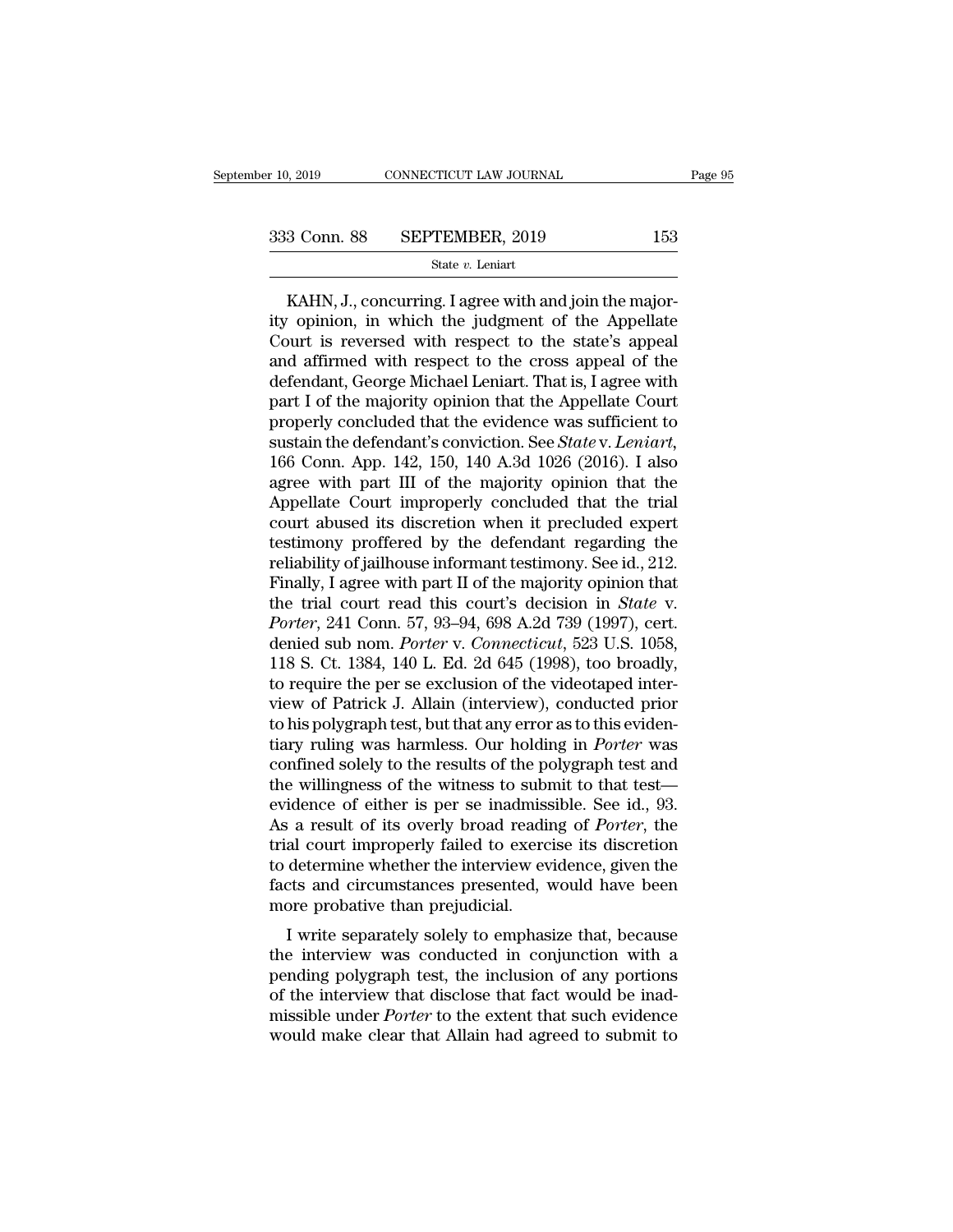# CONNECTICUT LAW JOURNAL September 10, 2019<br>154 SEPTEMBER, 2019 333 Conn. 88<br>State v. Leniart

### State *v.* Leniart

CONNECTICUT LAW JOURNAL September 10, 2019<br> **EPTEMBER, 2019** 333 Conn. 88<br>
State v. Leniart<br>
a polygraph test. Further, I agree with the state that<br>
any reference to the fact that the interview took place<br>
in the context 154 SEPTEMBER, 2019 333 Conn. 88<br>
<sup>State v</sup>. Leniart<br>
a polygraph test. Further, I agree with the state that<br>
any reference to the fact that the interview took place<br>
in the context of a polygraph test may lead the jury to **I54** SEPTEMBER, 2019 333 Conn. 88<br>
State v. Leniart<br>
a polygraph test. Further, I agree with the state that<br>
any reference to the fact that the interview took place<br>
in the context of a polygraph test may lead the jury t **I54** SEPTEMBER, 2019 333 Conn. 88<br>
State v. Leniart<br>
a polygraph test. Further, I agree with the state that<br>
any reference to the fact that the interview took place<br>
in the context of a polygraph test may lead the jury t SET TERESTRY TO SOS SOME 35<br>State v. Leniart<br>a polygraph test. Further, I agree with the state that<br>any reference to the fact that the interview took place<br>in the context of a polygraph test may lead the jury to<br>improperl state  $v$ . Lenart<br>
a polygraph test. Further, I agree with the state that<br>
any reference to the fact that the interview took place<br>
in the context of a polygraph test may lead the jury to<br>
improperly speculate as to the r a polygraph test. Further, I agree with the state that<br>any reference to the fact that the interview took place<br>in the context of a polygraph test may lead the jury to<br>improperly speculate as to the results of that test. In any reference to the fact that the interview took place<br>in the context of a polygraph test may lead the jury to<br>improperly speculate as to the results of that test. In<br>the present case, the jury's speculation would have ru in the context of a polygraph test may lead the jury to<br>improperly speculate as to the results of that test. In<br>the present case, the jury's speculation would have run,<br>if anything, against the defendant. As the state conc improperly speculate as to the results of that test. In<br>the present case, the jury's speculation would have run,<br>if anything, against the defendant. As the state conceded<br>at oral argument before this court, from the fact t the present case, the jury's speculation would have run,<br>if anything, against the defendant. As the state conceded<br>at oral argument before this court, from the fact that<br>Allain submitted to a polygraph test and the state t if anything, against the<br>at oral argument be:<br>Allain submitted to a<br>chose to call him as a<br>have inferred that All<br>would have bolstere<br>undermining it.<br>The substance of s For a signifient before this court, front the fact that<br>lain submitted to a polygraph test and the state then<br>ose to call him as a witness, the jury reasonably could<br>we inferred that Allain passed that test. That inference Finally subfidited to a polygraph test and the state then<br>chose to call him as a witness, the jury reasonably could<br>have inferred that Allain passed that test. That inference<br>would have bolstered Allain's credibility, rath

chose to can film as a whitess, the jury reasonably count<br>have inferred that Allain passed that test. That inference<br>would have bolstered Allain's credibility, rather than<br>undermining it.<br>The substance of some of the comme rave interfed that Ariani passed that test. That interferred<br>would have bolstered Allain's credibility, rather than<br>undermining it.<br>The substance of some of the comments of the poly-<br>graph examiner, Trooper Tim Madden of t would have boistered Allain's Creubinty, rather than<br>undermining it.<br>The substance of some of the comments of the polygraph examiner, Trooper Tim Madden of the Connecti-<br>cut State Police, during the interview would have<br>in The substance of some of the comments of the poly-<br>graph examiner, Trooper Tim Madden of the Connecti-<br>cut State Police, during the interview would have<br>increased the likelihood that the jury would infer from<br>the videotape The substance of some of the comments of the polygraph examiner, Trooper Tim Madden of the Connecticut State Police, during the interview would have increased the likelihood that the jury would infer from the videotape tha graph examiner, Trooper Tim Madden of the Connecticut State Police, during the interview would have<br>increased the likelihood that the jury would infer from<br>the videotape that Allain had passed the polygraph test.<br>For examp cut State Police, during the interview would have<br>increased the likelihood that the jury would infer from<br>the videotape that Allain had passed the polygraph test.<br>For example, Madden explained to Allain that, although<br>he d increased the likelihood that the jury would infer from<br>the videotape that Allain had passed the polygraph test.<br>For example, Madden explained to Allain that, although<br>he did not care whether Allain was truthful during the the videotape that Allain had passed the polygraph test.<br>For example, Madden explained to Allain that, although<br>he did not care whether Allain was truthful during the<br>polygraph test, the prosecution team, "want[s] you to<br>p For example, Madden explained to Allain that, although<br>he did not care whether Allain was truthful during the<br>polygraph test, the prosecution team, "want[s] you to<br>pass this polygraph. They want to get you to be iden-<br>tifi he did not care whether Allain was truthful during the<br>polygraph test, the prosecution team, "want[s] you to<br>pass this polygraph. They want to get you to be iden-<br>tified as a reliable witness." Put another way, he<br>explaine polygraph test, the prosecution team, "want[s] you to<br>pass this polygraph. They want to get you to be iden-<br>tified as a reliable witness." Put another way, he<br>explained to Allain that, "if you fail this, what happens<br>is, i pass this polygraph. They want to get you to be identified as a reliable witness." Put another way, he explained to Allain that, "if you fail this, what happens is, it gets to a point where you now become a less reliable w tified as a reliable witness." Put another way, he explained to Allain that, "if you fail this, what happens<br>is, it gets to a point where you now become a less<br>reliable witness  $\ldots$ ." Madden framed the issue in<br>terms of explained to Allain that, "if you fail this, what happens<br>is, it gets to a point where you now become a less<br>reliable witness  $\ldots$ ." Madden framed the issue in<br>terms of how useful Allain would be to the state as a<br>witnes is, it gets to a point where you now become a less<br>reliable witness . . . . ." Madden framed the issue in<br>terms of how useful Allain would be to the state as a<br>witness. If Allain told the truth and passed the polygraph<br>te alright?'' Throughout the interview, Madden emphasized the polygraph<br>t, then "we can use [you] as a witness as opposed<br>an accused, alright? It works to our benefit because<br>e have a good, solid, confirmed, reliable witness,<br>right?"<br>Th whitess. It Anam told the truth and passed the polygraph<br>test, then "we can use [you] as a witness as opposed<br>to an accused, alright? It works to our benefit because<br>we have a good, solid, confirmed, reliable witness,<br>alri

test, then we can use [you] as a whitess as opposed<br>to an accused, alright? It works to our benefit because<br>we have a good, solid, confirmed, reliable witness,<br>alright?"<br>Throughout the interview, Madden emphasized the<br>impo to an accused, anight: it works to our benefit because<br>we have a good, solid, confirmed, reliable witness,<br>alright?"<br>Throughout the interview, Madden emphasized the<br>importance of passing the test. For example, he stated<br>to we have a good, sond, committed, renable whitess,<br>alright?"<br>Throughout the interview, Madden emphasized the<br>importance of passing the test. For example, he stated<br>to Allain that, if he failed, "then you're no longer useful Throughout the interview, Madden emphasized the<br>importance of passing the test. For example, he stated<br>to Allain that, if he failed, "then you're no longer useful.<br>Gotta come out with all of it, and you gotta pass. Then<br>yo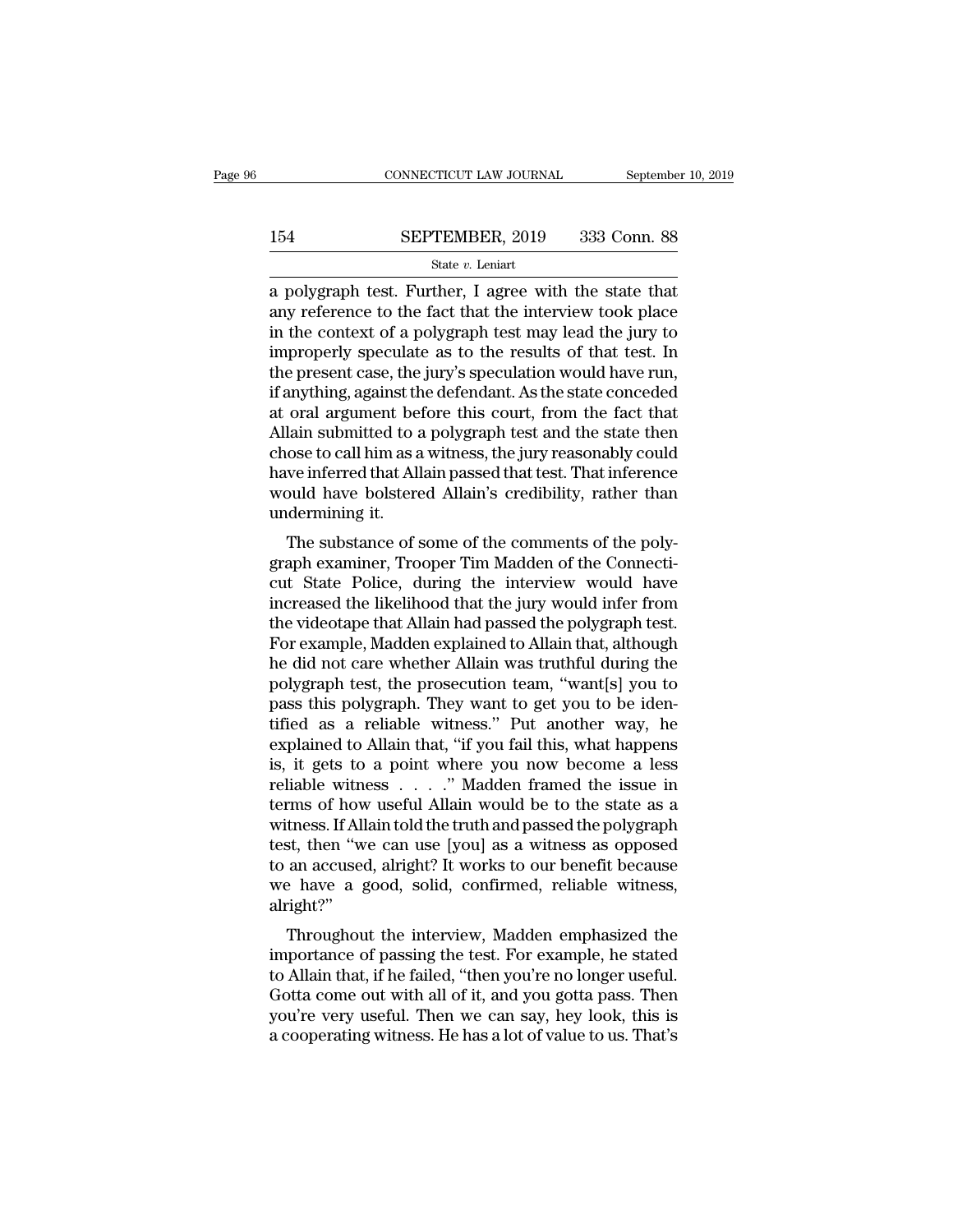| r 10, 2019   | CONNECTICUT LAW JOURNAL | Page 97 |  |
|--------------|-------------------------|---------|--|
| 333 Conn. 88 | SEPTEMBER, 2019         | 155     |  |
|              | State $v$ . Leniart     |         |  |

r 10, 2019 CONNECTICUT LAW JOURNAL Page 97<br>333 Conn. 88 SEPTEMBER, 2019 155<br>313 Conn. 88 SEPTEMBER, 2019 155<br>313 Conn. 88 SEPTEMBER, 2019 155<br>315<br>313 Conn. 88 SEPTEMBER, 2019 155<br>315<br>315<br>315<br>315<br>316 Polygraph. Alright. You  $\begin{array}{ll} \textbf{333} \text{ Conn. } \textbf{88} & \textbf{SEPTEMBER, 2019} & \textbf{155} \\ & \text{State } v. \text{ Leniart} \\ \text{why it's imperative that it all comes out and you pass the polygraph. Alright. You understand what I'm saying?" \end{array}$ <br>The excerpted portions of the interview demonstrate

 $\frac{3 \text{ Conn. } 88 \qquad \text{SEPTEMBER, } 2019 \qquad \qquad 155 \qquad \text{State } v. \text{ Leniart}$ <br>
The imperative that it all comes out and you pass the lygraph. Alright. You understand what I'm saying?"<br>
The excerpted portions of the interview demonstrate at 333 Conn. 88 SEPTEMBER, 2019 155<br>
State v. Leniart<br>
why it's imperative that it all comes out and you pass the<br>
polygraph. Alright. You understand what I'm saying?"<br>
The excerpted portions of the interview demonstrate<br>
th State v. Leniart<br>
why it's imperative that it all comes out and you pass the<br>
polygraph. Alright. You understand what I'm saying?"<br>
The excerpted portions of the interview demonstrate<br>
that the jury could infer from Madde why it's imperative that it all comes out and you pass the polygraph. Alright. You understand what I'm saying?"<br>The excerpted portions of the interview demonstrate<br>that the jury could infer from Madden's statements that<br>th why it s imperative that it an comes out and you pass the<br>polygraph. Alright. You understand what I'm saying?"<br>The excerpted portions of the interview demonstrate<br>that the jury could infer from Madden's statements that<br>the polygraph. Allight. Tou understand what I in saying:<br>The excerpted portions of the interview demonstrate<br>that the jury could infer from Madden's statements that<br>the state would use Allain as a witness only if he passed<br>the The excerpted portions of the<br>that the jury could infer from Ma<br>the state would use Allain as a w<br>the polygraph test. It would no<br>leap for the jury to further infer<br>state called Allain as a witnes<br>passed the polygraph test at the jury collid lifer from Madden's statements that<br>e state would use Allain as a witness only if he passed<br>e polygraph test. It would not require a Holmesian<br>ap for the jury to further infer from the fact that the<br>tate the state would use Allain as a whitess only if he passed<br>the polygraph test. It would not require a Holmesian<br>leap for the jury to further infer from the fact that the<br>state called Allain as a witness that he had indeed<br>p

factor the jury to further infer from the fact that the state called Allain as a witness that he had indeed passed the polygraph test.<br>This would be particularly detrimental to the defendant's case because it is at least a reap for the jury to further lifer from the fact that the<br>state called Allain as a witness that he had indeed<br>passed the polygraph test.<br>This would be particularly detrimental to the defen-<br>dant's case because it is at lea state caned Anali as a witness that he had indeed<br>passed the polygraph test.<br>This would be particularly detrimental to the defen-<br>dant's case because it is at least arguable that Allain<br>failed the polygraph test. See *Stat* passed the polygraph test.<br>
This would be particularly detrimental to the defen-<br>
dant's case because it is at least arguable that Allain<br>
failed the polygraph test. See *State v. Leniart*, supra,<br>
166 Conn. App. 185 ("The This would be particularly detrimental to the defendant's case because it is at least arguable that Allain failed the polygraph test. See *State* v. *Leniart*, supra, 166 Conn. App. 185 ("The defendant contends, on the bas dant's case because it is at least arguable that Allain<br>failed the polygraph test. See *State* v. *Leniart*, supra,<br>166 Conn. App. 185 ("The defendant contends, on the<br>basis of a report disclosed to the defense by the stat failed the polygraph test. See *State* v. Leniart, supra, 166 Conn. App. 185 ("The defendant contends, on the basis of a report disclosed to the defense by the state, that Allain failed the polygraph examination. Although 166 Conn. App. 185 ("The defendant contends, on the basis of a report disclosed to the defense by the state, that Allain failed the polygraph examination. Although the state conceded that the report contained a preliminary basis of a report disclosed to the defense by the state,<br>that Allain failed the polygraph examination. Although<br>the state conceded that the report contained a prelimi-<br>nary conclusion that some of Allain's answers were<br>con that Allain failed the polygraph examination. Although<br>the state conceded that the report contained a prelimi-<br>nary conclusion that some of Allain's answers were<br>consistent with deception, the state argued that it would<br>ha the state conceded that the report contained a preliminary conclusion that some of Allain's answers were consistent with deception, the state argued that it would have had to conduct additional testing to determine whether nary conclusion that some of Allain's answers were<br>consistent with deception, the state argued that it would<br>have had to conduct additional testing to determine<br>whether Allain actually failed the polygraph test. There<br>is n consistent with deception, the state argued that it would<br>have had to conduct additional testing to determine<br>whether Allain actually failed the polygraph test. There<br>is no evidence that the state performed such testing<br>de have had to conduct additional testing to determine<br>whether Allain actually failed the polygraph test. There<br>is no evidence that the state performed such testing<br>despite the officers' representations to Allain that the<br>tes whether Allain actually failed the polygraph test. There<br>is no evidence that the state performed such testing<br>despite the officers' representations to Allain that the<br>test would definitively determine if he was telling the is no evidence that the state performed such testing<br>despite the officers' representations to Allain that the<br>test would definitively determine if he was telling the<br>truth, and thus he must take and pass it before he would despite the officers' representations to Allain that the<br>test would definitively determine if he was telling the<br>truth, and thus he must take and pass it before he would<br>be permitted to testify and become eligible for favo test would definitively determine if he was telling the<br>truth, and thus he must take and pass it before he would<br>be permitted to testify and become eligible for favor-<br>able treatment in connection with [the victim's] rape, truth, and thus he must take and pass it before he would<br>be permitted to testify and become eligible for favor-<br>able treatment in connection with [the victim's] rape,<br>disappearance, and death.") The trial court's proper<br>ex be permitted to testify and become eligible for favorable treatment in connection with [the victim's] rape, disappearance, and death.") The trial court's proper exercise of its discretion would prevent this eventuality. Al able treatment in connection with [the victim's] rape, disappearance, and death.") The trial court's proper exercise of its discretion would prevent this eventuality. Although there are multiple references to the polygraph disappearance, and death.") The trial court's proper<br>exercise of its discretion would prevent this eventuality.<br>Although there are multiple references to the polygraph<br>during the interview, there are sections of it that do exercise of its discretion would prevent this eventuality.<br>Although there are multiple references to the polygraph<br>during the interview, there are sections of it that do<br>not refer to the impending test. Had the court exerc Although there are multiple references to the polygraph<br>during the interview, there are sections of it that do<br>not refer to the impending test. Had the court exercised<br>its discretion, it would have examined the entire vide during the interview, there are sections of it that do<br>not refer to the impending test. Had the court exercised<br>its discretion, it would have examined the entire video-<br>tape to determine whether all or part of the intervie not refer to the impending test. Had the court exercised<br>its discretion, it would have examined the entire video-<br>tape to determine whether all or part of the interview<br>would disclose that the questions and answers were in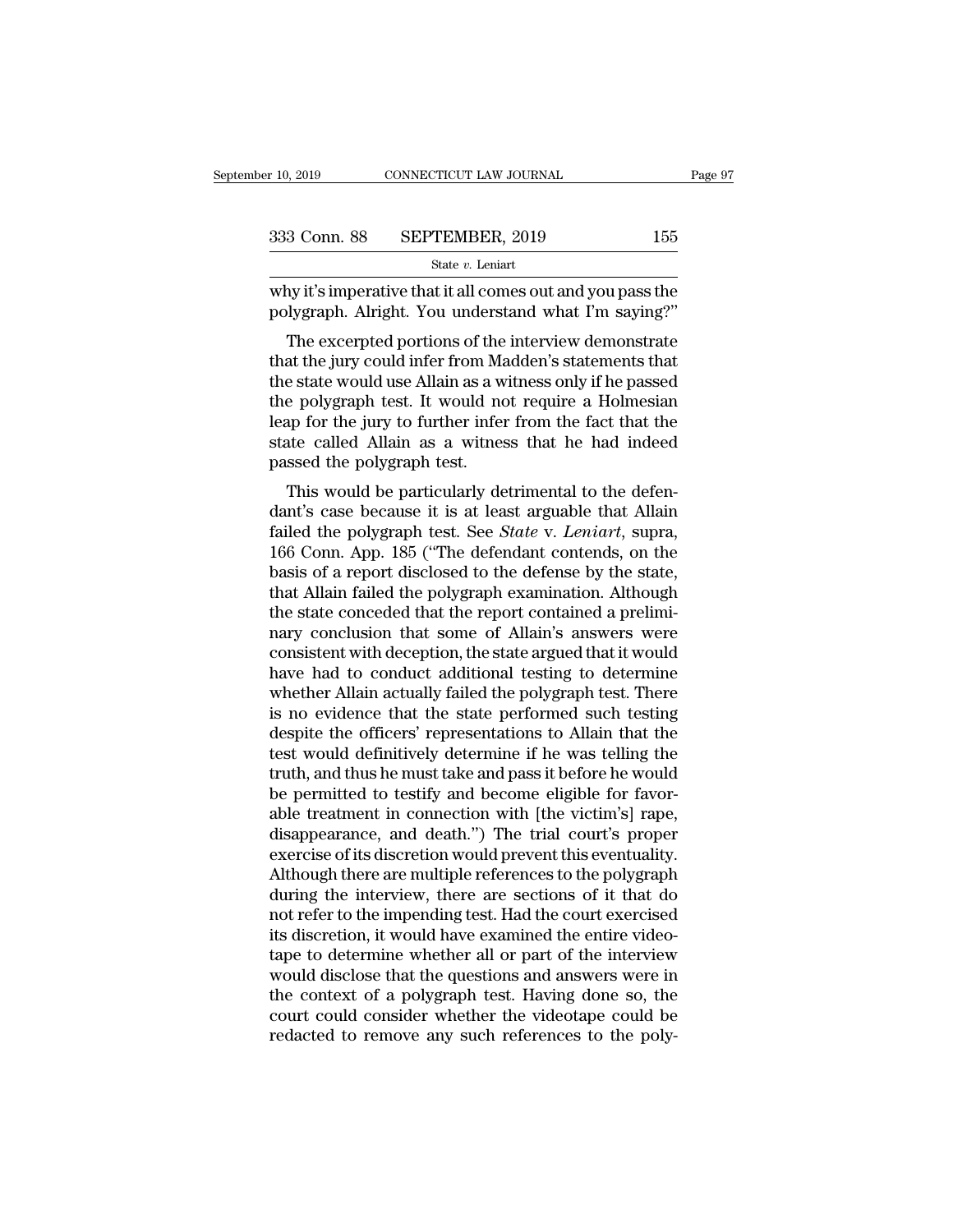### $\begin{tabular}{ll} \multicolumn{2}{l} \multicolumn{2}{c}{\text{CONNECTICUT LAW JOURNAL}} & \multicolumn{2}{c}{\text{September 10, 2019}}\\ \cline{2-2} \multicolumn{2}{c}{\text{COMNECTICUT LAW JOURNAL}} & \multicolumn{2}{c}{\text{September 10, 2019}}\\ \cline{2-2} \multicolumn{2}{c}{\text{StepTEMBER, 2019}} & \multicolumn{2}{c}{\text{333 Conn. 88}}\\ \cline{2-2} \multicolumn{2}{c}{\text{State $v$. Leniart}} & \multicolumn{2}{c}{\text{State $v$.} } \end$ State *v.* Leniart

CONNECTICUT LAW JOURNAL September 10, 2019<br>156 SEPTEMBER, 2019 333 Conn. 88<br>156 SEPTEMBER, 2019 333 Conn. 88<br>1970 State v. Leniart<br>1970 State v. Leniart<br>2001 Another option the court properly could have<br>1980 to admit only SEPTEMBER, 2019 333 Conn. 88<br>
State v. Leniart<br>
State v. Leniart<br>
State v. Leniart<br>
State v. Leniart<br>
considered in the exercise of its discretion would have<br>
been to admit only the portions of the interview that<br>
the defe 156 SEPTEMBER, 2019 333 Conn. 88<br>
State  $v$ . Leniart<br>
graph. Another option the court properly could have<br>
considered in the exercise of its discretion would have<br>
been to admit only the portions of the interview that<br>
th 156 SEPTEMBER, 2019 333 Conn. 88<br>
State v. Leniart<br>
graph. Another option the court properly could have<br>
considered in the exercise of its discretion would have<br>
been to admit only the portions of the interview that<br>
the SET TEREST, THE 1998 SOME OF<br>State v. Leniart<br>graph. Another option the court properly could have<br>considered in the exercise of its discretion would have<br>been to admit only the portions of the interview that<br>the defendant aph. Another option the court properly could have<br>msidered in the exercise of its discretion would have<br>en to admit only the portions of the interview that<br>e defendant claimed were useful and did not disclose<br>at the interv graph. Thouter option the coart property collid have<br>considered in the exercise of its discretion would have<br>been to admit only the portions of the interview that<br>the defendant claimed were useful and did not disclose<br>that been to admit only<br>the defendant claim<br>that the interview w<br>Finally, I note my<br>ion, for all the rea<br>was harmless.<br>PALMER, J., with

e defendant claimed were useful and did not disclose<br>at the interview was in the context of a polygraph test.<br>Finally, I note my agreement with the majority opin-<br>n, for all the reasons stated therein, that the error<br>as ha

that the interview was in the context of a polygraph test.<br>
Finally, I note my agreement with the majority opin-<br>
ion, for all the reasons stated therein, that the error<br>
was harmless.<br>
PALMER, J., with whom McDONALD, J., Finally, I note my agreement with the majority opinion, for all the reasons stated therein, that the error<br>was harmless.<br>PALMER, J., with whom McDONALD, J., joins, con-<br>curring in part and dissenting in part. I agree with reasons stated therein, that the error<br>was harmless.<br>PALMER, J., with whom McDONALD, J., joins, concurring in part and dissenting in part. I agree with and<br>join parts I and II A of the majority opinion. For the<br>reasons enu ring and dissenting and conclude that the trial court of the majority opinion. For the reasons enumerated by Justice D'Auria in his concurring and dissenting opinion, I disagree with part II B of the majority opinion. For FALMER, J., with whom McDONALD, J., joins, concurring in part and dissenting in part. I agree with and<br>join parts I and II A of the majority opinion. For the<br>reasons enumerated by Justice D'Auria in his concur-<br>ring and di PALMER, J., with whom McDONALD, J., joins, concurring in part and dissenting in part. I agree with and<br>join parts I and II A of the majority opinion. For the<br>reasons enumerated by Justice D'Auria in his concur-<br>ring and di curring in part and dissenting in part. I agree with and<br>join parts I and II A of the majority opinion. For the<br>reasons enumerated by Justice D'Auria in his concur-<br>ring and dissenting opinion, I disagree with part II B of join parts I and II A of the majority opinion. For the reasons enumerated by Justice D'Auria in his concurring and dissenting opinion, I disagree with part II B of the majority opinion and conclude that the trial court's e reasons enumerated by Justice D'Auria in his concurring and dissenting opinion, I disagree with part II B of<br>the majority opinion and conclude that the trial court's<br>erroneous exclusion of the video recording of Patrick<br>J. ring and dissenting opinion, I disagree with part II B of<br>the majority opinion and conclude that the trial court's<br>erroneous exclusion of the video recording of Patrick<br>J. Allain's polygraph pretest interview was not harml the majority opinion and conclude that the trial court's<br>erroneous exclusion of the video recording of Patrick<br>J. Allain's polygraph pretest interview was not harmless<br>error. I also disagree with part III of the majority o erroneous exclusion of the video recording of Patrick<br>J. Allain's polygraph pretest interview was not harmless<br>error. I also disagree with part III of the majority opinion<br>because I believe that the defendant, George Micha J. Allain's polygraph pretest interview was not harmless<br>error. I also disagree with part III of the majority opinion<br>because I believe that the defendant, George Michael<br>Leniart, was entitled to introduce the expert testi ecutions. Easter Ferritre and the determinit, was entitled to introduce the expert testimony<br>
Alexandra Natapoff, a law professor, regarding the<br>
estionable credibility of incarcerated informants and<br>
e risk of relying on them as wi monder are the expert test and the standard of Alexandra Natapoff, a law professor, regarding the questionable credibility of incarcerated informants and the risk of relying on them as witnesses in criminal prosecutions.<br>I

or ricaliana rualipori, a law professor, regarding allemontationable credibility of incarcerated informants and<br>the risk of relying on them as witnesses in criminal prosecutions.<br>I reach the conclusion regarding the proffe the risk of relying on them as witnesses in criminal prosecutions.<br>
I reach the conclusion regarding the proffered testi-<br>
mony of Natapoff—whose expertise on the use of jail-<br>
house informants has not been challenged by I reach the conclusion regarding the proffered testi-<br>mony of Natapoff—whose expertise on the use of jail-<br>house informants has not been challenged by the<br>state—for essentially the same reasons that are set forth<br>in the op I reach the conclusion regarding the proffered testi-<br>mony of Natapoff—whose expertise on the use of jail-<br>house informants has not been challenged by the<br>state—for essentially the same reasons that are set forth<br>in the op I reach the conclusion regarding the proffered testi-<br>mony of Natapoff—whose expertise on the use of jail-<br>house informants has not been challenged by the<br>state—for essentially the same reasons that are set forth<br>in the o mony of Natapoff—whose expertise on the use of jail-<br>house informants has not been challenged by the<br>state—for essentially the same reasons that are set forth<br>in the opinion of the Appellate Court. See *State* v. *Leni-*<br> house informants has not been challenged by the<br>state—for essentially the same reasons that are set forth<br>in the opinion of the Appellate Court. See *State v. Leni-*<br>art, 166 Conn. App. 142, 212–28, 140 A.3d 1026 (2016).<br> state—for essentially the same reasons that are set forth<br>in the opinion of the Appellate Court. See *State v. Leni-*<br>art, 166 Conn. App. 142, 212–28, 140 A.3d 1026 (2016).<br>In particular, I agree with the Appellate Court t in the opinion of the Appellate Court. See *State* v. Leni-<br>art, 166 Conn. App. 142, 212–28, 140 A.3d 1026 (2016).<br>In particular, I agree with the Appellate Court that,<br>contrary to the determination of the trial court, Na art, 166 Conn. App. 142, 212–28, 140 A.3d 1026 (2016).<br>In particular, I agree with the Appellate Court that,<br>contrary to the determination of the trial court, Nata-<br>poff's testimony would not have invaded the exclusive<br>pr In particular, I agree with the Appellate Court that, contrary to the determination of the trial court, Natapoff's testimony would not have invaded the exclusive province of the jury to assess the credibility of witnesses;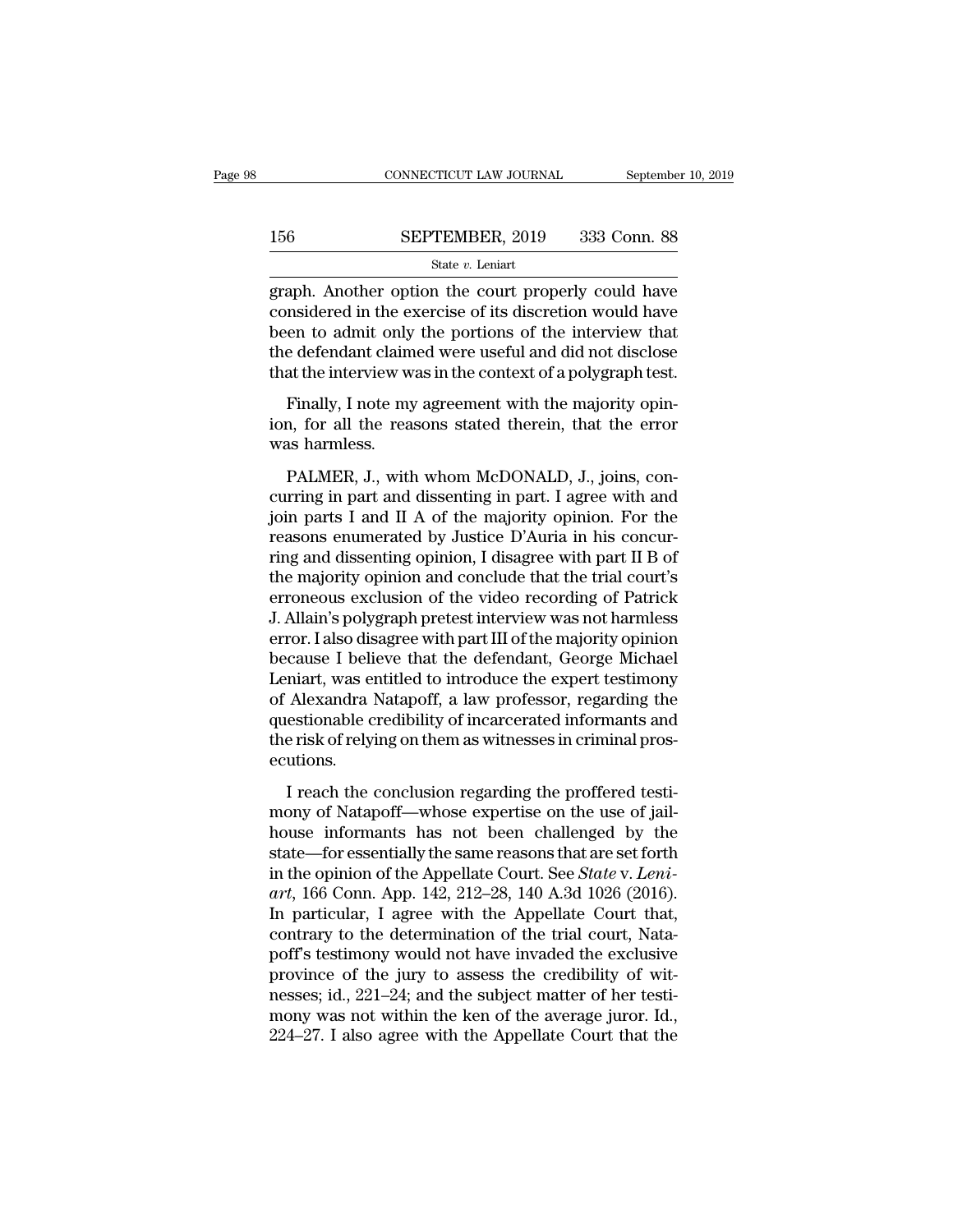$\begin{array}{r}\n \text{r} \ 10, 2019 \quad \text{CONNECTICUT LAW JOURNAL} \quad \text{Page 99}\n \end{array}$ <br>  $\begin{array}{r}\n 333 \text{ Conn. } 88 \quad \text{SEPTEMBER, } 2019 \quad \text{157}\n \end{array}$ <br>  $\begin{array}{r}\n \text{State } v. \text{ Lenin}\n \end{array}$ <br>  $\begin{array}{r}\n \text{State } v. \text{ Lenin}\n \end{array}$ <br>  $\begin{array}{r}\n \text{State } v. \text{ Lenin}\n \end{array}$ <br>  $\begin{array}{r}\n \text{State } v.$ 333 Conn. 88 SEPTEMBER, 2019 157<br>
State *v*. Leniart<br>
trial court's general instruction cautioning the jury<br>
about the reliability of jailhouse informant testimony,<br>
given in accordance with this court's mandate in *State* 333 Conn. 88 SEPTEMBER, 2019 157<br>
State *v*. Leniart<br>
trial court's general instruction cautioning the jury<br>
about the reliability of jailhouse informant testimony,<br>
given in accordance with this court's mandate in *State* 333 Conn. 88 SEPTEMBER, 2019 157<br>
state *v*. Leniart<br>
trial court's general instruction cautioning the jury<br>
about the reliability of jailhouse informant testimony,<br>
given in accordance with this court's mandate in *State* State v. Leniart<br>
trial court's general instruction cautioning the jury<br>
about the reliability of jailhouse informant testimony,<br>
given in accordance with this court's mandate in *State*<br>
v. Arroyo, 292 Conn. 558, 569–71, state *v*. Lentart<br>trial court's general instruction cautioning the jury<br>about the reliability of jailhouse informant testimony,<br>given in accordance with this court's mandate in *State*<br>v. Arroyo, 292 Conn. 558, 569–71, 9 trial court's general instruction cautioning the<br>about the reliability of jailhouse informant testin<br>given in accordance with this court's mandate in<br>v. *Arroyo*, 292 Conn. 558, 569–71, 973 A.2d 1254 (;<br>cert. denied, 559 U ven in accordance with this court's mandate in *State*<br>Arroyo, 292 Conn. 558, 569–71, 973 A.2d 1254 (2009),<br>rt. denied, 559 U.S. 911, 130 S. Ct. 1296, 175 L. Ed. 2d<br>86 (2010), was an inadequate substitute for Natapoff's<br>st v. *Arroyo*, 292 Conn. 558, 569–71, 973 A.2d 1254 (2009),<br>cert. denied, 559 U.S. 911, 130 S. Ct. 1296, 175 L. Ed. 2d<br>1086 (2010), was an inadequate substitute for Natapoff's<br>testimony. See *State* v. *Leniart*, supra, 227.

cert. denied, 559 U.S. 911, 130 S. Ct. 1296, 175 L. Ed. 2d<br>1086 (2010), was an inadequate substitute for Natapoff's<br>testimony. See *State* v. *Leniart*, supra, 227.<br>With respect to the issue of whether Natapoff's testi-<br>mo 1086 (2010), was an inadequate substitute for Natapoff's<br>testimony. See *State* v. *Leniart*, supra, 227.<br>With respect to the issue of whether Natapoff's testi-<br>mony would have constituted an improper usurpation<br>of the ju testimony. See *State* v. *Leniart*, supra, 227.<br>With respect to the issue of whether Natapoff's testi-<br>mony would have constituted an improper usurpation<br>of the jury's role as the sole judge of witness credibility,<br>the A With respect to the issue of whether Natapoff's testi-<br>mony would have constituted an improper usurpation<br>of the jury's role as the sole judge of witness credibility,<br>the Appellate Court aptly explained that, "[a]s long a With respect to the issue of whether Natapoff's testi-<br>mony would have constituted an improper usurpation<br>of the jury's role as the sole judge of witness credibility,<br>the Appellate Court aptly explained that, "[a]s long a mony would have constituted an improper usurpation<br>of the jury's role as the sole judge of witness credibility,<br>the Appellate Court aptly explained that, "[a]s long as<br>[an] expert does not directly opine about a particula of the jury's role as the sole judge of witness credibility,<br>the Appellate Court aptly explained that, "[a]s long as<br>[an] expert does not directly opine about a particular<br>witness' credibility or  $\ldots$  testify in such a w the Appellate Court aptly explained that, "[a]s long as<br>
[an] expert does not directly opine about a particular<br>
witness' credibility or  $\ldots$  testify in such a way as<br>
to vouch indirectly for or bolster the credibility o [an] expert does not directly opine about a particular<br>witness' credibility or  $\ldots$  testify in such a way as<br>to vouch indirectly for or bolster the credibility of a<br>witness, the expert's testimony would not invade the<br>pr witness' credibility or  $\ldots$  testify in such a way as<br>to vouch indirectly for or bolster the credibility of a<br>witness, the expert's testimony would not invade the<br>province of the jury to decide credibility and may be<br>adm to vouch indirectly for or bolster the credibility of a<br>witness, the expert's testimony would not invade the<br>province of the jury to decide credibility and may be<br>admitted." Id., 223. As the Appellate Court further<br>explain witness, the expert's testimony would not invade the<br>province of the jury to decide credibility and may be<br>admitted." Id., 223. As the Appellate Court further<br>explained, there was nothing in Natapoff's testimony<br>that "cros province of the jury to decide credibility and may be<br>admitted." Id., 223. As the Appellate Court further<br>explained, there was nothing in Natapoff's testimony<br>that "cross[ed] the line into impermissible expert testi-<br>mony admitted." Id., 223. As the Appellate Court further<br>explained, there was nothing in Natapoff's testimony<br>that "cross[ed] the line into impermissible expert testi-<br>mony regarding credibility. Natapoff, in fact, offered no<br>t explained, there was nothing in Natapoff's testimony<br>that "cross[ed] the line into impermissible expert testi-<br>mony regarding credibility. Natapoff, in fact, offered no<br>testimony regarding any of the particular informants that "cross[ed] the line into impermissible expert testi-<br>mony regarding credibility. Natapoff, in fact, offered no<br>testimony regarding any of the particular informants in<br>this case, either with respect to their status as mony regarding credibility. Natapoff, in fact, offered no<br>testimony regarding any of the particular informants in<br>this case, either with respect to their status as infor-<br>mants, how they had obtained their information, or testimony regarding any of the particular informants in<br>this case, either with respect to their status as infor-<br>mants, how they had obtained their information, or their<br>potential reliability as witnesses. The defense clea this case, either with respect to their status as informants, how they had obtained their information, or their potential reliability as witnesses. The defense clearly indicated to the court during argument that the defend mants, how they had obtained their information, or their<br>potential reliability as witnesses. The defense clearly<br>indicated to the court during argument that the defen-<br>dant did not intend to ask Natapoff about the present<br> potential reliability as witnesses. The defense clearly<br>indicated to the court during argument that the defen-<br>dant did not intend to ask Natapoff about the present<br>case and that Natapoff had no specific knowledge of<br>the c indicated to the court during argument that the defen-<br>dant did not intend to ask Natapoff about the present<br>case and that Natapoff had no specific knowledge of<br>the case or the informants involved. [Rather] Natapoff's<br>test dant did not intend to ask Natapoff about the present<br>case and that Natapoff had no specific knowledge of<br>the case or the informants involved. [Rather] Natapoff's<br>testimony, as proffered, was narrowly tailored to pro-<br>vid case and that Natapoff had no specific knowledge of<br>the case or the informants involved. [Rather] Natapoff's<br>testimony, as proffered, was narrowly tailored to pro-<br>vide only general information related to informant testi-<br> the case or the informants involved. [Rather] Natapoff's<br>testimony, as proffered, was narrowly tailored to pro-<br>vide only general information related to informant testi-<br>mony and its unreliability . . . and could have aide testimony, as proffered, was narrowly tailored to provide only general information related to informant testimony and its unreliability  $\ldots$  and could have aided the jury in making its own informed and independent assess wide only general information related to informant testimony and its unreliability  $\ldots$  and could have aided the jury in making its own informed and independent assessment regarding the credibility of informants in the p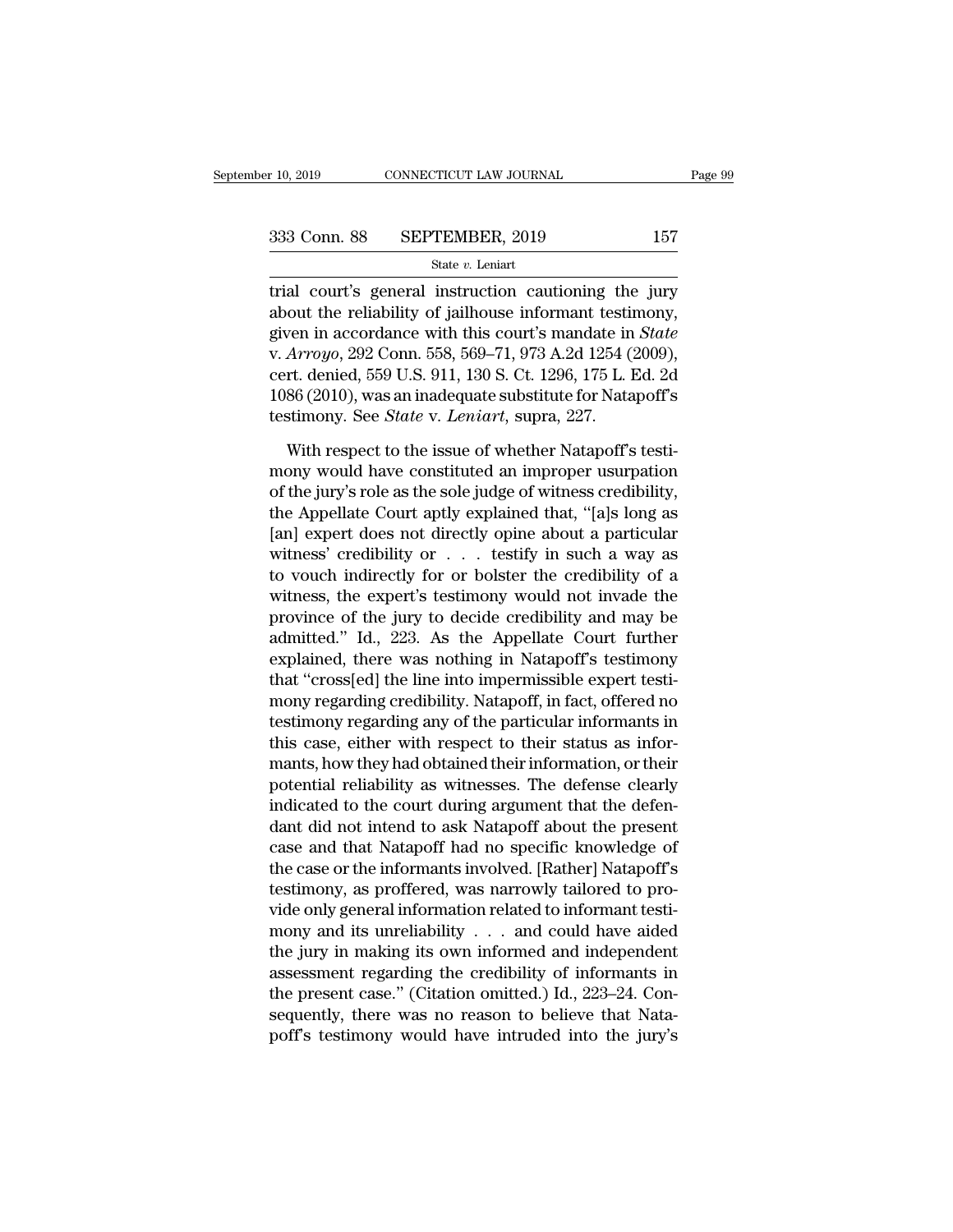|     | CONNECTICUT LAW JOURNAL                                                                          | September 10, 2019 |
|-----|--------------------------------------------------------------------------------------------------|--------------------|
| 158 | SEPTEMBER, 2019                                                                                  | 333 Conn. 88       |
|     | State v. Leniart                                                                                 |                    |
|     | exclusive domain of determining the credibility of the<br>state's jailhouse informant witnesses. |                    |
|     | With regard to whether the information about jail-                                               |                    |

SEPTEMBER, 2019 333 Conn. 88<br>
State  $v$ . Leniart<br>
clusive domain of determining the credibility of the<br>
tate's jailhouse informant witnesses.<br>
With regard to whether the information about jail-<br>
use informants that the de  $\frac{\text{SEPTEMBER, 2019}}{\text{State } v. \text{ Leniart}}$ <br>
exclusive domain of determining the credibility of the<br>
state's jailhouse informant witnesses.<br>
With regard to whether the information about jail-<br>
house informants that the defendant sou State v. Leniart<br>
exclusive domain of determining the credibility of the<br>
state's jailhouse informant witnesses.<br>
With regard to whether the information about jail-<br>
house informants that the defendant sought to present<br> exclusive domain of determining the credibility of the<br>state's jailhouse informant witnesses.<br>With regard to whether the information about jail-<br>house informants that the defendant sought to present<br>through Natapoff's test Exertistive domain of determining the eredibility of the<br>state's jailhouse informant witnesses.<br>With regard to whether the information about jail-<br>house informants that the defendant sought to present<br>through Natapoff's te With regard to whether the information about jail-<br>house informants that the defendant sought to present<br>through Natapoff's testimony was known to the average<br>juror, the Appellate Court first observed that Natapoff<br>testifi With regard to whether the information about jail-<br>house informants that the defendant sought to present<br>through Natapoff's testimony was known to the average<br>juror, the Appellate Court first observed that Natapoff<br>testifi house informants that the defendant sought to present<br>through Natapoff's testimony was known to the average<br>juror, the Appellate Court first observed that Natapoff<br>testified outside the presence of the jury about "the<br>inhe through Natapoff's testimony was known to the average<br>juror, the Appellate Court first observed that Natapoff<br>testified outside the presence of the jury about "the<br>inherent problems associated with the use of jailhouse<br>inf juror, the Appellate Court first observed that Natapoff<br>testified outside the presence of the jury about "the<br>inherent problems associated with the use of jailhouse<br>informants. According to Natapoff, the manner in which<br>in testified outside the presence of the jury about "the inherent problems associated with the use of jailhouse informants. According to Natapoff, the manner in which informants are used in the criminal justice system is larg inherent problems associated with the use of jailhouse<br>informants. According to Natapoff, the manner in which<br>informants are used in the criminal justice system is<br>largely unregulated and secretive, and the public has<br>very informants. According to Natapoff, the manner in which<br>informants are used in the criminal justice system is<br>largely unregulated and secretive, and the public has<br>very little knowledge about the process. She testified<br>that informants are used in<br>largely unregulated an<br>very little knowledge a<br>that jailhouse informan<br>mation because they a<br>with the state for favo<br>such information.<br>"In particular, Natap The state of the process. She testified<br>
in particular, that the process. She testified<br>
at jailhouse informants are known to fabricate infor-<br>
ation because they are aware that they can barter<br>
th the state for favorable cally make informants are known to fabricate information because they are aware that they can barter with the state for favorable treatment on the basis of such information.<br>"In particular, Natapoff stated: 'We have eviden

mation because they are aware that they can barter<br>mation because they are aware that they can barter<br>with the state for favorable treatment on the basis of<br>such information.<br>"In particular, Natapoff stated: 'We have evide mation because andy are aware that andy can batter<br>with the state for favorable treatment on the basis of<br>such information.<br>"In particular, Natapoff stated: 'We have evidence of<br>collusion between jailhouse informants in wh what are state for favorable arealment on the basis of<br>such information.<br>"In particular, Natapoff stated: 'We have evidence of<br>collusion between jailhouse informants in which infor-<br>mants cooperate in order to create stori "In particular, Natapoff stated: 'We have evidence of<br>collusion between jailhouse informants in which infor-<br>mants cooperate in order to create stories that they<br>corroborate in order to persuade the government to<br>use that "In particular, Natapoff stated: "We have evidence of collusion between jailhouse informants in which informants cooperate in order to create stories that they corroborate in order to persuade the government to use that in collusion between jailhouse informants in which informants cooperate in order to create stories that they corroborate in order to persuade the government to use that information. We know that sometimes informants and crimi mants cooperate in order to create stories that they<br>corroborate in order to persuade the government to<br>use that information. We know that sometimes infor-<br>mants and criminal offenders can be very entrepreneur-<br>ial about c corroborate in order to persuade the government to<br>use that information. We know that sometimes infor-<br>mants and criminal offenders can be very entrepreneur-<br>ial about coming up with information, knowing that the<br>system wi use that information. We know that sometimes informants and criminal offenders can be very entrepreneurial about coming up with information, knowing that the system will likely reward them in some way.' The hope for favora mants and criminal offer<br>ial about coming up wit<br>system will likely rewar<br>for favorable treatment<br>for informants to searcl<br>reliable or not, so that<br>to the authorities.<br>"Natapoff also testif Example 12 which information, the wind and the stem will likely reward them in some way.' The hope r favorable treatment also provides a strong incentive r informants to search out any source of information, liable or not, system win incry reward atem in some way. The hope<br>for favorable treatment also provides a strong incentive<br>for informants to search out any source of information,<br>reliable or not, so that they can trade that information<br>t

For informants to search out any source of information,<br>for informants to search out any source of information,<br>reliable or not, so that they can trade that information<br>to the authorities.<br>"Natapoff also testified about st For mormans to search out any source of mormanon,<br>reliable or not, so that they can trade that information<br>to the authorities.<br>"Natapoff also testified about studies that demon-<br>strate that the usual cautionary instruction relative of not, so that they can trade that information<br>to the authorities.<br>"Natapoff also testified about studies that demon-<br>strate that the usual cautionary instructions given to<br>jurors about informant testimony genera "Natapoff also testified about studies that demonstrate that the usual cautionary instructions given to jurors about informant testimony generally are not effective and that even if jurors are made aware of and cautioned a "Natapoff also testified about studies that demonstrate that the usual cautionary instructions given to jurors about informant testimony generally are not effective and that even if jurors are made aware of and cautioned a strate that the usual cautionary instructions given to<br>jurors about informant testimony generally are not<br>effective and that even if jurors are made aware of<br>and cautioned about an informant's compensation or<br>other motivat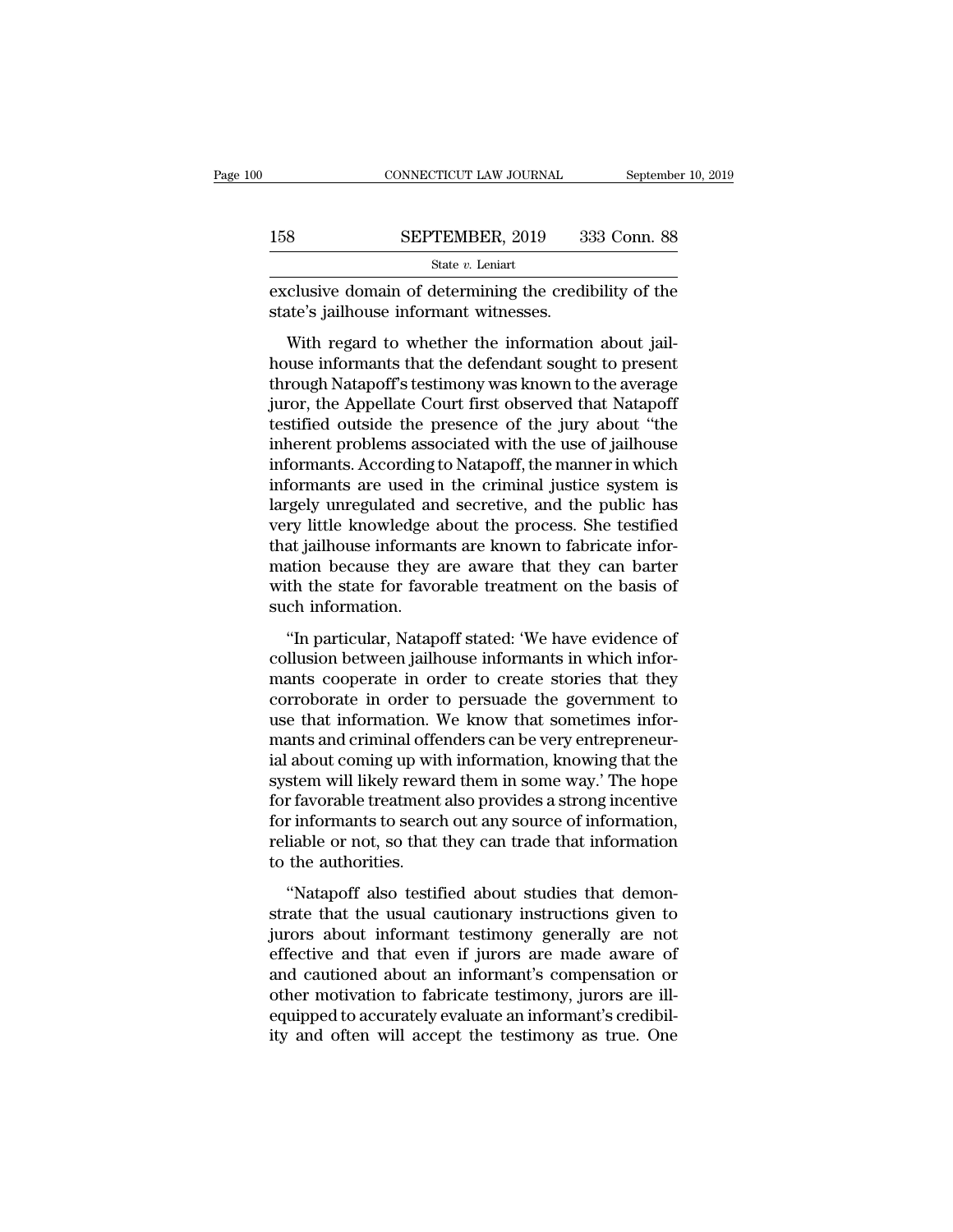study published by Northwestern Law School, discussed by Natapoff during her testimony, indicated that 333 Conn. 88 SEPTEMBER, 2019 159<br>
State  $v$ . Leniart<br>
study published by Northwestern Law School, discussed by Natapoff during her testimony, indicated that<br>
approximately 45 percent of all the wrongful capital<br>
convictio 333 Conn. 88 SEPTEMBER, 2019 159<br>
State v. Leniart<br>
study published by Northwestern Law School, discussed by Natapoff during her testimony, indicated that<br>
approximately 45 percent of all the wrongful capital<br>
convictions 333 Conn. 88 SEPTEMBER, 2019 159<br>
state  $v$ . Leniart<br>
study published by Northwestern Law School, discussed by Natapoff during her testimony, indicated that<br>
approximately 45 percent of all the wrongful capital<br>
convictio State v. Leniart<br>
State v. Leniart<br>
study published by Northwestern Law School, dis-<br>
cussed by Natapoff during her testimony, indicated that<br>
approximately 45 percent of all the wrongful capital<br>
convictions identified i state v. Lenart<br>study published by Northwestern Law School, dis-<br>cussed by Natapoff during her testimony, indicated that<br>approximately 45 percent of all the wrongful capital<br>convictions identified in this country were the study published by Northwestern Law School, discussed by Natapoff during her testimony, indicated that<br>approximately 45 percent of all the wrongful capital<br>convictions identified in this country were the direct<br>result of a cussed by Natapoff during her testimony, indicated that<br>approximately 45 percent of all the wrongful capital<br>convictions identified in this country were the direct<br>result of an informant who was lying. According to<br>Natapof approximately 45 percent of all the wr<br>convictions identified in this country w<br>result of an informant who was lying.<br>Natapoff, informants' stories are often d<br>roborate or to contradict, especially in c<br>the informant's tes In a informant who was lying. According to<br>sult of an informants' stories are often difficult to cor-<br>borate or to contradict, especially in cases in which<br>e informant's testimony is the central evidence<br>ainst the defendan restated at an anomial who was tying. The<br>orthogonal Matapoff, informants' stories are often difficult to cor-<br>roborate or to contradict, especially in cases in which<br>the informant's testimony is the central evidence<br>again

notation, included about the central wideo-<br>roborate or to contradict, especially in cases in which<br>the informant's testimony is the central evidence<br>against the defendant." Id., 215–16.<br>In addition, when the prosecutor qu liability of jailhouse informants based on common sense in the informant's testimony is the central evidence against the defendant." Id., 215–16.<br>In addition, when the prosecutor questioned Natapoff on cross-examination wh alone, Machinan Stated: '1 Id., 215–16.<br>
In addition, when the prosecutor questioned Natapoff<br>
on cross-examination why an average juror likely would<br>
not have sufficient knowledge about the inherent unre-<br>
liability of ja In addition, when the prosecutor questioned Natapoff<br>on cross-examination why an average juror likely would<br>not have sufficient knowledge about the inherent unre-<br>liability of jailhouse informants based on common sense<br>alo In addition, when the prosecutor questioned Natapoff<br>on cross-examination why an average juror likely would<br>not have sufficient knowledge about the inherent unre-<br>liability of jailhouse informants based on common sense<br>alo on cross-examination why an average juror likely would<br>not have sufficient knowledge about the inherent unre-<br>liability of jailhouse informants based on common sense<br>alone, Natapoff stated: "I think that a lay person on a<br> not have sufficient knowledge about the inherent unre-<br>liability of jailhouse informants based on common sense<br>alone, Natapoff stated: "I think that a lay person on a<br>jury cannot know the extent of the benefits and expecta liability of jailhouse informants based on common sense<br>alone, Natapoff stated: "I think that a lay person on a<br>jury cannot know the extent of the benefits and expecta-<br>tions that an informant in our system would reasonabl alone, Natapoff stated: "I think that a lay person on a<br>jury cannot know the extent of the benefits and expecta-<br>tions that an informant in our system would reasonably<br>expect to get; that a promise or an understanding made jury cannot know the extent of the benefits and expectations that an informant in our system would reasonably expect to get; that a promise or an understanding made by a police officer or prosecutor to an informant . . . . tions that an informant in our system would reasonably<br>expect to get; that a promise or an understanding made<br>by a police officer or prosecutor to an informant  $\dots$ <br>and the history of the use of informants in our jails an expect to get; that a promise or an understanding made<br>by a police officer or prosecutor to an informant  $\dots$ <br>and the history of the use of informants in our jails and<br>prisons give informants and law enforcement knowl-<br>ed by a police officer or prosecutor to an informant  $\dots$ <br>and the history of the use of informants in our jails and<br>prisons give informants and law enforcement knowl-<br>edge about benefits that a lay person couldn't under-<br>sta and the history of the use of informants in our jails and<br>prisons give informants and law enforcement knowl-<br>edge about benefits that a lay person couldn't under-<br>stand and wouldn't see from the outside. . . . I think<br>a la prisons give informants and law enforcement knowledge about benefits that a lay person couldn't understand and wouldn't see from the outside.  $\dots$  I think a lay person would not expect or could not be expected to understa edge about benefits that a lay person couldn't understand and wouldn't see from the outside. . . . I think<br>a lay person would not expect or could not be expected<br>to understand how much effort informants sometimes<br>put into stand and wouldn't see from the outside.  $\dots$  I think<br>a lay person would not expect or could not be expected<br>to understand how much effort informants sometimes<br>put into coming up with information from stealing files<br>from a lay person would not expect or could not be expected<br>to understand how much effort informants sometimes<br>put into coming up with information from stealing files<br>from other inmates to calling outside sources and ask-<br>ing f to understand how much effort informants sometimes<br>put into coming up with information from stealing files<br>from other inmates to calling outside sources and ask-<br>ing for resources from the newspapers and media from<br>outside put into coming up with information from stealing files<br>from other inmates to calling outside sources and ask-<br>ing for resources from the newspapers and media from<br>outside sources. They couldn't be expected to under-<br>stand from other inmates to calling outside sources and asking for resources from the newspapers and media from<br>outside sources. They couldn't be expected to understand the culture in jails; the understanding that this<br>entrepren ing for resources from the newspapers and media from<br>outside sources. They couldn't be expected to under-<br>stand the culture in jails; the understanding that this<br>entrepreneurial approach to information is expected.<br>A lay p outside sources. They couldn't be expected to understand the culture in jails; the understanding that this entrepreneurial approach to information is expected.<br>A lay person on a jury could not be expected to know how infre stand the culture in jails; the understanding that this<br>entrepreneurial approach to information is expected.<br>A lay person on a jury could not be expected to know<br>how infrequent perjury prosecutions are for informants<br>who t entrepreneurial approach to information is expected.<br>A lay person on a jury could not be expected to know<br>how infrequent perjury prosecutions are for informants<br>who turn out to be lying. In polling jurors after trials<br>or a A lay person on a jury could not be expected to know<br>how infrequent perjury prosecutions are for informants<br>who turn out to be lying. In polling jurors after trials<br>or after cases [in which] a wrongful conviction is found,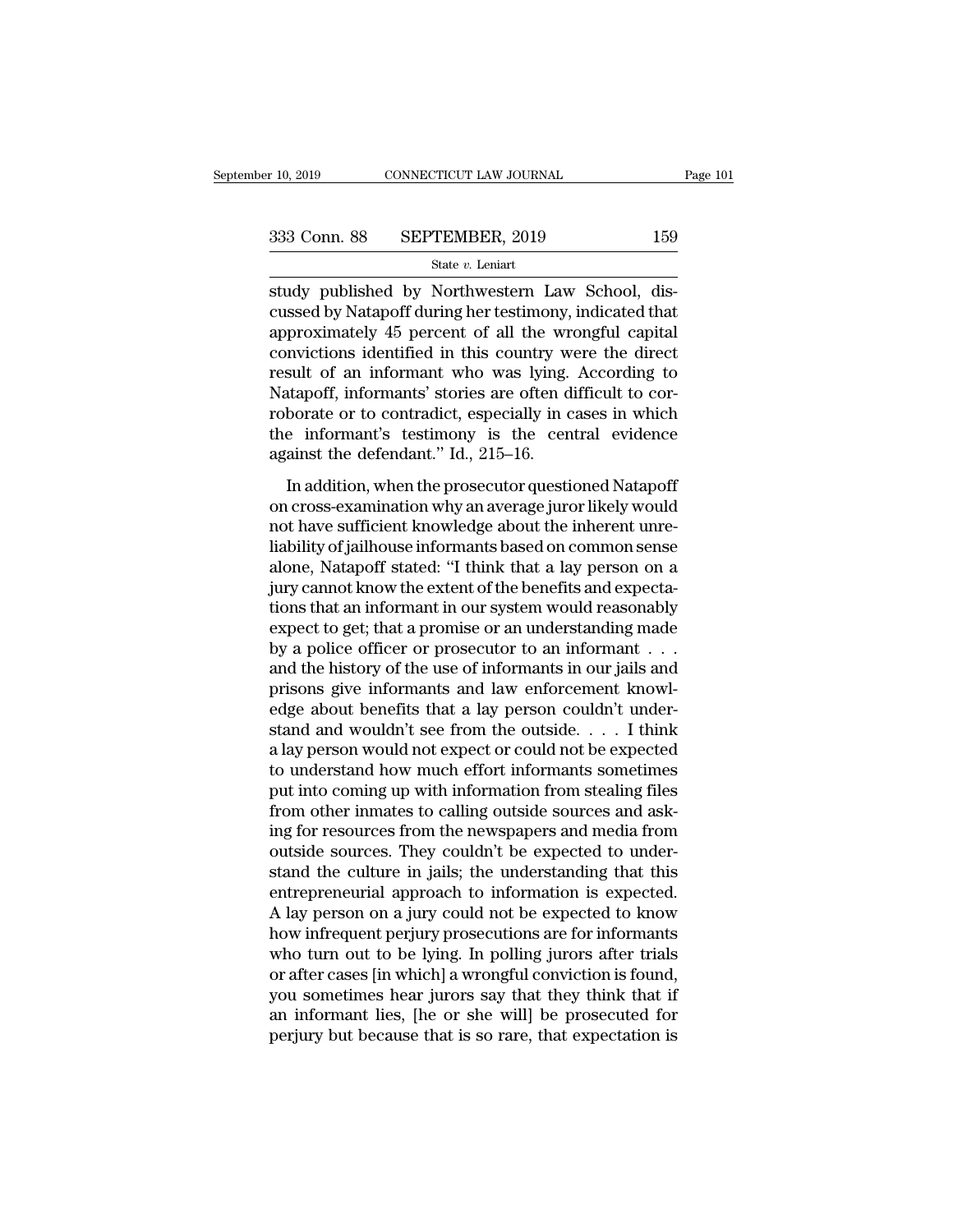CONNECTICUT LAW JOURNAL September 10, 2019<br>
SEPTEMBER, 2019 333 Conn. 88<br>
State v. Leniart<br>
misguided, although it's a widely shared expectation, I<br>
think, among the public." (Internal quotation marks<br>
conition of 17 160 SEPTEMBER, 2019 333 Conn. 88<br>
State *v*. Leniart<br>
misguided, although it's a widely shared expectation, I<br>
think, among the public.'' (Internal quotation marks<br>
omitted.) Id., 216–17. SEPTEM<br>
State *i*<br>
misguided, although it's a<br>
think, among the public.<br>
omitted.) Id., 216–17.<br>
In light of Natapoff's u  $\frac{\text{SEPTEMBER}, 2019}{\text{State } v. \text{ Leniart}}$ <br>
isguided, although it's a widely shared expectation, I<br>
ink, among the public." (Internal quotation marks<br>
aitted.) Id., 216–17.<br>
In light of Natapoff's unchallenged testimony and<br>
e stat

State v. Leniart<br>
misguided, although it's a widely shared expectation, I<br>
think, among the public." (Internal quotation marks<br>
omitted.) Id., 216–17.<br>
In light of Natapoff's unchallenged testimony and<br>
the state's failur misguided, although it's a widely shared expectation, I<br>think, among the public." (Internal quotation marks<br>omitted.) Id., 216–17.<br>In light of Natapoff's unchallenged testimony and<br>the state's failure to present any contra misguided, athough it's a widely shared expectation, I<br>think, among the public." (Internal quotation marks<br>omitted.) Id., 216–17.<br>In light of Natapoff's unchallenged testimony and<br>the state's failure to present any contrar think, among the public. (Internal quotation marks<br>omitted.) Id., 216–17.<br>In light of Natapoff's unchallenged testimony and<br>the state's failure to present any contrary evidence or<br>information, by way of empirical studies o omitted.) Id.,  $216-17$ .<br>
In light of Natapoff's unchallenged testimony and<br>
the state's failure to present any contrary evidence or<br>
information, by way of empirical studies or otherwise,<br>
demonstrating that average juro In light of Natapoff's unchallenged testimony and<br>the state's failure to present any contrary evidence or<br>information, by way of empirical studies or otherwise,<br>demonstrating that average jurors are sufficiently<br>knowledge the state's failure to present any contrary evidence or information, by way of empirical studies or otherwise, demonstrating that average jurors are sufficiently knowledgeable about the use and unreliability of jailhouse i information, by way of empirical studies or otherwise,<br>demonstrating that average jurors are sufficiently<br>knowledgeable about the use and unreliability of jail-<br>house informants so as to render expert testimony on<br>the subj demonstrating that average jurors are sufficiently<br>knowledgeable about the use and unreliability of jail-<br>house informants so as to render expert testimony on<br>the subject unnecessary, the Appellate Court concluded<br>that the knowledgeable about the use and unreliability of jail-<br>house informants so as to render expert testimony on<br>the subject unnecessary, the Appellate Court concluded<br>that the trial court had abused its discretion in preclud-<br> house informants so as to render expert testimony on<br>the subject unnecessary, the Appellate Court concluded<br>that the trial court had abused its discretion in preclud-<br>ing Natapoff from testifying. Id., 220–21. I agree with the subject unnecessary, the Appellate Court concluded<br>that the trial court had abused its discretion in preclud-<br>ing Natapoff from testifying. Id., 220–21. I agree with<br>this conclusion and with the Appellate Court's reaso that the trial court had abused its discretion in preclud-<br>ing Natapoff from testifying. Id., 220–21. I agree with<br>this conclusion and with the Appellate Court's reasons<br>for reaching it. As that court explained, although a ing Natapoff from testifying. Id., 220–21. I agree with<br>this conclusion and with the Appellate Court's reasons<br>for reaching it. As that court explained, although aver-<br>age jurors may have some limited knowledge about the<br>u this conclusion and with the Appellate Court's reasons<br>for reaching it. As that court explained, although aver-<br>age jurors may have some limited knowledge about the<br>use of jailhouse informants, we cannot presume that<br>they for reaching it. As that court explained, although average jurors may have some limited knowledge about the use of jailhouse informants, we cannot presume that they are aware either of the prison culture in which such test age jurors may have some limited knowledge about the<br>use of jailhouse informants, we cannot presume that<br>they are aware either of the prison culture in which<br>such testimony is spawned or the full extent to which<br>such infor use of jailhouse informants, we cannot presume that<br>they are aware either of the prison culture in which<br>such testimony is spawned or the full extent to which<br>such informants are likely to benefit as a result of their<br>test they are aware either of the prison culture in which<br>such testimony is spawned or the full extent to which<br>such informants are likely to benefit as a result of their<br>testimony. Id., 224. Jurors also are unlikely to be awar such testimony is spawned or the full extent to which<br>such informants are likely to benefit as a result of their<br>testimony. Id., 224. Jurors also are unlikely to be aware<br>of the efforts undertaken by jailhouse informants t such informants are likely to benefit as a result of their<br>testimony. Id., 224. Jurors also are unlikely to be aware<br>of the efforts undertaken by jailhouse informants to<br>obtain their information and of the various sources testimony. Id., 224. Jurors also are unlikely to be aware<br>of the efforts undertaken by jailhouse informants to<br>obtain their information and of the various sources of<br>that information. Id. Furthermore, jurors often believe<br> of the efforts undertaken by jailhouse informants to<br>obtain their information and of the various sources of<br>that information. Id. Furthermore, jurors often believe<br>that a jailhouse informant who lies will face perjury<br>char obtain their information and of the various sources of<br>that information. Id. Furthermore, jurors often believe<br>that a jailhouse informant who lies will face perjury<br>charges when, in fact, such charges are almost never<br>brou that information. Id. Furthermore, jurors often believe<br>that a jailhouse informant who lies will face perjury<br>charges when, in fact, such charges are almost never<br>brought. Id., 225. Thus, even with an instruction cau-<br>tion that a jailhouse informant who lies will face perjury charges when, in fact, such charges are almost never brought. Id., 225. Thus, even with an instruction cautioning jurors to take great care in evaluating the credibili oning jurors to take great care in evaluating the credi-<br>ility of jailhouse informants, jurors are ill-equipped to<br>o so because they simply are unaware of the true<br>angers in relying on such testimony.<sup>1</sup> Id. Finally, jail bility of jailhouse informants, jurors are ill-equipped to<br>do so because they simply are unaware of the true<br>dangers in relying on such testimony.<sup>1</sup> Id. Finally, jail-<br><sup>1</sup>We previously have stated that "the trial court s

do so because they simply are unaware of the true dangers in relying on such testimony.<sup>1</sup> Id. Finally, jail-<br><sup>1</sup>We previously have stated that "the trial court should instruct the jury that the [jailhouse] informant's te dangers in relying on such testimony.<sup>1</sup> Id. Finally, jail-<br><sup>1</sup>We previously have stated that "the trial court should instruct the jury<br>that the [jailhouse] informant's testimony must be reviewed with particular<br>scrutiny The extent to which the informant's testimony. The information is the information of the information of which the information secretive which are evidence; the extent to which the informant's testimony is confirmed by oth <sup>1</sup> We previously have stated that "the trial court should instruct the jury that the [jailhouse] informant's testimony must be reviewed with particular scrutiny and weighed  $\ldots$  with greater care than the testimony of a that the [jailhouse] informant's testimony must be reviewed with particular scrutiny and weighed . . . with greater care than the testimony of an ordinary witness. . . . In addition, the trial court may ask the jury to co scrutiny and weighed  $\ldots$  with greater care than the testimony of an ordinary witness.  $\ldots$  In addition, the trial court may ask the jury to consider: the extent to which the informant's testimony is confirmed by other nary witness.  $\dots$  In addition, the trial court may ask the jury to consider: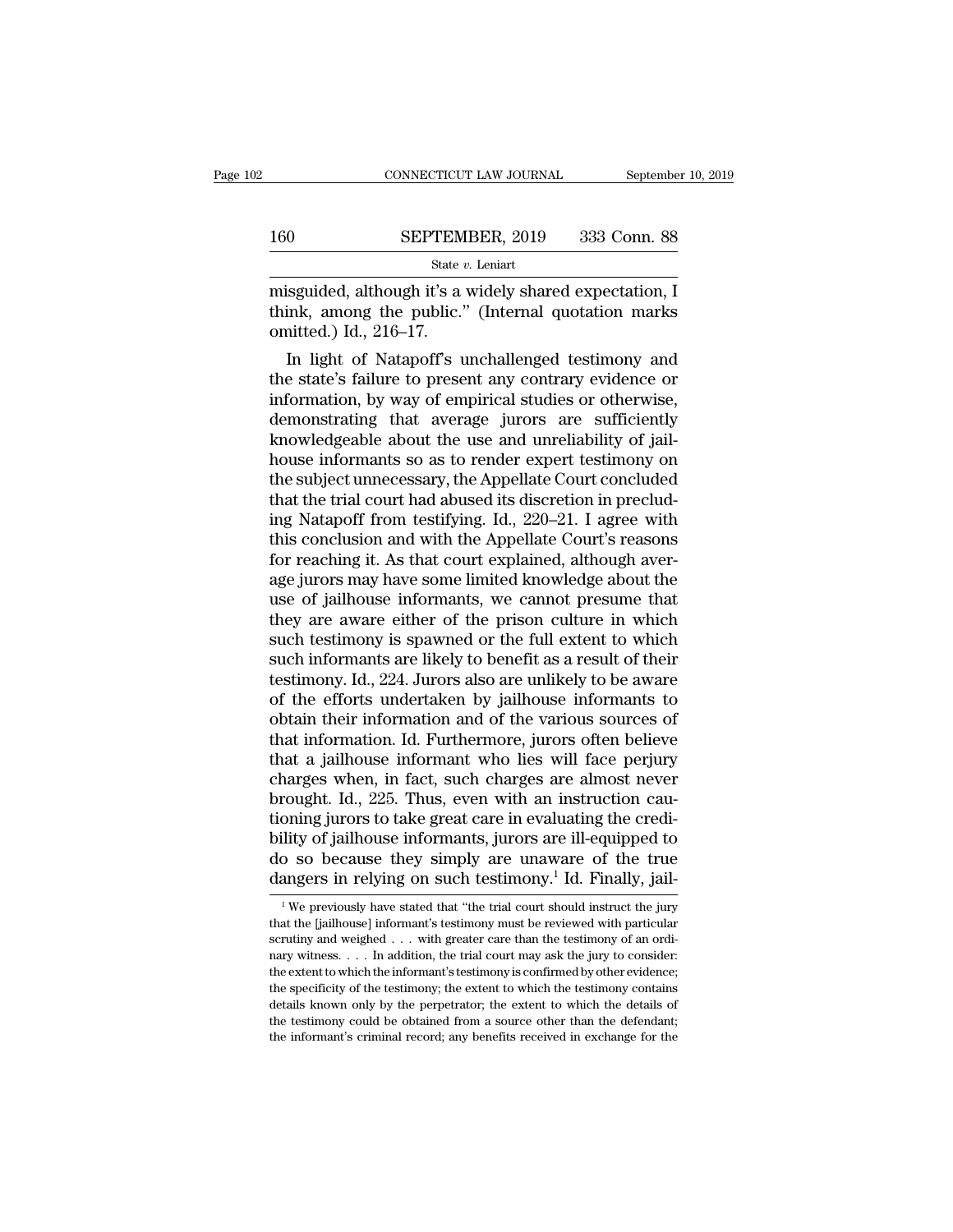| r 10, 2019   | CONNECTICUT LAW JOURNAL | Page 103 |
|--------------|-------------------------|----------|
| 333 Conn. 88 | SEPTEMBER, 2019         | 161      |
|              | State $v$ . Leniart     |          |

 $\begin{array}{r}\n \text{F 10, 2019}\n \text{COMRECTICUT LAW JOURNAL}\n \end{array}\n \quad\n \begin{array}{r}\n \text{Page 103}\n \text{Stage 104}\n \text{State } v. \text{ Leniat}\n \end{array}\n \quad\n \text{State } v. \text{ Leniat}\n \text{house informants played a significant role in the state's case against the defendant; id., 221; a fact that under-$ 333 Conn. 88 SEPTEMBER, 2019 161<br>
<sup>State v</sup>. Leniart<br>
house informants played a significant role in the state's<br>
case against the defendant; id., 221; a fact that under-<br>
scores the importance of Natapoff's testimony. 333 Conn. 88 SEPTEMBER, 2019 14<br>
State v. Leniart<br>
house informants played a significant role in the state<br>
case against the defendant; id., 221; a fact that unde<br>
scores the importance of Natapoff's testimony.<br>
It bears  $3 \text{ Conn. } 88$  SEPTEMBER, 2019 161<br>State v. Leniart<br>State v. Leniart<br>State v. Leniart<br>State v. Leniart<br>See against the defendant; id., 221; a fact that under-<br>ores the importance of Natapoff's testimony.<br>It bears emphasis t

State *v*. Leniart<br>house informants played a significant role in the state's<br>case against the defendant; id., 221; a fact that under-<br>scores the importance of Natapoff's testimony.<br>It bears emphasis that both this court a house informants played a significant role in the state's<br>case against the defendant; id., 221; a fact that under-<br>scores the importance of Natapoff's testimony.<br>It bears emphasis that both this court and the legisla-<br>ture recase against the defendant; id., 221; a fact that under-<br>scores the importance of Natapoff's testimony.<br>It bears emphasis that both this court and the legisla-<br>ture have recognized the unique problems attendant to<br>the st scores the importance of Natapoff's testimony.<br>
It bears emphasis that both this court and the legisla-<br>
ture have recognized the unique problems attendant to<br>
the state's use of jailhouse informant testimony. One<br>
decade scores the importance of Natapoff's testimony.<br>It bears emphasis that both this court and the legisla-<br>ture have recognized the unique problems attendant to<br>the state's use of jailhouse informant testimony. One<br>decade ago It bears emphasis that both this court and the legislature have recognized the unique problems attendant to the state's use of jailhouse informant testimony. One decade ago, in *State* v. *Arroyo*, supra, 292 Conn. 558, we ture have recognized the unique problems attendant to<br>the state's use of jailhouse informant testimony. One<br>decade ago, in *State* v. Arroyo, supra, 292 Conn. 558,<br>we expressly recognized the need to educate jurors on<br>the the state's use of jailhouse informant testimony. One<br>decade ago, in *State* v. *Arroyo*, supra, 292 Conn. 558,<br>we expressly recognized the need to educate jurors on<br>the inherent unreliability of jailhouse informant testidecade ago, in *State* v. *Arroyo*, supra, 292 Conn. 558, we expressly recognized the need to educate jurors on the inherent unreliability of jailhouse informant testimony. In coming to that conclusion, we explained that, we expressly recognized the need to educate jurors on<br>the inherent unreliability of jailhouse informant testi-<br>mony. In coming to that conclusion, we explained that,<br>"[i]n recent years, there have been a number of high<br>pro the inherent unreliability of jailhouse informant testi-<br>mony. In coming to that conclusion, we explained that,<br>"[i]n recent years, there have been a number of high<br>profile cases involving wrongful convictions based on<br>the mony. In coming to that conclusion, we explained that,<br>"[i]n recent years, there have been a number of high<br>profile cases involving wrongful convictions based on<br>the false testimony of jailhouse informants. . . . Sev-<br>eral "[i]n recent years, there have been a number of high<br>profile cases involving wrongful convictions based on<br>the false testimony of jailhouse informants. . . . Sev-<br>eral of these cases resulted in formal investigations<br>that profile cases involving wrongful convictions based on<br>the false testimony of jailhouse informants. . . . Sev-<br>eral of these cases resulted in formal investigations<br>that shed much needed light on the extensive use of<br>jailh the false testimony of jailhouse informants. . . . Several of these cases resulted in formal investigations<br>that shed much needed light on the extensive use of<br>jailhouse informants in criminal prosecutions, an issue<br>that eral of these cases resulted in formal investigations<br>that shed much needed light on the extensive use of<br>jailhouse informants in criminal prosecutions, an issue<br>that previously had been largely a closeted aspect of<br>the c that shed much needed light on the extensive use of jailhouse informants in criminal prosecutions, an issue<br>that previously had been largely a closeted aspect of<br>the criminal justice system. . . . One such investiga-<br>tion jailhouse informants in criminal prosecutions, an issue<br>that previously had been largely a closeted aspect of<br>the criminal justice system. . . . One such investiga-<br>tion . . . revealed an appalling number of instances of<br> that previously had been largely a closeted aspect of<br>the criminal justice system. . . . One such investiga-<br>tion . . . revealed an appalling number of instances of<br>perjury or other falsifications to law enforcement<br> $\dots$ . the criminal justice system. . . . One such investigation . . . revealed an appalling number of instances of perjury or other falsifications to law enforcement . . . . The [investigation] also [revealed] that a particular tion . . . revealed an appalling number of instances of<br>perjury or other falsifications to law enforcement<br>... . The [investigation] also [revealed] that a particu-<br>larly clever informant realizes that a successful perfor Figure 1 and the witness stand is enhanced if it appears<br>the or she is not benefiting from the testimony. . . . . These informants wait until after [they have] testified<br>testimony; whether the informant previously has pro mance on the witness stand is enhanced if it appears<br>he or she is not benefiting from the testimony. . . . These informants wait until after [they have] testified<br>testimony; whether the informant previously has provided r

he or she is not benefiting from the testimony. . . . . These informants wait until after [they have] testified<br>testimony, whether the informant previously has provided reliable or unrelia-<br>ble information; and the circums These informants wait until after [they have] testified<br>testimony; whether the informant previously has provided reliable or unrelia-<br>ble information; and the circumstances under which the informant initially<br>provided the intest important was the information market performance the information; whether the information; and the circumstances under which the informant initially provided the information to the police or the prosecutor, includin testimony; whether the informant previously has provided reliable or unrelia-<br>ble information; and the circumstances under which the informant initially<br>provided the information to the police or the prosecutor, including w ble information; and the circumstances under which the informant initially provided the information to the police or the prosecutor, including whether the informant was responding to leading questions." (Citations omitted provided the information to the police or the prosecutor, including whether the informant was responding to leading questions." (Citations omitted; internal quotation marks omitted.) *State v. Arroyo*, supra, 292 Conn. 57 the informant was responding to leading questions." (Citations omitted; internal quotation marks omitted.) *State v. Arroyo*, supra, 292 Conn. 570–71. In the present case, the trial court complied with *Arroyo* by instruc internal quotation marks omitted.) *State v. Arroyo*, supra, 292 Conn. 570–71. In the present case, the trial court complied with *Arroyo* by instructing the jury that "[a]n informant may have such an interest in the outc In the present case, the trial court complied with *Arroyo* by instructing the linty that "[a]n informant may have such an interest in the outcome of this case that his testimony may have been colored by that fact," that In the present case, the trial court complied with *Arroyo* by instructing the jury that "[a]n informant may have such an interest in the outcome of this case that his testimony may have been colored by that fact," that t case that his testimony may have been colored by that fact," that the jury exchange for his cooperation," and that it "must look with particular care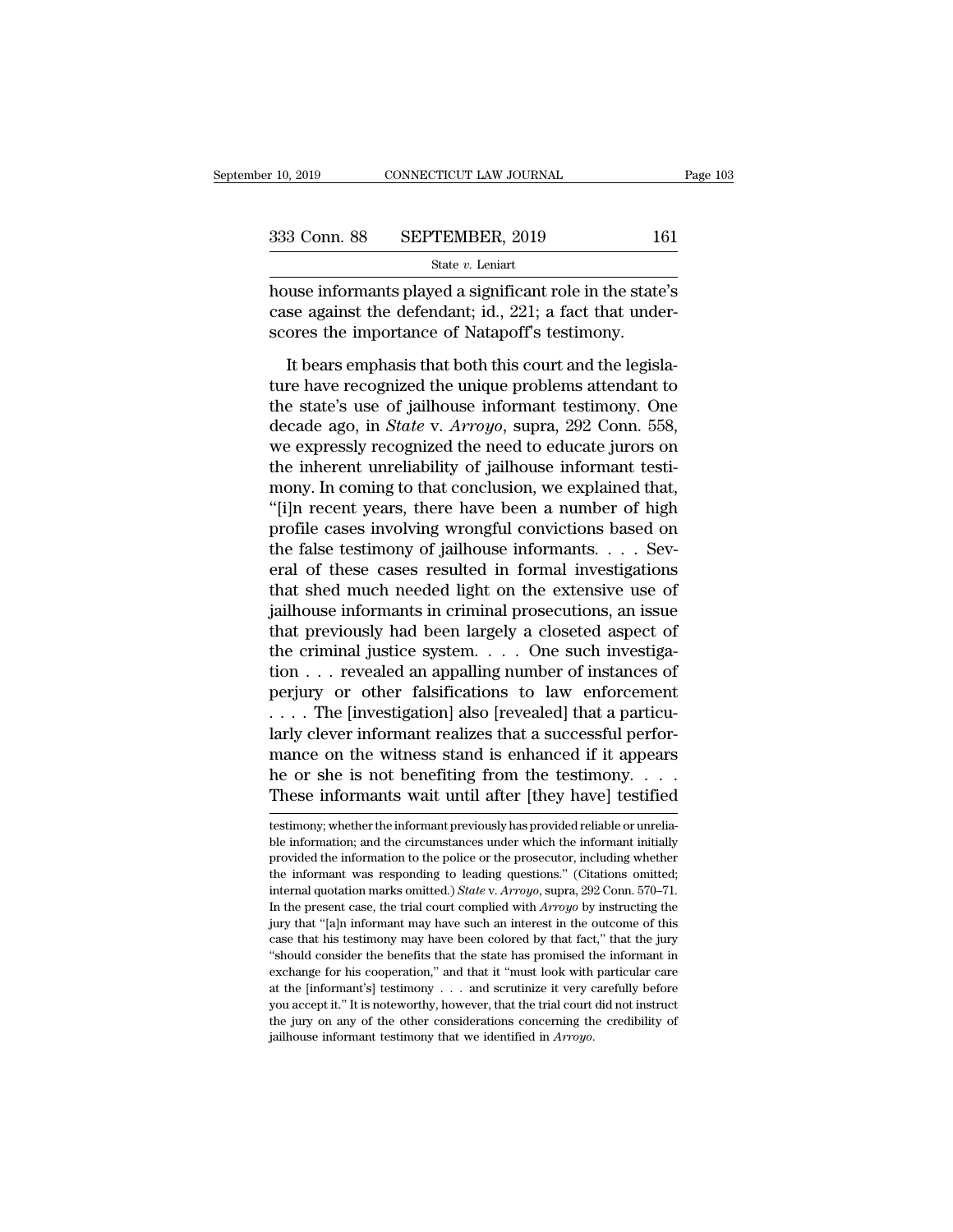# $\begin{tabular}{ll} \multicolumn{2}{l} \multicolumn{2}{c}{\text{CONNECTICUT LAW JOURNAL}} & \multicolumn{2}{c}{\text{September 10, 2019}}\\ \cline{2-2} \multicolumn{2}{c}{\text{COMNECTICUT LAW JOURNAL}} & \multicolumn{2}{c}{\text{September 10, 2019}}\\ \cline{2-2} \multicolumn{2}{c}{\text{StepTEMBER, 2019}} & \multicolumn{2}{c}{\text{333 Conn. 88}}\\ \cline{2-2} \multicolumn{2}{c}{\text{State $v$. Leniart}} & \multicolumn{2}{c}{\text{State $v$.} } \end$

### State *v.* Leniart

CONNECTICUT LAW JOURNAL September 10, 2<br>
SEPTEMBER, 2019 333 Conn. 88<br>
State v. Leniart<br>
to request favors—a request that is generally answered.<br>  $\therefore$  And, because the reward is not offered before the testimony the jury SEPTEMBER, 2019 333 Conn. 88<br>
State v. Leniart<br>
to request favors—a request that is generally answered.<br>
... And, because the reward is not offered before the<br>
testimony, the jury has no way to measure the infor-<br>
mant's m 162 SEPTEMBER, 2019 333 Conn. 88<br>  $\frac{\text{State } v. \text{ Leniat}}{\text{to request favors} - \text{a request that is generally answered.}}$ ... And, because the reward is not offered before the testimony, the jury has no way to measure the infor-<br>
mant's motivation to fabricate testimony, 162 SEPTEMBER, 2019 333 Conn. 88<br>
State v. Leniart<br>
to request favors—a request that is generally answered.<br>  $\dots$  And, because the reward is not offered before the<br>
testimony, the jury has no way to measure the infor-<br>
ma SET TEMBER, 2019 000 COMP. 00<br>
State v. Leniart<br>
to request favors—a request that is generally answered.<br>
... And, because the reward is not offered before the<br>
testimony, the jury has no way to measure the infor-<br>
mant's State v. Leniart<br>
to request favors—a request that is generally answered.<br>
. . . And, because the reward is not offered before the<br>
testimony, the jury has no way to measure the infor-<br>
mant's motivation to fabricate test to request favors—a request that is generally answered.<br>  $\ldots$  And, because the reward is not offered before the<br>
testimony, the jury has no way to measure the infor-<br>
mant's motivation to fabricate testimony, as the pros ... And, because the reward is not offered before the testimony, the jury has no way to measure the informant's motivation to fabricate testimony, as the prosecutor . . . is under no obligation to disclose nonexisting exc testimony, the jury has no way to measure the informant's motivation to fabricate testimony, as the prose-<br>cutor . . . . is under no obligation to disclose<br>nonexisting exculpatory evidence. . . . Thus, the<br>expec-tation of mant's motivation to fabricate testimony, as the prose-<br>
cutor  $\ldots$  is under no obligation to disclose<br>
nonexisting exculpatory evidence.  $\ldots$  Thus, the<br>
expectation of a [r]eward for testifying is a systemic<br>
reality cutor . . . is under no obligation to disclose<br>nonexisting exculpatory evidence. . . . Thus, the<br>expectation of a [r]eward for testifying is a systemic<br>reality . . . even [when] the informant has not<br>received an explicit nonexisting exculpatory evidence. . . . Thus, the expec-tation of a [r]eward for testifying is a systemic reality . . . even [when] the informant has not received an explicit promise of a reward. In addition, several comm expec-tation of a [r]eward for testifying is a systemic<br>reality  $\ldots$  even [when] the informant has not<br>received an explicit promise of a reward. In addition,<br>several commentators have pointed out that jailhouse<br>informant reality . . . . even [when] the informant has not<br>received an explicit promise of a reward. In addition,<br>several commentators have pointed out that jailhouse<br>informants frequently have motives to testify falsely<br>that may h received an explicit promise of a reward. In addition,<br>several commentators have pointed out that jailhouse<br>informants frequently have motives to testify falsely<br>that may have nothing to do with the expectation of<br>receivin several commentators have pointed out that jailhouse<br>informants frequently have motives to testify falsely<br>that may have nothing to do with the expectation of<br>receiving benefits from the government."<sup>2</sup> (Citations<br>omitted; informants frequently have motives to testify falsely<br>that may have nothing to do with the expectation of<br>receiving benefits from the government."<sup>2</sup> (Citations<br>omitted, footnotes omitted, internal quotation marks<br>omitted. that may have nothing to do<br>receiving benefits from the<br>omitted; footnotes omitted; i<br>omitted.) Id., 567–69. Thus, in<br>tives to fabricate confessions l<br>wise to testify falsely, incentiv<br>not likely to be familiar.<br>Insofar as ceiving benefits from the government."<sup>2</sup> (Citations<br>nitted; footnotes omitted; internal quotation marks<br>nitted.) Id., 567–69. Thus, inmates have various incen-<br>res to fabricate confessions by other inmates or other-<br>se t omitted; footnotes omitted; internal quotation marks<br>omitted.) Id., 567–69. Thus, inmates have various incen-<br>tives to fabricate confessions by other inmates or other-<br>wise to testify falsely, incentives with which jurors

omitted.) Id., 567–69. Thus, inmates have various incentives to fabricate confessions by other inmates or other-<br>wise to testify falsely, incentives with which jurors are<br>not likely to be familiar.<br>Insofar as the informal tives to fabricate confessions by other inmates or other-<br>wise to testify falsely, incentives with which jurors are<br>not likely to be familiar.<br>Insofar as the informal and largely undisclosed nature<br>of the relationship betw wise to testify falsely, incentives with which jurors are<br>not likely to be familiar.<br>Insofar as the informal and largely undisclosed nature<br>of the relationship between a typical jailhouse infor-<br>mant and the state is conc not likely to be familiar.<br>
Insofar as the informal and largely undisclosed nature<br>
of the relationship between a typical jailhouse infor-<br>
mant and the state is concerned, this court, in *Marquez*<br>
v. *Commissioner of Co* Insofar as the informal and largely undisclosed nature<br>of the relationship between a typical jailhouse infor-<br>mant and the state is concerned, this court, in *Marquez*<br>v. *Commissioner of Correction*, 330 Conn. 575, 198 A v. Commissioner of Correction, 330 Conn. 575, 198 A.3d 562 (2019), recently explored the subject of cooperating witnesses generally, and what we found was troubling, to say the least.<sup>3</sup> In particular, we addressed and  $\$ 562 (2019), recently explored the subject of cooperat-

boz (2015), recently explored the stable of cooperating witnesses generally, and what we found was troubling, to say the least.<sup>3</sup> In particular, we addressed and  $\frac{1}{2}$  In regard to this particular aspect of jailhouse Ing witnesses generally, and what we found was troubling, to say the least.<sup>3</sup> In particular, we addressed and  $\frac{1}{\sqrt{2}}$  In regard to this particular aspect of jailhouse informant testimony, in *Arroyo*, we quoted the bling, to say the least.<sup>3</sup> In particular, we addressed and  $\frac{1}{2}$  In regard to this particular aspect of jailhouse informant testimony, in *Arroyo*, we quoted the findings and observations of several commentators, who <sup>2</sup> In regard to this particular aspect of jailhouse informant testimony, in *Arroyo*, we quoted the findings and observations of several commentators, who explained, among other things, that jailhouse informants often be Figure 2.1 The regard to this particular aspect of jailhouse informant testimony, in *Arroyo*, we quoted the findings and observations of several commentators, who explained, among other things, that jailhouse informants Arroyo, we quoted the findings and observations of several commentators, who explained, among other things, that jailhouse informants often believe that they have nothing to lose and everything to gain by testifying for t who explained, among other things, that jailhouse informants often believe<br>that they have nothing to lose and everything to gain by testifying for the<br>state because they are already incarcerated, incentives that may seem t that they have nothing to lose and everything to gain by testifying for the state because they are already incarcerated, incentives that may seem trivial to the average person may serve as an "invitation to [commit] perjur to the average person may serve as an "invitation to [commit] perjury" to someone who is imprisoned, and such informants may be motivated by "emotional impetuses" such as "the thrill of playing detective, fear, and surviv

someone who is imprisoned, and such informants may be motivated by<br>
"emotional impetuses" such as "the thrill of playing detective, fear, and<br>
survival . . . ." (Internal quotation marks omitted.) *State* v. *Arroyo*, supr survival  $\ldots$ ." (Internal quotation marks omitted.) *State* v. Arroyo, supra, 292 Conn. 569 n.10.<br><sup>3</sup> Marquez was a habeas case involving the relationship between the state and the petitioner's accomplice, who had testif <sup>3</sup> Marquez was a habeas case involving the relationship between the state and the petitioner's accomplice, who had testified for the state at the petitioner's underlying criminal trial. See *Marquez* v. *Commissioner of Marquez* was a habeas case involving the relationship between the petitioner's accomplice, who had testified for the state a er's underlying criminal trial. See *Marquez* v. *Commissioner* c supra, 330 Conn. 577. Everyth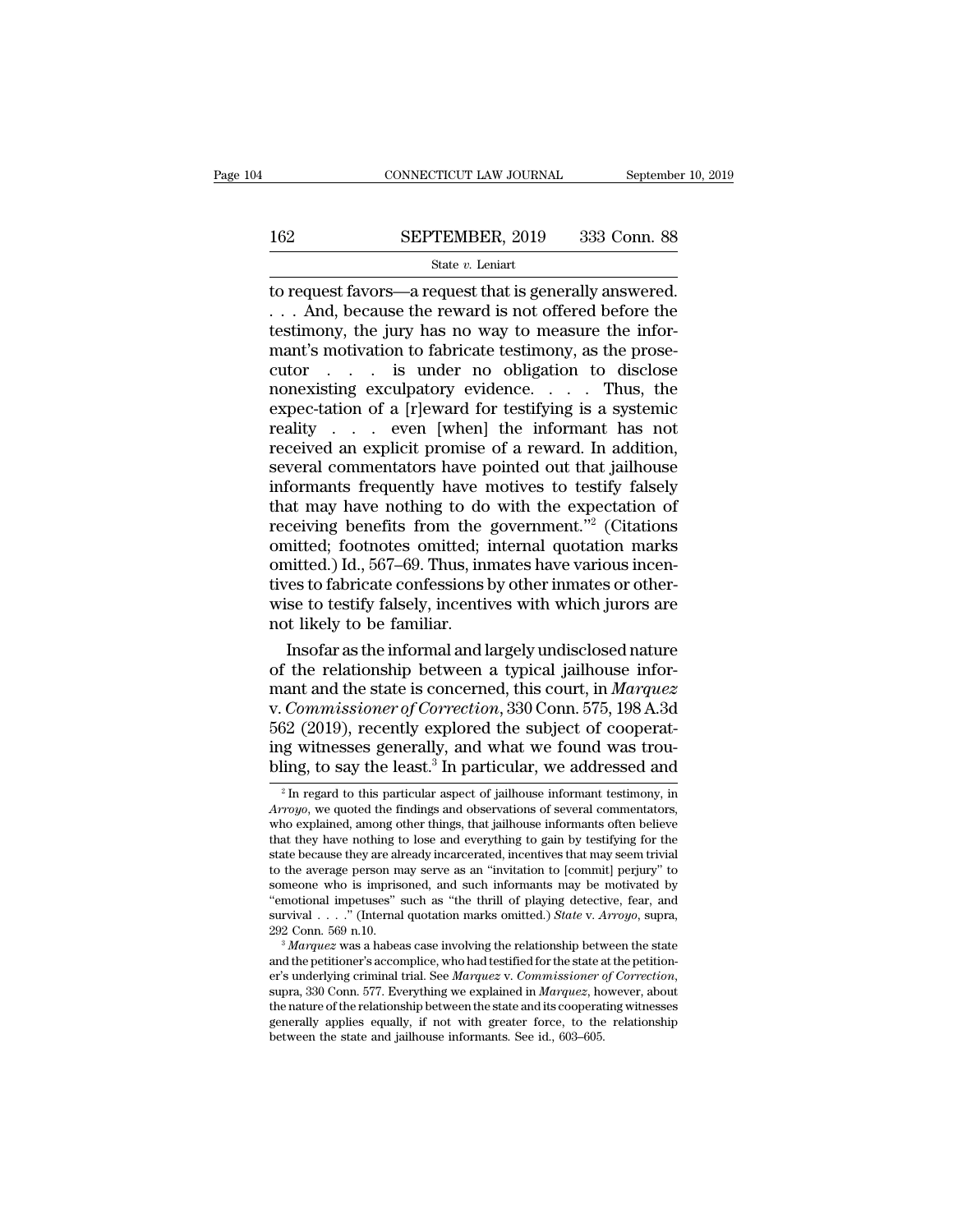expressed concern over what we characterized as the<br>  $\frac{\text{2333 Conn. 88}}{\text{State } v. \text{ Lenin}}$ <br>  $\frac{\text{State } v. \text{ Lenin}}{\text{state} \cdot \text{in}}$ <br>  $\frac{\text{2333 Conn. 88}}{\text{State } v. \text{ Lenin}}$ <br>  $\frac{\text{State } v. \text{ Lenin}}{\text{state} \cdot \text{in}}$ <br>  $\frac{\text{2333 Conn. 88}}{\text{State } v. \text{ Lenin}}$ <br>  $\frac{\text{2333 Conn$ <sup>333</sup> Conn. 88 SEPTEMBER, 2019 163<br>
<sup>State v</sup>. Leniart<br>
expressed concern over what we characterized as the<br>
"state's practice of informal, off-the-record leniency<br>
understandings with cooperating witnesses." Id., 603.<br>
We 333 Conn. 88 SEPTEMBER, 2019 163<br>
State v. Leniart<br>
expressed concern over what we characterized as the<br>
"state's practice of informal, off-the-record leniency<br>
understandings with cooperating witnesses." Id., 603.<br>
We ex 333 Conn. 88 SEPTEMBER, 2019 163<br>
State v. Leniart<br>
expressed concern over what we characterized as the<br>
"state's practice of informal, off-the-record leniency<br>
understandings with cooperating witnesses." Id., 603.<br>
We ex State v. Leniart<br>
State v. Leniart<br>
expressed concern over what we characterized as the<br>
"state's practice of informal, off-the-record leniency<br>
understandings with cooperating witnesses." Id., 603.<br>
We explained this pra state  $v$ . Lemart<br>
expressed concern over what we characterized as the<br>
"state's practice of informal, off-the-record leniency<br>
understandings with cooperating witnesses." Id., 603.<br>
We explained this practice and the ser expressed concern over what we characterized as the<br>
"state's practice of informal, off-the-record leniency<br>
understandings with cooperating witnesses." Id., 603.<br>
We explained this practice and the serious hazards asso-<br> "state's practice of informal, off-the-record leniency<br>understandings with cooperating witnesses." Id., 603.<br>We explained this practice and the serious hazards asso-<br>ciated with it: "These [informal, off-the-record lenien understandings with cooperating witnesses." Id., 603.<br>We explained this practice and the serious hazards associated with it: "These [informal, off-the-record leniency]<br>understandings . . . often involve a prosecutor's<br>sugg We explained this practice and the serious hazards associated with it: "These [informal, off-the-record leniency]<br>understandings . . . . often involve a prosecutor's<br>suggesting—although not promising—that a favorable<br>reco ciated with it: "These [informal, off-the-record leniency]<br>understandings . . . often involve a prosecutor's<br>suggesting—although not promising—that a favorable<br>recommendation to the sentencing judge and/or a<br>reduction in t understandings . . . often involve a prosecutor's<br>suggesting—although not promising—that a favorable<br>recommendation to the sentencing judge and/or a<br>reduction in the charges against the witness' testimony<br>inculpating in ex suggesting—although not promising—that a favorable<br>recommendation to the sentencing judge and/or a<br>reduction in the charges against the witness might be<br>forthcoming in exchange for the witness' testimony<br>inculpating anothe recommendation to the sentencing judge and/or a<br>reduction in the charges against the witness might be<br>forthcoming in exchange for the witness' testimony<br>inculpating another defendant.... Often such repre-<br>sentations are ma reduction in the charges against the witness might be<br>forthcoming in exchange for the witness' testimony<br>inculpating another defendant. . . . Often such repre-<br>sentations are made only to the witness' counsel, while<br>the p forthcoming in exchange for the witness' testimony<br>inculpating another defendant. . . . Often such repre-<br>sentations are made only to the witness' counsel, while<br>the prosecutor's communication with the witness<br>makes clear inculpating another defendant. . . . Often such representations are made only to the witness' counsel, while<br>the prosecutor's communication with the witness<br>makes clear that there is no promise. Under such cir-<br>cumstances, sentations are made only to the witness' counsel, while<br>the prosecutor's communication with the witness<br>makes clear that there is no promise. Under such cir-<br>cumstances, the prosecutor may not actually know if<br>any represen the prosecutor's communication with the witness<br>makes clear that there is no promise. Under such cir-<br>cumstances, the prosecutor may not actually know if<br>any representations of possible leniency have been con-<br>veyed by th makes clear that there is no promise. Under such circumstances, the prosecutor may not actually know if<br>any representations of possible leniency have been con-<br>veyed by the witness' counsel to the witness. Thereafter,<br>if, cumstances, the prosecutor may not actually know if<br>any representations of possible leniency have been con-<br>veyed by the witness' counsel to the witness. Thereafter,<br>if, before the jury, the witness denies that there is an any representations of possible leniency have been conveyed by the witness' counsel to the witness. Thereafter, if, before the jury, the witness denies that there is any actual 'agreement' or 'deal,' the prosecutor can acc veyed by the witness' counsel to the witness. Thereafter,<br>if, before the jury, the witness denies that there is any<br>actual 'agreement' or 'deal,' the prosecutor can accu-<br>rately state . . . that he does not have a reason t if, before the jury, the witness denies that there is any<br>actual 'agreement' or 'deal,' the prosecutor can accu-<br>rately state . . . that he does not have a reason to know<br>if the witness is being untruthful. Although it mig actual 'agreement' or 'deal,' the prosecutor can accurately state . . . that he does not have a reason to know<br>if the witness is being untruthful. Although it might very<br>well be accurate that no definitive promises have be rately state . . . that he does not have a reason to know<br>if the witness is being untruthful. Although it might very<br>well be accurate that no definitive promises have been<br>made by the state, and, even if any possible outco if the witness is being untruthful. Although it might very<br>well be accurate that no definitive promises have been<br>made by the state, and, even if any possible outcomes as<br>described to counsel might be 'tentative,' experien well be accurate that no definitive promises have been<br>made by the state, and, even if any possible outcomes as<br>described to counsel might be 'tentative,' experienced<br>counsel operating in a courthouse in which he or she is made by the state, and, even if any possible outcomes as<br>described to counsel might be 'tentative,' experienced<br>counsel operating in a courthouse in which he or she is<br>familiar with the practices of prosecutors and presidi described to counsel might be 'tentative,' experier<br>counsel operating in a courthouse in which he or sl<br>familiar with the practices of prosecutors and presi<br>judges can comfortably advise the witness of the p<br>ble credit tha miliar with the practices of prosecutors and presiding<br>
dges can comfortably advise the witness of the possi-<br>
e-credit that might follow from his testimony. Thus,<br>
ese 'hypothetical' outcomes serve as a real incentive<br>
m The summar what the procedus of prosecuses and prostaling<br>judges can comfortably advise the witness of the possi-<br>ble credit that might follow from his testimony. Thus,<br>these 'hypothetical' outcomes serve as a real incenti

ble credit that might follow from his testimony. Thus,<br>these 'hypothetical' outcomes serve as a real incentive<br>to motivate a witness to testify for the state.<br>"Left out of this equation, however, is the jury....<br>These vag per steak that high follow from the isostanony. Thus,<br>these 'hypothetical' outcomes serve as a real incentive<br>to motivate a witness to testify for the state.<br>"Left out of this equation, however, is the jury....<br>These vagu to motivate a witness to testify for the state.<br>
"Left out of this equation, however, is the jury.....<br>
These vague understandings can prevent defense counsel from effectively impeaching the witness for bias,<br>
perhaps lea "Left out of this equation, however, is the jury. . . . . These vague understandings can prevent defense counsel from effectively impeaching the witness for bias, perhaps leaving jurors with the impression  $\dots$  that [the "Left out of this equation, however, is the jury....<br>These vague understandings can prevent defense counsel from effectively impeaching the witness for bias,<br>perhaps leaving jurors with the impression  $\dots$  that<br>[the witne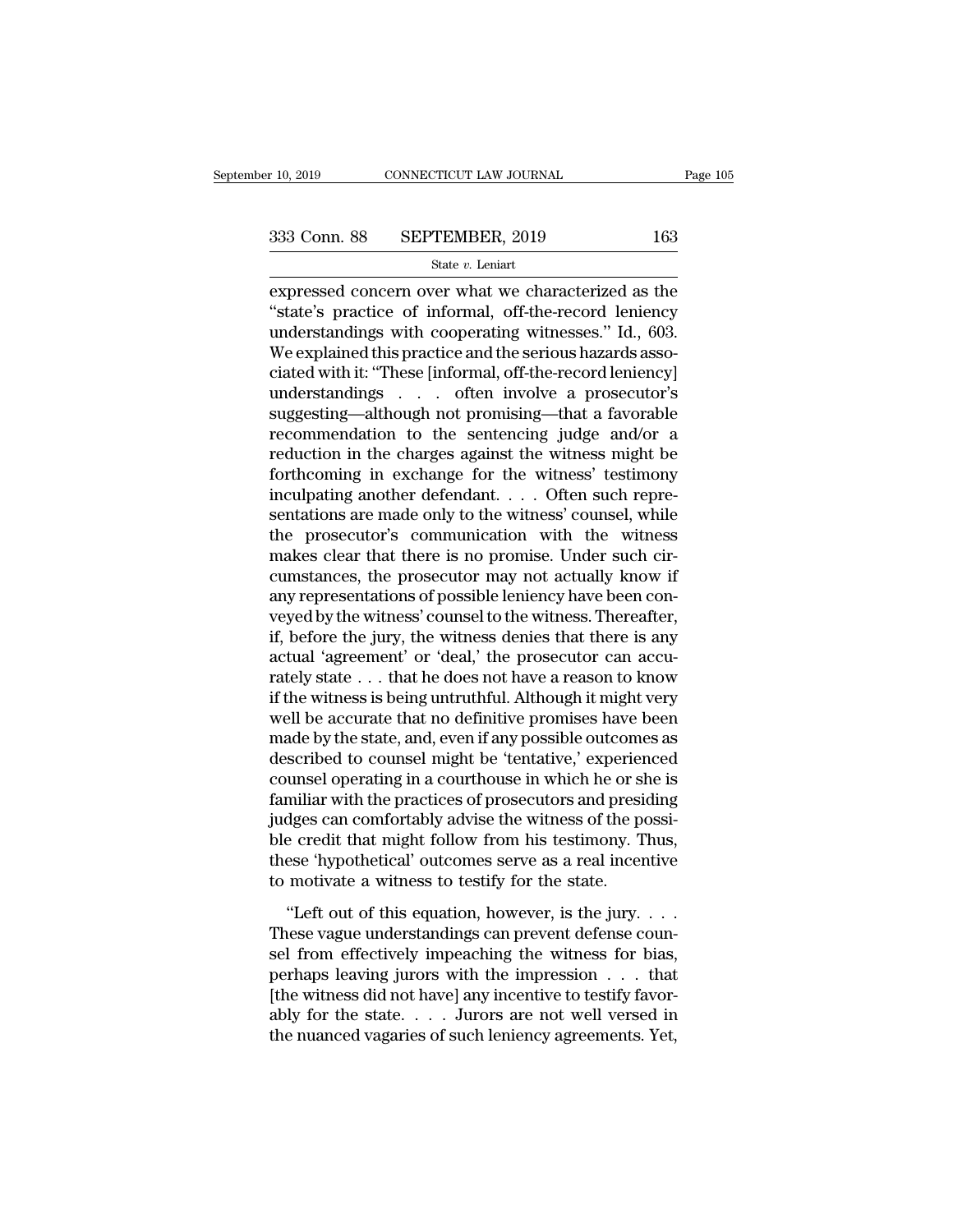# CONNECTICUT LAW JOURNAL September 10, 2019<br>164 SEPTEMBER, 2019 333 Conn. 88<br>State v. Leniart

### State *v.* Leniart

CONNECTICUT LAW JOURNAL September 10, 2019<br>  $\begin{array}{r}\n 164 \quad \text{SEPTEMBER, } 2019 \quad 333 \text{ Conn. } 88 \\
 \hline\n \text{State } v. \text{ Leniart} \\
 \text{we rely on jurors to assess a witness' credibility—}\n \text{including a witness' motivation to testify—while with-} \n \text{holding from them critical information that would help.} \n\end{array}$ 164 SEPTEMBER, 2019 333 Conn. 88<br>
<sup>State v</sup>. Leniart<br>
we rely on jurors to assess a witness' credibility—<br>
including a witness' motivation to testify—while with-<br>
holding from them critical information that would help<br>
the 164 SEPTEMBER, 2019 333 Conn. 88<br>
State v. Leniart<br>
we rely on jurors to assess a witness' credibility—<br>
including a witness' motivation to testify—while with-<br>
holding from them critical information that would help<br>
them 164 SEPTEMBER, 2019 333 Conn. 88<br>
state v. Leniart<br>
we rely on jurors to assess a witness' credibility—<br>
including a witness' motivation to testify—while with-<br>
holding from them critical information that would help<br>
them SET TREESER, THE 300 COLUMBER<br>
State v. Leniart<br>
We rely on jurors to assess a witness' credibility—<br>
including a witness' motivation to testify—while with-<br>
holding from them critical information that would help<br>
them as state v. Lenart<br>we rely on jurors to assess a witness' credibility-<br>including a witness' motivation to testify—while with-<br>holding from them critical information that would help<br>them assess just how motivated that witness we rely on jurors to assess a witness' creatincluding a witness' motivation to testify—w<br>holding from them critical information that w<br>them assess just how motivated that witness<br>This practice, therefore, carries with it Although we indicated in *Marquez* that the state can<br>be in assess just how motivated that witness might be.<br>his practice, therefore, carries with it risks that<br>reaten the efficient and fair administration of jus-<br>e."<sup>4</sup> ( The masses is thow motivated that witness might be.<br>This practice, therefore, carries with it risks that<br>threaten the efficient and fair administration of jus-<br>tice."<sup>4</sup> (Citations omitted.) Id., 603–605.<br>Although we indi

them assess just now motivated that whitess hight be.<br>This practice, therefore, carries with it risks that<br>threaten the efficient and fair administration of jus-<br>tice."<sup>4</sup> (Citations omitted.) Id., 603–605.<br>Although we ind This practice, therefore, carries with it fisks that<br>threaten the efficient and fair administration of jus-<br>tice."<sup>4</sup> (Citations omitted.) Id., 603–605.<br>Although we indicated in *Marquez* that the state can<br>avoid the obvio atically the circle of and an administration of just-<br>tice."<sup>4</sup> (Citations omitted.) Id., 603–605.<br>Although we indicated in *Marquez* that the state can<br>avoid the obvious problems attendant to this practice<br>by, inter alia absoluted in *Marquez* that the state can avoid the obvious problems attendant to this practice by, inter alia, memorializing more clearly the nature of any agreement or understanding it has with the cooperating witness, w Although we indicated in *Marquez* that the state can<br>avoid the obvious problems attendant to this practice<br>by, inter alia, memorializing more clearly the nature of<br>any agreement or understanding it has with the cooper-<br>a avoid the obvious problems attendant to this practice<br>by, inter alia, memorializing more clearly the nature of<br>any agreement or understanding it has with the cooper-<br>ating witness, we candidly acknowledged that "the<br>absenc by, inter alia, memorializing more clearly the nature of<br>any agreement or understanding it has with the cooper-<br>ating witness, we candidly acknowledged that "the<br>absence of an express agreement may require a defen-<br>dant to any agreement or understanding it has with the cooperating witness, we candidly acknowledged that "the absence of an express agreement may require a defendant to explore other means to reveal to the jury a cooperating witn ating witness, we candidly acknowledged that "the<br>absence of an express agreement may require a defen-<br>dant to explore other means to reveal to the jury a<br>cooperating witness' motivation to testify." Id., 606. We<br>then stat absence of an express agreement may require a defendant to explore other means to reveal to the jury a cooperating witness' motivation to testify." Id., 606. We then stated: "For example, in an attempt to inform the jury a dant to explore other means to reveal to the jury a<br>cooperating witness' motivation to testify." Id., 606. We<br>then stated: "For example, in an attempt to inform the<br>jury about a system in which promises are not explicitly<br> cooperating witness' motivation to testify." Id., 606. We<br>then stated: "For example, in an attempt to inform the<br>jury about a system in which promises are not explicitly<br>made but understandings are drawn from pretrial disthen stated: "For example, in an attempt to inform the<br>jury about a system in which promises are not explicitly<br>made but understandings are drawn from pretrial dis-<br>cussions, defendants might resort to calling expert wit-<br> jury about a system in which promises are not explicitly<br>made but understandings are drawn from pretrial dis-<br>cussions, defendants might resort to calling expert wit-<br>nesses to attempt to explain to the jury just how much<br> Examples are than if on pretrial dissensions, defendants might resort to calling expert wit-<br>sses to attempt to explain to the jury just how much<br>niency a cooperating witness can expect from his<br>stimony." Id. That is preci cussions, detendants inight resort to canning expert whenesses to attempt to explain to the jury just how much<br>leniency a cooperating witness can expect from his<br>testimony." Id. That is precisely the kind of testimony<br>that

lesses to attempt to explain to the jury just now much<br>leniency a cooperating witness can expect from his<br>testimony." Id. That is precisely the kind of testimony<br>that Natapoff was qualified to offer in the present case.<br>T it<br>estimony." Id. That is precisely the kind of testimony<br>that Natapoff was qualified to offer in the present case.<br>The problems inherent in the state's use of jailhouse<br>informant testimony have become so acute that the<br>le that Natapoff was qualified to offer in the present case.<br>The problems inherent in the state's use of jailhouse<br>informant testimony have become so acute that the<br>legislature has seen fit to weigh in on the issue during<br>it formant testimony have become so acute that the<br>gislature has seen fit to weigh in on the issue during<br>s most recent legislative session. See Public Acts 2019,<br>o. 19-131 (P.A. 19-131). That legislation, among other<br><sup>4</sup>Inde legislature has seen fit to weigh in on the issue during<br>its most recent legislative session. See Public Acts 2019,<br>No. 19-131 (P.A. 19-131). That legislation, among other<br><sup>4</sup> Indeed, those risks were manifest in *Marquez* 

its most recent legislative session. See Public Acts 2019,<br>No. 19-131 (P.A. 19-131). That legislation, among other<br> $^4$ Indeed, those risks were manifest in *Marquez*. At trial, the cooperating<br>accomplice, who was charged No. 19-131 (P.A. 19-131). That legislation, among other<br>  $\overline{\phantom{a}}^4$  Indeed, those risks were manifest in *Marquez*. At trial, the cooperating<br>
accomplice, who was charged with felony murder and faced a mandatory<br>
minim NO. 19-131 (P.A. 19-131). That legislation, among other<br>  $\frac{4 \text{ Indeed, those risks were manifest in } \text{Marquez. At trial, the cooperating}\text{accomplitude, who was charged with fellow number and faced a mandatory minimum prison term of twenty-five years for that offices, testing that he expected no leniency or other consideration in exchange for his testimony, and that he was cooperating with the state solely because it was "the right thing to do." (Internal quotation marks omitted.) *Marquez v. Commissioner*$ <sup>4</sup> Indeed, those risks were manifest in *Marquez*. At trial, the cooperating accomplice, who was charged with felony murder and faced a mandatory minimum prison term of twenty-five years for that offense, testified that <sup>4</sup> Indeed, those risks were manifest in *Marquez*. At trial, the cooperating accomplice, who was charged with felony murder and faced a mandatory minimum prison term of twenty-five years for that offense, testified that h accomplice, who was charged with felony murder and faced a mandatory<br>minimum prison term of twenty-five years for that offense, testified that he<br>expected no leniency or other consideration in exchange for his testimony,<br>a minimum prison term of twenty-five years for that offense, testified that he expected no leniency or other consideration in exchange for his testimony, and that he was cooperating with the state solely because it was "the expected no leniency or other consideration in exchange for his testimony, and that he was cooperating with the state solely because it was "the right thing to do." (Internal quotation marks omitted.) *Marquez v. Commissi* thing to do." (Internal quotation marks omitted.) *Marquez v. Commissioner* of Correction, supra, 330 Conn. 581–82. Yet, "[n]otably, after [the accomplice] testified [for the state] the prosecution chose not to pursue the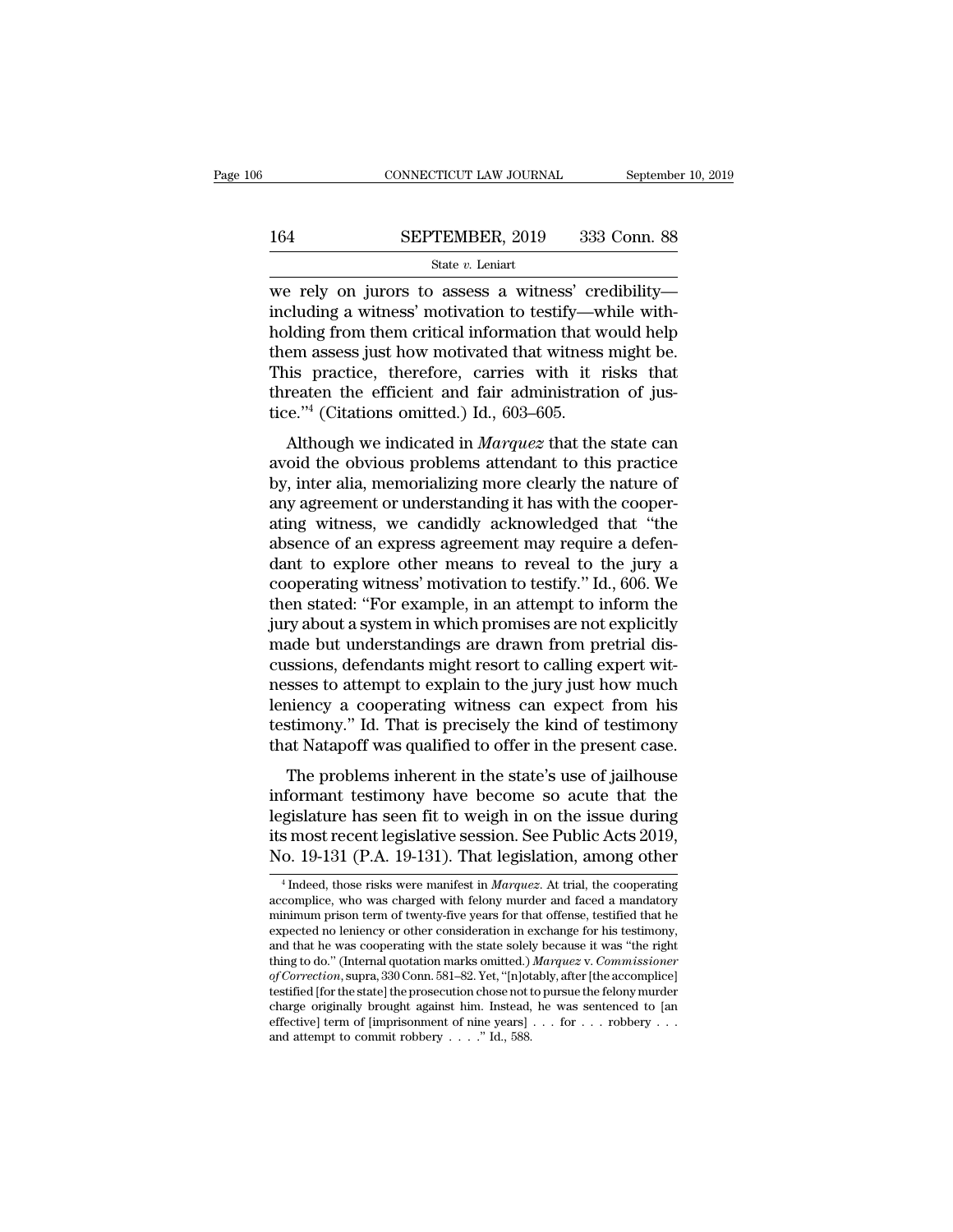$\begin{array}{r}\n \text{F 10, 2019}\n \hline\n \text{COMNETICUT LAW JOURNAL}\n \end{array}\n \begin{array}{r}\n 333 \text{ Conn. } 88 \quad \text{SEPTEMBER, 2019} \quad \text{165}\n \text{State } v. \text{ Leniart}\n \end{array}\n \text{things, requires that processor who intend to introduce the testimony of a jailhouse witness disclose certain information to defense young, including the\n$  $\begin{array}{r} \n 333 \text{ Conn. } 88 \quad \text{SEPTEMBER, } 2019 \quad \text{165} \\
 \text{State } v. \text{ Leniat} \\
 \text{things, requires that processors who intend to introduce the testimony of a jailhouse witness disclose certain information to defense counts, including the complete criminal history of the oilhouse witness. } \nend{array}$ 333 Conn. 88 SEPTEMBER, 2019 165<br>
State v. Leniart<br>
things, requires that prosecutors who intend to intro-<br>
duce the testimony of a jailhouse witness disclose<br>
certain information to defense counsel, including the<br>
comple 333 Conn. 88 SEPTEMBER, 2019 165<br>
state v. Leniart<br>
things, requires that prosecutors who intend to intro-<br>
duce the testimony of a jailhouse witness disclose<br>
certain information to defense counsel, including the<br>
comple State v. Leniart<br>
State v. Leniart<br>
things, requires that prosecutors who intend to intro-<br>
duce the testimony of a jailhouse witness disclose<br>
certain information to defense counsel, including the<br>
complete criminal hist state v. Lenart<br>things, requires that prosecutors who intend to intro-<br>duce the testimony of a jailhouse witness disclose<br>certain information to defense counsel, including the<br>complete criminal history of the jailhouse wi things, requires that prosecutors who intend to introduce the testimony of a jailhouse witness disclose<br>certain information to defense counsel, including the<br>complete criminal history of the jailhouse witness, any<br>pending duce the testimony of a jailhouse witness disclose<br>certain information to defense counsel, including the<br>complete criminal history of the jailhouse witness, any<br>pending charges, any cooperation agreement between<br>the state certain information to defense counsel, including the<br>complete criminal history of the jailhouse witness, any<br>pending charges, any cooperation agreement between<br>the state and the witness, any benefits offered or pro-<br>vided complete criminal history of the jailhouse witness, any<br>pending charges, any cooperation agreement between<br>the state and the witness, any benefits offered or pro-<br>vided by the state to the witness, the substance, time<br>and pending charges, any cooperation agreement between<br>the state and the witness, any benefits offered or pro-<br>vided by the state to the witness, the substance, time<br>and place of any statement allegedly given by the defen-<br>dan the state and the witness, any benefits offered or provided by the state to the witness, the substance, time<br>and place of any statement allegedly given by the defen-<br>dant to the witness, the substance, time and place of<br>an vided by the state to the witness, the substance, time<br>and place of any statement allegedly given by the defen-<br>dant to the witness, the substance, time and place of<br>any statement given by the witness implicating the<br>defe and place of any statement allegedly given by the defendant to the witness, the substance, time and place of any statement given by the witness implicating the defendant in the charged offense, whether, at any time, the wi dant to the witness, the substance, time and place of<br>any statement given by the witness implicating the<br>defendant in the charged offense, whether, at any time,<br>the witness recanted any testimony subject to disclo-<br>sure, a any statement given by the witness implicating the<br>defendant in the charged offense, whether, at any time,<br>the witness recanted any testimony subject to disclo-<br>sure, and information concerning any other criminal<br>prosecut defendant in the charged offense, whether, at any time,<br>the witness recanted any testimony subject to disclo-<br>sure, and information concerning any other criminal<br>prosecution in which the jailhouse witness previously<br>testif the witness recanted any testimony subject t<br>sure, and information concerning any other<br>prosecution in which the jailhouse witness pr<br>testified or offered to testify. See P.A. 19-131<br>addition, the legislation establishes a Finally, and perhaps most significantly, under P.A. and the signified or offered to testify. See P.A. 19-131, § 1. In dition, the legislation establishes a statewide system recording and tracking information on the use of prosecution in which are jaintouse wratess previously<br>testified or offered to testify. See P.A. 19-131, § 1. In<br>addition, the legislation establishes a statewide system<br>for recording and tracking information on the use of<br>

cisalition, the legislation establishes a statewide system<br>for recording and tracking information on the use of<br>jailhouse witnesses. See P.A. 19-131, § 3.<br>Finally, and perhaps most significantly, under P.A.<br>19-131, in case For recording and tracking information on the use of<br>jailhouse witnesses. See P.A. 19-131, § 3.<br>Finally, and perhaps most significantly, under P.A.<br>19-131, in cases involving murder, murder with special<br>circumstances, felo failhouse witnesses. See P.A. 19-131, § 3.<br>Finally, and perhaps most significantly, under P.A.<br>19-131, in cases involving murder, murder with special<br>circumstances, felony murder, arson murder, sexual<br>assault in the first Finally, and perhaps most significantly, under P.A.<br>19-131, in cases involving murder, murder with special<br>circumstances, felony murder, arson murder, sexual<br>assault in the first degree, aggravated sexual assault in<br>the fi Finally, and perhaps most significantly, under P.A.<br>19-131, in cases involving murder, murder with special<br>circumstances, felony murder, arson murder, sexual<br>assault in the first degree, and aggravated sexual assault of a 19-131, in cases involving murder, murder with special circumstances, felony murder, arson murder, sexual assault in the first degree, and aggravated sexual assault of a minor, and, upon motion of the defendant, the trial circumstances, felony murder, arson murder, sexual<br>assault in the first degree, aggravated sexual assault in<br>the first degree, and aggravated sexual assault of a<br>minor, and, upon motion of the defendant, the trial court<br>mu assault in the first degree, aggravated sexual assault in<br>the first degree, and aggravated sexual assault of a<br>minor, and, upon motion of the defendant, the trial court<br>must conduct a hearing to decide whether a jailhouse<br> the first degree, and aggravated sexual assault of a<br>minor, and, upon motion of the defendant, the trial court<br>must conduct a hearing to decide whether a jailhouse<br>witness' testimony is sufficiently reliable to be admissi minor, and, upon motion of the defendant, the trial court<br>must conduct a hearing to decide whether a jailhouse<br>witness' testimony is sufficiently reliable to be admissi-<br>ble. See P.A. 19-131, § 2. The legislation further p must conduct a hearing to decide whether a jailhouse<br>witness' testimony is sufficiently reliable to be admissi-<br>ble. See P.A. 19-131, § 2. The legislation further provides<br>that, unless the prosecutor can establish by a pre witness' testimony is sufficiently reliable to be admissible. See P.A. 19-131, § 2. The legislation further provides that, unless the prosecutor can establish by a preponderance of the evidence that the witness' testimony ble. See P.A. 19-131, § 2. The legislation further provides<br>that, unless the prosecutor can establish by a prepon-<br>derance of the evidence that the witness' testimony is<br>reliable, the court shall not allow the testimony t that, unless the prosecutor can establish by a prepon-<br>derance of the evidence that the witness' testimony is<br>reliable, the court shall not allow the testimony to be<br>admitted. See P.A. 19-131, § 2. Finally, in making its<br> derance of the evidence that the witness' testimony is<br>reliable, the court shall not allow the testimony to be<br>admitted. See P.A. 19-131, § 2. Finally, in making its<br>determination concerning the reliability of the witness reliable, the court shall not allow the testimony to be admitted. See P.A. 19-131, § 2. Finally, in making its determination concerning the reliability of the witness' testimony, the court is required to consider the fact admitted. See P.A. 19-131, § 2. Finally, in making its<br>determination concerning the reliability of the witness'<br>testimony, the court is required to consider the factors<br>enumerated in P.A. 19-131, § 1, as well as the follo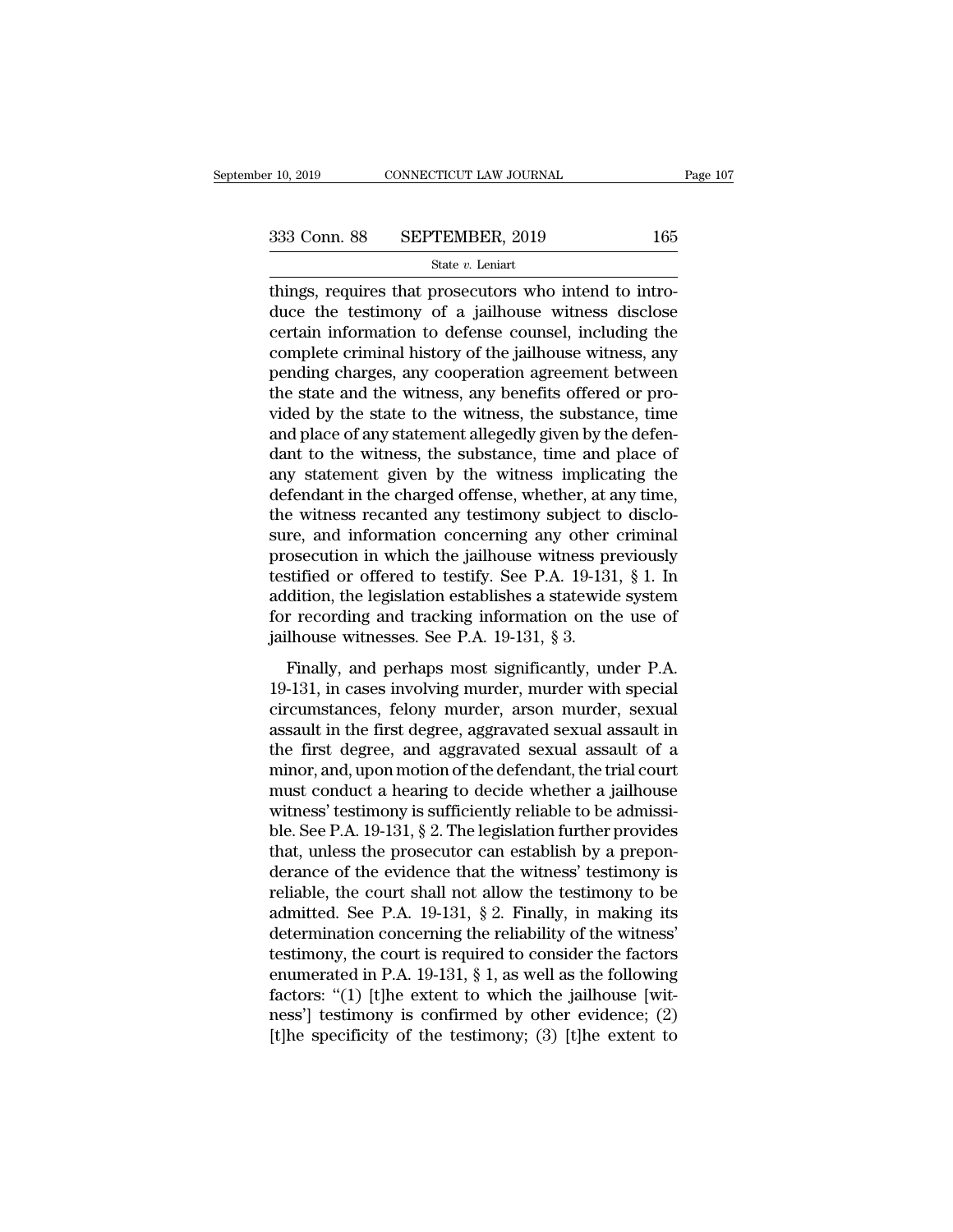# $\begin{tabular}{ll} \multicolumn{2}{l} \multicolumn{2}{l}{{\small\bf CONNECTICUT LAW JOURNAL}} & \multicolumn{2}{l}{September 10, 2019} \\ \multicolumn{2}{l}{\textbf{166}} & \multicolumn{2}{l}{\textbf{SEPTEMBER, 2019}} & \multicolumn{2}{l}{333} & \multicolumn{2}{l}{\textbf{Conn. 88}} \\ & \multicolumn{2}{l}{\textbf{State $v$. Leniart}} & \multicolumn{2}{l}{\textbf{State $v$. Leniart}} \end{tabular}$

### State *v.* Leniart

CONNECTICUT LAW JOURNAL September 10, 2019<br>  $\begin{array}{r}\n 166 \quad \text{SEPTEMBER, } 2019 \quad 333 \text{ Conn. } 88 \\
 \hline\n \text{State } v. \text{ Lenin} \\
 \text{which the testimony contains details known only by the perpetator of the alleged offense; (4) [t]he extent to which the details of the totimony could be obtained\n\n\end{array}$ 166 SEPTEMBER, 2019 333 Conn. 88<br>
State v. Leniart<br>
which the testimony contains details known only by<br>
the perpetrator of the alleged offense; (4) [t]he extent<br>
to which the details of the testimony could be obtained<br>
fr 166 SEPTEMBER, 2019 333 Conn. 88<br>
State v. Leniart<br>
which the testimony contains details known only by<br>
the perpetrator of the alleged offense; (4) [t]he extent<br>
to which the details of the testimony could be obtained<br>
fr FROM AND 166 SEPTEMBER, 2019 333 Conn. 88<br>
State v. Leniart<br>
which the testimony contains details known only by<br>
the perpetrator of the alleged offense; (4) [t]he extent<br>
to which the details of the testimony could be obt Since 1 Finally, 2010 1000 0000 0011. The state v. Leniart<br>which the testimony contains details known only by<br>the perpetrator of the alleged offense; (4) [t]he extent<br>to which the details of the testimony could be obtaine state v. Lenart<br>which the testimony contains details known only by<br>the perpetrator of the alleged offense; (4) [t]he extent<br>to which the details of the testimony could be obtained<br>from a source other than the defendant; a which the testimony contains details known only by<br>the perpetrator of the alleged offense; (4) [t]he extent<br>to which the details of the testimony could be obtained<br>from a source other than the defendant; and (5) [t]he<br>cir the perpetrator of the alleged offense;  $(4)$  [t]he extent<br>to which the details of the testimony could be obtained<br>from a source other than the defendant; and  $(5)$  [t]he<br>circumstances under which the jailhouse witness in to which the details of the testimony<br>from a source other than the defen<br>circumstances under which the jai<br>tially provided information support<br>to [the police] or a prosecutorial<br>whether the jailhouse witness was re<br>ing que This a source offer than the defendant, and (5) [t]hereumstances under which the jailhouse witness in-<br>lly provided information supporting such testimony<br>[the police] or a prosecutorial official, including<br>nether the jail chromaistances under which the jainlouse whitess hi-<br>tially provided information supporting such testimony<br>to [the police] or a prosecutorial official, including<br>whether the jailhouse witness was responding to a lead-<br>ing

trainy provided information supporting such testiniony<br>to [the police] or a prosecutorial official, including<br>whether the jailhouse witness was responding to a lead-<br>ing question." P.A. 19-131, § 2.<br>This legislation is tr to fall points of a prosecutional official, including<br>whether the jailhouse witness was responding to a lead-<br>ing question." P.A. 19-131,  $\S$  2.<br>This legislation is truly extraordinary, especially inso-<br>far as it requires whether the jamlouse whitess was responding to a reading question." P.A. 19-131,  $\S$  2.<br>This legislation is truly extraordinary, especially insofar as it requires the court to screen jailhouse informant<br>testimony for thre mg question. T.A. 19-151, y 2.<br>This legislation is truly extraordinary, especially inso-<br>far as it requires the court to screen jailhouse informant<br>testimony for threshold reliability and renders the testi-<br>mony inadmissib This legislation is truly extraordinary, especially inso-<br>far as it requires the court to screen jailhouse informant<br>testimony for threshold reliability and renders the testi-<br>mony inadmissible unless the state can affirma far as it requires the court to screen jailhouse informant<br>testimony for threshold reliability and renders the testi-<br>mony inadmissible unless the state can affirmatively<br>demonstrate the reliability of the testimony. Ordin testimony for threshold reliability and renders the testimony inadmissible unless the state can affirmatively<br>demonstrate the reliability of the testimony. Ordinarily,<br>any probative testimony is admissible unless the court mony inadmissible unless the state can affirmatively<br>demonstrate the reliability of the testimony. Ordinarily,<br>any probative testimony is admissible unless the court<br>finds the witness to be incompetent by virtue of age,<br>in demonstrate the reliability of the testimony. Ordinarily,<br>any probative testimony is admissible unless the court<br>finds the witness to be incompetent by virtue of age,<br>infirmity, mental incapacity or the like; the opportuni any probative testimony is admissible unless the court<br>finds the witness to be incompetent by virtue of age,<br>infirmity, mental incapacity or the like; the opportunity<br>for confrontation and cross-examination is invariably<br>c finds the witness to be incompetent by virtue of age, infirmity, mental incapacity or the like; the opportunity for confrontation and cross-examination is invariably considered to be a sufficient protection against false o infirmity, mental incapacity or the like; the opportunity<br>for confrontation and cross-examination is invariably<br>considered to be a sufficient protection against false<br>or misleading testimony. In creating the rarest of exce for confrontation and cross-examination is invariably<br>considered to be a sufficient protection against false<br>or misleading testimony. In creating the rarest of excep-<br>tions to this bedrock evidentiary principle for the tes considered to be a sufficient protection against false<br>or misleading testimony. In creating the rarest of excep-<br>tions to this bedrock evidentiary principle for the tes-<br>timony of jailhouse informants, the legislature has or misleading testimony. In creating the rarest of exceptions to this bedrock evidentiary principle for the testimony of jailhouse informants, the legislature has manifested its deep concern about the highly problematic ma tions to this bedrock evidentiary principle for the tes-<br>timony of jailhouse informants, the legislature has man-<br>ifested its deep concern about the highly problematic<br>manner in which such testimony is used by the state.<br>T timony of jailhouse informants, the legistifested its deep concern about the high manner in which such testimony is us The same considerations that prompte to act convince me that the defendant the benefit of Natapoff's ex Sted its deep concern about the highly problematic<br>anner in which such testimony is used by the state.<br>le same considerations that prompted the legislature<br>act convince me that the defendant was entitled to<br>benefit of Nata The same considerations that prompted the legislature<br>to act convince me that the defendant was entitled to<br>the benefit of Natapoff's expert testimony on the subject<br>of jailhouse informant testimony.<br>I note, finally, that

The same considerations that prompted the legislature<br>to act convince me that the defendant was entitled to<br>the benefit of Natapoff's expert testimony on the subject<br>of jailhouse informant testimony.<br>I note, finally, that to act convince the that the defendant was entitled to<br>the benefit of Natapoff's expert testimony on the subject<br>of jailhouse informant testimony.<br>I note, finally, that the majority identifies a few cases<br>to support its c informant is expert testimony on the subject<br>of jailhouse informant testimony.<br>I note, finally, that the majority identifies a few cases<br>to support its conclusion that the defendant was not<br>entitled to the benefit of Natap I note, finally, that the majority identifies a few cases<br>to support its conclusion that the defendant was not<br>entitled to the benefit of Natapoff's expert testimony<br>on the dangers inherent in the state's use of jailhouse<br> I note, finally, that the majority identifies a few cases<br>to support its conclusion that the defendant was not<br>entitled to the benefit of Natapoff's expert testimony<br>on the dangers inherent in the state's use of jailhouse<br> entitled to the benefit of Natapoff's expert testimony<br>on the dangers inherent in the state's use of jailhouse<br>informants. The majority places particular reliance,<br>however, on *United States v. Noze*, 255 F. Supp. 3d 352<br>(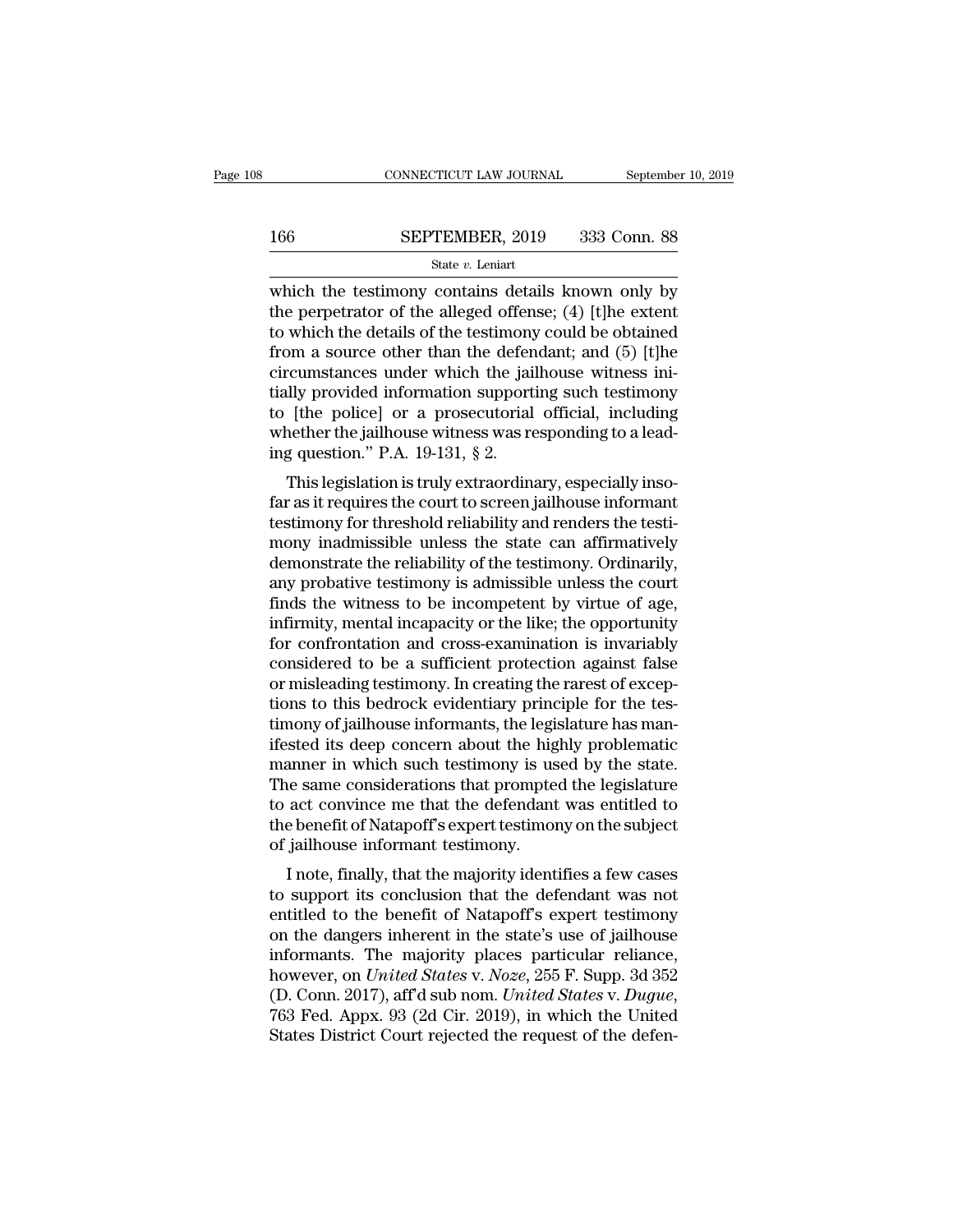$\begin{array}{ccc} \text{10, 2019} & \text{CONNETICUT LAW JOURNAL} \ \end{array}$ <br>  $\begin{array}{ccc} \text{333 Conn. } \text{88} & \text{SEPTEMBER, 2019} & \text{167} \ \end{array}$ <br>
dants in that case to adduce expert testimony concern-<br>
ing the government's use of "two so-called 'cooperating<br>
witnesses, 333 Conn. 88 SEPTEMBER, 2019 167<br>
State v. Leniart<br>
dants in that case to adduce expert testimony concerning<br>
the government's use of "two so-called 'cooperating<br>
witnesses,' i.e., alleged [coconspirators] of the defen-333 Conn. 88 SEPTEMBER, 2019 167<br>
State v. Leniart<br>
dants in that case to adduce expert testimony concerning the government's use of "two so-called 'cooperating<br>
witnesses,' i.e., alleged [coconspirators] of the defen-<br>
d 333 Conn. 88 SEPTEMBER, 2019 167<br>
State v. Leniart<br>
dants in that case to adduce expert testimony concerning the government's use of "two so-called 'cooperating<br>
witnesses,' i.e., alleged [coconspirators] of the defendant State v. Leniart<br>
State v. Leniart<br>
dants in that case to adduce expert testimony concerning<br>
the government's use of "two so-called 'cooperating<br>
witnesses,' i.e., alleged [coconspirators] of the defen-<br>
dants who have p state v. Lenart<br>dants in that case to adduce expert testimony concern-<br>ing the government's use of "two so-called 'cooperating<br>witnesses,' i.e., alleged [coconspirators] of the defen-<br>dants who have pleaded guilty and who dants in that case to adduce expert testimony concerning the government's use of "two so-called 'cooperating<br>witnesses,' i.e., alleged [coconspirators] of the defendants who have pleaded guilty and who are 'cooperating' wi ing the government's use of "two so-called 'cooperating<br>witnesses,' i.e., alleged [coconspirators] of the defen-<br>dants who have pleaded guilty and who are 'cooperat-<br>ing' with the [g]overnment by testifying at trial in ho witnesses,' i.e., alleged [coconspirators] of the defendants who have pleaded guilty and who are 'cooperating' with the [g]overnment by testifying at trial in hopes of receiving a sentence reduction." Id., 353. I respectfu dants who have pleaded guilty and who are 'cooperating' with the [g]overnment by testifying at trial in hopes of receiving a sentence reduction." Id., 353. I respect-fully disagree that *Noze* represents persuasive precede ing' with the [g]overnment by testifying at trial in hopes<br>of receiving a sentence reduction." Id., 353. I respect-<br>fully disagree that *Noze* represents persuasive prece-<br>dent for the majority's holding in the present cas of receiving a sentence reduction." Id., 353. I respect-<br>fully disagree that *Noze* represents persuasive prece-<br>dent for the majority's holding in the present case,<br>primarily because *Noze* simply did not involve the pro fully disagree that *Noze* represents persuasive prece-<br>dent for the majority's holding in the present case,<br>primarily because *Noze* simply did not involve the pros-<br>ecution's use of testimony from a *jailhouse informant* dent for the majority's holding in the present case,<br>primarily because *Noze* simply did not involve the pros-<br>ecution's use of testimony from a *jailhouse informant*;<br>at issue, rather, was the admission of testimony from<br> primarily because *Noze* simply did not involve the prosecution's use of testimony from a *jailhouse informant*; at issue, rather, was the admission of testimony from cooperating coconspirators of the defendants in that ca ecution's use of testimony from a *jailhouse informant*;<br>at issue, rather, was the admission of testimony from<br>cooperating coconspirators of the defendants in that<br>case. The difference between the government's use of<br>coope at issue, rather, was the admission of testimony from<br>cooperating coconspirators of the defendants in that<br>case. The difference between the government's use of<br>cooperating coconspirator testimony in *Noze* and the<br>state's cooperating coconspirators of the defendants in that case. The difference between the government's use of cooperating coconspirator testimony in  $Noze$  and the state's use of jailhouse informant testimony in the present ca case. The difference between the government's use of<br>cooperating coconspirator testimony in *Noze* and the<br>state's use of jailhouse informant testimony in the pres-<br>ent case is as critical as it is evident: as I previously cooperating coconspirator testimony in *Noze* and the state's use of jailhouse informant testimony in the present case is as critical as it is evident: as I previously discussed, the testimony of jailhouse informants is r state's use of jailhouse informant testimony in the present case is as critical as it is evident: as I previously discussed, the testimony of jailhouse informants is readily fabricated and otherwise particularly suspect f ent case is as critical as it is evident: as I previously<br>discussed, the testimony of jailhouse informants is<br>readily fabricated and otherwise particularly suspect<br>for a number of reasons not generally apparent to<br>jurors. discussed, the testimony of jailhouse informants is<br>readily fabricated and otherwise particularly suspect<br>for a number of reasons not generally apparent to<br>jurors. The same cannot be said of other, more tradi-<br>tional coope readily fabricated and otherwise particularly suspect<br>for a number of reasons not generally apparent to<br>jurors. The same cannot be said of other, more tradi-<br>tional cooperating witnesses who, like the govern-<br>ment's witnes For the same cannot be said of other, more tradi-<br>prors. The same cannot be said of other, more tradi-<br>part's witnesses in *Noze*, have not come forward as<br>xt of a prison culture that is largely hidden from public<br>ew and tional cooperating witnesses who, like the government's witnesses in *Noze*, have not come forward as<br>part of a prison culture that is largely hidden from public<br>view and whose testimony is not so easily concocted.<br>For the

ment's witnesses who, the are governed that is ment's witnesses in *Noze*, have not come forward as<br>part of a prison culture that is largely hidden from public<br>view and whose testimony is not so easily concocted.<br>For the then is wratesses in rose, have not come forward as<br>part of a prison culture that is largely hidden from public<br>view and whose testimony is not so easily concocted.<br>For the foregoing reasons, I dissent from part III of<br>the From and whose testimony is not so easily concocted.<br>For the foregoing reasons, I dissent from part III of<br>the majority opinion in which the majority determines<br>that the Appellate Court incorrectly concluded that the<br>tria For the foregoing reasons, I dissent from part III of<br>the majority opinion in which the majority determines<br>that the Appellate Court incorrectly concluded that the<br>trial court had abused its discretion in precluding the<br>de For the foregoing reasons, I dissent from part III of<br>the majority opinion in which the majority determines<br>that the Appellate Court incorrectly concluded that the<br>trial court had abused its discretion in precluding the<br>de the majority opinion in which the majority determines<br>that the Appellate Court incorrectly concluded that the<br>trial court had abused its discretion in precluding the<br>defendant from adducing Natapoff's expert testimony<br>on j that the Appellate Court incorrectly concluded that the<br>trial court had abused its discretion in precluding the<br>defendant from adducing Natapoff's expert testimony<br>on jailhouse informants. For the reasons set forth by<br>Just trial court had abused its discretion in precluding the<br>defendant from adducing Natapoff's expert testimony<br>on jailhouse informants. For the reasons set forth by<br>Justice D'Auria, I also dissent from part II B of the<br>majori defendant from adducing Natapoff's expert testimony<br>on jailhouse informants. For the reasons set forth by<br>Justice D'Auria, I also dissent from part II B of the<br>majority opinion, in which the majority concludes that<br>the tri on jailhouse informants. For the reasons set forth by<br>Justice D'Auria, I also dissent from part II B of the<br>majority opinion, in which the majority concludes that<br>the trial court's erroneous exclusion of the video<br>recordin Justice D'Auria, I also dissent from part II B of the majority opinion, in which the majority concludes that the trial court's erroneous exclusion of the video recording of Allain's polygraph pretest interview was harmless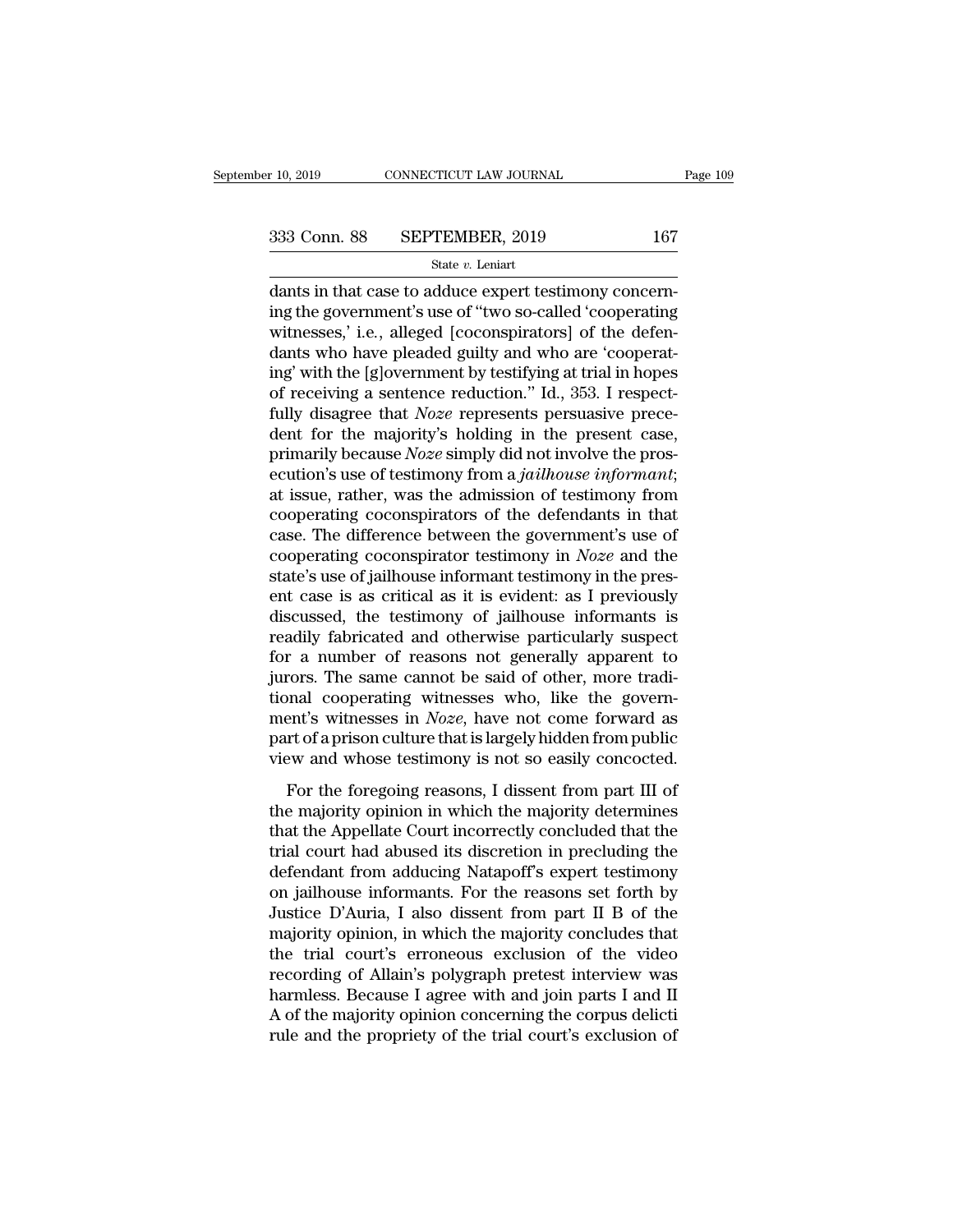|     | CONNECTICUT LAW JOURNAL                                                                                        | September 10, 2019 |
|-----|----------------------------------------------------------------------------------------------------------------|--------------------|
| 168 | SEPTEMBER, 2019                                                                                                | 333 Conn. 88       |
|     | State $v$ . Leniart                                                                                            |                    |
|     | the video recording of Allain's interview, respectively,<br>I respectfully concur in part and dissent in part. |                    |
|     |                                                                                                                |                    |

SEPTEMBER, 2019 333 CONIL 88<br>
State *v*. Leniart<br>
e video recording of Allain's interview, respectively,<br>
respectfully concur in part and dissent in part.<br>
D'AURIA, J., concurring in part and dissenting in part.<br>
agree fu State  $v$ . Leniart<br>
the video recording of Allain's interview, respectively,<br>
I respectfully concur in part and dissent in part.<br>
D'AURIA, J., concurring in part and dissenting in part.<br>
I agree fully with part I of the m the video recording of Allain's interview, respectively,<br>I respectfully concur in part and dissent in part.<br>D'AURIA, J., concurring in part and dissenting in part.<br>I agree fully with part I of the majority's cogent and<br>tho I respectfully concur in part and dissent in part.<br>
D'AURIA, J., concurring in part and dissenting in part.<br>
I agree fully with part I of the majority's cogent and<br>
thorough opinion. Specifically, I agree that the defen-<br> D'AURIA, J., concurring in part and dissenting in part.<br>I agree fully with part I of the majority's cogent and<br>thorough opinion. Specifically, I agree that the defen-<br>dant's corpus delicti claim is reviewable; that the cor D'AURIA, J., concurring in part and dissenting in part.<br>I agree fully with part I of the majority's cogent and<br>thorough opinion. Specifically, I agree that the defen-<br>dant's corpus delicti claim is reviewable; that the cor D'AURIA, J., concurring in part and dissenting in part.<br>I agree fully with part I of the majority's cogent and<br>thorough opinion. Specifically, I agree that the defen-<br>dant's corpus delicti claim is reviewable; that the cor viction. nt's corpus delicti claim is reviewable; that the corpus<br>licti rule is a substantive rule of criminal law and not<br>ourely evidentiary rule of admissibility; and that there<br>as sufficient evidence to sustain the defendant's c delicti rule is a substantive rule of criminal law and not<br>a purely evidentiary rule of admissibility; and that there<br>was sufficient evidence to sustain the defendant's con-<br>viction.<br>I also agree with part II A of the majo

a purely evidentiary rule of admissibility; and that there<br>was sufficient evidence to sustain the defendant's con-<br>viction.<br>I also agree with part II A of the majority's opinion,<br>and with the Appellate Court, that the tria was sufficient evidence to sustain the defendant's conviction.<br>
I also agree with part II A of the majority's opinion,<br>
and with the Appellate Court, that the trial court errone-<br>
ously ruled that the videotape of Patrick viction.<br>I also agree with part II A of the majority's opinion,<br>and with the Appellate Court, that the trial court errone-<br>ously ruled that the videotape of Patrick J. Allain's<br>polygraph pretest interview with the police w I also agree with part II A of the majority's opinion,<br>and with the Appellate Court, that the trial court errone-<br>ously ruled that the videotape of Patrick J. Allain's<br>polygraph pretest interview with the police was inad-<br> I also agree with part II A of the majority's opinion,<br>and with the Appellate Court, that the trial court errone-<br>ously ruled that the videotape of Patrick J. Allain's<br>polygraph pretest interview with the police was inadand with the Appellate Court, that the trial court errone-<br>ously ruled that the videotape of Patrick J. Allain's<br>polygraph pretest interview with the police was inad-<br>missible. I disagree, however, with part II B of the m ously ruled that the videotape of Patrick J. Allain's<br>polygraph pretest interview with the police was inad-<br>missible. I disagree, however, with part II B of the major-<br>ity's opinion, which concludes that the trial court's polygraph pretest interview with the police was inad-<br>missible. I disagree, however, with part II B of the major-<br>ity's opinion, which concludes that the trial court's error<br>was harmless. Rather, for substantially the same missible. I disagree, however, with part II B of the major-<br>ity's opinion, which concludes that the trial court's error<br>was harmless. Rather, for substantially the same rea-<br>sons detailed by the Appellate Court in its pers ity's opinion, which concludes that the trial court's error<br>was harmless. Rather, for substantially the same rea-<br>sons detailed by the Appellate Court in its persuasive<br>opinion on this issue; see *State* v. Leniart, 166 Co was harmless. Rather, for substantially the same reasons detailed by the Appellate Court in its persuasive opinion on this issue; see *State* v. *Leniart*, 166 Conn. App. 142, 194–97, 140 A.3d 1026 (2016); I conclude that sons detailed by the Appellate Court in its persuasive<br>opinion on this issue; see *State v. Leniart*, 166 Conn.<br>App. 142, 194–97, 140 A.3d 1026 (2016); I conclude<br>that the defendant has met his burden of demonstrat-<br>ing t opinion on this issue; see *State* v. *Leniart*, 166 Conn.<br>App. 142, 194–97, 140 A.3d 1026 (2016); I conclude<br>that the defendant has met his burden of demonstrat-<br>ing the harmfulness of the trial court's error. I there-<br>fo App. 142, 194–97, 140 A.3d 1026 (2016); I conclude<br>that the defendant has met his burden of demonstrat-<br>ing the harmfulness of the trial court's error. I there-<br>fore respectfully dissent from the majority's decision<br>rever that the defendant has met his burden of demons<br>ing the harmfulness of the trial court's error. I there respectfully dissent from the majority's decreversing in part the judgment of the Appellate Con<br>the ground that the e reversing in part the judgment of the Appellate Court,<br>on the ground that the exclusion of the pretest video-<br>tape was harmless, and would instead affirm the Appel-<br>late Court's judgment ordering a new trial.<sup>1</sup><br> $\frac{1}{1}$ % on the ground that the exclusion of the pretest video-<br>tape was harmless, and would instead affirm the Appel-<br>late Court's judgment ordering a new trial.<sup>1</sup><br> $\frac{1}{1}$  Because I agree with the Appellate Court that the tr

tape was harmless, and would instead affirm the Appellate Court's judgment ordering a new trial.<sup>1</sup><br> $^{1}$ Because I agree with the Appellate Court that the trial court's error should result in a new trial, it is not necess Late Court's judgment ordering a new trial.<sup>1</sup><br><sup>1</sup> Because I agree with the Appellate Court that the trial court's error should result in a new trial, it is not necessary for me to reach the expert witness issue addressed Late COULT S Judgment Ordering a flew trial.<br>
<sup>1</sup> Because I agree with the Appellate Court that the trial court's error should result in a new trial, it is not necessary for me to reach the expert witness issue addressed <sup>1</sup> Because I agree with the Appellate Court that the trial court's error should result in a new trial, it is not necessary for me to reach the expert witness issue addressed in part III of the majority's opinion. However should result in a new trial, it is not necessary for me to reach the expert witness issue addressed in part III of the majority's opinion. However, because the majority has reached the issue and because the issue would l witness issue addressed in part III of the majority's opinion. However, because the majority has reached the issue and because the issue would likely arise at a new trial if one were to be ordered; see Practice Book § 63because the majority has reached the issue and because the issue would likely arise at a new trial if one were to be ordered; see Practice Book § 63-4 (a) (1) (B); I express my agreement with the majority's conclusion tha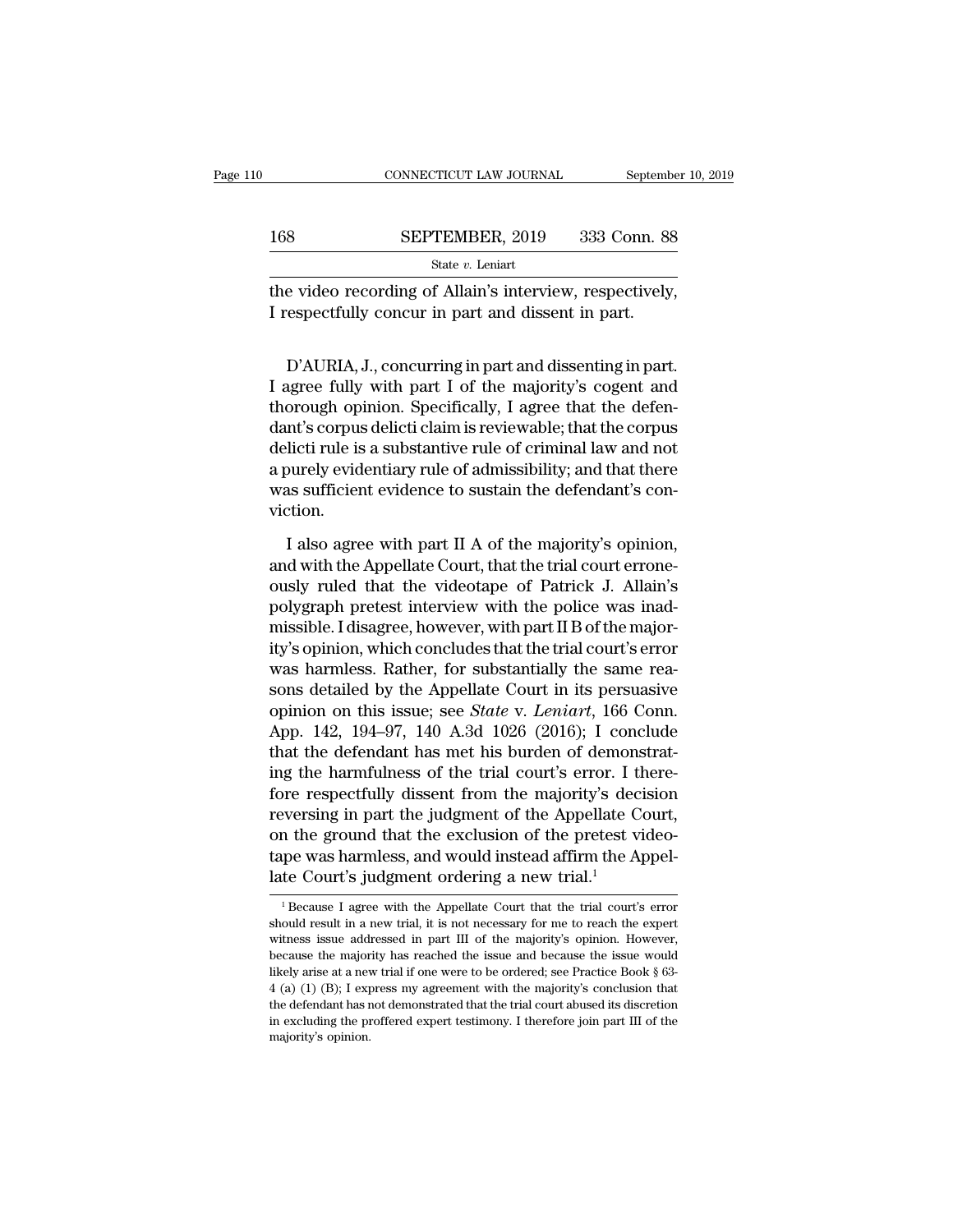## State *v.* Leniart

 $\begin{array}{r|l}\n & \text{COMNETICUT LAW JOURNAL} & \text{Page 111}\n \hline\n 3 & \text{Conn. } 88 & \text{SEPTEMBER, } 2019 & 169\n \hline\n & \text{State } v. \text{ Leninart}\n \end{array}$ The majority finds the question of harm in this case<br>
be a "close call," but ultimately concludes that the<br>
fendant has not 333 Conn. 88 SEPTEMBER, 2019 169<br>  $\frac{\text{State } v. \text{ Leniat}}{\text{The majority finds the question of harm in this case}}$ <br>
to be a "close call," but ultimately concludes that the<br>
defendant has not demonstrated that exclusion of the<br>
videotane substantially affected the verdic 333 Conn. 88 SEPTEMBER, 2019 169<br>
State v. Leniart<br>
The majority finds the question of harm in this case<br>
to be a "close call," but ultimately concludes that the<br>
defendant has not demonstrated that exclusion of the<br>
vide 333 Conn. 88 SEPTEMBER, 2019 169<br>
State v. Leniart<br>
The majority finds the question of harm in this case<br>
to be a "close call," but ultimately concludes that the<br>
defendant has not demonstrated that exclusion of the<br>
vide The majority finds the question of harm in this case<br>to be a "close call," but ultimately concludes that the<br>defendant has not demonstrated that exclusion of the<br>videotape substantially affected the verdict. My own<br>review State  $v$ . Leniart<br>
The majority finds the question of harm in this case<br>
to be a "close call," but ultimately concludes that the<br>
defendant has not demonstrated that exclusion of the<br>
videotape substantially affected the The majority finds the question of harm in this case<br>to be a "close call," but ultimately concludes that the<br>defendant has not demonstrated that exclusion of the<br>videotape substantially affected the verdict. My own<br>review to be a "close call," but ultimately concludes that the defendant has not demonstrated that exclusion of the videotape substantially affected the verdict. My own review of the videotape of Allain's pretest interview, when defendant has not demonstrated that exclusion of the videotape substantially affected the verdict. My own review of the videotape of Allain's pretest interview, when measured against the cross-examination of Allain that de videotape substantially affected the verdict. My own<br>review of the videotape of Allain's pretest interview,<br>when measured against the cross-examination of Allain<br>that defense counsel was both able to undertake and<br>prevente review of the videotape of Allain's pretest interview,<br>when measured against the cross-examination of Allain<br>that defense counsel was both able to undertake and<br>prevented from undertaking without the benefit of that<br>interv when measured against the cross-examination of Allain<br>that defense counsel was both able to undertake and<br>prevented from undertaking without the benefit of that<br>interview, leads me to a contrary conclusion. Given the<br>impo that defense counsel was both able to undertake and<br>prevented from undertaking without the benefit of that<br>interview, leads me to a contrary conclusion. Given the<br>importance of Allain as a witness, and given the defense<br>th prevented from undertaking without the benefit of that<br>interview, leads me to a contrary conclusion. Given the<br>importance of Allain as a witness, and given the defense<br>the defendant sought to mount, I am not left with "a<br>f terview, leads me to a contrary conclusion. Given the<br>portance of Allain as a witness, and given the defense<br>e defendant sought to mount, I am not left with "a<br>ir assurance that the error did not substantially affect<br>e ver importance of Allain as a witness, and given the defense<br>the defendant sought to mount, I am not left with "a<br>fair assurance that the error did not substantially affect<br>the verdict." (Internal quotation marks omitted.) *S* 

the defendant sought to mount, 1 am not left with "a<br>fair assurance that the error did not substantially affect<br>the verdict." (Internal quotation marks omitted.) *State*<br>v. Rodriguez, 311 Conn. 80, 89, 83 A.3d 595 (2014). fair assurance that the error did not substantially affect<br>the verdict." (Internal quotation marks omitted.) *State*<br>v. Rodriguez, 311 Conn. 80, 89, 83 A.3d 595 (2014).<br>The state admitted that Allain was a "crucial" witne the verdict." (Internal quotation marks omitted.) *State*<br>v. *Rodriguez*, 311 Conn. 80, 89, 83 A.3d 595 (2014).<br>The state admitted that Allain was a "crucial" witness<br>for its case. He was the only witness who was with the<br> v. *Rodriguez*, 311 Conn. 80, 89, 83 A.3d 595 (2014).<br>The state admitted that Allain was a "crucial" witness<br>for its case. He was the only witness who was with the<br>defendant and the victim on the night of her disappear-<br>a The state admitted that Allain was a "crucial" witness<br>for its case. He was the only witness who was with the<br>defendant and the victim on the night of her disappear-<br>ance. Indeed, Allain understood—and was concerned—<br>that for its case. He was the only witness who was with the defendant and the victim on the night of her disappear-<br>ance. Indeed, Allain understood—and was concerned—<br>that the police might conclude that he had murdered<br>the vict defendant and the victim on the night of her disappearance. Indeed, Allain understood—and was concerned—<br>that the police might conclude that he had murdered<br>the victim. Over the years, Allain had made a number<br>of statement ance. Indeed, Allain understood—and was concerned—<br>that the police might conclude that *he* had murdered<br>the victim. Over the years, Allain had made a number<br>of statements incriminating himself, including asking<br>his fathe that the police might conclude that *he* had murdered<br>the victim. Over the years, Allain had made a number<br>of statements incriminating himself, including asking<br>his father to help him move the victim's body from its<br>buria the victim. Over the years, Allain had made a number<br>of statements incriminating himself, including asking<br>his father to help him move the victim's body from its<br>burial spot. In fact, there was sufficient "direct evi-<br>denc of statements incriminating himself, including asking<br>his father to help him move the victim's body from its<br>burial spot. In fact, there was sufficient "direct evi-<br>dence" that Allain might have committed the murder<br>that t is father to help him move the victim's body from its<br>irial spot. In fact, there was sufficient "direct evi-<br>nce" that Allain might have committed the murder<br>at the defendant sought—and the trial court gave—<br>hird-party cul burial spot. In fact, there was sufficient "direct evidence" that Allain might have committed the murder<br>that the defendant sought—and the trial court gave—<br>a third-party culpability charge to the jury. See *State* v.<br>*Sch* 

dence" that Allam might have committed the murder<br>that the defendant sought—and the trial court gave—<br>a third-party culpability charge to the jury. See *State* v.<br>*Schovanec*, 326 Conn. 310, 319, 163 A.3d 581 (2017).<br>The d that the defendant sought—and the trial court gave—<br>a third-party culpability charge to the jury. See *State* v.<br>*Schovanec*, 326 Conn. 310, 319, 163 A.3d 581 (2017).<br>The defendant's cross-examination of Allain did not<br>si a third-party culpability charge to the jury. See *State* v.<br>Schovanec, 326 Conn. 310, 319, 163 A.3d 581 (2017).<br>The defendant's cross-examination of Allain did not<br>simply attack the truthfulness of his testimony, the clar Schovanec, 326 Conn. 310, 319, 163 A.3d 581 (2017).<br>
The defendant's cross-examination of Allain did not<br>
simply attack the truthfulness of his testimony, the clar-<br>
ity of his memory of the events of that night or his own The defendant's cross-examination of Allain did not<br>simply attack the truthfulness of his testimony, the clar-<br>ity of his memory of the events of that night or his own<br>potential culpability. Rather, the defendant sought to simply attack the truthfulness of his testimony, the clarity of his memory of the events of that night or his own<br>potential culpability. Rather, the defendant sought to<br>develop a specific theme of bias: that Allain had inc ity of his memory of the events of that night or his own<br>potential culpability. Rather, the defendant sought to<br>develop a specific theme of bias: that Allain had increas-<br>ingly tailored his statements over the years—and on potential culpability. Rather, the defendant sought to<br>develop a specific theme of bias: that Allain had increas-<br>ingly tailored his statements over the years—and on<br>the witness stand continued to tailor his testimony—<br>to develop a specific theme of bias: that Allain had increasingly tailored his statements over the years—and on the witness stand continued to tailor his testimony—to what authorities wanted to hear by implicating the defenda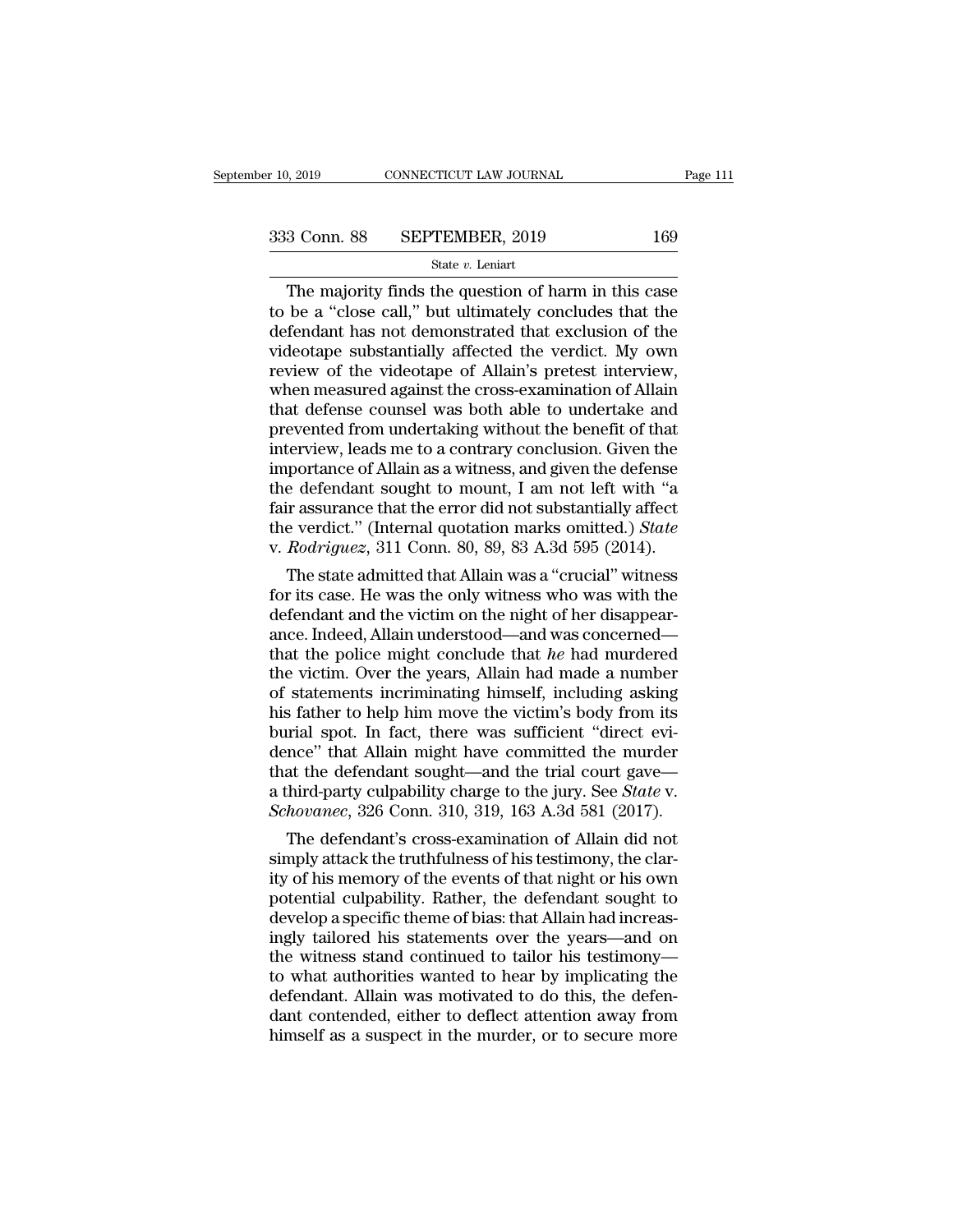## $\begin{tabular}{lll} \multicolumn{2}{l} \multicolumn{2}{l}{{\small\bf CONNECTICUT LAW JOURNAL}} & \multicolumn{2}{l}{September 10, 2019} \end{tabular}$   $\begin{tabular}{ll} \multicolumn{2}{l}{{\small\bf 170}} & \multicolumn{2}{l}{{\bf SEPTEMBER, 2019}} & 333 & {\bf Conn.}\ 88 \\ & \multicolumn{2}{l}{\bf State}\ v. \ Leniart & \end{tabular}$ State *v.* Leniart

Favorable treatment for himself, both as a participant<br>
in the victim's disappearance and in other cases for<br>
the hoth as a participant<br>
the victim's disappearance and in other cases for<br>
thigh he had received or continued 170 SEPTEMBER, 2019 333 Conn. 88<br>
State v. Leniart<br>
favorable treatment for himself, both as a participant<br>
in the victim's disappearance and in other cases for<br>
which he had received or continued to face signifi-<br>
cant s 170 SEPTEMBER, 2019 333 Conn. 88<br>
State v. Leniart<br>
favorable treatment for himself, both as a participant<br>
in the victim's disappearance and in other cases for<br>
which he had received or continued to face signifi-<br>
cant s EPT<br>
SEPT<br>
s<br>
favorable treatment for<br>
in the victim's disapp<br>
which he had receive<br>
cant sentences.<sup>2</sup><br>
In response to the de State v. Leniart<br>
State v. Leniart<br>
Vorable treatment for himself, both as a participant<br>
the victim's disappearance and in other cases for<br>
nich he had received or continued to face signifi-<br>
In response to the defendant favorable treatment for himself, both as a participant<br>
in the victim's disappearance and in other cases for<br>
which he had received or continued to face significant<br>
sentences.<sup>2</sup><br>
In response to the defendant's argument t

rationalist that the victim's disappearance and in other cases for<br>which he had received or continued to face signifi-<br>cant sentences.<sup>2</sup><br>In response to the defendant's argument that the trial<br>court's error harmed him, bot In the victim's disappearance and in other cases for<br>which he had received or continued to face signifi-<br>cant sentences.<sup>2</sup><br>In response to the defendant's argument that the trial<br>court's error harmed him, both the state an which he had received or continued to face significant sentences.<sup>2</sup><br>In response to the defendant's argument that the trial<br>court's error harmed him, both the state and the major-<br>ity argue that the defendant had ample opp cant sentences.<br>
In response to the defendant's argument that the trial<br>
court's error harmed him, both the state and the major-<br>
ity argue that the defendant had ample opportunity to<br>
cross-examine Allain and impeach his In response to the defendant's argument that the trial<br>court's error harmed him, both the state and the major-<br>ity argue that the defendant had ample opportunity to<br>cross-examine Allain and impeach his direct testimony.<br>An bias. Targue that the defendant had ample opportunity to<br>oss-examine Allain and impeach his direct testimony.<br>Ind, in fact, as the majority details, the record of Allain's<br>oss-examination reveals that defense counsel was<br>le to m cross-examine Ailain and impeach his direct testimony.<br>And, in fact, as the majority details, the record of Allain's<br>cross-examination reveals that defense counsel was<br>able to make some inroads in developing a theme of<br>bia

And, in fact, as the majority details, the record of Alliam s<br>cross-examination reveals that defense counsel was<br>able to make some inroads in developing a theme of<br>bias.<br>Specifically, Allain admitted that beginning in 1997 cross-examination revears that detense counser was<br>able to make some inroads in developing a theme of<br>bias.<br>Specifically, Allain admitted that beginning in 1997,<br>and up until the time of trial in 2010, he had met with<br>the able to make some inroads in developing a theme of<br>bias.<br>Specifically, Allain admitted that beginning in 1997,<br>and up until the time of trial in 2010, he had met with<br>the state police "around twenty-five" times. Only one<br>o bias.<br>Specifically, Allain admitted that beginning in 1997,<br>and up until the time of trial in 2010, he had met with<br>the state police "around twenty-five" times. Only one<br>of those meetings was videotaped: the 2004 polygraph Specifically, Allain admitted that beginning in 1997,<br>and up until the time of trial in 2010, he had met with<br>the state police "around twenty-five" times. Only one<br>of those meetings was videotaped: the 2004 polygraph<br>prete and up until the time of trial in 2010, he had met with<br>the state police "around twenty-five" times. Only one<br>of those meetings was videotaped: the 2004 polygraph<br>pretest interview at issue in this case. Allain had also<br>gi the state police "around twenty-five" times. Only one<br>of those meetings was videotaped: the 2004 polygraph<br>pretest interview at issue in this case. Allain had also<br>given the police three separate and somewhat vary-<br>ing wri of those meetings was videotaped: the 2004 polygraph<br>pretest interview at issue in this case. Allain had also<br>given the police three separate and somewhat vary-<br>ing written statements, in 1997, 2004 and 2007.<sup>3</sup> Part of<br>th pretest interview at issue in this case. Allain had also<br>given the police three separate and somewhat vary-<br>ing written statements, in 1997, 2004 and 2007.<sup>3</sup> Part of<br>the defendant's theme was not only that Allain had<br>left given the police three separate and somewhat vary-<br>ing written statements, in 1997, 2004 and 2007.<sup>3</sup> Part of<br>the defendant's theme was not only that Allain had<br>left out significant details in each of those statements<br>such ing written statements, in 1997, 2004 and 2007.<sup>3</sup> Part of<br>the defendant's theme was not only that Allain had<br>left out significant details in each of those statements<br>such that he should not be believed, but that with each the defendant's theme was not only that Allain had<br>left out significant details in each of those statements<br>such that he should not be believed, but that with each<br>statement—and ultimately in his trial testimony—he<br>include left out significant<br>such that he shoul<br>statement—and u<br>included significan<br>the defendant, es<br>understand that th<br>as a suspect.<br> $\frac{2}{\sqrt{3}}$ As the Appellate Cou included significant details that increasingly implicated<br>the defendant, especially as the defendant began to<br>nderstand that the police were looking harder at him<br>is a suspect.<br><sup>2</sup> As the Appellate Court noted, at the outs the defendant, especially as the defendant began to understand that the police were looking harder at him<br>as a suspect.<br> $\frac{1}{2}$ As the Appellate Court noted, at the outset of the pretest interview in<br>2004, Allain "repeat

understand that the police were looking harder at him<br>as a suspect.<br> $\frac{1}{2}$ As the Appellate Court noted, at the outset of the pretest interview in<br>2004, Allain "repeatedly made clear that he was motivated to take the te understand that the police were looking harder at him<br>as a suspect.<br> $\frac{1}{2}$ As the Appellate Court noted, at the outset of the pretest interview in<br>2004, Allain "repeatedly made clear that he was motivated to take the te <sup>2</sup> As the Appellate Court noted, at the outset of the pretest interview in 2004, Allain "repeatedly made clear that he was motivated to take the test because he recently had been charged with violating his probation and <sup>2</sup> As the Appellate Court noted, at the outset of the pretest interview in 2004, Allain "repeatedly made clear that he was motivated to take the test because he recently had been charged with violating his probation and 2004, Allain "repeatedly made clear that he was motivated to take the test<br>because he recently had been charged with violating his probation and<br>had a suspended period of incarceration hanging over his head," and "his<br>prob because he recently had been charged with violating his probation and had a suspended period of incarceration hanging over his head," and "his probation officer was 'pushing toward violating me if I don't take" " the poly because the mediator of incarceration hanging over his head," and "his probation officer was 'pushing toward violating me if I don't take'" the polygraph test. *State* v. *Leniart*, supra, 166 Conn. App. 183. By the time probation officer was 'pushing toward violating me if I don't take'" the polygraph test. *State* v. *Leniart*, supra, 166 Conn. App. 183. By the time he testified at the defendant's trial in 2010, Allain had served nearly testified at the defendant's trial in 2010, Allain had served nearly two and one-half years of a ten year sentence for sexual assault in the second degree. Allain was never charged at all in relation to the victim's disap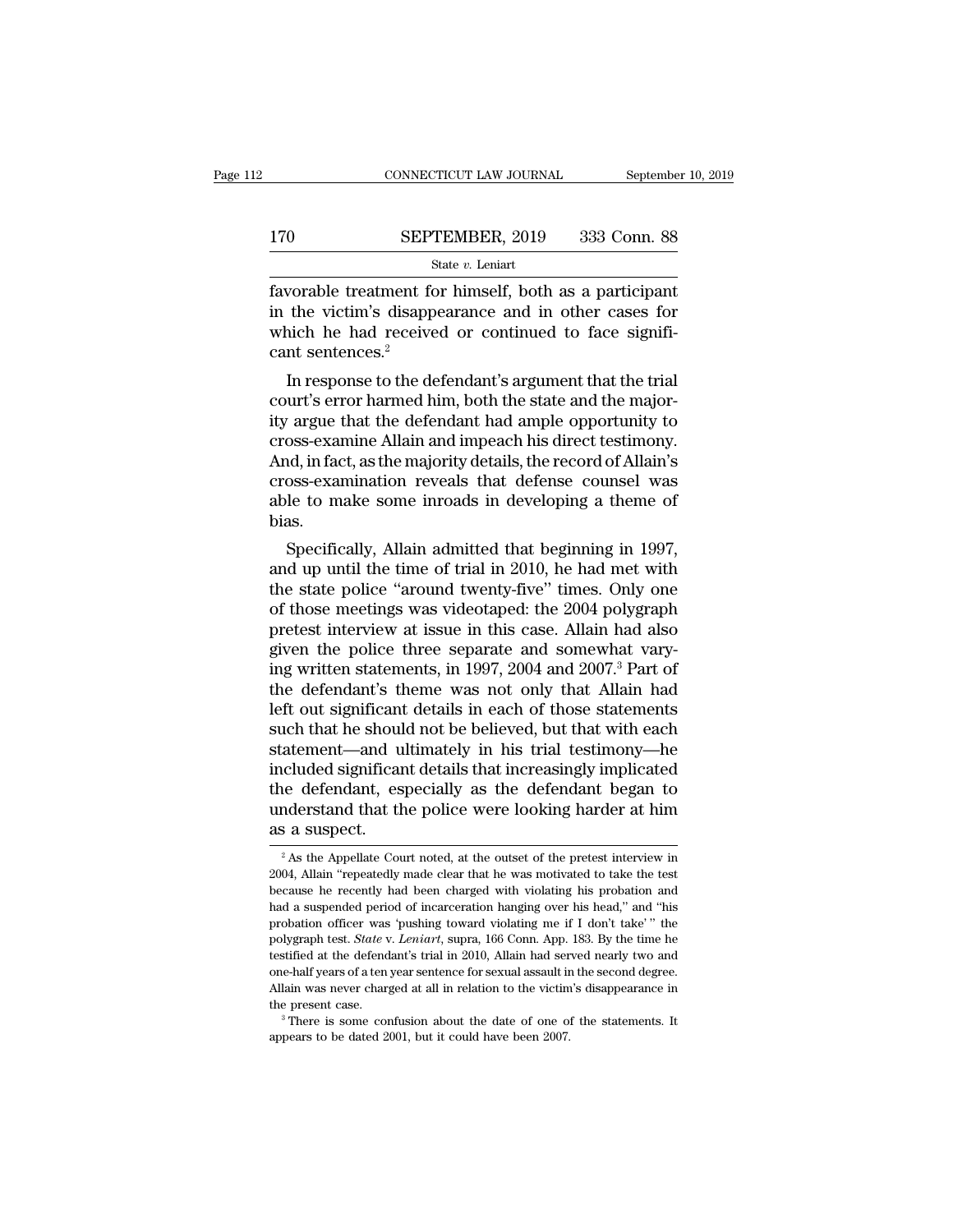# $\begin{array}{r}\n \text{r} \ 10, 2019 \quad \text{CONNECTICUT LAW JOURNAL} \quad \text{Page 113}\n \end{array}$ <br>
333 Conn. 88 SEPTEMBER, 2019 171<br>
State v. Leniart

## State *v.* Leniart

 $\begin{array}{r|l} \text{Page 113} \end{array}$ <br>  $\begin{array}{r|l} \text{Page 113} \end{array}$ <br>  $\begin{array}{r|l} \text{State } v. \text{ Leniat} \end{array}$ <br>  $\begin{array}{r|l} \text{State } v. \text{ Leniat} \end{array}$ <br>
Although the jury certainly had the opportunity to<br>
sess Allain's demeanor in the context of the trial 333 Conn. 88 SEPTEMBER, 2019 171<br>
State v. Leniart<br>
Although the jury certainly had the opportunity to<br>
assess Allain's demeanor in the context of the trial as<br>
the faced aggressive cross-examination on these issues,<br>
the 333 Conn. 88 SEPTEMBER, 2019 171<br>
State v. Leniart<br>
Although the jury certainly had the opportunity to<br>
assess Allain's demeanor in the context of the trial as<br>
the faced aggressive cross-examination on these issues,<br>
the 333 Conn. 88 SEPTEMBER, 2019 171<br>
State v. Leniart<br>
Although the jury certainly had the opportunity to<br>
assess Allain's demeanor in the context of the trial as<br>
the faced aggressive cross-examination on these issues,<br>
the Solution of the polices with the polices with the polices with the polices with the polices with the police, evidence of what the Appel-<br>late Court apply described as "subtle but significant pressure" by the police<sup>4</sup> "to State v. Leniart<br>
Although the jury certainly had the opportunity to<br>
assess Allain's demeanor in the context of the trial as<br>
he faced aggressive cross-examination on these issues,<br>
the videotape was the only actual disp Although the jury certainly<br>assess Allain's demeanor in th<br>he faced aggressive cross-exan<br>the videotape was the only a<br>exchanges with the police, evidence<br>late Court aptly described as<br>pressure" by the police<sup>4</sup> "to sl<br>wa ainly had the opportunity to<br>
in the context of the trial as<br>
-examination on these issues,<br>
nly actual display of Allain's<br>
e, evidence of what the Appel-<br>
ed as "subtle but significant<br>
"to shape Allain's story" in a<br>
p assess Allain's demeanor in the context of the trial as<br>he faced aggressive cross-examination on these issues,<br>the videotape was the only actual display of Allain's<br>exchanges with the police, evidence of what the Appel-<br>la he faced aggressive cross-examination on these issues,<br>the videotape was the only actual display of Allain's<br>exchanges with the police, evidence of what the Appel-<br>late Court aptly described as "subtle but significant<br>pres the videotape was the only actual display of Allain's<br>exchanges with the police, evidence of what the Appel-<br>late Court aptly described as "subtle but significant<br>pressure" by the police<sup>4</sup> "to shape Allain's story" in a<br>w exchanges with the police, evidence of what the Appellate Court aptly described as "subtle but significant pressure" by the police<sup>4</sup> "to shape Allain's story" in a way that allowed them to get the " "big fish" " (i.e., th late Court aptly described as "subtle but significant<br>pressure" by the police<sup>4</sup> "to shape Allain's story" in a<br>way that allowed them to get the " 'big fish' " (i.e., the<br>defendant). *State* v. *Leniart*, supra, 166 Conn. pressure" by the police<sup>4</sup> "to shape Allain's story" in a<br>way that allowed them to get the " 'big fish' " (i.e., the<br>defendant). *State* v. *Leniart*, supra, 166 Conn. App. 195–<br>96. It would, of course, have been for the j way that allowed them to get the "big fish'" (i.e., the defendant). *State* v. *Leniart*, supra, 166 Conn. App. 195–96. It would, of course, have been for the jury to determine whether it agreed with these characterizatio defendant). *State* v. *Leniart*, supra, 166 Conn. App. 195–96. It would, of course, have been for the jury to determine whether it agreed with these characterizations of Allain's interactions with the police. It would als 96. It would, of course, have been for the jury to determine whether it agreed with these characterizations of Allain's interactions with the police. It would also have been for the jury to infer, if it chose to do so, tha mine whether it agreed with these characterizations of Allain's interactions with the police. It would also have<br>been for the jury to infer, if it chose to do so, that the<br>police had perhaps exerted similar pressure on All Allain's interactions with the police. It would also have<br>been for the jury to infer, if it chose to do so, that the<br>police had perhaps exerted similar pressure on Allain<br>to shape the statements he had given them over the<br> been for the jury to infer, if it chose to do so, that the police had perhaps exerted similar pressure on Allain to shape the statements he had given them over the years (1997, 2004 and 2007), resulting in his trial testim police had perhaps except<br>to shape the statemen<br>years (1997, 2004 and 3<br>mony, during which he<br>neither included in any<br>disclosed to state poli<br>pretest interview.<br>The exclusion of the shape the statements he had given them over the<br>ars (1997, 2004 and 2007), resulting in his trial testi-<br>ony, during which he continued to add details he had<br>ither included in any previous written statement nor<br>sclosed to years (1997, 2004 and 2007), resulting in his trial testi-<br>mony, during which he continued to add details he had<br>neither included in any previous written statement nor<br>disclosed to state police Trooper Tim Madden at the<br>pr

mony, during which he continued to add details he had<br>neither included in any previous written statement nor<br>disclosed to state police Trooper Tim Madden at the<br>pretest interview.<br>The exclusion of the pretest interview not merither included in any previous written statement nor<br>disclosed to state police Trooper Tim Madden at the<br>pretest interview.<br>The exclusion of the pretest interview not only pre-<br>vented the defendant from showing to the j The exclusion of the pretest interview not only pre-<br>ented the defendant from showing to the jury Allain's<br>teraction with the police for the jury's own assess-<br>ent, but deprived the defendant of a significant check<br><sup>4</sup>The vented the defendant from showing to the jury Allain's<br>interaction with the police for the jury's own assess-<br>ment, but deprived the defendant of a significant check<br><sup>4</sup>The videotape shows not just the interview with state

interaction with the police for the jury's own assessment, but deprived the defendant of a significant check<br><sup>4</sup> The videotape shows not just the interview with state police Trooper<br>Tim Madden, but a brief exchange with tw metrice correction what the police for the jury's own assessment, but deprived the defendant of a significant check<br>
<sup>4</sup> The videotape shows not just the interview with state police Trooper<br>
Tim Madden, but a brief exchang Thent, Dut deprived the deferred to the significant check<br>
<sup>4</sup> The videotape shows not just the interview with state police Trooper<br>
Tim Madden, but a brief exchange with two other police officers. This<br>
exchange at least <sup>4</sup> The videotape shows not just the interview with state police Trooper Tim Madden, but a brief exchange with two other police officers. This exchange at least arguably could have been construed to suggest not so "subtle Tim Madden, but a brief exchange with two other police officers. This exchange at least arguably could have been construed to suggest not so "subtle pressure." When asked by Madden if he was taking the polygraph voluntaril exchange at least arguably could have been construed to suggest not so exchange at least arguably could have been construed to suggest not so "subtle pressure." When asked by Madden if he was facing a violation of probatio "subtle pressure." When asked by Madden if he was taking the polygraph<br>"subtle pressure." When asked by Madden if he was facing a violation of<br>probation charge and understood from the other officers that he likely would<br>be voluntarily, Allain referred to the fact that he was facing a violation of probation charge and understood from the other officers that he likely would be returned to jail for as much as five years for violating his probat probation charge and understood from the other officers that he likely would<br>be returned to jail for as much as five years for violating his probation if<br>he did not take the polygraph test. Madden sought to disabuse Allain per eturned to jail for as much as five years for violating his probation if the did not take the polygraph test. Madden sought to disabuse Allain of this notion himself and also brought the other officers into the room in be did not take the polygraph test. Madden sought to disabuse Allain of this motion himself and also brought the other officers into the room in the middle of the pretest interview to assure him that that would not happen. notion himself and also brought the other officers into the room in the middle of the pretest interview to assure him that that would not happen. Madden further admonished Allain that he would not administer the polygraph moddle of the pretest interview to assure him that that would not happen.<br>Madden further admonished Allain that he would not administer the poly-<br>graph test unless he was submitting to it voluntarily. Shortly after talking middle of the pretest interview to assure him that that would not happen. Madden further admonished Allain that he would not administer the polygraph test unless he was submitting to it voluntarily. Shortly after talking t graph test unless he was submitting to it voluntarily. Shortly after talking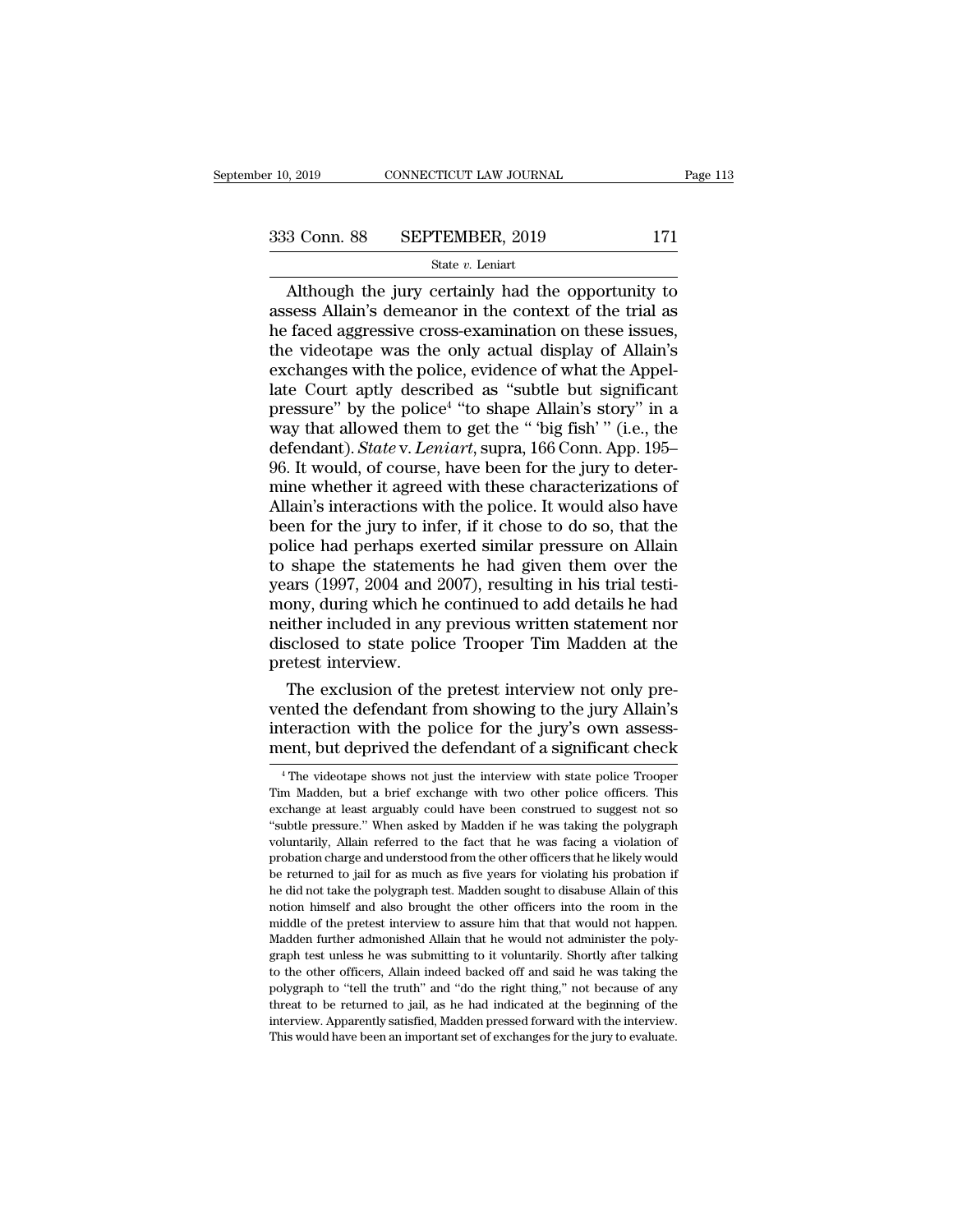# CONNECTICUT LAW JOURNAL September 10, 2019<br>172 SEPTEMBER, 2019 333 Conn. 172<br>State v. Robert H.

CONNECTICUT LAW JOURNAL Septembe<br>
SEPTEMBER, 2019 333 Conn. 172<br>
State *v.* Robert H.<br>
on Allain's trial testimony. On several occasions, the CONNECTICUT LAW JOURNAL September 10, 2019<br>
SEPTEMBER, 2019 333 Conn. 172<br>
State v. Robert H.<br>
On Allain's trial testimony. On several occasions, the<br>
defendant was unable effectively to examine Allain<br>
(who was accompanie 172 SEPTEMBER, 2019 333 Conn. 172<br>
State v. Robert H.<br>
on Allain's trial testimony. On several occasions, the<br>
defendant was unable effectively to examine Allain<br>
(who was accompanied at the defendant's trial by state<br>
ap 172 SEPTEMBER, 2019 333 Conn. 172<br>
State v. Robert H.<br>
on Allain's trial testimony. On several occasions, the<br>
defendant was unable effectively to examine Allain<br>
(who was accompanied at the defendant's trial by state<br>
ap **EXEPTEMBER, 2019** 333 Conn. 172<br>
State v. Robert H.<br>
on Allain's trial testimony. On several occasions, the<br>
defendant was unable effectively to examine Allain<br>
(who was accompanied at the defendant's trial by state<br>
app him or he had said to them at the pretest interview state  $v$ . Robert H.<br>
on Allain's trial testimony. On several occasions, the<br>
defendant was unable effectively to examine Allain<br>
(who was accompanied at the defendant's trial by state<br>
appointed counsel) about what the p on Allain's trial testimony. On several occasions, the<br>defendant was unable effectively to examine Allain<br>(who was accompanied at the defendant's trial by state<br>appointed counsel) about what the police had said to<br>him or h defendant was unable effectively to examine Allain<br>(who was accompanied at the defendant's trial by state<br>appointed counsel) about what the police had said to<br>him or he had said to them at the pretest interview<br>because he (who was accompanied at the defendant's trial by state<br>appointed counsel) about what the police had said to<br>him or he had said to them at the pretest interview<br>because he answered that he could not recall. At one<br>point, de appointed counsel) about what the police had said to<br>him or he had said to them at the pretest interview<br>because he answered that he could not recall. At one<br>point, defense counsel asked the defendant if it would<br>refresh h him or he had said to them at the pretest interview<br>because he answered that he could not recall. At one<br>point, defense counsel asked the defendant if it would<br>refresh his recollection if he viewed the videotape. The<br>state because he answered that he could not recall. At one<br>point, defense counsel asked the defendant if it would<br>refresh his recollection if he viewed the videotape. The<br>state objected, and the trial court sustained the objec-<br> point, defense counsel asked the defendant if it would<br>refresh his recollection if he viewed the videotape. The<br>state objected, and the trial court sustained the objec-<br>tion. Thus, to the extent the state suggests in its r refresh his recollection if he viewed the videotape. The<br>state objected, and the trial court sustained the objec-<br>tion. Thus, to the extent the state suggests in its reply<br>brief that any error was harmless because the defe state objected, and the trial court sustained the objection. Thus, to the extent the state suggests in its reply brief that any error was harmless because the defendant could have kept Allain honest by impeaching him with tion. Thus, to the extent the state suggests in its i<br>brief that any error was harmless because the defen<br>could have kept Allain honest by impeaching him<br>the videotape or refreshing his recollection, this a<br>ment rings hol Figure 1 that any error was harmless because the defendant<br>uld have kept Allain honest by impeaching him with<br>e videotape or refreshing his recollection, this argu-<br>ent rings hollow. Compare id., 188 n.33. Rather, I<br>ree wi rings honow. Compare 1d., 188 11.55. Kather, 1<br>
i with the Appellate Court that the defendant has<br>
ed his burden of demonstrating harm.<sup>5</sup><br>
erefore, I concur in part and dissent in part.<br>
STATE OF CONNECTICUT *v*. ROBERT H

## ate Court that the Common<br>demonstrating harmonic in part and dissent<br>NECTICUT v. ROB<br>(SC 19841)<br>ald, Robinson, D'Auria, Mu TE OF CONNECTICUT  $v$ . ROBERT H.<br>
(SC 19841)<br>
Palmer, McDonald, Robinson, D'Auria, Mullins,<br>
Kahn and Vertefeuille, Js.\*\* CONNECTICUT *v*. ROBER<br>
(SC 19841)<br>
IcDonald, Robinson, D'Auria, Mullins<br>
Kahn and Vertefeuille, Js.\*\*<br>
Syllabus

*Syllabus*

( $\text{O}C$  19041)<br>
Palmer, McDonald, Robinson, D'Auria, Mullins,<br>
Kahn and Vertefeuille, Js.\*\*<br>
Syllabus<br>
Convicted of two counts of the crime of risk of injury to a child, and<br>
found to be in violation of his probation, t Falmer, McDonald, Robinson, D'Auria, Mullins,<br>Kahn and Vertefeuille, Js.<sup>\*\*</sup><br>Syllabus<br>victed of two counts of the crime of risk of injury to a child, and<br>found to be in violation of his probation, the defendant appealed t Kahn and Vertefeuille, Js.\*\*<br>Syllabus<br>victed of two counts of the crime of risk of injury to a child, and<br>found to be in violation of his probation, the defendant appealed to<br>the Appellate Court from the trial court's judg Syllabus<br>Syllabus<br>since of the crime of risk of injury to a child, and<br>found to be in violation of his probation, the defendant appealed to<br>the Appellate Court from the trial court's judgments, claiming that his<br>conviction *Syllabus*<br>size of two counts of the crime of risk of injury to a child, and<br>found to be in violation of his probation, the defendant appealed to<br>the Appellate Court from the trial court's judgments, claiming that his<br>conv victed of two counts of the crime of risk of injury to a child, and<br>found to be in violation of his probation, the defendant appealed to<br>the Appellate Court from the trial court's judgments, claiming that his<br>conviction on from the critical nature of Allain's testimony, I do not find persuasive the Appellate Court from the trial court's judgments, claiming that his conviction on one of the two risk of injury counts violated the corpus delic the Appenate Court from the trial courts judgments, claiming that his conviction on one of the two risk of injury counts violated the corpus delicti rule insofar as statements that he had made to the police were the only e

guilt was overwhelming, making any error harmless.<br>
<sup>5</sup> In light of the critical nature of Allain's testimony, I do not find persuasive<br>
<sup>5</sup> In light of the critical nature of Allain's testimony, I do not find persuasive<br>

In the only evidence that he committed the misconduct giving rise to his<br>  $\frac{1}{2}$  in light of the critical nature of Allain's testimony, I do not find persuasive<br>
the state's passing mention in its brief that the eviden <sup>5</sup> In light of the critical nature of Allain's testimony, I do not find persuasive the state's passing mention in its brief that the evidence of the defendant's guilt was overwhelming, making any error harmless.  $*$  In a in the state's passing mention in its brief that the evidence of the defendant's guilt was overwhelming, making any error harmless.<br>
\* In accordance with our policy of protecting the privacy interests of the victims of the guilt was overwhelming, making any error harmless.<br>
\* In accordance with our policy of protecting the privacy interests of the victims of the crime of risk of injury to a child, we decline to use the defendant's full name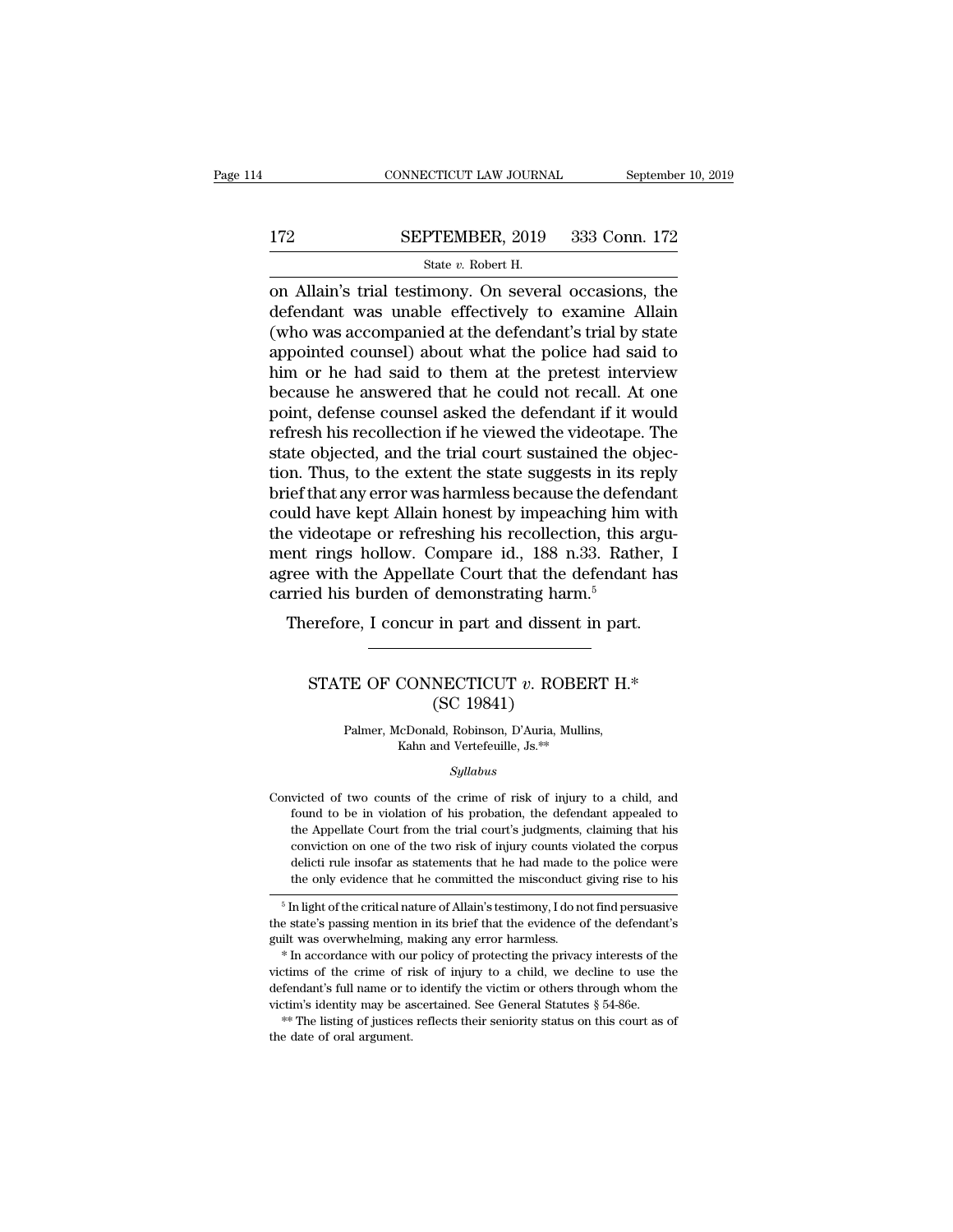# $\begin{array}{r}\n \text{r} 10, 2019 \quad \text{CONNECTICUT LAW JOURNAL} \quad \text{Page 115}\n \end{array}$ <br>
333 Conn. 172 SEPTEMBER, 2019 173<br>
State v. Robert H.

9. 2019 CONNECTICUT LAW JOURNAL<br>
3 Conn. 172 SEPTEMBER, 2019 173<br>
State *v*. Robert H.<br>
conviction on that count. The Appellate Court affirmed the trial court's Conn. 172 SEPTEMBER, 2019 173<br>
State v. Robert H.<br>
conviction on that count. The Appellate Court affirmed the trial court's<br>
judgments, concluding that, because corpus delicti is an evidentiary  $\begin{array}{r@{\quad}l} \text{3} & \text{Conn. } 172 & \text{SEPTEMBER, } 2019 & 173 \text{} \\ \text{State } v. \text{ Robert H.} \end{array}$  conviction on that count. The Appellate Court affirmed the trial court's judgments, concluding that, because corpus delicti is an evidentiary rule Frule, the defendant's claim was unreviewable on the ground that conviction on that count. The Appellate Court affirmed the trial court's judgments, concluding that, because corpus delicti is an evidentiary rule, the defe Failed to raise the corpus deliction of that counter and conviction on that count. The Appellate Court affirmed the trial court's judgments, concluding that, because corpus delicti is an evidentiary rule, the defendant's c State v. Robert H.<br>
conviction on that count. The Appellate Court affirmed the trial court's<br>
judgments, concluding that, because corpus delicti is an evidentiary<br>
rule, the defendant's claim was unreviewable on the ground conviction on that count. The Appellate Court affirmed the trial court's judgments, concluding that, because corpus delicti is an evidentiary rule, the defendant's claim was unreviewable on the ground that he failed to rai conviction on that count. The Appenaee Court annihied the that courts<br>judgments, concluding that, because corpus delicti is an evidentiary<br>rule, the defendant's claim was unreviewable on the ground that he<br>failed to raise Judgineins, concluding that, because corpus defict is an evidentially rule, the defendant's claim was unreviewable on the ground that he failed to raise the corpus delicti issue or challenge the admissibility of his statem the defendant's claim was uneverwable on the ground that he failed to raise the corpus delicti issue or challenge the admissibility of his statements at trial. On the granting of certification, the defendant appealed to th definition at that the granting of certification, the defendant appealed to this court, claiming, inter alia, that the Appellate Court incorrectly concluded that corpus delicti is a rule of admissibility and, therefore, th appeared to this court, claiming, inter and, that the Appearace Court<br>incorrectly concluded that corpus delicti is a rule of admissibility and,<br>therefore, that his claim was unreviewable. *Held* that the resolution of<br>the incorrectly concluded that corpus denct is a rue of admissionity and,<br>therefore, that his claim was unreviewable. *Held* that the resolution of<br>the defendant's appeal was controlled by this court's decision in *State*<br>v. delection and in Scrime beyond a reasonable doubt and the resolution of the defendant's appeal was controlled by this court's decision in *State* v. *Leniart* (333 Conn. 88), in which the court concluded that the corpus de delicti claims are reviewable on appeal; accordingly, this court is decision in *state*<br>v. *Leniart* (333 Conn. 88), in which the court concluded that the corpus<br>delicti rule is a hybrid evidentiary-substantive rule that i v. Lehtart (555 Collit. 86), in which the court concluded that the corpus<br>delicti rule is a hybrid evidentiary-substantive rule that implicates a<br>defendant's fundamental right not to be convicted in the absence of<br>evidence defierd rule is a hybrid evidentiary-substantive rule that infpicates a defendant's fundamental right not to be convicted in the absence of evidence sufficient to establish every essential element of the charged crime beyo dence sufficient to establish every essential element of the charged<br>me beyond a reasonable doubt and that even unpreserved corpus<br>icti claims are reviewable on appeal; accordingly, this court reversed<br>Appellate Court's ju % crime beyond a reasonable doubt and that even unpreserved corpus<br>delicti claims are reviewable on appeal; accordingly, this court reversed<br>the Appellate Court's judgment and remanded the case to that court for<br>full consi France beyond a reasonable doubt and that even unpreserved corpus<br>delicti claims are reviewable on appeal; accordingly, this court reversed<br>the Appellate Court's judgment and remanded the case to that court for<br>full consid

delicti claims are reviewable on appeal; accordingly, this court reversed<br>the Appellate Court's judgment and remanded the case to that court for<br>full consideration of the merits of the defendant's corpus delicti claim.<br>Arg the Appellate Court's judgment and remanded the case to that court for<br>full consideration of the merits of the defendant's corpus delicti claim.<br>Argued May 2, 2018—officially released September 10, 2019<br>*Procedural History* France May 2, 2018—officially released September 10, 2019<br>*Procedural History*<br>Substitute information, in the first case, charging the<br>defendant with three counts of the crime of risk of<br>injury to a child and two counts of Argued May 2, 2018—omcially released september 10, 2019<br>
Procedural History<br>
Substitute information, in the first case, charging the<br>
defendant with three counts of the crime of risk of<br>
injury to a child and two counts of **Example 19** Frocedural History<br>
Substitute information, in the first case, charging the<br>
defendant with three counts of the crime of risk of<br>
injury to a child and two counts of the crime of sexual<br>
assault in the first Substitute information, in the first case, charging the<br>defendant with three counts of the crime of risk of<br>injury to a child and two counts of the crime of sexual<br>assault in the first degree, and information, in the sec-<br> defendant with three counts of the crime of risk of<br>injury to a child and two counts of the crime of sexual<br>assault in the first degree, and information, in the sec-<br>ond case, charging the defendant with violation of pro-<br> injury to a child and two counts of the crime of sexual<br>assault in the first degree, and information, in the sec-<br>ond case, charging the defendant with violation of pro-<br>bation, brought to the Superior Court in the judicia assault in the first degree, and information, in the sec-<br>ond case, charging the defendant with violation of pro-<br>bation, brought to the Superior Court in the judicial<br>district of Hartford, where the first case was tried ond case, charging the defendant with violation of probation, brought to the Superior Court in the judicial district of Hartford, where the first case was tried to the jury before *Suarez*, *J*.; verdict of guilty of two c bation, brought to the Superior Court in the judicial<br>district of Hartford, where the first case was tried to<br>the jury before *Suarez*, *J*.; verdict of guilty of two counts<br>of risk of injury to a child; thereafter, the d district of Hartford, where the first case was tried to<br>the jury before *Suarez*, *J*.; verdict of guilty of two counts<br>of risk of injury to a child; thereafter, the defendant<br>was presented to the court in the second case of risk of injury to a child; thereafter, the defendant<br>was presented to the court in the second case on a plea<br>of guilty; judgments in accordance with the verdict and<br>the plea, from which the defendant appealed to the<br>App was presented to the court in the second case on a plea<br>of guilty; judgments in accordance with the verdict and<br>the plea, from which the defendant appealed to the<br>Appellate Court, *Lavine* and *Sheldon*, *Js.*, with *Flynn* the plea, from which the defendant appealed to the<br>Appellate Court, *Lavine* and *Sheldon*, *Js.*, with *Flynn*,<br>*J.*, dissenting, which affirmed the trial court's judg-<br>ments, and the defendant, on the granting of certifi Appellate Court, *Lavine* and *Sheldon*, *Js.*, with *Flynn*, *J.*, dissenting, which affirmed the trial court's judgments, and the defendant, on the granting of certification, appealed to this court. *Reversed*; *further* 

ant). Filis, and the detendant, on the granting of certification, appealed to this court. *Reversed*; *further pro-*<br>*Blenn W. Falk*, assigned counsel, with whom, on the lief, was *Robert M. Black*, for the appellant (defend-<br>t) ceedings.<br>Glenn W. Falk, assigned counsel, with whom, on the<br>brief, was *Robert M. Black*, for the appellant (defend-<br>ant).<br>*Bruce R. Lockwood*, senior assistant state's attorney,<br>with whom, on the brief, were *Gail P. Har*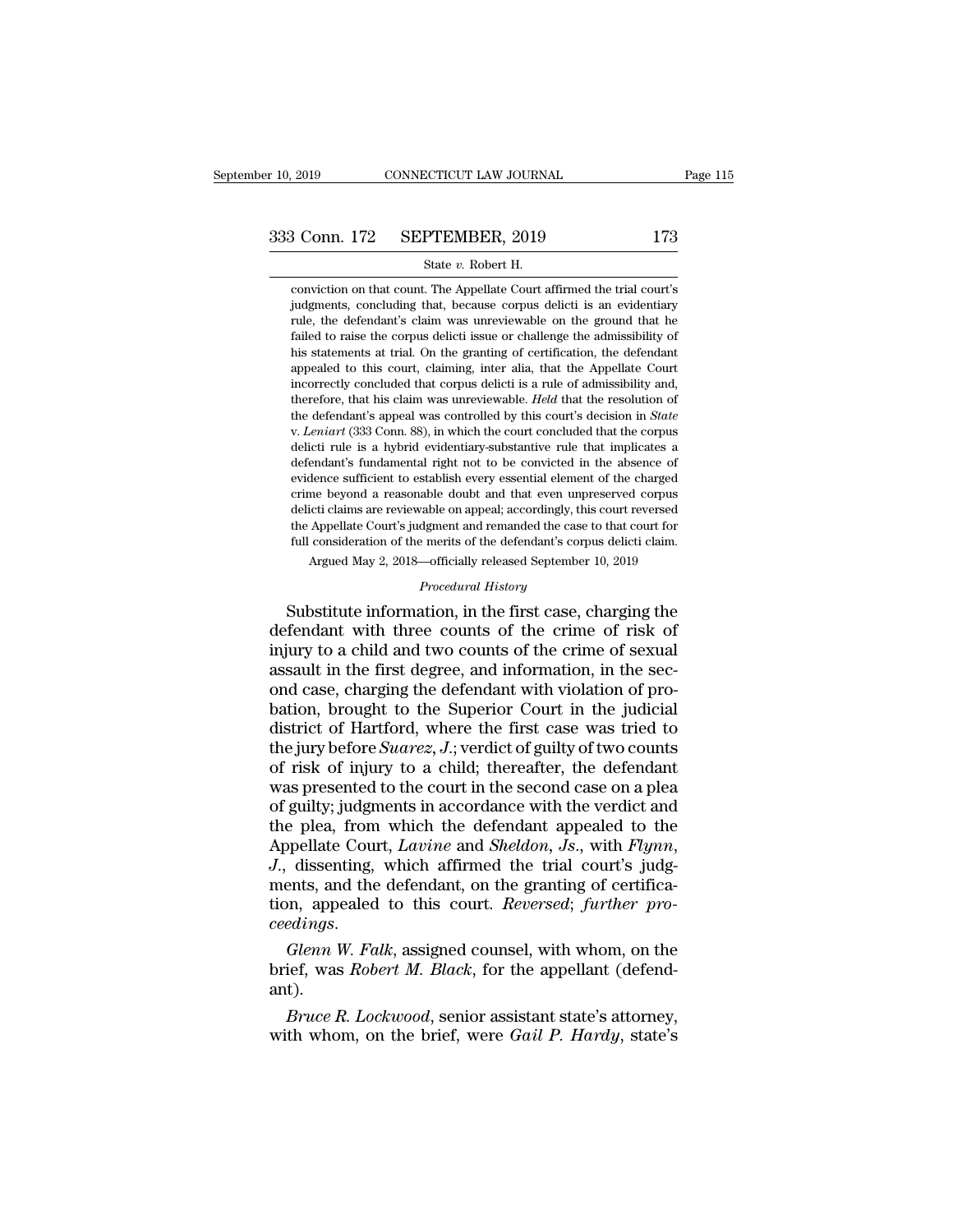## CONNECTICUT LAW JOURNAL September 10, 2019<br>174 SEPTEMBER, 2019 333 Conn. 172<br>State v. Robert H. CONNECTICUT LAW JOURNAL Septembe<br>
State *v.* Robert H.<br>
State *v.* Robert H.<br>
attorney, *John F. Fahey*, senior assistant state's attor-

CONNECTICUT LAW JOURNAL September<br>
174 SEPTEMBER, 2019 333 Conn. 172<br>
<sup>31</sup> State v. Robert H.<br>
2019 333 Conn. 172<br>
2019 333 Conn. 172<br>
2019 335 Conn. 172<br>
2019 335 Conn. 172<br>
2019 335 Conn. 172<br>
2019 335 Conn. 172<br>
2019 33 174 SEPTEMBER, 2019 333 Conn. 172<br>
State v. Robert H.<br>
attorney, John F. Fahey, senior assistant state's attor-<br>
mey, and *Lisa Herskowitz*, former senior assistant<br>
state's attorney, for the appellee (state). 174 SEPTEMBER, 2019 333 C<br>
State v. Robert H.<br>
attorney, *John F. Fahey*, senior assistant stately, and *Lisa Herskowitz*, former senior<br>
state's attorney, for the appellee (state).<br> *Opinion* State v. Robert H.<br>
State v. Robert H.<br>
State's attorney, John F. Fahey, senior assistant state's attorney, for the appellee (state).<br>  $\frac{Opinion}{opinion}$ <br>
PER CURIAM. The common-law corpus delicti rule<br>
rohibits a prosecutor fr

## *Opinion*

attorney, *John F. Fahey*, senior assistant state's attor-<br>
ney, and *Lisa Herskowitz*, former senior assistant<br>
state's attorney, for the appellee (state).<br> *Opinion*<br>
PER CURIAM. The common-law corpus delicti rule<br>
"proh extractively, solend in an associate state s attention, and Lisa Herskowitz, former senior assistant state's attorney, for the appellee (state).<br>  $o$ <sub>*pinion*<br>
PER CURIAM. The common-law corpus delicti rule<br>
"prohibits a</sub> state's attorney, for the appellee (state).<br> *Opinion*<br>
PER CURIAM. The common-law corpus delicti rule<br>
"prohibits a prosecutor from proving the [fact of a trans-<br>
gression] based solely on a defendant's extrajudicial<br>
sta *Opinion*<br> *Definion*<br>
PER CURIAM. The common-law corpus delicti rule<br>
"prohibits a prosecutor from proving the [fact of a transgression] based solely on a defendant's extrajudicial<br>
statements." (Internal quotation marks *Opinion*<br>
PER CURIAM. The common-law corpus delicti rule<br>
"prohibits a prosecutor from proving the [fact of a transgression] based solely on a defendant's extrajudicial<br>
statements." (Internal quotation marks omitted.) PER CURIAM. The common-law corpus delicti rule<br>"prohibits a prosecutor from proving the [fact of a transgression] based solely on a defendant's extrajudicial<br>statements." (Internal quotation marks omitted.) *State*<br>v. *Le* "prohibits a prosecutor from proving the [fact of a transgression] based solely on a defendant's extrajudicial statements." (Internal quotation marks omitted.) *State* v. *Leniart*, 333 Conn. 88, 97, A.3d (2019). Followin gression] based solely on a defendant's extrajudicial<br>statements." (Internal quotation marks omitted.) *State*<br>v. *Leniart*, 333 Conn. 88, 97, A.3d (2019). Fol-<br>lowing a jury trial, the defendant in the present case,<br>Rober statements." (Internal quotation marks omitted.) *State*<br>v. *Leniart*, 333 Conn. 88, 97, A.3d (2019). Fol-<br>lowing a jury trial, the defendant in the present case,<br>Robert H., was convicted of two counts of risk of injury<br>t v. Leniart, 333 Conn. 88, 97, A.3d (2019). Fol-<br>lowing a jury trial, the defendant in the present case,<br>Robert H., was convicted of two counts of risk of injury<br>to a child, in violation of General Statutes § 53-21 (a)<br>(1) lowing a jury trial, the defendant in the present case,<br>Robert H., was convicted of two counts of risk of injury<br>to a child, in violation of General Statutes  $\S$  53-21 (a)<br>(1), arising from two alleged incidents of sexual Robert H., was convicted of two counts of risk of injury<br>to a child, in violation of General Statutes  $\S$  53-21 (a)<br>(1), arising from two alleged incidents of sexual miscon-<br>duct.<sup>1</sup> On appeal, he argued before the Appell to a child, in violation of General Statutes  $\S$  53-21 (a)<br>(1), arising from two alleged incidents of sexual miscon-<br>duct.<sup>1</sup> On appeal, he argued before the Appellate Court<br>that the only evidence that he committed the se (1), arising from two alleged incidents of sexual misconduct.<sup>1</sup> On appeal, he argued before the Appellate Court that the only evidence that he committed the second alleged act of misconduct were statements he made to the duct.<sup>1</sup> On appeal, he argued before the Appellate Court<br>that the only evidence that he committed the second<br>alleged act of misconduct were statements he made to<br>the police and, therefore, that his conviction on that<br>count that the only evidence that he committed the second<br>alleged act of misconduct were statements he made to<br>the police and, therefore, that his conviction on that<br>count violated the corpus delicti rule. Because the<br>defendant alleged act of misconduct were statements he made to<br>the police and, therefore, that his conviction on that<br>count violated the corpus delicti rule. Because the<br>defendant did not raise the corpus delicti issue or chal-<br>leng the police and, therefore, that his conviction on that<br>count violated the corpus delicti rule. Because the<br>defendant did not raise the corpus delicti issue or chal-<br>lenge the admissibility of his statements at trial, and<br> count violated the corpus delicti rule. Because the<br>defendant did not raise the corpus delicti issue or chal-<br>lenge the admissibility of his statements at trial, and<br>because the Appellate Court was of the view that corpus<br> elicti is merely an evidentiary rule that must be raised<br>t trial to be reviewable on appeal, that court concluded<br>at his claim was unreviewable.<sup>2</sup> *State* v. *Robert H.*,<br> $38$  Conn. App. 419, 422, 146 A.3d 995 (2016). We at trial to be reviewable on appeal, that court concluded<br>that his claim was unreviewable.<sup>2</sup> State v. Robert H.,<br>168 Conn. App. 419, 422, 146 A.3d 995 (2016). We granted<br><sup>1</sup>The jury found the defendant not guilty of thre

that his claim was unreviewable.<sup>2</sup> State v. Robert H., 168 Conn. App. 419, 422, 146 A.3d 995 (2016). We granted  $\frac{1}{1}$ The jury found the defendant not guilty of three other charges that are not at issue in this appeal 168 Conn. App. 419, 422, 146 A.3d 995 (2016). We granted<br>
<sup>1</sup> The jury found the defendant not guilty of three other charges that are<br>
not at issue in this appeal. Following the jury verdict, the defendant admitted<br>
that From CONIII. App. 419, 422, 140 A.3d 995 (2010). We graftled<br>
<sup>1</sup> The jury found the defendant not guilty of three other charges that are<br>
not at issue in this appeal. Following the jury verdict, the defendant admitted<br>
t <sup>1</sup> The jury found the defendant not guilty of three other charges that are not at issue in this appeal. Following the jury verdict, the defendant admitted that he had violated his probation in violation of General Statut of the facts and probation. The facts and probation in violation of General Statutes § 53a-32.<br>Thereafter, the court sentenced the defendant on all three charges to a total effective term of twenty years incarceration: te of probation. The facts and procedural history of this case are set forth in full in the opinion of the Appellate Court. See *State* v. *Robert H*., 168 Conn. App. 419, 421–27, 146 A.3d 995 (2016).<br><sup>2</sup> In a dissenting opin Thereafter, the court sentenced the defendant on all three charges to a total effective term of twenty years incarceration: ten years, concurrently, on each count of risk of injury, and ten years, consecutively, on the vi each count of risk of injury, and ten years, consecutively, on the violation of probation. The facts and procedural history of this case are set forth in full in the opinion of the Appellate Court. See *State v. Robert H.* 

of probation. The facts and procedural history of this case are set forth in full in the opinion of the Appellate Court. See *State* v. *Robert H.*, 168 Conn. App. 419, 421–27, 146 A.3d 995 (2016).<br><sup>2</sup> In a dissenting opi presented at trial was not sufficient to corroborate the reliability of the Appellate Court. See *State v. Robert H.*, 168 Conn. App. 419, 421–27, 146 A.3d 995 (2016).<br><sup>2</sup> In a dissenting opinion, Judge Flynn opined that App. 419, 421–27, 146 A.3d 995 (2016).<br>App. 419, 421–27, 146 A.3d 995 (2016).<br><sup>2</sup> In a dissenting opinion, Judge Flynn opined that (1) corpus delicti claims<br>implicate a defendant's substantive due process rights and, ther implicate a defendant's substantive due process rights and, therefore, are reviewable on appeal even if not preserved at trial, and (2) the evidence presented at trial was not sufficient to corroborate the reliability of t